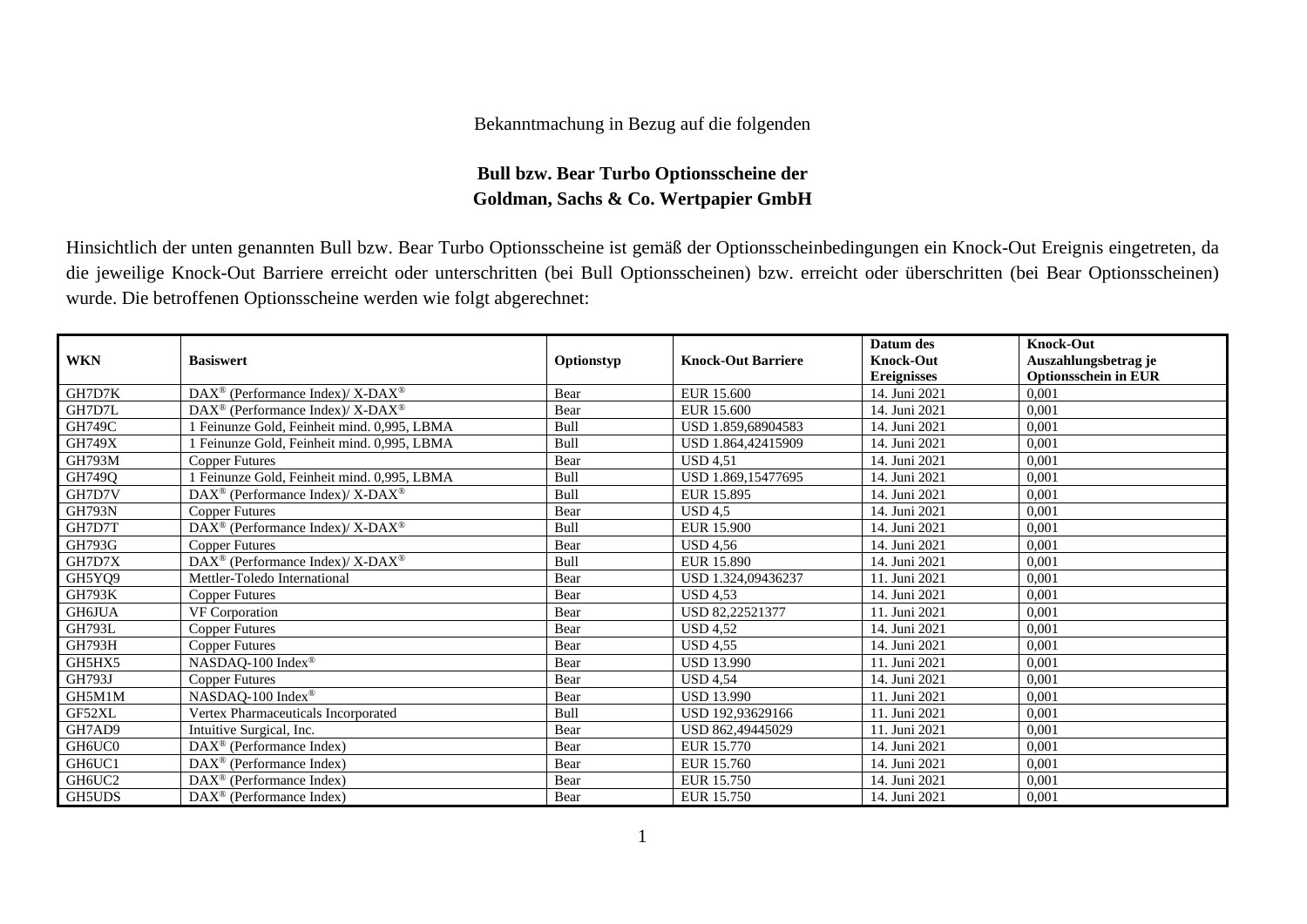|               |                                                                  |            |                           | Datum des          | <b>Knock-Out</b>            |
|---------------|------------------------------------------------------------------|------------|---------------------------|--------------------|-----------------------------|
| <b>WKN</b>    | <b>Basiswert</b>                                                 | Optionstyp | <b>Knock-Out Barriere</b> | <b>Knock-Out</b>   | Auszahlungsbetrag je        |
|               |                                                                  |            |                           | <b>Ereignisses</b> | <b>Optionsschein in EUR</b> |
| GH6UC3        | $\overline{\text{DAX}}^{\textcircled{}}$ (Performance Index)     | Bear       | EUR 15.740                | 14. Juni 2021      | 0,001                       |
| <b>GH731W</b> | $DAX^{\circledR}$ (Performance Index)                            | Bear       | EUR 15.725                | 14. Juni 2021      | 0,001                       |
| GH4XD2        | DAX <sup>®</sup> (Performance Index)                             | Bear       | EUR 15.740                | 14. Juni 2021      | 0,001                       |
| GH4KKH        | DAX <sup>®</sup> (Performance Index)                             | Bear       | EUR 15.750                | 14. Juni 2021      | 0,001                       |
| GH7168        | $\text{DAX}^{\circledR}$ (Performance Index)                     | Bear       | EUR 15.760                | 14. Juni 2021      | 0,001                       |
| <b>GH731X</b> | $\text{DAX}^{\textcircled{p}}$ (Performance Index)               | Bear       | EUR 15.725                | 14. Juni 2021      | 0,001                       |
| GH6F29        | $\overline{\text{DAX}}^{\textcirc}$ (Performance Index)          | Bear       | <b>EUR 15.770</b>         | 14. Juni 2021      | 0,001                       |
| GH5UDQ        | $\text{DAX}^{\otimes}$ (Performance Index)                       | Bear       | EUR 15.775                | 14. Juni 2021      | 0,001                       |
| GH4KKD        | $\text{DAX}^{\textcircled{p}}$ (Performance Index)               | Bear       | EUR 15.775                | 14. Juni 2021      | 0,001                       |
| GH7169        | $\text{DAX}^{\otimes}$ (Performance Index)                       | Bear       | EUR 15.750                | 14. Juni 2021      | 0,001                       |
| <b>GH731Y</b> | DAX <sup>®</sup> (Performance Index)                             | Bear       | EUR 15.725                | 14. Juni 2021      | 0,001                       |
| GH6F26        | DAX <sup>®</sup> (Performance Index)                             | Bear       | <b>EUR 15.780</b>         | 14. Juni 2021      | 0,001                       |
| GH67FB        | $\text{DAX}^{\otimes}$ (Performance Index)                       | Bear       | EUR 15.740                | 14. Juni 2021      | 0,001                       |
| GH4KKE        | DAX <sup>®</sup> (Performance Index)                             | Bear       | EUR 15.775                | 14. Juni 2021      | 0,001                       |
| GH7D61        | DAX <sup>®</sup> (Performance Index)                             | Bear       | EUR 15.620                | 14. Juni 2021      | 0,001                       |
| GH7165        | DAX <sup>®</sup> (Performance Index)                             | Bear       | <b>EUR 15.780</b>         | 14. Juni 2021      | 0,001                       |
| GH7324        | $\text{DAX}^{\textcircled{p}}$ (Performance Index)               | Bear       | <b>EUR 15.710</b>         | 14. Juni 2021      | 0,001                       |
| GH4XCU        | $\overline{\text{DAX}^{\otimes}}$ (Performance Index)            | Bear       | EUR 15.760                | 14. Juni 2021      | 0,001                       |
| GH7D62        | $\text{DAX}^{\textcircled{n}}$ (Performance Index)               | Bear       | EUR 15.620                | 14. Juni 2021      | 0,001                       |
| GH7166        | $\text{DAX}^{\textcircled{n}}$ (Performance Index)               | Bear       | EUR 15.775                | 14. Juni 2021      | 0,001                       |
| GH4XCV        | DAX <sup>®</sup> (Performance Index)                             | Bear       | EUR 15.760                | 14. Juni 2021      | 0,001                       |
| GH7325        | $\overline{\text{DAX}}^{\textcirc}$ (Performance Index)          | Bear       | EUR 15.710                | 14. Juni 2021      | 0,001                       |
| GH7167        | DAX <sup>®</sup> (Performance Index)                             | Bear       | EUR 15.770                | 14. Juni 2021      | 0,001                       |
| GH7D63        | $\text{DAX}^{\otimes}$ (Performance Index)                       | Bear       | EUR 15.620                | 14. Juni 2021      | 0,001                       |
| GH67F6        | $DAX^{\otimes}$ (Performance Index)                              | Bear       | EUR 15.760                | 14. Juni 2021      | 0,001                       |
| GH731U        | $\text{DAX}^{\otimes}$ (Performance Index)                       | Bear       | EUR 15.725                | 14. Juni 2021      | 0,001                       |
| GH7D69        | DAX <sup>®</sup> (Performance Index)                             | Bear       | <b>EUR 15.580</b>         | 14. Juni 2021      | 0,001                       |
| GH33VY        | DAX <sup>®</sup> (Performance Index)                             | Bear       | EUR 15.741,54319639       | 14. Juni 2021      | 0,001                       |
| GH716A        | DAX <sup>®</sup> (Performance Index)                             | Bear       | EUR 15.740                | 14. Juni 2021      | 0,001                       |
| <b>GH0JBB</b> | $AEX-Index^{\circledR}$                                          | Bear       | EUR 731,55108073          | 14. Juni 2021      | 0.001                       |
| GH4XD1        | $\text{DAX}^{\otimes}$ (Performance Index)                       | Bear       | EUR 15.740                | 14. Juni 2021      | 0,001                       |
| <b>GH731V</b> | $DAX^{\otimes}$ (Performance Index)                              | Bear       | EUR 15.725                | 14. Juni 2021      | 0,001                       |
| GH7D7W        | $\overline{\text{DAX}^{\otimes}}$ (Performance Index)            | Bull       | <b>EUR 15.890</b>         | 14. Juni 2021      | 0,001                       |
| GH7D5V        | $\overline{\text{DAX}^{\otimes}}$ (Performance Index)            | Bear       | EUR 15.625                | 14. Juni 2021      | 0,001                       |
| GA2R9Y        | $\text{DAX}^{\circledR}$ (Performance Index)/ X-DAX <sup>®</sup> | Bear       | EUR 15.740,48713521       | 14. Juni 2021      | 0,001                       |
| GH716B        | $\text{DAX}^{\otimes}$ (Performance Index)                       | Bear       | EUR 15.730                | 14. Juni 2021      | 0,001                       |
| GH0J8J        | $AEX-Index^{\circledR}$                                          | Bear       | EUR 728,94735527          | 14. Juni 2021      | 0,001                       |
| GH55WR        | DAX <sup>®</sup> (Performance Index)/ X-DAX <sup>®</sup>         | Bear       | EUR 15.748,8038579        | 14. Juni 2021      | 0,001                       |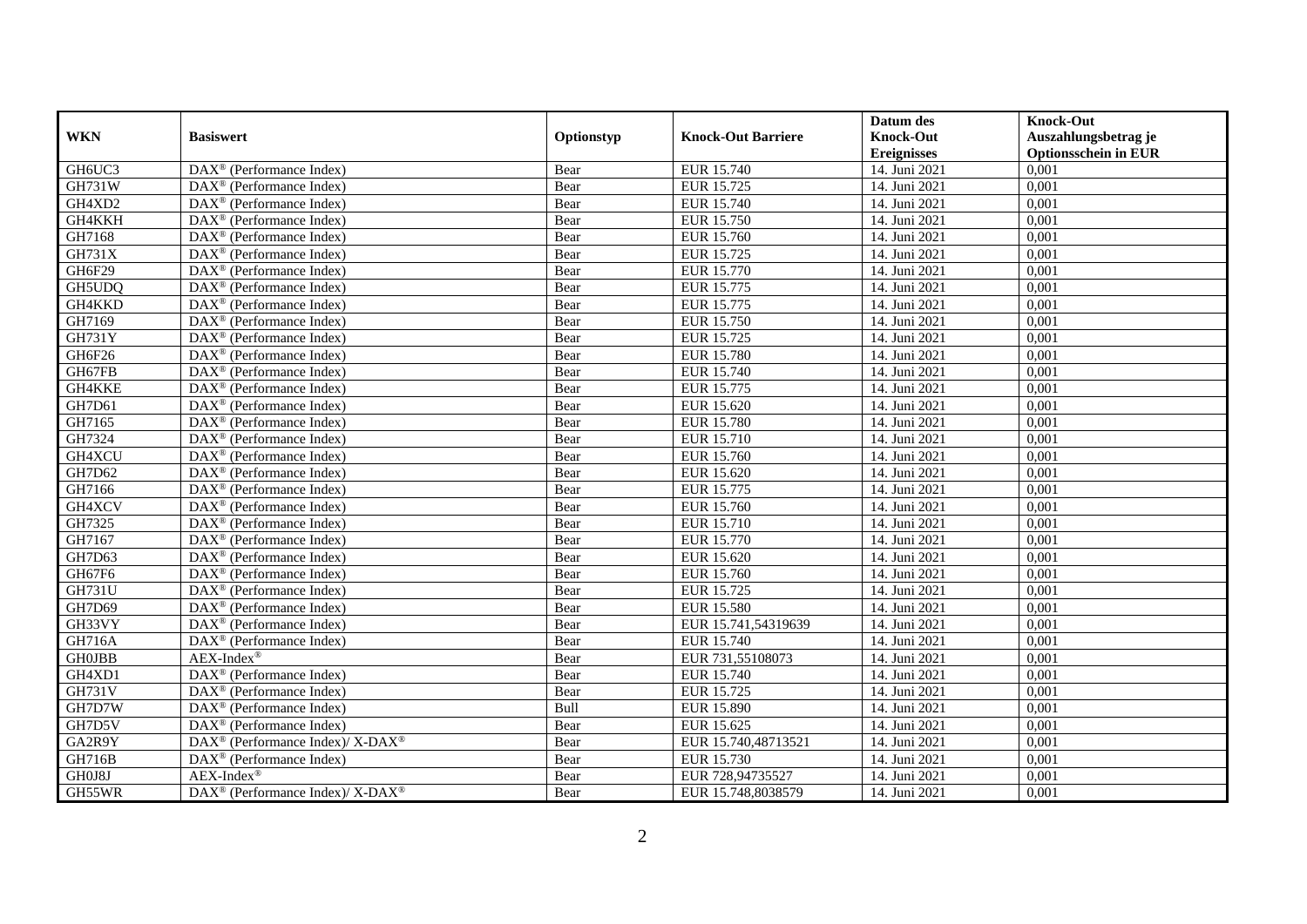|               |                                                              |            |                           | Datum des          | <b>Knock-Out</b>            |
|---------------|--------------------------------------------------------------|------------|---------------------------|--------------------|-----------------------------|
| <b>WKN</b>    | <b>Basiswert</b>                                             | Optionstyp | <b>Knock-Out Barriere</b> | <b>Knock-Out</b>   | Auszahlungsbetrag je        |
|               |                                                              |            |                           | <b>Ereignisses</b> | <b>Optionsschein in EUR</b> |
| GH6CWH        | TecDAX <sup>®</sup> (Performance Index)                      | Bear       | EUR 3.485,4               | 14. Juni 2021      | 0,001                       |
| GH3ULC        | $DAX^{\circledR}$ (Performance Index)                        | Bear       | EUR 15.750,89325816       | 14. Juni 2021      | 0,001                       |
| GH74HW        | $DAX^{\circledR}$ (Performance Index)                        | Bear       | EUR 15.710                | 14. Juni 2021      | 0,001                       |
| GF9M7B        | $DAX^{\circledast}$ (Performance Index)                      | Bear       | EUR 15.729,93242561       | 14. Juni 2021      | 0,001                       |
| GH7D7U        | DAX <sup>®</sup> (Performance Index)                         | Bull       | <b>EUR 15.900</b>         | 14. Juni 2021      | 0,001                       |
| GH7D5W        | $DAX^{\circledast}$ (Performance Index)                      | Bear       | EUR 15.625                | 14. Juni 2021      | 0,001                       |
| GH0J8K        | $AEX-Index^{\circledR}$                                      | Bear       | EUR 730,22949281          | 14. Juni 2021      | 0,001                       |
| GH5H05        | DAX <sup>®</sup> (Performance Index)/ X-DAX <sup>®</sup>     | Bear       | EUR 15.762,14191862       | 14. Juni 2021      | 0,001                       |
| GH5TN4        | $DAX^{\circledR}$ (Performance Index)                        | Bear       | EUR 15.766,06104716       | 14. Juni 2021      | 0,001                       |
| GH7322        | $DAX^{\circledR}$ (Performance Index)                        | Bear       | EUR 15.720                | 14. Juni 2021      | 0,001                       |
| GH09SA        | MDAX <sup>®</sup> (Performance Index)                        | Bear       | EUR 34.176,81053234       | 14. Juni 2021      | 0,001                       |
| GH7D7S        | $\overline{\text{DAX}^{\otimes}}$ (Performance Index)        | Bull       | EUR 15.895                | 14. Juni 2021      | 0,001                       |
| GH7D6Y        | DAX <sup>®</sup> (Performance Index)                         | Bear       | EUR 15.550                | 14. Juni 2021      | 0,001                       |
| GH6CUW        | CAC 40 <sup>®</sup> Index                                    | Bear       | EUR 6.608,41              | 14. Juni 2021      | 0,001                       |
| GH29Y9        | EURO STOXX 50 <sup>®</sup> Index (Price EUR)                 | Bear       | EUR 4.140,37632397        | 14. Juni 2021      | 0,001                       |
| GH4TCC        | DAX <sup>®</sup> (Performance Index)/ X-DAX <sup>®</sup>     | Bear       | EUR 15.732,84100489       | 14. Juni 2021      | 0,001                       |
| GH0J8P        | $AEX-Index^{\circledR}$                                      | Bear       | EUR 732,18228686          | 14. Juni 2021      | 0,001                       |
| GH7323        | $DAX^{\circledcirc}$ (Performance Index)                     | Bear       | EUR 15.720                | 14. Juni 2021      | 0,001                       |
| GH5YWF        | $DAX^{\circledR}$ (Performance Index)                        | Bear       | EUR 15.741,29187438       | 14. Juni 2021      | 0,001                       |
| GH6RY3        | $\overline{\text{DAX}^{\otimes}}$ (Performance Index)        | Bear       | EUR 15.750                | 14. Juni 2021      | 0,001                       |
| GH09S9        | MDAX <sup>®</sup> (Performance Index)                        | Bear       | EUR 34.053,68069119       | 14. Juni 2021      | 0,001                       |
| GH2K17        | CAC 40 <sup>®</sup> Index                                    | Bear       | EUR 6.620,73              | 14. Juni 2021      | 0,001                       |
| GH7D5Z        | DAX <sup>®</sup> (Performance Index)                         | Bear       | EUR 15.620                | 14. Juni 2021      | 0,001                       |
| GH4G0Z        | ASML Holding N.V.                                            | Bear       | EUR 577,23937828          | 14. Juni 2021      | 0,001                       |
| GF8C7U        | CAC 40 <sup>®</sup> Index                                    | Bear       | EUR 6.627,92              | 14. Juni 2021      | 0,001                       |
| GH7326        | DAX <sup>®</sup> (Performance Index)                         | Bear       | EUR 15.710                | 14. Juni 2021      | 0,001                       |
| GH0J8Q        | $AEX-Index^{\circledR}$                                      | Bear       | EUR 729,63773699          | 14. Juni 2021      | 0,001                       |
| GF9QNP        | DAX <sup>®</sup> (Performance Index)                         | Bear       | EUR 15.774,2557529        | 14. Juni 2021      | 0,001                       |
| GH5CSR        | $DAX^{\circledR}$ (Performance Index)                        | Bear       | EUR 15.754,74339303       | 14. Juni 2021      | 0,001                       |
| GH6RY4        | $DAX^{\circledR}$ (Performance Index)                        | Bear       | EUR 15.740                | 14. Juni 2021      | 0,001                       |
| <b>GH7D60</b> | $DAX^{\circledR}$ (Performance Index)                        | Bear       | EUR 15.620                | 14. Juni 2021      | 0,001                       |
| GH09SD        | MDAX <sup>®</sup> (Performance Index)                        | Bear       | EUR 34.147,0137416        | 14. Juni 2021      | 0,001                       |
| GH304E        | CAC 40 <sup>®</sup> Index                                    | Bear       | EUR 6.635,78              | 14. Juni 2021      | 0,001                       |
| <b>GH1PWC</b> | EURO STOXX 50 <sup>®</sup> Index (Price EUR)                 | Bear       | EUR 4.131,84732161        | 14. Juni 2021      | 0,001                       |
| GH7327        | $\text{DAX}^{\textcircled{}}$ (Performance Index)            | Bear       | EUR 15.710                | 14. Juni 2021      | 0,001                       |
| GH6RY0        | DAX <sup>®</sup> (Performance Index)                         | Bear       | EUR 15.775                | 14. Juni 2021      | 0,001                       |
| GH0J8T        | AEX-Index®                                                   | Bear       | EUR 730,93959975          | 14. Juni 2021      | 0,001                       |
| GH7D67        | $\overline{\text{DAX}}^{\textcircled{}}$ (Performance Index) | Bear       | <b>EUR 15.580</b>         | 14. Juni 2021      | 0,001                       |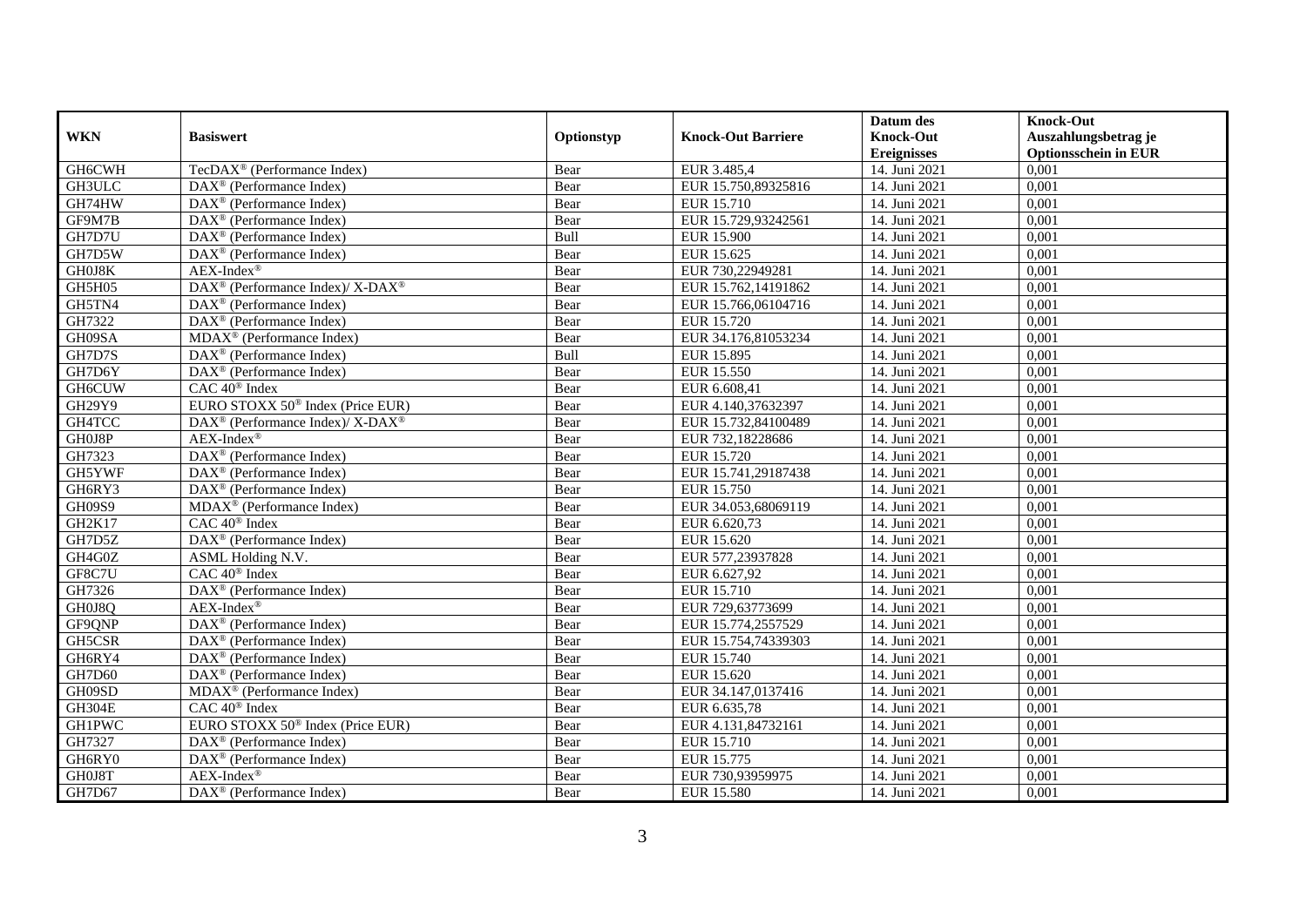|               |                                                            |            |                           | Datum des          | <b>Knock-Out</b>            |
|---------------|------------------------------------------------------------|------------|---------------------------|--------------------|-----------------------------|
| <b>WKN</b>    | <b>Basiswert</b>                                           | Optionstyp | <b>Knock-Out Barriere</b> | <b>Knock-Out</b>   | Auszahlungsbetrag je        |
|               |                                                            |            |                           | <b>Ereignisses</b> | <b>Optionsschein in EUR</b> |
| <b>GH79S7</b> | Shop Apotheke Europe NV                                    | Bull       | EUR 153,22                | 14. Juni 2021      | 0,001                       |
| GH1B1Y        | $\text{DAX}^{\textcircled{p}}$ (Performance Index)         | Bear       | EUR 15.767,29015583       | 14. Juni 2021      | 0,001                       |
| GB9G57        | $\text{DAX}^{\textcircled{n}}$ (Performance Index)         | Bear       | EUR 15.750,30295278       | 14. Juni 2021      | 0,001                       |
| GH731S        | $\text{DAX}^{\circledast}$ (Performance Index)             | Bear       | EUR 15.730                | 14. Juni 2021      | 0,001                       |
| <b>GH7D68</b> | DAX <sup>®</sup> (Performance Index)                       | Bear       | <b>EUR 15.580</b>         | 14. Juni 2021      | 0,001                       |
| GH6RY1        | $\text{DAX}^{\textcircled{n}}$ (Performance Index)         | Bear       | EUR 15.770                | 14. Juni 2021      | 0,001                       |
| GH79S4        | Shop Apotheke Europe NV                                    | Bull       | EUR 154,01                | 14. Juni 2021      | 0,001                       |
| GH0J8L        | $AEX-Index^{\circledR}$                                    | Bear       | EUR 732,92198161          | 14. Juni 2021      | 0,001                       |
| GH45FX        | DAX <sup>®</sup> (Performance Index)/X-DAX <sup>®</sup>    | Bear       | EUR 15.749,93256394       | 14. Juni 2021      | 0,001                       |
| GH36FY        | $DAX^{\circledast}$ (Performance Index)/X-DAX <sup>®</sup> | Bear       | EUR 15.771,62167821       | 14. Juni 2021      | 0,001                       |
| GB4A1W        | $MDAX^{\circledR}$ (Performance Index)                     | Bear       | EUR 34.088,19103844       | 14. Juni 2021      | 0,001                       |
| GH5WAV        | Infineon Technologies AG                                   | Bear       | EUR 34,28750569           | 14. Juni 2021      | 0,001                       |
| GH3L4K        | Deutsche Telekom AG                                        | Bear       | EUR 17,85808213           | 14. Juni 2021      | 0,001                       |
| GH6CXR        | CAC 40 <sup>®</sup> Index                                  | Bear       | EUR 6.614,73              | 14. Juni 2021      | 0,001                       |
| <b>GH731T</b> | DAX <sup>®</sup> (Performance Index)                       | Bear       | EUR 15.730                | 14. Juni 2021      | 0,001                       |
| GH79S1        | Shop Apotheke Europe NV                                    | Bull       | EUR 155,58                | 14. Juni 2021      | 0,001                       |
| GH7D5R        | DAX <sup>®</sup> (Performance Index)                       | Bear       | EUR 15.630                | 14. Juni 2021      | 0,001                       |
| GH6RY2        | $\text{DAX}^{\textcircled{p}}$ (Performance Index)         | Bear       | EUR 15.760                | 14. Juni 2021      | 0,001                       |
| GH77FB        | Deutsche Börse AG                                          | Bear       | EUR 135,1298883           | 14. Juni 2021      | 0,001                       |
| <b>GH79X8</b> | Bechtle AG                                                 | Bear       | EUR 154,81                | 14. Juni 2021      | 0,001                       |
| GH75FJ        | Daimler AG                                                 | Bear       | EUR 80,099384             | 14. Juni 2021      | 0,001                       |
| GH79S3        | Shop Apotheke Europe NV                                    | Bull       | EUR 154,79                | 14. Juni 2021      | 0,001                       |
| GH74HU        | $\overline{\text{DAX}^{\otimes}}$ (Performance Index)      | Bear       | EUR 15.725                | 14. Juni 2021      | 0,001                       |
| GH7D5S        | DAX <sup>®</sup> (Performance Index)                       | Bear       | EUR 15.625                | 14. Juni 2021      | 0,001                       |
| GB6ZTS        | CAC 40 <sup>®</sup> Index                                  | Bear       | EUR 6.612,52              | 14. Juni 2021      | 0,001                       |
| GH6T8W        | Cancom SE                                                  | Bear       | EUR 49,33019014           | 14. Juni 2021      | 0,001                       |
| GH79VN        | Bechtle AG                                                 | Bear       | <b>EUR 155,58</b>         | 14. Juni 2021      | 0,001                       |
| GB7L4M        | EURO STOXX 50 <sup>®</sup> Index (Price EUR)               | Bear       | EUR 4.144,96551647        | 14. Juni 2021      | 0,001                       |
| GH55SJ        | Electricite de France SA                                   | Bear       | EUR 12,21732678           | 14. Juni 2021      | 0,001                       |
| GH74HV        | $\text{DAX}^{\textcircled{p}}$ (Performance Index)         | Bear       | EUR 15.720                | 14. Juni 2021      | 0,001                       |
| GH7D5P        | DAX <sup>®</sup> (Performance Index)                       | Bear       | EUR 15.630                | 14. Juni 2021      | 0,001                       |
| <b>GC6A78</b> | L'Oréal S.A.                                               | Bear       | EUR 385,82834718          | 14. Juni 2021      | 0,001                       |
| <b>GH5CNU</b> | Wacker Chemie AG                                           | Bear       | EUR 142,99733601          | 14. Juni 2021      | 0,001                       |
| GH775T        | Edenred S.A.                                               | Bear       | EUR 50,06887454           | 14. Juni 2021      | 0,001                       |
| GH731Z        | $\text{DAX}^{\textcircled{n}}$ (Performance Index)         | Bear       | EUR 15.720                | 14. Juni 2021      | 0,001                       |
| GH7D5Q        | DAX <sup>®</sup> (Performance Index)                       | Bear       | EUR 15.630                | 14. Juni 2021      | 0,001                       |
| GB7L4N        | EURO STOXX 50 <sup>®</sup> Index (Price EUR)               | Bear       | EUR 4.135,47014569        | 14. Juni 2021      | 0,001                       |
| GH7D6R        | $\text{DAX}^{\textcircled{n}}$ (Performance Index)         | Bear       | EUR 15.560                | 14. Juni 2021      | 0,001                       |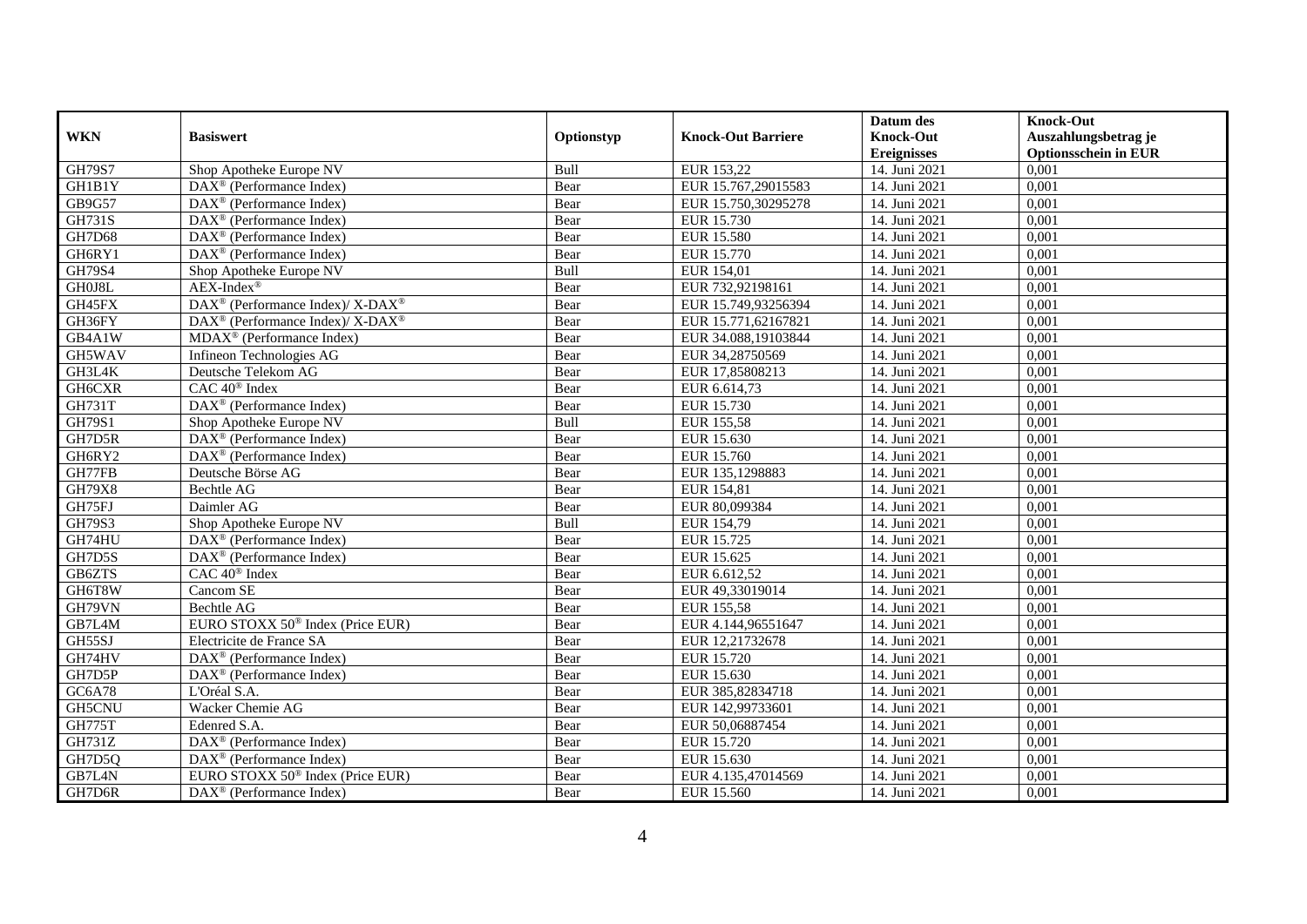|                  |                                                                |              |                             | Datum des                              | <b>Knock-Out</b>                                    |
|------------------|----------------------------------------------------------------|--------------|-----------------------------|----------------------------------------|-----------------------------------------------------|
| <b>WKN</b>       | <b>Basiswert</b>                                               | Optionstyp   | <b>Knock-Out Barriere</b>   | <b>Knock-Out</b><br><b>Ereignisses</b> | Auszahlungsbetrag je<br><b>Optionsschein in EUR</b> |
| GH7320           | $\overline{\text{DAX}^{\otimes}}$ (Performance Index)          | Bear         | EUR 15.720                  | 14. Juni 2021                          | 0,001                                               |
| GH7D6B           | $\text{DAX}^{\textcircled{D}}$ (Performance Index)             | Bear         | EUR 15.575                  | 14. Juni 2021                          | 0,001                                               |
| GH7321           | DAX <sup>®</sup> (Performance Index)                           | Bear         | EUR 15.720                  | 14. Juni 2021                          | 0,001                                               |
| GH79JL           |                                                                |              |                             |                                        |                                                     |
|                  | <b>AIXTRON SE</b>                                              | Bear         | EUR 22,16<br>GBP 5,38097838 | 14. Juni 2021<br>14. Juni 2021         | 0,001<br>0,001                                      |
| GH4BS3<br>GH7D6J | <b>BAE</b> Systems plc<br>DAX <sup>®</sup> (Performance Index) | Bear<br>Bear | EUR 15.570                  | 14. Juni 2021                          | 0,001                                               |
| GH7328           | DAX <sup>®</sup> (Performance Index)                           | Bear         | EUR 15.710                  | 14. Juni 2021                          | 0,001                                               |
| GH79K4           | <b>AIXTRON SE</b>                                              | Bear         | EUR 21,95                   | 14. Juni 2021                          | 0,001                                               |
|                  |                                                                |              |                             |                                        |                                                     |
| GH7D5T           | $\text{DAX}^{\textcircled{p}}$ (Performance Index)             | Bear         | EUR 15.625                  | 14. Juni 2021                          | 0,001                                               |
| GH7752           | Crédit Agricole S.A.                                           | Bear         | EUR 12,48525275             | 14. Juni 2021                          | 0,001                                               |
| <b>GH79H7</b>    | <b>AIXTRON SE</b>                                              | Bear         | EUR 22,05                   | 14. Juni 2021                          | 0,001                                               |
| GH7D5U           | DAX <sup>®</sup> (Performance Index)                           | Bear         | EUR 15.625                  | 14. Juni 2021                          | 0,001                                               |
| GH79TF           | Bayerische Motoren Werke AG (BMW)                              | Bear         | EUR 94,65                   | 14. Juni 2021                          | 0,001                                               |
| GH51LL           | LVMH Moët Hennessy Louis Vuitton SE                            | Bear         | EUR 672,70987978            | 14. Juni 2021                          | 0,001                                               |
| GH79KW           | <b>AIXTRON SE</b>                                              | Bear         | <b>EUR 22,27</b>            | 14. Juni 2021                          | 0,001                                               |
| GH79TK           | Bayerische Motoren Werke AG (BMW)                              | Bear         | EUR 95,12                   | 14. Juni 2021                          | 0,001                                               |
| GH7D5X           | $\text{DAX}^{\textcircled{p}}$ (Performance Index)             | Bear         | EUR 15.625                  | 14. Juni 2021                          | 0,001                                               |
| GH79TH           | Bayerische Motoren Werke AG (BMW)                              | Bear         | EUR 94,19                   | 14. Juni 2021                          | 0,001                                               |
| GH7D5Y           | DAX <sup>®</sup> (Performance Index)                           | Bear         | EUR 15.620                  | 14. Juni 2021                          | 0,001                                               |
| GH79J9           | Ceconomy AG                                                    | Bear         | <b>EUR 4,72</b>             | 14. Juni 2021                          | 0,001                                               |
| GH7D64           | DAX <sup>®</sup> (Performance Index)                           | Bear         | EUR 15.590                  | 14. Juni 2021                          | 0,001                                               |
| GH79JP           | Kion Group AG                                                  | Bear         | <b>EUR 89,6</b>             | 14. Juni 2021                          | 0,001                                               |
| <b>GH7D65</b>    | DAX <sup>®</sup> (Performance Index)                           | Bear         | <b>EUR 15.590</b>           | 14. Juni 2021                          | 0,001                                               |
| GF6DUE           | Amadeus IT Group S.A.                                          | Bear         | EUR 65,75460488             | 14. Juni 2021                          | 0,001                                               |
| <b>GH79K1</b>    | Ceconomy AG                                                    | Bear         | <b>EUR 4,76</b>             | 14. Juni 2021                          | 0,001                                               |
| GH79LF           | Grifols SA                                                     | Bear         | EUR 24,18                   | 14. Juni 2021                          | 0,001                                               |
| <b>GH0KMR</b>    | Koninklijke Philips N.V.                                       | Bull         | EUR 42,50612664             | 14. Juni 2021                          | 0,001                                               |
| <b>GH0KNA</b>    | Koninklijke Philips N.V.                                       | Bull         | EUR 42,98141132             | 14. Juni 2021                          | 0,001                                               |
| GH64EK           | ThyssenKrupp AG                                                | Bear         | EUR 10,13144378             | 14. Juni 2021                          | 0,001                                               |
| GH6JTC           | Sika AG                                                        | Bear         | CHF 295,46498315            | 14. Juni 2021                          | 0.001                                               |
| <b>GH0KNE</b>    | Koninklijke Philips N.V.                                       | Bull         | EUR 43,45669593             | 14. Juni 2021                          | 0,001                                               |
| <b>GH0KNP</b>    | Koninklijke Philips N.V.                                       | Bull         | EUR 43,22410983             | 14. Juni 2021                          | 0,001                                               |
| GH0KN6           | Koninklijke Philips N.V.                                       | Bull         | EUR 44,16456678             | 14. Juni 2021                          | 0,001                                               |
| GH0KN7           | Koninklijke Philips N.V.                                       | Bull         | EUR 43,93198067             | 14. Juni 2021                          | 0,001                                               |
| GH0KN8           | Koninklijke Philips N.V.                                       | Bull         | EUR 43,68928208             | 14. Juni 2021                          | 0,001                                               |
| GH0KN9           | Koninklijke Philips N.V.                                       | Bull         | EUR 42,74882519             | 14. Juni 2021                          | 0,001                                               |
| GH55SF           | Electricite de France SA                                       | Bear         | EUR 12,36644528             | 14. Juni 2021                          | 0,001                                               |
| GH75AW           | $K+SAG$                                                        | Bear         | EUR 12,21041311             | 14. Juni 2021                          | 0,001                                               |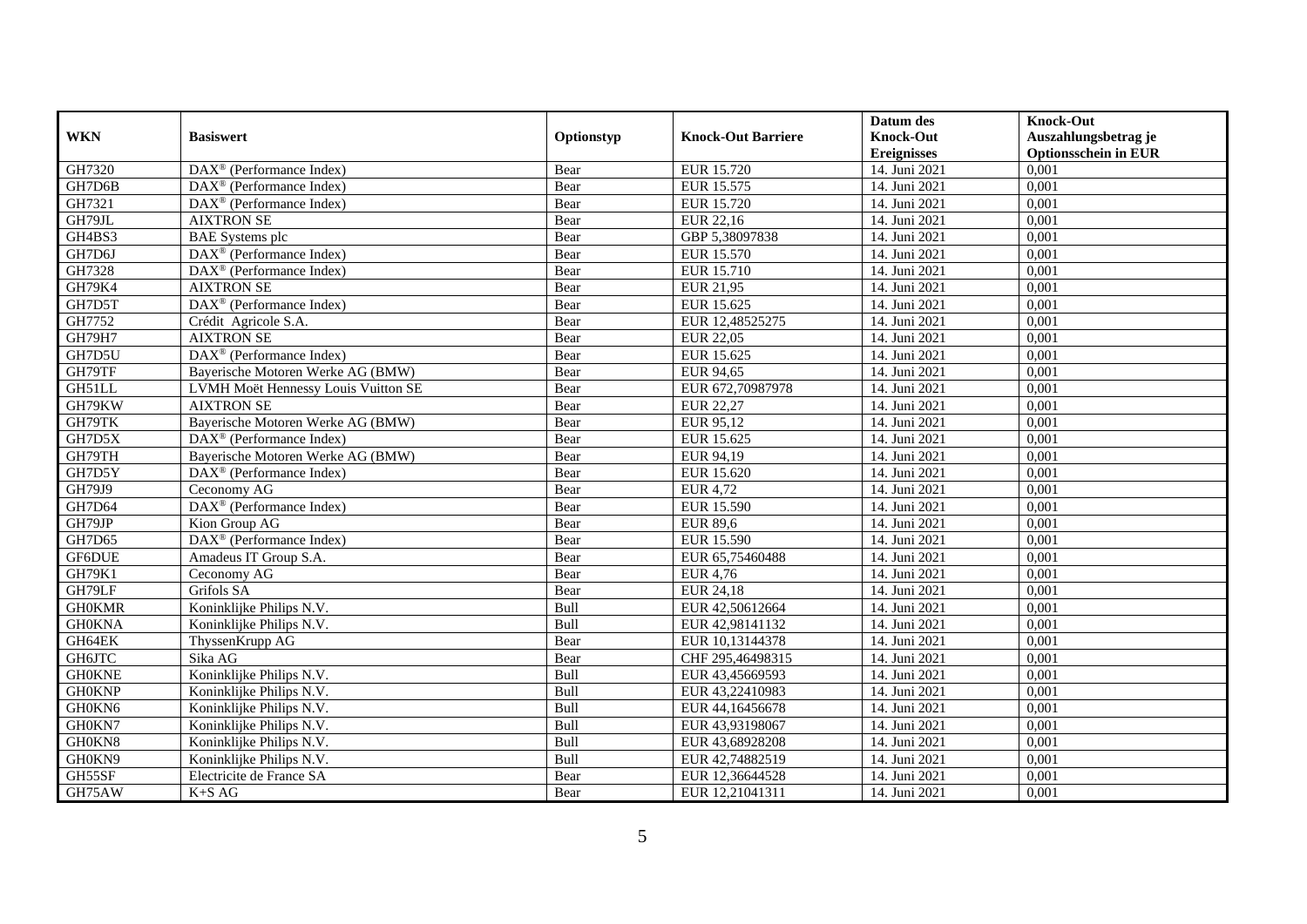|               |                                                                    |            |                           | Datum des          | <b>Knock-Out</b>            |
|---------------|--------------------------------------------------------------------|------------|---------------------------|--------------------|-----------------------------|
| <b>WKN</b>    | <b>Basiswert</b>                                                   | Optionstyp | <b>Knock-Out Barriere</b> | <b>Knock-Out</b>   | Auszahlungsbetrag je        |
|               |                                                                    |            |                           | <b>Ereignisses</b> | <b>Optionsschein in EUR</b> |
| GH64D8        | $\overline{\text{DAX}^{\otimes}}$ (Performance Index)              | Bear       | EUR 15.779,67316847       | 14. Juni 2021      | 0,001                       |
| GH2ZTG        | $\text{DAX}^{\textcircled{D}}$ (Performance Index)                 | Bear       | EUR 15.778,17896863       | 14. Juni 2021      | 0,001                       |
| GH09R5        | $MDAX^{\circledR}$ (Performance Index)                             | Bear       | EUR 34.207,1395846        | 14. Juni 2021      | 0,001                       |
| GH6F23        | $\text{DAX}^{\textcircled{n}}$ (Performance Index)                 | Bear       | EUR 15.790                | 14. Juni 2021      | 0,001                       |
| GH6UBY        | DAX <sup>®</sup> (Performance Index)                               | Bear       | EUR 15.790                | 14. Juni 2021      | 0,001                       |
| GH36ET        | DAX <sup>®</sup> (Performance Index)/ X-DAX <sup>®</sup>           | Bear       | EUR 15.786,24428588       | 14. Juni 2021      | 0,001                       |
| GH6RXY        | $\text{DAX}^{\textcircled{n}}$ (Performance Index)                 | Bear       | EUR 15.790                | 14. Juni 2021      | 0,001                       |
| GH7164        | $\text{DAX}^{\textcircled{D}}$ (Performance Index)                 | Bear       | EUR 15.790                | 14. Juni 2021      | 0,001                       |
| GH30A4        | $\text{DAX}^{\textcircled{D}}$ (Performance Index)                 | Bear       | EUR 15.750                | 14. Juni 2021      | 0,001                       |
| GH6F21        | $\overline{\text{DAX}}^{\textcirc}$ (Performance Index)            | Bear       | EUR 15.790                | 14. Juni 2021      | 0,001                       |
| GH0J8M        | $AEX-Index^{\circledR}$                                            | Bear       | EUR 733,56305042          | 14. Juni 2021      | 0,001                       |
| <b>GH6UBZ</b> | DAX <sup>®</sup> (Performance Index)                               | Bear       | EUR 15.775                | 14. Juni 2021      | 0,001                       |
| GH6RXZ        | DAX <sup>®</sup> (Performance Index)                               | Bear       | <b>EUR 15.780</b>         | 14. Juni 2021      | 0,001                       |
| GH6CWS        | TecDAX <sup>®</sup> (Performance Index)                            | Bear       | EUR 3.498,59              | 14. Juni 2021      | 0,001                       |
| GH6F22        | DAX <sup>®</sup> (Performance Index)                               | Bear       | EUR 15.790                | 14. Juni 2021      | 0,001                       |
| GH6CXA        | TecDAX <sup>®</sup> (Performance Index)                            | Bear       | EUR 3.495,28              | 14. Juni 2021      | 0,001                       |
| GA2R6S        | DAX <sup>®</sup> (Performance Index)                               | Bear       | EUR 15.786,5119514        | 14. Juni 2021      | 0,001                       |
| GH6CWP        | $TecDAX^{\circledcirc}$ (Performance Index)                        | Bear       | EUR 3.491.95              | 14. Juni 2021      | 0,001                       |
| GH6CWQ        | TecDAX <sup>®</sup> (Performance Index)                            | Bear       | EUR 3.488,73              | 14. Juni 2021      | 0,001                       |
| GH6CVZ        | TecDAX <sup>®</sup> (Performance Index)                            | Bear       | EUR 3.501,87              | 14. Juni 2021      | 0,001                       |
| GH3UKM        | DAX <sup>®</sup> (Performance Index)                               | Bear       | EUR 15.787,70539648       | 14. Juni 2021      | 0,001                       |
| GH6RXX        | DAX <sup>®</sup> (Performance Index)                               | Bear       | <b>EUR 15.800</b>         | 14. Juni 2021      | 0,001                       |
| GH6CW1        | TecDA $X^{\circledR}$ (Performance Index)                          | Bear       | EUR 3.505,14              | 14. Juni 2021      | 0,001                       |
| <b>GH1PWB</b> | EURO STOXX 50 <sup>®</sup> Index (Price EUR)                       | Bear       | EUR 4.149,87615697        | 14. Juni 2021      | 0,001                       |
| GH5M4E        | $\text{DAX}^{\circledast}$ (Performance Index)/ X-DAX <sup>®</sup> | Bear       | <b>EUR 15.800</b>         | 14. Juni 2021      | 0,001                       |
| GF8C7W        | CAC 40 <sup>®</sup> Index                                          | Bear       | EUR 6.642,8               | 14. Juni 2021      | 0,001                       |
| GH2ZTT        | DAX <sup>®</sup> (Performance Index)                               | Bear       | EUR 15.802,58474963       | 14. Juni 2021      | 0,001                       |
| GH09SX        | $MDAX^{\circledR}$ (Performance Index)                             | Bear       | EUR 34.238,02061187       | 14. Juni 2021      | 0,001                       |
| GH2KN9        | $\text{DAX}^{\textcircled{D}}$ (Performance Index)                 | Bear       | <b>EUR 15.800</b>         | 14. Juni 2021      | 0,001                       |
| GH6UJJ        | $\text{DAX}^{\circledR}$ (Performance Index)/ X-DAX <sup>®</sup>   | Bear       | <b>EUR 15.800</b>         | 14. Juni 2021      | 0,001                       |
| GH6UBX        | $DAX^{\otimes}$ (Performance Index)                                | Bear       | <b>EUR 15.800</b>         | 14. Juni 2021      | 0,001                       |
| GH5UDN        | DAX <sup>®</sup> (Performance Index)                               | Bear       | <b>EUR 15.800</b>         | 14. Juni 2021      | 0,001                       |
| GH4KK8        | DAX <sup>®</sup> (Performance Index)                               | Bear       | <b>EUR 15.800</b>         | 14. Juni 2021      | 0,001                       |
| GH0J8N        | $AEX-Index^{\circledR}$                                            | Bear       | EUR 734,22384437          | 14. Juni 2021      | 0,001                       |
| GH7163        | $\text{DAX}^{\circledast}$ (Performance Index)                     | Bear       | <b>EUR 15.800</b>         | 14. Juni 2021      | 0,001                       |
| GH4G9D        | $\text{DAX}^{\otimes}$ (Performance Index)/X-DAX <sup>®</sup>      | Bear       | <b>EUR 15.800</b>         | 14. Juni 2021      | 0,001                       |
| GF8AXP        | DAX <sup>®</sup> (Performance Index)/X-DAX <sup>®</sup>            | Bear       | EUR 15.796,8498605        | 14. Juni 2021      | 0,001                       |
| <b>GH71A8</b> | $\text{DAX}^{\circledast}$ (Performance Index)/ X-DAX <sup>®</sup> | Bear       | <b>EUR 15.800</b>         | 14. Juni 2021      | 0,001                       |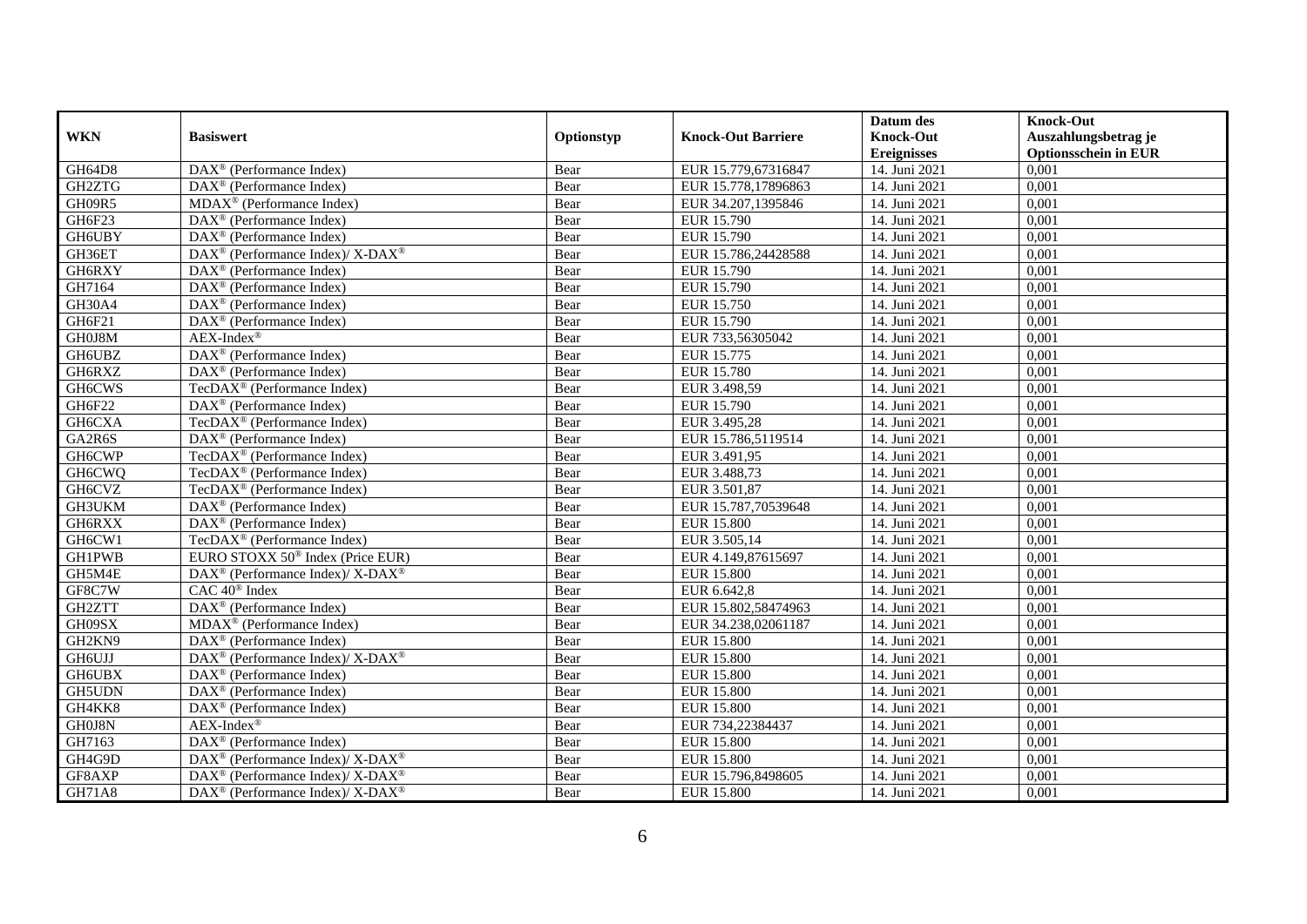|               |                                              |            |                           | Datum des          | <b>Knock-Out</b>            |
|---------------|----------------------------------------------|------------|---------------------------|--------------------|-----------------------------|
| <b>WKN</b>    | <b>Basiswert</b>                             | Optionstyp | <b>Knock-Out Barriere</b> | <b>Knock-Out</b>   | Auszahlungsbetrag je        |
|               |                                              |            |                           | <b>Ereignisses</b> | <b>Optionsschein in EUR</b> |
| GH6TBA        | Cancom SE                                    | Bear       | EUR 50,07867572           | 14. Juni 2021      | 0,001                       |
| GH71Z2        | <b>RWE AG</b>                                | Bear       | EUR 31,22405815           | 14. Juni 2021      | 0,001                       |
| GH5W7C        | Capgemini SE                                 | Bear       | EUR 159,17797061          | 14. Juni 2021      | 0,001                       |
| GH4T8Y        | <b>SAP SE</b>                                | Bear       | EUR 118,82814556          | 14. Juni 2021      | 0,001                       |
| <b>GH543S</b> | <b>TotalEnergies SE</b>                      | Bear       | EUR 40,52578448           | 14. Juni 2021      | 0,001                       |
| GH7CP4        | <b>E.ON SE</b>                               | Bear       | EUR 10,15098959           | 14. Juni 2021      | 0,001                       |
| GH79VQ        | Bechtle AG                                   | Bear       | EUR 156,34                | 14. Juni 2021      | 0,001                       |
| <b>GH1ZVS</b> | <b>ASML Holding N.V.</b>                     | Bear       | EUR 580,77073754          | 14. Juni 2021      | 0,001                       |
| GH4T1K        | Carl-Zeiss Meditec AG                        | Bear       | EUR 154,85805434          | 14. Juni 2021      | 0,001                       |
| GH6CW2        | TecDAX <sup>®</sup> (Performance Index)      | Bear       | EUR 3.508,52              | 14. Juni 2021      | 0,001                       |
| GH77FA        | Deutsche Börse AG                            | Bear       | EUR 135,79968948          | 14. Juni 2021      | 0,001                       |
| GH79VM        | <b>Bechtle AG</b>                            | Bear       | EUR 157,11                | 14. Juni 2021      | 0,001                       |
| GH6BRN        | Siemens AG                                   | Bear       | EUR 137,59066761          | 14. Juni 2021      | 0,001                       |
| GH7CF4        | Ubisoft Entertainment S.A.                   | Bear       | EUR 60,05914909           | 14. Juni 2021      | 0,001                       |
| GH6T99        | Cancom SE                                    | Bear       | EUR 49,82918052           | 14. Juni 2021      | 0,001                       |
| <b>GH6TKK</b> | $K+SAG$                                      | Bear       | EUR 12,43069476           | 14. Juni 2021      | 0,001                       |
| GH79J0        | <b>AIXTRON SE</b>                            | Bear       | <b>EUR 22,38</b>          | 14. Juni 2021      | 0,001                       |
| GH6T8Y        | Cancom SE                                    | Bear       | EUR 50,31819111           | 14. Juni 2021      | 0,001                       |
| GH5LMM        | Deutsche Post AG                             | Bear       | EUR 57,39930103           | 14. Juni 2021      | 0,001                       |
| <b>GH163P</b> | <b>SAP SE</b>                                | Bear       | EUR 119,46584127          | 14. Juni 2021      | 0,001                       |
| GH64F2        | ThyssenKrupp AG                              | Bear       | EUR 10,23106464           | 14. Juni 2021      | 0,001                       |
| <b>GH6TAN</b> | Cancom SE                                    | Bear       | EUR 50,81718148           | 14. Juni 2021      | 0,001                       |
| GH64DP        | ThyssenKrupp AG                              | Bear       | EUR 10,18125423           | 14. Juni 2021      | 0,001                       |
| GH6T9L        | Cancom SE                                    | Bear       | EUR 50,56768631           | 14. Juni 2021      | 0,001                       |
| GH77A5        | <b>LINDE PLC</b>                             | Bear       | EUR 241,98807947          | 14. Juni 2021      | 0,001                       |
| <b>GH6TBL</b> | Cancom SE                                    | Bear       | EUR 49,57968533           | 14. Juni 2021      | 0,001                       |
| GH6JR6        | Telefonica S.A.                              | Bear       | EUR 4,10250114            | 14. Juni 2021      | 0,001                       |
| GH6TKF        | $K+SAG$                                      | Bear       | EUR 12,48057717           | 14. Juni 2021      | 0,001                       |
| <b>GH759Z</b> | $K+SAG$                                      | Bear       | EUR 12,27036605           | 14. Juni 2021      | 0,001                       |
| <b>GH0KHG</b> | Roche Holding AG                             | Bear       | CHF 343,56470568          | 14. Juni 2021      | 0,001                       |
| GH18FK        | $K+SAG$                                      | Bear       | EUR 12,36214921           | 14. Juni 2021      | 0,001                       |
| <b>GH5LKA</b> | Fresenius SE & Co KGaA                       | Bear       | EUR 45,59917438           | 14. Juni 2021      | 0,001                       |
| GH0Y4V        | Fresenius Medical Care AG & Co. KGaA         | Bear       | EUR 69,07983192           | 14. Juni 2021      | 0,001                       |
| GH5A4Z        | Koninklijke Vopak N.V.                       | Bear       | EUR 39,99813305           | 14. Juni 2021      | 0,001                       |
| GH2SJ7        | Dialog Semiconductor PLC                     | Bear       | EUR 65,6327251            | 14. Juni 2021      | 0,001                       |
| GH6JT4        | Royal Dutch Shell plc                        | Bear       | GBP 14,33883401           | 14. Juni 2021      | 0,001                       |
| GH6CW0        | TecDAX <sup>®</sup> (Performance Index)      | Bear       | EUR 3.511,73              | 14. Juni 2021      | 0,001                       |
| GB2HT6        | EURO STOXX 50 <sup>®</sup> Index (Price EUR) | Bear       | EUR 4.154,4878642         | 14. Juni 2021      | 0,001                       |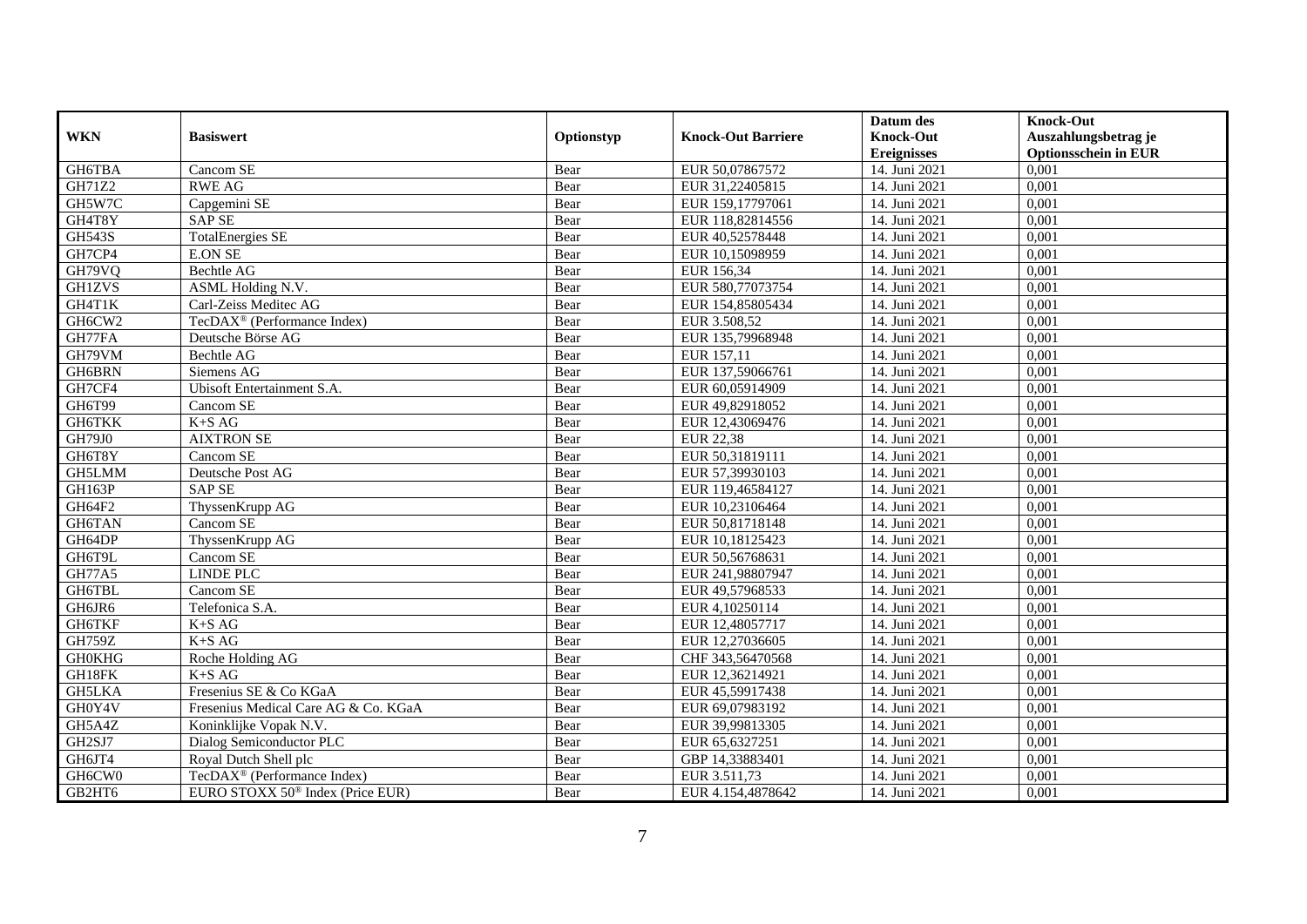|               |                                                            |            |                           | Datum des          | <b>Knock-Out</b>            |
|---------------|------------------------------------------------------------|------------|---------------------------|--------------------|-----------------------------|
| <b>WKN</b>    | <b>Basiswert</b>                                           | Optionstyp | <b>Knock-Out Barriere</b> | <b>Knock-Out</b>   | Auszahlungsbetrag je        |
|               |                                                            |            |                           | <b>Ereignisses</b> | <b>Optionsschein in EUR</b> |
| GH5WAZ        | Infineon Technologies AG                                   | Bear       | EUR 34,4766644            | 14. Juni 2021      | 0,001                       |
| GH4MNE        | LVMH Moët Hennessy Louis Vuitton SE                        | Bear       | EUR 676,07066314          | 14. Juni 2021      | 0,001                       |
| GH6TAS        | Cancom SE                                                  | Bear       | EUR 51,06667669           | 14. Juni 2021      | 0,001                       |
| <b>GH79K7</b> | <b>AIXTRON SE</b>                                          | Bear       | EUR 22,49                 | 14. Juni 2021      | 0,001                       |
| GH3XAR        | Fortum OYJ                                                 | Bear       | EUR 24,2447519            | 14. Juni 2021      | 0,001                       |
| GF6DRA        | Airbus SE                                                  | Bear       | EUR 113,28512401          | 14. Juni 2021      | 0,001                       |
| GH6T93        | Cancom SE                                                  | Bear       | EUR 51,31617189           | 14. Juni 2021      | 0,001                       |
| GH7744        | Hermes International                                       | Bear       | EUR 1.207,60188229        | 14. Juni 2021      | 0,001                       |
| GH79MN        | <b>HSBC</b> Holdings plc                                   | Bear       | GBP 4,41                  | 14. Juni 2021      | 0,001                       |
| GH79WF        | Bechtle AG                                                 | Bear       | EUR 157,87                | 14. Juni 2021      | 0,001                       |
| GH77FV        | TeamViewer AG                                              | Bear       | EUR 31,165                | 14. Juni 2021      | 0,001                       |
| GH6CW4        | TecDAX <sup>®</sup> (Performance Index)                    | Bear       | EUR 3.515,04              | 14. Juni 2021      | 0,001                       |
| GH77FX        | <b>TeamViewer AG</b>                                       | Bear       | EUR 31.315                | 14. Juni 2021      | 0,001                       |
| GH6TBN        | Cancom SE                                                  | Bear       | EUR 51,55568728           | 14. Juni 2021      | 0,001                       |
| GH77G2        | TeamViewer AG                                              | Bear       | EUR 31,625                | 14. Juni 2021      | 0,001                       |
| GH6CW3        | TecDAX <sup>®</sup> (Performance Index)                    | Bear       | EUR 3.518,45              | 14. Juni 2021      | 0,001                       |
| GH23RP        | ICE Brent Crude Oil Future (Generic Front Month<br>Future) | Bear       | <b>USD 73,52</b>          | 14. Juni 2021      | 0,001                       |
| GH77FZ        | TeamViewer AG                                              | Bear       | EUR 31,775                | 14. Juni 2021      | 0,001                       |
| GH77G0        | TeamViewer AG                                              | Bear       | EUR 31,465                | 14. Juni 2021      | 0,001                       |
| GH7240        | <b>TotalEnergies SE</b>                                    | Bear       | EUR 40,73900679           | 14. Juni 2021      | 0,001                       |
| GH77F7        | TeamViewer AG                                              | Bear       | EUR 32,394                | 14. Juni 2021      | 0,001                       |
| GH77FY        | Deutsche Börse AG                                          | Bear       | EUR 136,45949362          | 14. Juni 2021      | 0,001                       |
| <b>GH77G1</b> | TeamViewer AG                                              | Bear       | EUR 31,925                | 14. Juni 2021      | 0,001                       |
| GH77F4        | TeamViewer AG                                              | Bear       | EUR 32,235                | 14. Juni 2021      | 0,001                       |
| GH77FR        | TeamViewer AG                                              | Bear       | EUR 32,085                | 14. Juni 2021      | 0,001                       |
| GH672S        | Sartorius AG                                               | Bear       | EUR 417,542               | 14. Juni 2021      | 0,001                       |
| <b>GH77F8</b> | TeamViewer AG                                              | Bear       | EUR 32,544                | 14. Juni 2021      | 0.001                       |
| GH77FD        | Deutsche Börse AG                                          | Bear       | EUR 137,1292948           | 14. Juni 2021      | 0,001                       |
| GH6BDU        | 1 Feinunze Gold, Feinheit mind. 0,995, LBMA                | Bull       | USD 1.853,31005932        | 14. Juni 2021      | 0,001                       |
| GH670Q        | TeamViewer AG                                              | Bear       | EUR 32,843                | 14. Juni 2021      | 0,001                       |
| GH6TB1        | Cancom SE                                                  | Bear       | EUR 51,80518248           | 14. Juni 2021      | 0,001                       |
| <b>GH670S</b> | TeamViewer AG                                              | Bear       | EUR 33,003                | 14. Juni 2021      | 0,001                       |
| GH6X3X        | Evotec AG                                                  | Bear       | EUR 36,28934394           | 14. Juni 2021      | 0,001                       |
| GH66PZ        | 1 Feinunze Gold, Feinheit mind. 0,995, LBMA                | Bull       | USD 1.846,5398102         | 14. Juni 2021      | 0,001                       |
| GH6X3U        | Evotec AG                                                  | Bear       | EUR 36,63837582           | 14. Juni 2021      | 0,001                       |
| GH79EH        | 1 Feinunze Silber, Feinheit mind. 0,999                    | Bull       | USD 27,576925             | 14. Juni 2021      | 0,001                       |
| GH7CPS        | HelloFresh SE                                              | Bear       | EUR 84,56200933           | 14. Juni 2021      | 0,001                       |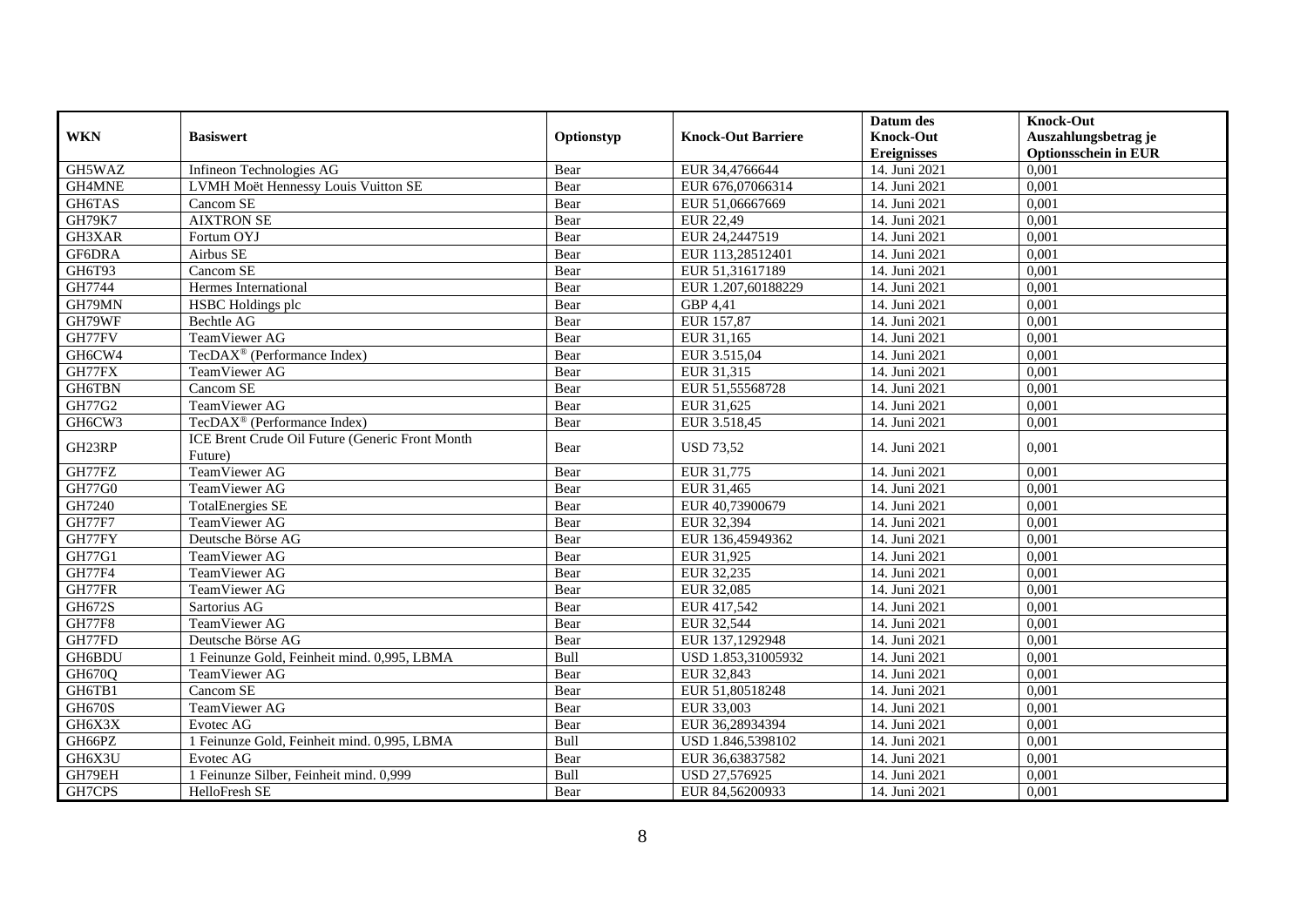|               |                                         |            |                           | Datum des          | <b>Knock-Out</b>            |
|---------------|-----------------------------------------|------------|---------------------------|--------------------|-----------------------------|
| <b>WKN</b>    | <b>Basiswert</b>                        | Optionstyp | <b>Knock-Out Barriere</b> | <b>Knock-Out</b>   | Auszahlungsbetrag je        |
|               |                                         |            |                           | <b>Ereignisses</b> | <b>Optionsschein in EUR</b> |
| GH670V        | TeamViewer AG                           | Bear       | EUR 33,153                | 14. Juni 2021      | 0,001                       |
| GH6X3S        | Evotec AG                               | Bear       | EUR 36,45887371           | 14. Juni 2021      | 0,001                       |
| GH79EQ        | 1 Feinunze Silber, Feinheit mind. 0,999 | Bull       | USD 27,50713094           | 14. Juni 2021      | 0,001                       |
| GH6XB8        | TUI AG                                  | Bull       | EUR 4,81799682            | 14. Juni 2021      | 0,001                       |
| GH6XB6        | <b>TUI AG</b>                           | Bull       | EUR 4,78794695            | 14. Juni 2021      | 0,001                       |
| <b>GH71U9</b> | MorphoSys AG                            | Bull       | EUR 66,14991401           | 14. Juni 2021      | 0,001                       |
| GH6704        | Peloton Interactive Inc.                | Bear       | USD 114,43756377          | 14. Juni 2021      | 0,001                       |
| GH7AQK        | Salesforce.com. Inc.                    | Bear       | USD 241,62202106          | 14. Juni 2021      | 0,001                       |
| GH66YB        | NASDAQ-100 Index®                       | Bear       | USD 13.993,91             | 14. Juni 2021      | 0,001                       |
| GH7AQR        | Salesforce.com, Inc.                    | Bear       | USD 242,80071381          | 14. Juni 2021      | 0,001                       |
| GH7AQT        | Peloton Interactive Inc.                | Bear       | USD 113,50773444          | 14. Juni 2021      | 0,001                       |
| GH5HX3        | NASDAQ-100 Index®                       | Bear       | <b>USD 14.000</b>         | 14. Juni 2021      | 0,001                       |
| GH77AL        | Moderna Inc                             | Bull       | USD 206,01170487          | 14. Juni 2021      | 0,001                       |
| GH5M1L        | NASDAQ-100 Index®                       | Bear       | <b>USD 14.000</b>         | 14. Juni 2021      | 0,001                       |
| GH6X3Z        | Evotec AG                               | Bear       | EUR 36,81787794           | 14. Juni 2021      | 0,001                       |
| GH77BP        | Moderna Inc                             | Bull       | USD 208,19352335          | 14. Juni 2021      | 0,001                       |
| GH1PW4        | Adobe Inc.                              | Bear       | USD 542,05217282          | 14. Juni 2021      | 0,001                       |
| <b>GH5A01</b> | Lululemon Athletica Inc.                | Bear       | USD 344,14082691          | 14. Juni 2021      | 0,001                       |
| GF8YD0        | Adobe Inc.                              | Bear       | USD 548,94499814          | 14. Juni 2021      | 0,001                       |
| GH5A1C        | Lululemon Athletica Inc.                | Bear       | USD 346,4097349           | 14. Juni 2021      | 0,001                       |
| GF6BDD        | Adobe Inc.                              | Bear       | USD 545,04493249          | 14. Juni 2021      | 0,001                       |
| GH7CHV        | Square Inc                              | Bear       | USD 225,02153249          | 14. Juni 2021      | 0,001                       |
| GH75DL        | Tesla Inc                               | Bear       | USD 619,16547257          | 14. Juni 2021      | 0,001                       |
| GH7CHX        | Square Inc                              | Bear       | USD 226,09049466          | 14. Juni 2021      | 0,001                       |
| GH5E56        | <b>Barry Callebaut AG</b>               | Bear       | CHF 2.099,00823925        | 14. Juni 2021      | 0,001                       |
| GH7CHY        | Square Inc                              | Bear       | USD 227,15945683          | 14. Juni 2021      | 0,001                       |
| GH779C        | Moderna Inc                             | Bull       | USD 207,10261411          | 14. Juni 2021      | 0,001                       |
| GH7AF4        | Tesla Inc                               | Bear       | USD 622,39008272          | 14. Juni 2021      | 0,001                       |
| GH75DG        | Tesla Inc                               | Bear       | USD 616,16830207          | 14. Juni 2021      | 0,001                       |
| GH7798        | Moderna Inc                             | Bull       | USD 211,47625942          | 14. Juni 2021      | 0,001                       |
| GH7D7N        | S&P 500 <sup>®</sup> Index              | Bear       | <b>USD 4.240</b>          | 14. Juni 2021      | 0,001                       |
| GH7CJS        | Square Inc                              | Bear       | USD 222,88360814          | 14. Juni 2021      | 0,001                       |
| GH7D5N        | Dow Jones Industrial Average® Index     | Bull       | <b>USD 34.460</b>         | 14. Juni 2021      | 0,001                       |
| GH6BUD        | Centene Corp                            | Bull       | USD 70,03348523           | 14. Juni 2021      | 0,001                       |
| <b>GH779A</b> | Moderna Inc                             | Bull       | USD 210,38535018          | 14. Juni 2021      | 0,001                       |
| GH6BU9        | Centene Corp                            | Bull       | USD 70,39468943           | 14. Juni 2021      | 0,001                       |
| GH5NPL        | PayPal Holdings, Inc.                   | Bear       | USD 272,17920562          | 14. Juni 2021      | 0,001                       |
| <b>GH779B</b> | Moderna Inc                             | Bull       | USD 209,2844326           | 14. Juni 2021      | 0,001                       |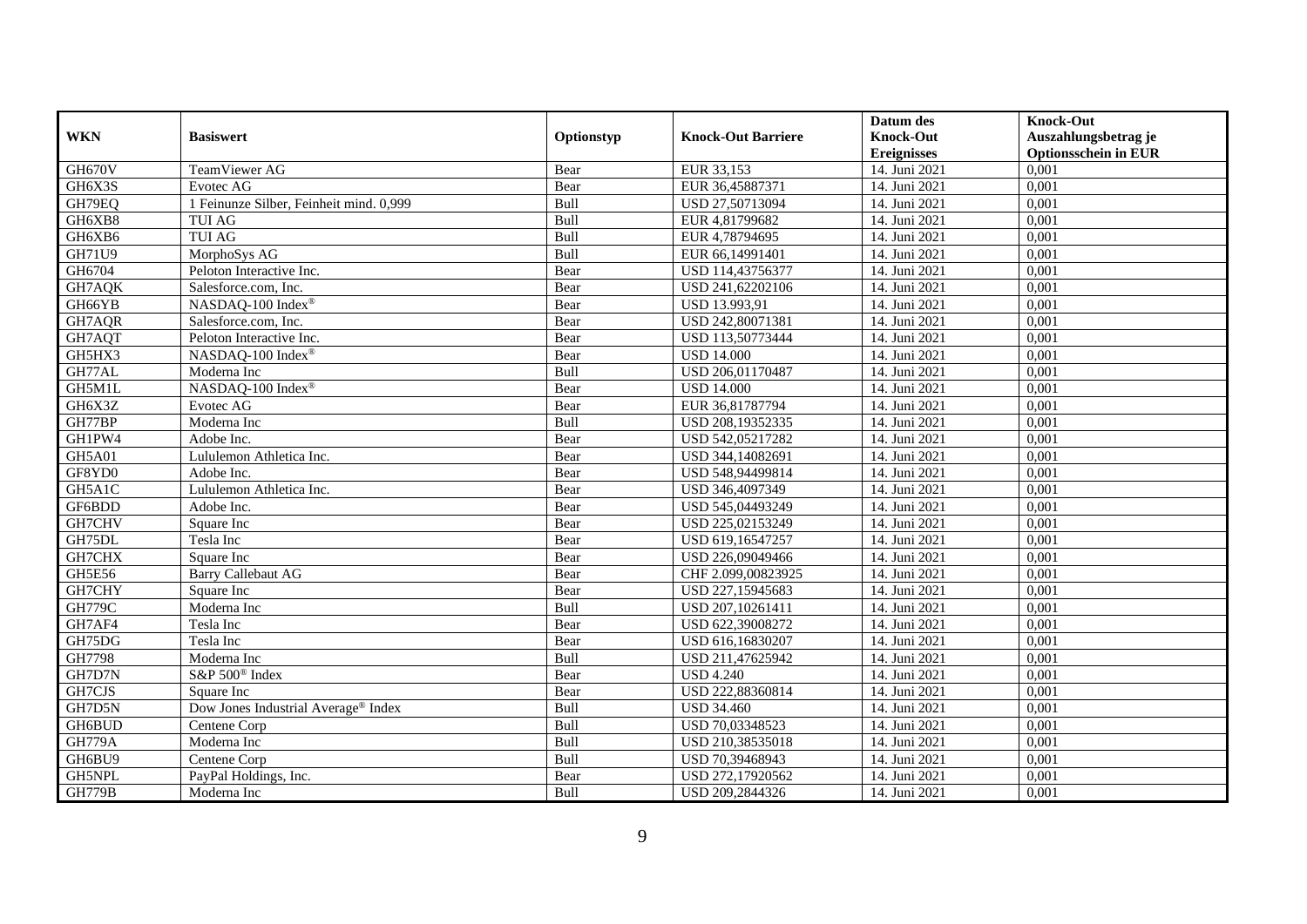|               |                                   |            |                           | Datum des          | <b>Knock-Out</b>            |
|---------------|-----------------------------------|------------|---------------------------|--------------------|-----------------------------|
| <b>WKN</b>    | <b>Basiswert</b>                  | Optionstyp | <b>Knock-Out Barriere</b> | <b>Knock-Out</b>   | Auszahlungsbetrag je        |
|               |                                   |            |                           | <b>Ereignisses</b> | <b>Optionsschein in EUR</b> |
| GH66YE        | NASDAQ-100 Index®                 | Bear       | <b>USD 14.006,8</b>       | 14. Juni 2021      | 0,001                       |
| GH79QZ        | Plug Power Inc                    | Bear       | <b>USD 31,73</b>          | 14. Juni 2021      | 0,001                       |
| GH7CHZ        | Square Inc                        | Bear       | USD 223,95257032          | 14. Juni 2021      | 0,001                       |
| <b>GH724A</b> | Coinbase Global Inc               | Bear       | USD 234,41712557          | 14. Juni 2021      | 0,001                       |
| <b>GH777C</b> | BioNTech SE - ADR                 | Bull       | USD 232,25492675          | 14. Juni 2021      | 0,001                       |
| <b>GH390V</b> | Illumina, Inc.                    | Bear       | USD 453,82608843          | 14. Juni 2021      | 0,001                       |
| GH71YV        | Activision Blizzard, Inc.         | Bear       | USD 98,47448541           | 14. Juni 2021      | 0,001                       |
| GH79P0        | <b>BIOGEN INC.</b>                | Bull       | <b>USD 417,41</b>         | 14. Juni 2021      | 0,001                       |
| GH7CPJ        | NIO Inc                           | Bear       | USD 46,67467363           | 14. Juni 2021      | 0,001                       |
| <b>GH777D</b> | <b>BioNTech SE - ADR</b>          | Bull       | USD 229,88334478          | 14. Juni 2021      | 0,001                       |
| GH79NQ        | <b>Ballard Power Systems Inc</b>  | Bear       | <b>USD 18,38</b>          | 14. Juni 2021      | 0,001                       |
| GH5TKV        | American Water Works Co Inc       | Bear       | USD 160,46503372          | 14. Juni 2021      | 0,001                       |
| GH6R10        | ServiceNow Inc                    | Bear       | USD 500,44728834          | 14. Juni 2021      | 0,001                       |
| GH4XTX        | Philip Morris International Inc.  | Bear       | USD 98.94899785           | 14. Juni 2021      | 0.001                       |
| GH755M        | <b>Ball Corporation</b>           | Bear       | USD 81,58381813           | 14. Juni 2021      | 0,001                       |
| <b>GH752M</b> | NextEra Energy, Inc.              | Bear       | USD 73,67961071           | 14. Juni 2021      | 0,001                       |
| GH79PM        | <b>Ballard Power Systems Inc.</b> | Bear       | <b>USD 18.1</b>           | 14. Juni 2021      | 0,001                       |
| GH7CPE        | NIO Inc                           | Bear       | USD 46,38526471           | 14. Juni 2021      | 0,001                       |
| GH79NP        | <b>Ballard Power Systems Inc</b>  | Bear       | <b>USD 18,29</b>          | 14. Juni 2021      | 0,001                       |
| GH79PR        | <b>Ballard Power Systems Inc</b>  | Bear       | <b>USD 18,2</b>           | 14. Juni 2021      | 0,001                       |
| GH5WHC        | <b>Barrick Gold Corporation</b>   | Bull       | USD 22,89160355           | 14. Juni 2021      | 0,001                       |
| <b>GH722M</b> | Coinbase Global Inc               | Bear       | USD 233,26856055          | 14. Juni 2021      | 0,001                       |
| GH5WH9        | <b>Barrick Gold Corporation</b>   | Bull       | USD 22,77119341           | 14. Juni 2021      | 0,001                       |
| GH79PJ        | <b>CUREVAC NV</b>                 | Bull       | <b>USD 104,72</b>         | 14. Juni 2021      | 0,001                       |
| GH79PH        | <b>CUREVAC NV</b>                 | Bull       | <b>USD 105,26</b>         | 14. Juni 2021      | 0,001                       |
| GH79P7        | <b>BIOGEN INC.</b>                | Bull       | <b>USD 404,73</b>         | 14. Juni 2021      | 0,001                       |
| GH7777        | BioNTech SE - ADR                 | Bull       | USD 233,4357144           | 14. Juni 2021      | 0,001                       |
| GH79NY        | <b>BIOGEN INC.</b>                | Bull       | <b>USD 413,18</b>         | 14. Juni 2021      | 0,001                       |
| GH77BE        | BioNTech SE - ADR                 | Bull       | USD 231,06413243          | 14. Juni 2021      | 0,001                       |
| GH79NZ        | <b>BIOGEN INC.</b>                | Bull       | <b>USD 415,3</b>          | 14. Juni 2021      | 0,001                       |
| GH79PL        | <b>CUREVAC NV</b>                 | Bull       | <b>USD 104,19</b>         | 14. Juni 2021      | 0,001                       |
| GH79PA        | <b>BIOGEN INC.</b>                | Bull       | <b>USD 402,61</b>         | 14. Juni 2021      | 0,001                       |
| GH79PQ        | <b>CUREVAC NV</b>                 | Bull       | <b>USD 103,66</b>         | 14. Juni 2021      | 0,001                       |
| GH79PB        | <b>BIOGEN INC.</b>                | Bull       | <b>USD 398,39</b>         | 14. Juni 2021      | 0,001                       |
| GH79P3        | <b>BIOGEN INC.</b>                | Bull       | <b>USD 411,07</b>         | 14. Juni 2021      | 0,001                       |
| <b>GH722N</b> | Coinbase Global Inc               | Bear       | USD 232,11999552          | 14. Juni 2021      | 0,001                       |
| <b>GH79P8</b> | <b>BIOGEN INC.</b>                | Bull       | <b>USD 400,51</b>         | 14. Juni 2021      | 0,001                       |
| GH79P9        | <b>BIOGEN INC.</b>                | Bull       | <b>USD 406,85</b>         | 14. Juni 2021      | 0,001                       |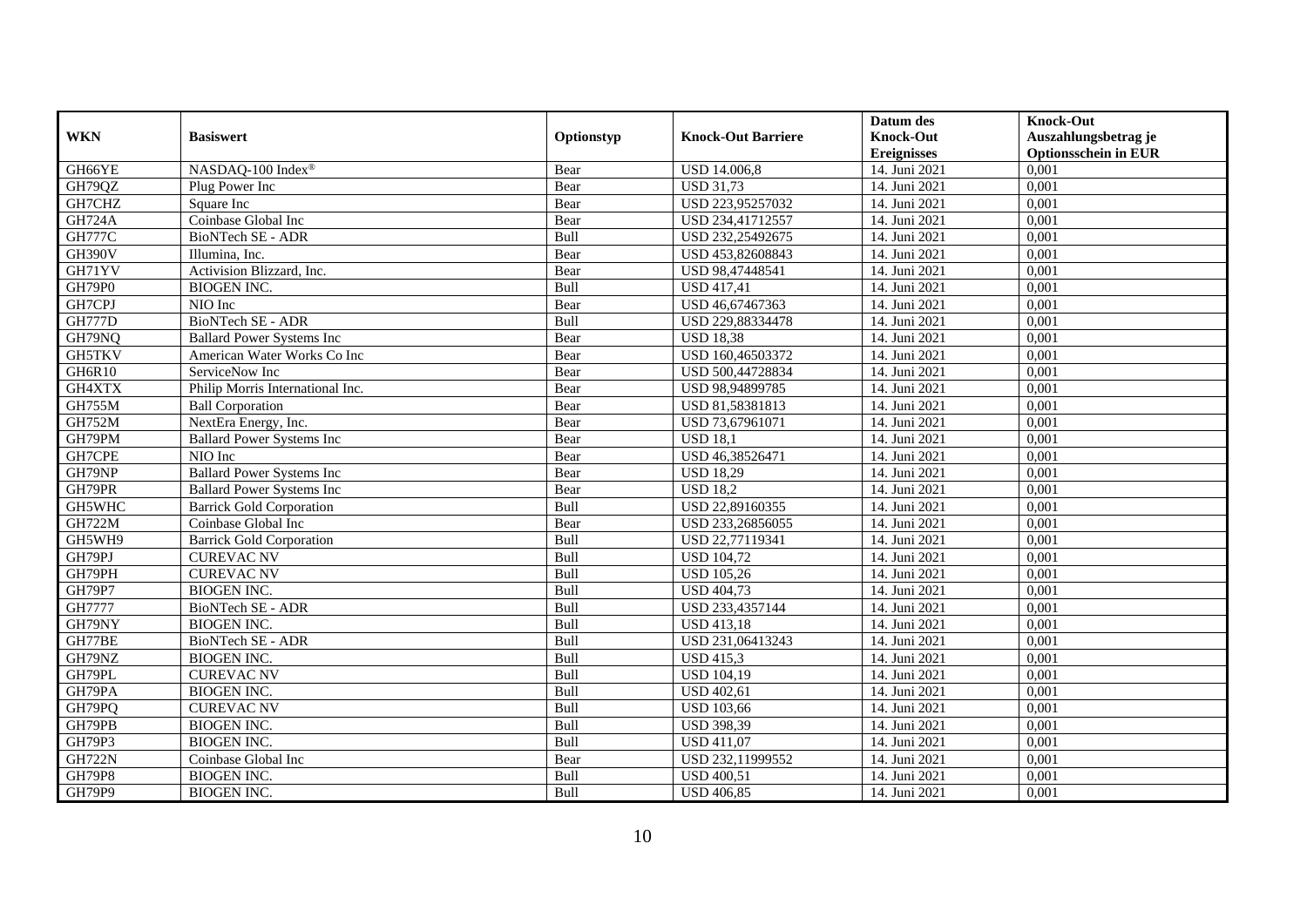|               |                                 |            |                           | Datum des          | <b>Knock-Out</b>            |
|---------------|---------------------------------|------------|---------------------------|--------------------|-----------------------------|
| <b>WKN</b>    | <b>Basiswert</b>                | Optionstyp | <b>Knock-Out Barriere</b> | <b>Knock-Out</b>   | Auszahlungsbetrag je        |
|               |                                 |            |                           | <b>Ereignisses</b> | <b>Optionsschein in EUR</b> |
| <b>GH79P5</b> | <b>BIOGEN INC.</b>              | Bull       | <b>USD 408,96</b>         | 14. Juni 2021      | 0,001                       |
| GH5M1H        | NASDAQ-100 Index®               | Bear       | <b>USD 14.030</b>         | 14. Juni 2021      | 0,001                       |
| <b>GH779D</b> | Moderna Inc                     | Bull       | USD 203,81987805          | 14. Juni 2021      | 0,001                       |
| <b>GH777F</b> | BioNTech SE - ADR               | Bull       | USD 227,52176948          | 14. Juni 2021      | 0,001                       |
| GH5HX1        | NASDAQ-100 Index®               | Bear       | <b>USD 14.010</b>         | 14. Juni 2021      | 0,001                       |
| GH6BVW        | Centene Corp                    | Bull       | USD 69,68231445           | 14. Juni 2021      | 0,001                       |
| GH77BG        | Moderna Inc                     | Bull       | USD 204,92079563          | 14. Juni 2021      | 0,001                       |
| <b>GH777P</b> | <b>BioNTech SE - ADR</b>        | Bull       | USD 225,16019418          | 14. Juni 2021      | 0,001                       |
| GH6R21        | ServiceNow Inc                  | Bear       | USD 502,81302102          | 14. Juni 2021      | 0,001                       |
| <b>GH5NVF</b> | Twitter, Inc.                   | Bear       | USD 61,24711707           | 14. Juni 2021      | 0,001                       |
| GH5HWZ        | NASDAQ-100 Index®               | Bear       | <b>USD 14.020</b>         | 14. Juni 2021      | 0,001                       |
| GH7AQM        | Salesforce.com, Inc.            | Bear       | USD 243,97940653          | 14. Juni 2021      | 0,001                       |
| <b>GH722P</b> | Coinbase Global Inc             | Bear       | USD 235,56569057          | 14. Juni 2021      | 0,001                       |
| GH60ZA        | <b>QUALCOMM</b> Incorporated    | Bear       | USD 135,75823339          | 14. Juni 2021      | 0,001                       |
| GH779G        | Moderna Inc                     | Bull       | USD 199,45624108          | 14. Juni 2021      | 0,001                       |
| <b>GH777L</b> | <b>BioNTech SE - ADR</b>        | Bull       | USD 226,34098183          | 14. Juni 2021      | 0,001                       |
| GH3RSK        | Royal Dutch Shell plc           | Bear       | EUR 17,07648487           | 14. Juni 2021      | 0,001                       |
| GH5HWX        | NASDAQ-100 Index®               | Bear       | <b>USD 14.030</b>         | 14. Juni 2021      | 0,001                       |
| GH71YC        | Ford Motor Company              | Bull       | USD 15,03254521           | 14. Juni 2021      | 0,001                       |
| <b>GF1JAZ</b> | Adobe Inc.                      | Bear       | USD 552,4538093           | 14. Juni 2021      | 0,001                       |
| <b>GH779H</b> | Moderna Inc                     | Bull       | USD 200,54715032          | 14. Juni 2021      | 0,001                       |
| GH7790        | <b>BioNTech SE - ADR</b>        | Bull       | USD 228,70255713          | 14. Juni 2021      | 0,001                       |
| GH6BSJ        | Apple Inc.                      | Bear       | USD 128,43370943          | 14. Juni 2021      | 0,001                       |
| GH5M1J        | NASDAQ-100 Index®               | Bear       | <b>USD 14.020</b>         | 14. Juni 2021      | 0,001                       |
| <b>GH777H</b> | BioNTech SE - ADR               | Bull       | USD 223,97940653          | 14. Juni 2021      | 0,001                       |
| GH5M1K        | $NASDAQ-100$ Index <sup>®</sup> | Bear       | <b>USD 14.010</b>         | 14. Juni 2021      | 0,001                       |
| <b>GH779E</b> | Moderna Inc                     | Bull       | USD 201,63805956          | 14. Juni 2021      | 0,001                       |
| GC6AUH        | NASDAQ-100 Index®               | Bear       | USD 14.021,14             | 14. Juni 2021      | 0,001                       |
| <b>GH779F</b> | Moderna Inc                     | Bull       | USD 202,7289688           | 14. Juni 2021      | 0,001                       |
| GH6R3M        | ServiceNow Inc                  | Bear       | USD 505,18873569          | 14. Juni 2021      | 0,001                       |
| GH5M1G        | NASDAQ-100 Index®               | Bear       | <b>USD 14.040</b>         | 14. Juni 2021      | 0,001                       |
| GH7AGP        | Tesla Inc                       | Bear       | USD 625,41294353          | 14. Juni 2021      | 0,001                       |
| <b>GH6BUC</b> | Centene Corp                    | Bull       | USD 69,32111023           | 14. Juni 2021      | 0,001                       |
| GH7774        | Zalando SE                      | Bear       | EUR 95,57372971           | 14. Juni 2021      | 0,001                       |
| GH71YG        | Ford Motor Company              | Bull       | USD 14,90243664           | 14. Juni 2021      | 0,001                       |
| GH5HWV        | NASDAQ-100 Index®               | Bear       | <b>USD 14.040</b>         | 14. Juni 2021      | 0,001                       |
| GH6BRE        | Apple Inc.                      | Bear       | USD 129,05247469          | 14. Juni 2021      | 0,001                       |
| <b>GH776A</b> | Corporacion Mapfre SA           | Bear       | EUR 1,85913804            | 14. Juni 2021      | 0,001                       |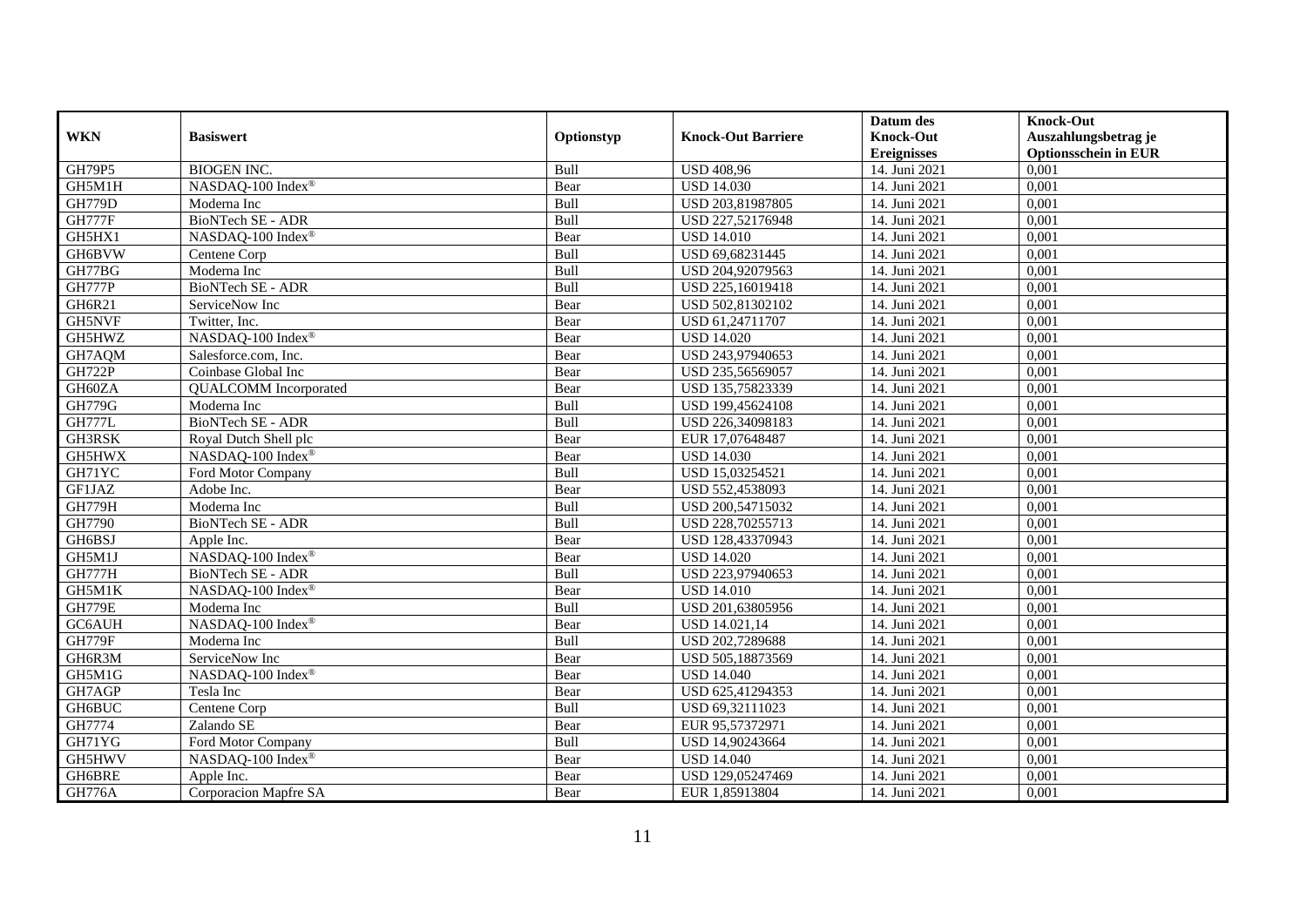|               |                                                 |            |                           | Datum des          | <b>Knock-Out</b>            |
|---------------|-------------------------------------------------|------------|---------------------------|--------------------|-----------------------------|
| <b>WKN</b>    | <b>Basiswert</b>                                | Optionstyp | <b>Knock-Out Barriere</b> | <b>Knock-Out</b>   | Auszahlungsbetrag je        |
|               |                                                 |            |                           | <b>Ereignisses</b> | <b>Optionsschein in EUR</b> |
| GH77FP        | Deutsche Börse AG                               | Bear       | EUR 137,79909598          | 14. Juni 2021      | 0,001                       |
| GH75CR        | Plug Power Inc                                  | Bull       | USD 30,9060572            | 14. Juni 2021      | 0,001                       |
| GH7CNR        | Nordex SE                                       | Bear       | EUR 18,23139035           | 14. Juni 2021      | 0,001                       |
| GH75A7        | NIO Inc                                         | Bear       | USD 47,21491622           | 14. Juni 2021      | 0,001                       |
| GH724G        | <b>TotalEnergies SE</b>                         | Bear       | EUR 40,93885475           | 14. Juni 2021      | 0,001                       |
| GH6R89        | PPG Industries, Inc.                            | Bull       | USD 175,46387043          | 14. Juni 2021      | 0,001                       |
| GH7AQQ        | Salesforce.com, Inc.                            | Bear       | USD 245,15809927          | 14. Juni 2021      | 0,001                       |
| GH5GWQ        | <b>Edwards Lifesciences Corporation</b>         | Bear       | USD 100,09604266          | 14. Juni 2021      | 0,001                       |
| <b>GH75A3</b> | NIO Inc                                         | Bear       | USD 46,99517259           | 14. Juni 2021      | 0,001                       |
| GH6R2F        | ServiceNow Inc                                  | Bear       | USD 507,55446833          | 14. Juni 2021      | 0,001                       |
| GH7CNS        | Nordex SE                                       | Bear       | EUR 18,32124935           | 14. Juni 2021      | 0,001                       |
| GH5WDK        | Square Inc                                      | Bear       | USD 228,69764621          | 14. Juni 2021      | 0,001                       |
| <b>GH777E</b> | BioNTech SE - ADR                               | Bull       | USD 222,79861888          | 14. Juni 2021      | 0,001                       |
| <b>GH649K</b> | Partners Group Holding AG                       | Bear       | CHF 1.396,04818956        | 14. Juni 2021      | 0,001                       |
| GH3RQR        | Royal Dutch Shell plc                           | Bear       | EUR 17,15556416           | 14. Juni 2021      | 0,001                       |
| GH5YTE        | U.S. Bancorp                                    | Bull       | USD 58,37821512           | 14. Juni 2021      | 0,001                       |
| GH6R9H        | Capital One Financial Corporation               | Bull       | USD 158,57944117          | 14. Juni 2021      | 0,001                       |
| GH71VZ        | MorphoSys AG                                    | Bull       | EUR 65,79959671           | 14. Juni 2021      | 0,001                       |
| GH5YQA        | Mettler-Toledo International                    | Bear       | USD 1.333,6165589         | 14. Juni 2021      | 0,001                       |
| GH6BRG        | Apple Inc.                                      | Bear       | USD 129,67123992          | 14. Juni 2021      | 0,001                       |
| GH7AQP        | Salesforce.com, Inc.                            | Bear       | USD 246,32680309          | 14. Juni 2021      | 0,001                       |
| <b>GH777G</b> | BioNTech SE - ADR                               | Bull       | USD 220,4270369           | 14. Juni 2021      | 0,001                       |
| <b>GH773C</b> | S&P Global Inc                                  | Bear       | USD 392,92207251          | 14. Juni 2021      | 0,001                       |
| GH7CP2        | <b>E.ON SE</b>                                  | Bear       | EUR 10,20094525           | 14. Juni 2021      | 0,001                       |
| GF6BDE        | Adobe Inc.                                      | Bear       | USD 557,42987553          | 14. Juni 2021      | 0,001                       |
| GH777M        | BioNTech SE - ADR                               | Bull       | USD 221,61783123          | 14. Juni 2021      | 0,001                       |
| <b>GH75D5</b> | Plug Power Inc                                  | Bull       | USD 30,73585864           | 14. Juni 2021      | 0,001                       |
| <b>GH776Y</b> | BioNTech SE - ADR                               | Bull       | USD 216,88467395          | 14. Juni 2021      | 0,001                       |
| GH5WDL        | Square Inc                                      | Bear       | USD 229,82217666          | 14. Juni 2021      | 0,001                       |
| <b>GC8V80</b> | Electronic Arts Inc.                            | Bear       | USD 147,54296827          | 14. Juni 2021      | 0.001                       |
| GH7771        | BioNTech SE - ADR                               | Bull       | USD 214,52309865          | 14. Juni 2021      | 0,001                       |
| <b>GH777K</b> | BioNTech SE - ADR                               | Bull       | USD 219,24624925          | 14. Juni 2021      | 0,001                       |
| GF2FNN        | The Clorox Company                              | Bull       | USD 175,02372998          | 14. Juni 2021      | 0,001                       |
| GH7AKT        | The Boeing Company                              | Bull       | USD 245,78358971          | 14. Juni 2021      | 0,001                       |
| GH6U8E        | Dow Jones Industrial Average® Index             | Bull       | <b>USD 34.240</b>         | 14. Juni 2021      | 0,001                       |
| GH6MNZ        | Dow Jones Industrial Average <sup>®</sup> Index | Bull       | <b>USD 34.300</b>         | 14. Juni 2021      | 0,001                       |
| GH6MP0        | Dow Jones Industrial Average® Index             | Bull       | <b>USD 34.280</b>         | 14. Juni 2021      | 0,001                       |
| GH6U8A        | Dow Jones Industrial Average <sup>®</sup> Index | Bull       | <b>USD 34.320</b>         | 14. Juni 2021      | 0,001                       |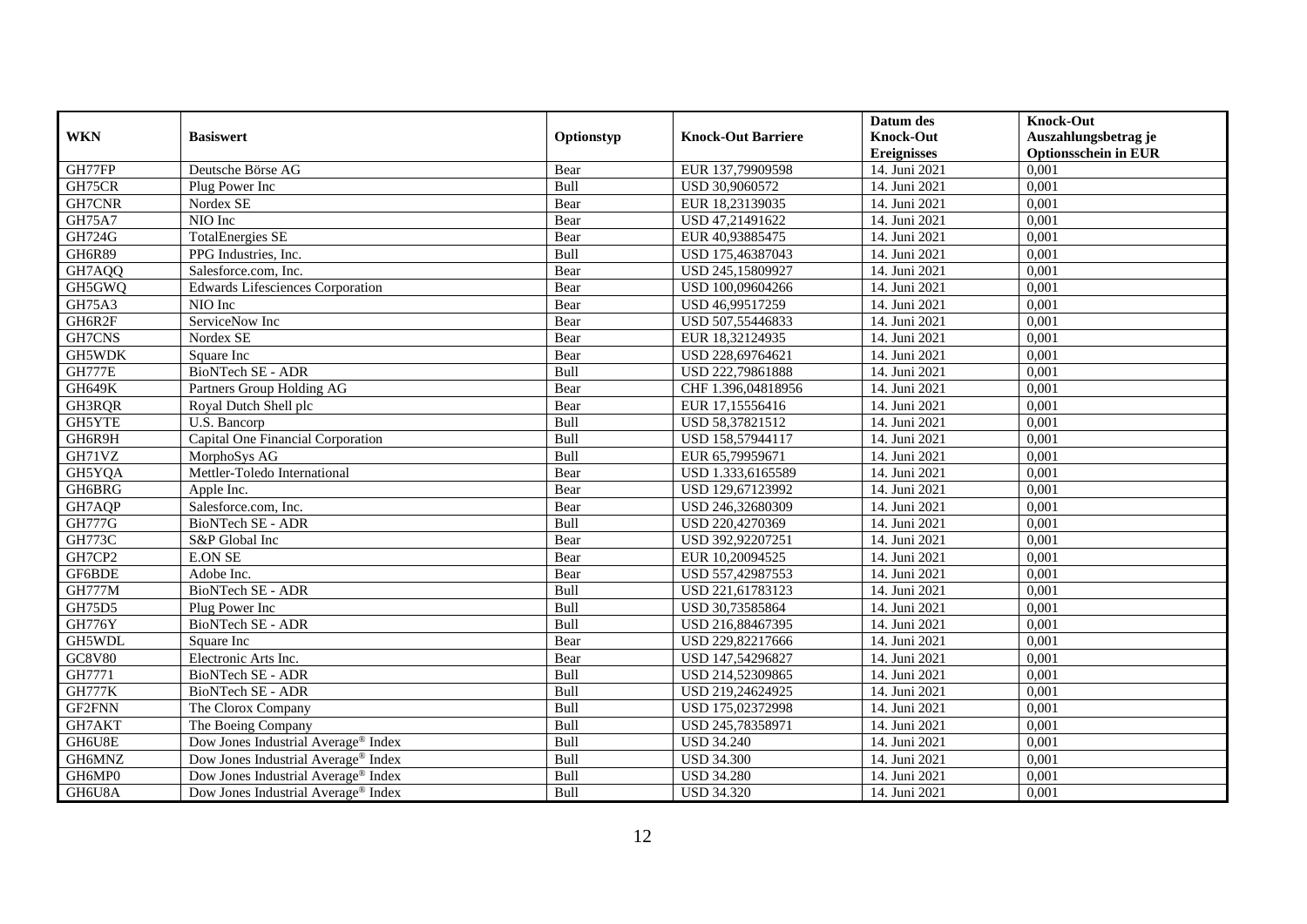|               |                                                 |             |                           | Datum des          | <b>Knock-Out</b>            |
|---------------|-------------------------------------------------|-------------|---------------------------|--------------------|-----------------------------|
| <b>WKN</b>    | <b>Basiswert</b>                                | Optionstyp  | <b>Knock-Out Barriere</b> | <b>Knock-Out</b>   | Auszahlungsbetrag je        |
|               |                                                 |             |                           | <b>Ereignisses</b> | <b>Optionsschein in EUR</b> |
| GH6U8B        | Dow Jones Industrial Average <sup>®</sup> Index | Bull        | <b>USD 34.300</b>         | 14. Juni 2021      | 0,001                       |
| GH6U8C        | Dow Jones Industrial Average <sup>®</sup> Index | Bull        | <b>USD 34.280</b>         | 14. Juni 2021      | 0,001                       |
| GH6U8D        | Dow Jones Industrial Average <sup>®</sup> Index | Bull        | <b>USD 34.260</b>         | 14. Juni 2021      | 0,001                       |
| GH6E4T        | Dow Jones Industrial Average <sup>®</sup> Index | Bull        | <b>USD 34.260</b>         | 14. Juni 2021      | 0,001                       |
| GH6E4U        | Dow Jones Industrial Average® Index             | Bull        | <b>USD 34.240</b>         | 14. Juni 2021      | 0,001                       |
| GH6MNY        | Dow Jones Industrial Average® Index             | Bull        | <b>USD 34.320</b>         | 14. Juni 2021      | 0,001                       |
| GH79QW        | Plug Power Inc                                  | Bear        | <b>USD 31,89</b>          | 14. Juni 2021      | 0,001                       |
| <b>GH724B</b> | Coinbase Global Inc                             | Bear        | USD 236,70426807          | 14. Juni 2021      | 0,001                       |
| <b>GH459N</b> | <b>BP</b> Plc                                   | Bear        | GBP 3,31199549            | 14. Juni 2021      | 0,001                       |
| GH79R4        | Plug Power Inc                                  | Bear        | <b>USD 32,21</b>          | 14. Juni 2021      | 0,001                       |
| GH4W0A        | Royal Dutch Shell PLC - B SHS                   | Bear        | GBP 14,01417654           | 14. Juni 2021      | 0,001                       |
| GH722Q        | Coinbase Global Inc                             | Bear        | USD 237,85283307          | 14. Juni 2021      | 0,001                       |
| GH7D7M        | S&P 500 <sup>®</sup> Index                      | Bear        | <b>USD 4.245</b>          | 14. Juni 2021      | 0,001                       |
| <b>GH722R</b> | Coinbase Global Inc                             | Bear        | USD 239,0013981           | 14. Juni 2021      | 0,001                       |
| GH79K0        | General Electric Company                        | Bear        | <b>USD 13,82</b>          | 14. Juni 2021      | 0,001                       |
| GH79WU        | McDonald's Corporation                          | Bear        | <b>USD 237,72</b>         | 14. Juni 2021      | 0,001                       |
| GH79X5        | Facebook, Inc.                                  | Bear        | <b>USD 335,26</b>         | 14. Juni 2021      | 0,001                       |
| GH79M1        | Paychex Inc.                                    | <b>Bull</b> | <b>USD 103,49</b>         | 14. Juni 2021      | 0,001                       |
| GH79L4        | Vivendi S.A.                                    | Bear        | <b>EUR 29,77</b>          | 14. Juni 2021      | 0,001                       |
| GH79PS        | Beyond Meat, Inc.                               | Bear        | <b>USD 152,72</b>         | 14. Juni 2021      | 0,001                       |
| <b>GH79L2</b> | Vivendi S.A.                                    | Bear        | <b>EUR 29,6</b>           | 14. Juni 2021      | 0,001                       |
| GH79Q0        | Beyond Meat, Inc.                               | Bear        | <b>USD 151,44</b>         | 14. Juni 2021      | 0,001                       |
| <b>GH79R0</b> | Plug Power Inc                                  | Bear        | <b>USD 32,05</b>          | 14. Juni 2021      | 0,001                       |
| GH79KZ        | Vivendi S.A.                                    | Bear        | EUR 29,43                 | 14. Juni 2021      | 0,001                       |
| GH79PC        | <b>BIOGEN INC.</b>                              | <b>Bull</b> | <b>USD 396.28</b>         | 14. Juni 2021      | 0.001                       |
| GH79PX        | Beyond Meat, Inc.                               | Bear        | <b>USD 150,16</b>         | 14. Juni 2021      | 0,001                       |
| GH5M1F        | NASDAQ-100 Index®                               | Bear        | <b>USD 14.050</b>         | 14. Juni 2021      | 0,001                       |
| GH60Z9        | <b>QUALCOMM</b> Incorporated                    | Bear        | USD 136,5250703           | 14. Juni 2021      | 0,001                       |
| GH6471        | Cadence Design Systems Inc.                     | Bear        | USD 130,0821837           | 14. Juni 2021      | 0,001                       |
| GH5LAD        | <b>KLA</b> Corporation                          | Bear        | USD 324,42796286          | 14. Juni 2021      | 0,001                       |
| GH5HWT        | NASDAQ-100 Index®                               | Bear        | <b>USD 14.050</b>         | 14. Juni 2021      | 0,001                       |
| GF1WHH        | NASDAQ-100 Index®                               | Bear        | <b>USD 14.048.29</b>      | 14. Juni 2021      | 0,001                       |
| GH5M1E        | NASDAQ-100 Index®                               | Bear        | <b>USD 14.060</b>         | 14. Juni 2021      | 0,001                       |
| GH7ADG        | Intuitive Surgical, Inc.                        | Bear        | USD 867,5984139           | 14. Juni 2021      | 0,001                       |
| GH5CJF        | Nasdaq, Inc.                                    | Bear        | USD 173,29455919          | 14. Juni 2021      | 0,001                       |
| GH6R98        | Fortinet, Inc.                                  | Bear        | <b>USD 229,974</b>        | 14. Juni 2021      | 0,001                       |
| GH5HWR        | NASDAQ-100 Index®                               | Bear        | <b>USD 14.060</b>         | 14. Juni 2021      | 0,001                       |
| GH2PPG        | Fiserv, Inc.                                    | Bull        | <b>USD 108,107</b>        | 14. Juni 2021      | 0,001                       |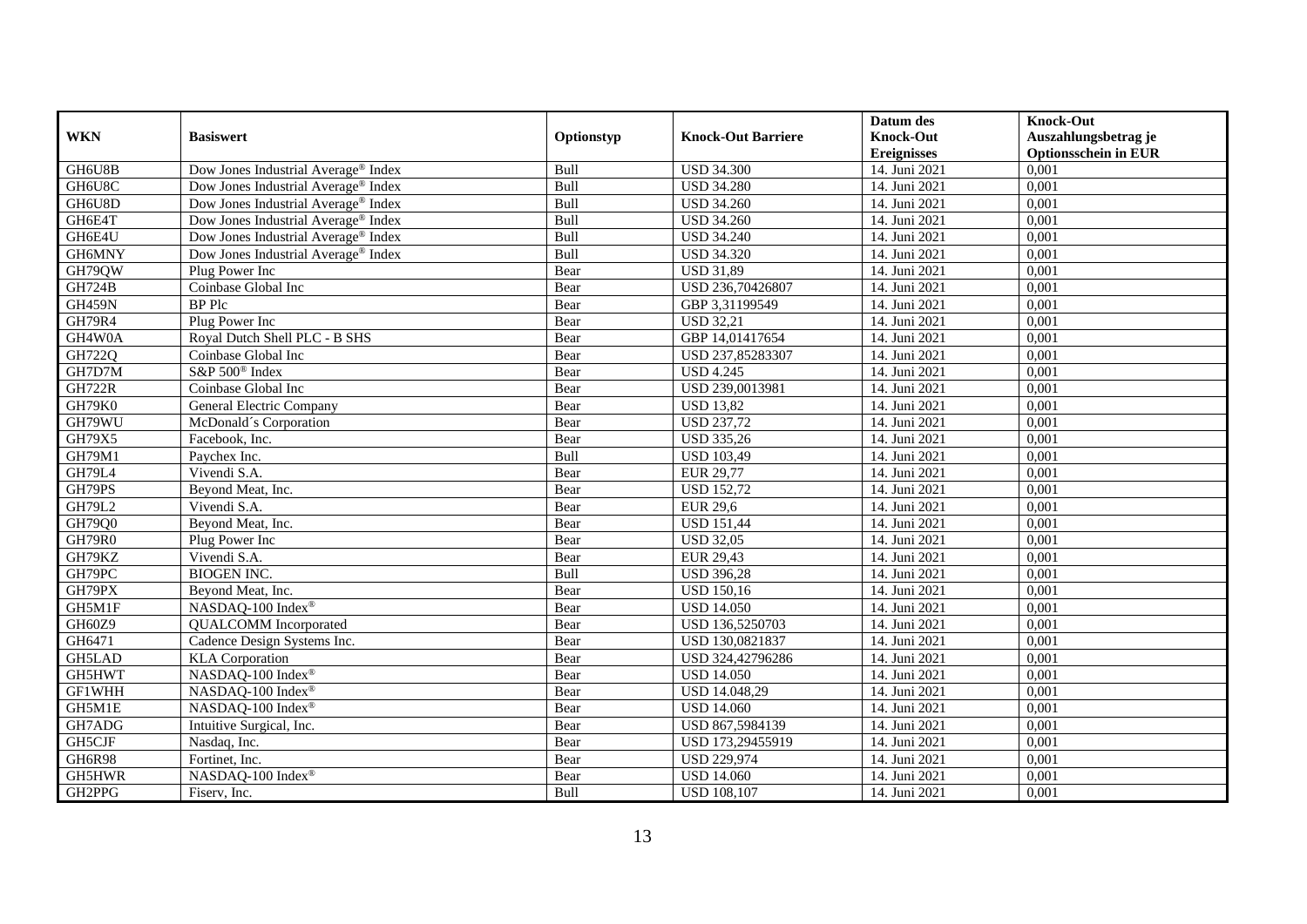|               |                                                 |            |                           | Datum des          | <b>Knock-Out</b>            |
|---------------|-------------------------------------------------|------------|---------------------------|--------------------|-----------------------------|
| <b>WKN</b>    | <b>Basiswert</b>                                | Optionstyp | <b>Knock-Out Barriere</b> | <b>Knock-Out</b>   | Auszahlungsbetrag je        |
|               |                                                 |            |                           | <b>Ereignisses</b> | <b>Optionsschein in EUR</b> |
| GH6U8F        | Dow Jones Industrial Average® Index             | Bull       | <b>USD 34.220</b>         | 14. Juni 2021      | 0,001                       |
| <b>GH758L</b> | Zoom Video Communications, Inc.                 | Bear       | USD 369,18308675          | 14. Juni 2021      | 0,001                       |
| GH6R8A        | PPG Industries, Inc.                            | Bull       | USD 174,28216066          | 14. Juni 2021      | 0,001                       |
| GH6BUG        | Centene Corp                                    | Bull       | USD 68,96993947           | 14. Juni 2021      | 0,001                       |
| GH2PMV        | Deere & Company                                 | Bull       | USD 331,85527809          | 14. Juni 2021      | 0,001                       |
| GH6E4V        | Dow Jones Industrial Average <sup>®</sup> Index | Bull       | <b>USD 34.220</b>         | 14. Juni 2021      | 0,001                       |
| GH75C4        | Plug Power Inc                                  | Bull       | USD 30,55564839           | 14. Juni 2021      | 0,001                       |
| GH6JRP        | <b>Vulcan Materials Company</b>                 | Bull       | USD 172,19073821          | 14. Juni 2021      | 0,001                       |
| GH7D7P        | S&P 500 <sup>®</sup> Index                      | Bull       | <b>USD 4.235</b>          | 14. Juni 2021      | 0,001                       |
| GH79HW        | <b>Halliburton Company</b>                      | Bull       | <b>USD 23,72</b>          | 14. Juni 2021      | 0,001                       |
| GH71YW        | Activision Blizzard, Inc.                       | Bear       | USD 98,95416627           | 14. Juni 2021      | 0,001                       |
| GH5GWG        | Edwards Lifesciences Corporation                | Bear       | USD 100,61426194          | 14. Juni 2021      | 0,001                       |
| GH5HWP        | NASDAQ-100 Index®                               | Bear       | <b>USD 14.070</b>         | 14. Juni 2021      | 0,001                       |
| GH6BRJ        | Apple Inc.                                      | Bear       | USD 130,29000515          | 14. Juni 2021      | 0,001                       |
| GH7AJT        | The Boeing Company                              | Bull       | USD 244,49215217          | 14. Juni 2021      | 0,001                       |
| GH6R75        | Workday, Inc.                                   | Bear       | USD 232,84000093          | 14. Juni 2021      | 0,001                       |
| GH71Z0        | Activision Blizzard, Inc.                       | Bear       | USD 99,4238538            | 14. Juni 2021      | 0,001                       |
| GH60R8        | Philip Morris International Inc.                | Bear       | USD 99,85001904           | 14. Juni 2021      | 0,001                       |
| GH6R9J        | Capital One Financial Corporation               | Bull       | USD 157,29758649          | 14. Juni 2021      | 0,001                       |
| GH5M1D        | NASDAQ-100 Index®                               | Bear       | <b>USD 14.070</b>         | 14. Juni 2021      | 0,001                       |
| <b>GH5E87</b> | PayPal Holdings, Inc.                           | Bear       | USD 274,00133722          | 14. Juni 2021      | 0,001                       |
| GH4G5N        | NASDAQ-100 Index®                               | Bear       | <b>USD 14.080</b>         | 14. Juni 2021      | 0,001                       |
| GH6RD8        | Zoetis Inc                                      | Bear       | USD 184,33085044          | 14. Juni 2021      | 0,001                       |
| GH5M1C        | NASDAQ-100 Index®                               | Bear       | <b>USD 14.080</b>         | 14. Juni 2021      | 0,001                       |
| GC66N1        | NASDAQ-100 Index®                               | Bear       | USD 14.074,23             | 14. Juni 2021      | 0,001                       |
| GH5RUM        | Microsoft Corporation                           | Bear       | USD 258,84414544          | 14. Juni 2021      | 0,001                       |
| GH5M1B        | NASDAQ-100 Index®                               | Bear       | <b>USD 14.090</b>         | 14. Juni 2021      | 0,001                       |
| GH4PCF        | NASDAQ-100 Index®                               | Bear       | <b>USD 14.110</b>         | 14. Juni 2021      | 0,001                       |
| GH4G5L        | NASDAQ-100 Index®                               | Bear       | <b>USD 14.120</b>         | 14. Juni 2021      | 0,001                       |
| <b>GH5M19</b> | NASDAQ-100 Index®                               | Bear       | <b>USD 14.110</b>         | 14. Juni 2021      | 0,001                       |
| GH5M1A        | NASDAQ-100 Index®                               | Bear       | <b>USD 14.100</b>         | 14. Juni 2021      | 0,001                       |
| GH4PCH        | NASDAQ-100 Index®                               | Bear       | <b>USD 14.090</b>         | 14. Juni 2021      | 0,001                       |
| GH5M18        | NASDAQ-100 Index®                               | Bear       | <b>USD 14.120</b>         | 14. Juni 2021      | 0,001                       |
| GC8RA4        | Nasdaq, Inc.                                    | Bear       | USD 175,01052776          | 14. Juni 2021      | 0,001                       |
| GH48TD        | S&P 500 <sup>®</sup> Index                      | Bear       | <b>USD 4.250</b>          | 14. Juni 2021      | 0,001                       |
| GH1GJ2        | Agilent Technologies, Inc.                      | Bear       | USD 144,06092945          | 14. Juni 2021      | 0,001                       |
| <b>GH793V</b> | <b>Copper Futures</b>                           | Bull       | USD 4,42036834            | 15. Juni 2021      | 0,001                       |
| GF7VR5        | NASDAQ-100 Index®                               | Bear       | USD 14.099,46             | 14. Juni 2021      | 0,001                       |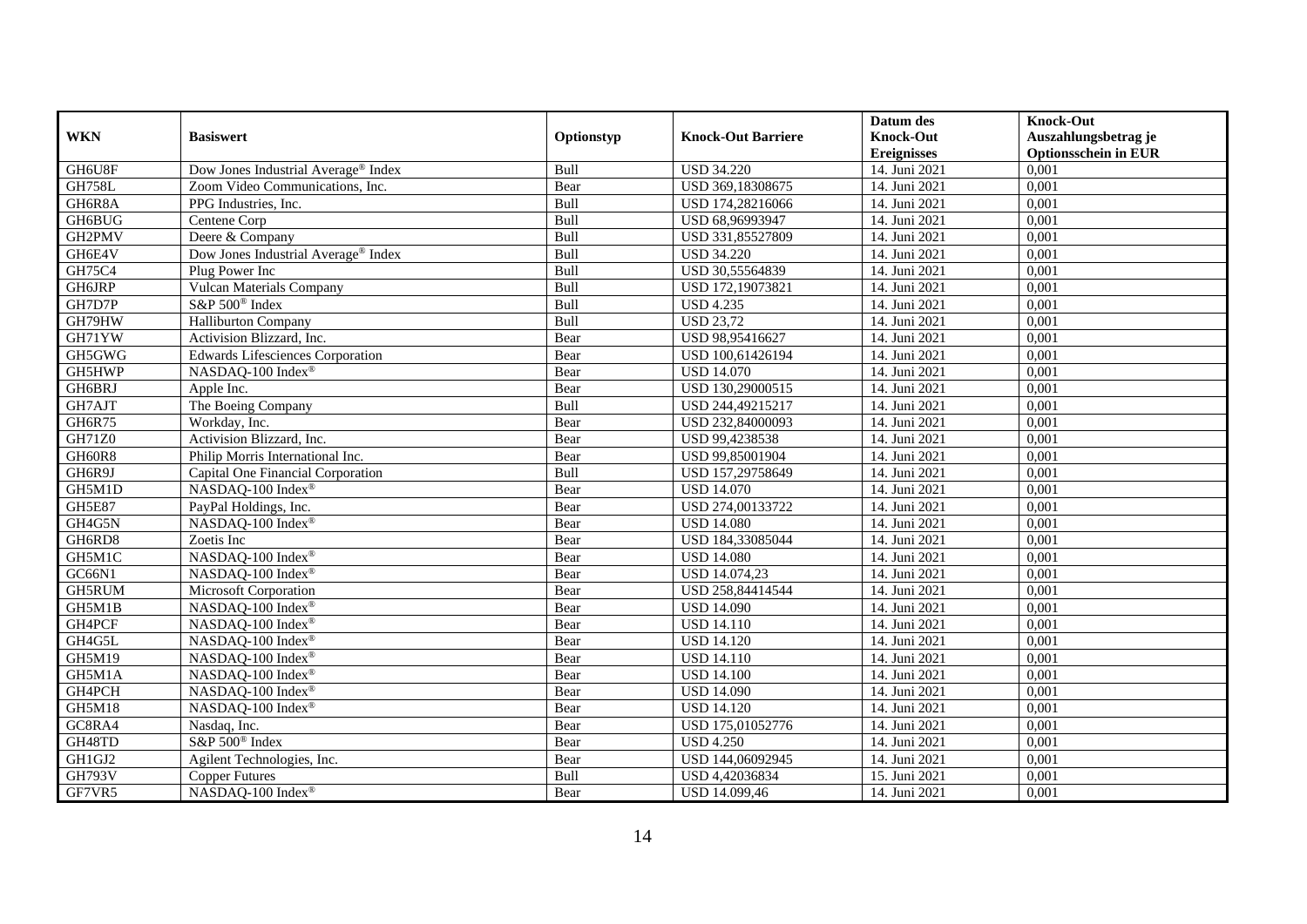|               |                                              |            |                           | Datum des          | <b>Knock-Out</b>            |
|---------------|----------------------------------------------|------------|---------------------------|--------------------|-----------------------------|
| <b>WKN</b>    | <b>Basiswert</b>                             | Optionstyp | <b>Knock-Out Barriere</b> | <b>Knock-Out</b>   | Auszahlungsbetrag je        |
|               |                                              |            |                           | <b>Ereignisses</b> | <b>Optionsschein in EUR</b> |
| <b>GH793W</b> | <b>Copper Futures</b>                        | Bull       | USD 4,4103675             | 15. Juni 2021      | 0,001                       |
| GH5M6W        | S&P 500 <sup>®</sup> Index                   | Bear       | <b>USD 4.255</b>          | 14. Juni 2021      | 0,001                       |
| GH793Q        | <b>Copper Futures</b>                        | Bull       | USD 4,4703725             | 15. Juni 2021      | 0,001                       |
| GH5M6X        | S&P 500 <sup>®</sup> Index                   | Bear       | <b>USD 4.252,5</b>        | 14. Juni 2021      | 0,001                       |
| <b>GH793R</b> | <b>Copper Futures</b>                        | Bull       | USD 4,46037167            | 15. Juni 2021      | 0,001                       |
| GH5M6Y        | S&P 500 <sup>®</sup> Index                   | Bear       | <b>USD 4.250</b>          | 14. Juni 2021      | 0,001                       |
| <b>GH793S</b> | <b>Copper Futures</b>                        | Bull       | USD 4,45037084            | 15. Juni 2021      | 0,001                       |
| GC66N0        | NASDAQ-100 Index®                            | Bear       | <b>USD 14.122,74</b>      | 14. Juni 2021      | 0,001                       |
| <b>GH793P</b> | Copper Futures                               | Bull       | USD 4,48037334            | 15. Juni 2021      | 0,001                       |
| GF8QW6        | S&P 500 <sup>®</sup> Index                   | Bear       | USD 4.249,09575493        | 14. Juni 2021      | 0,001                       |
| <b>GH793T</b> | <b>Copper Futures</b>                        | Bull       | <b>USD 4,44037</b>        | 15. Juni 2021      | 0,001                       |
| <b>GH793U</b> | <b>Copper Futures</b>                        | Bull       | USD 4,43036917            | 15. Juni 2021      | 0,001                       |
| <b>GH793X</b> | <b>Copper Futures</b>                        | Bull       | USD 4,40036667            | 15. Juni 2021      | 0,001                       |
| GH4GAK        | S&P 500 <sup>®</sup> Index                   | Bear       | <b>USD 4.255</b>          | 14. Juni 2021      | 0,001                       |
| GH4WLE        | S&P 500 <sup>®</sup> Index                   | Bear       | <b>USD 4.252,5</b>        | 14. Juni 2021      | 0,001                       |
| GH5CR7        | Intel Corporation                            | Bear       | USD 58,05974363           | 14. Juni 2021      | 0,001                       |
| GH7AD7        | Intuitive Surgical, Inc.                     | Bear       | USD 872,97320026          | 14. Juni 2021      | 0,001                       |
| GH60ZB        | <b>QUALCOMM</b> Incorporated                 | Bear       | USD 137,30186613          | 14. Juni 2021      | 0,001                       |
| GH5WDM        | Square Inc                                   | Bear       | USD 230,9467071           | 14. Juni 2021      | 0,001                       |
| GH79J7        | <b>Halliburton Company</b>                   | Bull       | <b>USD 23,46</b>          | 14. Juni 2021      | 0,001                       |
| GH48MW        | NASDAQ-100 Index®                            | Bear       | <b>USD 14.100</b>         | 14. Juni 2021      | 0,001                       |
| GH60R6        | Philip Morris International Inc.             | Bear       | USD 100,56771909          | 14. Juni 2021      | 0,001                       |
| GH7CFN        | Texas Instruments Incorporated               | Bear       | USD 190,24786007          | 14. Juni 2021      | 0,001                       |
| GH5WAH        | Amazon.com, Inc.                             | Bear       | USD 3.380,60910498        | 14. Juni 2021      | 0,001                       |
| <b>GH774C</b> | S&P Global Inc                               | Bear       | USD 396,00130508          | 14. Juni 2021      | 0,001                       |
| GH09R6        | MDAX <sup>®</sup> (Performance Index)        | Bear       | EUR 34.266,04217555       | 15. Juni 2021      | 0,001                       |
| GH77FF        | Deutsche Börse AG                            | Bear       | EUR 138,45518103          | 15. Juni 2021      | 0,001                       |
| GH0Y57        | Fresenius Medical Care AG & Co. KGaA         | Bear       | EUR 69,46268999           | 15. Juni 2021      | 0,001                       |
| <b>GH6CVF</b> | EURO STOXX 50 <sup>®</sup> Index (Price EUR) | Bear       | EUR 4.154,83545482        | 15. Juni 2021      | 0,001                       |
| GH5E6F        | <b>Barry Callebaut AG</b>                    | Bear       | CHF 2.110,30451882        | 15. Juni 2021      | 0,001                       |
| GH79JA        | Kion Group AG                                | Bear       | EUR 90,15731107           | 15. Juni 2021      | 0,001                       |
| GC3F96        | <b>RELX PLC</b>                              | Bear       | EUR 22,50889781           | 15. Juni 2021      | 0,001                       |
| GH6CW5        | TecDAX <sup>®</sup> (Performance Index)      | Bear       | EUR 3.521,31              | 15. Juni 2021      | 0,001                       |
| GH5RNG        | Vinci S.A.                                   | Bear       | EUR 96,36218191           | 15. Juni 2021      | 0,001                       |
| GH6R6F        | Akzo Nobel N.V.                              | Bear       | EUR 107,17959464          | 15. Juni 2021      | 0,001                       |
| GF5YRK        | Terna Group                                  | Bear       | EUR 6,61049171            | 15. Juni 2021      | 0,001                       |
| <b>GH163N</b> | <b>SAP SE</b>                                | Bear       | EUR 120,29683669          | 15. Juni 2021      | 0,001                       |
| GH7536        | Anglo American PLC                           | Bull       | GBP 30,6014527            | 15. Juni 2021      | 0,001                       |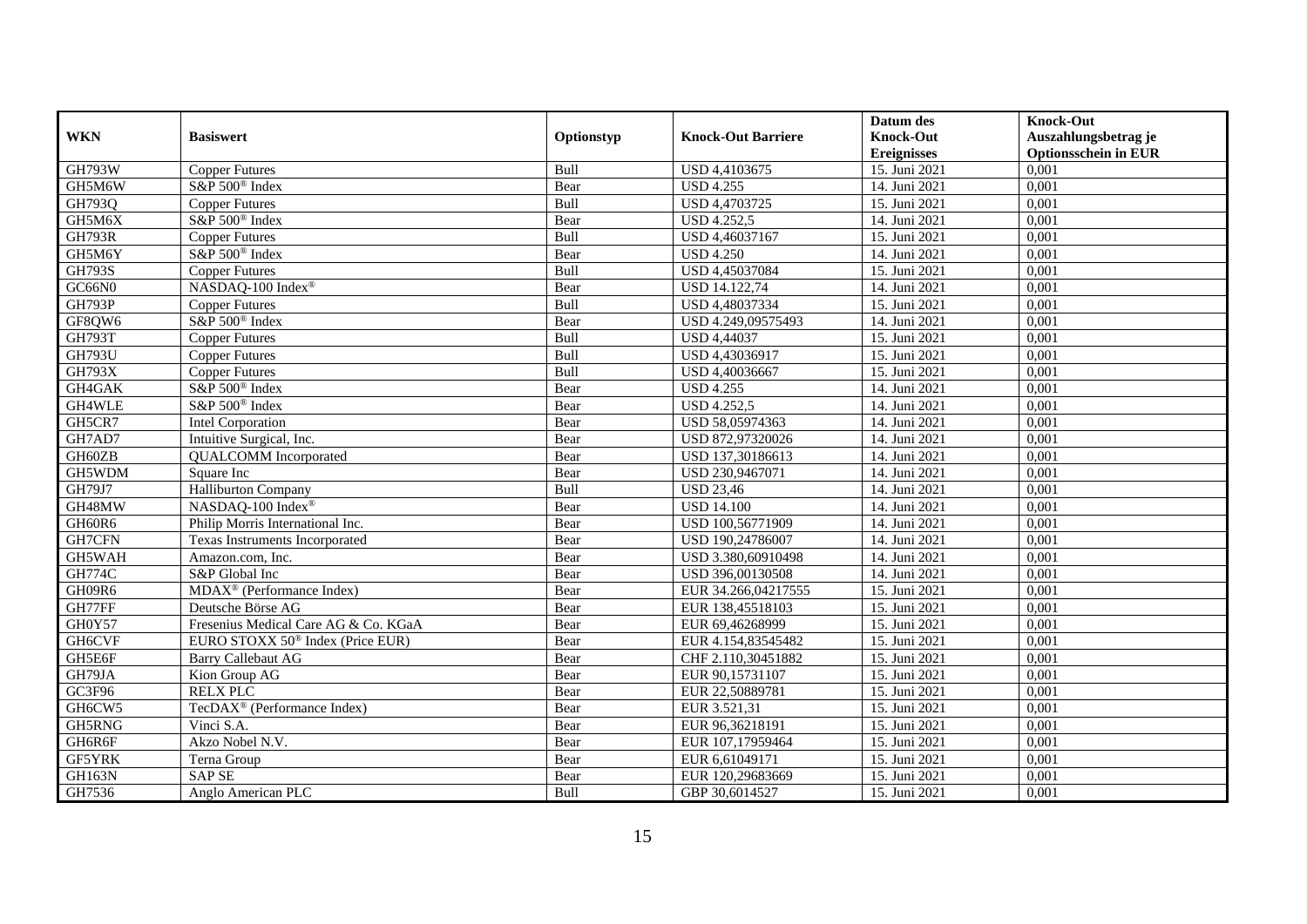|               |                                         |            |                           | Datum des          | <b>Knock-Out</b>            |
|---------------|-----------------------------------------|------------|---------------------------|--------------------|-----------------------------|
| <b>WKN</b>    | <b>Basiswert</b>                        | Optionstyp | <b>Knock-Out Barriere</b> | <b>Knock-Out</b>   | Auszahlungsbetrag je        |
|               |                                         |            |                           | <b>Ereignisses</b> | <b>Optionsschein in EUR</b> |
| GH7CNX        | Nordex SE                               | Bear       | EUR 18,67649977           | 15. Juni 2021      | 0,001                       |
| GH7CNY        | Nordex SE                               | Bear       | EUR 18,58666093           | 15. Juni 2021      | 0,001                       |
| GH7CNV        | Nordex SE                               | Bear       | EUR 18,85617749           | 15. Juni 2021      | 0,001                       |
| GH7CNW        | Nordex SE                               | Bear       | EUR 18,94601635           | 15. Juni 2021      | 0,001                       |
| GH6X7B        | ASML Holding N.V.                       | Bear       | EUR 583,94354326          | 15. Juni 2021      | 0,001                       |
| GH7CNT        | Nordex SE                               | Bear       | EUR 18,49682207           | 15. Juni 2021      | 0,001                       |
| GH7CNU        | Nordex SE                               | Bear       | EUR 18,40698322           | 15. Juni 2021      | 0,001                       |
| GH7CP0        | Nordex SE                               | Bear       | EUR 18,76633864           | 15. Juni 2021      | 0,001                       |
| GH6X19        | Geberit AG                              | Bear       | CHF 669,56430683          | 15. Juni 2021      | 0,001                       |
| GH6CW9        | TecDAX <sup>®</sup> (Performance Index) | Bear       | EUR 3.524,61              | 15. Juni 2021      | 0,001                       |
| GH5E4K        | <b>Barry Callebaut AG</b>               | Bear       | CHF 2.121,86091046        | 15. Juni 2021      | 0,001                       |
| GH79JH        | <b>AIXTRON SE</b>                       | Bear       | EUR 22,59462245           | 15. Juni 2021      | 0,001                       |
| GC9WXW        | Air Liquide SA                          | Bear       | EUR 143,40640593          | 15. Juni 2021      | 0,001                       |
| GA33LQ        | MDAX <sup>®</sup> (Performance Index)   | Bear       | EUR 34.298,47749242       | 15. Juni 2021      | 0,001                       |
| GH6R5M        | Akzo Nobel N.V.                         | Bear       | EUR 107,73860156          | 15. Juni 2021      | 0,001                       |
| GH7CS6        | Nestlé S.A.                             | Bear       | CHF 114,28075541          | 15. Juni 2021      | 0,001                       |
| GH4XSW        | Temenos Group AG                        | Bear       | CHF 151,541737            | 15. Juni 2021      | 0,001                       |
| GH3X13        | Novartis AG                             | Bear       | CHF 84.39751962           | 15. Juni 2021      | 0,001                       |
| GH6T97        | GlaxoSmithKline plc                     | Bear       | GBP 14,13748629           | 15. Juni 2021      | 0,001                       |
| GH6T94        | GlaxoSmithKline plc                     | Bear       | GBP 14,20742437           | 15. Juni 2021      | 0,001                       |
| GH5NQ3        | L'Oréal S.A.                            | Bear       | EUR 389,00079838          | 15. Juni 2021      | 0,001                       |
| GH6CW6        | TecDAX <sup>®</sup> (Performance Index) | Bear       | EUR 3.531,1               | 15. Juni 2021      | 0,001                       |
| <b>GH672R</b> | Sartorius AG                            | Bear       | EUR 419,516               | 15. Juni 2021      | 0,001                       |
| <b>GH793Z</b> | <b>Copper Futures</b>                   | Bull       | USD 4,37036417            | 15. Juni 2021      | 0,001                       |
| <b>GH793Y</b> | <b>Copper Futures</b>                   | Bull       | USD 4,39036584            | 15. Juni 2021      | 0,001                       |
| GH6CW7        | TecDAX <sup>®</sup> (Performance Index) | Bear       | EUR 3.527,97              | 15. Juni 2021      | 0,001                       |
| GH2A1H        | Airbus SE                               | Bear       | EUR 114,15495434          | 15. Juni 2021      | 0,001                       |
| GH6R8V        | CRH plc                                 | Bull       | GBP 36,47447772           | 15. Juni 2021      | 0,001                       |
| <b>GH5TUE</b> | Carl-Zeiss Meditec AG                   | Bear       | EUR 155,76112937          | 15. Juni 2021      | 0,001                       |
| GH3NP4        | Eiffage S.A.                            | Bear       | EUR 92,371                | 15. Juni 2021      | 0,001                       |
| GH7772        | Zalando SE                              | Bear       | EUR 96,02460195           | 15. Juni 2021      | 0,001                       |
| GH7ADR        | Ørsted A/S                              | Bear       | DKK 888,70906817          | 15. Juni 2021      | 0,001                       |
| <b>GH775X</b> | Edenred S.A.                            | Bear       | EUR 50,71146316           | 15. Juni 2021      | 0,001                       |
| GH27KU        | $CAC 40^{\circledast}$ Index            | Bear       | EUR 6.647,33              | 15. Juni 2021      | 0,001                       |
| <b>GH779N</b> | Deutsche Lufthansa AG                   | Bull       | EUR 10,57345044           | 15. Juni 2021      | 0,001                       |
| GH6JRS        | <b>Barclays PLC</b>                     | Bull       | GBP 1,77378722            | 15. Juni 2021      | 0,001                       |
| GH6BRM        | Siemens AG                              | Bear       | EUR 138,25106442          | 15. Juni 2021      | 0,001                       |
| GH0Y7U        | HelloFresh SE                           | Bear       | EUR 85,16887488           | 15. Juni 2021      | 0,001                       |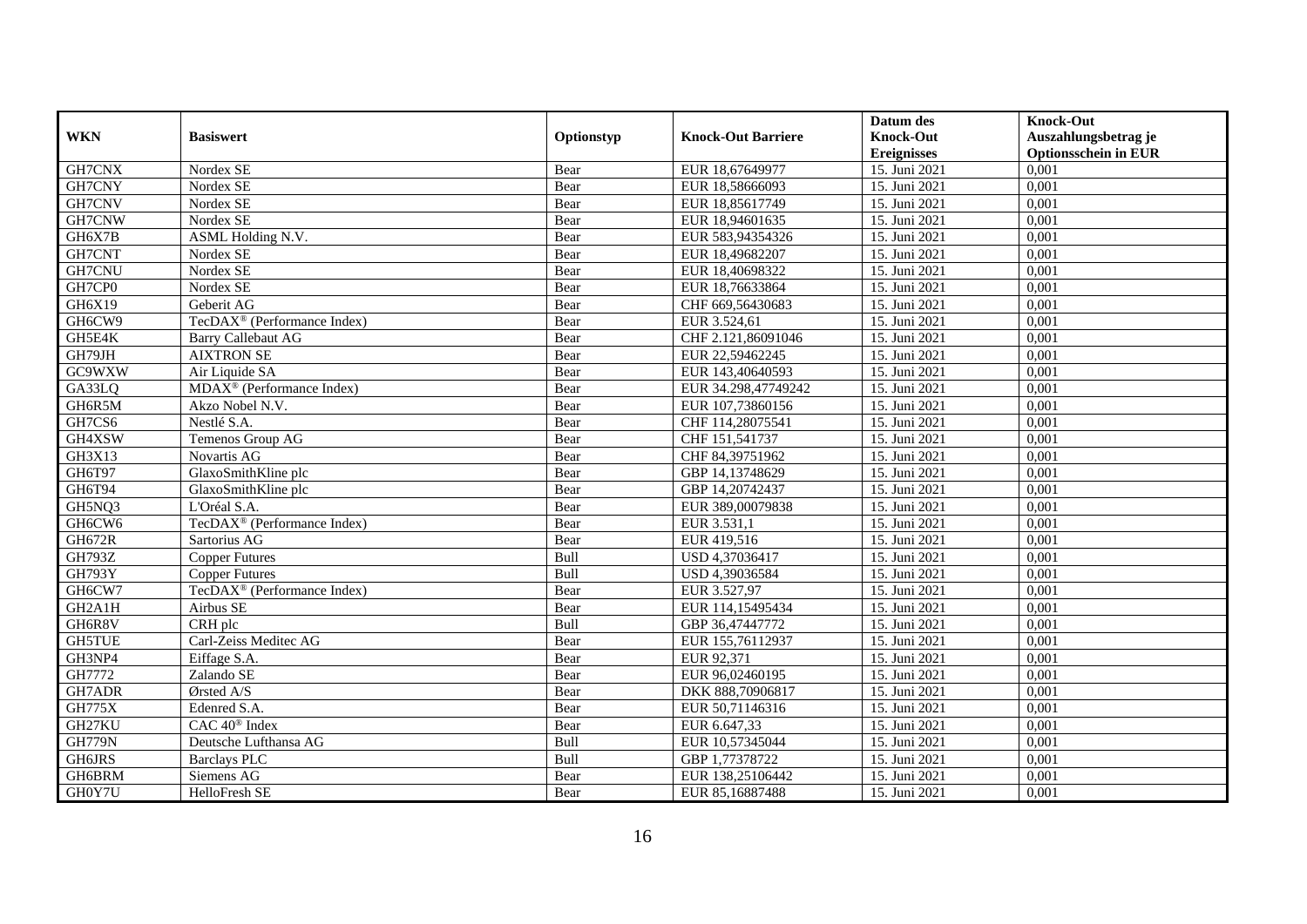|               |                                         |             |                           | Datum des          | <b>Knock-Out</b>            |
|---------------|-----------------------------------------|-------------|---------------------------|--------------------|-----------------------------|
| <b>WKN</b>    | <b>Basiswert</b>                        | Optionstyp  | <b>Knock-Out Barriere</b> | <b>Knock-Out</b>   | Auszahlungsbetrag je        |
|               |                                         |             |                           | <b>Ereignisses</b> | <b>Optionsschein in EUR</b> |
| GH71UA        | MorphoSys AG                            | Bull        | EUR 65,10878845           | 15. Juni 2021      | 0,001                       |
| <b>GH753A</b> | Anglo American PLC                      | Bull        | GBP 30,23119313           | 15. Juni 2021      | 0,001                       |
| <b>GH779P</b> | Deutsche Lufthansa AG                   | Bull        | EUR 10,52343412           | 15. Juni 2021      | 0,001                       |
| <b>GH779U</b> | Deutsche Lufthansa AG                   | Bull        | EUR 10,46341453           | 15. Juni 2021      | 0,001                       |
| GH6XB5        | <b>TUI AG</b>                           | Bull        | EUR 4,76863341            | 15. Juni 2021      | 0,001                       |
| GH6XB9        | <b>TUI AG</b>                           | Bull        | EUR 4,71854272            | 15. Juni 2021      | 0,001                       |
| GH5CFW        | British American Tobacco plc.           | Bear        | GBP 28,63193861           | 15. Juni 2021      | 0,001                       |
| GH7563        | Givaudan SA                             | Bear        | CHF 4.258,85546837        | 15. Juni 2021      | 0,001                       |
| GH6XBA        | <b>TUI AG</b>                           | Bull        | EUR 4,66845202            | 15. Juni 2021      | 0,001                       |
| GH779Q        | Deutsche Lufthansa AG                   | Bull        | EUR 10,41339822           | 15. Juni 2021      | 0,001                       |
| GH5S1N        | Nestlé S.A.                             | Bear        | CHF 115,0221552           | 15. Juni 2021      | 0,001                       |
| GH71ZL        | Hannover Rück SE                        | Bear        | EUR 145,07533317          | 15. Juni 2021      | 0,001                       |
| GH18A5        | ThyssenKrupp AG                         | Bull        | EUR 9,33712963            | 15. Juni 2021      | 0,001                       |
| GH3X1Y        | Novartis AG                             | Bear        | CHF 84,79501182           | 15. Juni 2021      | 0,001                       |
| GH6XBB        | <b>TUI AG</b>                           | Bull        | EUR 4,6884883             | 15. Juni 2021      | 0,001                       |
| GH6XB7        | <b>TUI AG</b>                           | Bull        | EUR 4,73857898            | 15. Juni 2021      | 0,001                       |
| GH6JSA        | Royal Dutch Shell plc                   | Bear        | GBP 14,66714567           | 15. Juni 2021      | 0,001                       |
| <b>GH77A0</b> | Deutsche Lufthansa AG                   | <b>Bull</b> | EUR 10.35337863           | 15. Juni 2021      | 0,001                       |
| GH5CND        | <b>TUI AG</b>                           | Bull        | EUR 4,58230669            | 15. Juni 2021      | 0,001                       |
| GH5E6E        | <b>Barry Callebaut AG</b>               | Bear        | CHF 2.133,39741154        | 15. Juni 2021      | 0,001                       |
| <b>GH5CNB</b> | <b>TUI AG</b>                           | Bull        | EUR 4,63266172            | 15. Juni 2021      | 0,001                       |
| <b>GH5CNC</b> | <b>TUI AG</b>                           | Bull        | EUR 4,60244868            | 15. Juni 2021      | 0,001                       |
| <b>GH79X4</b> | Facebook, Inc.                          | Bear        | USD 336,87797858          | 15. Juni 2021      | 0,001                       |
| GH75C0        | Plug Power Inc                          | Bull        | USD 30,3943207            | 15. Juni 2021      | 0,001                       |
| GH4VMZ        | Varta AG                                | Bear        | EUR 137,23263133          | 15. Juni 2021      | 0,001                       |
| GH4XVX        | Moody's Corporation                     | Bear        | USD 348,56219686          | 15. Juni 2021      | 0,001                       |
| GH75BY        | Plug Power Inc                          | Bull        | USD 30,21405784           | 15. Juni 2021      | 0,001                       |
| GH3RQV        | Royal Dutch Shell plc                   | Bear        | EUR 17,24209313           | 15. Juni 2021      | 0,001                       |
| GH75CA        | Plug Power Inc                          | Bull        | USD 30,04380959           | 15. Juni 2021      | 0,001                       |
| <b>GF7EXN</b> | S&P 500 <sup>®</sup> Index              | Bear        | USD 4.255,14168348        | 15. Juni 2021      | 0,001                       |
| GH5WDP        | Square Inc                              | Bear        | USD 232,03906985          | 15. Juni 2021      | 0,001                       |
| GH5CKH        | <b>Exelon Corporation</b>               | Bear        | <b>USD 47,149</b>         | 15. Juni 2021      | 0,001                       |
| GH5GWK        | <b>Edwards Lifesciences Corporation</b> | Bear        | USD 101,12420904          | 15. Juni 2021      | 0,001                       |
| GH79JY        | <b>Union Pacific Corporation</b>        | Bear        | USD 223,10146864          | 15. Juni 2021      | 0,001                       |
| GH5GVT        | Marsh & McLennan Companies Inc          | Bear        | USD 139,83800022          | 15. Juni 2021      | 0,001                       |
| GH5CTD        | Alphabet Inc. - Class C                 | Bear        | USD 2.536,04899174        | 15. Juni 2021      | 0,001                       |
| GH6JS5        | Royal Dutch Shell plc                   | Bear        | GBP 14,82689674           | 15. Juni 2021      | 0,001                       |
| GH71YJ        | Ford Motor Company                      | Bull        | USD 14,77438387           | 15. Juni 2021      | 0,001                       |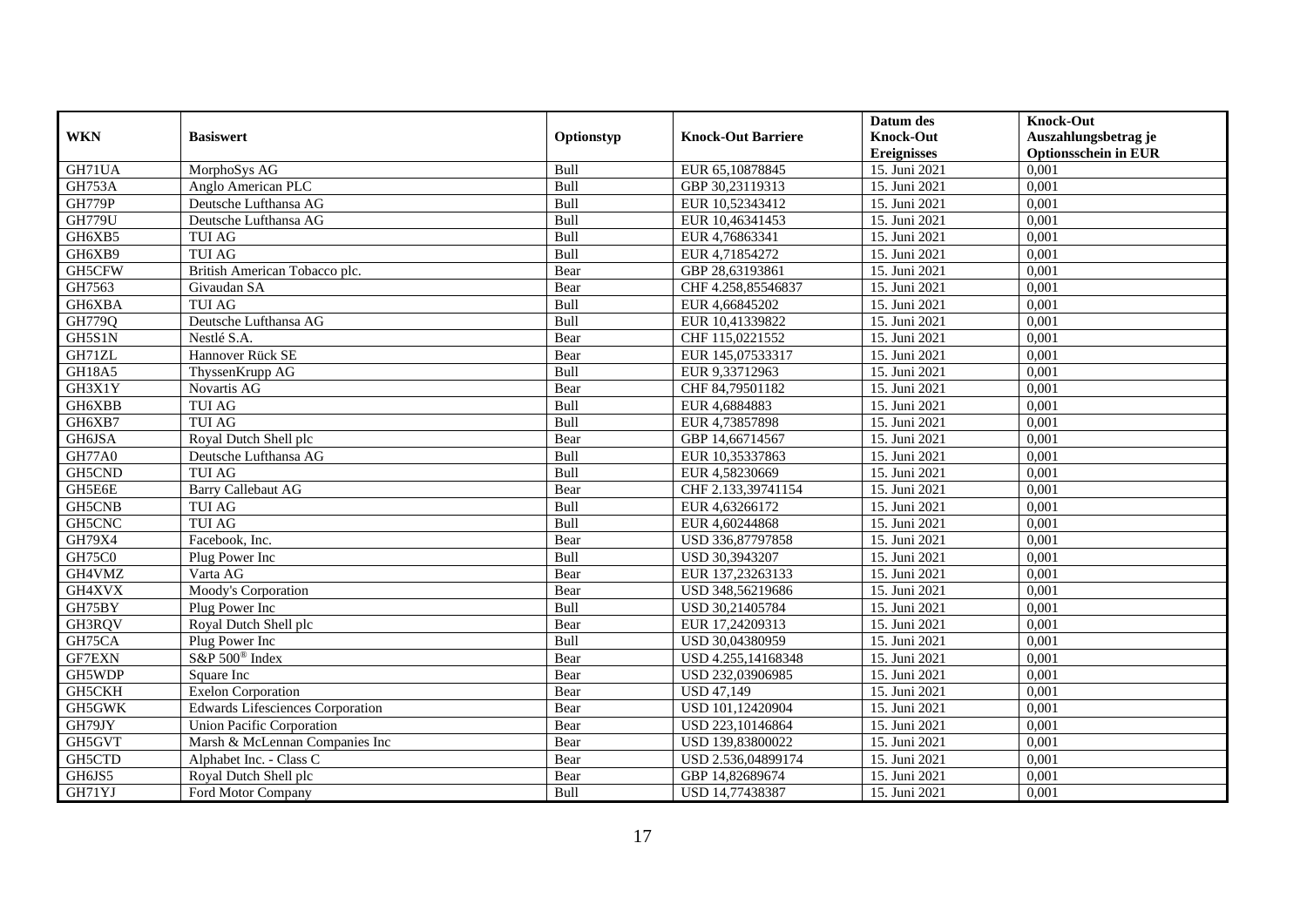| <b>WKN</b>    | <b>Basiswert</b>                                                    | Optionstyp | <b>Knock-Out Barriere</b> | Datum des<br><b>Knock-Out</b> | <b>Knock-Out</b><br>Auszahlungsbetrag je |
|---------------|---------------------------------------------------------------------|------------|---------------------------|-------------------------------|------------------------------------------|
|               |                                                                     |            |                           | <b>Ereignisses</b>            | <b>Optionsschein in EUR</b>              |
| GH6X96        | Plug Power Inc                                                      | Bull       | USD 29,86441155           | 15. Juni 2021                 | 0,001                                    |
| GH4BWK        | Facebook. Inc.                                                      | Bear       | USD 339,02545312          | 15. Juni 2021                 | 0,001                                    |
| GH5CRB        | Intel Corporation                                                   | Bear       | USD 58,337916             | 15. Juni 2021                 | 0,001                                    |
| GH3RQX        | Roval Dutch Shell plc                                               | Bear       | EUR 17,33104477           | 15. Juni 2021                 | 0,001                                    |
| GH6R37        | ServiceNow Inc                                                      | Bear       | USD 512,20494455          | 15. Juni 2021                 | 0,001                                    |
| GH5WAM        | Amazon.com, Inc.                                                    | Bear       | USD 3.396,52926726        | 15. Juni 2021                 | 0,001                                    |
| GH5YRS        | Mettler-Toledo International                                        | Bear       | USD 1.353,3198582         | 15. Juni 2021                 | 0,001                                    |
| GH6BUJ        | Centene Corp                                                        | Bull       | USD 68,61828328           | 15. Juni 2021                 | 0,001                                    |
| <b>GH71U8</b> | MorphoSys AG                                                        | Bull       | EUR 64,75841829           | 15. Juni 2021                 | 0,001                                    |
| GH4XRF        | Taiwan Semiconductor Manufacturing Company Ltd.                     | Bear       | USD 121,72144528          | 15. Juni 2021                 | 0,001                                    |
| GH4XR8        | Taiwan Semiconductor Manufacturing Company Ltd.                     | Bear       | USD 121,13595979          | 15. Juni 2021                 | 0,001                                    |
| GH3RQU        | Roval Dutch Shell plc                                               | Bear       | EUR 17,41011287           | 15. Juni 2021                 | 0,001                                    |
| GH6BJT        | <b>Chevron Corporation</b>                                          | Bear       | USD 110,42728077          | 15. Juni 2021                 | 0,001                                    |
| GH6X9J        | Plug Power Inc                                                      | Bull       | USD 29,37269242           | 15. Juni 2021                 | 0,001                                    |
| GH77FH        | Deutsche Börse AG                                                   | Bear       | EUR 139,11491982          | 15. Juni 2021                 | 0,001                                    |
| GH7547        | Anglo American PLC                                                  | Bull       | GBP 29,85092656           | 15. Juni 2021                 | 0,001                                    |
| GH71UC        | MorphoSys AG                                                        | Bull       | EUR 64,40804811           | 15. Juni 2021                 | 0,001                                    |
| GH7209        | ArcelorMittal S.A.                                                  | Bull       | EUR 25,76300231           | 15. Juni 2021                 | 0,001                                    |
| GH6X9G        | Plug Power Inc                                                      | Bull       | USD 29,7038502            | 15. Juni 2021                 | 0,001                                    |
| GH6X99        | Plug Power Inc                                                      | Bull       | USD 29,53325378           | 15. Juni 2021                 | 0,001                                    |
| GH6X9A        | Plug Power Inc                                                      | Bull       | USD 29,21213106           | 15. Juni 2021                 | 0,001                                    |
| GH6TDZ        | Volkswagen AG                                                       | Bull       | EUR 226,07038502          | 15. Juni 2021                 | 0,001                                    |
| GH6X9B        | Plug Power Inc                                                      | Bull       | USD 29,04153464           | 15. Juni 2021                 | 0,001                                    |
| GH79ET        | 1 Feinunze Silber, Feinheit mind. 0,999                             | Bull       | USD 27,4399457            | 15. Juni 2021                 | 0,001                                    |
| <b>GH23R0</b> | NYMEX Light, Sweet Crude Oil Future (Generic Front<br>Month Future) | Bear       | <b>USD 71,82</b>          | 15. Juni 2021                 | 0,001                                    |
| GH6X0Q        | Alibaba Group Holding Limited                                       | Bull       | <b>USD 210,947</b>        | 15. Juni 2021                 | 0.001                                    |
| GH64A2        | IQVIA Holdings Inc.                                                 | Bear       | USD 246,47996748          | 15. Juni 2021                 | 0,001                                    |
| <b>GH773D</b> | S&P Global Inc                                                      | Bear       | USD 399,04739179          | 15. Juni 2021                 | 0,001                                    |
| GH6X9C        | Plug Power Inc                                                      | Bull       | USD 28,88097327           | 15. Juni 2021                 | 0,001                                    |
| GH6RF5        | <b>Dollar General Corporation</b>                                   | Bear       | USD 212,55706747          | 15. Juni 2021                 | 0,001                                    |
| GH5GW3        | Marsh & McLennan Companies Inc                                      | Bear       | USD 140,51561611          | 15. Juni 2021                 | 0,001                                    |
| GH6X16        | Alibaba Group Holding Limited                                       | Bull       | <b>USD 209,856</b>        | 15. Juni 2021                 | 0,001                                    |
| GH4VUZ        | Lowe's Companies, Inc.                                              | Bull       | USD 186,96579838          | 15. Juni 2021                 | 0,001                                    |
| GH7CG6        | Medtronic, PLC                                                      | Bear       | USD 125,21676668          | 15. Juni 2021                 | 0,001                                    |
| GH2JVA        | Vertex Pharmaceuticals Incorporated                                 | Bull       | USD 188,1294798           | 15. Juni 2021                 | 0,001                                    |
| GH5A3E        | MSCI Inc.                                                           | Bear       | USD 498,60814711          | 15. Juni 2021                 | 0,001                                    |
| GH5CMV        | Nasdaq, Inc.                                                        | Bear       | USD 176,65278908          | 15. Juni 2021                 | 0,001                                    |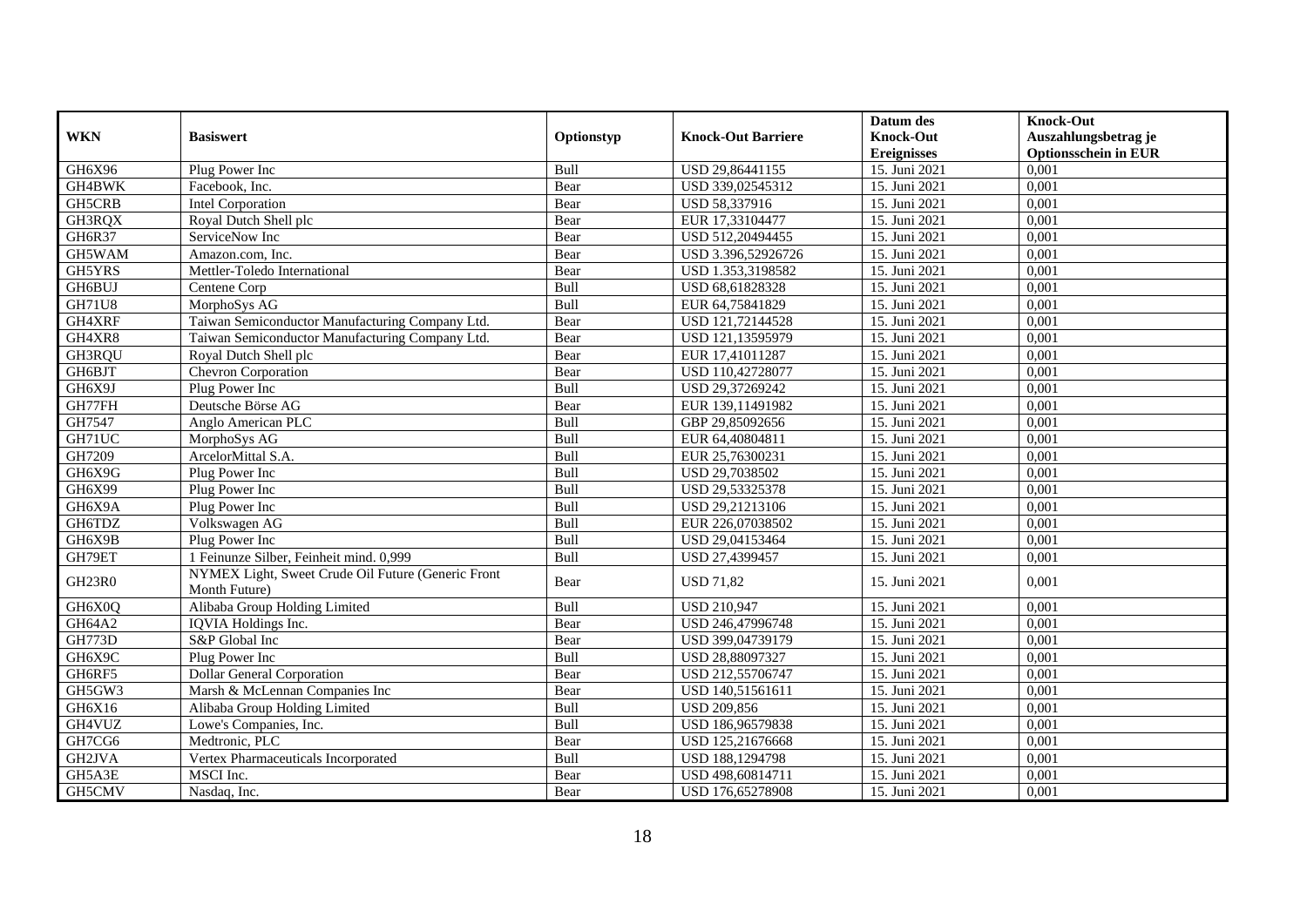| <b>WKN</b>    | <b>Basiswert</b>                                                          | Optionstyp | <b>Knock-Out Barriere</b> | Datum des<br><b>Knock-Out</b><br><b>Ereignisses</b> | <b>Knock-Out</b><br>Auszahlungsbetrag je<br><b>Optionsschein in EUR</b> |
|---------------|---------------------------------------------------------------------------|------------|---------------------------|-----------------------------------------------------|-------------------------------------------------------------------------|
| GH6U8G        | Dow Jones Industrial Average® Index                                       | Bull       | <b>USD 34.200</b>         | 15. Juni 2021                                       | 0,001                                                                   |
| GH6E4W        | Dow Jones Industrial Average® Index                                       | Bull       | <b>USD 34.200</b>         | 15. Juni 2021                                       | 0,001                                                                   |
| GB4LZN        | Vertex Pharmaceuticals Incorporated                                       | Bull       | USD 191,07474285          | 15. Juni 2021                                       | 0,001                                                                   |
| GH2JVB        | Vertex Pharmaceuticals Incorporated                                       | Bull       | USD 189,46315815          | 15. Juni 2021                                       | 0,001                                                                   |
| GH79Q4        | <b>BIOGEN INC.</b>                                                        | Bull       | USD 394,19390394          | 15. Juni 2021                                       | 0,001                                                                   |
| GH6TA3        | Accenture plc                                                             | Bear       | USD 287,25964702          | 15. Juni 2021                                       | 0,001                                                                   |
| GH7GWB        | Cotton No. 2 Future (Generic Front Month Future)                          | Bull       | <b>USD 0,91</b>           | 16. Juni 2021                                       | 0,001                                                                   |
| GH7H0T        | DAX <sup>®</sup> (Performance Index)/X-DAX <sup>®</sup>                   | Bear       | EUR 15.595                | 16. Juni 2021                                       | 0,001                                                                   |
| GH7GWF        | ICE Brent Crude Oil Future (Generic Front Month<br>Future)                | Bear       | <b>USD 73,54</b>          | 16. Juni 2021                                       | 0,001                                                                   |
| GH7H1T        | DAX <sup>®</sup> (Performance Index)/X-DAX <sup>®</sup>                   | Bear       | EUR 15.415                | 16. Juni 2021                                       | 0,001                                                                   |
| GH7GWG        | ICE Brent Crude Oil Future (Generic Front Month<br>Future)                | Bear       | <b>USD 73,04</b>          | 16. Juni 2021                                       | 0,001                                                                   |
| GH7H1U        | DAX <sup>®</sup> (Performance Index)/X-DAX <sup>®</sup>                   | Bear       | EUR 15.425                | 16. Juni 2021                                       | 0,001                                                                   |
| GH7H13        | DAX <sup>®</sup> (Performance Index)/ X-DAX <sup>®</sup>                  | Bear       | EUR 15.525                | 16. Juni 2021                                       | 0,001                                                                   |
| GH7H14        | DAX <sup>®</sup> (Performance Index)/X-DAX <sup>®</sup>                   | Bear       | EUR 15.535                | 16. Juni 2021                                       | 0.001                                                                   |
| GH23RN        | ICE Brent Crude Oil Future (Generic Front Month<br>Future)                | Bear       | <b>USD 74,5</b>           | 16. Juni 2021                                       | 0,001                                                                   |
| GH7H25        | DAX <sup>®</sup> (Performance Index)/ X-DAX <sup>®</sup>                  | Bear       | EUR 15.395                | 16. Juni 2021                                       | 0,001                                                                   |
| GH7H26        | DAX <sup>®</sup> (Performance Index)/X-DAX <sup>®</sup>                   | Bear       | <b>EUR 15.400</b>         | 16. Juni 2021                                       | 0,001                                                                   |
| GH7GWC        | <b>EUREX Euro Bund Future (Generic Front Month</b><br>Future)             | Bull       | EUR 172,61                | 16. Juni 2021                                       | 0,001                                                                   |
| GH7H0E        | DAX <sup>®</sup> (Performance Index)/ X-DAX <sup>®</sup>                  | Bear       | EUR 15.645                | 16. Juni 2021                                       | 0,001                                                                   |
| GH7H0F        | DAX <sup>®</sup> (Performance Index)/ X-DAX <sup>®</sup>                  | Bear       | EUR 15.650                | 16. Juni 2021                                       | 0,001                                                                   |
| GH7H1G        | DAX <sup>®</sup> (Performance Index)/ X-DAX <sup>®</sup>                  | Bear       | EUR 15.485                | 16. Juni 2021                                       | 0,001                                                                   |
| GH7GZU        | $DAX^{\circledast}$ (Performance Index)/ X-DAX <sup>®</sup>               | Bull       | EUR 15.995                | 16. Juni 2021                                       | 0,001                                                                   |
| GH7GZV        | DAX <sup>®</sup> (Performance Index)/ X-DAX <sup>®</sup>                  | Bull       | <b>EUR 16.000</b>         | 16. Juni 2021                                       | 0,001                                                                   |
| GH7H0W        | DAX <sup>®</sup> (Performance Index)/ X-DAX <sup>®</sup>                  | Bear       | EUR 15.615                | 16. Juni 2021                                       | 0,001                                                                   |
| GH7H0X        | $\text{DAX}^{\circledast}$ (Performance Index)/ X-DAX <sup>®</sup>        | Bear       | EUR 15.600                | 16. Juni 2021                                       | 0,001                                                                   |
| GH7H1X        | $DAX^{\circledast}$ (Performance Index)/ $\overline{X-DAX^{\circledast}}$ | Bear       | EUR 15.445                | 16. Juni 2021                                       | 0,001                                                                   |
| GH7GWM        | 10-Year U.S. Treasury Note Future (Generic Front<br>Month Future)         | Bull       | <b>USD 132,5</b>          | 16. Juni 2021                                       | 0,001                                                                   |
| GH7H1Y        | DAX <sup>®</sup> (Performance Index)/X-DAX <sup>®</sup>                   | Bear       | EUR 15.435                | 16. Juni 2021                                       | 0,001                                                                   |
| <b>GH7H08</b> | DAX <sup>®</sup> (Performance Index)/ X-DAX <sup>®</sup>                  | Bear       | EUR 15.720                | 16. Juni 2021                                       | 0,001                                                                   |
| <b>GH7H09</b> | DAX <sup>®</sup> (Performance Index)/ X-DAX <sup>®</sup>                  | Bear       | EUR 15.730                | 16. Juni 2021                                       | 0,001                                                                   |
| GH7H19        | DAX <sup>®</sup> (Performance Index)/ X-DAX <sup>®</sup>                  | Bear       | EUR 15.545                | 16. Juni 2021                                       | 0,001                                                                   |
| GH7GW7        | NYMEX Light, Sweet Crude Oil Future (Generic Front<br>Month Future)       | Bear       | <b>USD 70,85</b>          | 16. Juni 2021                                       | 0,001                                                                   |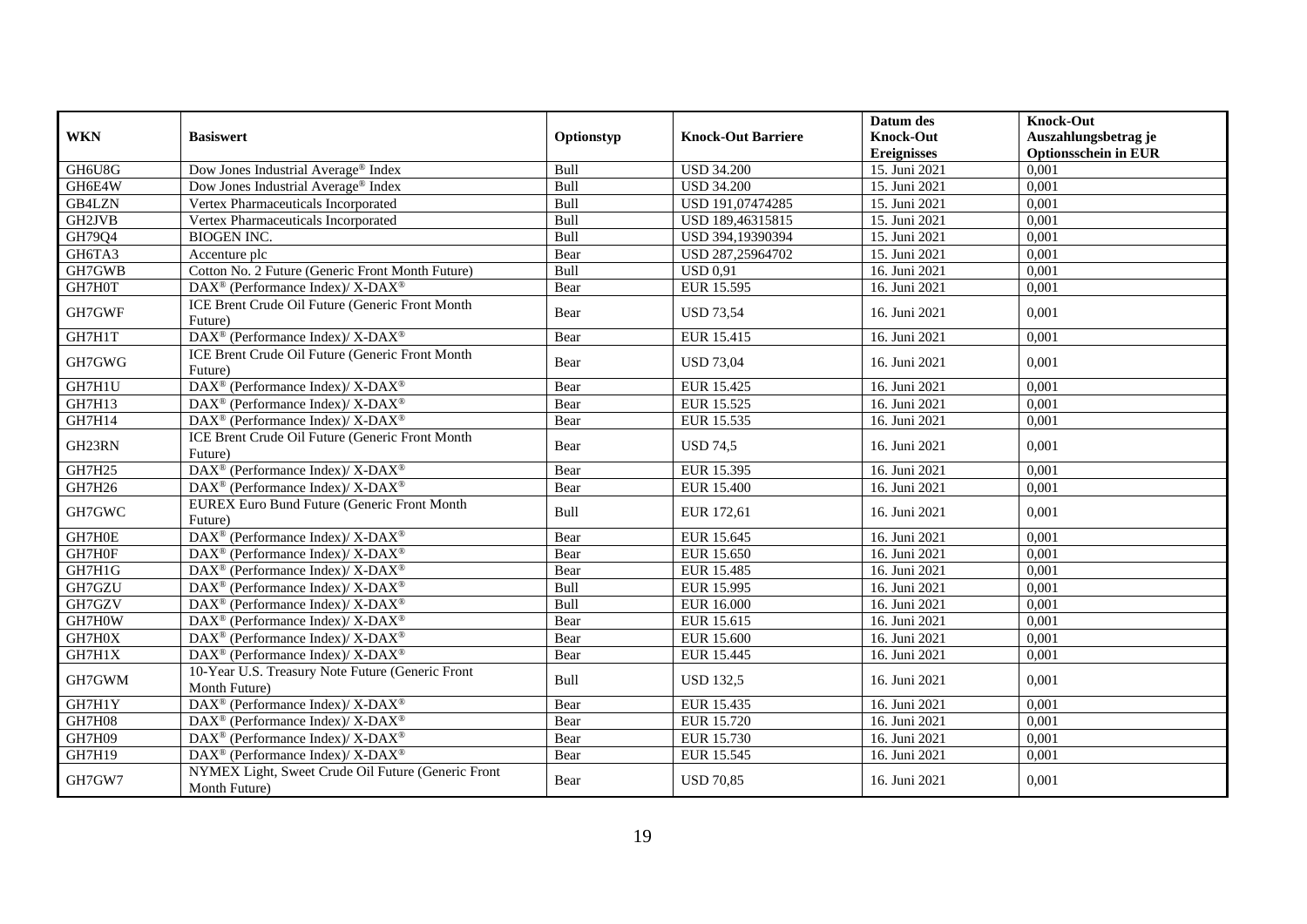|               |                                                                          |            |                           | Datum des          | <b>Knock-Out</b>            |
|---------------|--------------------------------------------------------------------------|------------|---------------------------|--------------------|-----------------------------|
| <b>WKN</b>    | <b>Basiswert</b>                                                         | Optionstyp | <b>Knock-Out Barriere</b> | <b>Knock-Out</b>   | Auszahlungsbetrag je        |
|               |                                                                          |            |                           | <b>Ereignisses</b> | <b>Optionsschein in EUR</b> |
| GH7H1A        | $\overline{\text{DAX}^{\otimes}}$ (Performance Index)/X-DAX <sup>®</sup> | Bear       | EUR 15.560                | 16. Juni 2021      | 0,001                       |
| GH7H12        | $DAX^{\circledcirc}$ (Performance Index)/X-DAX <sup>®</sup>              | Bear       | EUR 15.520                | 16. Juni 2021      | 0,001                       |
| GH7H23        | DAX <sup>®</sup> (Performance Index)/X-DAX <sup>®</sup>                  | Bear       | EUR 15.385                | 16. Juni 2021      | 0,001                       |
| GH7GW6        | NYMEX Light, Sweet Crude Oil Future (Generic Front                       | Bear       | <b>USD 72,35</b>          | 16. Juni 2021      | 0,001                       |
|               | Month Future)                                                            |            |                           |                    |                             |
| GH7H24        | DAX <sup>®</sup> (Performance Index)/X-DAX <sup>®</sup>                  | Bear       | EUR 15.475                | 16. Juni 2021      | 0,001                       |
| GH7H10        | DAX <sup>®</sup> (Performance Index)/X-DAX <sup>®</sup>                  | Bear       | EUR 15.625                | 16. Juni 2021      | 0,001                       |
| GH7H11        | $DAX^{\circledast}$ (Performance Index)/ X-DAX <sup>®</sup>              | Bear       | EUR 15.590                | 16. Juni 2021      | 0,001                       |
| GH7H21        | DAX <sup>®</sup> (Performance Index)/ X-DAX <sup>®</sup>                 | Bear       | EUR 15.460                | 16. Juni 2021      | 0,001                       |
| GH7H22        | DAX <sup>®</sup> (Performance Index)/X-DAX <sup>®</sup>                  | Bear       | EUR 15.470                | 16. Juni 2021      | 0,001                       |
| GH7H0C        | DAX <sup>®</sup> (Performance Index)/X-DAX <sup>®</sup>                  | Bear       | EUR 15.735                | 16. Juni 2021      | 0,001                       |
| GH7H0D        | DAX <sup>®</sup> (Performance Index)/ X-DAX <sup>®</sup>                 | Bear       | EUR 15.640                | 16. Juni 2021      | 0,001                       |
| GH7H1D        | DAX <sup>®</sup> (Performance Index)/ X-DAX <sup>®</sup>                 | Bear       | EUR 15.565                | 16. Juni 2021      | 0,001                       |
| GH7H1E        | DAX <sup>®</sup> (Performance Index)/ X-DAX <sup>®</sup>                 | Bear       | <b>EUR 15.480</b>         | 16. Juni 2021      | 0,001                       |
| GH7H0N        | DAX <sup>®</sup> (Performance Index)/ X-DAX <sup>®</sup>                 | Bear       | EUR 15.675                | 16. Juni 2021      | 0,001                       |
| GH7H0P        | $\text{DAX}^{\circledast}$ (Performance Index)/ X-DAX <sup>®</sup>       | Bear       | EUR 15.585                | 16. Juni 2021      | 0,001                       |
| GH7H1P        | DAX <sup>®</sup> (Performance Index)/ X-DAX <sup>®</sup>                 | Bear       | EUR 15.515                | 16. Juni 2021      | 0,001                       |
| GH7H1Q        | $DAX^{\circledast}$ (Performance Index)/ X-DAX <sup>®</sup>              | Bear       | <b>EUR 15.410</b>         | 16. Juni 2021      | 0,001                       |
| GH7H0A        | $DAX^{\circledast}$ (Performance Index)/ X-DAX <sup>®</sup>              | Bear       | EUR 15.740                | 16. Juni 2021      | 0,001                       |
| GH7H0B        | $DAX^{\circledast}$ (Performance Index)/ X-DAX <sup>®</sup>              | Bear       | EUR 15.725                | 16. Juni 2021      | 0,001                       |
| GH7H1B        | DAX <sup>®</sup> (Performance Index)/ X-DAX <sup>®</sup>                 | Bear       | EUR 15.570                | 16. Juni 2021      | 0,001                       |
| GH7H1C        | $DAX^{\circledast}$ (Performance Index)/ X-DAX <sup>®</sup>              | Bear       | <b>EUR 15.580</b>         | 16. Juni 2021      | 0,001                       |
| GH7GZS        | DAX <sup>®</sup> (Performance Index)/ X-DAX <sup>®</sup>                 | Bull       | EUR 16.005                | 16. Juni 2021      | 0,001                       |
| GH7H0U        | DAX <sup>®</sup> (Performance Index)/ X-DAX <sup>®</sup>                 | Bear       | EUR 15.605                | 16. Juni 2021      | 0,001                       |
| GH7H0V        | $DAX^{\circledast}$ (Performance Index)/ X-DAX <sup>®</sup>              | Bear       | EUR 15.610                | 16. Juni 2021      | 0,001                       |
| GH7H1V        | DAX <sup>®</sup> (Performance Index)/ X-DAX <sup>®</sup>                 | Bear       | <b>EUR 15.440</b>         | 16. Juni 2021      | 0,001                       |
| GH7H1W        | DAX <sup>®</sup> (Performance Index)/ X-DAX <sup>®</sup>                 | Bear       | <b>EUR 15.430</b>         | 16. Juni 2021      | 0,001                       |
| GH7GZP        | DAX <sup>®</sup> (Performance Index)/ X-DAX <sup>®</sup>                 | Bull       | <b>EUR 15.980</b>         | 16. Juni 2021      | 0,001                       |
| GH7H0Q        | $\text{DAX}^{\circledast}$ (Performance Index)/ X-DAX <sup>®</sup>       | Bear       | EUR 15.690                | 16. Juni 2021      | 0,001                       |
| GH7H0R        | DAX <sup>®</sup> (Performance Index)/ X-DAX <sup>®</sup>                 | Bear       | EUR 15.695                | 16. Juni 2021      | 0,001                       |
| GH7H1R        | $DAX^{\circledast}$ (Performance Index)/ X-DAX <sup>®</sup>              | Bear       | EUR 15.510                | 16. Juni 2021      | 0,001                       |
| GH7H1S        | DAX <sup>®</sup> (Performance Index)/ X-DAX <sup>®</sup>                 | Bear       | EUR 15.550                | 16. Juni 2021      | 0,001                       |
| GH7H04        | $DAX^{\circledast}$ (Performance Index)/ X-DAX <sup>®</sup>              | Bear       | EUR 15.705                | 16. Juni 2021      | 0,001                       |
| <b>GH7H05</b> | $\text{DAX}^{\circledast}$ (Performance Index)/ X-DAX <sup>®</sup>       | Bear       | EUR 15.715                | 16. Juni 2021      | 0,001                       |
| GH7H15        | DAX <sup>®</sup> (Performance Index)/ X-DAX <sup>®</sup>                 | Bear       | EUR 15.530                | 16. Juni 2021      | 0,001                       |
| GH7H16        | $DAX^{\circledast}$ (Performance Index)/ X-DAX <sup>®</sup>              | Bear       | EUR 15.540                | 16. Juni 2021      | 0,001                       |
| GH7H27        | DAX <sup>®</sup> (Performance Index)/ X-DAX <sup>®</sup>                 | Bear       | EUR 15.465                | 16. Juni 2021      | 0,001                       |
| <b>GH7H28</b> | DAX <sup>®</sup> (Performance Index)/X-DAX <sup>®</sup>                  | Bear       | EUR 15.575                | 16. Juni 2021      | 0,001                       |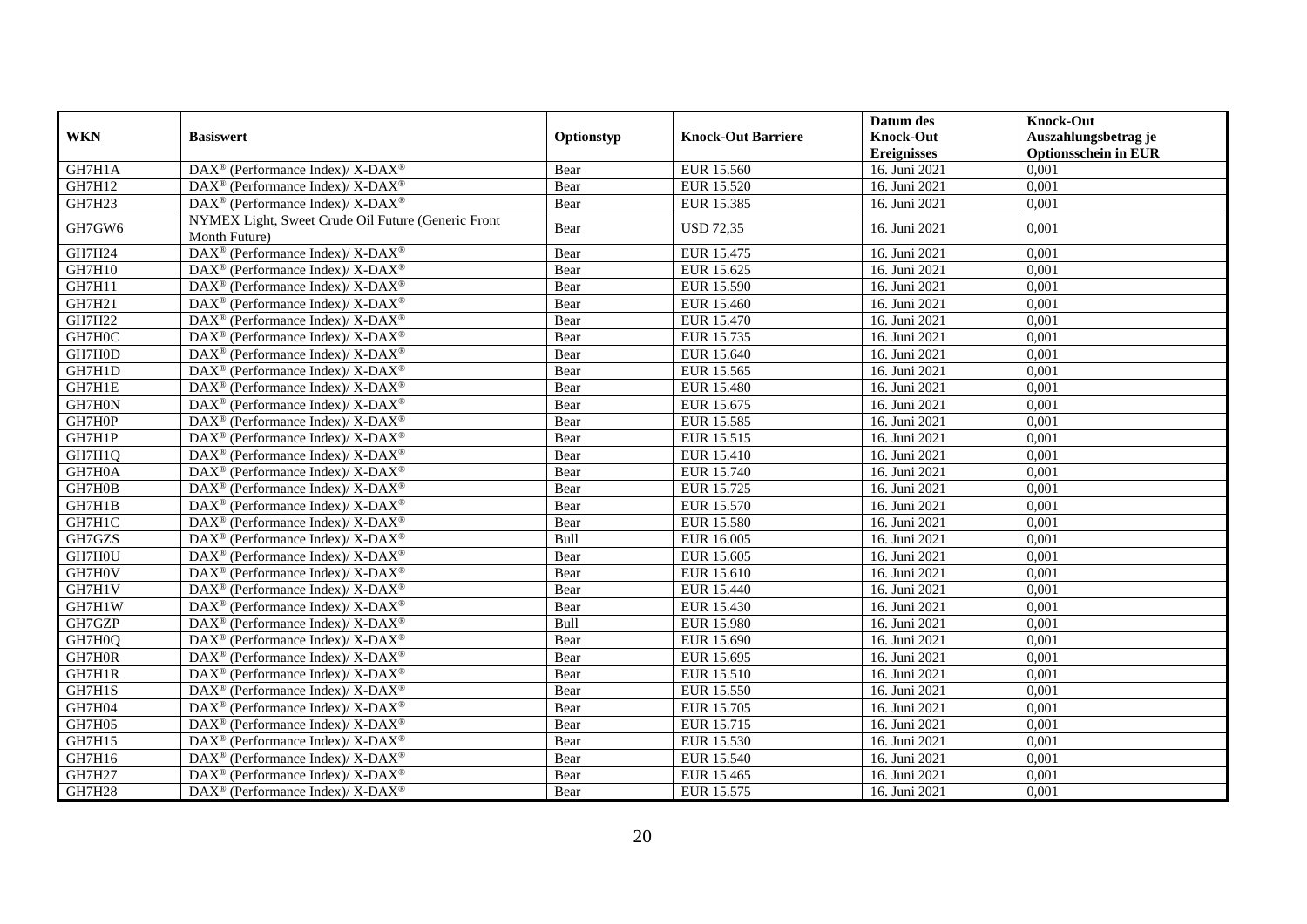|               |                                                             |            |                           | Datum des          | <b>Knock-Out</b>            |
|---------------|-------------------------------------------------------------|------------|---------------------------|--------------------|-----------------------------|
| <b>WKN</b>    | <b>Basiswert</b>                                            | Optionstyp | <b>Knock-Out Barriere</b> | <b>Knock-Out</b>   | Auszahlungsbetrag je        |
|               |                                                             |            |                           | <b>Ereignisses</b> | <b>Optionsschein in EUR</b> |
| GH7H0K        | DAX <sup>®</sup> (Performance Index)/X-DAX <sup>®</sup>     | Bear       | EUR 15.665                | 16. Juni 2021      | 0,001                       |
| GH7H0L        | $DAX^{\circledast}$ (Performance Index)/ X-DAX <sup>®</sup> | Bear       | <b>EUR 15.680</b>         | 16. Juni 2021      | 0,001                       |
| GH7H0M        | DAX <sup>®</sup> (Performance Index)/ X-DAX <sup>®</sup>    | Bear       | EUR 15.685                | 16. Juni 2021      | 0,001                       |
| GH7H1L        | $DAX^{\circledast}$ (Performance Index)/ X-DAX <sup>®</sup> | Bear       | EUR 15.630                | 16. Juni 2021      | 0,001                       |
| GH7H1M        | DAX <sup>®</sup> (Performance Index)/X-DAX <sup>®</sup>     | Bear       | <b>EUR 15.505</b>         | 16. Juni 2021      | 0,001                       |
| GH7H1N        | DAX <sup>®</sup> (Performance Index)/ X-DAX <sup>®</sup>    | Bear       | EUR 15.405                | 16. Juni 2021      | 0,001                       |
| GH7H06        | DAX <sup>®</sup> (Performance Index)/ X-DAX <sup>®</sup>    | Bear       | <b>EUR 15.700</b>         | 16. Juni 2021      | 0,001                       |
| <b>GH7H07</b> | $DAX^{\circledast}$ (Performance Index)/ X-DAX <sup>®</sup> | Bear       | EUR 15.710                | 16. Juni 2021      | 0,001                       |
| GH7H17        | $DAX^{\circledast}$ (Performance Index)/ X-DAX <sup>®</sup> | Bull       | <b>EUR 15.985</b>         | 16. Juni 2021      | 0,001                       |
| <b>GH7H18</b> | DAX <sup>®</sup> (Performance Index)/ X-DAX <sup>®</sup>    | Bear       | EUR 15.555                | 16. Juni 2021      | 0,001                       |
| <b>GH7H29</b> | DAX <sup>®</sup> (Performance Index)/ X-DAX <sup>®</sup>    | Bear       | <b>EUR 15.420</b>         | 16. Juni 2021      | 0,001                       |
| GH7H2A        | DAX <sup>®</sup> (Performance Index)/ X-DAX <sup>®</sup>    | Bear       | EUR 15.390                | 16. Juni 2021      | 0,001                       |
| GH7GZW        | $DAX^{\circledast}$ (Performance Index)/ X-DAX <sup>®</sup> | Bear       | EUR 15.745                | 16. Juni 2021      | 0,001                       |
| GH7GZX        | DAX <sup>®</sup> (Performance Index)/ X-DAX <sup>®</sup>    | Bear       | EUR 15.750                | 16. Juni 2021      | 0,001                       |
| GH7H0Y        | DAX <sup>®</sup> (Performance Index)/ X-DAX <sup>®</sup>    | Bear       | EUR 15.620                | 16. Juni 2021      | 0,001                       |
| GH7H0Z        | DAX <sup>®</sup> (Performance Index)/ X-DAX <sup>®</sup>    | Bear       | EUR 15.635                | 16. Juni 2021      | 0,001                       |
| GH7H1Z        | DAX <sup>®</sup> (Performance Index)/ X-DAX <sup>®</sup>    | Bear       | EUR 15.450                | 16. Juni 2021      | 0,001                       |
| <b>GH7H20</b> | $DAX^{\circledast}$ (Performance Index)/ X-DAX <sup>®</sup> | Bear       | EUR 15.455                | 16. Juni 2021      | 0,001                       |
| GH7H0G        | $DAX^{\circledast}$ (Performance Index)/ X-DAX <sup>®</sup> | Bear       | EUR 15.655                | 16. Juni 2021      | 0,001                       |
| GH7H0H        | DAX <sup>®</sup> (Performance Index)/ X-DAX <sup>®</sup>    | Bear       | EUR 15.660                | 16. Juni 2021      | 0,001                       |
| GH7H0J        | DAX <sup>®</sup> (Performance Index)/X-DAX <sup>®</sup>     | Bear       | EUR 15.670                | 16. Juni 2021      | 0,001                       |
| GH7H1H        | $DAX^{\circledast}$ (Performance Index)/ X-DAX <sup>®</sup> | Bear       | EUR 15.490                | 16. Juni 2021      | 0,001                       |
| GH7H1J        | DAX <sup>®</sup> (Performance Index)/ X-DAX <sup>®</sup>    | Bear       | EUR 15.495                | 16. Juni 2021      | 0,001                       |
| GH7H1K        | DAX <sup>®</sup> (Performance Index)/ X-DAX <sup>®</sup>    | Bear       | <b>EUR 15.500</b>         | 16. Juni 2021      | 0,001                       |
| GH7GX6        | DAX <sup>®</sup> (Performance Index)/X-DAX <sup>®</sup>     | Bull       | EUR 15.965                | 16. Juni 2021      | 0.001                       |
| GH7GXJ        | DAX <sup>®</sup> (Performance Index)/ X-DAX <sup>®</sup>    | Bull       | EUR 15.955                | 16. Juni 2021      | 0,001                       |
| GH7GXK        | DAX <sup>®</sup> (Performance Index)/ X-DAX <sup>®</sup>    | Bull       | <b>EUR 15.960</b>         | 16. Juni 2021      | 0,001                       |
| GH7GZN        | DAX <sup>®</sup> (Performance Index)/ X-DAX <sup>®</sup>    | Bull       | EUR 15.990                | 16. Juni 2021      | 0,001                       |
| GH7GXF        | DAX <sup>®</sup> (Performance Index)/ X-DAX <sup>®</sup>    | Bull       | EUR 15.970                | 16. Juni 2021      | 0,001                       |
| GH7GZK        | DAX <sup>®</sup> (Performance Index)/X-DAX <sup>®</sup>     | Bull       | EUR 15.975                | 16. Juni 2021      | 0,001                       |
| <b>GH7H03</b> | $DAX^{\circledast}$ (Performance Index)/ X-DAX <sup>®</sup> | Bear       | EUR 15.760                | 16. Juni 2021      | 0,001                       |
| GH7GZY        | DAX <sup>®</sup> (Performance Index)/X-DAX <sup>®</sup>     | Bear       | EUR 15.755                | 16. Juni 2021      | 0,001                       |
| <b>GH7H73</b> | $DAX^{\circledR}$ (Performance Index)                       | Bear       | EUR 15.740                | 16. Juni 2021      | 0,001                       |
| GH7H5Q        | $\overline{\text{DAX}}^{\textcirc}$ (Performance Index)     | Bull       | <b>EUR 15.800</b>         | 16. Juni 2021      | 0,001                       |
| GH7H7E        | $DAX^{\circledast}$ (Performance Index)                     | Bear       | EUR 15.725                | 16. Juni 2021      | 0,001                       |
| GH7H68        | $DAX^{\circledR}$ (Performance Index)                       | Bull       | EUR 15.775                | 16. Juni 2021      | 0,001                       |
| GH7H6Z        | DAX <sup>®</sup> (Performance Index)                        | Bull       | EUR 15.750                | 16. Juni 2021      | 0,001                       |
| GH7H6F        | $DAX^{\circledast}$ (Performance Index)                     | Bull       | EUR 15.770                | 16. Juni 2021      | 0,001                       |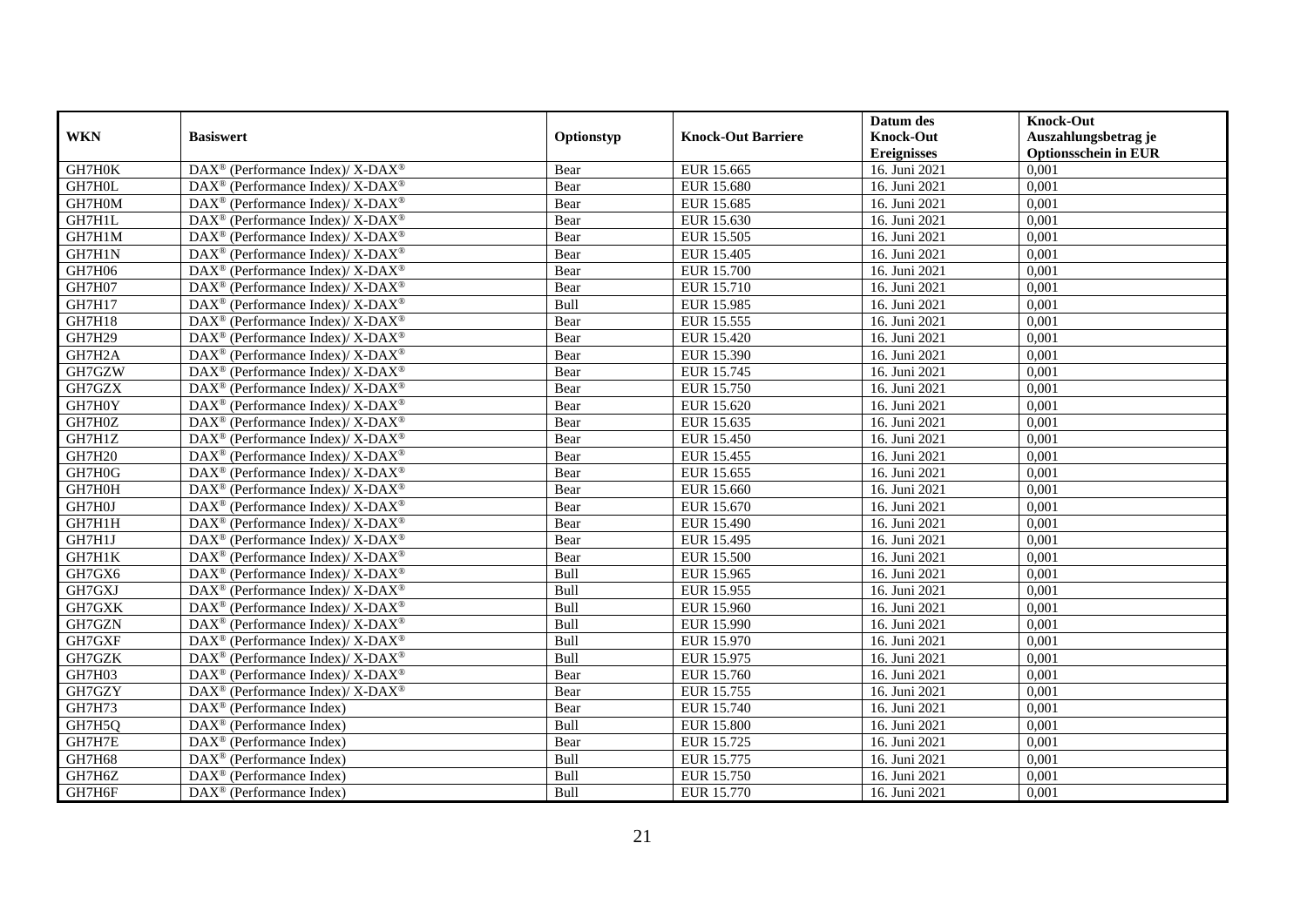|               |                                                         |            |                           | Datum des          | <b>Knock-Out</b>            |
|---------------|---------------------------------------------------------|------------|---------------------------|--------------------|-----------------------------|
| <b>WKN</b>    | <b>Basiswert</b>                                        | Optionstyp | <b>Knock-Out Barriere</b> | <b>Knock-Out</b>   | Auszahlungsbetrag je        |
|               |                                                         |            |                           | <b>Ereignisses</b> | <b>Optionsschein in EUR</b> |
| <b>GH7H70</b> | $\text{DAX}^{\textcircled{}}$ (Performance Index)       | Bull       | EUR 15.750                | 16. Juni 2021      | 0,001                       |
| GH7H6T        | $DAX^{\circledR}$ (Performance Index)                   | Bull       | EUR 15.760                | 16. Juni 2021      | 0,001                       |
| GH7H71        | $DAX^{\circledR}$ (Performance Index)                   | Bull       | EUR 15.750                | 16. Juni 2021      | 0,001                       |
| GH7H6X        | $DAX^{\circledast}$ (Performance Index)                 | Bull       | EUR 15.750                | 16. Juni 2021      | 0,001                       |
| GH7H6U        | DAX <sup>®</sup> (Performance Index)                    | Bull       | <b>EUR 15.760</b>         | 16. Juni 2021      | 0,001                       |
| GH7H6Y        | $\overline{\text{DAX}^{\otimes}}$ (Performance Index)   | Bull       | EUR 15.750                | 16. Juni 2021      | 0,001                       |
| GH7H6V        | DAX <sup>®</sup> (Performance Index)                    | Bull       | EUR 15.750                | 16. Juni 2021      | 0,001                       |
| GH77FJ        | Deutsche Börse AG                                       | Bear       | EUR 139,77081209          | 16. Juni 2021      | 0,001                       |
| GH7H7A        | $\text{DAX}^{\textcircled{}}$ (Performance Index)       | Bear       | EUR 15.730                | 16. Juni 2021      | 0,001                       |
| GH7H6W        | $DAX^{\circledR}$ (Performance Index)                   | Bear       | EUR 15.750                | 16. Juni 2021      | 0,001                       |
| GH7H6R        | $\overline{\text{DAX}^{\otimes}}$ (Performance Index)   | Bull       | EUR 15.760                | 16. Juni 2021      | 0,001                       |
| GH7H6S        | DAX <sup>®</sup> (Performance Index)                    | Bull       | <b>EUR 15.760</b>         | 16. Juni 2021      | 0,001                       |
| <b>GF6LFH</b> | <b>Beiersdorf AG</b>                                    | Bear       | EUR 103,64968288          | 16. Juni 2021      | 0,001                       |
| GH7H6Q        | DAX <sup>®</sup> (Performance Index)                    | Bull       | EUR 15.760                | 16. Juni 2021      | 0,001                       |
| GH7H6N        | DAX <sup>®</sup> (Performance Index)                    | Bull       | EUR 15.760                | 16. Juni 2021      | 0,001                       |
| GF6LGG        | <b>Beiersdorf AG</b>                                    | Bear       | EUR 102,76426253          | 16. Juni 2021      | 0,001                       |
| GH7H5X        | $\overline{\text{DAX}}^{\textcirc}$ (Performance Index) | Bull       | EUR 15.790                | 16. Juni 2021      | 0,001                       |
| GF6LGH        | Beiersdorf AG                                           | Bear       | EUR 103,20210776          | 16. Juni 2021      | 0,001                       |
| GH7H64        | DAX <sup>®</sup> (Performance Index)                    | Bull       | <b>EUR 15.780</b>         | 16. Juni 2021      | 0,001                       |
| GH79HY        | Kion Group AG                                           | Bear       | EUR 90,71446604           | 16. Juni 2021      | 0,001                       |
| GH7GXL        | DAX <sup>®</sup> (Performance Index)                    | Bear       | EUR 15.655                | 16. Juni 2021      | 0,001                       |
| <b>GF6LGC</b> | <b>Beiersdorf AG</b>                                    | Bear       | EUR 102,31668736          | 16. Juni 2021      | 0,001                       |
| GH7GFC        | Varta AG                                                | Bear       | EUR 138,61                | 16. Juni 2021      | 0,001                       |
| GH6TE3        | Volkswagen AG                                           | Bull       | EUR 224,95043134          | 16. Juni 2021      | 0,001                       |
| GH7741        | Hermes International                                    | Bear       | EUR 1.213,36369045        | 16. Juni 2021      | 0,001                       |
| GH7GXM        | DAX <sup>®</sup> (Performance Index)                    | Bull       | EUR 15.990                | 16. Juni 2021      | 0,001                       |
| GH7CKA        | Porsche Automobil Holding SE                            | Bull       | EUR 95,24990421           | 16. Juni 2021      | 0,001                       |
| GF6LGD        | <b>Beiersdorf AG</b>                                    | Bear       | EUR 101,87884205          | 16. Juni 2021      | 0,001                       |
| GH7GF8        | Varta AG                                                | Bear       | EUR 137,94                | 16. Juni 2021      | 0,001                       |
| GH7GQ1        | Nordex SE                                               | Bull       | <b>EUR 17,85</b>          | 16. Juni 2021      | 0,001                       |
| GH7GYN        | DAX <sup>®</sup> (Performance Index)                    | Bear       | EUR 15.495                | 16. Juni 2021      | 0,001                       |
| GH71ZM        | Hannover Rück SE                                        | Bear       | EUR 145,77830188          | 16. Juni 2021      | 0,001                       |
| GH7GGH        | Varta AG                                                | Bear       | EUR 135,93                | 16. Juni 2021      | 0,001                       |
| GH7553        | Banco Bilbao Vizcaya Argentaria S.A.                    | Bear       | EUR 5,38635088            | 16. Juni 2021      | 0,001                       |
| GH4VPT        | Varta AG                                                | Bear       | EUR 139,78791063          | 16. Juni 2021      | 0,001                       |
| GH7GQ2        | Nordex SE                                               | Bull       | EUR 17,67                 | 16. Juni 2021      | 0,001                       |
| GH77AY        | ADYEN N.V.                                              | Bull       | EUR 1.895,75082975        | 16. Juni 2021      | 0,001                       |
| GH1G9M        | CAC 40 <sup>®</sup> Index                               | Bear       | EUR 6.656,82              | 16. Juni 2021      | 0,001                       |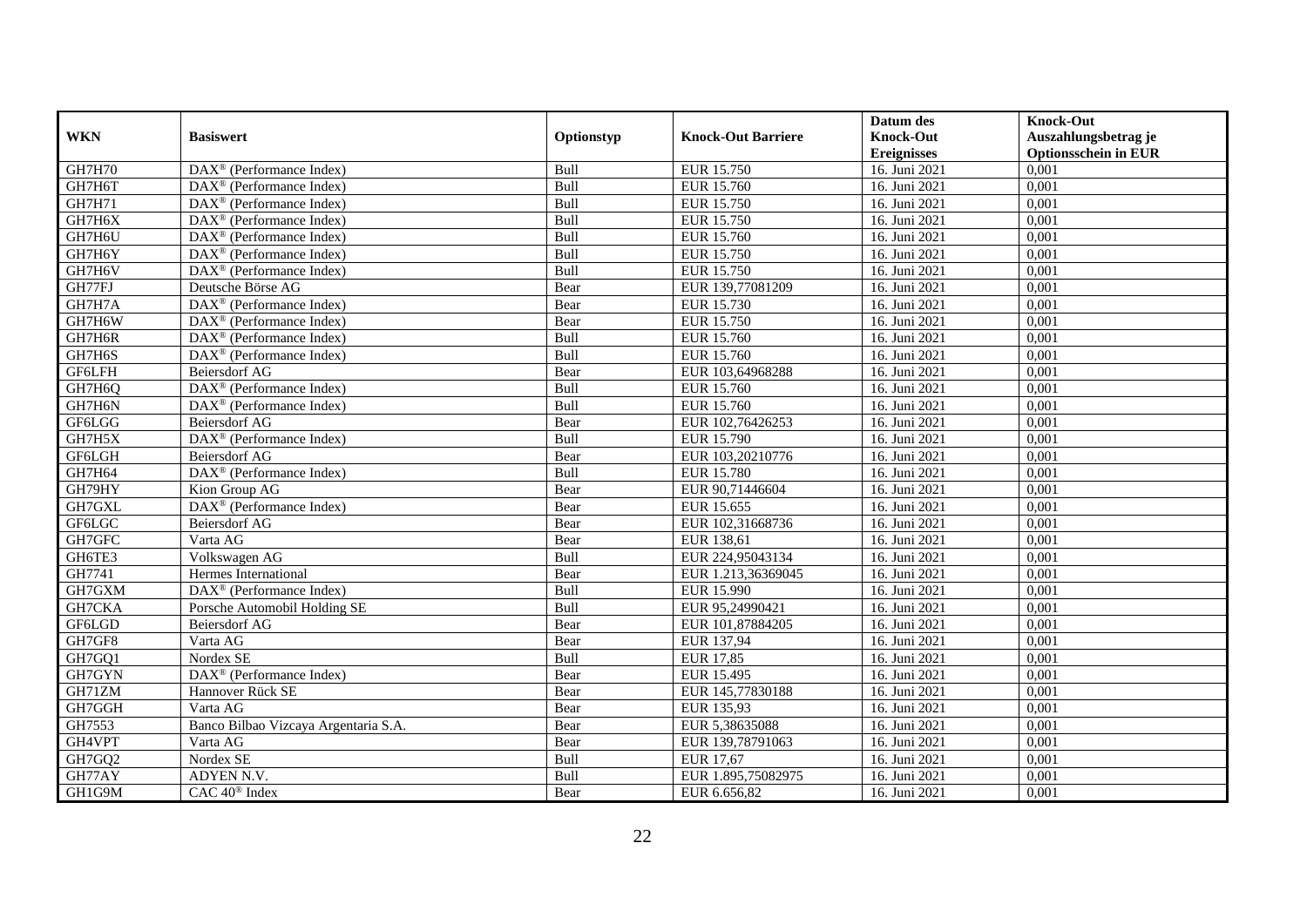|               |                                                                 |             |                           | Datum des          | <b>Knock-Out</b>            |
|---------------|-----------------------------------------------------------------|-------------|---------------------------|--------------------|-----------------------------|
| <b>WKN</b>    | <b>Basiswert</b>                                                | Optionstyp  | <b>Knock-Out Barriere</b> | <b>Knock-Out</b>   | Auszahlungsbetrag je        |
|               |                                                                 |             |                           | <b>Ereignisses</b> | <b>Optionsschein in EUR</b> |
| GH7GYP        | $\overline{\text{DAX}}^{\textcircled{}}$ (Performance Index)    | Bull        | EUR 15.965                | 16. Juni 2021      | 0,001                       |
| GH71TW        | MorphoSys AG                                                    | Bull        | EUR 63,7269379            | 16. Juni 2021      | 0,001                       |
| GH7GPJ        | <b>TeamViewer AG</b>                                            | Bull        | EUR 32,07                 | 16. Juni 2021      | 0,001                       |
| GH7GPQ        | <b>SAP SE</b>                                                   | Bull        | EUR 118,68                | 16. Juni 2021      | 0,001                       |
| GH7H0S        | DAX <sup>®</sup> (Performance Index)                            | Bear        | EUR 15.540                | 16. Juni 2021      | 0,001                       |
| <b>GF531M</b> | Symrise AG                                                      | Bear        | EUR 113,89538624          | 16. Juni 2021      | 0,001                       |
| GH7GWW        | $\overline{\text{DAX}}^{\textcirc}$ (Performance Index)         | Bear        | EUR 15.510                | 16. Juni 2021      | 0,001                       |
| GH3XC8        | <b>SGS SA</b>                                                   | Bear        | CHF 2.838,09455771        | 16. Juni 2021      | 0,001                       |
| GH7GSN        | Nordex SE                                                       | Bull        | <b>EUR 18,04</b>          | 16. Juni 2021      | 0,001                       |
| GH7GWX        | DAX <sup>®</sup> (Performance Index)                            | Bear        | EUR 15.755                | 16. Juni 2021      | 0,001                       |
| GH7GNX        | TeamViewer AG                                                   | Bull        | EUR 31,75                 | 16. Juni 2021      | 0,001                       |
| GH7GXY        | DAX <sup>®</sup> (Performance Index)                            | Bull        | <b>EUR 15.980</b>         | 16. Juni 2021      | 0,001                       |
| GH6RB8        | ENI S.p.A.                                                      | Bear        | EUR 10,79494264           | 16. Juni 2021      | 0,001                       |
| GH71V7        | MorphoSys AG                                                    | <b>Bull</b> | EUR 64,07736097           | 16. Juni 2021      | 0.001                       |
| GH7GNY        | TeamViewer AG                                                   | Bull        | EUR 31,91                 | 16. Juni 2021      | 0,001                       |
| GH7GXZ        | DAX <sup>®</sup> (Performance Index)                            | Bear        | EUR 15.570                | 16. Juni 2021      | 0,001                       |
| GH6BRQ        | Siemens AG                                                      | Bear        | EUR 138,90132824          | 16. Juni 2021      | 0,001                       |
| GH7AFF        | Deutsche Lufthansa AG                                           | Bull        | EUR 10,30007777           | 16. Juni 2021      | 0,001                       |
| GH7GZ0        | $\overline{\text{DAX}^{\circledast}(\text{Performance Index})}$ | Bear        | EUR 15.710                | 16. Juni 2021      | 0,001                       |
| GH3RSB        | Royal Dutch Shell plc                                           | Bear        | EUR 17,49659194           | 16. Juni 2021      | 0,001                       |
| GH7GNR        | TeamViewer AG                                                   | Bull        | EUR 32,24                 | 16. Juni 2021      | 0,001                       |
| GH7GZ1        | $\text{DAX}^{\textcircled{p}}$ (Performance Index)              | Bear        | EUR 15.430                | 16. Juni 2021      | 0,001                       |
| GH7GQ3        | Nordex SE                                                       | Bull        | <b>EUR 17,95</b>          | 16. Juni 2021      | 0,001                       |
| GH6X0H        | Geberit AG                                                      | Bear        | CHF 675,28648555          | 16. Juni 2021      | 0,001                       |
| GH7AFR        | Deutsche Lufthansa AG                                           | Bull        | EUR 10,2500288            | 16. Juni 2021      | 0,001                       |
| GH7GQ4        | Nordex SE                                                       | Bull        | EUR 17,76                 | 16. Juni 2021      | 0,001                       |
| GH7GWP        | DAX <sup>®</sup> (Performance Index)                            | Bear        | EUR 15.625                | 16. Juni 2021      | 0,001                       |
| GH4VYM        | Royal Dutch Shell PLC - B SHS                                   | Bear        | GBP 14,29177984           | 16. Juni 2021      | 0,001                       |
| GH7GXR        | $\text{DAX}^{\otimes}$ (Performance Index)                      | Bear        | EUR 15.585                | 16. Juni 2021      | 0,001                       |
| GH7GX8        | $\overline{\text{DAX}}^{\textcirc}$ (Performance Index)         | Bear        | <b>EUR 15.410</b>         | 16. Juni 2021      | 0,001                       |
| GH7GX9        | $DAX^{\otimes}$ (Performance Index)                             | Bear        | <b>EUR 15.405</b>         | 16. Juni 2021      | 0,001                       |
| GH7GYA        | DAX <sup>®</sup> (Performance Index)                            | Bear        | <b>EUR 15.500</b>         | 16. Juni 2021      | 0,001                       |
| GH7GYB        | $\text{DAX}^{\textcircled{D}}$ (Performance Index)              | Bear        | EUR 15.650                | 16. Juni 2021      | 0,001                       |
| GH7GZC        | $\overline{\text{DAX}}^{\textcirc}$ (Performance Index)         | Bear        | EUR 15.450                | 16. Juni 2021      | 0,001                       |
| GH7GZD        | $\text{DAX}^{\textcircled{n}}$ (Performance Index)              | Bear        | EUR 15.465                | 16. Juni 2021      | 0,001                       |
| GH7GX2        | DAX <sup>®</sup> (Performance Index)                            | Bear        | EUR 15.675                | 16. Juni 2021      | 0,001                       |
| GH7GX3        | $\text{DAX}^{\otimes}$ (Performance Index)                      | Bear        | EUR 15.735                | 16. Juni 2021      | 0,001                       |
| GH7GY4        | $\overline{\text{DAX}}^{\textcircled{}}$ (Performance Index)    | Bear        | EUR 15.555                | 16. Juni 2021      | 0,001                       |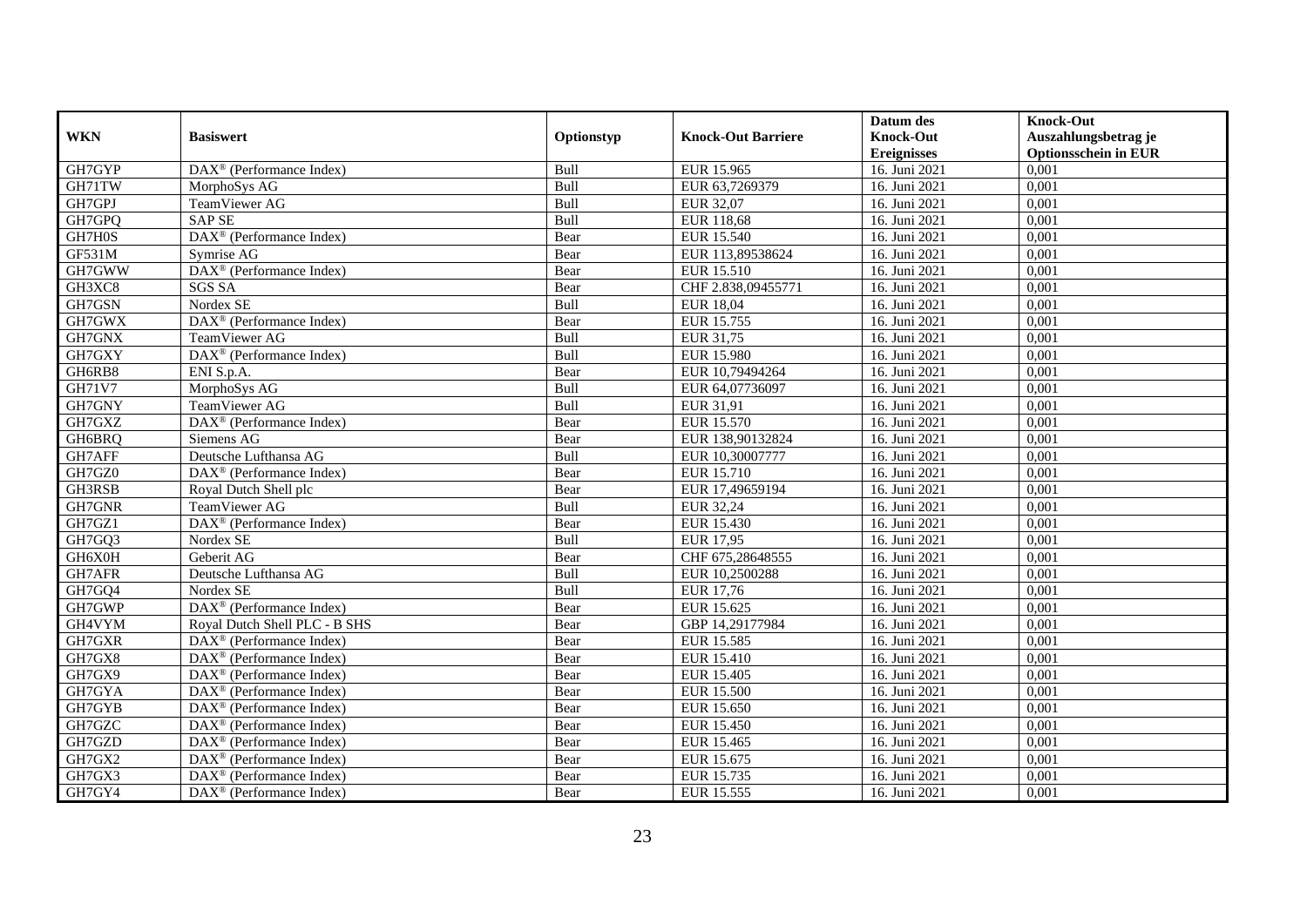|            |                                                         |            |                           | Datum des          | <b>Knock-Out</b>            |
|------------|---------------------------------------------------------|------------|---------------------------|--------------------|-----------------------------|
| <b>WKN</b> | <b>Basiswert</b>                                        | Optionstyp | <b>Knock-Out Barriere</b> | <b>Knock-Out</b>   | Auszahlungsbetrag je        |
|            |                                                         |            |                           | <b>Ereignisses</b> | <b>Optionsschein in EUR</b> |
| GH7GY5     | DAX <sup>®</sup> (Performance Index)                    | Bear       | EUR 15.590                | 16. Juni 2021      | 0,001                       |
| GH7GZ6     | $DAX^{\circledR}$ (Performance Index)                   | Bear       | EUR 15.745                | 16. Juni 2021      | 0,001                       |
| GH7GXW     | DAX <sup>®</sup> (Performance Index)                    | Bear       | EUR 15.490                | 16. Juni 2021      | 0,001                       |
| GH7GXX     | $\text{DAX}^{\circledast}$ (Performance Index)          | Bear       | EUR 15.565                | 16. Juni 2021      | 0,001                       |
| GH7GYY     | DAX <sup>®</sup> (Performance Index)                    | Bull       | EUR 15.985                | 16. Juni 2021      | 0,001                       |
| GH7GYZ     | $\text{DAX}^{\circledast}$ (Performance Index)          | Bear       | <b>EUR 15.600</b>         | 16. Juni 2021      | 0,001                       |
| GH7GWU     | $\text{DAX}^{\textcircled{n}}$ (Performance Index)      | Bull       | EUR 15.955                | 16. Juni 2021      | 0,001                       |
| GH7GWV     | $\text{DAX}^{\textcircled{}}$ (Performance Index)       | Bear       | EUR 15.620                | 16. Juni 2021      | 0,001                       |
| GH7GY8     | $\text{DAX}^{\textcircled{D}}$ (Performance Index)      | Bear       | EUR 15.685                | 16. Juni 2021      | 0,001                       |
| GH7GY9     | $DAX^{\otimes}$ (Performance Index)                     | Bear       | <b>EUR 15.705</b>         | 16. Juni 2021      | 0,001                       |
| GH7GZB     | DAX <sup>®</sup> (Performance Index)                    | Bear       | <b>EUR 15.530</b>         | 16. Juni 2021      | 0,001                       |
| GH7GX7     | $\overline{\text{DAX}^{\otimes}}$ (Performance Index)   | Bull       | EUR 15.995                | 16. Juni 2021      | 0,001                       |
| GH7GWS     | $\text{DAX}^{\circledast}$ (Performance Index)          | Bull       | EUR 15.960                | 16. Juni 2021      | 0,001                       |
| GH7GWT     | DAX <sup>®</sup> (Performance Index)                    | Bear       | EUR 15.550                | 16. Juni 2021      | 0,001                       |
| GH7GXU     | DAX <sup>®</sup> (Performance Index)                    | Bear       | EUR 15.440                | 16. Juni 2021      | 0,001                       |
| GH7GXV     | DAX <sup>®</sup> (Performance Index)                    | Bear       | EUR 15.515                | 16. Juni 2021      | 0,001                       |
| GH7GYW     | DAX <sup>®</sup> (Performance Index)                    | Bear       | EUR 15.615                | 16. Juni 2021      | 0,001                       |
| GH7GYX     | $\overline{\text{DAX}}^{\textcirc}$ (Performance Index) | Bear       | EUR 15.635                | 16. Juni 2021      | 0,001                       |
| GH7GX0     | DAX <sup>®</sup> (Performance Index)                    | Bear       | <b>EUR 15.580</b>         | 16. Juni 2021      | 0,001                       |
| GH7GX1     | DAX <sup>®</sup> (Performance Index)                    | Bear       | EUR 15.525                | 16. Juni 2021      | 0,001                       |
| GH7GY2     | DAX <sup>®</sup> (Performance Index)                    | Bear       | EUR 15.475                | 16. Juni 2021      | 0,001                       |
| GH7GY3     | $\overline{\text{DAX}^{\otimes}}$ (Performance Index)   | Bear       | EUR 15.640                | 16. Juni 2021      | 0,001                       |
| GH7GZ4     | $\text{DAX}^{\circledast}$ (Performance Index)          | Bear       | <b>EUR 15.480</b>         | 16. Juni 2021      | 0,001                       |
| GH7GZ5     | DAX <sup>®</sup> (Performance Index)                    | Bear       | <b>EUR 15.750</b>         | 16. Juni 2021      | 0,001                       |
| GH7GYL     | DAX <sup>®</sup> (Performance Index)                    | Bear       | EUR 15.575                | 16. Juni 2021      | 0,001                       |
| GH7GYM     | $\text{DAX}^{\otimes}$ (Performance Index)              | Bear       | <b>EUR 15.700</b>         | 16. Juni 2021      | 0,001                       |
| GH7GXD     | $\text{DAX}^{\circledast}$ (Performance Index)          | Bear       | EUR 15.390                | 16. Juni 2021      | 0,001                       |
| GH7GXE     | $\text{DAX}^{\textcircled{D}}$ (Performance Index)      | Bear       | EUR 15.420                | 16. Juni 2021      | 0,001                       |
| GH7GYF     | $\text{DAX}^{\textcircled{p}}$ (Performance Index)      | Bear       | EUR 15.455                | 16. Juni 2021      | 0,001                       |
| GH7GYG     | $DAX^{\circledcirc}$ (Performance Index)                | Bull       | EUR 15.975                | 16. Juni 2021      | 0,001                       |
| GH7GZH     | DAX <sup>®</sup> (Performance Index)                    | Bear       | EUR 15.435                | 16. Juni 2021      | 0,001                       |
| GH7GZJ     | DAX <sup>®</sup> (Performance Index)                    | Bear       | EUR 15.715                | 16. Juni 2021      | 0,001                       |
| GH7GXN     | $\overline{\text{DAX}^{\otimes}}$ (Performance Index)   | Bull       | EUR 16.005                | 16. Juni 2021      | 0,001                       |
| GH7GXP     | $\text{DAX}^{\circledast}$ (Performance Index)          | Bear       | <b>EUR 15.680</b>         | 16. Juni 2021      | 0,001                       |
| GH7GYQ     | DAX <sup>®</sup> (Performance Index)                    | Bear       | EUR 15.665                | 16. Juni 2021      | 0,001                       |
| GH7GWY     | $\text{DAX}^{\circledast}$ (Performance Index)          | Bull       | EUR 16.000                | 16. Juni 2021      | 0,001                       |
| GH7GWZ     | $\text{DAX}^{\otimes}$ (Performance Index)              | Bear       | EUR 15.485                | 16. Juni 2021      | 0,001                       |
| GH7GY0     | DAX <sup>®</sup> (Performance Index)                    | Bull       | EUR 15.970                | 16. Juni 2021      | 0,001                       |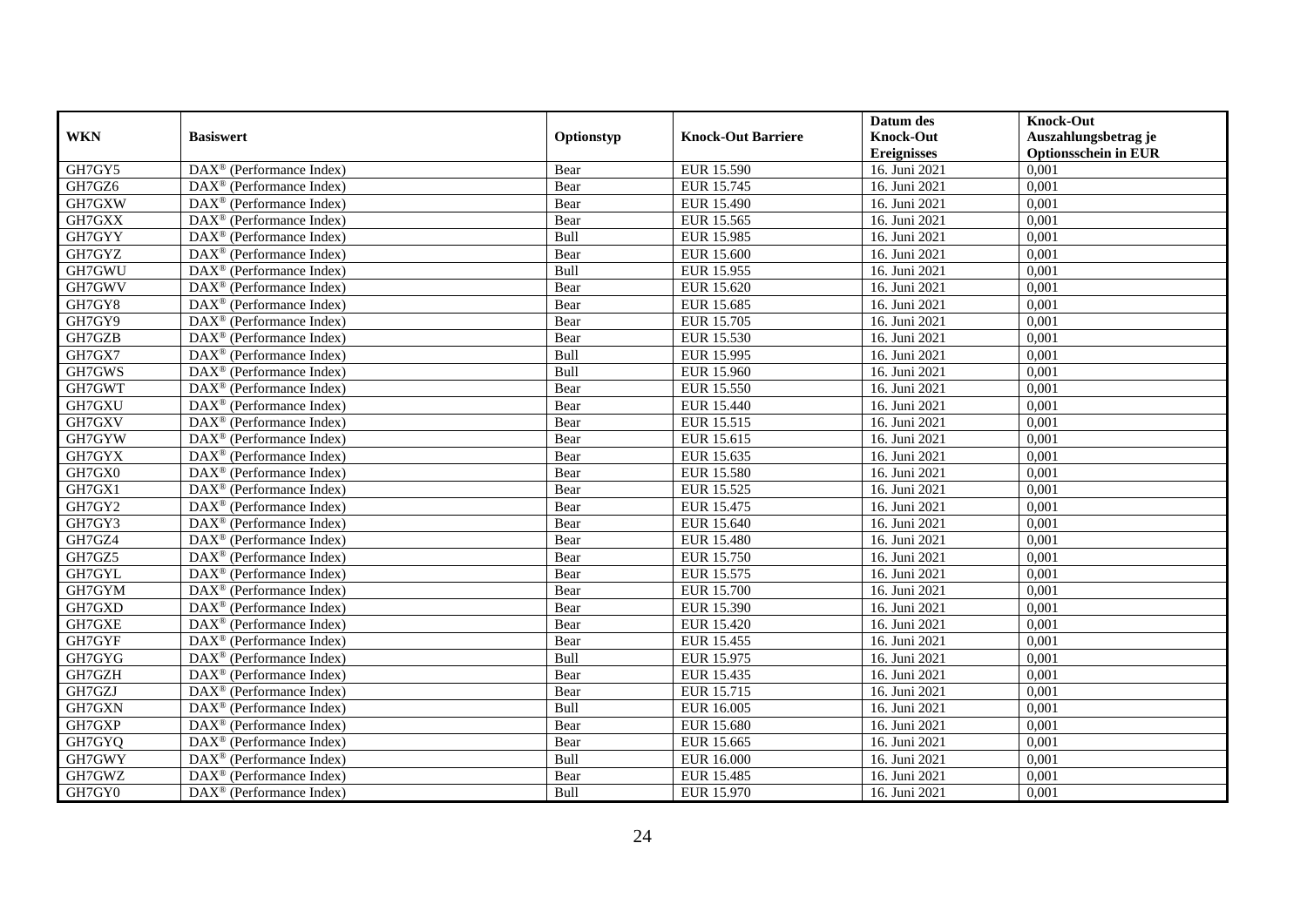|               |                                                              |            |                           | Datum des          | <b>Knock-Out</b>            |
|---------------|--------------------------------------------------------------|------------|---------------------------|--------------------|-----------------------------|
| <b>WKN</b>    | <b>Basiswert</b>                                             | Optionstyp | <b>Knock-Out Barriere</b> | <b>Knock-Out</b>   | Auszahlungsbetrag je        |
|               |                                                              |            |                           | <b>Ereignisses</b> | <b>Optionsschein in EUR</b> |
| GH7GY1        | $\overline{\text{DAX}^{\otimes}}$ (Performance Index)        | Bear       | EUR 15.610                | 16. Juni 2021      | 0,001                       |
| GH7GZ2        | $\text{DAX}^{\textcircled{p}}$ (Performance Index)           | Bear       | EUR 15.725                | 16. Juni 2021      | 0,001                       |
| GH7GZ3        | DAX <sup>®</sup> (Performance Index)                         | Bear       | EUR 15.470                | 16. Juni 2021      | 0,001                       |
| GH7GX5        | $\text{DAX}^{\circledast}$ (Performance Index)               | Bear       | EUR 15.535                | 16. Juni 2021      | 0,001                       |
| GH7GY7        | DAX <sup>®</sup> (Performance Index)                         | Bear       | EUR 15.460                | 16. Juni 2021      | 0,001                       |
| GH7GZ8        | $\text{DAX}^{\circledast}$ (Performance Index)               | Bear       | EUR 15.505                | 16. Juni 2021      | 0,001                       |
| GH7GZ9        | $\text{DAX}^{\textcircled{n}}$ (Performance Index)           | Bear       | EUR 15.560                | 16. Juni 2021      | 0,001                       |
| GH7GXG        | $\text{DAX}^{\textcircled{}}$ (Performance Index)            | Bear       | EUR 15.695                | 16. Juni 2021      | 0,001                       |
| GH7GXH        | $\text{DAX}^{\textcircled{p}}$ (Performance Index)           | Bear       | EUR 15.385                | 16. Juni 2021      | 0,001                       |
| GH7GYJ        | $DAX^{\otimes}$ (Performance Index)                          | Bear       | EUR 15.660                | 16. Juni 2021      | 0,001                       |
| GH7GYK        | $\overline{\text{DAX}}^{\textcircled{}}$ (Performance Index) | Bear       | EUR 15.445                | 16. Juni 2021      | 0,001                       |
| GH7GXA        | $\overline{\text{DAX}^{\otimes}}$ (Performance Index)        | Bear       | EUR 15.395                | 16. Juni 2021      | 0,001                       |
| GH7GXB        | $\text{DAX}^{\circledast}$ (Performance Index)               | Bear       | EUR 15.415                | 16. Juni 2021      | 0,001                       |
| GH7GXC        | DAX <sup>®</sup> (Performance Index)                         | Bear       | <b>EUR 15.400</b>         | 16. Juni 2021      | 0,001                       |
| GH7GYC        | DAX <sup>®</sup> (Performance Index)                         | Bear       | EUR 15.595                | 16. Juni 2021      | 0,001                       |
| GH7GYD        | DAX <sup>®</sup> (Performance Index)                         | Bear       | EUR 15.630                | 16. Juni 2021      | 0,001                       |
| GH7GYE        | DAX <sup>®</sup> (Performance Index)                         | Bear       | EUR 15.425                | 16. Juni 2021      | 0,001                       |
| GH7GZE        | $DAX^{\circledR}$ (Performance Index)                        | Bear       | EUR 15.730                | 16. Juni 2021      | 0,001                       |
| GH7GZF        | $\overline{\text{DAX}}^{\textcircled{}}$ (Performance Index) | Bear       | EUR 15.670                | 16. Juni 2021      | 0,001                       |
| GH7GZG        | DAX <sup>®</sup> (Performance Index)                         | Bear       | EUR 15.545                | 16. Juni 2021      | 0,001                       |
| GH7GWQ        | DAX <sup>®</sup> (Performance Index)                         | Bear       | EUR 15.605                | 16. Juni 2021      | 0,001                       |
| GH7GWR        | $\overline{\text{DAX}^{\otimes}}$ (Performance Index)        | Bear       | EUR 15.720                | 16. Juni 2021      | 0,001                       |
| GH7GXS        | $\overline{\text{DAX}}^{\textcirc}$ (Performance Index)      | Bear       | EUR 15.740                | 16. Juni 2021      | 0,001                       |
| GH7GXT        | DAX <sup>®</sup> (Performance Index)                         | Bear       | EUR 15.645                | 16. Juni 2021      | 0,001                       |
| GH7GYU        | DAX <sup>®</sup> (Performance Index)                         | Bear       | EUR 15.690                | 16. Juni 2021      | 0,001                       |
| GH7GYV        | $\text{DAX}^{\circledast}$ (Performance Index)               | Bear       | EUR 15.520                | 16. Juni 2021      | 0,001                       |
| GH77FM        | Deutsche Börse AG                                            | Bear       | EUR 140,44048059          | 16. Juni 2021      | 0,001                       |
| GH7GNZ        | TeamViewer AG                                                | Bull       | <b>EUR 31,58</b>          | 16. Juni 2021      | 0,001                       |
| GH4MQ7        | <b>BP</b> Plc                                                | Bear       | GBP 3,35426341            | 16. Juni 2021      | 0,001                       |
| GH7206        | ArcelorMittal S.A.                                           | Bull       | EUR 25,62603808           | 16. Juni 2021      | 0,001                       |
| GH6T9B        | GlaxoSmithKline plc                                          | Bear       | GBP 14,27639077           | 16. Juni 2021      | 0,001                       |
| GH7H74        | $\text{DAX}^{\otimes}$ (Performance Index)                   | Bull       | EUR 15.740                | 16. Juni 2021      | 0,001                       |
| <b>GH7H77</b> | DAX <sup>®</sup> (Performance Index)                         | Bull       | EUR 15.740                | 16. Juni 2021      | 0,001                       |
| GH71ZN        | Hannover Rück SE                                             | Bear       | EUR 146,49765199          | 16. Juni 2021      | 0,001                       |
| GH7GN2        | TeamViewer AG                                                | Bull       | EUR 31,42                 | 16. Juni 2021      | 0,001                       |
| GH3RQW        | Royal Dutch Shell plc                                        | Bear       | EUR 17,57564884           | 16. Juni 2021      | 0,001                       |
| <b>GH7H78</b> | DAX <sup>®</sup> (Performance Index)                         | Bull       | EUR 15.740                | 16. Juni 2021      | 0,001                       |
| GH7H75        | $\overline{\text{DAX}}^{\textcirc}$ (Performance Index)      | Bull       | EUR 15.740                | 16. Juni 2021      | 0,001                       |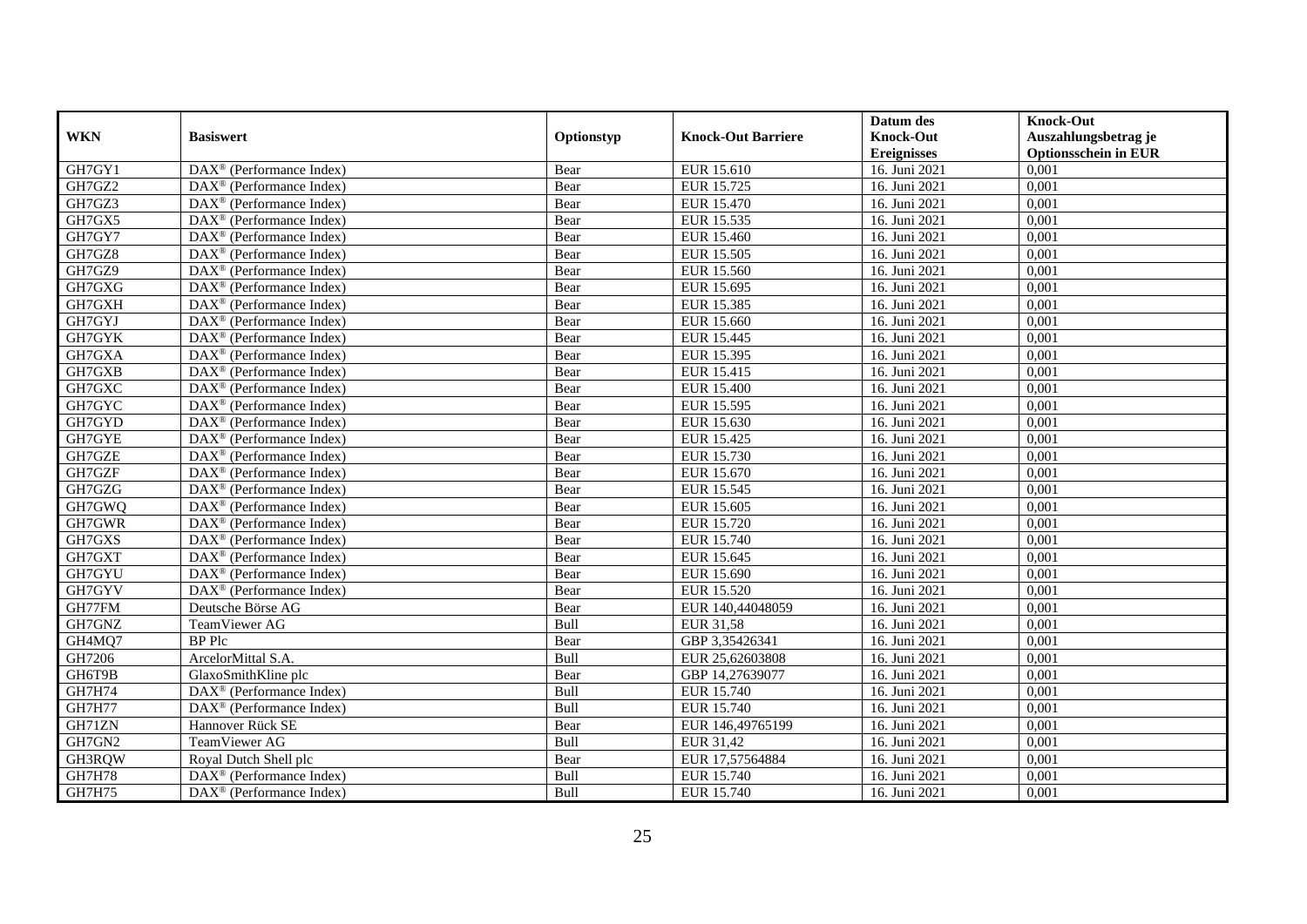| <b>WKN</b>    | <b>Basiswert</b>                                            | Optionstyp | <b>Knock-Out Barriere</b> | Datum des<br><b>Knock-Out</b> | <b>Knock-Out</b><br>Auszahlungsbetrag je |
|---------------|-------------------------------------------------------------|------------|---------------------------|-------------------------------|------------------------------------------|
|               |                                                             |            |                           | <b>Ereignisses</b>            | <b>Optionsschein in EUR</b>              |
| GH7H76        | $\overline{\text{DAX}^{\otimes}}$ (Performance Index)       | Bull       | EUR 15.740                | 16. Juni 2021                 | 0,001                                    |
| GH7H72        | $\overline{\text{DAX}}^{\textcirc}$ (Performance Index)     | Bull       | EUR 15.740                | $\overline{16}$ . Juni 2021   | 0,001                                    |
| GH6TE0        | Volkswagen AG                                               | Bull       | EUR 223,7988934           | 16. Juni 2021                 | 0,001                                    |
| GH77FL        | Deutsche Börse AG                                           | Bear       | EUR 141,1101491           | 16. Juni 2021                 | 0,001                                    |
| GH5L94        | Schneider Electric SE                                       | Bear       | EUR 133,97371757          | 16. Juni 2021                 | 0,001                                    |
| GH71Z5        | <b>RWE AG</b>                                               | Bear       | EUR 31,37863186           | 16. Juni 2021                 | 0,001                                    |
| GH6TD8        | Volkswagen AG                                               | Bull       | EUR 220,37431975          | 16. Juni 2021                 | 0,001                                    |
| <b>GH77D3</b> | Merck KGaA                                                  | Bull       | EUR 152,55221456          | 16. Juni 2021                 | 0,001                                    |
| GH7CKC        | Porsche Automobil Holding SE                                | Bull       | EUR 92,75807546           | 16. Juni 2021                 | 0,001                                    |
| GH18AT        | ThyssenKrupp AG                                             | Bull       | EUR 8,98327483            | 16. Juni 2021                 | 0,001                                    |
| GH6TD6        | Volkswagen AG                                               | Bull       | EUR 221,5158443           | 16. Juni 2021                 | 0,001                                    |
| GH7CKJ        | Porsche Automobil Holding SE                                | Bull       | EUR 93,25844269           | 16. Juni 2021                 | 0,001                                    |
| GH5RPJ        | Kone OYJ                                                    | Bear       | EUR 68,41137315           | 16. Juni 2021                 | 0,001                                    |
| GH18AU        | ThyssenKrupp AG                                             | Bull       | EUR 9,08466618            | 16. Juni 2021                 | 0,001                                    |
| <b>GH720G</b> | ArcelorMittal S.A.                                          | Bull       | EUR 25,06548573           | 16. Juni 2021                 | 0,001                                    |
| GH642F        | Scout24 AG                                                  | Bear       | EUR 68,53210113           | 16. Juni 2021                 | 0,001                                    |
| GH6TE5        | Volkswagen AG                                               | Bull       | EUR 222,65736883          | 16. Juni 2021                 | 0,001                                    |
| GH7CK8        | Porsche Automobil Holding SE                                | Bull       | EUR 94,74953697           | 16. Juni 2021                 | 0,001                                    |
| GH7207        | ArcelorMittal S.A.                                          | Bull       | EUR 25,34576192           | 16. Juni 2021                 | 0,001                                    |
| GH7CMY        | Porsche Automobil Holding SE                                | Bull       | EUR 94,24916976           | 16. Juni 2021                 | 0,001                                    |
| GH7GM5        | Umicore N.V.                                                | Bear       | EUR 50,21                 | 16. Juni 2021                 | 0,001                                    |
| GH7CLM        | Porsche Automobil Holding SE                                | Bull       | EUR 93,74880255           | 16. Juni 2021                 | 0,001                                    |
| GH7208        | ArcelorMittal S.A.                                          | Bull       | EUR 25,20562382           | 16. Juni 2021                 | 0,001                                    |
| GC47RB        | Air Liquide SA                                              | Bear       | EUR 145,98869682          | 16. Juni 2021                 | 0,001                                    |
| GH7204        | ArcelorMittal S.A.                                          | Bull       | EUR 25,4859               | 16. Juni 2021                 | 0,001                                    |
| GH6TB8        | <b>OMV AG</b>                                               | Bear       | EUR 50,99741028           | 16. Juni 2021                 | 0,001                                    |
| GH0Y3F        | Fresenius Medical Care AG & Co. KGaA                        | Bear       | EUR 69,89450251           | 16. Juni 2021                 | 0,001                                    |
| <b>GH7H85</b> | $\overline{\text{DAX}^{\otimes}}$ (Performance Index)       | Bull       | EUR 15.690                | 16. Juni 2021                 | 0,001                                    |
| GH7H86        | DAX <sup>®</sup> (Performance Index)                        | Bull       | EUR 15.690                | 16. Juni 2021                 | 0,001                                    |
| GH7H7F        | $DAX^{\circledcirc}$ (Performance Index)                    | Bull       | EUR 15.725                | 16. Juni 2021                 | 0.001                                    |
| GH7H7G        | $DAX^{\circledR}$ (Performance Index)                       | Bull       | EUR 15.725                | 16. Juni 2021                 | 0,001                                    |
| GH7H7T        | DAX <sup>®</sup> (Performance Index)                        | Bull       | <b>EUR 15.710</b>         | 16. Juni 2021                 | 0,001                                    |
| GH7H7U        | $\overline{\text{DAX}^{\otimes}}$ (Performance Index)       | Bull       | EUR 15.710                | 16. Juni 2021                 | 0,001                                    |
| <b>GH7H89</b> | $\overline{\text{DAX}^{\otimes}}$ (Performance Index)       | Bull       | EUR 15.690                | 16. Juni 2021                 | 0,001                                    |
| GH7H7R        | DAX <sup>®</sup> (Performance Index)                        | Bull       | EUR 15.720                | 16. Juni 2021                 | 0,001                                    |
| GH7H7S        | DAX <sup>®</sup> (Performance Index)                        | Bull       | EUR 15.710                | 16. Juni 2021                 | 0,001                                    |
| GH7H7D        | DAX <sup>®</sup> (Performance Index)                        | Bull       | EUR 15.725                | 16. Juni 2021                 | 0,001                                    |
| GH7HBV        | $DAX^{\circledast}$ (Performance Index)/ X-DAX <sup>®</sup> | Bull       | <b>EUR 15.700</b>         | 16. Juni 2021                 | 0,001                                    |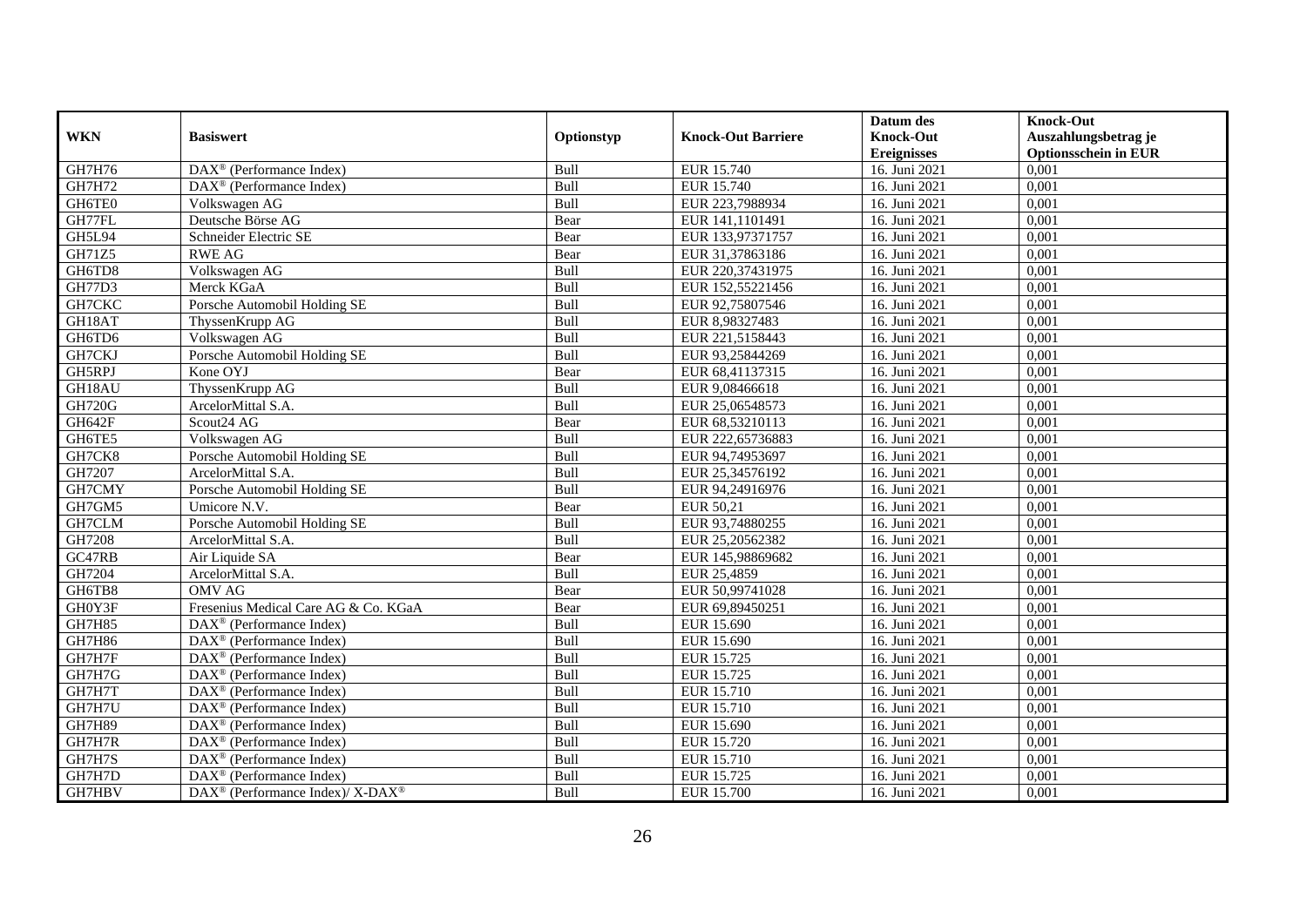|               |                                                              |            |                           | Datum des          | <b>Knock-Out</b>            |
|---------------|--------------------------------------------------------------|------------|---------------------------|--------------------|-----------------------------|
| <b>WKN</b>    | <b>Basiswert</b>                                             | Optionstyp | <b>Knock-Out Barriere</b> | <b>Knock-Out</b>   | Auszahlungsbetrag je        |
|               |                                                              |            |                           | <b>Ereignisses</b> | <b>Optionsschein in EUR</b> |
| GH7HBW        | DAX <sup>®</sup> (Performance Index)/X-DAX <sup>®</sup>      | Bull       | EUR 15.700                | 16. Juni 2021      | 0,001                       |
| GH7H7M        | $\text{DAX}^{\circledast}$ (Performance Index)               | Bull       | EUR 15.720                | 16. Juni 2021      | 0,001                       |
| GH7H7N        | DAX <sup>®</sup> (Performance Index)                         | Bull       | EUR 15.720                | 16. Juni 2021      | 0,001                       |
| GH7H7B        | $\text{DAX}^{\otimes}$ (Performance Index)                   | Bull       | EUR 15.730                | 16. Juni 2021      | 0,001                       |
| GH7H7C        | DAX <sup>®</sup> (Performance Index)                         | Bull       | EUR 15.730                | 16. Juni 2021      | 0,001                       |
| GH7H7P        | $\text{DAX}^{\textcircled{p}}$ (Performance Index)           | Bull       | <b>EUR 15.720</b>         | 16. Juni 2021      | 0,001                       |
| GH7H7Q        | $\overline{\text{DAX}^{\otimes}}$ (Performance Index)        | Bull       | EUR 15.720                | 16. Juni 2021      | 0,001                       |
| GH7H81        | $\overline{\text{DAX}}^{\textcircled{}}$ (Performance Index) | Bull       | <b>EUR 15.700</b>         | 16. Juni 2021      | 0,001                       |
| GH7H82        | $\text{DAX}^{\textcircled{n}}$ (Performance Index)           | Bull       | <b>EUR 15.700</b>         | 16. Juni 2021      | 0,001                       |
| GH7H87        | $\text{DAX}^{\otimes}$ (Performance Index)                   | Bull       | EUR 15.690                | 16. Juni 2021      | 0,001                       |
| <b>GH7H88</b> | $\overline{\text{DAX}}^{\textcircled{}}$ (Performance Index) | Bull       | EUR 15.690                | 16. Juni 2021      | 0,001                       |
| <b>GH7H83</b> | DAX <sup>®</sup> (Performance Index)                         | Bull       | <b>EUR 15.700</b>         | 16. Juni 2021      | 0,001                       |
| <b>GH7H84</b> | DAX <sup>®</sup> (Performance Index)                         | Bull       | EUR 15.690                | 16. Juni 2021      | 0,001                       |
| GH7H7H        | $\text{DAX}^{\textcircled{D}}$ (Performance Index)           | Bull       | EUR 15.725                | 16. Juni 2021      | 0,001                       |
| GH7H7J        | $\text{DAX}^{\otimes}$ (Performance Index)                   | Bull       | EUR 15.725                | 16. Juni 2021      | 0,001                       |
| GH7H7Y        | $\overline{\text{DAX}}^{\textcircled{}}$ (Performance Index) | Bull       | <b>EUR 15.700</b>         | 16. Juni 2021      | 0,001                       |
| GH7H7Z        | DAX <sup>®</sup> (Performance Index)                         | Bull       | <b>EUR 15.700</b>         | 16. Juni 2021      | 0,001                       |
| <b>GH7H80</b> | $\overline{\text{DAX}}^{\textcirc}$ (Performance Index)      | Bull       | EUR 15.700                | 16. Juni 2021      | 0,001                       |
| GH7H7K        | $\overline{\text{DAX}}^{\textcirc}$ (Performance Index)      | Bull       | EUR 15.725                | 16. Juni 2021      | 0,001                       |
| GH7H7L        | DAX <sup>®</sup> (Performance Index)                         | Bull       | EUR 15.720                | 16. Juni 2021      | 0,001                       |
| <b>GH7H79</b> | DAX <sup>®</sup> (Performance Index)                         | Bull       | EUR 15.730                | 16. Juni 2021      | 0,001                       |
| GH7H7V        | $\overline{\text{DAX}^{\otimes}}$ (Performance Index)        | Bull       | <b>EUR 15.710</b>         | 16. Juni 2021      | 0,001                       |
| GH7H7W        | DAX <sup>®</sup> (Performance Index)                         | Bull       | EUR 15.710                | 16. Juni 2021      | 0,001                       |
| GH7H7X        | DAX <sup>®</sup> (Performance Index)                         | Bull       | EUR 15.710                | 16. Juni 2021      | 0,001                       |
| GH18BB        | ThyssenKrupp AG                                              | Bull       | EUR 9,18605755            | 16. Juni 2021      | 0.001                       |
| GH18BS        | ThyssenKrupp AG                                              | Bull       | EUR 9,13536185            | 16. Juni 2021      | 0,001                       |
| GH18AF        | ThyssenKrupp AG                                              | Bull       | EUR 9,28744894            | 16. Juni 2021      | 0,001                       |
| GH7537        | Anglo American PLC                                           | Bull       | GBP 29,47479398           | 16. Juni 2021      | 0,001                       |
| GH7H8A        | DAX <sup>®</sup> (Performance Index)                         | Bull       | <b>EUR 15.680</b>         | 16. Juni 2021      | 0,001                       |
| GH7H8B        | $\text{DAX}^{\otimes}$ (Performance Index)                   | Bull       | <b>EUR 15.680</b>         | 16. Juni 2021      | 0,001                       |
| GH7H8C        | DAX <sup>®</sup> (Performance Index)                         | Bull       | <b>EUR 15.680</b>         | 16. Juni 2021      | 0,001                       |
| GC9WXX        | Air Liquide SA                                               | Bear       | EUR 146,71422441          | 16. Juni 2021      | 0,001                       |
| GH6X8R        | Puma SE                                                      | Bear       | EUR 94,2903625            | 16. Juni 2021      | 0,001                       |
| <b>GH720N</b> | <b>RWE AG</b>                                                | Bear       | EUR 31,52852977           | 16. Juni 2021      | 0,001                       |
| GH5CML        | <b>TUI AG</b>                                                | Bull       | EUR 4,53263317            | 16. Juni 2021      | 0,001                       |
| GH5CMJ        | <b>TUI AG</b>                                                | Bull       | EUR 4,5527782             | 16. Juni 2021      | 0,001                       |
| GH5CMQ        | <b>TUI AG</b>                                                | Bull       | EUR 4,47219803            | 16. Juni 2021      | 0,001                       |
| GH5CMR        | <b>TUI AG</b>                                                | Bull       | EUR 4,50241561            | 16. Juni 2021      | 0,001                       |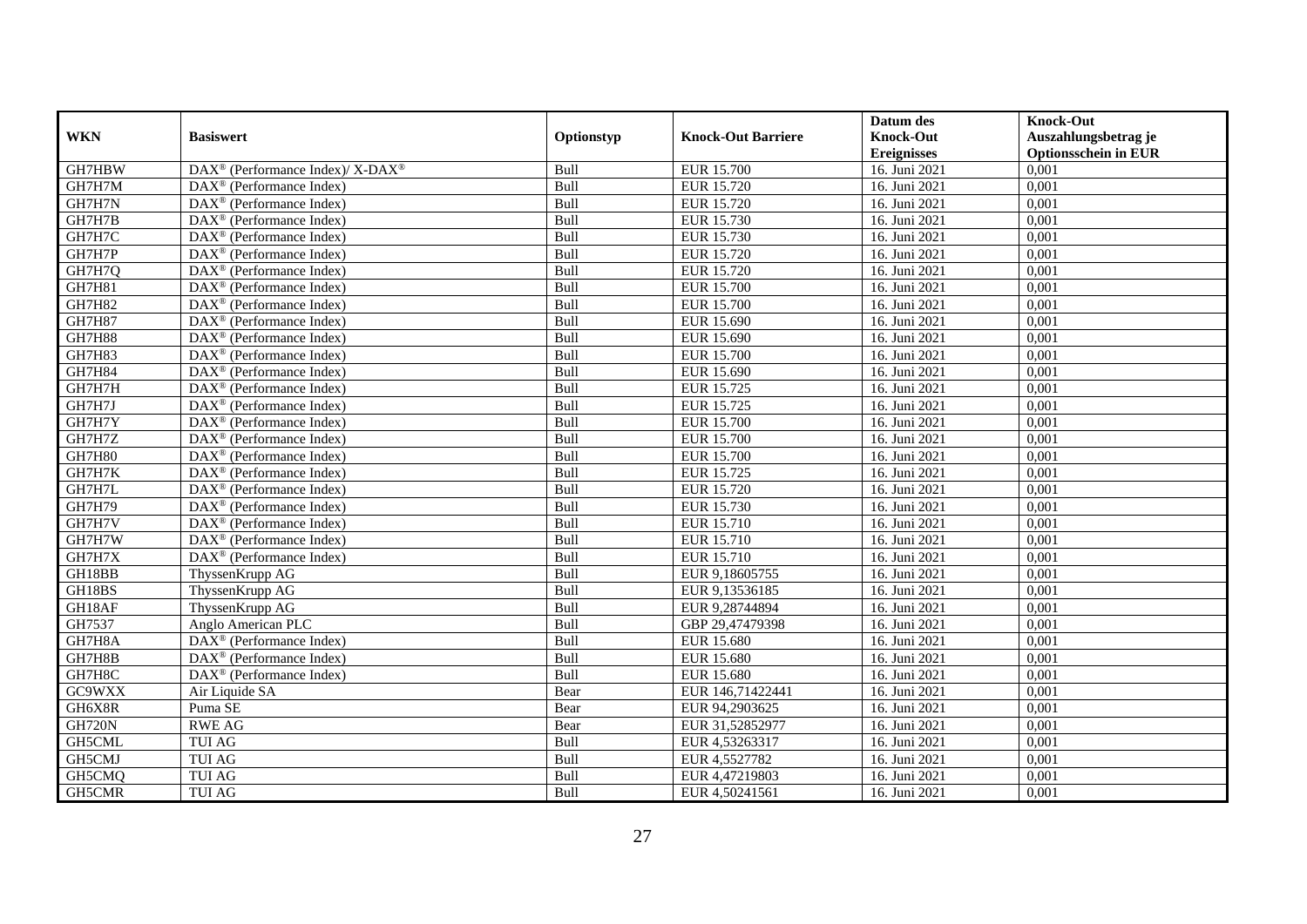|               |                                             |            |                           | Datum des          | <b>Knock-Out</b>            |
|---------------|---------------------------------------------|------------|---------------------------|--------------------|-----------------------------|
| <b>WKN</b>    | <b>Basiswert</b>                            | Optionstyp | <b>Knock-Out Barriere</b> | <b>Knock-Out</b>   | Auszahlungsbetrag je        |
|               |                                             |            |                           | <b>Ereignisses</b> | <b>Optionsschein in EUR</b> |
| GC5884        | <b>E.ON SE</b>                              | Bear       | EUR 10,23682522           | 16. Juni 2021      | 0,001                       |
| GH3NVW        | Roche Holding AG                            | Bear       | CHF 345,67165727          | 16. Juni 2021      | 0,001                       |
| GH7H8H        | $DAX^{\circledast}$ (Performance Index)     | Bull       | EUR 15.675                | 16. Juni 2021      | 0,001                       |
| GH7H8J        | $DAX^{\circledast}$ (Performance Index)     | Bull       | EUR 15.675                | 16. Juni 2021      | 0,001                       |
| GH7H8F        | DAX <sup>®</sup> (Performance Index)        | Bull       | EUR 15.675                | 16. Juni 2021      | 0,001                       |
| GH66RE        | adidas AG                                   | Bull       | EUR 289,60740123          | 16. Juni 2021      | 0,001                       |
| GH7H8G        | DAX <sup>®</sup> (Performance Index)        | Bull       | EUR 15.675                | 16. Juni 2021      | 0,001                       |
| GH7H8D        | $DAX^{\circledR}$ (Performance Index)       | Bull       | EUR 15.675                | 16. Juni 2021      | 0,001                       |
| GH18BG        | ThyssenKrupp AG                             | Bull       | EUR 8,85146603            | 16. Juni 2021      | 0,001                       |
| GH7H8E        | DAX <sup>®</sup> (Performance Index)        | Bull       | EUR 15.675                | 16. Juni 2021      | 0,001                       |
| GH5E41        | <b>Barry Callebaut AG</b>                   | Bear       | CHF 2.144,67792672        | 16. Juni 2021      | 0,001                       |
| GH77A6        | <b>LINDE PLC</b>                            | Bear       | EUR 243,13274983          | 16. Juni 2021      | 0,001                       |
| GH6TDY        | Bayer AG                                    | Bear       | EUR 53,92319702           | 16. Juni 2021      | 0,001                       |
| GH7222        | ArcelorMittal S.A.                          | Bull       | EUR 24,78520955           | 16. Juni 2021      | 0,001                       |
| GH752W        | L'Oréal S.A.                                | Bear       | EUR 391,47743559          | 16. Juni 2021      | 0,001                       |
| <b>GH720B</b> | ArcelorMittal S.A.                          | Bull       | EUR 24,92534763           | 16. Juni 2021      | 0,001                       |
| GH66XR        | Fresenius SE & Co KGaA                      | Bear       | EUR 45,82635278           | 16. Juni 2021      | 0,001                       |
| <b>GF6MUK</b> | Fresenius Medical Care AG & Co. KGaA        | Bear       | EUR 70.58719511           | 16. Juni 2021      | 0,001                       |
| GH7GE5        | Akzo Nobel N.V.                             | Bear       | EUR 107,76                | 16. Juni 2021      | 0,001                       |
| <b>GH773X</b> | Lonza Group AG                              | Bear       | CHF 667,21188031          | 16. Juni 2021      | 0,001                       |
| GH5E57        | <b>Barry Callebaut AG</b>                   | Bear       | CHF 2.156,26277133        | 16. Juni 2021      | 0,001                       |
| <b>GH77A7</b> | <b>LINDE PLC</b>                            | Bear       | EUR 244,32207844          | 16. Juni 2021      | 0,001                       |
| GH7AE1        | Ørsted A/S                                  | Bear       | DKK 898,28073558          | 16. Juni 2021      | 0,001                       |
| GH0J8R        | $AEX-Index^{\circledR}$                     | Bear       | EUR 734,7481331           | 16. Juni 2021      | 0,001                       |
| GH5YM2        | Anheuser-Busch InBev SA/NV                  | Bear       | EUR 65,84874292           | 16. Juni 2021      | 0,001                       |
| GH71XZ        | <b>RWE AG</b>                               | Bear       | EUR 31,67842769           | 16. Juni 2021      | 0,001                       |
| GH7CP6        | <b>E.ON SE</b>                              | Bear       | EUR 10,24830103           | 16. Juni 2021      | 0,001                       |
| GF7ESK        | MTU Aero Engines AG                         | Bear       | EUR 216,1162421           | 16. Juni 2021      | 0.001                       |
| GF7ETW        | MTU Aero Engines AG                         | Bear       | EUR 215,58027872          | 16. Juni 2021      | 0,001                       |
| GH7ABJ        | Ørsted A/S                                  | Bear       | DKK 907,98356904          | 16. Juni 2021      | 0,001                       |
| GH66WM        | Commerzbank AG                              | Bull       | EUR 6,28189096            | 16. Juni 2021      | 0,001                       |
| <b>GH772D</b> | 1 Feinunze Palladium, Feinheit mind. 0,9995 | Bear       | USD 2.811,414             | 16. Juni 2021      | 0,001                       |
| GH7721        | 1 Feinunze Palladium, Feinheit mind. 0,9995 | Bear       | USD 2.818,353             | 16. Juni 2021      | 0,001                       |
| <b>GH77C7</b> | Merck KGaA                                  | Bull       | EUR 151,78190041          | 16. Juni 2021      | 0,001                       |
| GH5YUV        | Wolters Kluwer N.V.                         | Bear       | EUR 82,21516202           | 16. Juni 2021      | 0,001                       |
| GH7GSH        | Vertex Pharmaceuticals Incorporated         | Bull       | <b>USD 191,02</b>         | 16. Juni 2021      | 0,001                       |
| GH7GTA        | Vertex Pharmaceuticals Incorporated         | Bull       | <b>USD 191,99</b>         | 16. Juni 2021      | 0,001                       |
| GF71UT        | MTU Aero Engines AG                         | Bear       | EUR 217,14774004          | 16. Juni 2021      | 0,001                       |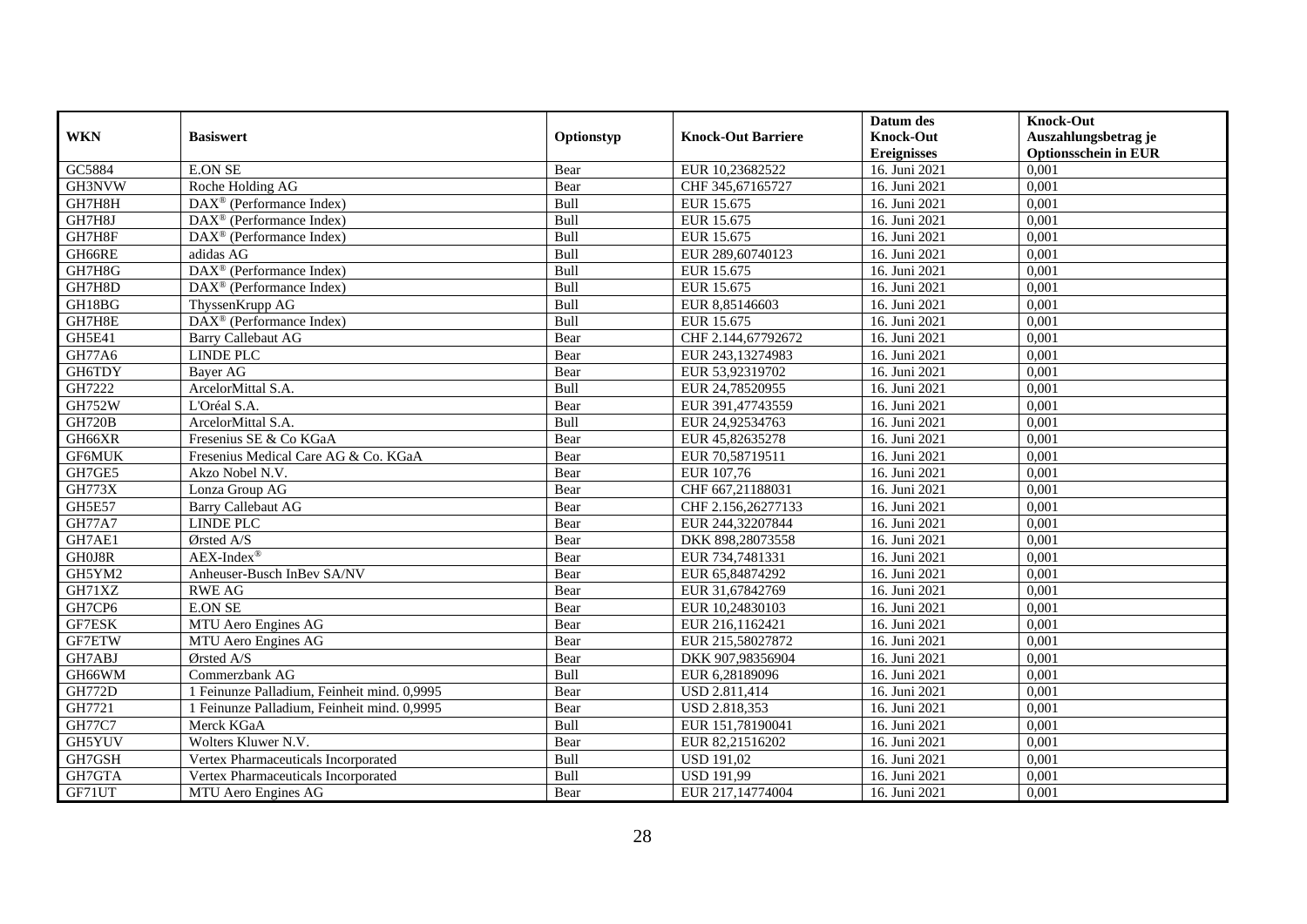|               |                                                 |            |                           | Datum des          | <b>Knock-Out</b>            |
|---------------|-------------------------------------------------|------------|---------------------------|--------------------|-----------------------------|
| <b>WKN</b>    | <b>Basiswert</b>                                | Optionstyp | <b>Knock-Out Barriere</b> | <b>Knock-Out</b>   | Auszahlungsbetrag je        |
|               |                                                 |            |                           | <b>Ereignisses</b> | <b>Optionsschein in EUR</b> |
| GH7GGJ        | CVS Health Corporation                          | Bear       | <b>USD 85,04</b>          | 16. Juni 2021      | 0,001                       |
| GH6RDA        | Zoetis Inc                                      | Bear       | USD 186,15791632          | 16. Juni 2021      | 0,001                       |
| GH7H2K        | Dow Jones Industrial Average® Index             | Bull       | <b>USD 34.340</b>         | 16. Juni 2021      | 0,001                       |
| GH7H2L        | Dow Jones Industrial Average <sup>®</sup> Index | Bull       | <b>USD 34.320</b>         | 16. Juni 2021      | 0,001                       |
| GH7H2M        | Dow Jones Industrial Average® Index             | Bull       | <b>USD 34.300</b>         | 16. Juni 2021      | 0,001                       |
| <b>GH7HBF</b> | NASDAQ-100 Index®                               | Bull       | <b>USD 14.080</b>         | 16. Juni 2021      | 0,001                       |
| GH7H2H        | Dow Jones Industrial Average <sup>®</sup> Index | Bull       | <b>USD 34.380</b>         | 16. Juni 2021      | 0,001                       |
| GH7HBG        | NASDAQ-100 Index®                               | Bull       | <b>USD 14.060</b>         | 16. Juni 2021      | 0,001                       |
| GH7H2J        | Dow Jones Industrial Average® Index             | Bull       | <b>USD 34.360</b>         | 16. Juni 2021      | 0,001                       |
| GH7HBE        | NASDAQ-100 Index <sup>®</sup>                   | Bull       | <b>USD 14.100</b>         | 16. Juni 2021      | 0,001                       |
| GH6XB4        | Plug Power Inc                                  | Bull       | USD 28,72879667           | 16. Juni 2021      | 0,001                       |
| GH6X9E        | Plug Power Inc                                  | Bull       | USD 28,55815044           | 16. Juni 2021      | 0,001                       |
| GH7HC2        | S&P 500 <sup>®</sup> Index                      | Bull       | <b>USD 4.250</b>          | 16. Juni 2021      | 0,001                       |
| GH7AJW        | Baidu, Inc.                                     | Bull       | USD 184,4090014           | 16. Juni 2021      | 0,001                       |
| GH7GRQ        | NIO Inc                                         | Bull       | <b>USD 46,22</b>          | 16. Juni 2021      | 0,001                       |
| GH7GH8        | American Water Works Co Inc                     | Bear       | <b>USD</b> 162,02         | 16. Juni 2021      | 0,001                       |
| GH7AJH        | Baidu, Inc.                                     | Bull       | USD 185,39096633          | 16. Juni 2021      | 0,001                       |
| GH7GH9        | American Water Works Co Inc                     | Bear       | <b>USD 160.77</b>         | 16. Juni 2021      | 0,001                       |
| GH7GKU        | <b>LINDE PLC</b>                                | Bear       | <b>USD 291,88</b>         | 16. Juni 2021      | 0,001                       |
| GH71S8        | Merck & Co., Inc.                               | Bear       | USD 76,23606197           | 16. Juni 2021      | 0,001                       |
| GH71SR        | Merck & Co., Inc.                               | Bear       | USD 76,64588069           | 16. Juni 2021      | 0,001                       |
| <b>GH753R</b> | NextEra Energy, Inc.                            | Bear       | USD 74,06925274           | 16. Juni 2021      | 0,001                       |
| GH7GGB        | <b>Exxon Mobil Corporation</b>                  | Bear       | <b>USD 62,58</b>          | 16. Juni 2021      | 0,001                       |
| GH7GS1        | NIO Inc                                         | Bull       | <b>USD 44,33</b>          | 16. Juni 2021      | 0,001                       |
| GH7GFW        | <b>Exxon Mobil Corporation</b>                  | Bear       | <b>USD 62,95</b>          | 16. Juni 2021      | 0.001                       |
| GH7GS0        | NIO Inc                                         | Bull       | <b>USD 45,28</b>          | 16. Juni 2021      | 0,001                       |
| GH7GEM        | <b>Exxon Mobil Corporation</b>                  | Bear       | <b>USD 63,69</b>          | 16. Juni 2021      | 0,001                       |
| GH7GRU        | NIO Inc                                         | Bull       | <b>USD 45,04</b>          | 16. Juni 2021      | 0,001                       |
| GH7GD7        | Exxon Mobil Corporation                         | Bear       | <b>USD 63,32</b>          | 16. Juni 2021      | 0,001                       |
| GH7GRV        | NIO Inc                                         | Bull       | <b>USD 45,51</b>          | 16. Juni 2021      | 0,001                       |
| GH7GRW        | NIO Inc                                         | Bull       | <b>USD 44,81</b>          | 16. Juni 2021      | 0,001                       |
| GH6JPH        | Discovery Inc                                   | Bull       | USD 29,94150091           | 16. Juni 2021      | 0,001                       |
| GH7GDR        | Exxon Mobil Corporation                         | Bear       | <b>USD 64,05</b>          | 16. Juni 2021      | 0,001                       |
| GH7GS3        | NIO Inc                                         | Bull       | <b>USD 44,57</b>          | 16. Juni 2021      | 0,001                       |
| GH7GRX        | $\overline{NIO}$ Inc                            | Bull       | <b>USD 45,98</b>          | 16. Juni 2021      | 0,001                       |
| GH7GRY        | NIO Inc                                         | Bull       | <b>USD 46,45</b>          | 16. Juni 2021      | 0,001                       |
| GH7GT0        | NIO Inc                                         | Bull       | <b>USD 45,75</b>          | 16. Juni 2021      | 0,001                       |
| GH5YQC        | Mettler-Toledo International                    | Bear       | USD 1.363,11395818        | 16. Juni 2021      | 0,001                       |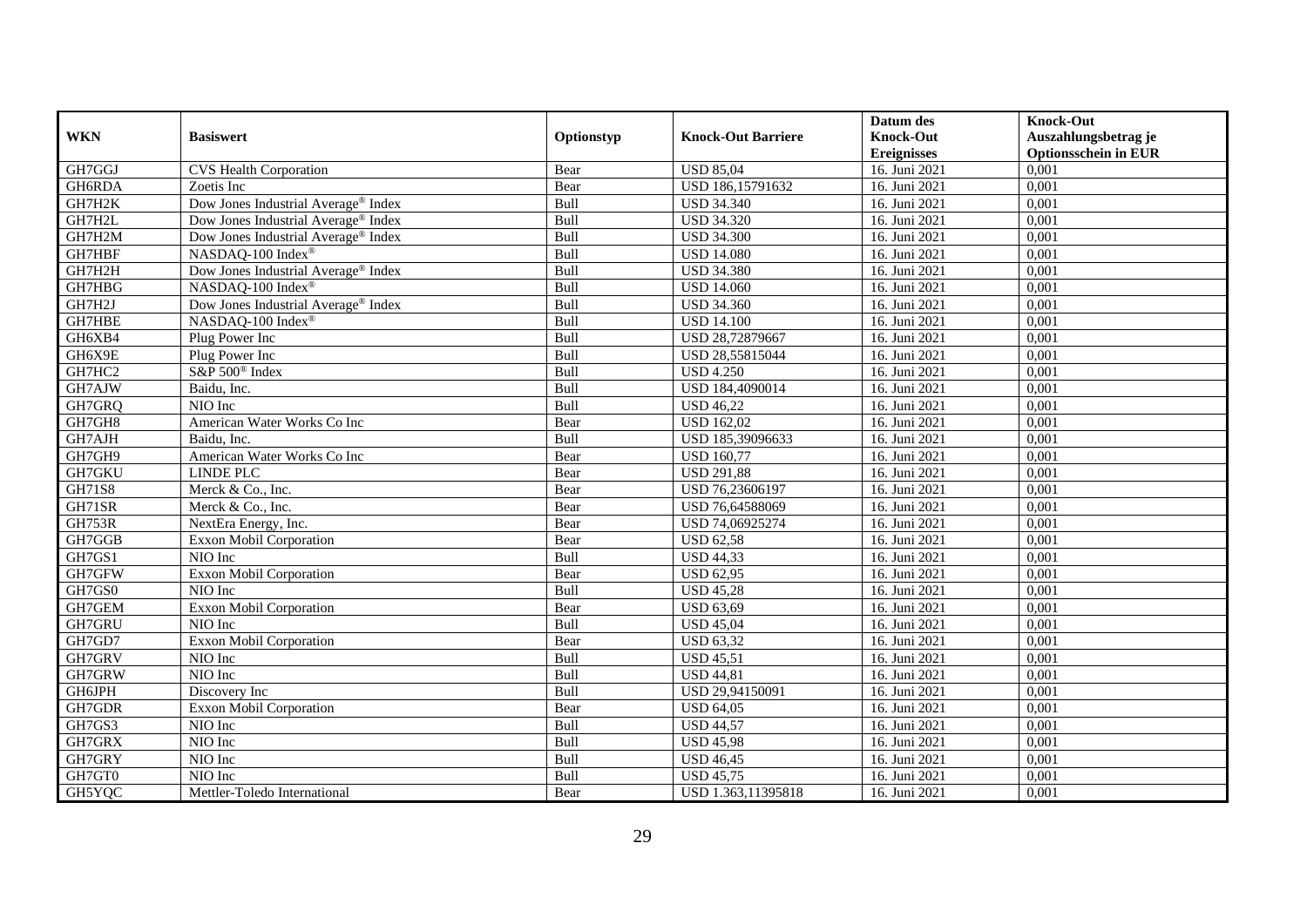|               |                                     |            |                           | Datum des                      | <b>Knock-Out</b>                     |
|---------------|-------------------------------------|------------|---------------------------|--------------------------------|--------------------------------------|
| <b>WKN</b>    | <b>Basiswert</b>                    | Optionstyp | <b>Knock-Out Barriere</b> | <b>Knock-Out</b>               | Auszahlungsbetrag je                 |
| GH6X3L        | Evotec AG                           | Bear       | EUR 36,97874906           | <b>Ereignisses</b>             | <b>Optionsschein in EUR</b><br>0,001 |
| GH6R1J        | ServiceNow Inc                      | Bear       | USD 516,87408023          | 16. Juni 2021<br>16. Juni 2021 | 0,001                                |
| GH5RUL        |                                     |            | USD 260,03558309          | 16. Juni 2021                  | 0,001                                |
|               | Microsoft Corporation               | Bear       |                           |                                |                                      |
| GH5A3U        | MSCI Inc.                           | Bear       | USD 503,04886181          | 16. Juni 2021                  | 0,001                                |
| GH71T3        | Merck & Co., Inc.                   | Bear       | USD 77,04570383           | 16. Juni 2021                  | 0,001                                |
| GH7HC3        | S&P 500 <sup>®</sup> Index          | Bull       | <b>USD 4.245</b>          | 16. Juni 2021                  | 0,001                                |
| GH7GGE        | <b>CVS</b> Health Corporation       | Bear       | <b>USD 85,73</b>          | 16. Juni 2021                  | 0,001                                |
| GH7GS2        | NIO Inc                             | Bull       | <b>USD 44,1</b>           | 16. Juni 2021                  | 0,001                                |
| GH71VQ        | <b>BioNTech SE - ADR</b>            | Bull       | USD 205,53545666          | 16. Juni 2021                  | 0,001                                |
| <b>GH6TKV</b> | Airbus SE                           | Bear       | EUR 114,76613624          | 16. Juni 2021                  | 0,001                                |
| <b>GH754F</b> | NextEra Energy, Inc.                | Bear       | USD 74,47908261           | 16. Juni 2021                  | 0,001                                |
| GH77BY        | Regeneron Pharmaceuticals, Inc.     | Bear       | USD 533,75827574          | 16. Juni 2021                  | 0,001                                |
| GH7H2N        | Dow Jones Industrial Average® Index | Bull       | <b>USD 34.280</b>         | 16. Juni 2021                  | 0,001                                |
| GH7APY        | Centene Corp                        | Bear       | USD 73,18814547           | 16. Juni 2021                  | 0,001                                |
| GH7GS4        | NIO Inc                             | Bull       | <b>USD 43,86</b>          | 16. Juni 2021                  | 0,001                                |
| GH7H2P        | Dow Jones Industrial Average® Index | Bull       | <b>USD 34.260</b>         | 16. Juni 2021                  | 0,001                                |
| GH7GDJ        | The Sherwin-Williams Company        | Bull       | <b>USD 270,53</b>         | 16. Juni 2021                  | 0,001                                |
| GH7AQV        | Centene Corp                        | Bear       | USD 73,54754708           | 16. Juni 2021                  | 0,001                                |
| GH71UY        | <b>BioNTech SE - ADR</b>            | Bull       | USD 206,96800381          | 16. Juni 2021                  | 0,001                                |
| GH77C0        | Regeneron Pharmaceuticals, Inc.     | Bear       | USD 531,03940516          | 16. Juni 2021                  | 0,001                                |
| GH7H2Q        | Dow Jones Industrial Average® Index | Bull       | <b>USD 34.240</b>         | 16. Juni 2021                  | 0,001                                |
| GH71W1        | <b>BioNTech SE - ADR</b>            | Bull       | USD 211,7264647           | 16. Juni 2021                  | 0,001                                |
| GH77BS        | Regeneron Pharmaceuticals, Inc.     | Bear       | USD 536,46715048          | 16. Juni 2021                  | 0,001                                |
| GH6JRT        | <b>Barclays PLC</b>                 | Bull       | GBP 1,75394172            | 16. Juni 2021                  | 0,001                                |
| GH77B3        | Regeneron Pharmaceuticals, Inc.     | Bear       | USD 539,18602104          | 16. Juni 2021                  | 0,001                                |
| GH390Q        | Illumina, Inc.                      | Bear       | USD 456,79564765          | 16. Juni 2021                  | 0,001                                |
| GH71UV        | <b>BioNTech SE - ADR</b>            | Bull       | USD 209,41235003          | 16. Juni 2021                  | 0,001                                |
| GH71UW        | <b>BioNTech SE - ADR</b>            | Bull       | USD 210.56439846          | 16. Juni 2021                  | 0,001                                |
| GH7GP9        | Square Inc                          | Bull       | <b>USD 226,63</b>         | 16. Juni 2021                  | 0,001                                |
| GH71WY        | <b>BioNTech SE - ADR</b>            | Bull       | USD 208,25028381          | 16. Juni 2021                  | 0,001                                |
| GH4T81        | TransDigm Group Incorporated        | Bear       | USD 676,64343999          | 16. Juni 2021                  | 0,001                                |
| GH3X04        | Novartis AG                         | Bear       | CHF 85,19582292           | 16. Juni 2021                  | 0,001                                |
| <b>GH6JRU</b> | <b>Vulcan Materials Company</b>     | Bull       | USD 170,46373526          | 16. Juni 2021                  | 0,001                                |
| GH5YTH        | U.S. Bancorp                        | Bull       | USD 57,55427016           | 16. Juni 2021                  | 0,001                                |
| GH7GDC        | Caterpillar Inc.                    | Bear       | <b>USD 218,88</b>         | 16. Juni 2021                  | 0,001                                |
| GH71S6        | Merck & Co., Inc.                   | Bear       | USD 77,45552256           | 16. Juni 2021                  | 0,001                                |
| GH77B4        | Regeneron Pharmaceuticals, Inc.     | Bear       | USD 541,89489577          | 16. Juni 2021                  | 0,001                                |
| GH6X29        | Marsh & McLennan Companies Inc      | Bear       | USD 141,3073327           | 16. Juni 2021                  | 0,001                                |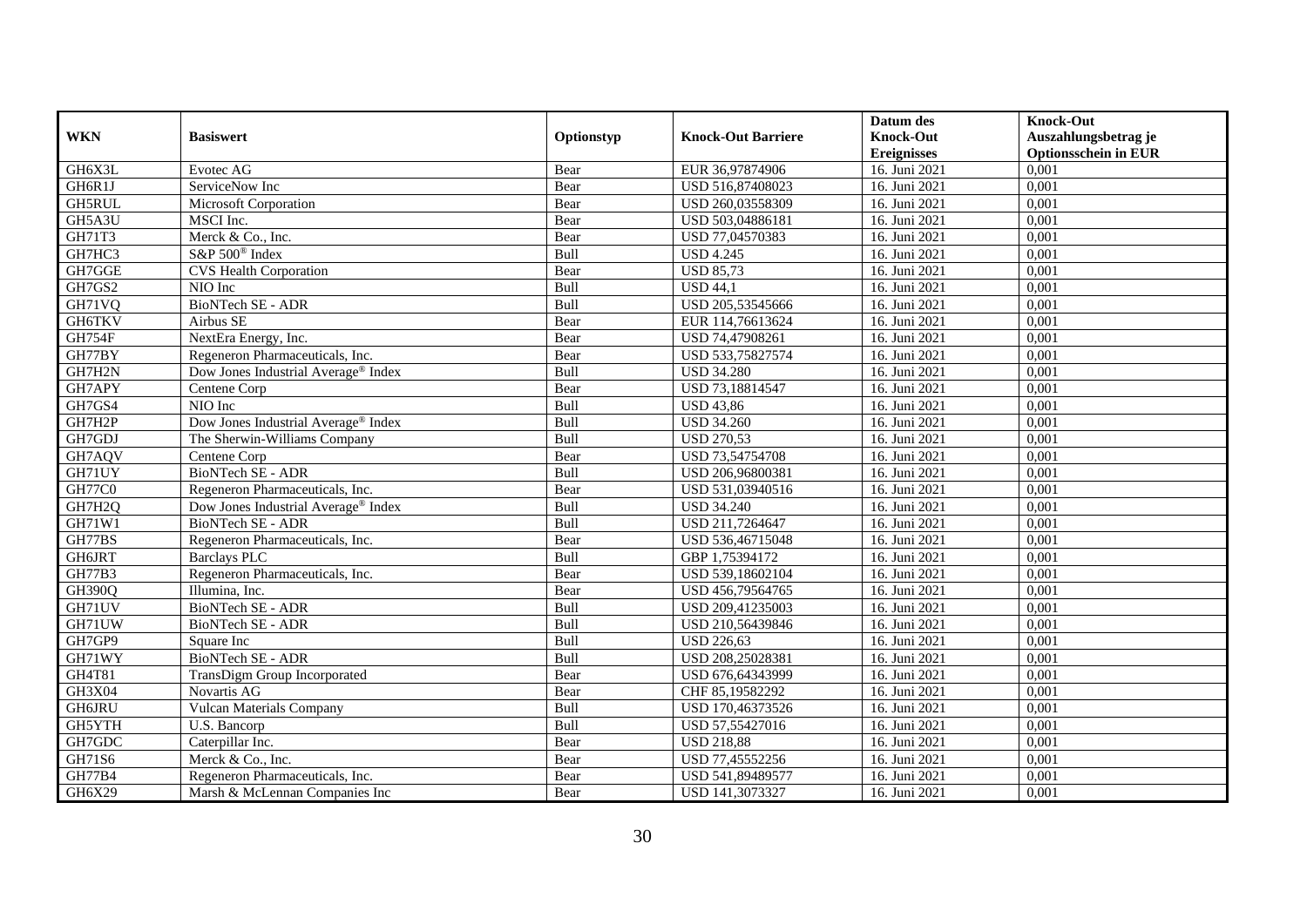|               |                                                 |            |                           | Datum des          | <b>Knock-Out</b>            |
|---------------|-------------------------------------------------|------------|---------------------------|--------------------|-----------------------------|
| <b>WKN</b>    | <b>Basiswert</b>                                | Optionstyp | <b>Knock-Out Barriere</b> | <b>Knock-Out</b>   | Auszahlungsbetrag je        |
|               |                                                 |            |                           | <b>Ereignisses</b> | <b>Optionsschein in EUR</b> |
| GH51LK        | LVMH Moët Hennessy Louis Vuitton SE             | Bear       | EUR 681,84804957          | 16. Juni 2021      | 0,001                       |
| GH670P        | Centene Corp                                    | Bear       | USD 74,33091124           | 16. Juni 2021      | 0,001                       |
| GH4ML8        | <b>Waters Corporation</b>                       | Bear       | USD 344,6283042           | 16. Juni 2021      | 0,001                       |
| GH66ZH        | Centene Corp                                    | Bear       | USD 74,67955529           | 16. Juni 2021      | 0,001                       |
| GH66ZJ        | Centene Corp                                    | Bear       | USD 75,02819934           | 16. Juni 2021      | 0,001                       |
| GH7AQU        | Centene Corp                                    | Bear       | USD 73,90694869           | 16. Juni 2021      | 0,001                       |
| GH5WAL        | Amazon.com. Inc.                                | Bear       | USD 3.412,46577715        | 16. Juni 2021      | 0,001                       |
| GH66VR        | Commerzbank AG                                  | Bull       | EUR 6,25183405            | 16. Juni 2021      | 0,001                       |
| GH7GJK        | Umicore N.V.                                    | Bear       | <b>EUR 50,98</b>          | 16. Juni 2021      | 0,001                       |
| GH71ZP        | Hannover Rück SE                                | Bear       | EUR 147,20701116          | 16. Juni 2021      | 0,001                       |
| GH6JQD        | Cintas Corp                                     | Bear       | USD 359,89146904          | 16. Juni 2021      | 0,001                       |
| GH74AA        | 1 Feinunze Palladium, Feinheit mind. 0,9995     | Bear       | USD 2.829,986             | 16. Juni 2021      | 0,001                       |
| GH4FT3        | Rockwell Automation, Inc.                       | Bear       | USD 285,41458849          | 16. Juni 2021      | 0,001                       |
| GH79TM        | Tesla Inc                                       | Bull       | USD 594,93117055          | 16. Juni 2021      | 0,001                       |
| GH07EB        | Puma SE                                         | Bear       | EUR 95,07929537           | 16. Juni 2021      | 0,001                       |
| GH7HBH        | NASDAQ-100 Index®                               | Bull       | <b>USD 14.040</b>         | 16. Juni 2021      | 0,001                       |
| GH6TLW        | <b>BioNTech SE - ADR</b>                        | Bull       | USD 202,30908258          | 16. Juni 2021      | 0,001                       |
| <b>GH6TLS</b> | <b>BioNTech SE - ADR</b>                        | Bull       | USD 203,34229538          | 16. Juni 2021      | 0,001                       |
| GH6TLT        | BioNTech SE - ADR                               | Bull       | USD 201,28590099          | 16. Juni 2021      | 0,001                       |
| GH7HC4        | S&P 500 <sup>®</sup> Index                      | Bull       | <b>USD 4.240</b>          | 16. Juni 2021      | 0,001                       |
| GH7GP5        | <b>CUREVAC NV</b>                               | Bull       | <b>USD 97,48</b>          | 16. Juni 2021      | 0,001                       |
| GH7GQS        | Square Inc                                      | Bull       | <b>USD 225,48</b>         | 16. Juni 2021      | 0,001                       |
| GH7HBJ        | NASDAQ-100 Index®                               | Bull       | <b>USD 14.020</b>         | 16. Juni 2021      | 0,001                       |
| GH7793        | Moderna Inc                                     | Bull       | USD 197,38414436          | 16. Juni 2021      | 0,001                       |
| GH7GLJ        | ConocoPhillips                                  | Bear       | <b>USD 61,76</b>          | 16. Juni 2021      | 0.001                       |
| GH77BN        | Moderna Inc                                     | Bull       | USD 198,46564644          | 16. Juni 2021      | 0,001                       |
| GH7HBK        | NASDAQ-100 Index®                               | Bull       | <b>USD 14.000</b>         | 16. Juni 2021      | 0,001                       |
| GH7GNE        | <b>CUREVAC NV</b>                               | Bull       | <b>USD 96,99</b>          | 16. Juni 2021      | 0,001                       |
| GH7GPA        | Square Inc                                      | Bull       | <b>USD 224,33</b>         | 16. Juni 2021      | 0,001                       |
| GH60PA        | <b>Exxon Mobil Corporation</b>                  | Bear       | USD 64,66476341           | 16. Juni 2021      | 0,001                       |
| GH6TLV        | BioNTech SE - ADR                               | Bull       | USD 200,2526882           | 16. Juni 2021      | 0,001                       |
| GH6R3K        | <b>CUREVAC NV</b>                               | Bull       | USD 96,49133569           | 16. Juni 2021      | 0,001                       |
| GH7H2R        | Dow Jones Industrial Average® Index             | Bull       | <b>USD 34.220</b>         | 16. Juni 2021      | 0,001                       |
| <b>GH749U</b> | 1 Feinunze Palladium, Feinheit mind. 0,9995     | Bear       | USD 2.843,965             | 16. Juni 2021      | 0,001                       |
| GH7HC5        | S&P 500 <sup>®</sup> Index                      | Bull       | <b>USD 4.235</b>          | 16. Juni 2021      | 0,001                       |
| <b>GH74A2</b> | 1 Feinunze Palladium, Feinheit mind. 0,9995     | Bear       | USD 2.836,971             | 16. Juni 2021      | 0,001                       |
| GH6R26        | <b>CUREVAC NV</b>                               | Bull       | USD 95,81951611           | 16. Juni 2021      | 0,001                       |
| GH6E4X        | Dow Jones Industrial Average <sup>®</sup> Index | Bull       | <b>USD 34.180</b>         | 16. Juni 2021      | 0,001                       |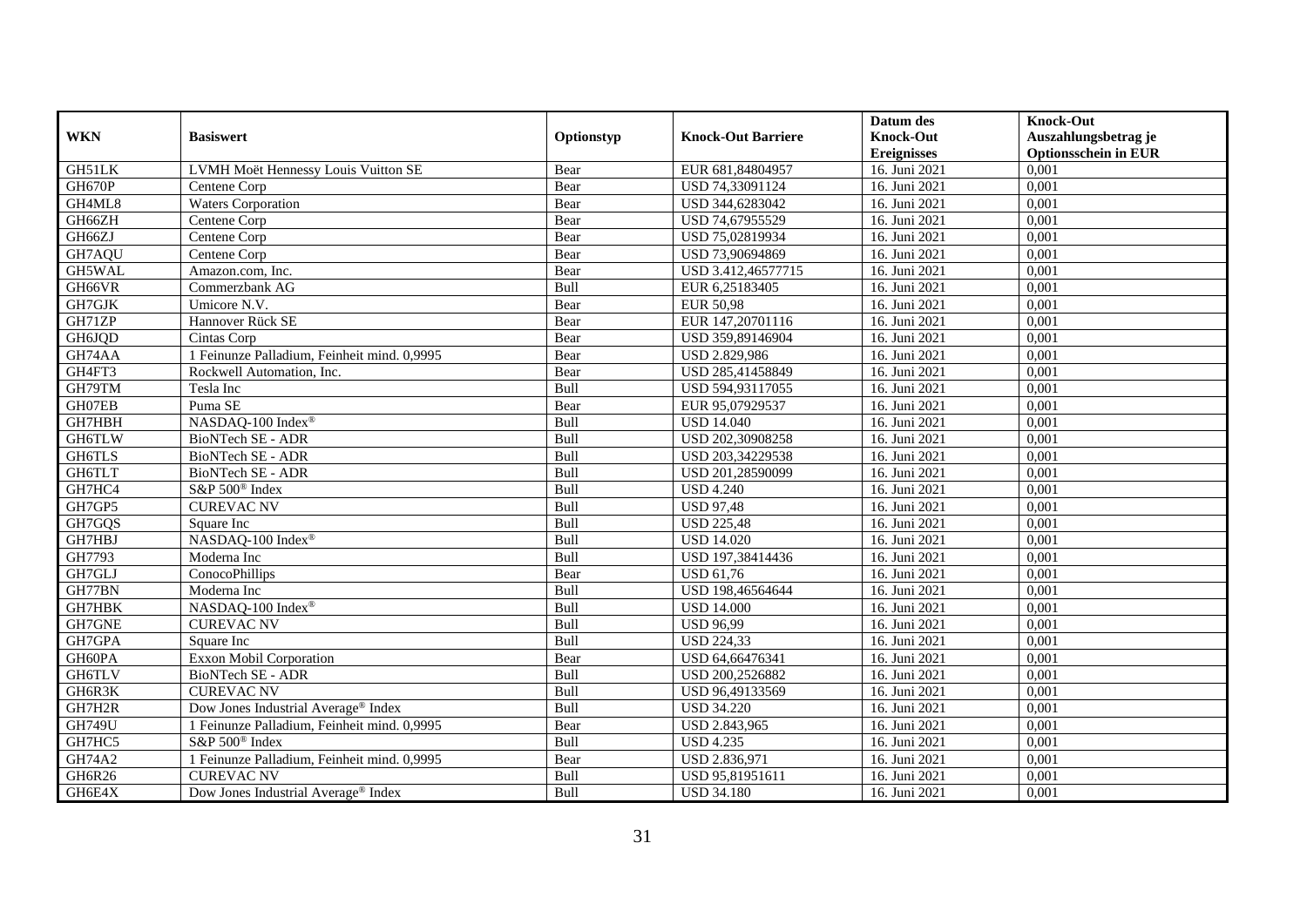|               |                                                 |             |                           | Datum des          | <b>Knock-Out</b>            |
|---------------|-------------------------------------------------|-------------|---------------------------|--------------------|-----------------------------|
| <b>WKN</b>    | <b>Basiswert</b>                                | Optionstyp  | <b>Knock-Out Barriere</b> | <b>Knock-Out</b>   | Auszahlungsbetrag je        |
|               |                                                 |             |                           | <b>Ereignisses</b> | <b>Optionsschein in EUR</b> |
| GH6E4Y        | Dow Jones Industrial Average® Index             | Bull        | <b>USD 34.160</b>         | 16. Juni 2021      | 0,001                       |
| GH6U8H        | Dow Jones Industrial Average <sup>®</sup> Index | Bull        | <b>USD 34.180</b>         | 16. Juni 2021      | 0,001                       |
| GH6U8J        | Dow Jones Industrial Average <sup>®</sup> Index | Bull        | <b>USD 34.160</b>         | 16. Juni 2021      | 0,001                       |
| GH6FK8        | Dow Jones Industrial Average <sup>®</sup> Index | Bull        | USD 33.938.01769474       | 16. Juni 2021      | 0,001                       |
| GH6E50        | Dow Jones Industrial Average <sup>®</sup> Index | Bull        | <b>USD 34.140</b>         | 16. Juni 2021      | 0,001                       |
| GH7D7R        | S&P 500 <sup>®</sup> Index                      | Bull        | <b>USD 4.225</b>          | 16. Juni 2021      | 0,001                       |
| <b>GH74L5</b> | S&P 500 <sup>®</sup> Index                      | Bull        | <b>USD 4.210</b>          | 16. Juni 2021      | 0,001                       |
| GH7HBM        | NASDAQ-100 Index®                               | Bull        | <b>USD 13.960</b>         | 16. Juni 2021      | 0,001                       |
| GH6FK5        | Dow Jones Industrial Average® Index             | Bull        | USD 33.920,77745264       | 16. Juni 2021      | 0,001                       |
| GH6E51        | Dow Jones Industrial Average <sup>®</sup> Index | Bull        | <b>USD 34.120</b>         | 16. Juni 2021      | 0,001                       |
| GH7D7Q        | S&P 500 <sup>®</sup> Index                      | Bull        | <b>USD 4.230</b>          | 16. Juni 2021      | 0,001                       |
| GH74L3        | S&P 500 <sup>®</sup> Index                      | Bull        | <b>USD 4.220</b>          | 16. Juni 2021      | 0,001                       |
| GH7HBL        | NASDAQ-100 Index®                               | Bull        | <b>USD 13.980</b>         | 16. Juni 2021      | 0,001                       |
| GH6E52        | Dow Jones Industrial Average® Index             | Bull        | <b>USD 34.100</b>         | 16. Juni 2021      | 0,001                       |
| GH6FK1        | Dow Jones Industrial Average <sup>®</sup> Index | Bull        | USD 33.989,70836827       | 16. Juni 2021      | 0,001                       |
| GH7AWF        | S&P 500 <sup>®</sup> Index                      | Bull        | <b>USD 4.205</b>          | 16. Juni 2021      | 0,001                       |
| GH74L4        | S&P 500 <sup>®</sup> Index                      | Bull        | <b>USD 4.215</b>          | 16. Juni 2021      | 0,001                       |
| GH6E53        | Dow Jones Industrial Average <sup>®</sup> Index | Bull        | <b>USD 34.080</b>         | 16. Juni 2021      | 0,001                       |
| GH6FK2        | Dow Jones Industrial Average® Index             | Bull        | USD 34.006,9586279        | 16. Juni 2021      | 0,001                       |
| GH6F07        | Dow Jones Industrial Average <sup>®</sup> Index | Bull        | <b>USD 34.020</b>         | 16. Juni 2021      | 0,001                       |
| GH6FK3        | Dow Jones Industrial Average <sup>®</sup> Index | Bull        | USD 33.972,49817889       | 16. Juni 2021      | 0,001                       |
| GH6F08        | Dow Jones Industrial Average® Index             | Bull        | <b>USD 34.000</b>         | 16. Juni 2021      | 0,001                       |
| GH6FK4        | Dow Jones Industrial Average® Index             | Bull        | USD 33.955,26795439       | 16. Juni 2021      | 0,001                       |
| GH6E54        | Dow Jones Industrial Average® Index             | Bull        | <b>USD 34.060</b>         | 16. Juni 2021      | 0,001                       |
| GH6FJX        | Dow Jones Industrial Average® Index             | Bull        | USD 34.024.22892274       | 16. Juni 2021      | 0.001                       |
| GH6F06        | Dow Jones Industrial Average <sup>®</sup> Index | Bull        | <b>USD 34.040</b>         | 16. Juni 2021      | 0,001                       |
| GH6F0B        | Dow Jones Industrial Average® Index             | Bull        | <b>USD 33.940</b>         | 16. Juni 2021      | 0,001                       |
| GH6F0C        | Dow Jones Industrial Average <sup>®</sup> Index | Bull        | <b>USD 33.920</b>         | 16. Juni 2021      | 0,001                       |
| GH6U8L        | Dow Jones Industrial Average® Index             | Bull        | <b>USD 34.120</b>         | 16. Juni 2021      | 0,001                       |
| GH6F09        | Dow Jones Industrial Average® Index             | Bull        | <b>USD 33.980</b>         | 16. Juni 2021      | 0,001                       |
| GH7D7B        | NASDAQ-100 Index®                               | Bull        | <b>USD 13.920</b>         | 16. Juni 2021      | 0,001                       |
| GH6F0A        | Dow Jones Industrial Average <sup>®</sup> Index | <b>Bull</b> | <b>USD 33.960</b>         | 16. Juni 2021      | 0,001                       |
| GH6U8M        | Dow Jones Industrial Average® Index             | Bull        | <b>USD 34.100</b>         | 16. Juni 2021      | 0,001                       |
| GH7D7A        | NASDAQ-100 Index®                               | Bull        | <b>USD 13.940</b>         | 16. Juni 2021      | 0,001                       |
| GH6U8K        | Dow Jones Industrial Average® Index             | Bull        | <b>USD 34.140</b>         | 16. Juni 2021      | 0,001                       |
| GH6U8N        | Dow Jones Industrial Average <sup>®</sup> Index | Bull        | <b>USD 34.080</b>         | 16. Juni 2021      | 0,001                       |
| GH54C9        | USD/JPY (WM-Fixing)                             | Bear        | JPY 110,25183386          | 16. Juni 2021      | 0,001                       |
| GH6U8P        | Dow Jones Industrial Average <sup>®</sup> Index | Bull        | <b>USD 34.060</b>         | 16. Juni 2021      | 0,001                       |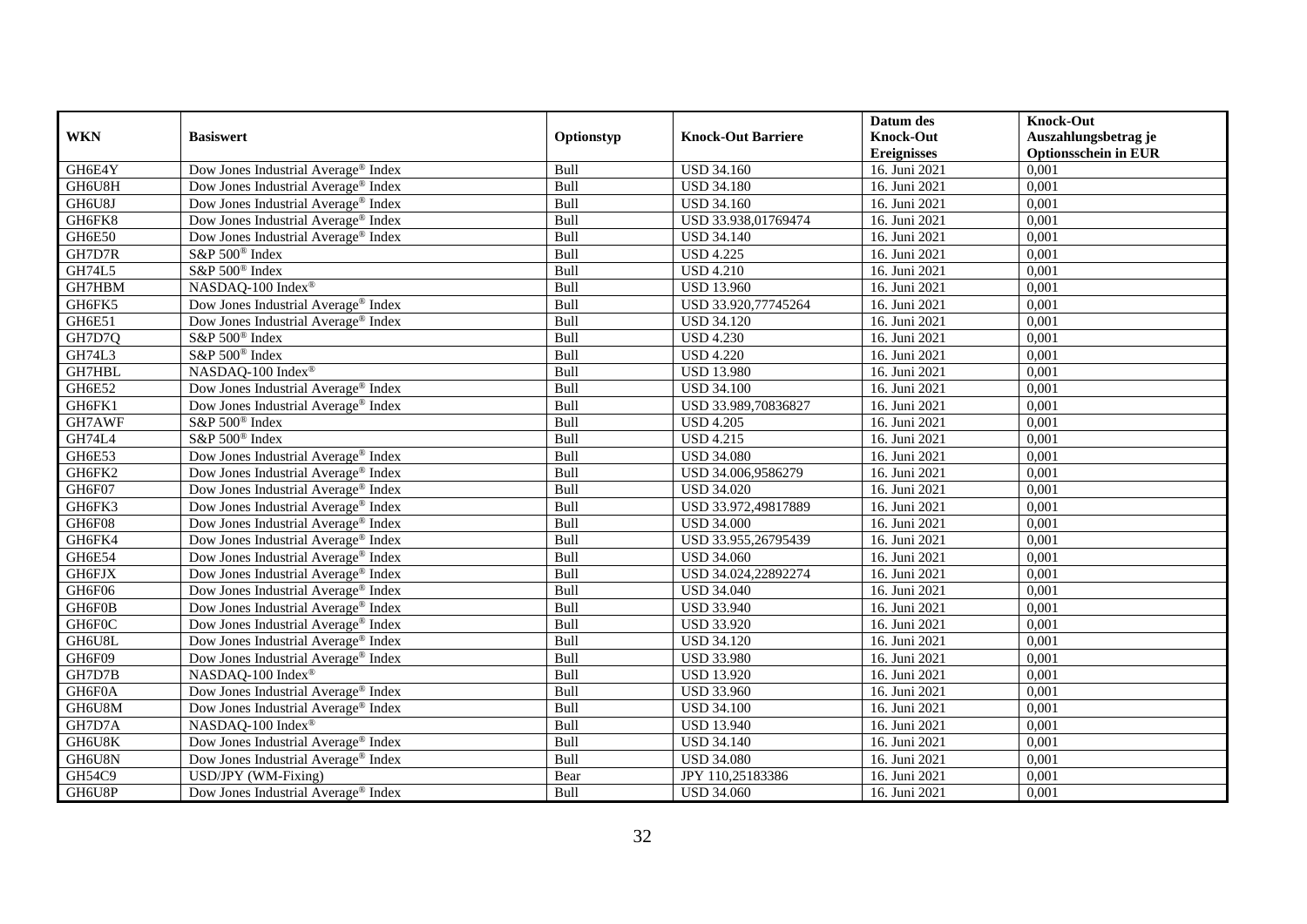| <b>WKN</b>    | <b>Basiswert</b>                                | Optionstyp | <b>Knock-Out Barriere</b> | Datum des<br><b>Knock-Out</b> | <b>Knock-Out</b><br>Auszahlungsbetrag je |
|---------------|-------------------------------------------------|------------|---------------------------|-------------------------------|------------------------------------------|
|               |                                                 |            |                           | <b>Ereignisses</b>            | <b>Optionsschein in EUR</b>              |
| GH6U8Q        | Dow Jones Industrial Average <sup>®</sup> Index | Bull       | <b>USD 34.040</b>         | 16. Juni 2021                 | 0,001                                    |
| GH6U8R        | Dow Jones Industrial Average <sup>®</sup> Index | Bull       | <b>USD 34.020</b>         | 16. Juni 2021                 | 0,001                                    |
| GH6U8W        | Dow Jones Industrial Average® Index             | Bull       | <b>USD 33.920</b>         | 16. Juni 2021                 | 0,001                                    |
| GH6U8U        | Dow Jones Industrial Average® Index             | Bull       | <b>USD 33.960</b>         | 16. Juni 2021                 | 0,001                                    |
| GH6U8V        | Dow Jones Industrial Average® Index             | Bull       | <b>USD 33.940</b>         | 16. Juni 2021                 | 0,001                                    |
| GH6U8S        | Dow Jones Industrial Average® Index             | Bull       | <b>USD 34.000</b>         | 16. Juni 2021                 | 0,001                                    |
| GH6U8T        | Dow Jones Industrial Average® Index             | Bull       | <b>USD 33.980</b>         | 16. Juni 2021                 | 0,001                                    |
| GH6TP6        | EUR/USD (WM-Fixing)                             | Bull       | <b>USD 1,20941</b>        | 16. Juni 2021                 | 0,001                                    |
| <b>GH6R30</b> | <b>CUREVAC NV</b>                               | Bull       | USD 95,07750649           | 16. Juni 2021                 | 0,001                                    |
| GH4VV0        | Lowe's Companies, Inc.                          | Bull       | USD 185,65972239          | 16. Juni 2021                 | 0,001                                    |
| GH79W2        | Visa Inc. - Class A                             | Bull       | USD 230,10208312          | 16. Juni 2021                 | 0,001                                    |
| GH7ANV        | The Boeing Company                              | Bull       | USD 241,97318548          | 16. Juni 2021                 | 0,001                                    |
| GH7GDW        | The Sherwin-Williams Company                    | Bull       | <b>USD 268,81</b>         | 16. Juni 2021                 | 0,001                                    |
| <b>GH77A8</b> | Moderna Inc                                     | Bull       | USD 195,08094547          | 16. Juni 2021                 | 0,001                                    |
| GH79V9        | Visa Inc. - Class A                             | Bull       | USD 228,94192135          | 16. Juni 2021                 | 0,001                                    |
| GH7AJV        | The Boeing Company                              | Bull       | USD 243,25489738          | 16. Juni 2021                 | 0,001                                    |
| <b>GH71Z7</b> | Xilinx Inc.                                     | Bull       | USD 125,44740574          | 16. Juni 2021                 | 0,001                                    |
| <b>GH79P1</b> | <b>BIOGEN INC.</b>                              | Bull       | USD 392,12734267          | 16. Juni 2021                 | 0,001                                    |
| GH5CJJ        | Nasdaq, Inc.                                    | Bear       | USD 177,74081097          | 16. Juni 2021                 | 0,001                                    |
| GH7GL7        | <b>Truist Financial Corp</b>                    | Bear       | <b>USD 57,56</b>          | 16. Juni 2021                 | 0,001                                    |
| GH66Q0        | 1 Feinunze Gold, Feinheit mind. 0,995, LBMA     | Bull       | USD 1.842,22560972        | 16. Juni 2021                 | 0,001                                    |
| GH66QW        | 1 Feinunze Gold, Feinheit mind, 0.995, LBMA     | Bull       | USD 1.837,54687455        | 16. Juni 2021                 | 0,001                                    |
| GH5Y45        | EUR/USD (WM-Fixing)                             | Bull       | <b>USD 1,20468</b>        | 16. Juni 2021                 | 0,001                                    |
| <b>GH5WHB</b> | <b>Barrick Gold Corporation</b>                 | Bull       | USD 22,65520036           | 16. Juni 2021                 | 0,001                                    |
| GH6JVN        | Hormel Foods Corporation                        | Bull       | USD 48,00681825           | 16. Juni 2021                 | 0,001                                    |
| GH5WHD        | <b>Barrick Gold Corporation</b>                 | Bull       | USD 22,53476672           | 16. Juni 2021                 | 0,001                                    |
| GH7AJL        | Baidu, Inc.                                     | Bull       | USD 183,41701646          | 16. Juni 2021                 | 0,001                                    |
| <b>GH71Z8</b> | $\overline{\text{Xilinx}}$ Inc.                 | Bull       | USD 124,70641692          | 16. Juni 2021                 | 0,001                                    |
| GH7GPC        | Square Inc                                      | Bull       | <b>USD 223,18</b>         | 16. Juni 2021                 | 0,001                                    |
| GH6X0Y        | Alibaba Group Holding Limited                   | Bull       | <b>USD 208,786</b>        | 16. Juni 2021                 | 0.001                                    |
| GH7D7C        | NASDAQ-100 Index®                               | Bull       | <b>USD 13.900</b>         | 16. Juni 2021                 | 0,001                                    |
| <b>GH771T</b> | 1 Feinunze Silber, Feinheit mind. 0,999         | Bull       | USD 27,29092544           | 16. Juni 2021                 | 0,001                                    |
| <b>GH771Z</b> | 1 Feinunze Silber, Feinheit mind. 0,999         | Bull       | USD 27,36017091           | 16. Juni 2021                 | 0,001                                    |
| GH79P6        | <b>BIOGEN INC.</b>                              | Bull       | USD 390,01687258          | 16. Juni 2021                 | 0,001                                    |
| GH7GPD        | Square Inc                                      | Bull       | <b>USD 220,89</b>         | 16. Juni 2021                 | 0,001                                    |
| GH7GPE        | Square Inc                                      | Bull       | <b>USD 222,04</b>         | 16. Juni 2021                 | 0,001                                    |
| GH7D7D        | NASDAQ-100 Index®                               | Bull       | <b>USD 13.880</b>         | 16. Juni 2021                 | 0,001                                    |
| GH66Q4        | 1 Feinunze Gold, Feinheit mind. 0,995, LBMA     | Bull       | USD 1.832,87281515        | 16. Juni 2021                 | 0,001                                    |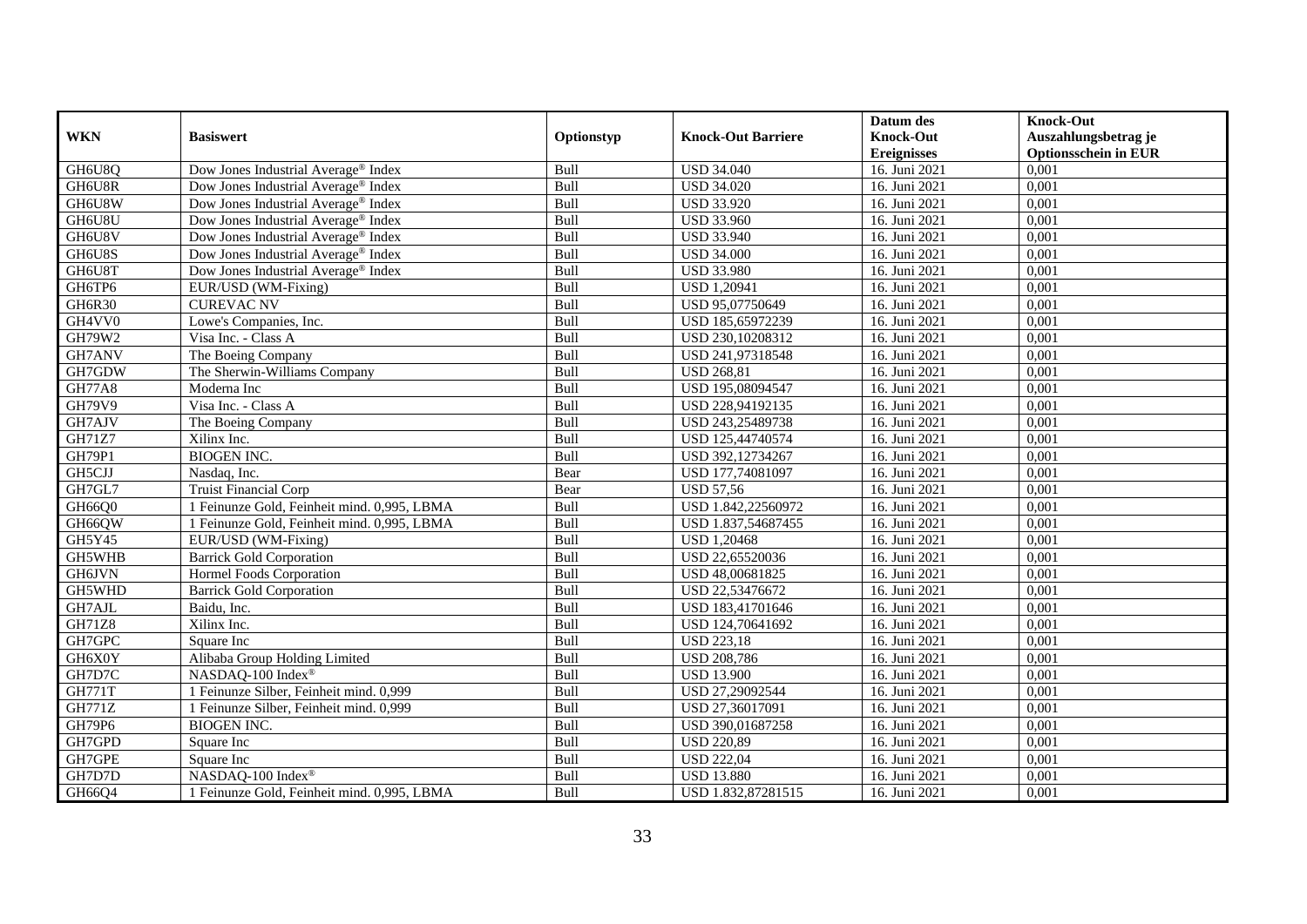| <b>WKN</b>    | <b>Basiswert</b>                                                  | Optionstyp  | <b>Knock-Out Barriere</b> | Datum des<br><b>Knock-Out</b> | <b>Knock-Out</b><br>Auszahlungsbetrag je |
|---------------|-------------------------------------------------------------------|-------------|---------------------------|-------------------------------|------------------------------------------|
|               |                                                                   |             |                           | <b>Ereignisses</b>            | <b>Optionsschein in EUR</b>              |
| GH7GWD        | <b>EUREX Euro Bund Future (Generic Front Month)</b><br>Future)    | Bull        | EUR 172,11                | 16. Juni 2021                 | 0,001                                    |
| GH61SV        | GBP/USD (WM-Fixing)                                               | Bull        | <b>USD 1,40093</b>        | 16. Juni 2021                 | 0,001                                    |
| GH59EW        | EUR/USD (WM-Fixing)                                               | Bull        | <b>USD 1,20182</b>        | 16. Juni 2021                 | 0,001                                    |
| GB7PK4        | USD/JPY (WM-Fixing)                                               | Bear        | JPY 110,52531249          | 16. Juni 2021                 | 0,001                                    |
| <b>GH705M</b> | 10-Year U.S. Treasury Note Future (Generic Front<br>Month Future) | Bull        | <b>USD 131.59</b>         | 16. Juni 2021                 | 0.001                                    |
| GH7D7E        | NASDAQ-100 Index®                                                 | Bull        | <b>USD 13.860</b>         | 16. Juni 2021                 | 0,001                                    |
| GH6TM2        | Advanced Micro Devices, Inc.                                      | Bull        | USD 79,00504445           | 16. Juni 2021                 | 0,001                                    |
| GH7GKB        | Aptiv PLC                                                         | Bull        | <b>USD 153,74</b>         | 16. Juni 2021                 | 0,001                                    |
| <b>GH6R20</b> | <b>CUREVAC NV</b>                                                 | Bull        | USD 94,23522525           | 16. Juni 2021                 | 0,001                                    |
| GH5A0C        | <b>DTE Energy Company</b>                                         | Bull        | USD 135,46098112          | 16. Juni 2021                 | 0,001                                    |
| GH6TMW        | 1 Feinunze Silber, Feinheit mind. 0,999                           | Bull        | USD 26,95882779           | 16. Juni 2021                 | 0,001                                    |
| GH5Y46        | 1 Feinunze Gold, Feinheit mind. 0,995, LBMA                       | Bull        | USD 1.814,57653021        | 16. Juni 2021                 | 0,001                                    |
| GH66PU        | 1 Feinunze Gold, Feinheit mind. 0,995, LBMA                       | Bull        | USD 1.823,52142325        | 16. Juni 2021                 | 0,001                                    |
| GH5Y4U        | 1 Feinunze Gold, Feinheit mind. 0,995, LBMA                       | Bull        | USD 1.805,38719302        | 16. Juni 2021                 | 0,001                                    |
| GH66Q3        | 1 Feinunze Gold, Feinheit mind. 0,995, LBMA                       | Bull        | USD 1.828,19291067        | 16. Juni 2021                 | 0,001                                    |
| GH6ZW0        | 1 Feinunze Gold, Feinheit mind. 0,995, LBMA                       | Bull        | USD 1.827,9208886         | 16. Juni 2021                 | 0,001                                    |
| GH36TY        | 1 Feinunze Platin, Feinheit mind. 0,9995                          | Bull        | USD 1.122,373             | 16. Juni 2021                 | 0,001                                    |
| GH772J        | 1 Feinunze Silber, Feinheit mind. 0.999                           | Bull        | USD 27,22161416           | 16. Juni 2021                 | 0,001                                    |
| GH6BE1        | 1 Feinunze Platin, Feinheit mind. 0,9995                          | Bull        | USD 1.126,797             | 16. Juni 2021                 | 0,001                                    |
| GH5WJW        | 1 Feinunze Silber, Feinheit mind. 0,999                           | Bull        | USD 26,76457012           | 16. Juni 2021                 | 0,001                                    |
| GH6BE3        | 1 Feinunze Platin, Feinheit mind. 0,9995                          | Bull        | <b>USD 1.129,82</b>       | 16. Juni 2021                 | 0,001                                    |
| GH6TP0        | 1 Feinunze Silber, Feinheit mind. 0,999                           | Bull        | USD 27,02918639           | 16. Juni 2021                 | 0,001                                    |
| GH6TNQ        | 1 Feinunze Silber, Feinheit mind. 0,999                           | Bull        | USD 26,88828265           | 16. Juni 2021                 | 0,001                                    |
| GH7BPM        | 1 Feinunze Silber, Feinheit mind. 0,999                           | Bull        | USD 27,14450696           | 16. Juni 2021                 | 0,001                                    |
| GH59F5        | EUR/USD (WM-Fixing)                                               | Bull        | <b>USD 1,19892</b>        | 17. Juni 2021                 | 0,001                                    |
| GH7KAR        | DAX <sup>®</sup> (Performance Index)/ X-DAX <sup>®</sup>          | Bull        | EUR 16.010                | 17. Juni 2021                 | 0,001                                    |
| GH7KBT        | DAX <sup>®</sup> (Performance Index)/ X-DAX <sup>®</sup>          | Bear        | EUR 15.665                | 17. Juni 2021                 | 0,001                                    |
| GH7KCV        | DAX <sup>®</sup> (Performance Index)/ X-DAX <sup>®</sup>          | Bear        | EUR 15.450                | 17. Juni 2021                 | 0,001                                    |
| GH4SHH        | EUR/GBP (WM-Fixing)                                               | <b>Bull</b> | GBP 0,85714               | 16. Juni 2021                 | 0.001                                    |
| GH7KC7        | DAX <sup>®</sup> (Performance Index)/ X-DAX <sup>®</sup>          | Bear        | EUR 15.495                | 17. Juni 2021                 | 0,001                                    |
| GH7KCW        | DAX <sup>®</sup> (Performance Index)/ X-DAX <sup>®</sup>          | Bear        | EUR 15.455                | 17. Juni 2021                 | 0,001                                    |
| GH7K9N        | DAX <sup>®</sup> (Performance Index)/ X-DAX <sup>®</sup>          | Bull        | EUR 16.015                | 17. Juni 2021                 | 0,001                                    |
| GH7KD9        | DAX <sup>®</sup> (Performance Index)/X-DAX <sup>®</sup>           | Bear        | EUR 15.485                | 17. Juni 2021                 | 0,001                                    |
| GH7KAQ        | DAX <sup>®</sup> (Performance Index)/ X-DAX <sup>®</sup>          | Bull        | EUR 15.995                | 17. Juni 2021                 | 0,001                                    |
| GH61SN        | GBP/USD (WM-Fixing)                                               | Bull        | <b>USD 1,39752</b>        | 17. Juni 2021                 | 0,001                                    |
| GH7KDA        | DAX <sup>®</sup> (Performance Index)/ X-DAX <sup>®</sup>          | Bear        | <b>EUR 15.500</b>         | 17. Juni 2021                 | 0,001                                    |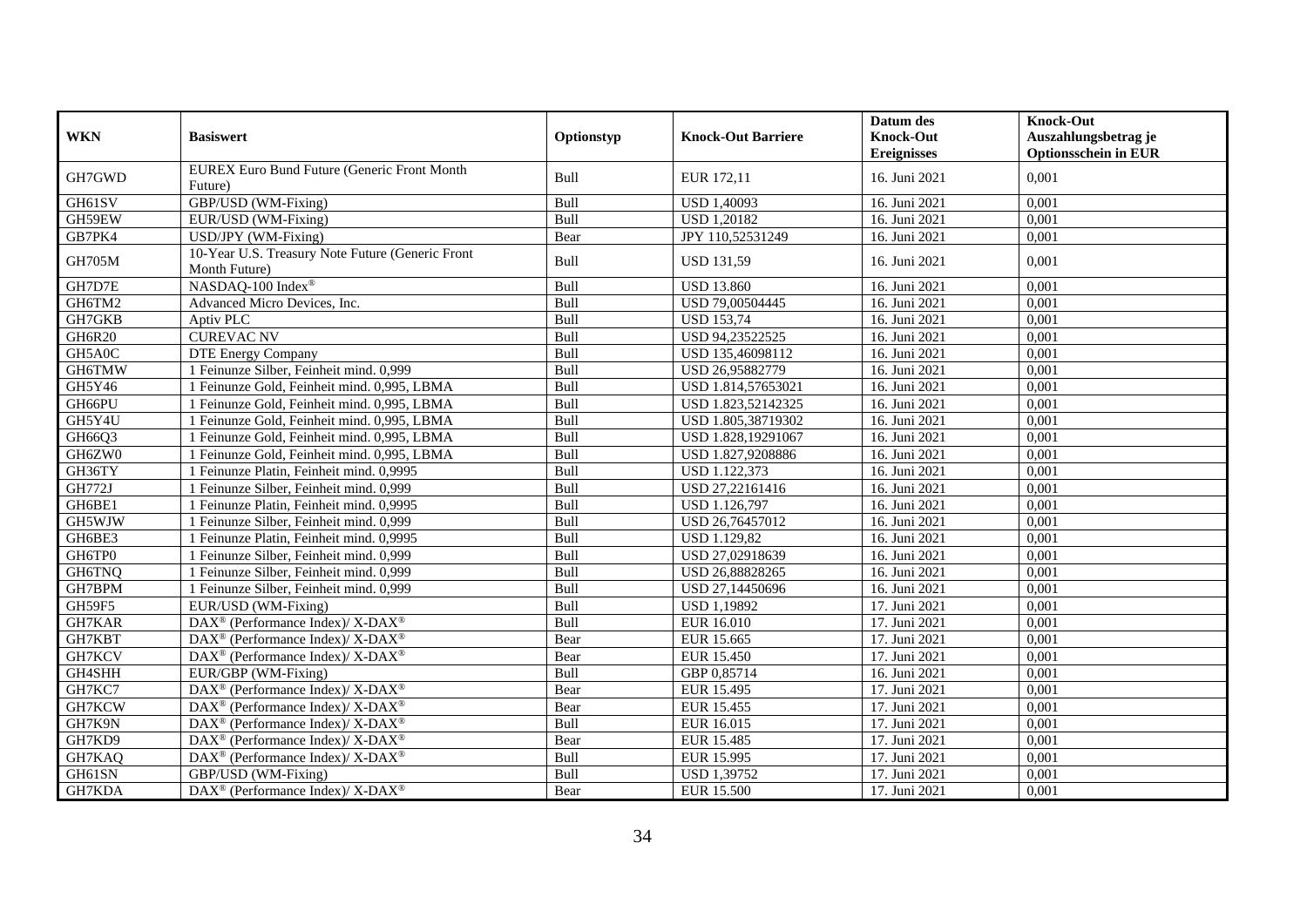|            |                                                                    |            |                           | Datum des          | <b>Knock-Out</b>            |
|------------|--------------------------------------------------------------------|------------|---------------------------|--------------------|-----------------------------|
| <b>WKN</b> | <b>Basiswert</b>                                                   | Optionstyp | <b>Knock-Out Barriere</b> | <b>Knock-Out</b>   | Auszahlungsbetrag je        |
|            |                                                                    |            |                           | <b>Ereignisses</b> | <b>Optionsschein in EUR</b> |
| GH7KBS     | DAX <sup>®</sup> (Performance Index)/ X-DAX <sup>®</sup>           | Bear       | EUR 15.660                | 17. Juni 2021      | 0,001                       |
| GH7KCT     | $DAX^{\circledast}$ (Performance Index)/ X-DAX <sup>®</sup>        | Bear       | EUR 15.435                | 17. Juni 2021      | 0,001                       |
| GH459Y     | <b>ECOLAB INC</b>                                                  | Bull       | USD 210,33283723          | 16. Juni 2021      | 0,001                       |
| GH7KB2     | DAX <sup>®</sup> (Performance Index)/ X-DAX <sup>®</sup>           | Bull       | <b>EUR 16.000</b>         | 17. Juni 2021      | 0,001                       |
| GH7KCA     | DAX <sup>®</sup> (Performance Index)/X-DAX <sup>®</sup>            | Bear       | EUR 15.515                | 17. Juni 2021      | 0,001                       |
| GH7KC3     | DAX <sup>®</sup> (Performance Index)/ X-DAX <sup>®</sup>           | Bear       | EUR 15.610                | 17. Juni 2021      | 0,001                       |
| GH7KDC     | DAX <sup>®</sup> (Performance Index)/ X-DAX <sup>®</sup>           | Bear       | <b>EUR 15.520</b>         | 17. Juni 2021      | 0,001                       |
| GH7KA6     | $DAX^{\circledast}$ (Performance Index)/ X-DAX <sup>®</sup>        | Bull       | EUR 15.985                | 17. Juni 2021      | 0,001                       |
| GH7KD1     | $DAX^{\circledast}$ (Performance Index)/ X-DAX <sup>®</sup>        | Bear       | EUR 15.475                | 17. Juni 2021      | 0,001                       |
| GH7KC9     | $DAX^{\circledast}$ (Performance Index)/ X-DAX <sup>®</sup>        | Bear       | <b>EUR 15.505</b>         | 17. Juni 2021      | 0,001                       |
| GH7KD7     | $DAX^{\circledast}$ (Performance Index)/ X-DAX <sup>®</sup>        | Bear       | EUR 15.650                | 17. Juni 2021      | 0,001                       |
| GH7K9V     | DAX <sup>®</sup> (Performance Index)/ X-DAX <sup>®</sup>           | Bull       | EUR 15.975                | 17. Juni 2021      | 0,001                       |
| GH7KAX     | $DAX^{\circledast}$ (Performance Index)/ X-DAX <sup>®</sup>        | Bull       | EUR 16.035                | 17. Juni 2021      | 0,001                       |
| GH7KD8     | DAX <sup>®</sup> (Performance Index)/ X-DAX <sup>®</sup>           | Bear       | EUR 15.615                | 17. Juni 2021      | 0,001                       |
| GH7KAY     | DAX <sup>®</sup> (Performance Index)/ X-DAX <sup>®</sup>           | Bull       | EUR 16.025                | 17. Juni 2021      | 0,001                       |
| GH7KCY     | DAX <sup>®</sup> (Performance Index)/ X-DAX <sup>®</sup>           | Bear       | EUR 15.460                | 17. Juni 2021      | 0,001                       |
| GH7KBZ     | DAX <sup>®</sup> (Performance Index)/ X-DAX <sup>®</sup>           | Bear       | EUR 15.595                | 17. Juni 2021      | 0,001                       |
| GH7KCP     | $DAX^{\circledast}$ (Performance Index)/ X-DAX <sup>®</sup>        | Bear       | EUR 15.575                | 17. Juni 2021      | 0,001                       |
| GH7KC0     | $DAX^{\circledast}$ (Performance Index)/ X-DAX <sup>®</sup>        | Bear       | EUR 15.590                | 17. Juni 2021      | 0,001                       |
| GH7KCQ     | DAX <sup>®</sup> (Performance Index)/ X-DAX <sup>®</sup>           | Bear       | EUR 15.565                | 17. Juni 2021      | 0,001                       |
| GH7KC5     | DAX <sup>®</sup> (Performance Index)/X-DAX <sup>®</sup>            | Bear       | EUR 15.620                | 17. Juni 2021      | 0,001                       |
| GH7KCM     | $DAX^{\circledast}$ (Performance Index)/ X-DAX <sup>®</sup>        | Bear       | EUR 15.560                | 17. Juni 2021      | 0,001                       |
| GH7KC6     | DAX <sup>®</sup> (Performance Index)/ X-DAX <sup>®</sup>           | Bear       | EUR 15.490                | 17. Juni 2021      | 0,001                       |
| GH7KCN     | DAX <sup>®</sup> (Performance Index)/ X-DAX <sup>®</sup>           | Bear       | <b>EUR 15.580</b>         | 17. Juni 2021      | 0,001                       |
| GH7K8G     | DAX <sup>®</sup> (Performance Index)/X-DAX <sup>®</sup>            | Bull       | EUR 15.990                | 17. Juni 2021      | 0.001                       |
| GH7KCB     | DAX <sup>®</sup> (Performance Index)/ X-DAX <sup>®</sup>           | Bear       | EUR 15.510                | 17. Juni 2021      | 0,001                       |
| GH7K9J     | DAX <sup>®</sup> (Performance Index)/ X-DAX <sup>®</sup>           | Bull       | <b>EUR 15.970</b>         | 17. Juni 2021      | 0,001                       |
| GH7KCC     | DAX <sup>®</sup> (Performance Index)/ X-DAX <sup>®</sup>           | Bear       | EUR 15.530                | 17. Juni 2021      | 0,001                       |
| GH7KAK     | DAX <sup>®</sup> (Performance Index)/ X-DAX <sup>®</sup>           | Bull       | EUR 15.955                | 17. Juni 2021      | 0,001                       |
| GH7KDD     | DAX <sup>®</sup> (Performance Index)/ X-DAX <sup>®</sup>           | Bear       | EUR 15.440                | 17. Juni 2021      | 0,001                       |
| GH7KBM     | DAX <sup>®</sup> (Performance Index)/ X-DAX <sup>®</sup>           | Bear       | EUR 15.635                | 17. Juni 2021      | 0,001                       |
| GH7KDE     | DAX <sup>®</sup> (Performance Index)/X-DAX <sup>®</sup>            | Bear       | EUR 15.445                | 17. Juni 2021      | 0,001                       |
| GH7KBN     | $DAX^{\circledast}$ (Performance Index)/ X-DAX <sup>®</sup>        | Bear       | EUR 15.645                | 17. Juni 2021      | 0,001                       |
| GH7KD3     | DAX <sup>®</sup> (Performance Index)/ X-DAX <sup>®</sup>           | Bear       | EUR 15.465                | 17. Juni 2021      | 0,001                       |
| GH7KD4     | DAX <sup>®</sup> (Performance Index)/ X-DAX <sup>®</sup>           | Bear       | EUR 15.425                | 17. Juni 2021      | 0,001                       |
| GH7K8W     | $\text{DAX}^{\circledast}$ (Performance Index)/ X-DAX <sup>®</sup> | Bull       | EUR 15.960                | 17. Juni 2021      | 0,001                       |
| GH7KC1     | DAX <sup>®</sup> (Performance Index)/ X-DAX <sup>®</sup>           | Bear       | EUR 15.600                | 17. Juni 2021      | 0,001                       |
| GH7KCR     | DAX <sup>®</sup> (Performance Index)/ X-DAX <sup>®</sup>           | Bear       | EUR 15.430                | 17. Juni 2021      | 0,001                       |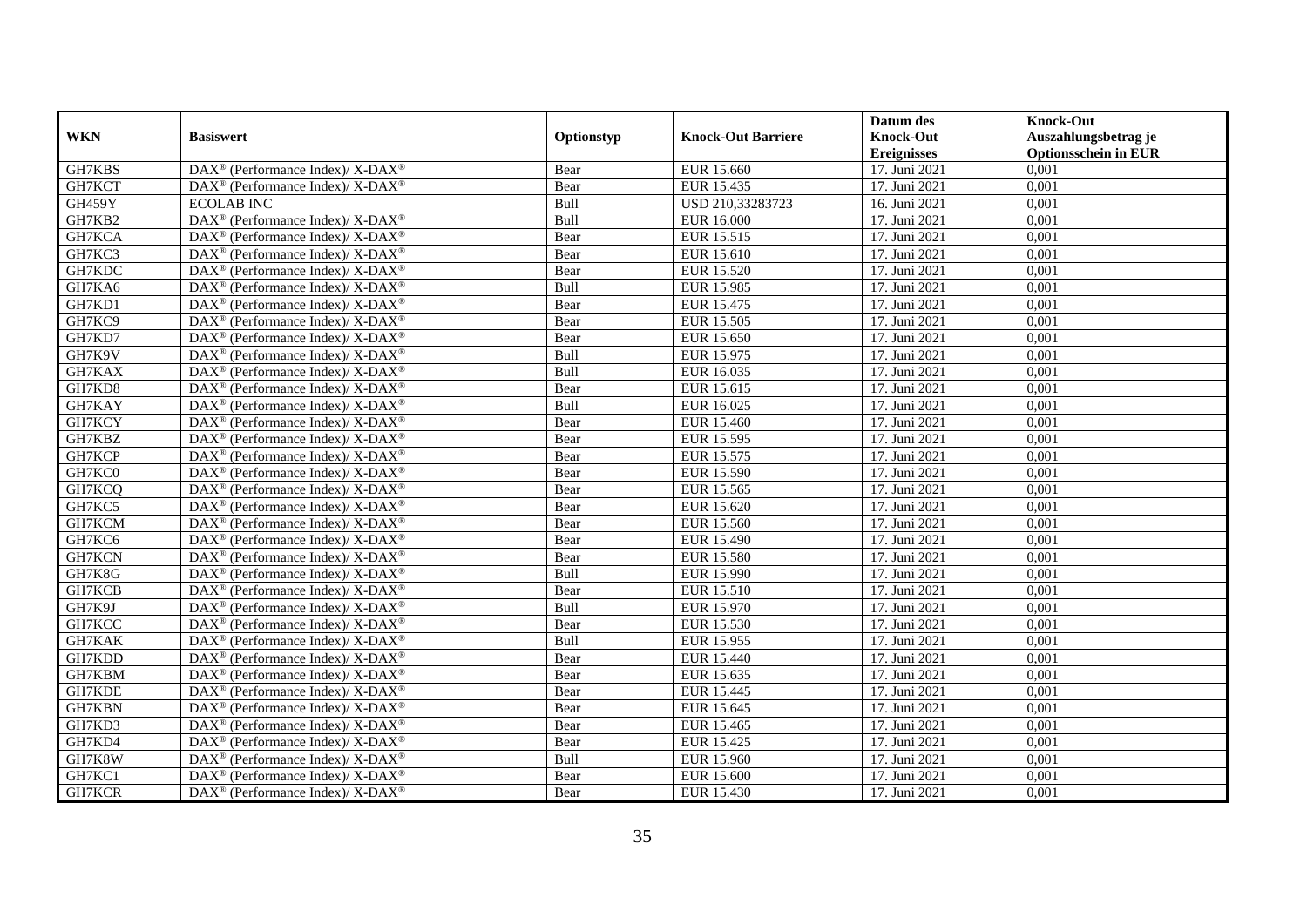|            |                                                                          |             |                           | Datum des          | <b>Knock-Out</b>            |
|------------|--------------------------------------------------------------------------|-------------|---------------------------|--------------------|-----------------------------|
| <b>WKN</b> | <b>Basiswert</b>                                                         | Optionstyp  | <b>Knock-Out Barriere</b> | <b>Knock-Out</b>   | Auszahlungsbetrag je        |
|            |                                                                          |             |                           | <b>Ereignisses</b> | <b>Optionsschein in EUR</b> |
| GH7KC2     | DAX <sup>®</sup> (Performance Index)/X-DAX <sup>®</sup>                  | Bear        | EUR 15.605                | 17. Juni 2021      | 0,001                       |
| GH7KCS     | $\text{DAX}^{\circledast}$ (Performance Index)/ X-DAX <sup>®</sup>       | Bear        | EUR 15.570                | 17. Juni 2021      | 0,001                       |
| GH7K8H     | $\text{DAX}^{\circledast}$ (Performance Index)/ X-DAX <sup>®</sup>       | Bull        | <b>EUR 15.980</b>         | 17. Juni 2021      | 0,001                       |
| GH7KCZ     | DAX <sup>®</sup> (Performance Index)/X-DAX <sup>®</sup>                  | Bear        | EUR 15.470                | 17. Juni 2021      | 0,001                       |
| GH7KBP     | $\text{DAX}^{\circledR}$ (Performance Index)/ X-DAX <sup>®</sup>         | Bear        | EUR 15.655                | 17. Juni 2021      | 0,001                       |
| GH7KD0     | $\text{DAX}^{\circledR}$ (Performance Index)/ X-DAX <sup>®</sup>         | Bear        | <b>EUR 15.480</b>         | 17. Juni 2021      | 0,001                       |
| GH7KBQ     | $\overline{\text{DAX}^{\otimes}}$ (Performance Index)/X-DAX <sup>®</sup> | Bear        | EUR 15.640                | 17. Juni 2021      | 0,001                       |
| GH7KCJ     | $\text{DAX}^{\circledast}$ (Performance Index)/ X-DAX <sup>®</sup>       | Bear        | EUR 15.545                | 17. Juni 2021      | 0,001                       |
| GH7KCK     | $\text{DAX}^{\circledast}$ (Performance Index)/ X-DAX <sup>®</sup>       | Bear        | EUR 15.550                | 17. Juni 2021      | 0,001                       |
| GH7KAV     | DAX <sup>®</sup> (Performance Index)/X-DAX <sup>®</sup>                  | Bull        | EUR 16.030                | 17. Juni 2021      | 0,001                       |
| GH7KCL     | $\text{DAX}^{\circledast}$ (Performance Index)/ X-DAX <sup>®</sup>       | Bear        | EUR 15.555                | 17. Juni 2021      | 0,001                       |
| GH7KAW     | DAX <sup>®</sup> (Performance Index)/ X-DAX <sup>®</sup>                 | Bull        | EUR 16.020                | 17. Juni 2021      | 0,001                       |
| GH7KCD     | $\text{DAX}^{\circledast}$ (Performance Index)/ X-DAX <sup>®</sup>       | Bear        | EUR 15.535                | 17. Juni 2021      | 0,001                       |
| GH7KBX     | DAX <sup>®</sup> (Performance Index)/ X-DAX <sup>®</sup>                 | Bear        | EUR 15.585                | 17. Juni 2021      | 0,001                       |
| GH7KCE     | DAX <sup>®</sup> (Performance Index)/ X-DAX <sup>®</sup>                 | Bear        | EUR 15.525                | 17. Juni 2021      | 0,001                       |
| GH7K9E     | DAX <sup>®</sup> (Performance Index)/ X-DAX <sup>®</sup>                 | Bull        | EUR 16.005                | 17. Juni 2021      | 0,001                       |
| GH7KDF     | DAX <sup>®</sup> (Performance Index)/ X-DAX <sup>®</sup>                 | Bear        | EUR 15.625                | 17. Juni 2021      | 0,001                       |
| GH7KAE     | $\text{DAX}^{\circledast}$ (Performance Index)/ X-DAX <sup>®</sup>       | <b>Bull</b> | EUR 15.965                | 17. Juni 2021      | 0,001                       |
| GH7KCF     | DAX <sup>®</sup> (Performance Index)/ X-DAX <sup>®</sup>                 | Bear        | EUR 15.540                | 17. Juni 2021      | 0,001                       |
| GH7KBJ     | DAX <sup>®</sup> (Performance Index)/X-DAX <sup>®</sup>                  | Bear        | EUR 15.630                | 17. Juni 2021      | 0,001                       |
| GH7KBB     | DAX <sup>®</sup> (Performance Index)/ X-DAX <sup>®</sup>                 | Bull        | EUR 16.045                | 17. Juni 2021      | 0,001                       |
| GH7KBC     | DAX <sup>®</sup> (Performance Index)/ X-DAX <sup>®</sup>                 | Bull        | EUR 16.040                | 17. Juni 2021      | 0,001                       |
| GH7GPV     | <b>SAP SE</b>                                                            | Bull        | EUR 118,09127992          | 17. Juni 2021      | 0,001                       |
| GH7GPX     | <b>SAP SE</b>                                                            | Bull        | EUR 117,49122261          | 17. Juni 2021      | 0,001                       |
| GH7KLP     | ThyssenKrupp AG                                                          | Bull        | <b>EUR 8,88</b>           | 17. Juni 2021      | 0.001                       |
| GH7KKD     | ThyssenKrupp AG                                                          | Bull        | <b>EUR 8,79</b>           | 17. Juni 2021      | 0,001                       |
| GH7KK9     | ThyssenKrupp AG                                                          | Bull        | <b>EUR 8,83</b>           | 17. Juni 2021      | 0,001                       |
| GH7KKT     | ThyssenKrupp AG                                                          | Bull        | <b>EUR 8,93</b>           | 17. Juni 2021      | 0,001                       |
| GH7K6V     | DAX <sup>®</sup> (Performance Index)                                     | Bear        | EUR 15.720                | 17. Juni 2021      | 0,001                       |
| GH7H8P     | $\text{DAX}^{\circledast}$ (Performance Index)                           | Bull        | EUR 15.670                | 17. Juni 2021      | 0,001                       |
| GH7K6W     | $\text{DAX}^{\textcircled{n}}$ (Performance Index)                       | Bear        | EUR 15.720                | 17. Juni 2021      | 0,001                       |
| GH7H8Q     | $DAX^{\circledR}$ (Performance Index)                                    | <b>Bull</b> | EUR 15.670                | 17. Juni 2021      | 0,001                       |
| GH7K6T     | $\overline{\text{DAX}^{\otimes}}$ (Performance Index)                    | Bear        | EUR 15.720                | 17. Juni 2021      | 0,001                       |
| GH7H8K     | $\overline{\text{DAX}^{\otimes}(\text{Performance Index})}$              | Bull        | EUR 15.670                | 17. Juni 2021      | 0,001                       |
| GH7K6U     | DAX <sup>®</sup> (Performance Index)                                     | Bear        | EUR 15.720                | 17. Juni 2021      | 0,001                       |
| GH7H8L     | DAX <sup>®</sup> (Performance Index)                                     | Bull        | EUR 15.670                | 17. Juni 2021      | 0,001                       |
| GH7H8R     | $\text{DAX}^{\circledast}$ (Performance Index)                           | Bull        | EUR 15.660                | 17. Juni 2021      | 0,001                       |
| GH7H8S     | DAX <sup>®</sup> (Performance Index)                                     | Bull        | EUR 15.660                | 17. Juni 2021      | 0,001                       |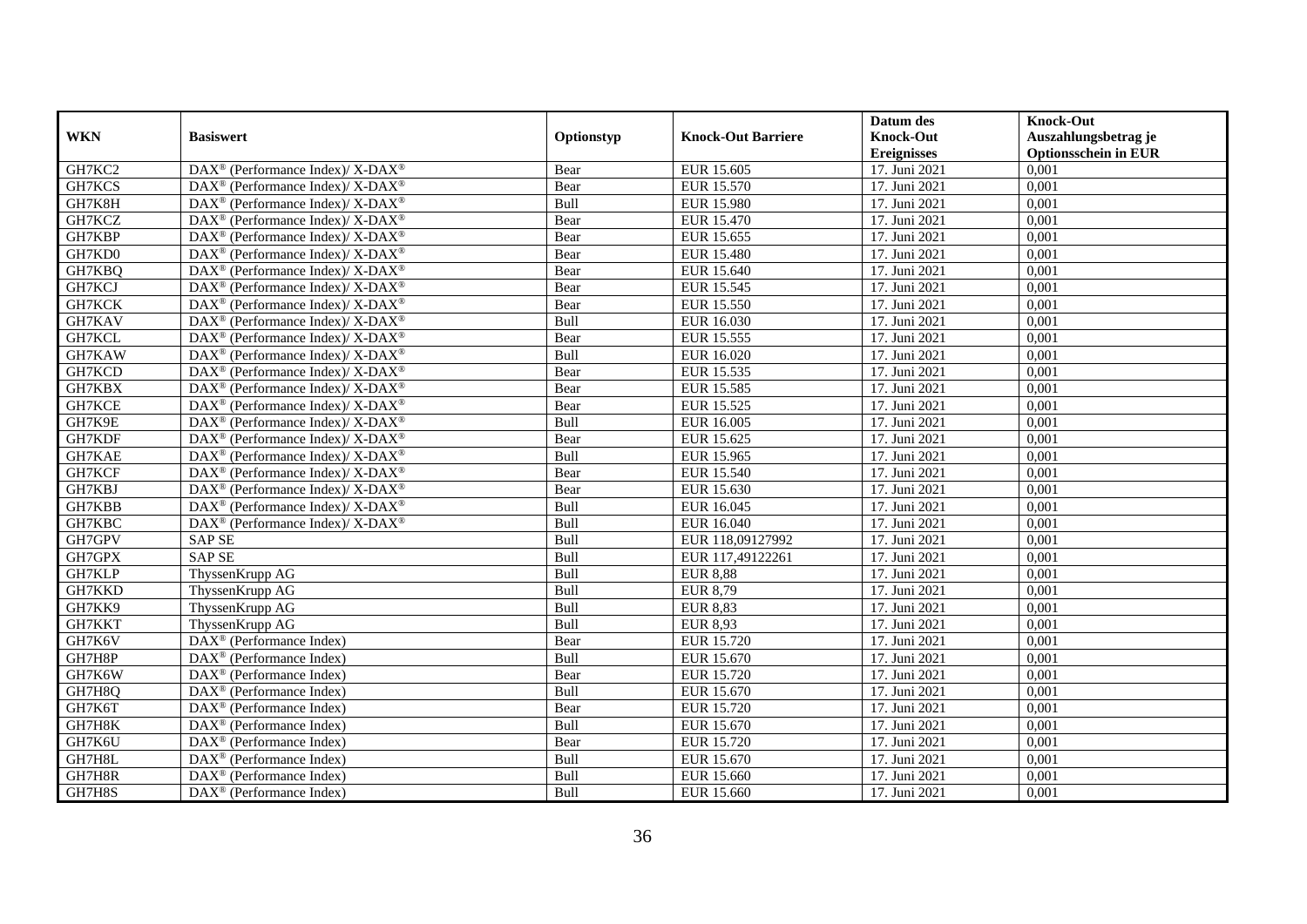| <b>WKN</b>    | <b>Basiswert</b>                                         | Optionstyp | <b>Knock-Out Barriere</b> | Datum des<br><b>Knock-Out</b> | <b>Knock-Out</b><br>Auszahlungsbetrag je |
|---------------|----------------------------------------------------------|------------|---------------------------|-------------------------------|------------------------------------------|
|               |                                                          |            |                           | <b>Ereignisses</b>            | <b>Optionsschein in EUR</b>              |
| GH7H8M        | DAX <sup>®</sup> (Performance Index)                     | Bull       | EUR 15.670                | 17. Juni 2021                 | 0,001                                    |
| GH7H8N        | $DAX^{\circledR}$ (Performance Index)                    | Bull       | EUR 15.670                | 17. Juni 2021                 | 0,001                                    |
| GH7H8T        | $\overline{\text{DAX}^{\otimes}}$ (Performance Index)    | Bull       | EUR 15.660                | 17. Juni 2021                 | 0,001                                    |
| GH7H8U        | DAX <sup>®</sup> (Performance Index)                     | Bull       | EUR 15.660                | 17. Juni 2021                 | 0,001                                    |
| GH7KKG        | ThyssenKrupp AG                                          | Bull       | <b>EUR 9,41</b>           | 17. Juni 2021                 | 0,001                                    |
| GH7H8X        | DAX <sup>®</sup> (Performance Index)                     | Bull       | <b>EUR 15.650</b>         | 17. Juni 2021                 | 0,001                                    |
| GH7KKH        | ThyssenKrupp AG                                          | Bull       | <b>EUR 9,31</b>           | 17. Juni 2021                 | 0,001                                    |
| <b>GH7K87</b> | DAX <sup>®</sup> (Performance Index)/X-DAX <sup>®</sup>  | Bear       | <b>EUR 15.700</b>         | 17. Juni 2021                 | 0,001                                    |
| <b>GH720U</b> | <b>HelloFresh SE</b>                                     | Bull       | EUR 78,85710246           | 17. Juni 2021                 | 0,001                                    |
| GH7H8Y        | DAX <sup>®</sup> (Performance Index)                     | Bull       | EUR 15.650                | 17. Juni 2021                 | 0,001                                    |
| GH7KKJ        | ThyssenKrupp AG                                          | Bull       | <b>EUR 9,46</b>           | 17. Juni 2021                 | 0,001                                    |
| GH7H8Z        | DAX <sup>®</sup> (Performance Index)                     | Bull       | EUR 15.650                | 17. Juni 2021                 | 0,001                                    |
| GH7K86        | DAX <sup>®</sup> (Performance Index)/ X-DAX <sup>®</sup> | Bear       | <b>EUR 15.700</b>         | 17. Juni 2021                 | 0,001                                    |
| <b>GH720P</b> | HelloFresh SE                                            | Bull       | EUR 79,25764646           | 17. Juni 2021                 | 0,001                                    |
| GH7KKK        | ThyssenKrupp AG                                          | Bull       | <b>EUR 9,36</b>           | 17. Juni 2021                 | 0,001                                    |
| GH7KSE        | Puma SE                                                  | Bear       | <b>EUR 94,54</b>          | 17. Juni 2021                 | 0,001                                    |
| GH7H8V        | DAX <sup>®</sup> (Performance Index)                     | Bull       | EUR 15.660                | 17. Juni 2021                 | 0,001                                    |
| GH7KBU        | DAX <sup>®</sup> (Performance Index)/X-DAX <sup>®</sup>  | Bear       | EUR 15.675                | 17. Juni 2021                 | 0,001                                    |
| GH7KKL        | ThyssenKrupp AG                                          | Bull       | EUR 9,27                  | 17. Juni 2021                 | 0,001                                    |
| <b>GH720Q</b> | HelloFresh SE                                            | Bull       | EUR 78,45655843           | 17. Juni 2021                 | 0,001                                    |
| GH7KCU        | DAX <sup>®</sup> (Performance Index)/ X-DAX <sup>®</sup> | Bear       | EUR 15.715                | 17. Juni 2021                 | 0,001                                    |
| GH7KMS        | Evotec AG                                                | Bear       | EUR 36,63                 | 17. Juni 2021                 | 0,001                                    |
| GH7H8W        | DAX <sup>®</sup> (Performance Index)                     | Bull       | <b>EUR 15.660</b>         | 17. Juni 2021                 | 0,001                                    |
| GH7KBR        | DAX <sup>®</sup> (Performance Index)/X-DAX <sup>®</sup>  | Bear       | EUR 15.670                | 17. Juni 2021                 | 0,001                                    |
| GH7KKM        | ThyssenKrupp AG                                          | Bull       | EUR 9,22                  | 17. Juni 2021                 | 0,001                                    |
| GH7H90        | DAX <sup>®</sup> (Performance Index)                     | Bull       | EUR 15.650                | 17. Juni 2021                 | 0,001                                    |
| GH7KB7        | DAX <sup>®</sup> (Performance Index)/X-DAX <sup>®</sup>  | Bear       | EUR 15.695                | 17. Juni 2021                 | 0,001                                    |
| GH7KMC        | ThyssenKrupp AG                                          | Bull       | EUR 9,17                  | 17. Juni 2021                 | 0,001                                    |
| GH75FC        | Wacker Chemie AG                                         | Bull       | EUR 131,78924105          | 17. Juni 2021                 | 0,001                                    |
| GH7KGW        | Fortum OYJ                                               | Bull       | EUR 23,73                 | 17. Juni 2021                 | 0.001                                    |
| GH7H91        | DAX <sup>®</sup> (Performance Index)                     | Bull       | EUR 15.650                | 17. Juni 2021                 | 0,001                                    |
| GH7K8K        | DAX <sup>®</sup> (Performance Index)                     | Bear       | EUR 15.665                | 17. Juni 2021                 | 0,001                                    |
| GH7KB8        | DAX <sup>®</sup> (Performance Index)/X-DAX <sup>®</sup>  | Bear       | EUR 15.705                | 17. Juni 2021                 | 0,001                                    |
| GH7KCX        | DAX <sup>®</sup> (Performance Index)/ X-DAX <sup>®</sup> | Bear       | EUR 15.690                | 17. Juni 2021                 | 0,001                                    |
| GH6BL3        | Zurich Insurance Group AG                                | Bear       | CHF 380,05934602          | 17. Juni 2021                 | 0,001                                    |
| GH75FW        | Wacker Chemie AG                                         | Bull       | EUR 131,10852184          | 17. Juni 2021                 | 0,001                                    |
| GH7H92        | DAX <sup>®</sup> (Performance Index)                     | Bull       | EUR 15.650                | 17. Juni 2021                 | 0,001                                    |
| GH7K8L        | DAX <sup>®</sup> (Performance Index)                     | Bear       | <b>EUR 15.505</b>         | 17. Juni 2021                 | 0,001                                    |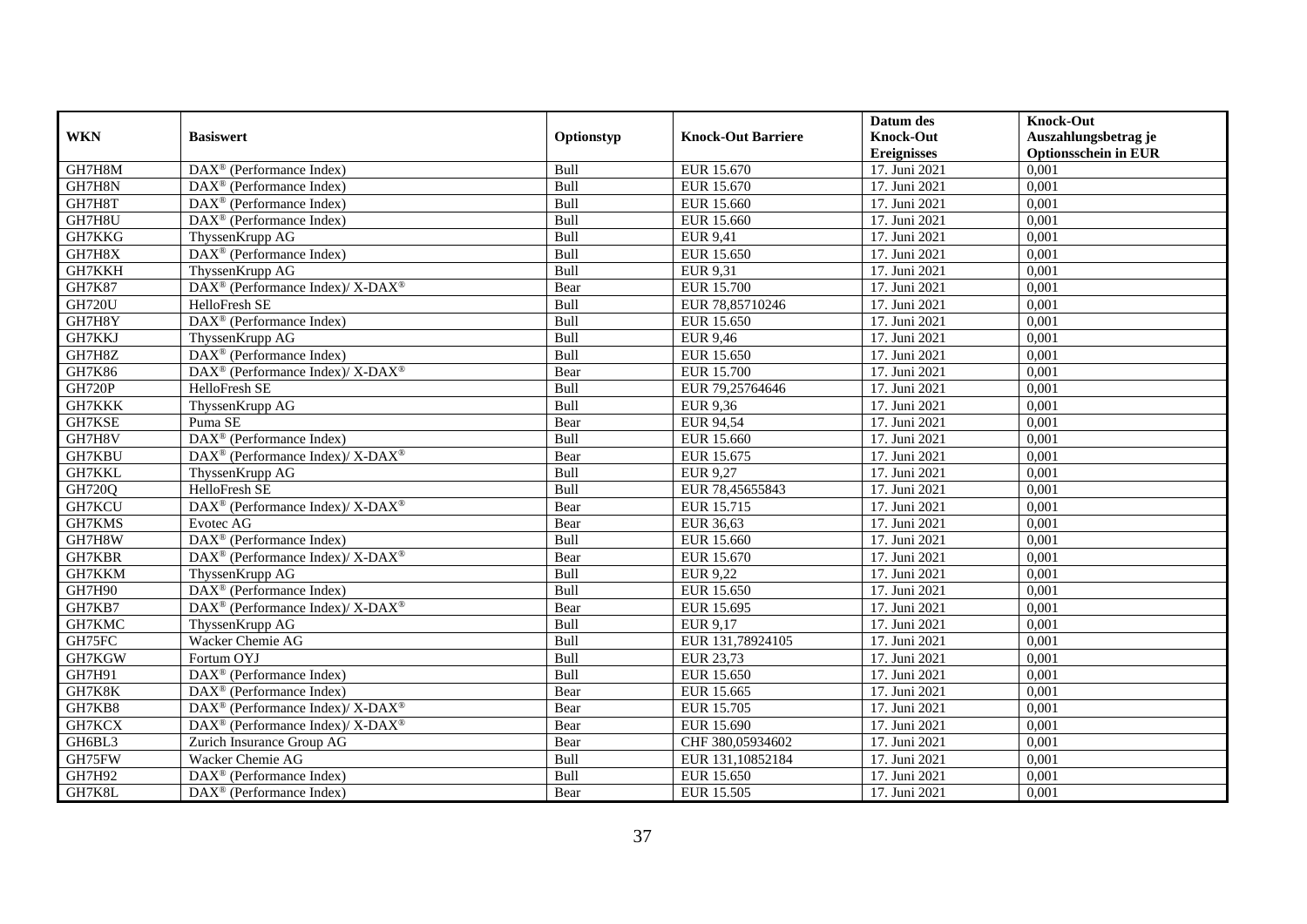|               |                                                                  |            |                           | Datum des          | <b>Knock-Out</b>            |
|---------------|------------------------------------------------------------------|------------|---------------------------|--------------------|-----------------------------|
| <b>WKN</b>    | <b>Basiswert</b>                                                 | Optionstyp | <b>Knock-Out Barriere</b> | <b>Knock-Out</b>   | Auszahlungsbetrag je        |
|               |                                                                  |            |                           | <b>Ereignisses</b> | <b>Optionsschein in EUR</b> |
| GH6R4E        | Talanx AG                                                        | Bear       | EUR 35,08657007           | 17. Juni 2021      | 0,001                       |
| GH7KBV        | DAX <sup>®</sup> (Performance Index)/ X-DAX <sup>®</sup>         | Bear       | EUR 15.680                | 17. Juni 2021      | 0,001                       |
| GH75EJ        | Wacker Chemie AG                                                 | Bull       | EUR 128,38564501          | 17. Juni 2021      | 0,001                       |
| GH7K9M        | DAX <sup>®</sup> (Performance Index)                             | Bear       | EUR 15.670                | 17. Juni 2021      | 0,001                       |
| GH7KKP        | ThyssenKrupp AG                                                  | Bull       | EUR 9,12                  | 17. Juni 2021      | 0,001                       |
| GH7KBW        | DAX <sup>®</sup> (Performance Index)/ X-DAX <sup>®</sup>         | Bear       | EUR 15.685                | 17. Juni 2021      | 0,001                       |
| GH7K8X        | DAX <sup>®</sup> (Performance Index)                             | Bull       | EUR 15.955                | 17. Juni 2021      | 0,001                       |
| GH7KKQ        | ThyssenKrupp AG                                                  | Bull       | <b>EUR 9,07</b>           | 17. Juni 2021      | 0,001                       |
| GH75F9        | Wacker Chemie AG                                                 | Bull       | EUR 130,42780262          | 17. Juni 2021      | 0,001                       |
| GH7KBA        | $DAX^{\circledast}$ (Performance Index)/X-DAX <sup>®</sup>       | Bear       | <b>EUR 15.700</b>         | 17. Juni 2021      | 0,001                       |
| GH7K8Y        | $\overline{\text{DAX}^{\otimes}}$ (Performance Index)            | Bear       | EUR 15.525                | 17. Juni 2021      | 0,001                       |
| <b>GH7KKR</b> | ThyssenKrupp AG                                                  | Bull       | EUR 9,03                  | 17. Juni 2021      | 0,001                       |
| GH75EL        | Wacker Chemie AG                                                 | Bull       | EUR 129,74708343          | 17. Juni 2021      | 0,001                       |
| GH7KBD        | DAX <sup>®</sup> (Performance Index)/ X-DAX <sup>®</sup>         | Bear       | EUR 15.710                | 17. Juni 2021      | 0,001                       |
| GH7K9Z        | DAX <sup>®</sup> (Performance Index)                             | Bear       | EUR 15.655                | 17. Juni 2021      | 0,001                       |
| GH7KKS        | ThyssenKrupp AG                                                  | Bull       | <b>EUR 8,98</b>           | 17. Juni 2021      | 0,001                       |
| GH75EM        | Wacker Chemie AG                                                 | Bull       | EUR 129,06636421          | 17. Juni 2021      | 0,001                       |
| GH7KBE        | $\text{DAX}^{\circledR}$ (Performance Index)/ X-DAX <sup>®</sup> | Bear       | EUR 15.720                | 17. Juni 2021      | 0,001                       |
| GH7KA0        | DAX <sup>®</sup> (Performance Index)                             | Bear       | EUR 15.515                | 17. Juni 2021      | 0,001                       |
| GH2SPA        | <b>BASF SE</b>                                                   | Bull       | EUR 65,68914667           | 17. Juni 2021      | 0,001                       |
| GH7KC4        | DAX <sup>®</sup> (Performance Index)                             | Bear       | EUR 15.715                | 17. Juni 2021      | 0,001                       |
| GH7KD5        | DAX <sup>®</sup> (Performance Index)                             | Bear       | <b>EUR 15.610</b>         | 17. Juni 2021      | 0,001                       |
| GH7KD6        | $\overline{\text{DAX}^{\otimes}}$ (Performance Index)            | Bull       | EUR 16.015                | 17. Juni 2021      | 0,001                       |
| GH7K8N        | DAX <sup>®</sup> (Performance Index)                             | Bear       | EUR 15.650                | 17. Juni 2021      | 0,001                       |
| GH7K9P        | $\overline{\text{DAX}^{\otimes}}$ (Performance Index)            | Bear       | EUR 15.570                | 17. Juni 2021      | 0,001                       |
| GH7K9Q        | $\text{DAX}^{\otimes}$ (Performance Index)                       | Bear       | EUR 15.540                | 17. Juni 2021      | 0,001                       |
| GH7KAS        | DAX <sup>®</sup> (Performance Index)                             | Bear       | EUR 15.495                | 17. Juni 2021      | 0,001                       |
| GH7GG3        | ABN AMRO Bank N.V.                                               | Bear       | EUR 10,87892378           | 17. Juni 2021      | 0,001                       |
| GH7K91        | DAX <sup>®</sup> (Performance Index)                             | Bear       | <b>EUR 15.500</b>         | 17. Juni 2021      | 0,001                       |
| <b>GH752N</b> | Banco Bilbao Vizcaya Argentaria S.A.                             | Bear       | EUR 5,44569588            | 17. Juni 2021      | 0,001                       |
| GH7KFZ        | Siemens Energy AG                                                | Bear       | EUR 26,18                 | 17. Juni 2021      | 0,001                       |
| GH7KA3        | DAX <sup>®</sup> (Performance Index)                             | Bull       | EUR 16.005                | 17. Juni 2021      | 0,001                       |
| GH75AL        | Sartorius AG                                                     | Bull       | EUR 399,738               | 17. Juni 2021      | 0,001                       |
| <b>GH7KEU</b> | Siemens Energy AG                                                | Bear       | EUR 26,05                 | 17. Juni 2021      | 0,001                       |
| GH7KA4        | DAX <sup>®</sup> (Performance Index)                             | Bull       | EUR 16.010                | 17. Juni 2021      | 0,001                       |
| <b>GH753V</b> | Banco Bilbao Vizcaya Argentaria S.A.                             | Bear       | EUR 5,5056485             | 17. Juni 2021      | 0,001                       |
| GH75BM        | Sartorius AG                                                     | Bull       | EUR 401,769               | 17. Juni 2021      | 0,001                       |
| GH7KTH        | Amadeus IT Group S.A.                                            | Bull       | <b>EUR 63</b>             | 17. Juni 2021      | 0,001                       |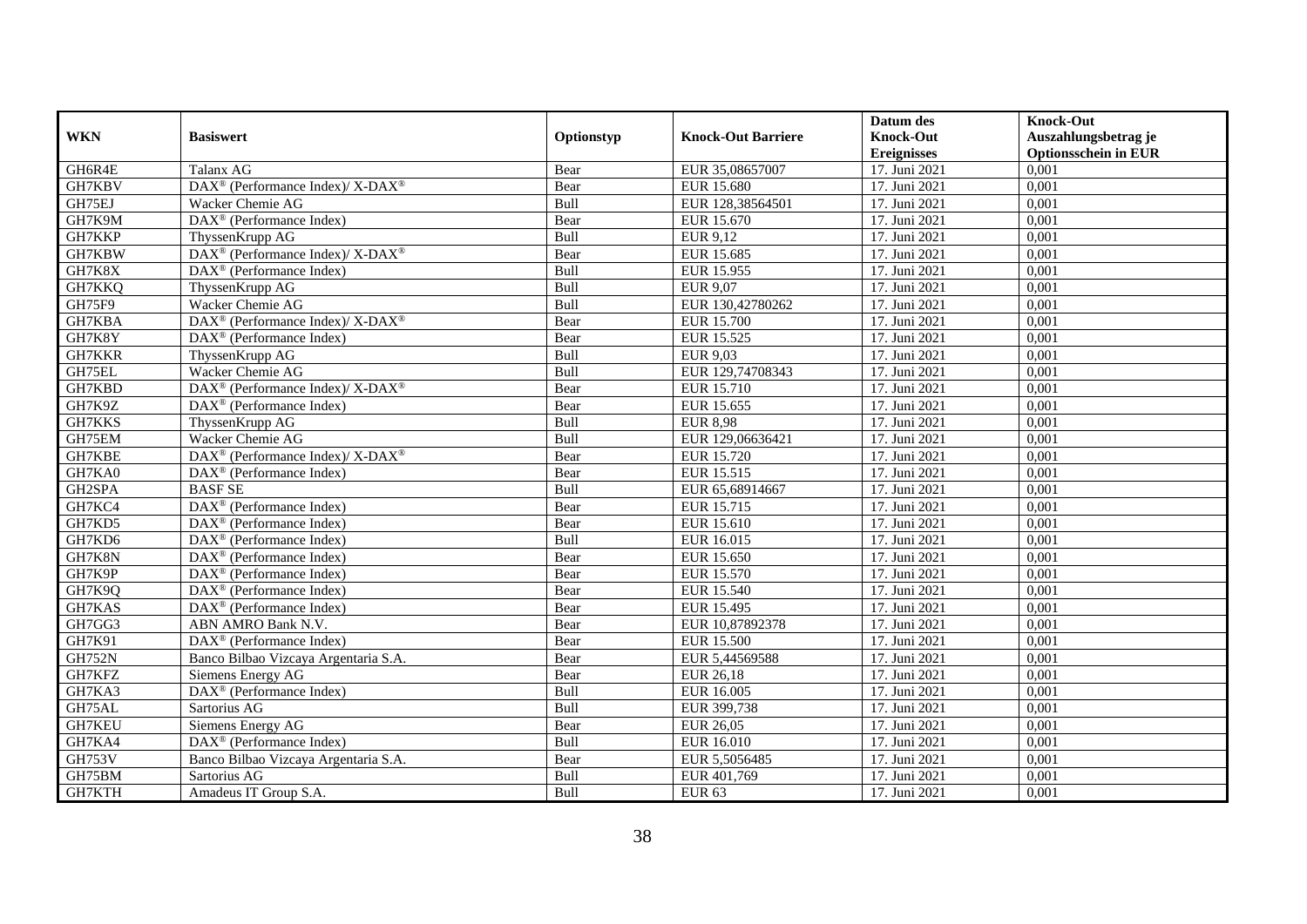|               |                                                         |            |                           | Datum des          | <b>Knock-Out</b>            |
|---------------|---------------------------------------------------------|------------|---------------------------|--------------------|-----------------------------|
| <b>WKN</b>    | <b>Basiswert</b>                                        | Optionstyp | <b>Knock-Out Barriere</b> | <b>Knock-Out</b>   | Auszahlungsbetrag je        |
|               |                                                         |            |                           | <b>Ereignisses</b> | <b>Optionsschein in EUR</b> |
| <b>GH7K93</b> | $\overline{\text{DAX}^{\otimes}}$ (Performance Index)   | Bear       | <b>EUR 15.465</b>         | 17. Juni 2021      | 0,001                       |
| GH7KQK        | Bechtle AG                                              | Bull       | EUR 151,98                | 17. Juni 2021      | 0,001                       |
| GH7K94        | DAX <sup>®</sup> (Performance Index)                    | Bull       | EUR 15.985                | 17. Juni 2021      | 0,001                       |
| GH7KTG        | Amadeus IT Group S.A.                                   | Bull       | EUR 62,63                 | 17. Juni 2021      | 0,001                       |
| GH6X91        | Puma SE                                                 | Bear       | EUR 95,65281461           | 17. Juni 2021      | 0,001                       |
| GH7KQN        | Bechtle AG                                              | Bull       | EUR 151,19                | 17. Juni 2021      | 0,001                       |
| GH7KA5        | $\overline{\text{DAX}^{\otimes}}$ (Performance Index)   | Bear       | EUR 15.640                | 17. Juni 2021      | 0,001                       |
| GH7KL3        | MorphoSys AG                                            | Bear       | EUR 66,95                 | 17. Juni 2021      | 0,001                       |
| GH7KDB        | DAX <sup>®</sup> (Performance Index)                    | Bull       | EUR 15.960                | 17. Juni 2021      | 0,001                       |
| GF7ESP        | MTU Aero Engines AG                                     | Bear       | EUR 218,68051064          | 17. Juni 2021      | 0,001                       |
| GH7K8T        | DAX <sup>®</sup> (Performance Index)                    | Bear       | <b>EUR 15.580</b>         | 17. Juni 2021      | 0,001                       |
| GH7KL4        | MorphoSys AG                                            | Bear       | EUR 66,63                 | 17. Juni 2021      | 0,001                       |
| GH7K8U        | $\overline{\text{DAX}^{\otimes}}$ (Performance Index)   | Bear       | <b>EUR 15.680</b>         | 17. Juni 2021      | 0,001                       |
| GF7ESR        | MTU Aero Engines AG                                     | Bear       | EUR 219,47948168          | 17. Juni 2021      | 0,001                       |
| GH77CB        | Merck KGaA                                              | Bull       | EUR 150,25353764          | 17. Juni 2021      | 0,001                       |
| GH7KD2        | DAX <sup>®</sup> (Performance Index)                    | Bear       | EUR 15.695                | 17. Juni 2021      | 0,001                       |
| GH7K8F        | DAX <sup>®</sup> (Performance Index)                    | Bull       | EUR 16.045                | 17. Juni 2021      | 0,001                       |
| GH7KL7        | MorphoSys AG                                            | Bear       | EUR 65.34                 | 17. Juni 2021      | 0,001                       |
| GF7EUC        | MTU Aero Engines AG                                     | Bear       | EUR 217,95948808          | 17. Juni 2021      | 0,001                       |
| GH7K9H        | DAX <sup>®</sup> (Performance Index)                    | Bull       | EUR 16.025                | 17. Juni 2021      | 0,001                       |
| GH7KJN        | MorphoSys AG                                            | Bear       | EUR 65,98                 | 17. Juni 2021      | 0,001                       |
| <b>GH7KAL</b> | DAX <sup>®</sup> (Performance Index)                    | Bear       | EUR 15.530                | 17. Juni 2021      | 0,001                       |
| GH79MR        | HSBC Holdings plc                                       | Bear       | GBP 4,46890119            | 17. Juni 2021      | 0,001                       |
| GH71ZS        | Hannover Rück SE                                        | Bear       | EUR 147,90967437          | 17. Juni 2021      | 0,001                       |
| <b>GH77C5</b> | Merck KGaA                                              | Bull       | EUR 151,02391468          | 17. Juni 2021      | 0,001                       |
| GH7K8Z        | DAX <sup>®</sup> (Performance Index)                    | Bear       | EUR 15.550                | 17. Juni 2021      | 0,001                       |
| GH77AV        | ADYEN N.V.                                              | Bull       | EUR 1.872,75616037        | 17. Juni 2021      | 0,001                       |
| GH7KJR        | MorphoSys AG                                            | Bear       | EUR 65,66                 | 17. Juni 2021      | 0,001                       |
| <b>GH7K90</b> | $\text{DAX}^{\textcircled{p}}$ (Performance Index)      | Bear       | EUR 15.645                | 17. Juni 2021      | 0,001                       |
| GH7KA1        | $\overline{\text{DAX}^{\otimes}}$ (Performance Index)   | Bull       | EUR 15.975                | 17. Juni 2021      | 0,001                       |
| GH7KJS        | MorphoSys AG                                            | Bear       | EUR 66,3                  | 17. Juni 2021      | 0,001                       |
| GH7KA2        | DAX <sup>®</sup> (Performance Index)                    | Bear       | EUR 15.690                | 17. Juni 2021      | 0,001                       |
| GH77DX        | ADYEN N.V.                                              | Bull       | EUR 1.861,10560843        | 17. Juni 2021      | 0,001                       |
| GH7KB4        | DAX <sup>®</sup> (Performance Index)                    | Bull       | <b>EUR 15.990</b>         | 17. Juni 2021      | 0,001                       |
| GH7K8P        | DAX <sup>®</sup> (Performance Index)                    | Bear       | <b>EUR 15.700</b>         | 17. Juni 2021      | 0,001                       |
| GH77AW        | ADYEN N.V.                                              | Bull       | EUR 1.884,39670324        | 17. Juni 2021      | 0,001                       |
| GH7K8Q        | $\overline{\text{DAX}^{\otimes}}$ (Performance Index)   | Bear       | EUR 15.485                | 17. Juni 2021      | 0,001                       |
| GH7K9R        | $\overline{\text{DAX}}^{\textcirc}$ (Performance Index) | Bull       | EUR 15.965                | 17. Juni 2021      | 0,001                       |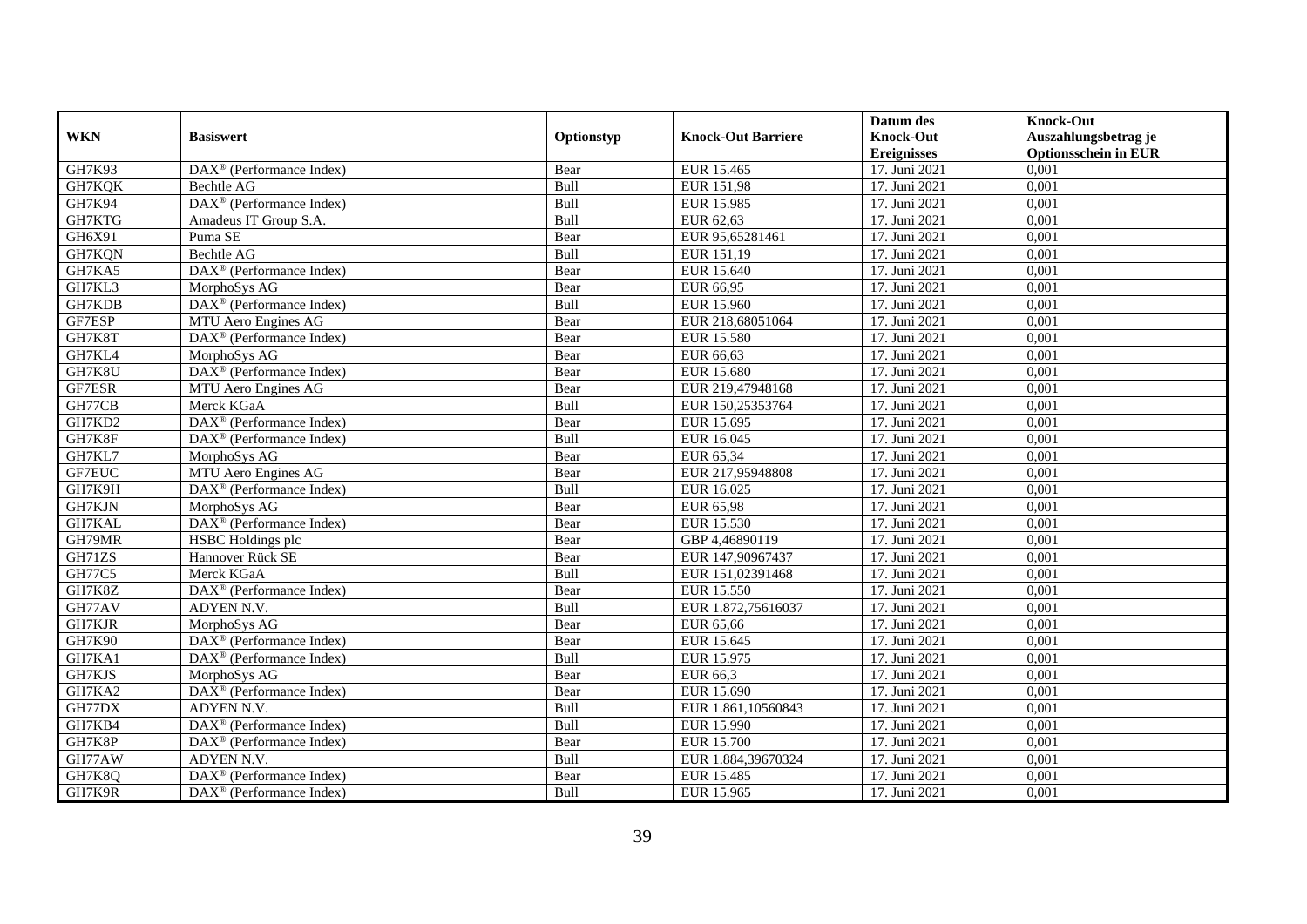|            |                                                              |            |                           | Datum des          | <b>Knock-Out</b>            |
|------------|--------------------------------------------------------------|------------|---------------------------|--------------------|-----------------------------|
| <b>WKN</b> | <b>Basiswert</b>                                             | Optionstyp | <b>Knock-Out Barriere</b> | <b>Knock-Out</b>   | Auszahlungsbetrag je        |
|            |                                                              |            |                           | <b>Ereignisses</b> | <b>Optionsschein in EUR</b> |
| GH7K9S     | DAX <sup>®</sup> (Performance Index)                         | Bull       | <b>EUR 16.000</b>         | 17. Juni 2021      | 0,001                       |
| GH7KAT     | $\text{DAX}^{\textcircled{p}}$ (Performance Index)           | Bear       | EUR 15.720                | 17. Juni 2021      | 0,001                       |
| GH7KAU     | DAX <sup>®</sup> (Performance Index)                         | Bear       | EUR 15.520                | 17. Juni 2021      | 0,001                       |
| GH7K8E     | $\text{DAX}^{\circledast}$ (Performance Index)               | Bull       | EUR 16.030                | 17. Juni 2021      | 0,001                       |
| GH7K9F     | DAX <sup>®</sup> (Performance Index)                         | Bear       | EUR 15.585                | 17. Juni 2021      | 0,001                       |
| GH7K9G     | $\text{DAX}^{\circledast}$ (Performance Index)               | Bear       | EUR 15.615                | 17. Juni 2021      | 0,001                       |
| GH7KAH     | $\text{DAX}^{\textcircled{n}}$ (Performance Index)           | Bear       | EUR 15.590                | 17. Juni 2021      | 0,001                       |
| GH7KAJ     | $\text{DAX}^{\textcircled{}}$ (Performance Index)            | Bear       | EUR 15.625                | 17. Juni 2021      | 0,001                       |
| GH7KBK     | $\text{DAX}^{\textcircled{p}}$ (Performance Index)           | Bull       | EUR 16.020                | 17. Juni 2021      | 0,001                       |
| GH7KBL     | $DAX^{\otimes}$ (Performance Index)                          | Bear       | EUR 15.475                | 17. Juni 2021      | 0,001                       |
| GH7K95     | $\overline{\text{DAX}}^{\textcircled{}}$ (Performance Index) | Bear       | EUR 15.535                | 17. Juni 2021      | 0,001                       |
| GH7K96     | $\overline{\text{DAX}^{\otimes}}$ (Performance Index)        | Bull       | <b>EUR 15.970</b>         | 17. Juni 2021      | 0,001                       |
| GH7KA7     | $\text{DAX}^{\circledast}$ (Performance Index)               | Bear       | EUR 15.450                | 17. Juni 2021      | 0,001                       |
| GH7KA8     | DAX <sup>®</sup> (Performance Index)                         | Bull       | <b>EUR 15.980</b>         | 17. Juni 2021      | 0,001                       |
| GH7K8V     | DAX <sup>®</sup> (Performance Index)                         | Bear       | EUR 15.705                | 17. Juni 2021      | 0,001                       |
| GH7K9X     | DAX <sup>®</sup> (Performance Index)                         | Bear       | EUR 15.430                | 17. Juni 2021      | 0,001                       |
| GH7K9Y     | DAX <sup>®</sup> (Performance Index)                         | Bear       | EUR 15.710                | 17. Juni 2021      | 0,001                       |
| GH7KAZ     | $\overline{\text{DAX}}^{\textcirc}$ (Performance Index)      | Bear       | EUR 15.560                | 17. Juni 2021      | 0,001                       |
| GH7K8R     | DAX <sup>®</sup> (Performance Index)                         | Bear       | EUR 15.445                | 17. Juni 2021      | 0,001                       |
| GH7K8S     | DAX <sup>®</sup> (Performance Index)                         | Bear       | EUR 15.455                | 17. Juni 2021      | 0,001                       |
| GH7K9T     | DAX <sup>®</sup> (Performance Index)                         | Bear       | EUR 15.470                | 17. Juni 2021      | 0,001                       |
| GH7K9U     | $\overline{\text{DAX}^{\otimes}}$ (Performance Index)        | Bear       | EUR 15.620                | 17. Juni 2021      | 0,001                       |
| GH7KBY     | $\text{DAX}^{\circledast}$ (Performance Index)               | Bear       | <b>EUR 15.480</b>         | 17. Juni 2021      | 0,001                       |
| GH7K9K     | DAX <sup>®</sup> (Performance Index)                         | Bull       | EUR 15.995                | 17. Juni 2021      | 0,001                       |
| GH7K9L     | DAX <sup>®</sup> (Performance Index)                         | Bear       | <b>EUR 15.600</b>         | 17. Juni 2021      | 0,001                       |
| GH7KAM     | $\text{DAX}^{\otimes}$ (Performance Index)                   | Bear       | EUR 15.675                | 17. Juni 2021      | 0,001                       |
| GH7KAN     | $\text{DAX}^{\circledast}$ (Performance Index)               | Bear       | EUR 15.545                | 17. Juni 2021      | 0,001                       |
| GH7K8B     | $\text{DAX}^{\textcircled{p}}$ (Performance Index)           | Bear       | <b>EUR 15.425</b>         | 17. Juni 2021      | 0,001                       |
| GH7K8C     | $\text{DAX}^{\textcircled{p}}$ (Performance Index)           | Bear       | EUR 15.565                | 17. Juni 2021      | 0,001                       |
| GH7K9C     | DAX <sup>®</sup> (Performance Index)                         | Bear       | EUR 15.635                | 17. Juni 2021      | 0,001                       |
| GH7K9D     | DAX <sup>®</sup> (Performance Index)                         | Bear       | EUR 15.555                | 17. Juni 2021      | 0,001                       |
| GH7KAF     | DAX <sup>®</sup> (Performance Index)                         | Bear       | EUR 15.575                | 17. Juni 2021      | 0,001                       |
| GH7KAG     | $\overline{\text{DAX}^{\otimes}}$ (Performance Index)        | Bear       | EUR 15.660                | 17. Juni 2021      | 0,001                       |
| GH7KBH     | $\text{DAX}^{\circledast}$ (Performance Index)               | Bear       | EUR 15.460                | 17. Juni 2021      | 0,001                       |
| GH7K99     | $\text{DAX}^{\textcircled{n}}$ (Performance Index)           | Bear       | EUR 15.685                | 17. Juni 2021      | 0,001                       |
| GH7K9A     | $\text{DAX}^{\circledast}$ (Performance Index)               | Bear       | EUR 15.435                | 17. Juni 2021      | 0,001                       |
| GH7K9B     | $\text{DAX}^{\otimes}$ (Performance Index)                   | Bear       | EUR 15.510                | 17. Juni 2021      | 0,001                       |
| GH7KAB     | $\overline{\text{DAX}}^{\textcircled{}}$ (Performance Index) | Bear       | EUR 15.605                | 17. Juni 2021      | 0,001                       |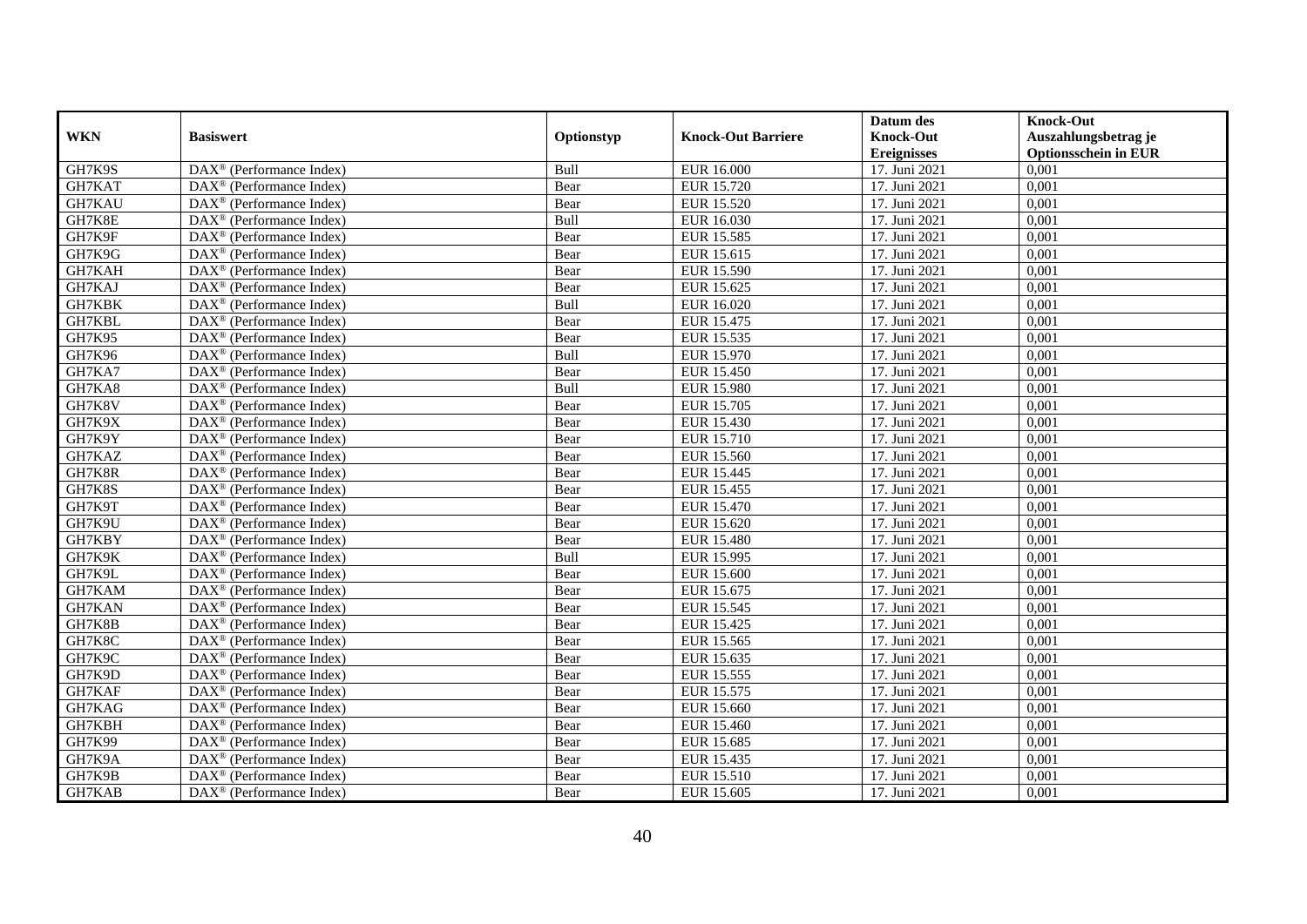|               |                                                              |            |                           | Datum des          | <b>Knock-Out</b>            |
|---------------|--------------------------------------------------------------|------------|---------------------------|--------------------|-----------------------------|
| <b>WKN</b>    | <b>Basiswert</b>                                             | Optionstyp | <b>Knock-Out Barriere</b> | <b>Knock-Out</b>   | Auszahlungsbetrag je        |
|               |                                                              |            |                           | <b>Ereignisses</b> | <b>Optionsschein in EUR</b> |
| GH7KAD        | DAX <sup>®</sup> (Performance Index)                         | Bull       | EUR 16.040                | 17. Juni 2021      | 0,001                       |
| GH7KBF        | $\text{DAX}^{\textcircled{D}}$ (Performance Index)           | Bull       | EUR 16.035                | 17. Juni 2021      | 0,001                       |
| GH7K97        | DAX <sup>®</sup> (Performance Index)                         | Bear       | EUR 15.630                | 17. Juni 2021      | 0,001                       |
| <b>GH7K98</b> | $\text{DAX}^{\otimes}$ (Performance Index)                   | Bear       | EUR 15.490                | 17. Juni 2021      | 0,001                       |
| GH7KA9        | DAX <sup>®</sup> (Performance Index)                         | Bear       | EUR 15.595                | 17. Juni 2021      | 0,001                       |
| GH7KAA        | $\text{DAX}^{\circledast}$ (Performance Index)               | Bear       | EUR 15.440                | 17. Juni 2021      | 0,001                       |
| GH7K71        | $\text{DAX}^{\textcircled{n}}$ (Performance Index)           | Bear       | EUR 15.710                | 17. Juni 2021      | 0,001                       |
| GH7K72        | $\text{DAX}^{\textcircled{}}$ (Performance Index)            | Bear       | EUR 15.710                | 17. Juni 2021      | 0,001                       |
| <b>GH7K73</b> | $\text{DAX}^{\textcircled{D}}$ (Performance Index)           | Bear       | EUR 15.710                | 17. Juni 2021      | 0,001                       |
| <b>GH7K74</b> | $DAX^{\otimes}$ (Performance Index)                          | Bear       | EUR 15.710                | 17. Juni 2021      | 0,001                       |
| GH7K6Z        | $\overline{\text{DAX}}^{\textcircled{}}$ (Performance Index) | Bear       | <b>EUR 15.710</b>         | 17. Juni 2021      | 0,001                       |
| <b>GH7K70</b> | $\overline{\text{DAX}^{\otimes}}$ (Performance Index)        | Bear       | <b>EUR 15.710</b>         | 17. Juni 2021      | 0,001                       |
| GH7K6S        | $\text{DAX}^{\circledast}$ (Performance Index)               | Bear       | EUR 15.720                | 17. Juni 2021      | 0,001                       |
| GH7K7T        | DAX <sup>®</sup> (Performance Index)                         | Bull       | EUR 15.675                | 17. Juni 2021      | 0,001                       |
| GH7K7M        | DAX <sup>®</sup> (Performance Index)                         | Bull       | EUR 15.680                | 17. Juni 2021      | 0,001                       |
| GH7K7N        | DAX <sup>®</sup> (Performance Index)                         | Bull       | EUR 15.680                | 17. Juni 2021      | 0,001                       |
| GH7K7P        | DAX <sup>®</sup> (Performance Index)                         | Bull       | EUR 15.675                | 17. Juni 2021      | 0,001                       |
| GH7K7Q        | $\overline{\text{DAX}}^{\textcirc}$ (Performance Index)      | Bull       | EUR 15.675                | 17. Juni 2021      | 0,001                       |
| GH7K6X        | DAX <sup>®</sup> (Performance Index)                         | Bear       | <b>EUR 15.720</b>         | 17. Juni 2021      | 0,001                       |
| GH7K6Y        | DAX <sup>®</sup> (Performance Index)                         | Bull       | EUR 15.710                | 17. Juni 2021      | 0,001                       |
| GH7K7B        | DAX <sup>®</sup> (Performance Index)                         | Bear       | <b>EUR 15.700</b>         | 17. Juni 2021      | 0,001                       |
| GH7K7C        | $\overline{\text{DAX}^{\otimes}}$ (Performance Index)        | Bull       | EUR 15.690                | 17. Juni 2021      | 0,001                       |
| GH7K7H        | $\text{DAX}^{\circledast}$ (Performance Index)               | Bear       | EUR 15.690                | 17. Juni 2021      | 0,001                       |
| GH7K7J        | DAX <sup>®</sup> (Performance Index)                         | Bear       | EUR 15.690                | 17. Juni 2021      | 0,001                       |
| GH7K75        | DAX <sup>®</sup> (Performance Index)                         | Bull       | <b>EUR 15.700</b>         | 17. Juni 2021      | 0,001                       |
| GH7K76        | $\text{DAX}^{\otimes}$ (Performance Index)                   | Bear       | <b>EUR 15.700</b>         | 17. Juni 2021      | 0,001                       |
| <b>GH7K77</b> | $\text{DAX}^{\circledast}$ (Performance Index)               | Bear       | <b>EUR 15.700</b>         | 17. Juni 2021      | 0,001                       |
| <b>GH7K78</b> | $\text{DAX}^{\textcircled{D}}$ (Performance Index)           | Bear       | <b>EUR 15.700</b>         | 17. Juni 2021      | 0,001                       |
| <b>GH7K79</b> | $\text{DAX}^{\textcircled{D}}$ (Performance Index)           | Bear       | EUR 15.700                | 17. Juni 2021      | 0,001                       |
| GH7K7A        | $DAX^{\otimes}$ (Performance Index)                          | Bear       | <b>EUR 15.700</b>         | 17. Juni 2021      | 0,001                       |
| GH7K7R        | DAX <sup>®</sup> (Performance Index)                         | Bull       | EUR 15.675                | 17. Juni 2021      | 0,001                       |
| GH7K7S        | DAX <sup>®</sup> (Performance Index)                         | Bull       | EUR 15.675                | 17. Juni 2021      | 0,001                       |
| GH7K7D        | $\overline{\text{DAX}^{\otimes}}$ (Performance Index)        | Bear       | EUR 15.690                | 17. Juni 2021      | 0,001                       |
| GH7K7E        | DAX <sup>®</sup> (Performance Index)                         | Bear       | EUR 15.690                | 17. Juni 2021      | 0,001                       |
| GH7K7F        | $\text{DAX}^{\textcircled{n}}$ (Performance Index)           | Bear       | EUR 15.690                | 17. Juni 2021      | 0,001                       |
| GH7K7G        | $\text{DAX}^{\textcircled{n}}$ (Performance Index)           | Bear       | EUR 15.690                | 17. Juni 2021      | 0,001                       |
| GH7K7K        | DAX <sup>®</sup> (Performance Index)                         | Bull       | EUR 15.680                | 17. Juni 2021      | 0,001                       |
| GH7K7L        | $\overline{\text{DAX}}^{\textcircled{}}$ (Performance Index) | Bear       | <b>EUR 15.680</b>         | 17. Juni 2021      | 0,001                       |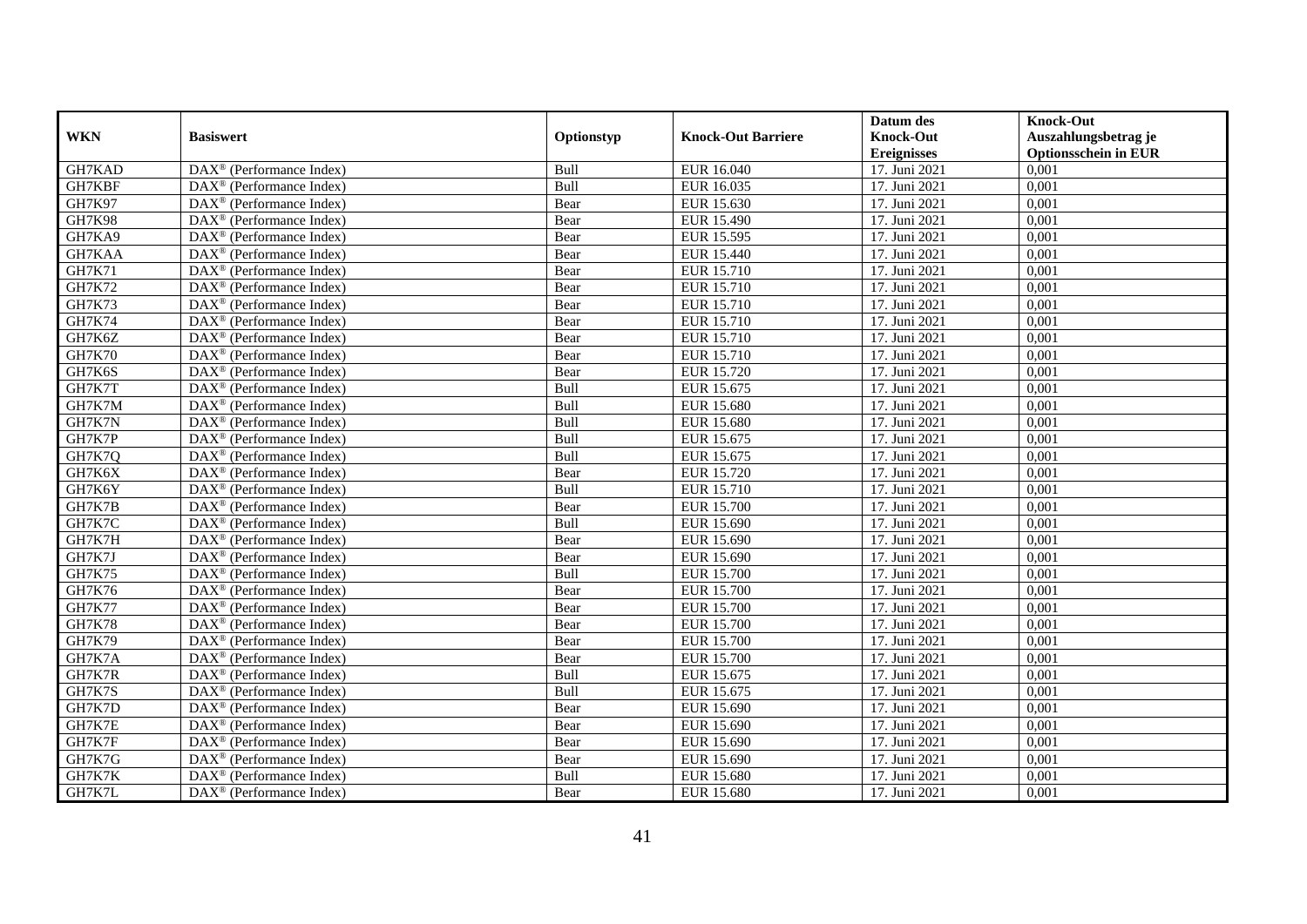|               |                                                    |             |                           | Datum des          | <b>Knock-Out</b>            |
|---------------|----------------------------------------------------|-------------|---------------------------|--------------------|-----------------------------|
| <b>WKN</b>    | <b>Basiswert</b>                                   | Optionstyp  | <b>Knock-Out Barriere</b> | <b>Knock-Out</b>   | Auszahlungsbetrag je        |
|               |                                                    |             |                           | <b>Ereignisses</b> | <b>Optionsschein in EUR</b> |
| GH4SJB        | EUR/GBP (WM-Fixing)                                | Bull        | GBP 0,85506               | 17. Juni 2021      | 0,001                       |
| GH77AZ        | ADYEN N.V.                                         | Bull        | EUR 1.837,84454082        | 17. Juni 2021      | 0,001                       |
| GH75AK        | Sartorius AG                                       | Bull        | EUR 397,695               | 17. Juni 2021      | 0,001                       |
| GH7GGY        | ABN AMRO Bank N.V.                                 | Bear        | EUR 10,99891191           | 17. Juni 2021      | 0.001                       |
| GH7GPY        | <b>SAP SE</b>                                      | Bull        | EUR 116,89116529          | 17. Juni 2021      | 0,001                       |
| GH7KR7        | <b>Bechtle AG</b>                                  | Bull        | EUR 150.41                | 17. Juni 2021      | 0,001                       |
| GH50XP        | EUR/USD (WM-Fixing)                                | Bull        | <b>USD 1,1952</b>         | 17. Juni 2021      | 0,001                       |
| GH6BLC        | Zurich Insurance Group AG                          | Bear        | CHF 383,64067062          | 17. Juni 2021      | 0,001                       |
| GH6TKJ        | Delivery Hero AG                                   | Bull        | EUR 107,55098675          | 17. Juni 2021      | 0,001                       |
| GH6R4G        | Talanx AG                                          | Bear        | EUR 35,26624525           | 17. Juni 2021      | 0,001                       |
| GH27J0        | <b>TotalEnergies SE</b>                            | Bear        | EUR 41,29463953           | 17. Juni 2021      | 0,001                       |
| GH7KEC        | Siemens Energy AG                                  | Bull        | <b>EUR 25,4</b>           | 17. Juni 2021      | 0,001                       |
| GH6THQ        | Delivery Hero AG                                   | Bull        | EUR 106,97981313          | 17. Juni 2021      | 0,001                       |
| GH77B2        | ADYEN N.V.                                         | Bull        | EUR 1.849,47507462        | 17. Juni 2021      | 0,001                       |
| GH15D2        | 1 Feinunze Platin, Feinheit mind. 0,9995           | Bull        | USD 1.118,065             | 17. Juni 2021      | 0,001                       |
| <b>GH6THR</b> | Delivery Hero AG                                   | Bull        | EUR 106,41866014          | 17. Juni 2021      | 0,001                       |
| GH7GQ5        | Nordex SE                                          | Bull        | EUR 17,58338855           | 17. Juni 2021      | 0,001                       |
| GH29ZE        | Airbus SE                                          | Bear        | EUR 115.54567288          | 17. Juni 2021      | 0,001                       |
| <b>GH774B</b> | NN Group N.V.                                      | Bear        | EUR 41,20833434           | 17. Juni 2021      | 0,001                       |
| GH7KLT        | Commerzbank AG                                     | Bear        | <b>EUR 6,5</b>            | 17. Juni 2021      | 0,001                       |
| GH7758        | Crédit Agricole S.A.                               | Bear        | EUR 12,58042876           | 17. Juni 2021      | 0,001                       |
| GF463F        | MTU Aero Engines AG                                | Bear        | EUR 220,68086932          | 17. Juni 2021      | 0,001                       |
| GH776Z        | Zalando SE                                         | Bear        | EUR 96,46636187           | 17. Juni 2021      | 0,001                       |
| GH6TPB        | 1 Feinunze Gold, Feinheit mind. 0,995, LBMA        | Bull        | USD 1.800,73033957        | 17. Juni 2021      | 0,001                       |
| GH36TT        | 1 Feinunze Platin, Feinheit mind. 0.9995           | <b>Bull</b> | USD 1.113,332             | 17. Juni 2021      | 0.001                       |
| GH7GF0        | Varta AG                                           | Bear        | EUR 140,59851059          | 17. Juni 2021      | 0,001                       |
| GH7GF5        | Varta AG                                           | Bear        | EUR 141,26836057          | 17. Juni 2021      | 0,001                       |
| GH7GD8        | Varta AG                                           | Bear        | EUR 141,93821055          | 17. Juni 2021      | 0,001                       |
| GH1H4E        | ACS, Actividades de Construcción y Servicios, S.A. | Bull        | EUR 24,92114294           | 17. Juni 2021      | 0,001                       |
| <b>GH720C</b> | ArcelorMittal S.A.                                 | Bull        | EUR 24,63809924           | 17. Juni 2021      | 0,001                       |
| GH77EM        | Deutsche Börse AG                                  | Bear        | EUR 141,75579915          | 17. Juni 2021      | 0,001                       |
| GH6R8T        | CRH plc                                            | <b>Bull</b> | GBP 36,13298961           | 17. Juni 2021      | 0,001                       |
| GH63MB        | 1 Feinunze Silber, Feinheit mind. 0,999            | Bull        | USD 26,62078457           | 17. Juni 2021      | 0,001                       |
| GH5WK6        | 1 Feinunze Gold, Feinheit mind. 0,995, LBMA        | Bull        | USD 1.794,90210094        | 17. Juni 2021      | 0,001                       |
| GH63MW        | 1 Feinunze Silber, Feinheit mind. 0,999            | Bull        | USD 26,69023948           | 17. Juni 2021      | 0,001                       |
| GH6BDX        | 1 Feinunze Platin, Feinheit mind. 0.9995           | Bull        | USD 1.105,873             | 17. Juni 2021      | 0,001                       |
| GH61SK        | GBP/USD (WM-Fixing)                                | Bull        | <b>USD 1,39398</b>        | 17. Juni 2021      | 0,001                       |
| GH15D4        | 1 Feinunze Platin, Feinheit mind. 0,9995           | Bull        | USD 1.109,565             | 17. Juni 2021      | 0,001                       |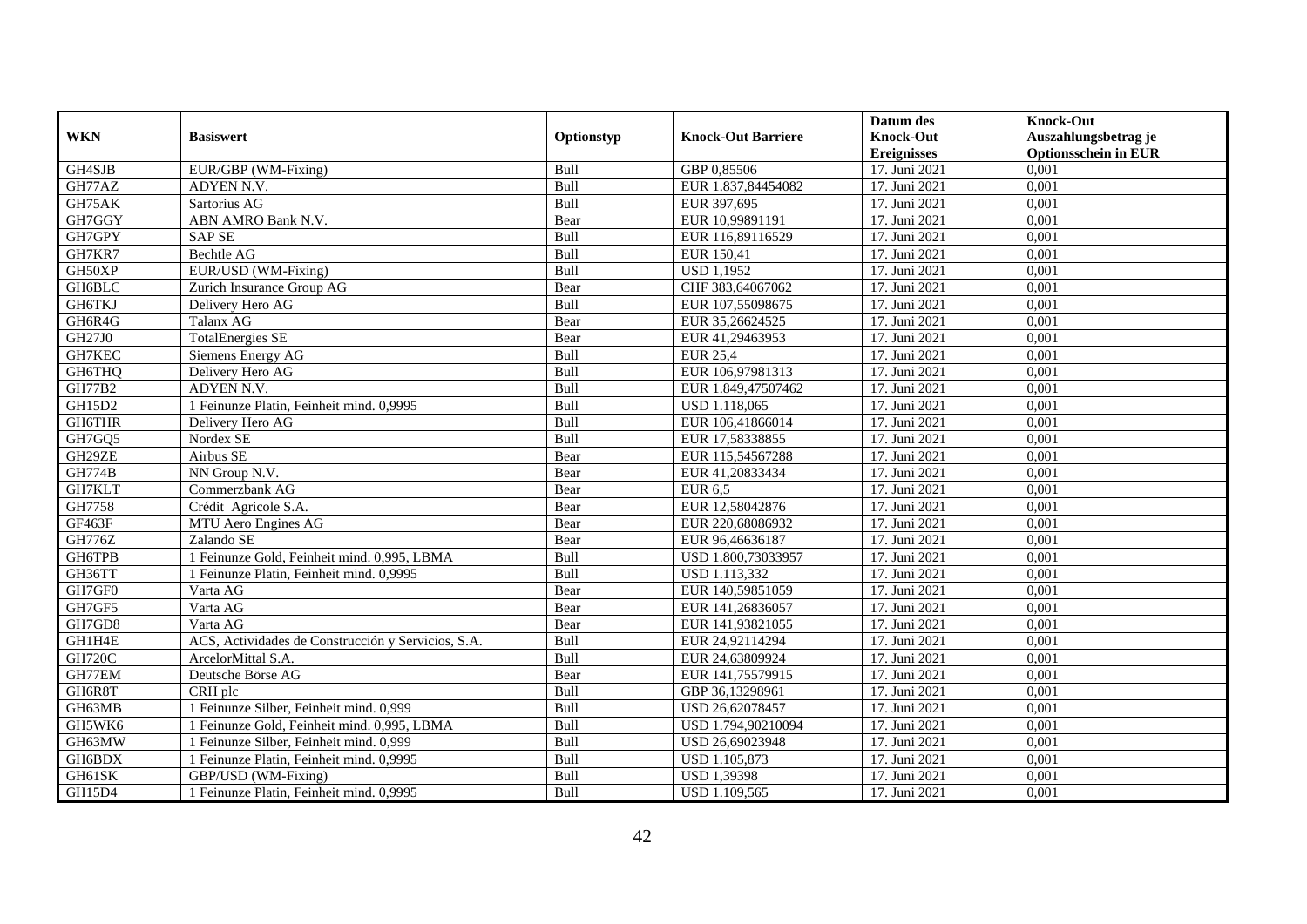|               |                                                                    |            |                           | Datum des          | <b>Knock-Out</b>            |
|---------------|--------------------------------------------------------------------|------------|---------------------------|--------------------|-----------------------------|
| <b>WKN</b>    | <b>Basiswert</b>                                                   | Optionstyp | <b>Knock-Out Barriere</b> | <b>Knock-Out</b>   | Auszahlungsbetrag je        |
|               |                                                                    |            |                           | <b>Ereignisses</b> | <b>Optionsschein in EUR</b> |
| GH7770        | Zalando SE                                                         | Bear       | EUR 96,93580887           | 17. Juni 2021      | 0,001                       |
| GC4EBQ        | Novartis AG                                                        | Bear       | CHF 85,48444085           | 17. Juni 2021      | 0,001                       |
| GH63M2        | 1 Feinunze Silber, Feinheit mind. 0,999                            | Bull       | USD 26,48200986           | 17. Juni 2021      | 0,001                       |
| GH36TS        | 1 Feinunze Platin, Feinheit mind. 0,9995                           | Bull       | USD 1.095,144             | 17. Juni 2021      | 0,001                       |
| GH63N3        | 1 Feinunze Silber, Feinheit mind. 0,999                            | Bull       | USD 26,41264502           | 17. Juni 2021      | 0,001                       |
| GH63M5        | 1 Feinunze Silber, Feinheit mind. 0,999                            | Bull       | USD 26,34348468           | 17. Juni 2021      | 0,001                       |
| GH5WJN        | 1 Feinunze Gold, Feinheit mind. 0,995, LBMA                        | Bull       | USD 1.785,7895631         | 17. Juni 2021      | 0,001                       |
| GH63MX        | 1 Feinunze Silber, Feinheit mind. 0,999                            | Bull       | USD 26,27434172           | 17. Juni 2021      | 0,001                       |
| GH36TX        | 1 Feinunze Platin, Feinheit mind. 0,9995                           | Bull       | USD 1.101,257             | 17. Juni 2021      | 0,001                       |
| GH5WK4        | 1 Feinunze Gold, Feinheit mind. 0,995, LBMA                        | Bull       | USD 1.790,34355419        | 17. Juni 2021      | 0,001                       |
| GH3494        | AXA S.A.                                                           | Bear       | EUR 23,12528416           | 17. Juni 2021      | 0,001                       |
| GH3X0E        | Novartis AG                                                        | Bear       | CHF 85,5866341            | 17. Juni 2021      | 0,001                       |
| GH51P2        | Aurubis AG                                                         | Bear       | EUR 81,18452311           | 17. Juni 2021      | 0,001                       |
| GH6WZR        | 1 Feinunze Palladium, Feinheit mind. 0,9995                        | Bull       | USD 2.730,358             | 17. Juni 2021      | 0,001                       |
| GH61TM        | 1 Feinunze Platin, Feinheit mind. 0,9995                           | Bull       | USD 1.091,059             | 17. Juni 2021      | 0,001                       |
| GH6ZW2        | 1 Feinunze Gold, Feinheit mind. 0,995, LBMA                        | Bull       | USD 1.780,45521881        | 17. Juni 2021      | 0,001                       |
| GH6WZD        | 1 Feinunze Palladium, Feinheit mind. 0,9995                        | Bull       | USD 2.737,481             | 17. Juni 2021      | 0,001                       |
| <b>GH0XKQ</b> | 1 Feinunze Platin, Feinheit mind. 0.9995                           | Bull       | <b>USD 1.087.694</b>      | 17. Juni 2021      | 0,001                       |
| GH55YX        | 1 Feinunze Palladium, Feinheit mind. 0,9995                        | Bull       | USD 2.706,302             | 17. Juni 2021      | 0,001                       |
| GH55ZW        | 1 Feinunze Palladium, Feinheit mind. 0,9995                        | Bull       | USD 2.689,132             | 17. Juni 2021      | 0,001                       |
| GH55YG        | 1 Feinunze Palladium, Feinheit mind. 0,9995                        | Bull       | USD 2.697,606             | 17. Juni 2021      | 0,001                       |
| GH55ZJ        | 1 Feinunze Palladium, Feinheit mind. 0,9995                        | Bull       | <b>USD 2.723,505</b>      | 17. Juni 2021      | 0,001                       |
| <b>GH560L</b> | 1 Feinunze Palladium, Feinheit mind. 0,9995                        | Bull       | USD 2.671,768             | 17. Juni 2021      | 0,001                       |
| GH5609        | 1 Feinunze Palladium, Feinheit mind. 0,9995                        | Bull       | USD 2.680,391             | 17. Juni 2021      | 0,001                       |
| GH55Z6        | 1 Feinunze Palladium. Feinheit mind. 0.9995                        | Bull       | USD 2.714,853             | 17. Juni 2021      | 0,001                       |
| GH5TXU        | 1 Feinunze Silber, Feinheit mind. 0,999                            | Bull       | USD 26,20014075           | 17. Juni 2021      | 0,001                       |
| GH77ES        | Deutsche Börse AG                                                  | Bear       | EUR 142,42540142          | 17. Juni 2021      | 0,001                       |
| GH7KBG        | DAX <sup>®</sup> (Performance Index)/ X-DAX <sup>®</sup>           | Bear       | EUR 15.725                | 17. Juni 2021      | 0.001                       |
| GH7K8J        | $\text{DAX}^{\textcircled{D}}$ (Performance Index)                 | Bear       | EUR 15.725                | 17. Juni 2021      | 0,001                       |
| GH7K6L        | $\text{DAX}^{\textcircled{D}}$ (Performance Index)                 | Bear       | EUR 15.725                | 17. Juni 2021      | 0,001                       |
| GH7K6M        | DAX <sup>®</sup> (Performance Index)                               | Bear       | EUR 15.725                | 17. Juni 2021      | 0,001                       |
| GH7K6N        | $\text{DAX}^{\textcircled{n}}$ (Performance Index)                 | Bear       | EUR 15.725                | 17. Juni 2021      | 0,001                       |
| GH7K6P        | $\overline{\text{DAX}^{\otimes}}$ (Performance Index)              | Bear       | EUR 15.725                | 17. Juni 2021      | 0,001                       |
| GH7K6Q        | DAX <sup>®</sup> (Performance Index)                               | Bear       | EUR 15.725                | 17. Juni 2021      | 0,001                       |
| GH7K6R        | $\text{DAX}^{\circledast}$ (Performance Index)                     | Bear       | EUR 15.725                | 17. Juni 2021      | 0,001                       |
| GH7KB0        | $\text{DAX}^{\circledast}$ (Performance Index)/ X-DAX <sup>®</sup> | Bear       | EUR 15.730                | 17. Juni 2021      | 0,001                       |
| GH7KAC        | $\text{DAX}^{\otimes}$ (Performance Index)                         | Bear       | EUR 15.730                | 17. Juni 2021      | 0,001                       |
| GH7K6H        | $\text{DAX}^{\textcircled{n}}$ (Performance Index)                 | Bear       | EUR 15.730                | 17. Juni 2021      | 0,001                       |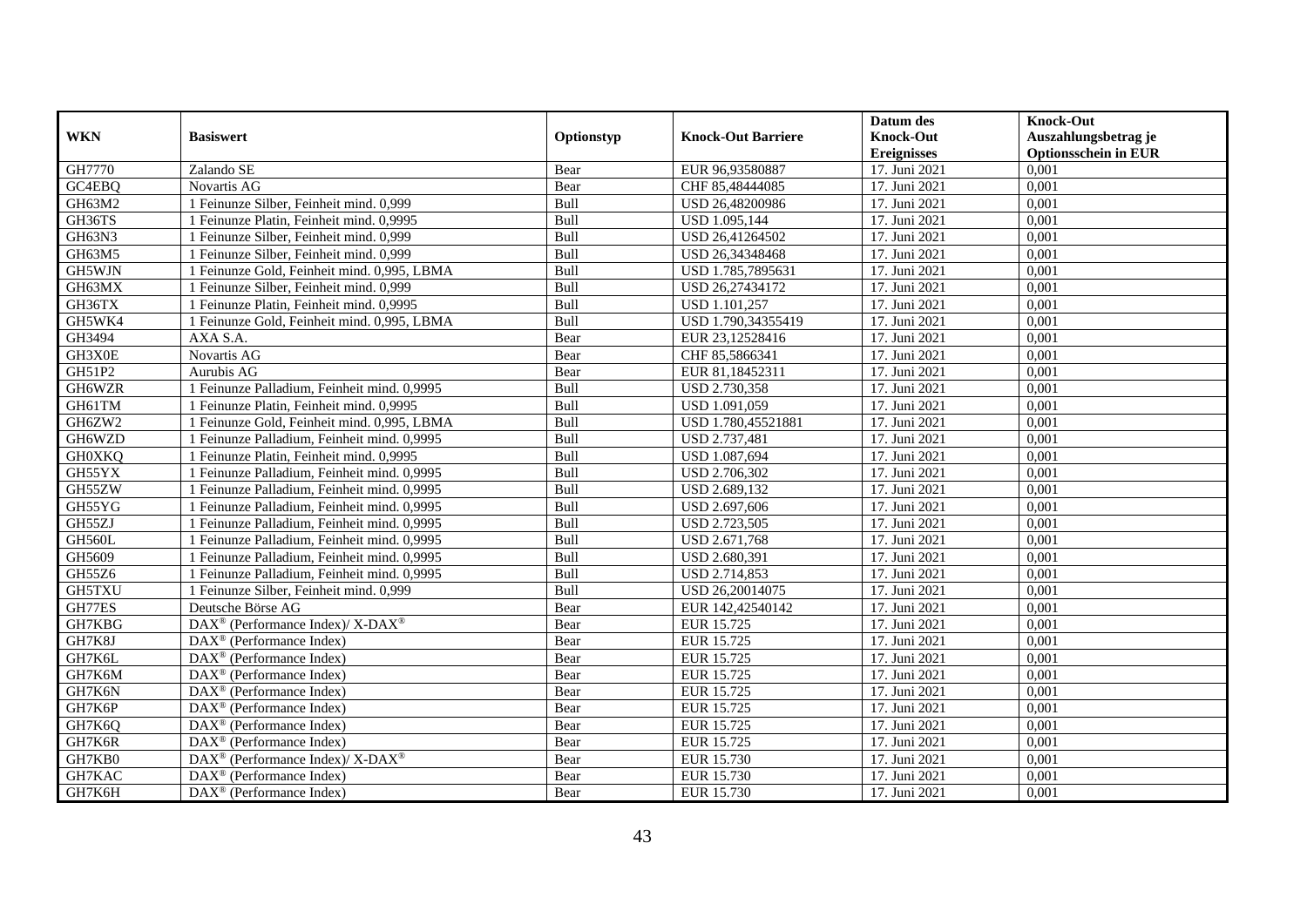|               |                                                          |              |                           | Datum des                              | <b>Knock-Out</b>                                    |
|---------------|----------------------------------------------------------|--------------|---------------------------|----------------------------------------|-----------------------------------------------------|
| <b>WKN</b>    | <b>Basiswert</b>                                         | Optionstyp   | <b>Knock-Out Barriere</b> | <b>Knock-Out</b><br><b>Ereignisses</b> | Auszahlungsbetrag je<br><b>Optionsschein in EUR</b> |
| GH7K6J        | $\text{DAX}^{\textcircled{}}$ (Performance Index)        | Bear         | EUR 15.730                | 17. Juni 2021                          | 0,001                                               |
| GH7K6K        | $DAX^{\circledR}$ (Performance Index)                    | Bear         | EUR 15.730                | 17. Juni 2021                          | 0,001                                               |
| GH7KB6        | DAX <sup>®</sup> (Performance Index)/ X-DAX <sup>®</sup> | Bear         | EUR 15.740                | 17. Juni 2021                          | 0,001                                               |
| GH5WH8        | <b>Barrick Gold Corporation</b>                          | Bull         | USD 21,71392043           | 17. Juni 2021                          | 0,001                                               |
| GH55ZC        | 1 Feinunze Palladium, Feinheit mind. 0,9995              | Bull         | USD 2.663,195             | 17. Juni 2021                          | 0,001                                               |
| GH7K6B        | DAX <sup>®</sup> (Performance Index)                     | Bear         | EUR 15.740                | 17. Juni 2021                          | 0,001                                               |
| GH7KB1        | DAX <sup>®</sup> (Performance Index)/ X-DAX <sup>®</sup> | Bear         | EUR 15.735                | 17. Juni 2021                          | 0,001                                               |
| <b>GH560D</b> | 1 Feinunze Palladium, Feinheit mind. 0,9995              | Bull         | <b>USD 2.654,558</b>      | 17. Juni 2021                          | 0,001                                               |
| GH7K8M        | $DAX^{\circledR}$ (Performance Index)                    | Bear         | EUR 15.740                | 17. Juni 2021                          | 0,001                                               |
| GH7K6C        | $DAX^{\circledR}$ (Performance Index)                    | Bear         | EUR 15.740                | 17. Juni 2021                          | 0,001                                               |
| GH7KB9        | $\overline{\text{DAX}^{\otimes}}$ (Performance Index)    |              | EUR 15.735                | 17. Juni 2021                          | 0,001                                               |
| GH7GSM        | Vertex Pharmaceuticals Incorporated                      | Bear<br>Bull | USD 187,14824518          | 17. Juni 2021                          | 0,001                                               |
| GH7K5V        |                                                          |              |                           |                                        |                                                     |
|               | Dow Jones Industrial Average® Index                      | Bull         | <b>USD 34.200</b>         | 17. Juni 2021                          | 0,001                                               |
| GH79HC        | Arista Networks, Inc.                                    | Bear         | USD 370,68944647          | 17. Juni 2021                          | 0,001                                               |
| GH7K6F        | DAX <sup>®</sup> (Performance Index)                     | Bear         | EUR 15.740                | 17. Juni 2021                          | 0,001                                               |
| GH7KQU        | Airbnb, Inc.                                             | Bull         | <b>USD 149,11</b>         | 17. Juni 2021                          | 0,001                                               |
| GH7K6G        | DAX <sup>®</sup> (Performance Index)                     | Bear         | EUR 15.740                | 17. Juni 2021                          | 0,001                                               |
| GH7KQL        | Airbnb. Inc.                                             | <b>Bull</b>  | <b>USD 149.87</b>         | 17. Juni 2021                          | 0,001                                               |
| GH5WH5        | <b>Barrick Gold Corporation</b>                          | Bull         | USD 21,95481118           | 17. Juni 2021                          | 0,001                                               |
| GH1GDC        | <b>Cognizant Technology Solutions Corporation</b>        | Bull         | USD 69,62345006           | 17. Juni 2021                          | 0,001                                               |
| GH7K6D        | DAX <sup>®</sup> (Performance Index)                     | Bear         | EUR 15.740                | 17. Juni 2021                          | 0,001                                               |
| GH5WH2        | <b>Barrick Gold Corporation</b>                          | Bull         | USD 21,83436581           | 17. Juni 2021                          | 0,001                                               |
| GB44RU        | Vertex Pharmaceuticals Incorporated                      | Bull         | USD 186,02121186          | 17. Juni 2021                          | 0,001                                               |
| GH5WH3        | <b>Barrick Gold Corporation</b>                          | Bull         | USD 21,59347505           | 17. Juni 2021                          | 0,001                                               |
| GH7GSR        | Vertex Pharmaceuticals Incorporated                      | Bull         | USD 186,1781506           | 17. Juni 2021                          | 0,001                                               |
| GH7K6E        | DAX <sup>®</sup> (Performance Index)                     | Bear         | EUR 15.740                | 17. Juni 2021                          | 0,001                                               |
| GH5WH7        | <b>Barrick Gold Corporation</b>                          | Bull         | USD 22,18566486           | 17. Juni 2021                          | 0,001                                               |
| GH5WGZ        | <b>Barrick Gold Corporation</b>                          | Bull         | USD 22,42655559           | 17. Juni 2021                          | 0,001                                               |
| GH5WH0        | <b>Barrick Gold Corporation</b>                          | Bull         | USD 22,30611023           | 17. Juni 2021                          | 0,001                                               |
| GH5WH1        | <b>Barrick Gold Corporation</b>                          | Bull         | USD 22,06521943           | 17. Juni 2021                          | 0,001                                               |
| GH5YR4        | Cigna Corporation                                        | Bull         | USD 235,95244618          | 17. Juni 2021                          | 0,001                                               |
| GH3A4Y        | The Clorox Company                                       | Bull         | USD 172,82380898          | 17. Juni 2021                          | 0,001                                               |
| GH7KNB        | Adobe Inc.                                               | Bull         | <b>USD 541,63</b>         | 17. Juni 2021                          | 0,001                                               |
| GH7KP6        | Plug Power Inc                                           | Bear         | <b>USD 29,78</b>          | 17. Juni 2021                          | 0,001                                               |
| GH7KPV        | Plug Power Inc                                           | Bear         | <b>USD 29,92</b>          | 17. Juni 2021                          | 0,001                                               |
| GH7KP8        | Plug Power Inc                                           | Bear         | <b>USD 29,63</b>          | 17. Juni 2021                          | 0,001                                               |
| GH7KQ2        | Plug Power Inc                                           | Bear         | <b>USD 29,49</b>          | 17. Juni 2021                          | 0,001                                               |
| GH7KPZ        | Plug Power Inc                                           | Bear         | <b>USD 29,34</b>          | 17. Juni 2021                          | 0,001                                               |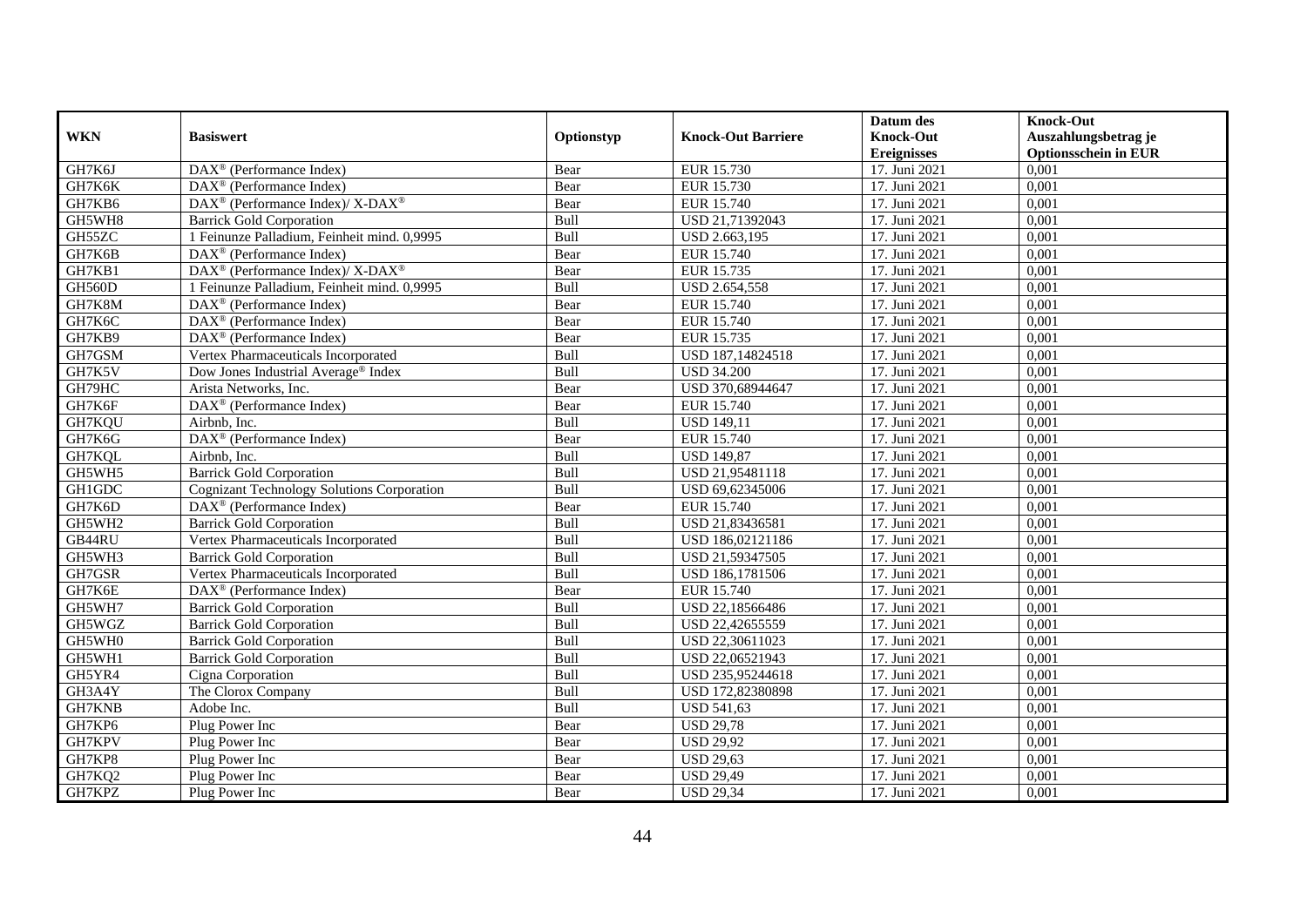|               |                                              |            |                           | Datum des          | <b>Knock-Out</b>            |
|---------------|----------------------------------------------|------------|---------------------------|--------------------|-----------------------------|
| <b>WKN</b>    | <b>Basiswert</b>                             | Optionstyp | <b>Knock-Out Barriere</b> | <b>Knock-Out</b>   | Auszahlungsbetrag je        |
|               |                                              |            |                           | <b>Ereignisses</b> | <b>Optionsschein in EUR</b> |
| <b>GH6JKH</b> | <b>CUREVAC NV</b>                            | Bull       | USD 92,49050798           | 17. Juni 2021      | 0,001                       |
| GH7GMP        | <b>CUREVAC NV</b>                            | Bull       | USD 88,06592238           | 17. Juni 2021      | 0,001                       |
| GH7775        | Zalando SE                                   | Bear       | EUR 97,40525585           | 17. Juni 2021      | 0,001                       |
| GH7GMQ        | <b>CUREVAC NV</b>                            | Bull       | USD 88,61602184           | 17. Juni 2021      | 0,001                       |
| GH7KQ4        | <b>Ballard Power Systems Inc</b>             | Bear       | <b>USD 17,33</b>          | 17. Juni 2021      | 0,001                       |
| GH7KP9        | Plug Power Inc                               | Bear       | <b>USD 30,07</b>          | 17. Juni 2021      | 0,001                       |
| GH7KE6        | Verizon Communications Inc.                  | Bull       | <b>USD 56,63</b>          | 17. Juni 2021      | 0,001                       |
| GH4XY6        | Nvidia Corporation                           | Bear       | USD 722,1537829           | 17. Juni 2021      | 0,001                       |
| GH7GMM        | <b>CUREVAC NV</b>                            | Bull       | USD 89,59619905           | 17. Juni 2021      | 0,001                       |
| GH45AK        | <b>ECOLAB INC</b>                            | Bull       | USD 208,8408227           | 17. Juni 2021      | 0,001                       |
| GH7KJQ        | MorphoSys AG                                 | Bear       | EUR 67,27                 | 17. Juni 2021      | 0,001                       |
| GH7AEL        | Nvidia Corporation                           | Bear       | USD 726,58777713          | 17. Juni 2021      | 0,001                       |
| GH3RQY        | Royal Dutch Shell plc                        | Bear       | EUR 17,66209351           | 17. Juni 2021      | 0,001                       |
| GH7GMN        | <b>CUREVAC NV</b>                            | Bull       | USD 89,10611045           | 17. Juni 2021      | 0,001                       |
| GH7GMT        | <b>CUREVAC NV</b>                            | Bull       | USD 65,82190065           | 17. Juni 2021      | 0,001                       |
| GH6R1Y        | <b>CUREVAC NV</b>                            | Bull       | USD 90,16044612           | 17. Juni 2021      | 0,001                       |
| GH6R2L        | <b>CUREVAC NV</b>                            | Bull       | USD 86,55001669           | 17. Juni 2021      | 0,001                       |
| GH7ABC        | Danaher Corporation                          | Bear       | USD 252,01328102          | 17. Juni 2021      | 0,001                       |
| GH7GMR        | <b>CUREVAC NV</b>                            | Bull       | USD 87,46581388           | 17. Juni 2021      | 0,001                       |
| GH7ABU        | Danaher Corporation                          | Bear       | USD 249,51552808          | 17. Juni 2021      | 0,001                       |
| GH7GMS        | <b>CUREVAC NV</b>                            | Bull       | USD 84,62530031           | 17. Juni 2021      | 0,001                       |
| GH7GNF        | <b>CUREVAC NV</b>                            | Bull       | USD 93,05682474           | 17. Juni 2021      | 0,001                       |
| GH7ABV        | Danaher Corporation                          | Bear       | USD 248,26665159          | 17. Juni 2021      | 0,001                       |
| GH7GNG        | <b>CUREVAC NV</b>                            | Bull       | USD 93,54691335           | 17. Juni 2021      | 0,001                       |
| GH6JJN        | <b>CUREVAC NV</b>                            | Bull       | USD 77,08211535           | 17. Juni 2021      | 0,001                       |
| GH7ACS        | Danaher Corporation                          | Bear       | USD 250,76440457          | 17. Juni 2021      | 0,001                       |
| GH79PN        | <b>CUREVAC NV</b>                            | Bull       | USD 91,40957178           | 17. Juni 2021      | 0,001                       |
| GH79PP        | <b>CUREVAC NV</b>                            | Bull       | USD 71,09855704           | 17. Juni 2021      | 0,001                       |
| GH6JK3        | <b>CUREVAC NV</b>                            | Bull       | USD 57,80907703           | 17. Juni 2021      | 0,001                       |
| GH6R1N        | <b>CUREVAC NV</b>                            | Bull       | USD 81,14440151           | 17. Juni 2021      | 0,001                       |
| GH5YT9        | Colgate-Palmolive Company                    | Bull       | USD 81,63212719           | 17. Juni 2021      | 0,001                       |
| <b>GH77A3</b> | Advanced Micro Devices, Inc.                 | Bear       | USD 82,4039248            | 17. Juni 2021      | 0,001                       |
| GH4XW1        | Conagra Brands Inc.                          | Bull       | USD 36,64391095           | 17. Juni 2021      | 0,001                       |
| GH7GK5        | Expeditors International of Washington, Inc. | Bull       | <b>USD 123,024</b>        | 17. Juni 2021      | 0,001                       |
| GH6FJS        | Dow Jones Industrial Average® Index          | Bull       | USD 33.906,33184934       | 17. Juni 2021      | 0,001                       |
| GH5A0H        | <b>DTE Energy Company</b>                    | Bull       | USD 134,70783473          | 17. Juni 2021      | 0,001                       |
| GH7KM6        | NIO Inc                                      | Bear       | <b>USD 46,19</b>          | 17. Juni 2021      | 0,001                       |
| GH7KT2        | ServiceNow Inc                               | Bear       | <b>USD 511,99</b>         | 17. Juni 2021      | 0,001                       |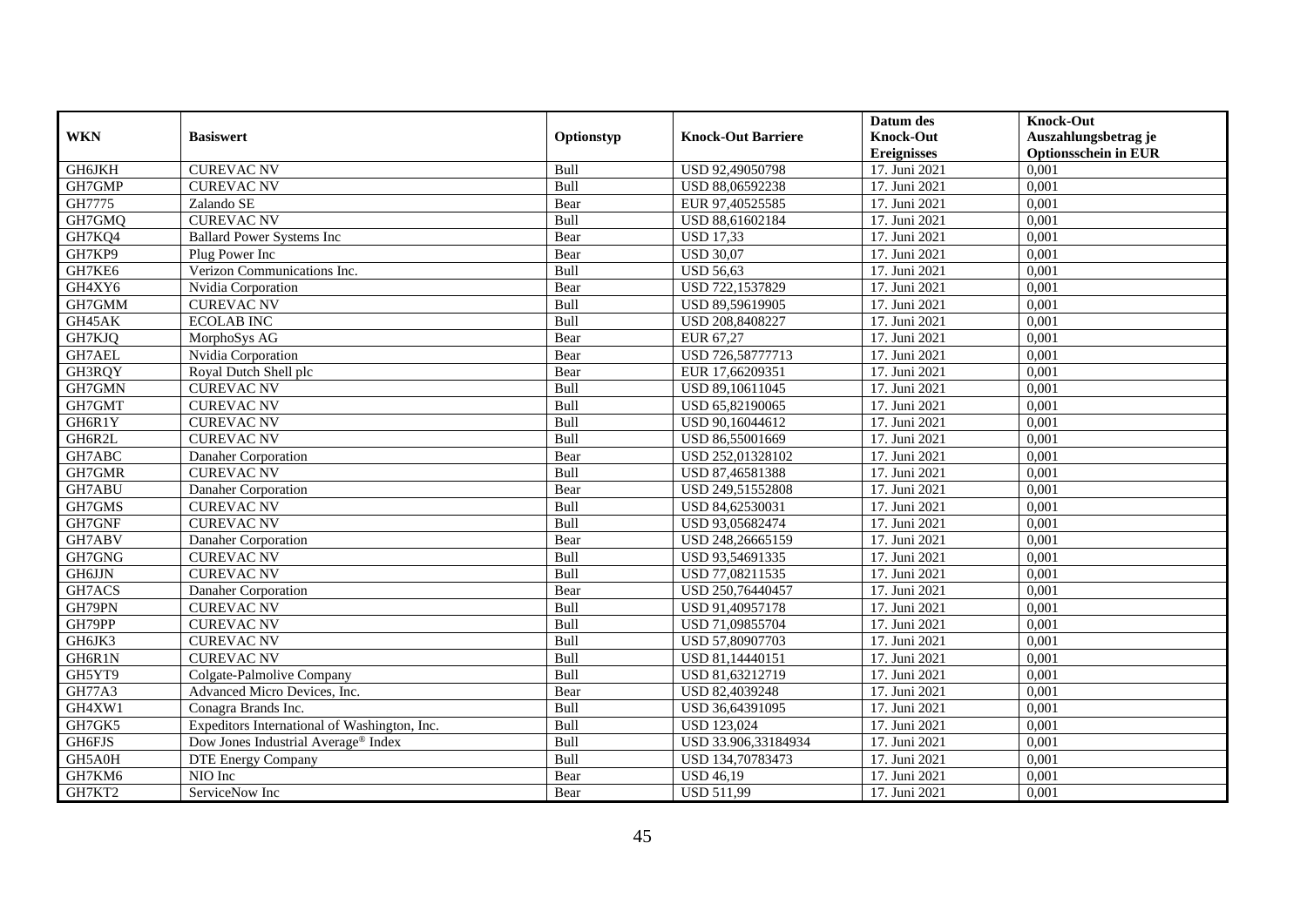|               |                                                    |            |                           | Datum des          | <b>Knock-Out</b>            |
|---------------|----------------------------------------------------|------------|---------------------------|--------------------|-----------------------------|
| <b>WKN</b>    | <b>Basiswert</b>                                   | Optionstyp | <b>Knock-Out Barriere</b> | <b>Knock-Out</b>   | Auszahlungsbetrag je        |
|               |                                                    |            |                           | <b>Ereignisses</b> | <b>Optionsschein in EUR</b> |
| GH7KMG        | NIO Inc                                            | Bear       | <b>USD 45,96</b>          | 17. Juni 2021      | 0,001                       |
| GH5TXT        | 1 Feinunze Silber, Feinheit mind. 0,999            | Bull       | USD 26,13359973           | 17. Juni 2021      | 0,001                       |
| GH6R8E        | PPG Industries, Inc.                               | Bull       | USD 173,15830177          | 17. Juni 2021      | 0,001                       |
| GH55YW        | 1 Feinunze Palladium, Feinheit mind. 0,9995        | Bull       | USD 2.637,341             | 17. Juni 2021      | 0,001                       |
| GH5Y49        | 1 Feinunze Silber, Feinheit mind. 0,999            | Bull       | USD 26,03060234           | 17. Juni 2021      | 0,001                       |
| GH6FJT        | Dow Jones Industrial Average <sup>®</sup> Index    | Bull       | USD 33.889,12022102       | 17. Juni 2021      | 0,001                       |
| GH6FJW        | Dow Jones Industrial Average® Index                | Bull       | USD 33.871,79839017       | 17. Juni 2021      | 0,001                       |
| <b>GH560A</b> | 1 Feinunze Palladium, Feinheit mind. 0,9995        | Bull       | USD 2.645,916             | 17. Juni 2021      | 0,001                       |
| GH5TXL        | 1 Feinunze Silber, Feinheit mind. 0,999            | Bull       | USD 26,06712523           | 17. Juni 2021      | 0,001                       |
| GH4F81        | 1 Feinunze Palladium, Feinheit mind. 0,9995        | Bull       | <b>USD 2.629,42</b>       | 17. Juni 2021      | 0,001                       |
| GH6F0D        | Dow Jones Industrial Average <sup>®</sup> Index    | Bull       | <b>USD 33.900</b>         | 17. Juni 2021      | 0,001                       |
| GH6U8X        | Dow Jones Industrial Average® Index                | Bull       | <b>USD 33.900</b>         | 17. Juni 2021      | 0,001                       |
| GH6U8Y        | Dow Jones Industrial Average® Index                | Bull       | <b>USD 33.880</b>         | 17. Juni 2021      | 0,001                       |
| GH6F0E        | Dow Jones Industrial Average <sup>®</sup> Index    | Bull       | <b>USD 33.880</b>         | 17. Juni 2021      | 0.001                       |
| GH6U8Z        | Dow Jones Industrial Average® Index                | Bull       | <b>USD 33.860</b>         | 17. Juni 2021      | 0,001                       |
| GH6F0F        | Dow Jones Industrial Average® Index                | Bull       | <b>USD 33.860</b>         | 17. Juni 2021      | 0,001                       |
| <b>GH6U90</b> | Dow Jones Industrial Average® Index                | Bull       | <b>USD 33.840</b>         | 17. Juni 2021      | 0,001                       |
| GH6F0G        | Dow Jones Industrial Average® Index                | Bull       | <b>USD 33.840</b>         | 17. Juni 2021      | 0,001                       |
| GH6FJP        | Dow Jones Industrial Average® Index                | Bull       | USD 33.837,38515189       | 17. Juni 2021      | 0,001                       |
| <b>GH754G</b> | Anglo American PLC                                 | Bull       | GBP 28,72819185           | 17. Juni 2021      | 0,001                       |
| GH4F6B        | 1 Feinunze Palladium, Feinheit mind. 0,9995        | Bull       | USD 2.593,477             | 17. Juni 2021      | 0,001                       |
| GH5WB5        | Amazon.com. Inc.                                   | Bear       | USD 3.428.33896494        | 17. Juni 2021      | 0,001                       |
| GH5WGQ        | <b>Barrick Gold Corporation</b>                    | Bull       | USD 21,36262139           | 17. Juni 2021      | 0,001                       |
| GH7AD1        | Compagnie Generale des Etablissements Michelin SCA | Bear       | EUR 133,38587741          | 17. Juni 2021      | 0,001                       |
| GH6X8A        | <b>CSX</b> Corporation                             | Bull       | USD 96,43152738           | 17. Juni 2021      | 0,001                       |
| GH51LN        | LVMH Moët Hennessy Louis Vuitton SE                | Bear       | EUR 684,87061462          | 17. Juni 2021      | 0,001                       |
| GH4SGC        | 1 Feinunze Platin, Feinheit mind. 0,9995           | Bull       | USD 1.082,614             | 17. Juni 2021      | 0,001                       |
| GH5TP0        | Advanced Micro Devices, Inc.                       | Bear       | USD 83,37349691           | 17. Juni 2021      | 0,001                       |
| GH7KM5        | NIO Inc                                            | Bear       | <b>USD 46,42</b>          | 17. Juni 2021      | 0,001                       |
| GH6X0B        | Xilinx Inc.                                        | Bear       | USD 131,10419671          | 17. Juni 2021      | 0,001                       |
| GH77EN        | Deutsche Börse AG                                  | Bear       | EUR 143,09500368          | 17. Juni 2021      | 0,001                       |
| GH6JRV        | <b>Vulcan Materials Company</b>                    | Bull       | USD 168,71227839          | 17. Juni 2021      | 0,001                       |
| GH5WHV        | <b>Barrick Gold Corporation</b>                    | Bull       | USD 21,48306678           | 17. Juni 2021      | 0,001                       |
| GH7KKE        | ThyssenKrupp AG                                    | Bull       | <b>EUR 8,74</b>           | 17. Juni 2021      | 0,001                       |
| GH79K3        | Arista Networks, Inc.                              | Bear       | USD 373,97766746          | 17. Juni 2021      | 0,001                       |
| GH7KM3        | NIO Inc                                            | Bear       | <b>USD 46,64</b>          | 17. Juni 2021      | 0,001                       |
| <b>GH720D</b> | ArcelorMittal S.A.                                 | Bull       | EUR 24,50795496           | 17. Juni 2021      | 0,001                       |
| GH5TNW        | Advanced Micro Devices, Inc.                       | Bear       | USD 82,97666919           | 17. Juni 2021      | 0,001                       |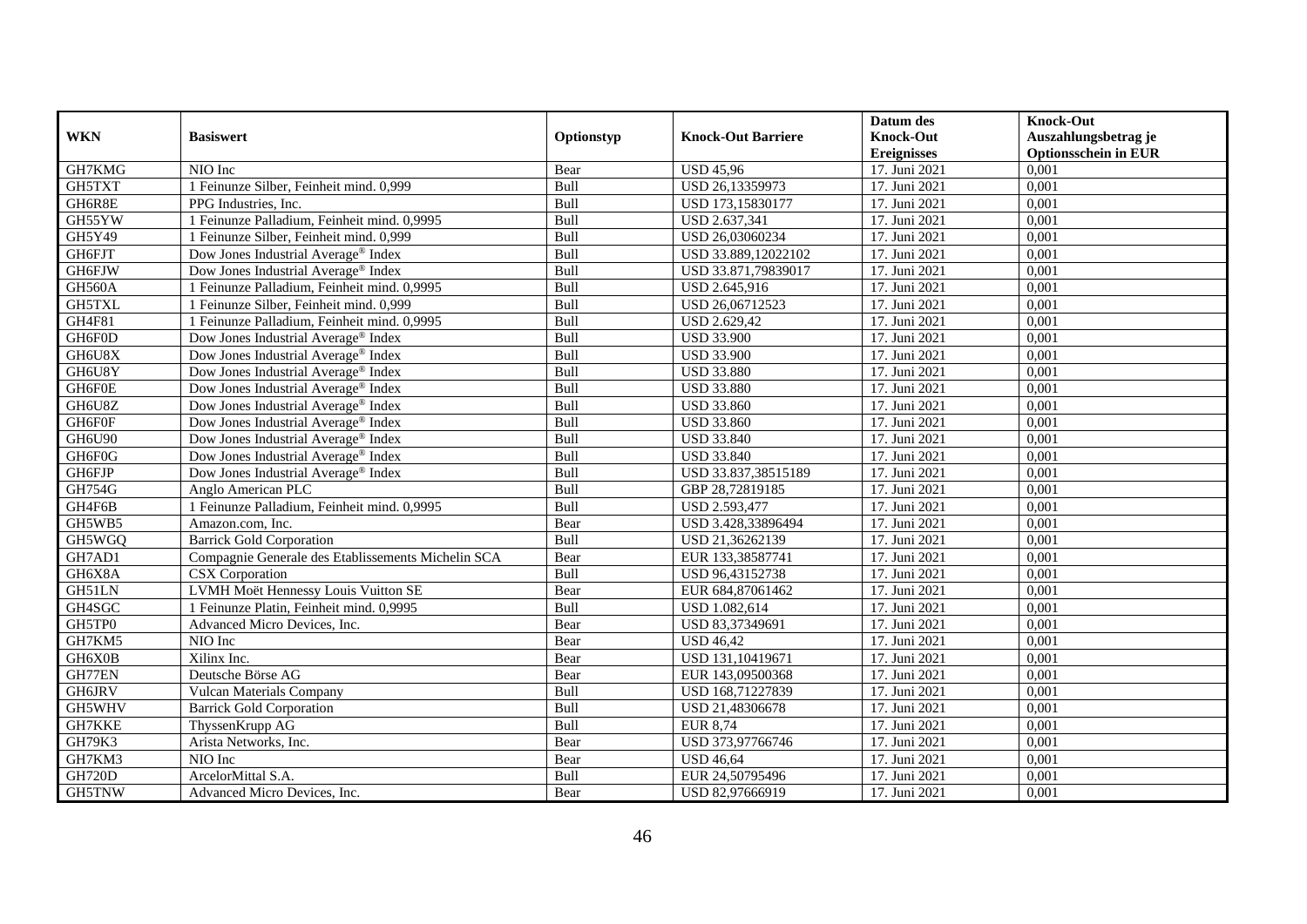|               |                                                          |            |                           | Datum des          | <b>Knock-Out</b>            |
|---------------|----------------------------------------------------------|------------|---------------------------|--------------------|-----------------------------|
| <b>WKN</b>    | <b>Basiswert</b>                                         | Optionstyp | <b>Knock-Out Barriere</b> | <b>Knock-Out</b>   | Auszahlungsbetrag je        |
|               |                                                          |            |                           | <b>Ereignisses</b> | <b>Optionsschein in EUR</b> |
| GH4T6A        | Fortinet, Inc.                                           | Bear       | <b>USD 232,885</b>        | 17. Juni 2021      | 0,001                       |
| GH6X1W        | Xilinx Inc.                                              | Bear       | USD 130,27612821          | 17. Juni 2021      | 0,001                       |
| GH7KGH        | TechnipFMC PLC                                           | Bull       | <b>EUR 8,06</b>           | 17. Juni 2021      | 0,001                       |
| <b>GH7KKN</b> | ThyssenKrupp AG                                          | Bull       | <b>EUR 8,69</b>           | 17. Juni 2021      | 0,001                       |
| GH7KQ1        | <b>Ballard Power Systems Inc</b>                         | Bear       | <b>USD 17,43</b>          | 17. Juni 2021      | 0,001                       |
| GH45B5        | <b>ECOLAB INC</b>                                        | Bull       | USD 207,33095619          | 17. Juni 2021      | 0,001                       |
| GH6R8C        | PPG Industries, Inc.                                     | Bull       | USD 171,9761971           | 17. Juni 2021      | 0,001                       |
| GH6R19        | ServiceNow Inc                                           | Bear       | USD 521,50200031          | 17. Juni 2021      | 0,001                       |
| GH7KQ5        | <b>Ballard Power Systems Inc</b>                         | Bear       | <b>USD 17,52</b>          | 17. Juni 2021      | 0,001                       |
| GH7779        | Zalando SE                                               | Bear       | EUR 97,87470284           | 17. Juni 2021      | 0,001                       |
| GH5W7Y        | Capgemini SE                                             | Bear       | EUR 160,41382244          | 17. Juni 2021      | 0,001                       |
| GH5E8R        | PayPal Holdings, Inc.                                    | Bear       | USD 275,28879296          | 17. Juni 2021      | 0,001                       |
| GH7KQ6        | <b>Ballard Power Systems Inc</b>                         | Bear       | <b>USD 17,62</b>          | 17. Juni 2021      | 0,001                       |
| GH7KJT        | MorphoSys AG                                             | Bear       | EUR 67,6                  | 17. Juni 2021      | 0,001                       |
| GH3X0A        | Novartis AG                                              | Bear       | CHF 85,99400023           | 17. Juni 2021      | 0,001                       |
| <b>GH7AEN</b> | Nvidia Corporation                                       | Bear       | USD 736,62785002          | 17. Juni 2021      | 0,001                       |
| GH4G0Y        | <b>ASML Holding N.V.</b>                                 | Bear       | EUR 587,89656929          | 17. Juni 2021      | 0,001                       |
| GH4XX7        | Nvidia Corporation                                       | Bear       | USD 746.34093426          | 17. Juni 2021      | 0,001                       |
| GH6WZZ        | 1 Feinunze Palladium, Feinheit mind. 0,9995              | Bull       | USD 2.616,268             | 17. Juni 2021      | 0,001                       |
| GH7KRR        | Mercadolibre Inc.                                        | Bear       | <b>USD 1.440,19</b>       | 17. Juni 2021      | 0,001                       |
| GH6WZQ        | 1 Feinunze Palladium, Feinheit mind. 0,9995              | Bull       | USD 2.602,066             | 17. Juni 2021      | 0,001                       |
| GH4XZ2        | Nvidia Corporation                                       | Bear       | USD 731,10501146          | 17. Juni 2021      | 0,001                       |
| GH7KTL        | Mercadolibre Inc.                                        | Bear       | <b>USD 1.430,42</b>       | 17. Juni 2021      | 0,001                       |
| GH7KRV        | Mercadolibre Inc.                                        | Bear       | <b>USD 1.449,95</b>       | 17. Juni 2021      | 0,001                       |
| GH7AEE        | Nvidia Corporation                                       | Bear       | USD 739,98119444          | 17. Juni 2021      | 0.001                       |
| GH6WZF        | 1 Feinunze Palladium, Feinheit mind. 0,9995              | Bull       | USD 2.580,743             | 17. Juni 2021      | 0,001                       |
| GH6WZG        | 1 Feinunze Palladium, Feinheit mind. 0,9995              | Bull       | USD 2.609,069             | 17. Juni 2021      | 0,001                       |
| GC42ST        | Roche Holding AG                                         | Bear       | CHF 348,10914952          | 17. Juni 2021      | 0,001                       |
| GH5RU2        | Apple Inc.                                               | Bear       | USD 131,22890978          | 17. Juni 2021      | 0,001                       |
| GH5RXC        | Apple Inc.                                               | Bear       | USD 131,86671747          | 17. Juni 2021      | 0,001                       |
| GH2PPE        | Deere & Company                                          | Bull       | USD 328,26376333          | 17. Juni 2021      | 0,001                       |
| GH7KB5        | DAX <sup>®</sup> (Performance Index)/ X-DAX <sup>®</sup> | Bear       | EUR 15.750                | 17. Juni 2021      | 0,001                       |
| GH7KC8        | DAX <sup>®</sup> (Performance Index)/X-DAX <sup>®</sup>  | Bear       | EUR 15.745                | 17. Juni 2021      | 0,001                       |
| GH7K9W        | DAX <sup>®</sup> (Performance Index)                     | Bear       | EUR 15.750                | 17. Juni 2021      | 0,001                       |
| GH0J8V        | $AEX-Index^{\circledR}$                                  | Bear       | EUR 735,91731249          | 17. Juni 2021      | 0,001                       |
| GH7K8D        | $DAX^{\circledast}$ (Performance Index)                  | Bear       | EUR 15.745                | 17. Juni 2021      | 0,001                       |
| GH0J8S        | AEX-Index®                                               | Bear       | EUR 735,34545272          | 17. Juni 2021      | 0,001                       |
| GB7CFH        | CAC 40 <sup>®</sup> Index                                | Bear       | EUR 6.666,81              | 17. Juni 2021      | 0,001                       |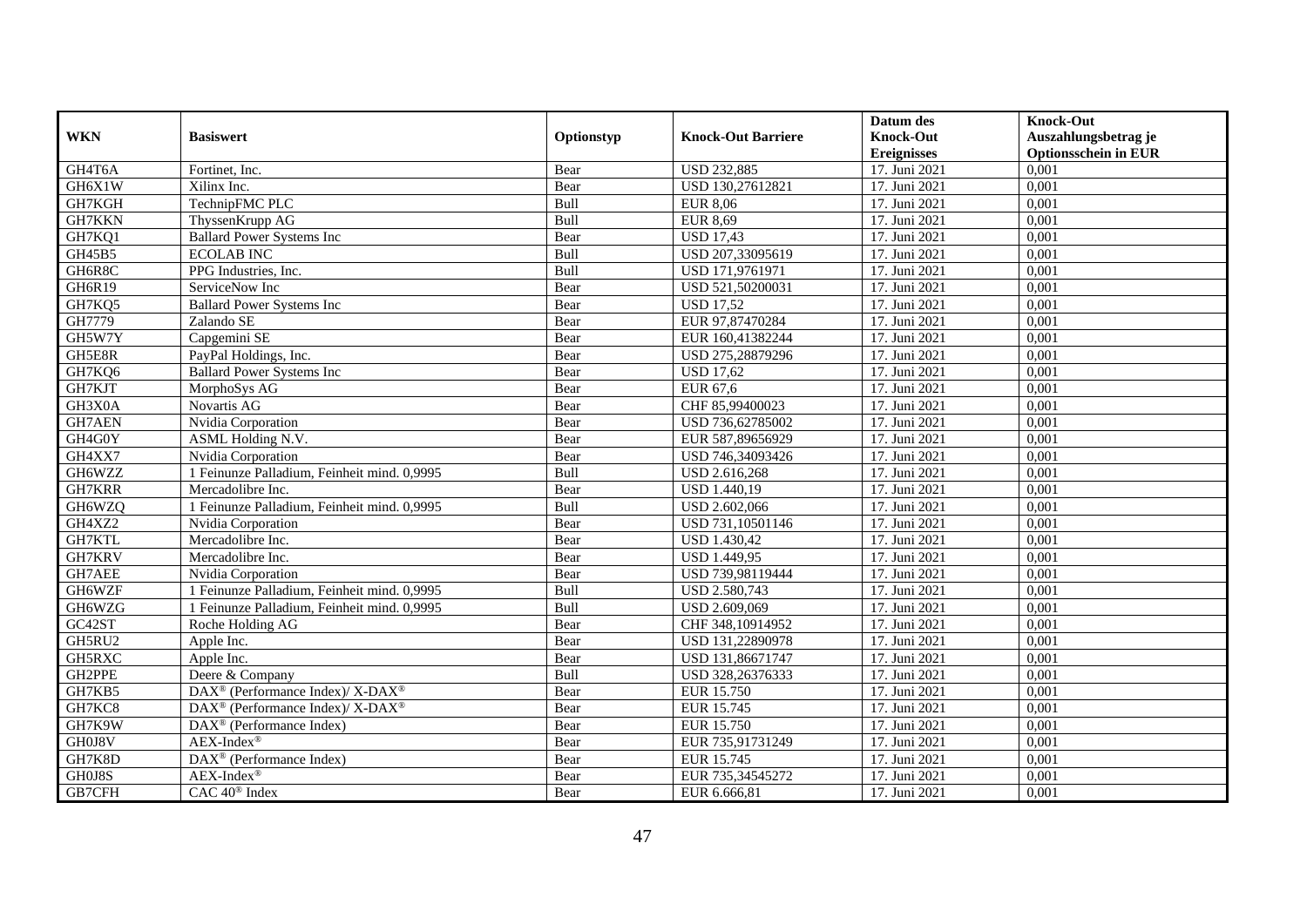|               |                                                         |            |                           | Datum des                              | <b>Knock-Out</b>                                    |
|---------------|---------------------------------------------------------|------------|---------------------------|----------------------------------------|-----------------------------------------------------|
| <b>WKN</b>    | <b>Basiswert</b>                                        | Optionstyp | <b>Knock-Out Barriere</b> | <b>Knock-Out</b><br><b>Ereignisses</b> | Auszahlungsbetrag je<br><b>Optionsschein in EUR</b> |
| <b>GH1PWG</b> | EURO STOXX 50 <sup>®</sup> Index (Price EUR)            | Bear       | EUR 4.159,64438071        | 17. Juni 2021                          | 0,001                                               |
| GH6CUZ        | $CAC 40$ <sup>®</sup> Index                             | Bear       | EUR 6.664,69              | 17. Juni 2021                          | 0,001                                               |
| <b>GH6CUR</b> | CAC 40 <sup>®</sup> Index                               | Bear       | EUR 6.671,15              | 17. Juni 2021                          | 0,001                                               |
| GH7K69        | DAX <sup>®</sup> (Performance Index)                    | Bear       | EUR 15.750                | 17. Juni 2021                          | 0,001                                               |
| GH7K6A        | $\text{DAX}^{\textcircled{n}}$ (Performance Index)      | Bear       | EUR 15.750                | 17. Juni 2021                          | 0,001                                               |
| <b>GH7K65</b> | $\text{DAX}^{\textcircled{D}}$ (Performance Index)      | Bear       | <b>EUR 15.750</b>         | 17. Juni 2021                          | 0,001                                               |
| GH7K66        | $\overline{\text{DAX}}^{\textcirc}$ (Performance Index) | Bear       | EUR 15.750                | 17. Juni 2021                          | 0,001                                               |
| GH7K67        | $DAX^{\otimes}$ (Performance Index)                     | Bear       | EUR 15.750                | 17. Juni 2021                          | 0,001                                               |
| <b>GH7K68</b> | $\text{DAX}^{\textcircled{D}}$ (Performance Index)      | Bear       | EUR 15.750                | 17. Juni 2021                          | 0,001                                               |
| GH5M17        | NASDAQ-100 Index®                                       | Bear       | <b>USD 14.130</b>         | 17. Juni 2021                          | 0,001                                               |
| GH4QMD        | NASDAQ-100 Index®                                       | Bear       | <b>USD 14.130</b>         | 17. Juni 2021                          | 0,001                                               |
| <b>GH749D</b> | EUR/JPY (WM-Fixing)                                     | Bull       | JPY 131,64789822          | 17. Juni 2021                          | 0,001                                               |
| GH6ZLX        | <b>Copper Futures</b>                                   | Bull       | USD 4,26060634            | 17. Juni 2021                          | 0,001                                               |
| <b>GH6R77</b> | Workday, Inc.                                           | Bear       | USD 234,44940304          | 17. Juni 2021                          | 0,001                                               |
| GH5WDN        | Square Inc                                              | Bear       | USD 233,08886335          | 17. Juni 2021                          | 0,001                                               |
| GH6RD2        | <b>Eaton Corporation PLC</b>                            | Bull       | USD 143,5900837           | 17. Juni 2021                          | 0,001                                               |
| GH5GU6        | Thermo Fisher Scientific, Inc.                          | Bear       | USD 480,26053938          | 17. Juni 2021                          | 0,001                                               |
| GH7KF1        | Nasdaq, Inc.                                            | Bear       | <b>USD 178,96</b>         | 17. Juni 2021                          | 0,001                                               |
| GH7KPA        | Plug Power Inc                                          | Bear       | <b>USD 30,21</b>          | 17. Juni 2021                          | 0,001                                               |
| GH6R9T        | Capital One Financial Corporation                       | Bull       | USD 156,07789075          | 17. Juni 2021                          | 0,001                                               |
| GH79JC        | <b>Halliburton Company</b>                              | Bull       | USD 23,21065431           | 17. Juni 2021                          | 0,001                                               |
| GH77FU        | Deutsche Börse AG                                       | Bear       | EUR 143,76460595          | 17. Juni 2021                          | 0,001                                               |
| GH7GKV        | $\overline{U}$ .S. Bancorp                              | Bull       | USD 57,17398602           | 17. Juni 2021                          | 0,001                                               |
| GH7KPB        | Plug Power Inc                                          | Bear       | <b>USD 30,36</b>          | 17. Juni 2021                          | 0,001                                               |
| GH6R8G        | PPG Industries, Inc.                                    | Bull       | USD 170,79409239          | 17. Juni 2021                          | 0,001                                               |
| GH2PMQ        | Deere & Company                                         | Bull       | USD 324,53983912          | 17. Juni 2021                          | 0,001                                               |
| GH76WH        | Dow Jones Industrial Average <sup>®</sup> Index         | Bull       | <b>USD 33.820</b>         | 17. Juni 2021                          | 0,001                                               |
| GH7AJS        | The Boeing Company                                      | Bull       | USD 240,69825498          | 17. Juni 2021                          | 0,001                                               |
| GH5Y4X        | 1 Feinunze Silber, Feinheit mind. 0,999                 | Bull       | USD 25,96064581           | 17. Juni 2021                          | 0,001                                               |
| <b>GH720H</b> | ArcelorMittal S.A.                                      | Bull       | EUR 24,35778851           | 17. Juni 2021                          | 0.001                                               |
| GH6F0H        | Dow Jones Industrial Average® Index                     | Bull       | <b>USD 33.820</b>         | 17. Juni 2021                          | 0,001                                               |
| GH7773        | Zalando SE                                              | Bear       | EUR 98,34414983           | 17. Juni 2021                          | 0,001                                               |
| GH6R2Z        | ServiceNow Inc                                          | Bear       | USD 527,03970379          | 17. Juni 2021                          | 0,001                                               |
| GH7KGE        | TechnipFMC PLC                                          | Bull       | <b>EUR 7,98</b>           | 17. Juni 2021                          | 0,001                                               |
| GH6FJV        | Dow Jones Industrial Average <sup>®</sup> Index         | Bull       | USD 33.820,03326583       | 17. Juni 2021                          | 0,001                                               |
| GH55Z2        | 1 Feinunze Palladium, Feinheit mind. 0,9995             | Bull       | USD 2.568,549             | 17. Juni 2021                          | 0,001                                               |
| GH5Y4A        | 1 Feinunze Silber, Feinheit mind. 0,999                 | Bull       | USD 25,89116315           | 17. Juni 2021                          | 0,001                                               |
| GH6BE7        | 1 Feinunze Gold, Feinheit mind. 0,995, LBMA             | Bull       | USD 1.768,94451954        | 17. Juni 2021                          | 0,001                                               |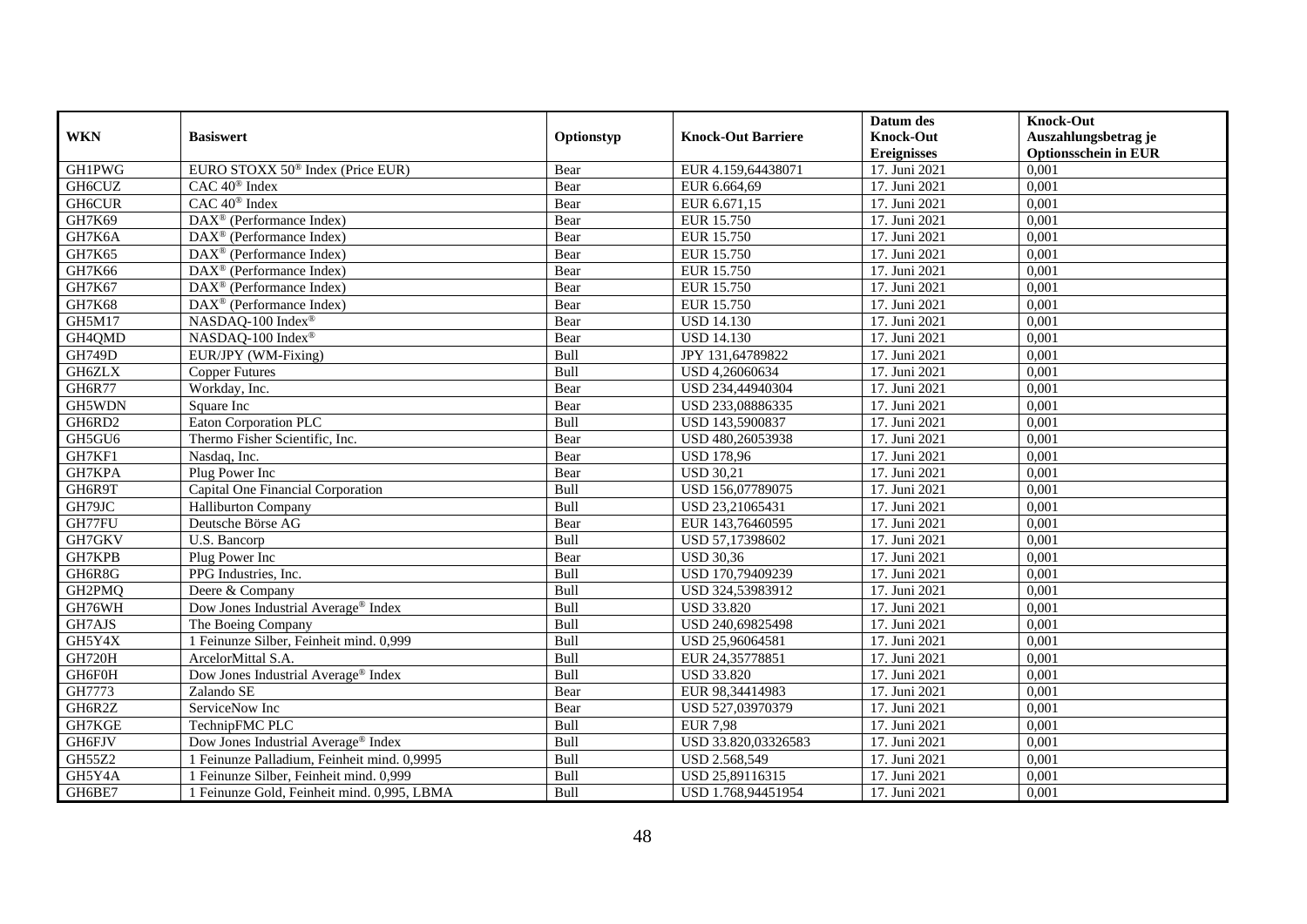|               |                                                 |            |                                   | Datum des          | <b>Knock-Out</b>            |
|---------------|-------------------------------------------------|------------|-----------------------------------|--------------------|-----------------------------|
| <b>WKN</b>    | <b>Basiswert</b>                                | Optionstyp | <b>Knock-Out Barriere</b>         | <b>Knock-Out</b>   | Auszahlungsbetrag je        |
|               |                                                 |            |                                   | <b>Ereignisses</b> | <b>Optionsschein in EUR</b> |
| GH36V1        | 1 Feinunze Platin, Feinheit mind. 0,9995        | Bull       | <b>USD 1.076,97</b>               | 17. Juni 2021      | 0,001                       |
| GH36TV        | 1 Feinunze Platin, Feinheit mind. 0,9995        | Bull       | <b>USD 1.070,74</b>               | 17. Juni 2021      | 0,001                       |
| <b>GH771P</b> | 1 Feinunze Platin, Feinheit mind, 0.9995        | Bull       | USD 1.073,405                     | 17. Juni 2021      | 0,001                       |
| GH36U7        | 1 Feinunze Platin, Feinheit mind. 0,9995        | Bull       | USD 1.073,823                     | 17. Juni 2021      | 0,001                       |
| GH4F84        | 1 Feinunze Palladium, Feinheit mind. 0,9995     | Bull       | USD 2.557,514                     | 17. Juni 2021      | 0,001                       |
| GH5Y4G        | 1 Feinunze Gold, Feinheit mind. 0,995, LBMA     | Bull       | USD 1.773,40142243                | 17. Juni 2021      | 0,001                       |
| GH6U92        | Dow Jones Industrial Average® Index             | Bull       | <b>USD 33.700</b>                 | 17. Juni 2021      | 0,001                       |
| GH76WJ        | Dow Jones Industrial Average® Index             | Bull       | <b>USD 33.780</b>                 | 17. Juni 2021      | 0,001                       |
| GH6F0P        | Dow Jones Industrial Average® Index             | Bull       | <b>USD 33.700</b>                 | 17. Juni 2021      | 0,001                       |
| GH5M14        | NASDAQ-100 Index®                               | Bear       | <b>USD 14.180</b>                 | 17. Juni 2021      | 0,001                       |
| GH7K5X        | Dow Jones Industrial Average <sup>®</sup> Index | Bull       | <b>USD 33.660</b>                 | 17. Juni 2021      | 0,001                       |
| GH6U91        | Dow Jones Industrial Average <sup>®</sup> Index | Bull       | <b>USD 33.800</b>                 | 17. Juni 2021      | 0,001                       |
| GH48MV        | NASDAQ-100 Index®                               | Bear       | <b>USD 14.150</b>                 | 17. Juni 2021      | 0,001                       |
| GH6F0K        | Dow Jones Industrial Average® Index             | Bull       | <b>USD 33.780</b>                 | 17. Juni 2021      | 0,001                       |
| GH7K5W        | Dow Jones Industrial Average <sup>®</sup> Index | Bull       | <b>USD 33.680</b>                 | 17. Juni 2021      | 0,001                       |
| GH5M15        | NASDAQ-100 Index®                               | Bear       | <b>USD 14.150</b>                 | 17. Juni 2021      | 0,001                       |
| GH76WK        | Dow Jones Industrial Average® Index             | Bull       | <b>USD 33.760</b>                 | 17. Juni 2021      | 0,001                       |
| GH5M16        | NASDAQ-100 Index®                               | Bear       | <b>USD 14.140</b>                 | 17. Juni 2021      | 0,001                       |
| GH6F0L        | Dow Jones Industrial Average® Index             | Bull       | <b>USD 33.760</b>                 | 17. Juni 2021      | 0,001                       |
| GH7H2T        | Dow Jones Industrial Average® Index             | Bull       | <b>USD 33.720</b>                 | 17. Juni 2021      | 0,001                       |
| GH4G5J        | NASDAQ-100 Index®                               | Bear       | <b>USD 14.180</b>                 | 17. Juni 2021      | 0,001                       |
| GH7H2S        | Dow Jones Industrial Average <sup>®</sup> Index | Bull       | <b>USD 33.740</b>                 | 17. Juni 2021      | 0,001                       |
| GH6F0J        | Dow Jones Industrial Average <sup>®</sup> Index | Bull       | <b>USD 33.800</b>                 | 17. Juni 2021      | 0,001                       |
| GH6FGL        | Dow Jones Industrial Average® Index             | Bull       | USD 33.699,26133362               | 17. Juni 2021      | 0,001                       |
| GH4QM5        | NASDAQ-100 Index®                               | Bear       | <b>USD 14.190</b>                 | 17. Juni 2021      | 0,001                       |
| GH6FJQ        | Dow Jones Industrial Average® Index             | Bull       | USD 33.802,81161909               | 17. Juni 2021      | 0,001                       |
| GH4QM9        | NASDAQ-100 Index®                               | Bear       | <b>USD 14.160</b>                 | 17. Juni 2021      | 0,001                       |
| GH6HES        | Dow Jones Industrial Average <sup>®</sup> Index | Bull       | <b>USD 33.680</b>                 | 17. Juni 2021      | 0,001                       |
| GH74A8        | EUR/JPY (WM-Fixing)                             | Bull       | JPY 131,31471237                  | 17. Juni 2021      | 0,001                       |
| GH6FJR        | Dow Jones Industrial Average® Index             | Bull       | USD 33.785,55991712               | 17. Juni 2021      | 0,001                       |
| GH4QM7        | NASDAQ-100 Index®                               | Bear       | <b>USD 14.170</b>                 | 17. Juni 2021      | 0,001                       |
| GH6HET        | Dow Jones Industrial Average <sup>®</sup> Index | Bull       | <b>USD 33.660</b>                 | 17. Juni 2021      | 0,001                       |
| GH6FGJ        | Dow Jones Industrial Average® Index             | Bull       | USD 33.716,56312764               | 17. Juni 2021      | 0,001                       |
| GH4SHL        | EUR/USD (WM-Fixing)                             | Bull       | $\overline{\text{USD 1}}$ , 19025 | 17. Juni 2021      | 0,001                       |
| GH4QMB        | NASDAQ-100 Index®                               | Bear       | <b>USD 14.140</b>                 | 17. Juni 2021      | 0,001                       |
| GH6FJM        | Dow Jones Industrial Average® Index             | Bull       | USD 33.733,85490325               | 17. Juni 2021      | 0,001                       |
| GH6F0M        | Dow Jones Industrial Average® Index             | Bull       | <b>USD 33.740</b>                 | 17. Juni 2021      | 0,001                       |
| GH6FGP        | Dow Jones Industrial Average® Index             | Bull       | USD 33.664,87815062               | 17. Juni 2021      | 0,001                       |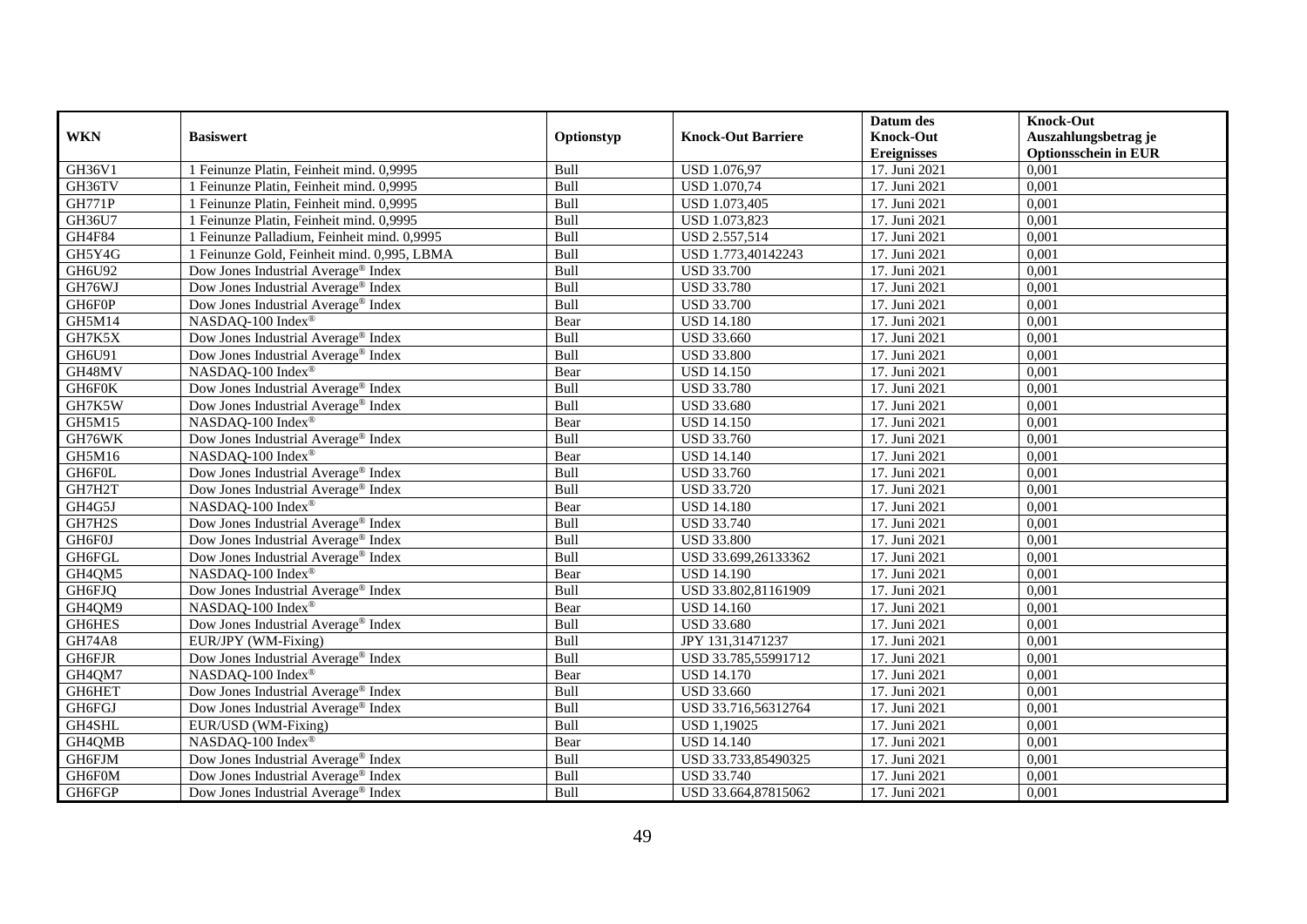|               |                                                                     |            |                           | Datum des          | <b>Knock-Out</b>            |
|---------------|---------------------------------------------------------------------|------------|---------------------------|--------------------|-----------------------------|
| <b>WKN</b>    | <b>Basiswert</b>                                                    | Optionstyp | <b>Knock-Out Barriere</b> | <b>Knock-Out</b>   | Auszahlungsbetrag je        |
|               |                                                                     |            |                           | <b>Ereignisses</b> | <b>Optionsschein in EUR</b> |
| GC66MZ        | NASDAQ-100 Index®                                                   | Bear       | USD 14.167,7              | 17. Juni 2021      | 0,001                       |
| GH6FJU        | Dow Jones Industrial Average <sup>®</sup> Index                     | Bull       | USD 33.768,33827038       | 17. Juni 2021      | 0,001                       |
| GF9U3V        | NASDAQ-100 Index®                                                   | Bear       | USD 14.137,95             | 17. Juni 2021      | 0,001                       |
| GF7VQ8        | NASDAQ-100 Index®                                                   | Bear       | USD 14.188,81             | 17. Juni 2021      | 0,001                       |
| GH6F0N        | Dow Jones Industrial Average <sup>®</sup> Index                     | Bull       | <b>USD 33.720</b>         | 17. Juni 2021      | 0,001                       |
| GH6FL2        | Dow Jones Industrial Average® Index                                 | Bull       | USD 33.751,07655002       | 17. Juni 2021      | 0,001                       |
| GF7Z4E        | NASDAQ-100 Index®                                                   | Bear       | USD 14.150,86             | 17. Juni 2021      | 0,001                       |
| GH5600        | 1 Feinunze Silber, Feinheit mind. 0,999                             | Bull       | USD 25,79543386           | 17. Juni 2021      | 0,001                       |
| GH7GW8        | NYMEX Light, Sweet Crude Oil Future (Generic Front<br>Month Future) | Bull       | <b>USD 70,36</b>          | 17. Juni 2021      | 0,001                       |
| GF9W6D        | 1 Feinunze Platin, Feinheit mind. 0,9995                            | Bull       | USD 1.065,594             | 17. Juni 2021      | 0,001                       |
| GH7GWH        | ICE Brent Crude Oil Future (Generic Front Month<br>Future)          | Bull       | <b>USD 71,75</b>          | 17. Juni 2021      | 0,001                       |
| GH6R6N        | Workday, Inc.                                                       | Bear       | USD 236,14563655          | 17. Juni 2021      | 0,001                       |
| GH5RTY        | Apple Inc.                                                          | Bear       | USD 132,4945594           | 17. Juni 2021      | 0,001                       |
| <b>GH60U2</b> | Amazon.com, Inc.                                                    | Bear       | USD 3.472,98357119        | 17. Juni 2021      | 0,001                       |
| GH7AN2        | The Boeing Company                                                  | Bull       | USD 239,40638585          | 17. Juni 2021      | 0,001                       |
| GH5A3K        | Lululemon Athletica Inc.                                            | Bear       | USD 350,74449867          | 17. Juni 2021      | 0,001                       |
| <b>GH758R</b> | Zoom Video Communications, Inc.                                     | Bear       | USD 370,69572915          | 17. Juni 2021      | 0,001                       |
| GH6TA9        | Johnson Controls International plc                                  | Bull       | USD 65,50572376           | 17. Juni 2021      | 0,001                       |
| GH5WD8        | Square Inc                                                          | Bear       | USD 236,46105203          | 17. Juni 2021      | 0,001                       |
| <b>GH5LBB</b> | Northern Trust Corporation                                          | Bull       | USD 112,43983126          | 17. Juni 2021      | 0,001                       |
| GH71TH        | Hess Corp.                                                          | Bull       | USD 85,45141365           | 17. Juni 2021      | 0,001                       |
| GH5WGU        | <b>Barrick Gold Corporation</b>                                     | Bull       | USD 21,24217601           | 17. Juni 2021      | 0,001                       |
| GH6X85        | <b>CSX</b> Corporation                                              | Bull       | USD 95,93084449           | 17. Juni 2021      | 0,001                       |
| GH6X2L        | Xilinx Inc.                                                         | Bear       | USD 132,76033374          | 17. Juni 2021      | 0,001                       |
| GH5TP1        | Advanced Micro Devices, Inc.                                        | Bear       | USD 83,77032456           | 17. Juni 2021      | 0,001                       |
| GH7KGB        | TechnipFMC PLC                                                      | Bull       | <b>EUR 7,9</b>            | 17. Juni 2021      | 0,001                       |
| GH6R82        | Heineken N.V.                                                       | Bear       | EUR 99,80956317           | 17. Juni 2021      | 0,001                       |
| GH6RDV        | <b>Eaton Corporation PLC</b>                                        | Bull       | USD 142,21855464          | 17. Juni 2021      | 0,001                       |
| GH6R99        | Fortinet, Inc.                                                      | Bear       | <b>USD 234,354</b>        | 17. Juni 2021      | 0,001                       |
| GH6JRW        | <b>Vulcan Materials Company</b>                                     | Bull       | USD 166,93709869          | 17. Juni 2021      | 0,001                       |
| GH60TY        | Amazon.com, Inc.                                                    | Bear       | USD 3.456,97756984        | 17. Juni 2021      | 0,001                       |
| GH5A2N        | Lululemon Athletica Inc.                                            | Bear       | USD 348,47690345          | 17. Juni 2021      | 0,001                       |
| GH6RDS        | Marathon Petroleum Corporation                                      | Bull       | USD 60,61135722           | 17. Juni 2021      | 0,001                       |
| GH7AK0        | The Boeing Company                                                  | Bull       | USD 238,11451669          | 17. Juni 2021      | 0,001                       |
| GH7GKG        | Aptiv PLC                                                           | Bull       | USD 150,48093902          | 17. Juni 2021      | 0,001                       |
| GH6X4N        | Evotec AG                                                           | Bear       | EUR 37,14880828           | 17. Juni 2021      | 0,001                       |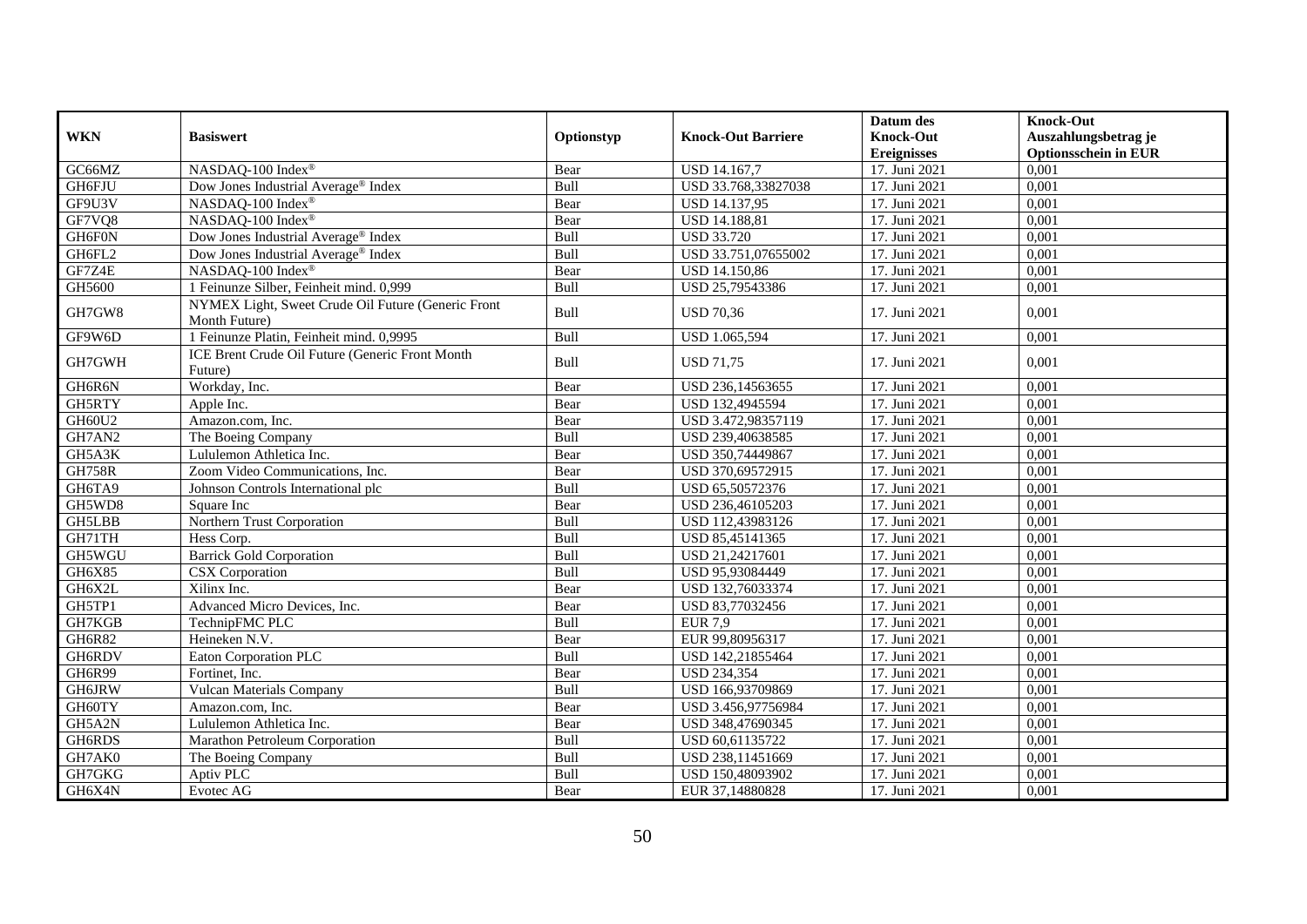| <b>WKN</b>    | <b>Basiswert</b>                                                    | Optionstyp | <b>Knock-Out Barriere</b> | Datum des<br><b>Knock-Out</b><br><b>Ereignisses</b> | <b>Knock-Out</b><br>Auszahlungsbetrag je<br><b>Optionsschein in EUR</b> |
|---------------|---------------------------------------------------------------------|------------|---------------------------|-----------------------------------------------------|-------------------------------------------------------------------------|
| GH75A5        | NIO Inc                                                             | Bear       | USD 47,39320613           | 17. Juni 2021                                       | 0,001                                                                   |
| GH5WD9        | Square Inc                                                          | Bear       | USD 235,33698916          | 17. Juni 2021                                       | 0,001                                                                   |
| GH1KR0        | ACS, Actividades de Construcción y Servicios, S.A.                  | Bull       | EUR 24,73330297           | 17. Juni 2021                                       | 0,001                                                                   |
| GH7AEF        | Nvidia Corporation                                                  | Bear       | USD 752,47639448          | 17. Juni 2021                                       | 0,001                                                                   |
| GH71YE        | Ford Motor Company                                                  | Bull       | USD 14,64833346           | 17. Juni 2021                                       | 0,001                                                                   |
| GH5WGV        | <b>Barrick Gold Corporation</b>                                     | Bull       | USD 21,12173062           | 17. Juni 2021                                       | 0,001                                                                   |
| GH6X0C        | Xilinx Inc.                                                         | Bear       | USD 133,58840225          | 17. Juni 2021                                       | 0,001                                                                   |
| GH1TW0        | Agilent Technologies, Inc.                                          | Bear       | USD 145,33176927          | 17. Juni 2021                                       | 0,001                                                                   |
| <b>GF7EUF</b> | MTU Aero Engines AG                                                 | Bear       | EUR 222,36357198          | 17. Juni 2021                                       | 0,001                                                                   |
| GH7GWJ        | ICE Brent Crude Oil Future (Generic Front Month<br>Future)          | Bull       | <b>USD 71,25</b>          | 17. Juni 2021                                       | 0.001                                                                   |
| GH79HN        | <b>Halliburton Company</b>                                          | Bull       | USD 22,43029611           | 17. Juni 2021                                       | 0,001                                                                   |
| GH5TP3        | Advanced Micro Devices, Inc.                                        | Bear       | USD 84,15723159           | 17. Juni 2021                                       | 0,001                                                                   |
| GH7KJW        | MorphoSys AG                                                        | Bear       | EUR 67,92                 | 17. Juni 2021                                       | 0,001                                                                   |
| GH6JPM        | Cintas Corp                                                         | Bear       | USD 362,36147439          | 17. Juni 2021                                       | 0,001                                                                   |
| GH7GW9        | NYMEX Light, Sweet Crude Oil Future (Generic Front<br>Month Future) | Bull       | <b>USD 69,86</b>          | 17. Juni 2021                                       | 0,001                                                                   |
| GH29ST        | PayPal Holdings, Inc.                                               | Bear       | USD 277,03502322          | 17. Juni 2021                                       | 0.001                                                                   |
| <b>GH6JPK</b> | Discovery Inc                                                       | Bull       | USD 29,46453858           | 17. Juni 2021                                       | 0,001                                                                   |
| GH6RDP        | Marathon Petroleum Corporation                                      | Bull       | USD 61,16246062           | 17. Juni 2021                                       | 0,001                                                                   |
| GF9W6E        | 1 Feinunze Platin, Feinheit mind. 0,9995                            | Bull       | USD 1.061,09              | 17. Juni 2021                                       | 0,001                                                                   |
| GH7KML        | NIO Inc                                                             | Bear       | <b>USD 47,1</b>           | 17. Juni 2021                                       | 0,001                                                                   |
| GH07CB        | Puma SE                                                             | Bear       | EUR 96,20781751           | 17. Juni 2021                                       | 0,001                                                                   |
| GH6REB        | Valero Energy Corporation                                           | Bull       | USD 79,13334131           | 17. Juni 2021                                       | 0,001                                                                   |
| GH5WDQ        | Square Inc                                                          | Bear       | USD 234,21292623          | 17. Juni 2021                                       | 0,001                                                                   |
| GH6X0L        | Xilinx Inc.                                                         | Bear       | USD 131,93226525          | 17. Juni 2021                                       | 0,001                                                                   |
| GH7581        | <b>BIOGEN INC.</b>                                                  | Bull       | USD 380,38644954          | 17. Juni 2021                                       | 0,001                                                                   |
| <b>GH79K2</b> | <b>Halliburton Company</b>                                          | Bull       | USD 22,95053491           | 17. Juni 2021                                       | 0,001                                                                   |
| GH5TP6        | Advanced Micro Devices, Inc.                                        | Bear       | USD 84,55405924           | 17. Juni 2021                                       | 0,001                                                                   |
| GH7K5Y        | Dow Jones Industrial Average® Index                                 | Bull       | <b>USD 33.640</b>         | 17. Juni 2021                                       | 0,001                                                                   |
| GH6R8Y        | Capital One Financial Corporation                                   | Bull       | USD 152,23104159          | 17. Juni 2021                                       | 0,001                                                                   |
| GH29TR        | PayPal Holdings, Inc.                                               | Bear       | USD 278,35305784          | 17. Juni 2021                                       | 0,001                                                                   |
| GH5LB6        | Altria Group, Inc.                                                  | Bull       | USD 46,88160958           | 17. Juni 2021                                       | 0,001                                                                   |
| GF9W6F        | 1 Feinunze Platin, Feinheit mind. 0,9995                            | Bull       | <b>USD 1.057,504</b>      | 17. Juni 2021                                       | 0,001                                                                   |
| <b>GH6HEU</b> | Dow Jones Industrial Average® Index                                 | Bull       | <b>USD 33.640</b>         | 17. Juni 2021                                       | 0,001                                                                   |
| GH79LR        | <b>Halliburton Company</b>                                          | Bull       | USD 22,69041551           | 17. Juni 2021                                       | 0,001                                                                   |
| GH7GEN        | The Sherwin-Williams Company                                        | Bull       | USD 267,11604128          | 17. Juni 2021                                       | 0,001                                                                   |
| GH38ZK        | NIO Inc                                                             | Bear       | USD 47,68692134           | 17. Juni 2021                                       | 0,001                                                                   |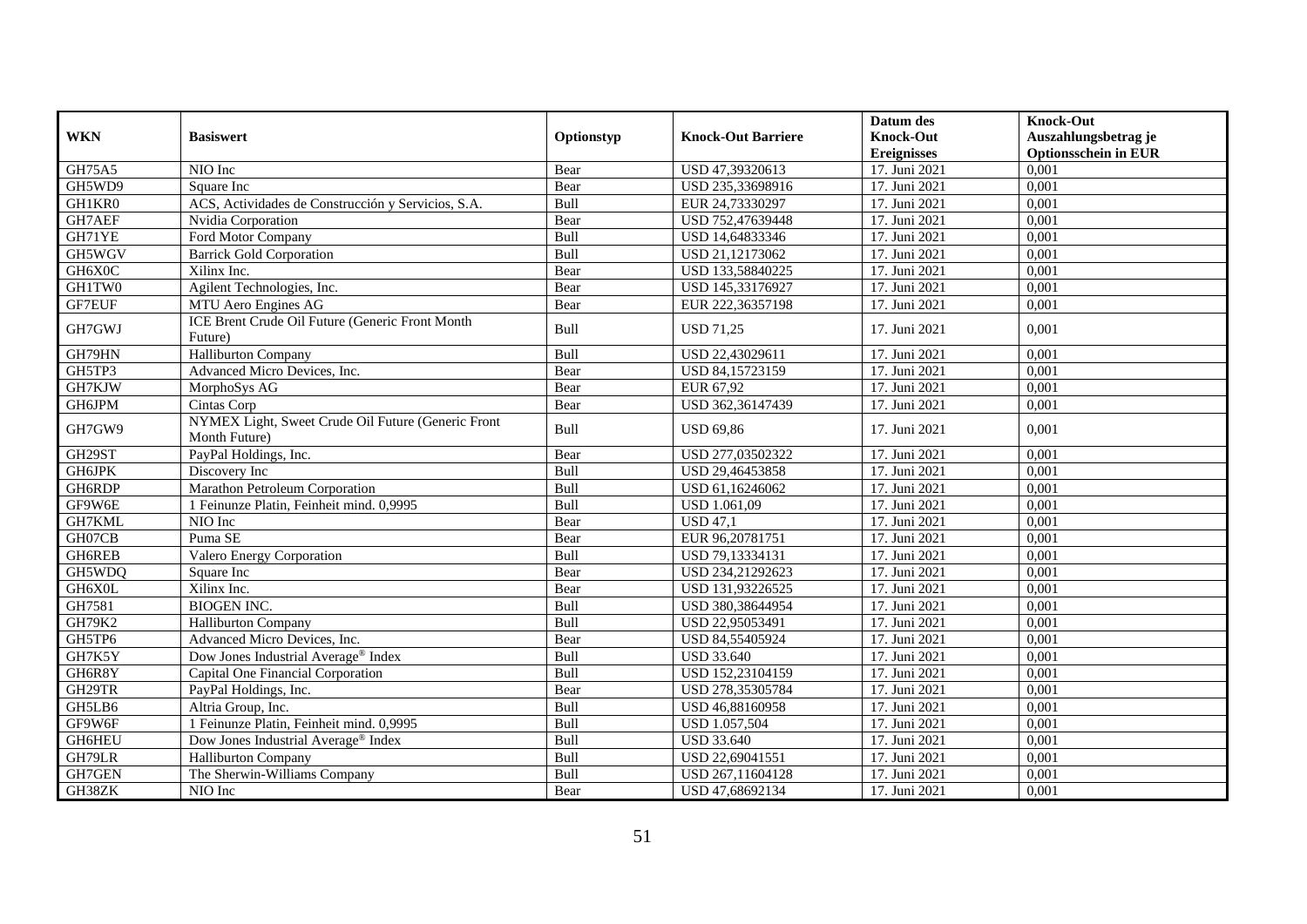|               |                                                          |            |                           | Datum des          | <b>Knock-Out</b>            |
|---------------|----------------------------------------------------------|------------|---------------------------|--------------------|-----------------------------|
| <b>WKN</b>    | <b>Basiswert</b>                                         | Optionstyp | <b>Knock-Out Barriere</b> | <b>Knock-Out</b>   | Auszahlungsbetrag je        |
|               |                                                          |            |                           | <b>Ereignisses</b> | <b>Optionsschein in EUR</b> |
| GH6R8W        | Capital One Financial Corporation                        | Bull       | USD 153,51332464          | 17. Juni 2021      | 0,001                       |
| GH5YTG        | U.S. Bancorp                                             | Bull       | USD 56,73616502           | 17. Juni 2021      | 0,001                       |
| <b>GH757X</b> | <b>BIOGEN INC.</b>                                       | Bull       | USD 384,29949913          | 17. Juni 2021      | 0,001                       |
| GH6R8Q        | PPG Industries, Inc.                                     | Bull       | USD 169,61198769          | 17. Juni 2021      | 0,001                       |
| GH36S2        | 1 Feinunze Platin, Feinheit mind. 0,9995                 | Bull       | <b>USD 1.052,59</b>       | 17. Juni 2021      | 0,001                       |
| GH6FGM        | Dow Jones Industrial Average® Index                      | Bull       | USD 33.682,00963166       | 17. Juni 2021      | 0,001                       |
| GH7GKQ        | ConocoPhillips                                           | Bull       | USD 59,09494059           | 17. Juni 2021      | 0,001                       |
| GH7KMX        | NIO Inc                                                  | Bear       | <b>USD 46,87</b>          | 17. Juni 2021      | 0,001                       |
| GH6R8Z        | Capital One Financial Corporation                        | Bull       | USD 154,79560772          | 17. Juni 2021      | 0,001                       |
| GH6FGQ        | Dow Jones Industrial Average <sup>®</sup> Index          | Bull       | USD 33.647,53628297       | 17. Juni 2021      | 0,001                       |
| <b>GH757Y</b> | <b>BIOGEN INC.</b>                                       | Bull       | USD 382,33797044          | 17. Juni 2021      | 0,001                       |
| <b>GH755Y</b> | NextEra Energy, Inc.                                     | Bear       | USD 74,8737375            | 17. Juni 2021      | 0,001                       |
| GH5RY2        | Align Technology, Inc.                                   | Bear       | USD 616,40209371          | 17. Juni 2021      | 0,001                       |
| GH7AWG        | S&P 500 <sup>®</sup> Index                               | Bull       | <b>USD 4.200</b>          | 17. Juni 2021      | 0,001                       |
| GH3X45        | Tyson Foods, Inc.                                        | Bull       | USD 73,51070943           | 17. Juni 2021      | 0,001                       |
| <b>GH757V</b> | <b>BIOGEN INC.</b>                                       | Bull       | USD 386,25102003          | 17. Juni 2021      | 0,001                       |
| GH61SZ        | GBP/USD (WM-Fixing)                                      | Bull       | <b>USD 1,39045</b>        | 17. Juni 2021      | 0,001                       |
| GH4F7K        | 1 Feinunze Palladium, Feinheit mind. 0,9995              | Bull       | <b>USD 2.509.625</b>      | 17. Juni 2021      | 0,001                       |
| GH6WZC        | 1 Feinunze Palladium, Feinheit mind. 0,9995              | Bull       | USD 2.544,926             | 17. Juni 2021      | 0,001                       |
| GH4F7Y        | 1 Feinunze Palladium, Feinheit mind. 0,9995              | Bull       | USD 2.533,651             | 17. Juni 2021      | 0,001                       |
| GH5WEB        | Square Inc                                               | Bear       | USD 237,58511493          | 17. Juni 2021      | 0,001                       |
| GH5TP4        | Advanced Micro Devices, Inc.                             | Bear       | USD 84,94096627           | 17. Juni 2021      | 0,001                       |
| GH5GWL        | Thermo Fisher Scientific, Inc.                           | Bear       | USD 482,57202732          | 17. Juni 2021      | 0,001                       |
| GH7KRX        | Mercadolibre Inc.                                        | Bear       | <b>USD 1.459,71</b>       | 17. Juni 2021      | 0,001                       |
| GH4XVZ        | Moody's Corporation                                      | Bear       | USD 354,28775322          | 17. Juni 2021      | 0.001                       |
| GH4JSY        | Zoom Video Communications, Inc.                          | Bear       | USD 372,65218752          | 17. Juni 2021      | 0,001                       |
| GH55ZR        | 1 Feinunze Platin, Feinheit mind. 0,9995                 | Bull       | USD 1.048,365             | 17. Juni 2021      | 0,001                       |
| GH5GU4        | Thermo Fisher Scientific, Inc.                           | Bear       | USD 484,87355189          | 17. Juni 2021      | 0,001                       |
| GH60U1        | Amazon.com. Inc.                                         | Bear       | USD 3.488,95969205        | 17. Juni 2021      | 0,001                       |
| GH1TW6        | Agilent Technologies, Inc.                               | Bear       | USD 147,20063654          | 17. Juni 2021      | 0,001                       |
| GH5M13        | NASDAQ-100 Index®                                        | Bear       | <b>USD 14.200</b>         | 17. Juni 2021      | 0,001                       |
| GH5GUQ        | Thermo Fisher Scientific, Inc.                           | Bear       | USD 487,17507654          | 17. Juni 2021      | 0,001                       |
| GH6472        | Cadence Design Systems Inc.                              | Bear       | USD 131,23307683          | 17. Juni 2021      | 0,001                       |
| GH48MU        | NASDAQ-100 Index®                                        | Bear       | <b>USD 14.200</b>         | 17. Juni 2021      | 0,001                       |
| GH7KEJ        | Nasdaq, Inc.                                             | Bear       | <b>USD 180,45</b>         | 17. Juni 2021      | 0,001                       |
| GH6R9A        | Fortinet, Inc.                                           | Bear       | <b>USD 236,602</b>        | 17. Juni 2021      | 0,001                       |
| GH7GHW        | S&P Global Inc                                           | Bear       | USD 401,10668309          | 17. Juni 2021      | 0,001                       |
| GH7KB3        | DAX <sup>®</sup> (Performance Index)/ X-DAX <sup>®</sup> | Bear       | EUR 15.760                | 17. Juni 2021      | 0,001                       |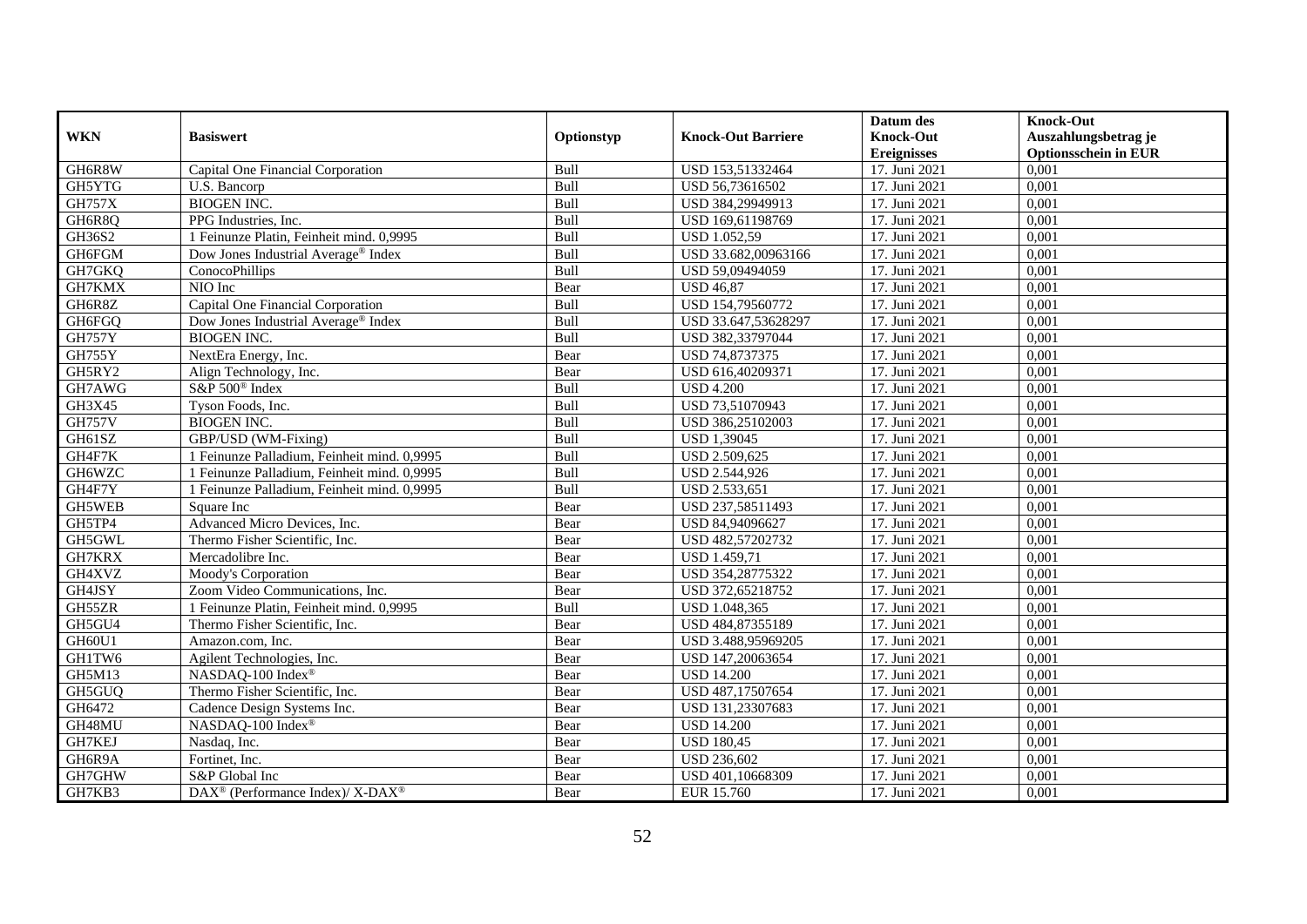|               |                                                                    |            |                           | Datum des          | <b>Knock-Out</b>            |
|---------------|--------------------------------------------------------------------|------------|---------------------------|--------------------|-----------------------------|
| <b>WKN</b>    | <b>Basiswert</b>                                                   | Optionstyp | <b>Knock-Out Barriere</b> | <b>Knock-Out</b>   | Auszahlungsbetrag je        |
|               |                                                                    |            |                           | <b>Ereignisses</b> | <b>Optionsschein in EUR</b> |
| <b>GH1ZMU</b> | NASDAQ-100 Index®                                                  | Bear       | USD 14.204,73             | 17. Juni 2021      | 0,001                       |
| GH7KCH        | DAX <sup>®</sup> (Performance Index)/ X-DAX <sup>®</sup>           | Bear       | EUR 15.755                | 17. Juni 2021      | 0,001                       |
| GH7M24        | DAX <sup>®</sup> (Performance Index)/X-DAX <sup>®</sup>            | Bear       | EUR 15.605                | 18. Juni 2021      | 0,001                       |
| GH7M2N        | $DAX^{\circledast}$ (Performance Index)/ X-DAX <sup>®</sup>        | Bear       | EUR 15.440                | 18. Juni 2021      | 0,001                       |
| GH7M2A        | DAX <sup>®</sup> (Performance Index)/X-DAX <sup>®</sup>            | Bear       | <b>EUR 15.530</b>         | 18. Juni 2021      | 0,001                       |
| GH7M2C        | DAX <sup>®</sup> (Performance Index)/ X-DAX <sup>®</sup>           | Bear       | EUR 15.540                | 18. Juni 2021      | 0,001                       |
| GH7M2Y        | DAX <sup>®</sup> (Performance Index)/ X-DAX <sup>®</sup>           | Bear       | EUR 15.395                | 18. Juni 2021      | 0,001                       |
| GH7M30        | $DAX^{\circledast}$ (Performance Index)/ X-DAX <sup>®</sup>        | Bear       | <b>EUR 15.600</b>         | 18. Juni 2021      | 0,001                       |
| GH7M25        | $DAX^{\circledast}$ (Performance Index)/ X-DAX <sup>®</sup>        | Bear       | EUR 15.460                | 18. Juni 2021      | 0,001                       |
| GH7M1R        | DAX <sup>®</sup> (Performance Index)/ X-DAX <sup>®</sup>           | Bear       | EUR 15.620                | 18. Juni 2021      | 0,001                       |
| GH7M0P        | DAX <sup>®</sup> (Performance Index)/ X-DAX <sup>®</sup>           | Bear       | EUR 15.665                | 18. Juni 2021      | 0,001                       |
| GH7M2H        | DAX <sup>®</sup> (Performance Index)/ X-DAX <sup>®</sup>           | Bear       | <b>EUR 15.410</b>         | 18. Juni 2021      | 0,001                       |
| GH7M2J        | $DAX^{\circledast}$ (Performance Index)/ X-DAX <sup>®</sup>        | Bear       | EUR 15.415                | 18. Juni 2021      | 0,001                       |
| GH4F8M        | 1 Feinunze Palladium, Feinheit mind. 0,9995                        | Bull       | USD 2.497,727             | 17. Juni 2021      | 0,001                       |
| GH7M2E        | DAX <sup>®</sup> (Performance Index)/ X-DAX <sup>®</sup>           | Bear       | EUR 15.560                | 18. Juni 2021      | 0,001                       |
| GH7M2Q        | DAX <sup>®</sup> (Performance Index)/ X-DAX <sup>®</sup>           | Bear       | EUR 15.445                | 18. Juni 2021      | 0,001                       |
| GH7M0L        | DAX <sup>®</sup> (Performance Index)/ X-DAX <sup>®</sup>           | Bull       | EUR 16.010                | 18. Juni 2021      | 0,001                       |
| GH7M0S        | $DAX^{\circledast}$ (Performance Index)/ X-DAX <sup>®</sup>        | Bear       | EUR 15.720                | 18. Juni 2021      | 0,001                       |
| GH7M1Z        | $DAX^{\circledast}$ (Performance Index)/ X-DAX <sup>®</sup>        | Bear       | EUR 15.470                | 18. Juni 2021      | 0,001                       |
| GH7M06        | DAX <sup>®</sup> (Performance Index)/X-DAX <sup>®</sup>            | Bear       | EUR 15.675                | 18. Juni 2021      | 0,001                       |
| GH7M0B        | DAX <sup>®</sup> (Performance Index)/X-DAX <sup>®</sup>            | Bull       | <b>EUR 15.980</b>         | 18. Juni 2021      | 0,001                       |
| GH7M34        | $\text{DAX}^{\circledast}$ (Performance Index)/X-DAX <sup>®</sup>  | Bear       | EUR 15.555                | 18. Juni 2021      | 0,001                       |
| GH7LZK        | DAX <sup>®</sup> (Performance Index)/ X-DAX <sup>®</sup>           | Bull       | EUR 16.005                | 18. Juni 2021      | 0,001                       |
| GH7M2T        | DAX <sup>®</sup> (Performance Index)/X-DAX <sup>®</sup>            | Bear       | <b>EUR 15.500</b>         | 18. Juni 2021      | 0,001                       |
| <b>GH7M28</b> | DAX <sup>®</sup> (Performance Index)/X-DAX <sup>®</sup>            | Bear       | <b>EUR 15.580</b>         | 18. Juni 2021      | 0.001                       |
| GH7M1N        | DAX <sup>®</sup> (Performance Index)/X-DAX <sup>®</sup>            | Bear       | EUR 15.725                | 18. Juni 2021      | 0,001                       |
| GH7M1H        | DAX <sup>®</sup> (Performance Index)/ X-DAX <sup>®</sup>           | Bull       | <b>EUR 15.990</b>         | 18. Juni 2021      | 0,001                       |
| GH7M2Z        | DAX <sup>®</sup> (Performance Index)/ X-DAX <sup>®</sup>           | Bear       | EUR 15.435                | 18. Juni 2021      | 0,001                       |
| GH7M1P        | DAX <sup>®</sup> (Performance Index)/ X-DAX <sup>®</sup>           | Bear       | EUR 15.710                | 18. Juni 2021      | 0,001                       |
| GH7M26        | $DAX^{\circledast}$ (Performance Index)/ X-DAX <sup>®</sup>        | Bear       | EUR 15.575                | 18. Juni 2021      | 0,001                       |
| GH7M29        | DAX <sup>®</sup> (Performance Index)/X-DAX <sup>®</sup>            | Bear       | EUR 15.455                | 18. Juni 2021      | 0,001                       |
| GH7LZT        | DAX <sup>®</sup> (Performance Index)/X-DAX <sup>®</sup>            | Bear       | EUR 15.685                | 18. Juni 2021      | 0,001                       |
| GH7M2D        | DAX <sup>®</sup> (Performance Index)/X-DAX <sup>®</sup>            | Bear       | EUR 15.495                | 18. Juni 2021      | 0,001                       |
| <b>GH7LUH</b> | ICE Brent Crude Oil Future (Generic Front Month                    | Bull       | <b>USD 72,76</b>          | 18. Juni 2021      | 0,001                       |
|               | Future)                                                            |            |                           |                    |                             |
| GH7M03        | DAX <sup>®</sup> (Performance Index)/ X-DAX <sup>®</sup>           | Bear       | EUR 15.670                | 18. Juni 2021      | 0,001                       |
| GH7M2G        | DAX <sup>®</sup> (Performance Index)/X-DAX <sup>®</sup>            | Bear       | EUR 15.510                | 18. Juni 2021      | 0,001                       |
| GH7M2P        | $\text{DAX}^{\circledast}$ (Performance Index)/ X-DAX <sup>®</sup> | Bear       | EUR 15.610                | 18. Juni 2021      | 0,001                       |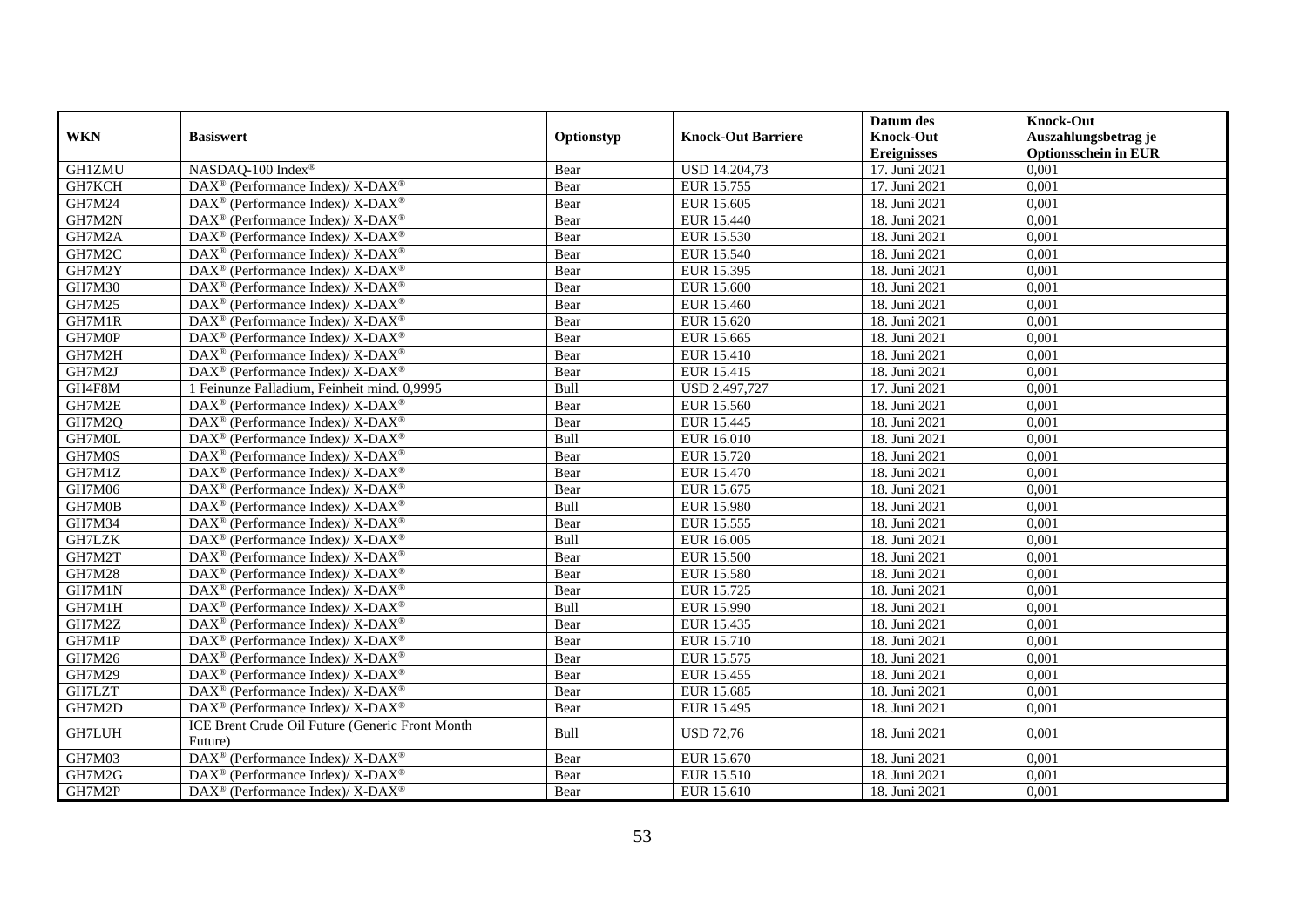|               |                                                                          |            |                           | Datum des          | <b>Knock-Out</b>            |
|---------------|--------------------------------------------------------------------------|------------|---------------------------|--------------------|-----------------------------|
| <b>WKN</b>    | <b>Basiswert</b>                                                         | Optionstyp | <b>Knock-Out Barriere</b> | <b>Knock-Out</b>   | Auszahlungsbetrag je        |
|               |                                                                          |            |                           | <b>Ereignisses</b> | <b>Optionsschein in EUR</b> |
| GH7LYV        | $\overline{\text{DAX}^{\otimes}}$ (Performance Index)/X-DAX <sup>®</sup> | Bear       | EUR 15.680                | 18. Juni 2021      | 0,001                       |
| <b>GH7M35</b> | $DAX^{\circledcirc}$ (Performance Index)/ X-DAX <sup>®</sup>             | Bear       | <b>EUR 15.480</b>         | 18. Juni 2021      | 0,001                       |
| GH7M1Q        | DAX <sup>®</sup> (Performance Index)/X-DAX <sup>®</sup>                  | Bear       | EUR 15.635                | 18. Juni 2021      | 0,001                       |
| GH7LUL        | 10-Year U.S. Treasury Note Future (Generic Front                         | Bear       | <b>USD 132</b>            | 18. Juni 2021      | 0,001                       |
| GH7M1W        | Month Future)<br>DAX <sup>®</sup> (Performance Index)/X-DAX <sup>®</sup> | Bear       | EUR 15.590                | 18. Juni 2021      | 0,001                       |
| GH7M2R        | DAX <sup>®</sup> (Performance Index)/ X-DAX <sup>®</sup>                 | Bear       | EUR 15.550                | 18. Juni 2021      | 0,001                       |
| GH7M07        | DAX <sup>®</sup> (Performance Index)/ X-DAX <sup>®</sup>                 |            | EUR 15.690                | 18. Juni 2021      | 0,001                       |
|               |                                                                          | Bear       |                           |                    |                             |
| GH7LUC        | Cotton No. 2 Future (Generic Front Month Future)                         | Bull       | <b>USD 0,93</b>           | 18. Juni 2021      | 0,001                       |
| GH7LZS        | DAX <sup>®</sup> (Performance Index)/ X-DAX <sup>®</sup>                 | Bear       | EUR 15.645                | 18. Juni 2021      | 0,001                       |
| GH7M2M        | $DAX^{\circledast}$ (Performance Index)/ X-DAX <sup>®</sup>              | Bear       | EUR 15.425                | 18. Juni 2021      | 0,001                       |
| GH7M2B        | DAX <sup>®</sup> (Performance Index)/ X-DAX <sup>®</sup>                 | Bear       | EUR 15.475                | 18. Juni 2021      | 0,001                       |
| GH7LZU        | DAX <sup>®</sup> (Performance Index)/ X-DAX <sup>®</sup>                 | Bear       | EUR 15.695                | 18. Juni 2021      | 0,001                       |
| GH7LZ0        | $DAX^{\circledast}$ (Performance Index)/ X-DAX <sup>®</sup>              | Bear       | EUR 15.715                | 18. Juni 2021      | 0,001                       |
| GH45BG        | <b>BHP Group PLC</b>                                                     | Bull       | GBP 20,38225435           | 18. Juni 2021      | 0,001                       |
| GH7M1T        | DAX <sup>®</sup> (Performance Index)/ X-DAX <sup>®</sup>                 | Bear       | EUR 15.515                | 18. Juni 2021      | 0,001                       |
| GH7M23        | DAX <sup>®</sup> (Performance Index)/ X-DAX <sup>®</sup>                 | Bear       | EUR 15.630                | 18. Juni 2021      | 0,001                       |
| GH7M2X        | DAX <sup>®</sup> (Performance Index)/ X-DAX <sup>®</sup>                 | Bear       | EUR 15.405                | 18. Juni 2021      | 0,001                       |
| GH7M1S        | $DAX^{\circledast}$ (Performance Index)/ X-DAX <sup>®</sup>              | Bear       | EUR 15.640                | 18. Juni 2021      | 0,001                       |
| GH7M1U        | $DAX^{\circledast}$ (Performance Index)/ X-DAX <sup>®</sup>              | Bear       | EUR 15.520                | 18. Juni 2021      | 0,001                       |
| GH7M1X        | $\overline{\text{DAX}^{\otimes}}$ (Performance Index)/X-DAX <sup>®</sup> | Bear       | EUR 15.615                | 18. Juni 2021      | 0,001                       |
| GH7LZ2        | DAX <sup>®</sup> (Performance Index)/X-DAX <sup>®</sup>                  | Bear       | EUR 15.660                | 18. Juni 2021      | 0,001                       |
| GH7M2V        | DAX <sup>®</sup> (Performance Index)/ X-DAX <sup>®</sup>                 | Bear       | <b>EUR 15.400</b>         | 18. Juni 2021      | 0,001                       |
| GH5E73        | <b>Standard Chartered PLC</b>                                            | Bull       | GBP 4,84663915            | 18. Juni 2021      | 0,001                       |
| GH7M2F        | DAX <sup>®</sup> (Performance Index)/X-DAX <sup>®</sup>                  | Bear       | EUR 15.505                | 18. Juni 2021      | 0,001                       |
| GH7M27        | DAX <sup>®</sup> (Performance Index)/ X-DAX <sup>®</sup>                 | Bear       | EUR 15.525                | 18. Juni 2021      | 0,001                       |
| GH7M2K        | DAX <sup>®</sup> (Performance Index)/ X-DAX <sup>®</sup>                 | Bear       | <b>EUR 15.420</b>         | 18. Juni 2021      | 0,001                       |
| GH7M1E        | DAX <sup>®</sup> (Performance Index)/ X-DAX <sup>®</sup>                 | Bull       | EUR 15.995                | 18. Juni 2021      | 0,001                       |
| GH7M20        | $\text{DAX}^{\circledast}$ (Performance Index)/ X-DAX <sup>®</sup>       | Bear       | EUR 15.465                | 18. Juni 2021      | 0,001                       |
| GH7M2U        | DAX <sup>®</sup> (Performance Index)/ X-DAX <sup>®</sup>                 | Bear       | <b>EUR 15.585</b>         | 18. Juni 2021      | 0,001                       |
| GH7M10        | $DAX^{\circledast}$ (Performance Index)/ X-DAX <sup>®</sup>              | Bear       | EUR 15.655                | 18. Juni 2021      | 0,001                       |
| GH7M22        | DAX <sup>®</sup> (Performance Index)/ X-DAX <sup>®</sup>                 | Bear       | EUR 15.570                | 18. Juni 2021      | 0,001                       |
| GH7M19        | $DAX^{\circledast}$ (Performance Index)/ X-DAX <sup>®</sup>              | Bull       | EUR 16.015                | 18. Juni 2021      | 0,001                       |
| GH7M1M        | $\text{DAX}^{\circledast}$ (Performance Index)/ X-DAX <sup>®</sup>       | Bear       | <b>EUR 15.700</b>         | 18. Juni 2021      | 0,001                       |
| GH7M31        | DAX <sup>®</sup> (Performance Index)/ X-DAX <sup>®</sup>                 | Bear       | EUR 15.490                | 18. Juni 2021      | 0,001                       |
| GH7M32        | $\text{DAX}^{\circledR}$ (Performance Index)/ X-DAX <sup>®</sup>         | Bear       | EUR 15.485                | 18. Juni 2021      | 0,001                       |
| GH7M0U        | DAX <sup>®</sup> (Performance Index)/X-DAX <sup>®</sup>                  | Bull       | <b>EUR 16.000</b>         | 18. Juni 2021      | 0,001                       |
| GH7M33        | DAX <sup>®</sup> (Performance Index)/X-DAX <sup>®</sup>                  | Bear       | EUR 15.450                | 18. Juni 2021      | 0,001                       |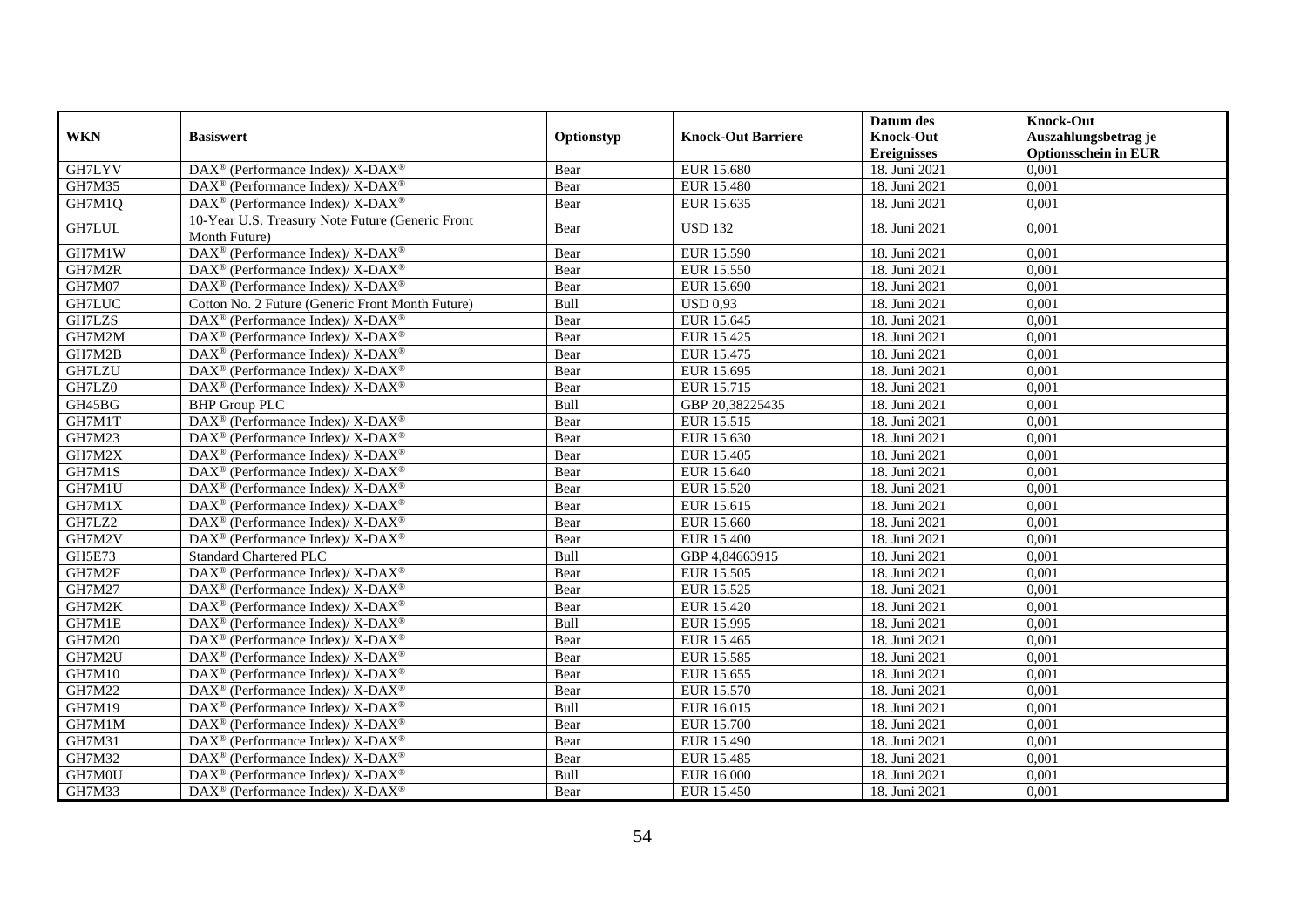|               |                                                             |             |                           | Datum des          | <b>Knock-Out</b>            |
|---------------|-------------------------------------------------------------|-------------|---------------------------|--------------------|-----------------------------|
| <b>WKN</b>    | <b>Basiswert</b>                                            | Optionstyp  | <b>Knock-Out Barriere</b> | <b>Knock-Out</b>   | Auszahlungsbetrag je        |
|               |                                                             |             |                           | <b>Ereignisses</b> | <b>Optionsschein in EUR</b> |
| GH7M1Y        | DAX <sup>®</sup> (Performance Index)/ X-DAX <sup>®</sup>    | Bear        | EUR 15.535                | 18. Juni 2021      | 0,001                       |
|               | ICE Brent Crude Oil Future (Generic Front Month             |             |                           |                    |                             |
| GH7LUJ        | Future)                                                     | Bull        | <b>USD 72.26</b>          | 18. Juni 2021      | 0.001                       |
| GH7M2L        | DAX <sup>®</sup> (Performance Index)/X-DAX <sup>®</sup>     | Bear        | EUR 15.430                | 18. Juni 2021      | 0,001                       |
| GH7LZY        | DAX <sup>®</sup> (Performance Index)/ X-DAX <sup>®</sup>    | Bear        | EUR 15.650                | 18. Juni 2021      | 0,001                       |
| <b>GH7LXK</b> | DAX <sup>®</sup> (Performance Index)/ X-DAX <sup>®</sup>    | Bear        | <b>EUR 15.700</b>         | 18. Juni 2021      | 0,001                       |
| GH7M1A        | $DAX^{\circledast}$ (Performance Index)/ X-DAX <sup>®</sup> | Bull        | EUR 15.985                | 18. Juni 2021      | 0,001                       |
| GH7M1V        | $DAX^{\circledcirc}$ (Performance Index)/X-DAX <sup>®</sup> | Bear        | EUR 15.545                | 18. Juni 2021      | 0,001                       |
| GH7M2W        | DAX <sup>®</sup> (Performance Index)/ X-DAX <sup>®</sup>    | Bear        | EUR 15.595                | 18. Juni 2021      | 0,001                       |
| GH7M21        | DAX <sup>®</sup> (Performance Index)/ X-DAX <sup>®</sup>    | Bear        | EUR 15.625                | 18. Juni 2021      | 0,001                       |
| GH7M2S        | DAX <sup>®</sup> (Performance Index)/ X-DAX <sup>®</sup>    | Bear        | EUR 15.565                | 18. Juni 2021      | 0,001                       |
| GH7LZC        | DAX <sup>®</sup> (Performance Index)/X-DAX <sup>®</sup>     | Bear        | EUR 15.705                | 18. Juni 2021      | 0,001                       |
| <b>GH74A5</b> | EUR/JPY (WM-Fixing)                                         | Bull        | JPY 130,99406791          | 18. Juni 2021      | 0,001                       |
| GH7LXJ        | DAX <sup>®</sup> (Performance Index)/X-DAX <sup>®</sup>     | Bear        | <b>EUR 15.700</b>         | 18. Juni 2021      | 0,001                       |
|               | NYMEX Light, Sweet Crude Oil Future (Generic Front          | Bull        |                           |                    | 0,001                       |
| <b>GH7LUB</b> | Month Future)                                               |             | <b>USD 71,36</b>          | 18. Juni 2021      |                             |
| GH7LWZ        | DAX <sup>®</sup> (Performance Index)                        | Bear        | EUR 15.650                | 18. Juni 2021      | 0,001                       |
| GH7LW0        | $DAX^{\circledcirc}$ (Performance Index)                    | Bull        | EUR 15.690                | 18. Juni 2021      | 0,001                       |
| GH7LVY        | $DAX^{\circledcirc}$ (Performance Index)                    | Bear        | <b>EUR 15.700</b>         | 18. Juni 2021      | 0,001                       |
| GH7LW3        | DAX <sup>®</sup> (Performance Index)                        | Bear        | EUR 15.690                | 18. Juni 2021      | 0,001                       |
| GH7LW7        | DAX <sup>®</sup> (Performance Index)                        | Bull        | EUR 15.680                | 18. Juni 2021      | 0,001                       |
| GH7LW8        | DAX <sup>®</sup> (Performance Index)                        | Bear        | EUR 15.680                | 18. Juni 2021      | 0,001                       |
| <b>GH7LWB</b> | $DAX^{\circledcirc}$ (Performance Index)                    | <b>Bull</b> | EUR 15.675                | 18. Juni 2021      | 0,001                       |
| GH7LWC        | $DAX^{\circledR}$ (Performance Index)                       | Bear        | EUR 15.675                | 18. Juni 2021      | 0,001                       |
| GH7LVP        | DAX <sup>®</sup> (Performance Index)                        | Bear        | EUR 15.710                | 18. Juni 2021      | 0,001                       |
| GH7LVX        | DAX <sup>®</sup> (Performance Index)                        | Bear        | <b>EUR 15.700</b>         | 18. Juni 2021      | 0,001                       |
| <b>GH7LWE</b> | $\overline{\text{DAX}^{\otimes}}$ (Performance Index)       | Bull        | EUR 15.675                | 18. Juni 2021      | 0,001                       |
| GH7LZ1        | $\overline{\text{DAX}^{\otimes}}$ (Performance Index)       | Bull        | EUR 15.995                | 18. Juni 2021      | 0,001                       |
| GH7LVV        | $DAX^{\circledR}$ (Performance Index)                       | Bear        | <b>EUR 15.700</b>         | 18. Juni 2021      | 0,001                       |
| GH7LVS        | $DAX^{\circledcirc}$ (Performance Index)                    | Bear        | EUR 15.710                | 18. Juni 2021      | 0,001                       |
| GH7LW1        | DAX <sup>®</sup> (Performance Index)                        | Bear        | EUR 15.690                | 18. Juni 2021      | 0,001                       |
| GH7LWG        | DAX <sup>®</sup> (Performance Index)                        | Bull        | EUR 15.675                | 18. Juni 2021      | 0,001                       |
| GH7LW6        | DAX <sup>®</sup> (Performance Index)                        | Bear        | EUR 15.690                | 18. Juni 2021      | 0,001                       |
| GH7LVW        | $\text{DAX}^{\textcircled{}}$ (Performance Index)           | Bear        | <b>EUR 15.700</b>         | 18. Juni 2021      | 0,001                       |
| <b>GH7LYX</b> | DAX <sup>®</sup> (Performance Index)                        | Bear        | <b>EUR 15.590</b>         | 18. Juni 2021      | 0,001                       |
| GH7LYY        | $\text{DAX}^{\textcircled{}}$ (Performance Index)           | Bear        | EUR 15.460                | 18. Juni 2021      | 0,001                       |
| GH7M0A        | DAX <sup>®</sup> (Performance Index)                        | Bear        | EUR 15.680                | 18. Juni 2021      | 0,001                       |
| GH7LVT        | $\overline{\text{DAX}^{\otimes}}$ (Performance Index)       | Bull        | EUR 15.700                | 18. Juni 2021      | 0,001                       |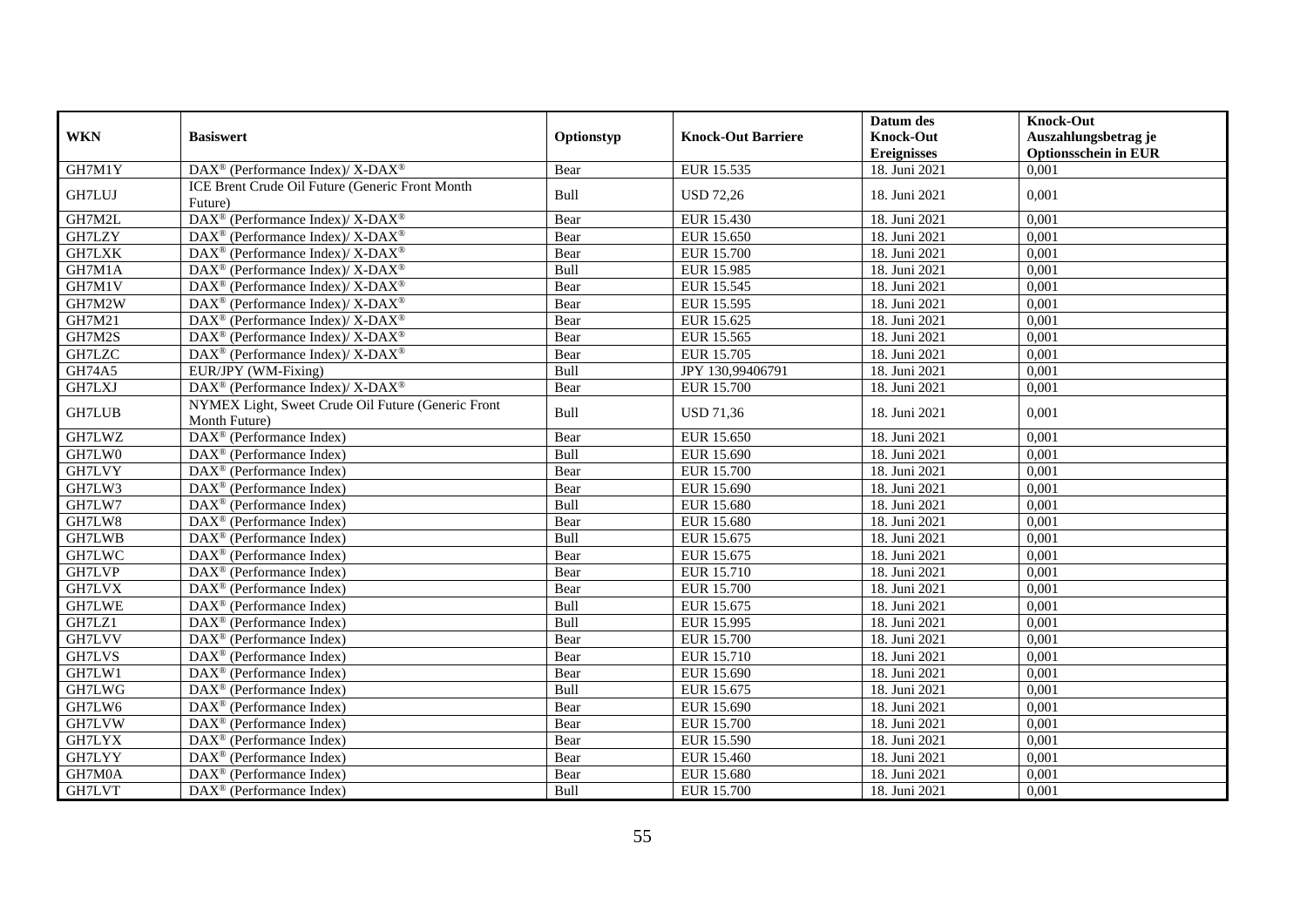|               |                                                         |            |                           | Datum des          | <b>Knock-Out</b>            |
|---------------|---------------------------------------------------------|------------|---------------------------|--------------------|-----------------------------|
| <b>WKN</b>    | <b>Basiswert</b>                                        | Optionstyp | <b>Knock-Out Barriere</b> | <b>Knock-Out</b>   | Auszahlungsbetrag je        |
|               |                                                         |            |                           | <b>Ereignisses</b> | <b>Optionsschein in EUR</b> |
| <b>GH7LVK</b> | $\overline{\text{DAX}}^{\textcirc}$ (Performance Index) | Bear       | EUR 15.720                | 18. Juni 2021      | 0,001                       |
| GH7LVM        | $DAX^{\circledcirc}$ (Performance Index)                | Bear       | EUR 15.710                | 18. Juni 2021      | 0,001                       |
| GH7LW2        | DAX <sup>®</sup> (Performance Index)                    | Bear       | EUR 15.690                | 18. Juni 2021      | 0,001                       |
| GH7LW4        | $DAX^{\circledast}$ (Performance Index)                 | Bear       | EUR 15.690                | 18. Juni 2021      | 0,001                       |
| GH7LVZ        | DAX <sup>®</sup> (Performance Index)                    | Bear       | <b>EUR 15.700</b>         | 18. Juni 2021      | 0,001                       |
| GH7M0T        | DAX <sup>®</sup> (Performance Index)                    | Bear       | EUR 15.720                | 18. Juni 2021      | 0,001                       |
| GH7LWA        | $\text{DAX}^{\textcircled{}}$ (Performance Index)       | Bear       | EUR 15.680                | 18. Juni 2021      | 0,001                       |
| GH7LZL        | $DAX^{\circledR}$ (Performance Index)                   | Bear       | EUR 15.550                | 18. Juni 2021      | 0,001                       |
| <b>GH7LVN</b> | $DAX^{\circledR}$ (Performance Index)                   | Bear       | EUR 15.710                | 18. Juni 2021      | 0,001                       |
| GH7LZJ        | DAX <sup>®</sup> (Performance Index)                    | Bear       | EUR 15.635                | 18. Juni 2021      | 0,001                       |
| GH09R7        | MDAX <sup>®</sup> (Performance Index)                   | Bear       | EUR 34.378,90768156       | 18. Juni 2021      | 0,001                       |
| GH7LVL        | DAX <sup>®</sup> (Performance Index)                    | Bull       | <b>EUR 15.710</b>         | 18. Juni 2021      | 0,001                       |
| GH7LZZ        | DAX <sup>®</sup> (Performance Index)                    | Bear       | EUR 15.395                | 18. Juni 2021      | 0,001                       |
| GH7LVU        | DAX <sup>®</sup> (Performance Index)                    | Bear       | <b>EUR 15.700</b>         | 18. Juni 2021      | 0,001                       |
| GH7LVJ        | $DAX^{\circledast}$ (Performance Index)                 | Bear       | EUR 15.720                | 18. Juni 2021      | 0,001                       |
| GH7M1C        | DAX <sup>®</sup> (Performance Index)                    | Bull       | EUR 16.015                | 18. Juni 2021      | 0,001                       |
| GH7M0K        | DAX <sup>®</sup> (Performance Index)                    | Bear       | EUR 15.565                | 18. Juni 2021      | 0,001                       |
| <b>GH7M11</b> | $DAX^{\circledcirc}$ (Performance Index)                | Bear       | EUR 15.470                | 18. Juni 2021      | 0,001                       |
| GH7M16        | $DAX^{\circledR}$ (Performance Index)                   | Bear       | EUR 15.510                | 18. Juni 2021      | 0,001                       |
| GH7LWH        | DAX <sup>®</sup> (Performance Index)                    | Bull       | EUR 15.675                | 18. Juni 2021      | 0,001                       |
| GH7M0E        | DAX <sup>®</sup> (Performance Index)                    | Bear       | <b>EUR 15.420</b>         | 18. Juni 2021      | 0,001                       |
| GH7LVQ        | DAX <sup>®</sup> (Performance Index)                    | Bear       | EUR 15.710                | 18. Juni 2021      | 0,001                       |
| GH7M1F        | DAX <sup>®</sup> (Performance Index)                    | Bear       | EUR 15.585                | 18. Juni 2021      | 0,001                       |
| GH7LWF        | $DAX^{\circledast}$ (Performance Index)                 | Bull       | EUR 15.675                | 18. Juni 2021      | 0,001                       |
| <b>GH7M18</b> | DAX <sup>®</sup> (Performance Index)                    | Bear       | <b>EUR 15.405</b>         | 18. Juni 2021      | 0,001                       |
| GH7LVH        | DAX <sup>®</sup> (Performance Index)                    | Bear       | EUR 15.720                | 18. Juni 2021      | 0,001                       |
| GH7LWS        | $DAX^{\circledast}$ (Performance Index)                 | Bear       | EUR 15.660                | 18. Juni 2021      | 0,001                       |
| GH7LZ6        | $DAX^{\circledcirc}$ (Performance Index)                | Bear       | EUR 15.685                | 18. Juni 2021      | 0,001                       |
| GH7LZ7        | $\overline{\text{DAX}}^{\textcirc}$ (Performance Index) | Bear       | EUR 15.435                | 18. Juni 2021      | 0,001                       |
| GH7LVR        | DAX <sup>®</sup> (Performance Index)                    | Bear       | <b>EUR 15.710</b>         | 18. Juni 2021      | 0,001                       |
| GH7LW9        | DAX <sup>®</sup> (Performance Index)                    | Bear       | <b>EUR 15.680</b>         | 18. Juni 2021      | 0,001                       |
| GH7M1J        | DAX <sup>®</sup> (Performance Index)                    | Bear       | <b>EUR 15.480</b>         | 18. Juni 2021      | 0,001                       |
| GH7LZ5        | $\overline{\text{DAX}^{\otimes}}$ (Performance Index)   | Bear       | EUR 15.525                | 18. Juni 2021      | 0,001                       |
| GH7M0V        | $DAX^{\circledast}$ (Performance Index)                 | Bear       | EUR 15.415                | 18. Juni 2021      | 0,001                       |
| GH09SY        | $MDAX^{\circledR}$ (Performance Index)                  | Bear       | EUR 34.349,41833935       | 18. Juni 2021      | 0,001                       |
| GH7LZD        | $DAX^{\circledast}$ (Performance Index)                 | Bear       | EUR 15.705                | 18. Juni 2021      | 0,001                       |
| GH7M08        | DAX <sup>®</sup> (Performance Index)                    | Bear       | EUR 15.625                | 18. Juni 2021      | 0,001                       |
| GH7LWD        | $DAX^{\circledast}$ (Performance Index)                 | Bull       | EUR 15.675                | 18. Juni 2021      | 0,001                       |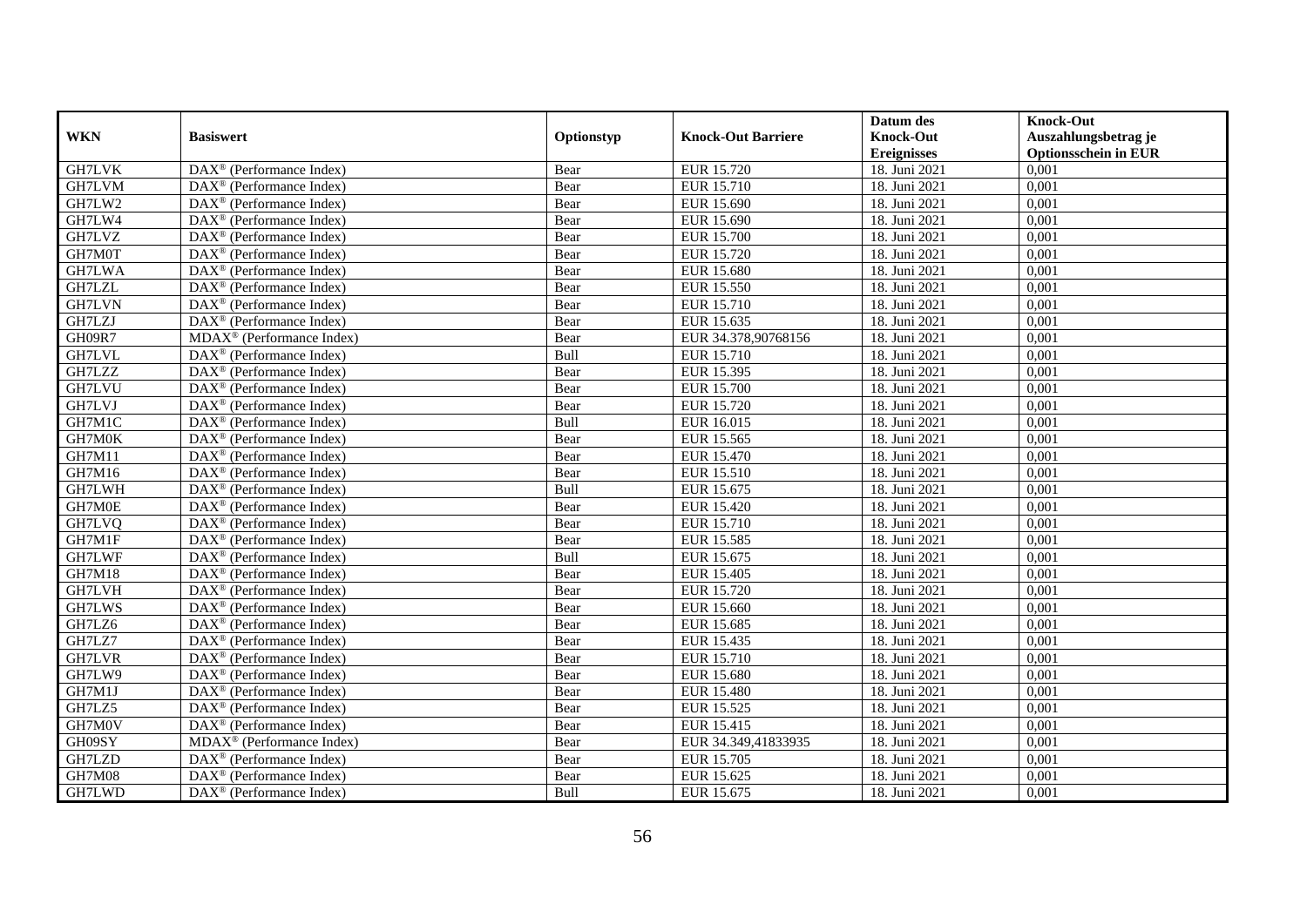|               |                                                         |            |                           | Datum des          | <b>Knock-Out</b>            |
|---------------|---------------------------------------------------------|------------|---------------------------|--------------------|-----------------------------|
| <b>WKN</b>    | <b>Basiswert</b>                                        | Optionstyp | <b>Knock-Out Barriere</b> | <b>Knock-Out</b>   | Auszahlungsbetrag je        |
|               |                                                         |            |                           | <b>Ereignisses</b> | <b>Optionsschein in EUR</b> |
| GH7M12        | DAX <sup>®</sup> (Performance Index)                    | Bear       | EUR 15.445                | 18. Juni 2021      | 0,001                       |
| GH7LZQ        | $DAX^{\circledR}$ (Performance Index)                   | Bear       | EUR 15.650                | 18. Juni 2021      | 0,001                       |
| GH7M0G        | DAX <sup>®</sup> (Performance Index)                    | Bear       | EUR 15.695                | 18. Juni 2021      | 0,001                       |
| GH7LZ9        | $\text{DAX}^{\circledast}$ (Performance Index)          | Bear       | EUR 15.655                | 18. Juni 2021      | 0,001                       |
| GH7M02        | DAX <sup>®</sup> (Performance Index)                    | Bear       | EUR 15.530                | 18. Juni 2021      | 0,001                       |
| GH7LWK        | $\text{DAX}^{\circledast}$ (Performance Index)          | Bear       | EUR 15.670                | 18. Juni 2021      | 0,001                       |
| GH7M0W        | $\text{DAX}^{\textcircled{n}}$ (Performance Index)      | Bull       | <b>EUR 16.000</b>         | 18. Juni 2021      | 0,001                       |
| GH7LYS        | $\text{DAX}^{\textcircled{}}$ (Performance Index)       | Bear       | EUR 15.615                | 18. Juni 2021      | 0,001                       |
| GH7M05        | $\text{DAX}^{\textcircled{p}}$ (Performance Index)      | Bear       | EUR 15.660                | 18. Juni 2021      | 0,001                       |
| <b>GH7M04</b> | $DAX^{\otimes}$ (Performance Index)                     | Bear       | EUR 15.560                | 18. Juni 2021      | 0,001                       |
| GH7LW5        | DAX <sup>®</sup> (Performance Index)                    | Bear       | EUR 15.690                | 18. Juni 2021      | 0,001                       |
| GH7M1K        | $\overline{\text{DAX}^{\otimes}}$ (Performance Index)   | Bull       | <b>EUR 15.980</b>         | 18. Juni 2021      | 0,001                       |
| GH7LZ8        | $\text{DAX}^{\circledast}$ (Performance Index)          | Bear       | <b>EUR 15.450</b>         | 18. Juni 2021      | 0,001                       |
| GH7M1L        | DAX <sup>®</sup> (Performance Index)                    | Bull       | EUR 16.005                | 18. Juni 2021      | 0,001                       |
| GH7LZE        | DAX <sup>®</sup> (Performance Index)                    | Bull       | EUR 16.010                | 18. Juni 2021      | 0,001                       |
| GH7LYZ        | DAX <sup>®</sup> (Performance Index)                    | Bear       | EUR 15.725                | 18. Juni 2021      | 0,001                       |
| GH7M0J        | DAX <sup>®</sup> (Performance Index)                    | Bear       | EUR 15.475                | 18. Juni 2021      | 0,001                       |
| GH7LZG        | $\overline{\text{DAX}}^{\textcirc}$ (Performance Index) | Bear       | EUR 15.410                | 18. Juni 2021      | 0,001                       |
| GH7M0Y        | DAX <sup>®</sup> (Performance Index)                    | Bear       | EUR 15.535                | 18. Juni 2021      | 0,001                       |
| GH7LZH        | DAX <sup>®</sup> (Performance Index)                    | Bear       | EUR 15.570                | 18. Juni 2021      | 0,001                       |
| GH7M0H        | DAX <sup>®</sup> (Performance Index)                    | Bear       | EUR 15.515                | 18. Juni 2021      | 0,001                       |
| GH7M1B        | $\overline{\text{DAX}^{\otimes}}$ (Performance Index)   | Bull       | EUR 15.990                | 18. Juni 2021      | 0,001                       |
| GH7M01        | $\text{DAX}^{\circledast}$ (Performance Index)          | Bear       | EUR 15.430                | 18. Juni 2021      | 0,001                       |
| GH7M0M        | DAX <sup>®</sup> (Performance Index)                    | Bear       | EUR 15.575                | 18. Juni 2021      | 0,001                       |
| GH7M0C        | DAX <sup>®</sup> (Performance Index)                    | Bear       | EUR 15.490                | 18. Juni 2021      | 0,001                       |
| GH7M0Z        | $\text{DAX}^{\otimes}$ (Performance Index)              | Bear       | EUR 15.630                | 18. Juni 2021      | 0,001                       |
| GH7M09        | $\text{DAX}^{\circledast}$ (Performance Index)          | Bear       | EUR 15.465                | 18. Juni 2021      | 0,001                       |
| GH7M0F        | $\text{DAX}^{\textcircled{p}}$ (Performance Index)      | Bear       | EUR 15.610                | 18. Juni 2021      | 0,001                       |
| GH7M17        | $\text{DAX}^{\textcircled{p}}$ (Performance Index)      | Bear       | EUR 15.495                | 18. Juni 2021      | 0,001                       |
| GH7LZP        | $DAX^{\circledR}$ (Performance Index)                   | Bear       | EUR 15.440                | 18. Juni 2021      | 0,001                       |
| GH7LZA        | DAX <sup>®</sup> (Performance Index)                    | Bear       | EUR 15.620                | 18. Juni 2021      | 0,001                       |
| GH7M1G        | $\text{DAX}^{\otimes}$ (Performance Index)              | Bear       | EUR 15.640                | 18. Juni 2021      | 0,001                       |
| GH7LZF        | $\overline{\text{DAX}^{\otimes}}$ (Performance Index)   | Bear       | <b>EUR 15.400</b>         | 18. Juni 2021      | 0,001                       |
| GH7M0R        | $\text{DAX}^{\circledast}$ (Performance Index)          | Bear       | <b>EUR 15.600</b>         | 18. Juni 2021      | 0,001                       |
| GH7M14        | $\text{DAX}^{\textcircled{n}}$ (Performance Index)      | Bear       | EUR 15.715                | 18. Juni 2021      | 0,001                       |
| GH7LZN        | $\text{DAX}^{\circledast}$ (Performance Index)          | Bear       | EUR 15.675                | 18. Juni 2021      | 0,001                       |
| GH7LYU        | $\text{DAX}^{\otimes}$ (Performance Index)              | Bear       | EUR 15.665                | 18. Juni 2021      | 0,001                       |
| GH7LZB        | DAX <sup>®</sup> (Performance Index)                    | Bear       | EUR 15.485                | 18. Juni 2021      | 0,001                       |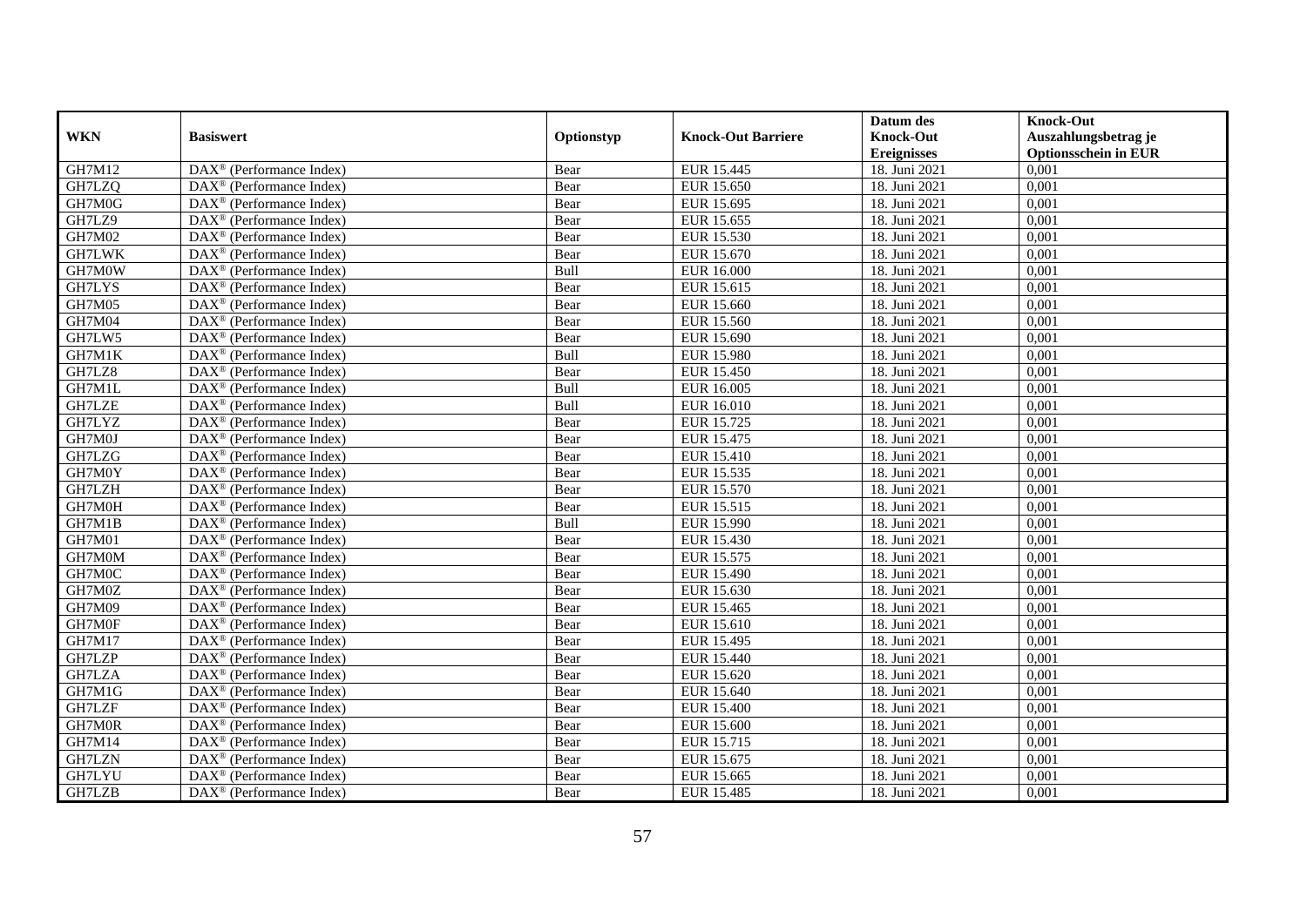|               |                                                       |            |                           | Datum des          | <b>Knock-Out</b>            |
|---------------|-------------------------------------------------------|------------|---------------------------|--------------------|-----------------------------|
| <b>WKN</b>    | <b>Basiswert</b>                                      | Optionstyp | <b>Knock-Out Barriere</b> | <b>Knock-Out</b>   | Auszahlungsbetrag je        |
|               |                                                       |            |                           | <b>Ereignisses</b> | <b>Optionsschein in EUR</b> |
| GH7LZX        | DAX <sup>®</sup> (Performance Index)                  | Bear       | EUR 15.500                | 18. Juni 2021      | 0,001                       |
| GH7LZW        | $DAX^{\circledR}$ (Performance Index)                 | Bear       | EUR 15.595                | 18. Juni 2021      | 0,001                       |
| GH7M1D        | $DAX^{\circledR}$ (Performance Index)                 | Bear       | <b>EUR 15.580</b>         | 18. Juni 2021      | 0,001                       |
| GH7M0X        | DAX <sup>®</sup> (Performance Index)                  | Bear       | EUR 15.505                | 18. Juni 2021      | 0,001                       |
| GH7M13        | DAX <sup>®</sup> (Performance Index)                  | Bear       | EUR 15.520                | 18. Juni 2021      | 0,001                       |
| GH7M0Q        | DAX <sup>®</sup> (Performance Index)                  | Bear       | EUR 15.555                | 18. Juni 2021      | 0,001                       |
| GH7M0D        | $DAX^{\otimes}$ (Performance Index)                   | Bear       | EUR 15.605                | 18. Juni 2021      | 0,001                       |
| GH7M15        | $\overline{\text{DAX}^{\otimes}}$ (Performance Index) | Bear       | <b>EUR 15.700</b>         | 18. Juni 2021      | 0,001                       |
| GH7LZV        | DAX <sup>®</sup> (Performance Index)                  | Bear       | EUR 15.690                | 18. Juni 2021      | 0,001                       |
| GH7M0N        | $\text{DAX}^{\textcircled{}}$ (Performance Index)     | Bear       | EUR 15.710                | 18. Juni 2021      | 0,001                       |
| GH7LYW        | $\overline{\text{DAX}^{\otimes}}$ (Performance Index) | Bear       | EUR 15.540                | 18. Juni 2021      | 0,001                       |
| GH7LYT        | DAX <sup>®</sup> (Performance Index)                  | Bear       | EUR 15.455                | 18. Juni 2021      | 0,001                       |
| GH7LZM        | $\text{DAX}^{\textcircled{n}}$ (Performance Index)    | Bear       | EUR 15.645                | 18. Juni 2021      | 0,001                       |
| GH7LZ3        | DAX <sup>®</sup> (Performance Index)                  | Bear       | EUR 15.670                | 18. Juni 2021      | 0.001                       |
| GH7LZ4        | $DAX^{\otimes}$ (Performance Index)                   | Bear       | EUR 15.425                | 18. Juni 2021      | 0,001                       |
| GH7M00        | DAX <sup>®</sup> (Performance Index)                  | Bull       | <b>EUR 15.985</b>         | 18. Juni 2021      | 0,001                       |
| GH7LZR        | DAX <sup>®</sup> (Performance Index)                  | Bear       | EUR 15.545                | 18. Juni 2021      | 0,001                       |
| GH773L        | Hermes International                                  | Bear       | EUR 1.219,12377209        | 18. Juni 2021      | 0,001                       |
| GH7GEY        | Varta AG                                              | Bear       | EUR 140,07612423          | 18. Juni 2021      | 0,001                       |
| GH5RPK        | Kone OYJ                                              | Bear       | EUR 69,00288792           | 18. Juni 2021      | 0,001                       |
| GH79HH        | <b>AIXTRON SE</b>                                     | Bear       | EUR 22,78830401           | 18. Juni 2021      | 0,001                       |
| GH4VNG        | Carl-Zeiss Meditec AG                                 | Bear       | EUR 156,50796169          | 18. Juni 2021      | 0,001                       |
| GH77EP        | Deutsche Börse AG                                     | Bear       | EUR 144,40992416          | 18. Juni 2021      | 0,001                       |
| GH7KGC        | TechnipFMC PLC                                        | Bull       | EUR 7,821                 | 18. Juni 2021      | 0,001                       |
| GH7565        | EssilorLuxottica SA                                   | Bear       | EUR 149,73474421          | 18. Juni 2021      | 0,001                       |
| GH77FE        | TeamViewer AG                                         | Bear       | EUR 33,44                 | 18. Juni 2021      | 0,001                       |
| GH7KJ8        | MorphoSys AG                                          | Bear       | EUR 68,22756136           | 18. Juni 2021      | 0,001                       |
| GH6X0R        | Geberit AG                                            | Bear       | CHF 686,73629308          | 18. Juni 2021      | 0,001                       |
| GH6X3J        | Evotec AG                                             | Bear       | EUR 37,31877851           | 18. Juni 2021      | 0,001                       |
| <b>GH1KUW</b> | <b>AIXTRON SE</b>                                     | Bear       | EUR 22,94455036           | 18. Juni 2021      | 0,001                       |
| GH7KHH        | TechnipFMC PLC                                        | Bull       | EUR 7,741                 | 18. Juni 2021      | 0,001                       |
| GH75F2        | Wacker Chemie AG                                      | Bull       | EUR 127,72421633          | 18. Juni 2021      | 0,001                       |
| GH7ADS        | Compagnie Generale des Etablissements Michelin SCA    | Bear       | EUR 134,49489893          | 18. Juni 2021      | 0,001                       |
| GH1H10        | Aegon N.V.                                            | Bull       | EUR 3,67610518            | 18. Juni 2021      | 0,001                       |
| GH7776        | Zalando SE                                            | Bear       | EUR 99,27355404           | 18. Juni 2021      | 0,001                       |
| GH18CE        | ThyssenKrupp AG                                       | Bull       | EUR 8,63028251            | 18. Juni 2021      | 0,001                       |
| GH6X12        | Geberit AG                                            | Bear       | CHF 680,91776265          | 18. Juni 2021      | 0,001                       |
| GH4VU2        | AtoS                                                  | Bull       | EUR 52,72188103           | 18. Juni 2021      | 0,001                       |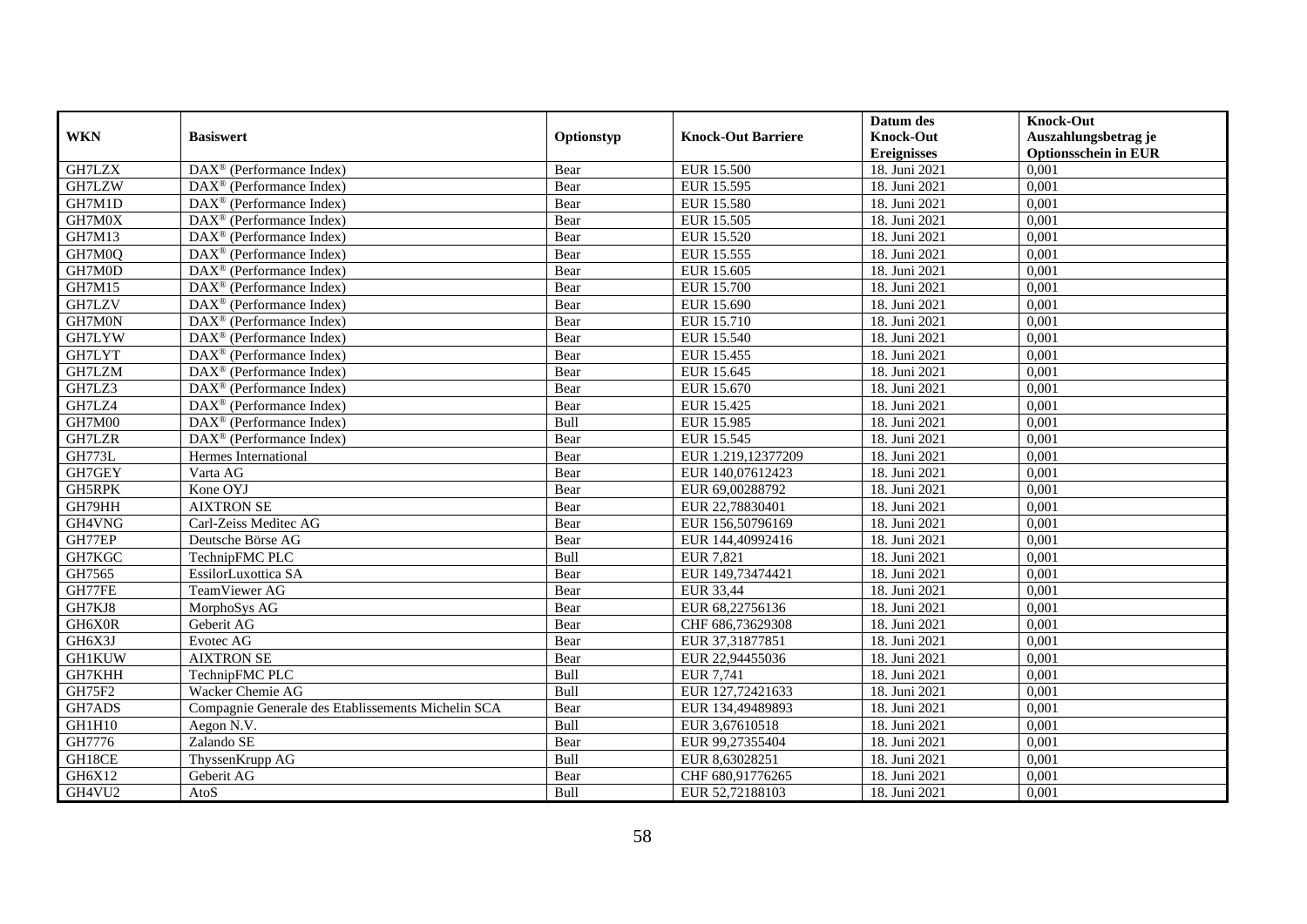|               |                                                              |             |                           | Datum des          | <b>Knock-Out</b>            |
|---------------|--------------------------------------------------------------|-------------|---------------------------|--------------------|-----------------------------|
| <b>WKN</b>    | <b>Basiswert</b>                                             | Optionstyp  | <b>Knock-Out Barriere</b> | <b>Knock-Out</b>   | Auszahlungsbetrag je        |
|               |                                                              |             |                           | <b>Ereignisses</b> | <b>Optionsschein in EUR</b> |
| GF6HLT        | MTU Aero Engines AG                                          | Bear        | EUR 224,24097866          | 18. Juni 2021      | 0,001                       |
| GH7KKC        | ThyssenKrupp AG                                              | Bull        | EUR 8,54093419            | 18. Juni 2021      | 0,001                       |
| GH79HL        | <b>AIXTRON SE</b>                                            | Bear        | EUR 22,67840864           | 18. Juni 2021      | 0,001                       |
| <b>GH777A</b> | Zalando SE                                                   | Bear        | EUR 98,80419914           | 18. Juni 2021      | 0,001                       |
| GH1H11        | Aegon N.V.                                                   | Bull        | EUR 3,65579354            | 18. Juni 2021      | 0,001                       |
| GH7GNP        | <b>AIXTRON SE</b>                                            | Bear        | EUR 22,9690711            | 18. Juni 2021      | 0,001                       |
| GH7778        | Zalando SE                                                   | Bear        | EUR 99,74290894           | 18. Juni 2021      | 0,001                       |
| GH5S1R        | Nestlé S.A.                                                  | Bear        | CHF 115,53354858          | 18. Juni 2021      | 0,001                       |
| GH5E6K        | <b>Barry Callebaut AG</b>                                    | Bear        | CHF 2.167,27047124        | 18. Juni 2021      | 0,001                       |
| <b>GH720J</b> | ArcelorMittal S.A.                                           | Bull        | EUR 24,22061865           | 18. Juni 2021      | 0,001                       |
| GH5NPW        | L'Oréal S.A.                                                 | Bear        | EUR 393,70347437          | 18. Juni 2021      | 0,001                       |
| GH51KQ        | LVMH Moët Hennessy Louis Vuitton SE                          | Bear        | EUR 688,23024895          | 18. Juni 2021      | 0,001                       |
| GH5LAH        | Schneider Electric SE                                        | Bear        | EUR 134,60991618          | 18. Juni 2021      | 0,001                       |
| GC2UFY        | Symrise AG                                                   | Bear        | EUR 115,7879302           | 18. Juni 2021      | 0,001                       |
| GH7CED        | STMicroelectronics N.V.                                      | Bear        | EUR 31,94076624           | 18. Juni 2021      | 0,001                       |
| GH1WJ6        | ACS, Actividades de Construcción y Servicios, S.A.           | Bull        | EUR 24,59006822           | 18. Juni 2021      | 0,001                       |
| GH77ET        | Deutsche Börse AG                                            | Bear        | EUR 145,07946019          | 18. Juni 2021      | 0,001                       |
| GH75EP        | Wacker Chemie AG                                             | <b>Bull</b> | EUR 127,0433943           | 18. Juni 2021      | 0,001                       |
| GH7GDN        | Varta AG                                                     | Bear        | EUR 140,7458242           | 18. Juni 2021      | 0,001                       |
| <b>GH6JTR</b> | Sika AG                                                      | Bear        | CHF 298,63772091          | 18. Juni 2021      | 0,001                       |
| GH7566        | EssilorLuxottica SA                                          | Bear        | EUR 150,80377855          | 18. Juni 2021      | 0,001                       |
| GB0Q05        | Nestlé S.A.                                                  | Bear        | CHF 116,14133659          | 18. Juni 2021      | 0,001                       |
| <b>GH5RPL</b> | Kone OYJ                                                     | Bear        | EUR 69,61987368           | 18. Juni 2021      | 0,001                       |
| GH773M        | Hermes International                                         | Bear        | EUR 1.225,08022384        | 18. Juni 2021      | 0,001                       |
| GH6X7C        | ASML Holding N.V.                                            | Bear        | EUR 591,88991542          | 18. Juni 2021      | 0,001                       |
| GH5RNC        | Kering S.A.                                                  | Bear        | EUR 765,45087277          | 18. Juni 2021      | 0,001                       |
| GH4MND        | LVMH Moët Hennessy Louis Vuitton SE                          | Bear        | EUR 695,17588752          | 18. Juni 2021      | 0,001                       |
| GH5RPM        | Kone OYJ                                                     | Bear        | EUR 70,22690802           | 18. Juni 2021      | 0,001                       |
| GH7742        | Hermes International                                         | Bear        | EUR 1.231,03667562        | 18. Juni 2021      | 0,001                       |
| GH75EN        | Wacker Chemie AG                                             | Bull        | EUR 125,68175022          | 18. Juni 2021      | 0,001                       |
| GH4VNW        | Carl-Zeiss Meditec AG                                        | Bear        | EUR 158,18801474          | 18. Juni 2021      | 0,001                       |
| GH75F1        | Wacker Chemie AG                                             | Bull        | EUR 126,36257227          | 18. Juni 2021      | 0,001                       |
| GH7KE7        | TechnipFMC PLC                                               | Bull        | EUR 7,661                 | 18. Juni 2021      | 0,001                       |
| GH7LX3        | DAX <sup>®</sup> (Performance Index)                         | Bull        | EUR 15.650                | 18. Juni 2021      | 0,001                       |
| GH7LWQ        | $\text{DAX}^{\textcircled{n}}$ (Performance Index)           | Bull        | EUR 15.670                | 18. Juni 2021      | 0,001                       |
| GH7H9D        | DAX <sup>®</sup> (Performance Index)                         | Bull        | EUR 15.625                | 18. Juni 2021      | 0,001                       |
| GH7LX4        | $\text{DAX}^{\otimes}$ (Performance Index)                   | Bull        | EUR 15.650                | 18. Juni 2021      | 0,001                       |
| GH7H9E        | $\overline{\text{DAX}}^{\textcircled{}}$ (Performance Index) | Bull        | EUR 15.625                | 18. Juni 2021      | 0,001                       |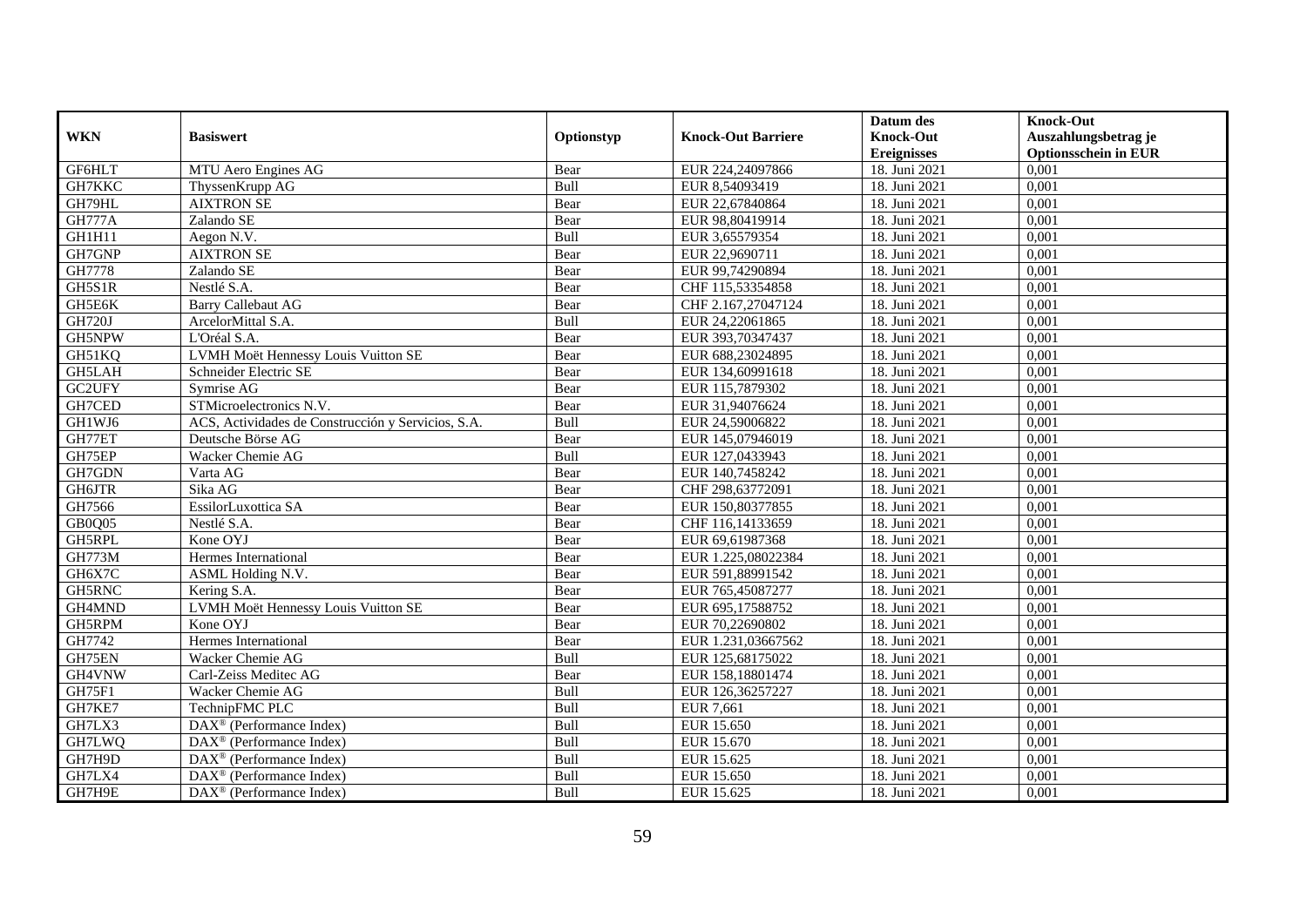|               |                                                         |            |                           | Datum des          | <b>Knock-Out</b>            |
|---------------|---------------------------------------------------------|------------|---------------------------|--------------------|-----------------------------|
| <b>WKN</b>    | <b>Basiswert</b>                                        | Optionstyp | <b>Knock-Out Barriere</b> | <b>Knock-Out</b>   | Auszahlungsbetrag je        |
|               |                                                         |            |                           | <b>Ereignisses</b> | <b>Optionsschein in EUR</b> |
| GH7LWR        | DAX <sup>®</sup> (Performance Index)                    | Bull       | EUR 15.660                | 18. Juni 2021      | 0,001                       |
| GH7LWP        | $DAX^{\circledast}$ (Performance Index)                 | Bull       | EUR 15.670                | 18. Juni 2021      | 0,001                       |
| GH7LWY        | $\overline{\text{DAX}}^{\textcirc}$ (Performance Index) | Bull       | <b>EUR 15.650</b>         | 18. Juni 2021      | 0,001                       |
| GH7LWM        | DAX <sup>®</sup> (Performance Index)                    | Bull       | EUR 15.670                | 18. Juni 2021      | 0,001                       |
| GH7LWN        | DAX <sup>®</sup> (Performance Index)                    | Bull       | EUR 15.670                | 18. Juni 2021      | 0,001                       |
| GH7LWJ        | $\overline{\text{DAX}^{\otimes}}$ (Performance Index)   | Bull       | EUR 15.670                | 18. Juni 2021      | 0,001                       |
| GH7LWL        | $DAX^{\circledast}$ (Performance Index)                 | Bull       | EUR 15.670                | 18. Juni 2021      | 0,001                       |
| GH7LWT        | $DAX^{\circledR}$ (Performance Index)                   | Bull       | EUR 15.660                | 18. Juni 2021      | 0,001                       |
| GH7LX2        | $DAX^{\circledR}$ (Performance Index)                   | Bull       | EUR 15.650                | 18. Juni 2021      | 0,001                       |
| GH7H9P        | DAX <sup>®</sup> (Performance Index)                    | Bull       | EUR 15.620                | 18. Juni 2021      | 0,001                       |
| <b>GH755K</b> | EssilorLuxottica SA                                     | Bear       | EUR 151,88280387          | 18. Juni 2021      | 0,001                       |
| <b>GH774A</b> | Hermes International                                    | Bear       | EUR 1.236,99312738        | 18. Juni 2021      | 0,001                       |
| GH6R6B        | Kering S.A.                                             | Bear       | EUR 769,4278328           | 18. Juni 2021      | 0,001                       |
| GH6X8V        | Puma SE                                                 | Bear       | EUR 97,0248177            | 18. Juni 2021      | 0,001                       |
| GH7LWX        | DAX <sup>®</sup> (Performance Index)                    | Bull       | EUR 15.660                | 18. Juni 2021      | 0,001                       |
| GH7LX0        | DAX <sup>®</sup> (Performance Index)                    | Bull       | <b>EUR 15.650</b>         | 18. Juni 2021      | 0,001                       |
| GH7LX1        | DAX <sup>®</sup> (Performance Index)                    | Bull       | EUR 15.650                | 18. Juni 2021      | 0,001                       |
| GH7H9Q        | $\overline{\text{DAX}}^{\textcirc}$ (Performance Index) | Bull       | EUR 15.610                | 18. Juni 2021      | 0,001                       |
| <b>GH1PXE</b> | Aegon N.V.                                              | Bull       | EUR 3,62307288            | 18. Juni 2021      | 0,001                       |
| GH7KR6        | <b>Infineon Technologies AG</b>                         | Bull       | EUR 33,61320976           | 18. Juni 2021      | 0,001                       |
| GH2SQ3        | <b>BASF SE</b>                                          | Bull       | EUR 65,33139065           | 18. Juni 2021      | 0,001                       |
| GH7H9M        | DAX <sup>®</sup> (Performance Index)                    | Bull       | EUR 15.620                | 18. Juni 2021      | 0,001                       |
| GH1G9K        | $CAC 40$ <sup>®</sup> Index                             | Bear       | EUR 6.680,6               | 18. Juni 2021      | 0,001                       |
| GH7H9N        | $DAX^{\circledR}$ (Performance Index)                   | Bull       | EUR 15.620                | 18. Juni 2021      | 0,001                       |
| GH7H97        | $\overline{\text{DAX}}^{\textcirc}$ (Performance Index) | Bull       | EUR 15.640                | 18. Juni 2021      | 0,001                       |
| GH7554        | Anglo American PLC                                      | Bull       | GBP 28,35179514           | 18. Juni 2021      | 0,001                       |
| <b>GH7H98</b> | DAX <sup>®</sup> (Performance Index)                    | Bull       | EUR 15.640                | 18. Juni 2021      | 0.001                       |
| GH7LUD        | <b>EUREX Euro Bund Future (Generic Front Month</b>      | Bear       | EUR 172,67                | 18. Juni 2021      | 0,001                       |
|               | Future)                                                 |            |                           |                    |                             |
| GB7SUX        | EURO STOXX 50 <sup>®</sup> Index (Price EUR)            | Bear       | EUR 4.164,35389003        | 18. Juni 2021      | 0,001                       |
| GH7H9R        | DAX <sup>®</sup> (Performance Index)                    | Bull       | EUR 15.610                | 18. Juni 2021      | 0,001                       |
| GH7H9S        | DAX <sup>®</sup> (Performance Index)                    | Bull       | EUR 15.610                | 18. Juni 2021      | 0,001                       |
| GH7H93        | $DAX^{\circledast}$ (Performance Index)                 | Bull       | EUR 15.640                | 18. Juni 2021      | 0,001                       |
| <b>GH7H94</b> | DAX <sup>®</sup> (Performance Index)                    | Bull       | EUR 15.640                | 18. Juni 2021      | 0,001                       |
| GH6JQX        | <b>Imperial Brands PLC</b>                              | Bull       | GBP 15,82840553           | 18. Juni 2021      | 0,001                       |
| <b>GH7H95</b> | $\overline{\text{DAX}^{\otimes}}$ (Performance Index)   | Bull       | EUR 15.640                | 18. Juni 2021      | 0,001                       |
| GH7H96        | $\text{DAX}^{\otimes}$ (Performance Index)              | Bull       | EUR 15.640                | 18. Juni 2021      | 0,001                       |
| GH7H9H        | DAX <sup>®</sup> (Performance Index)                    | Bull       | EUR 15.625                | 18. Juni 2021      | 0,001                       |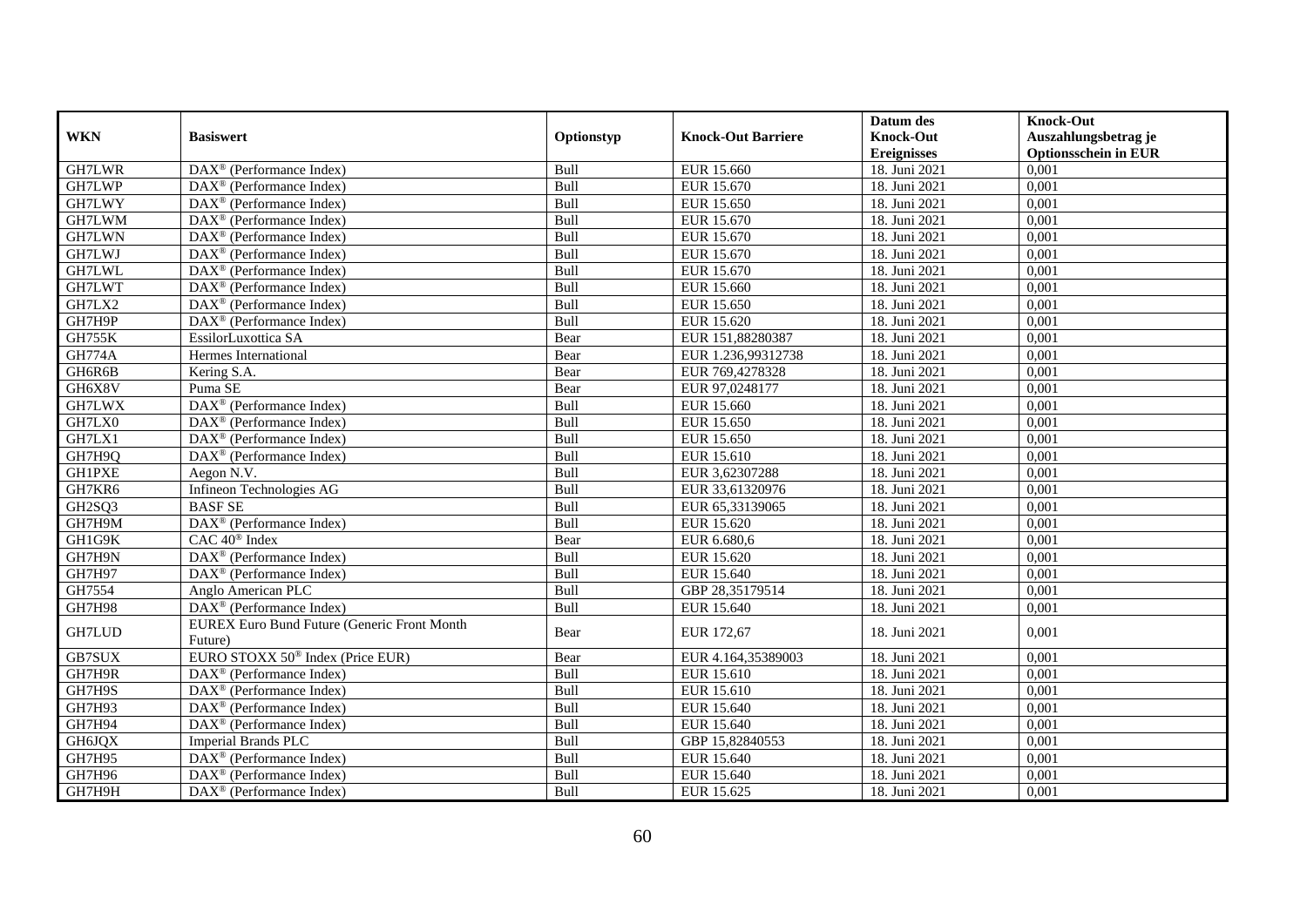|               |                                                                  |            |                           | Datum des          | <b>Knock-Out</b>            |
|---------------|------------------------------------------------------------------|------------|---------------------------|--------------------|-----------------------------|
| <b>WKN</b>    | <b>Basiswert</b>                                                 | Optionstyp | <b>Knock-Out Barriere</b> | <b>Knock-Out</b>   | Auszahlungsbetrag je        |
|               |                                                                  |            |                           | <b>Ereignisses</b> | <b>Optionsschein in EUR</b> |
| GH7H9J        | $\overline{\text{DAX}}^{\textcirc}$ (Performance Index)          | Bull       | EUR 15.620                | 18. Juni 2021      | 0,001                       |
| GH7LWW        | $\text{DAX}^{\textcircled{p}}$ (Performance Index)               | Bull       | EUR 15.660                | 18. Juni 2021      | 0,001                       |
| GH7H9V        | DAX <sup>®</sup> (Performance Index)                             | Bull       | EUR 15.610                | 18. Juni 2021      | 0,001                       |
| GH7H9K        | $\text{DAX}^{\otimes}$ (Performance Index)                       | Bull       | EUR 15.620                | 18. Juni 2021      | 0,001                       |
| GH7H9L        | DAX <sup>®</sup> (Performance Index)                             | Bull       | EUR 15.620                | 18. Juni 2021      | 0,001                       |
| GH7H9F        | $\text{DAX}^{\textcircled{n}}$ (Performance Index)               | Bull       | EUR 15.625                | 18. Juni 2021      | 0,001                       |
| GH7H9G        | $\text{DAX}^{\textcircled{n}}$ (Performance Index)               | Bull       | EUR 15.625                | 18. Juni 2021      | 0,001                       |
| GH7LWU        | $\text{DAX}^{\textcircled{}}$ (Performance Index)                | Bull       | EUR 15.660                | 18. Juni 2021      | 0,001                       |
| GH7LWV        | $\text{DAX}^{\textcircled{p}}$ (Performance Index)               | Bull       | EUR 15.660                | 18. Juni 2021      | 0,001                       |
| <b>GH7H99</b> | $DAX^{\otimes}$ (Performance Index)                              | Bull       | EUR 15.630                | 18. Juni 2021      | 0,001                       |
| GH7H9A        | DAX <sup>®</sup> (Performance Index)                             | Bull       | EUR 15.630                | 18. Juni 2021      | 0,001                       |
| GH7H9B        | $\overline{\text{DAX}^{\otimes}}$ (Performance Index)            | Bull       | EUR 15.630                | 18. Juni 2021      | 0,001                       |
| GH7H9C        | $\text{DAX}^{\circledast}$ (Performance Index)                   | Bull       | EUR 15.625                | 18. Juni 2021      | 0,001                       |
| GH7H9T        | DAX <sup>®</sup> (Performance Index)                             | Bull       | EUR 15.610                | 18. Juni 2021      | 0,001                       |
| GH7H9U        | DAX <sup>®</sup> (Performance Index)                             | Bull       | EUR 15.610                | 18. Juni 2021      | 0,001                       |
| GH7KQE        | Infineon Technologies AG                                         | Bull       | EUR 33,44319352           | 18. Juni 2021      | 0,001                       |
| GH7KHU        | Varta AG                                                         | Bull       | EUR 134,79138175          | 18. Juni 2021      | 0,001                       |
| GH77FC        | TeamViewer AG                                                    | Bear       | EUR 33.75                 | 18. Juni 2021      | 0,001                       |
| GH7KJV        | ThyssenKrupp AG                                                  | Bull       | EUR 8,48092762            | 18. Juni 2021      | 0,001                       |
| GH7HA9        | DAX <sup>®</sup> (Performance Index)                             | Bull       | <b>EUR 15.580</b>         | 18. Juni 2021      | 0,001                       |
| GH7D66        | $\text{DAX}^{\textcircled{p}}$ (Performance Index)               | Bull       | <b>EUR 15.580</b>         | 18. Juni 2021      | 0,001                       |
| GH7HBX        | $\text{DAX}^{\circledR}$ (Performance Index)/ X-DAX <sup>®</sup> | Bull       | <b>EUR 15.600</b>         | 18. Juni 2021      | 0,001                       |
| GH7HAA        | DAX <sup>®</sup> (Performance Index)                             | Bull       | <b>EUR 15.580</b>         | 18. Juni 2021      | 0,001                       |
| GH7GQN        | $\text{DAX}^{\circledR}$ (Performance Index)/ X-DAX <sup>®</sup> | Bull       | EUR 15.582,94084116       | 18. Juni 2021      | 0,001                       |
| GH7GST        | $\text{DAX}^{\circledast}$ (Performance Index)                   | Bull       | EUR 15.582,94084116       | 18. Juni 2021      | 0,001                       |
| GH7HBY        | $DAX^{\circledast}$ (Performance Index)/ X-DAX <sup>®</sup>      | Bull       | <b>EUR 15.600</b>         | 18. Juni 2021      | 0,001                       |
| GH7H9X        | DAX <sup>®</sup> (Performance Index)                             | Bull       | <b>EUR 15.600</b>         | 18. Juni 2021      | 0,001                       |
| GH7H9Y        | $\text{DAX}^{\textcircled{p}}$ (Performance Index)               | Bull       | <b>EUR 15.600</b>         | 18. Juni 2021      | 0,001                       |
| GH7HA7        | $\text{DAX}^{\textcircled{p}}$ (Performance Index)               | Bull       | EUR 15.590                | 18. Juni 2021      | 0,001                       |
| GH7HA8        | $\text{DAX}^{\textcircled{p}}$ (Performance Index)               | Bull       | <b>EUR 15.580</b>         | 18. Juni 2021      | 0,001                       |
| GH7H9Z        | DAX <sup>®</sup> (Performance Index)                             | Bull       | <b>EUR 15.600</b>         | 18. Juni 2021      | 0,001                       |
| GH7HA0        | DAX <sup>®</sup> (Performance Index)                             | Bull       | <b>EUR 15.600</b>         | 18. Juni 2021      | 0,001                       |
| GH7HA1        | $\overline{\text{DAX}^{\otimes}}$ (Performance Index)            | Bull       | <b>EUR 15.600</b>         | 18. Juni 2021      | 0,001                       |
| GH7HA5        | DAX <sup>®</sup> (Performance Index)                             | Bull       | EUR 15.590                | 18. Juni 2021      | 0,001                       |
| GH7HA6        | $\text{DAX}^{\textcircled{n}}$ (Performance Index)               | Bull       | EUR 15.590                | 18. Juni 2021      | 0,001                       |
| GH7H9W        | $\text{DAX}^{\textcircled{n}}$ (Performance Index)               | Bull       | EUR 15.600                | 18. Juni 2021      | 0,001                       |
| GH7HA2        | $\text{DAX}^{\otimes}$ (Performance Index)                       | Bull       | EUR 15.590                | 18. Juni 2021      | 0,001                       |
| GH7HA3        | $\overline{\text{DAX}}^{\textcirc}$ (Performance Index)          | Bull       | EUR 15.590                | 18. Juni 2021      | 0,001                       |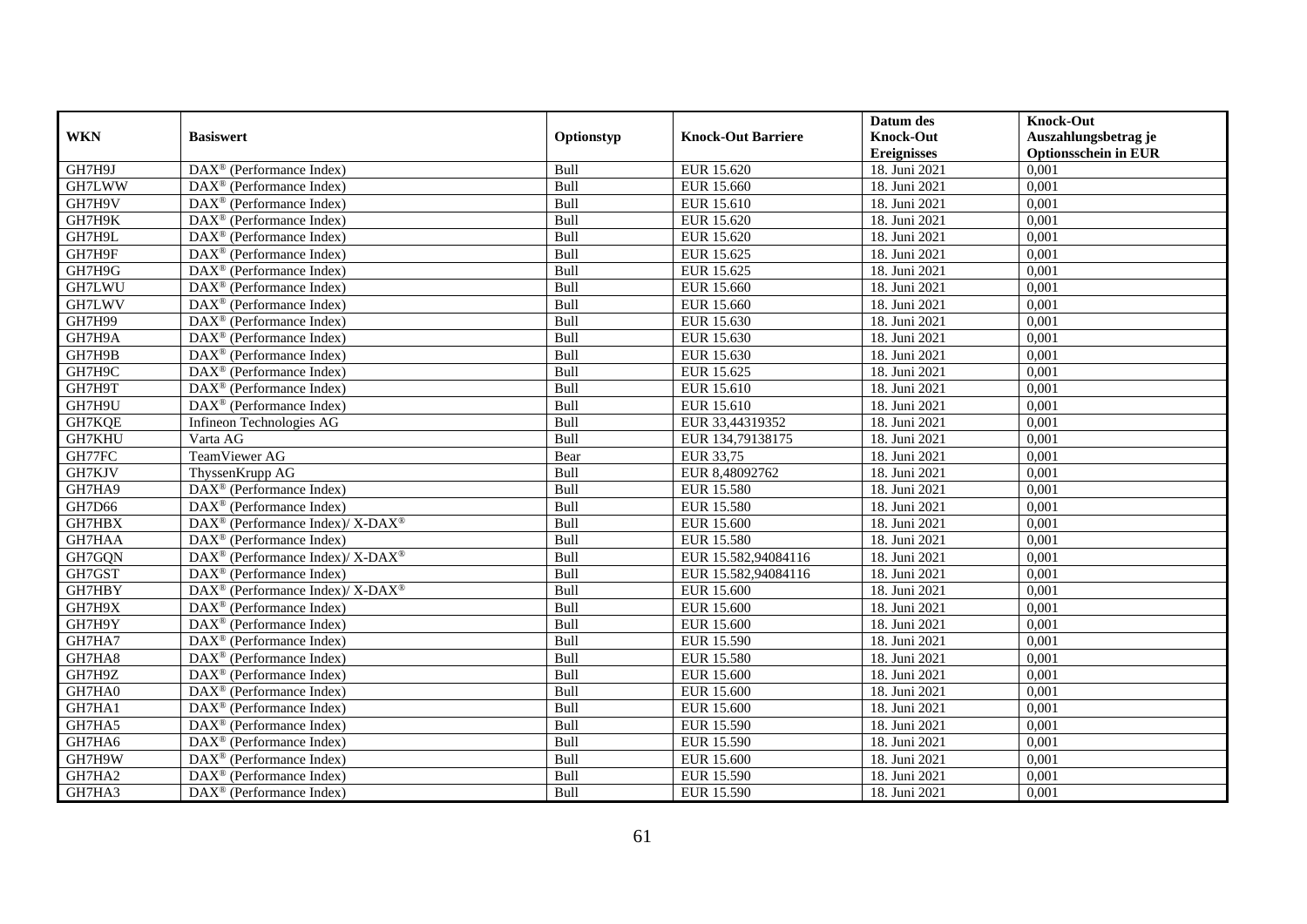|               |                                                             |             |                           | Datum des          | <b>Knock-Out</b>            |
|---------------|-------------------------------------------------------------|-------------|---------------------------|--------------------|-----------------------------|
| <b>WKN</b>    | <b>Basiswert</b>                                            | Optionstyp  | <b>Knock-Out Barriere</b> | <b>Knock-Out</b>   | Auszahlungsbetrag je        |
|               |                                                             |             |                           | <b>Ereignisses</b> | <b>Optionsschein in EUR</b> |
| GH7HA4        | DAX <sup>®</sup> (Performance Index)                        | Bull        | EUR 15.590                | 18. Juni 2021      | 0,001                       |
| <b>GH5E70</b> | <b>Standard Chartered PLC</b>                               | Bull        | GBP 4,77625228            | 18. Juni 2021      | 0,001                       |
| GH7CMH        | <b>BP</b> Plc                                               | Bull        | GBP 3,15293692            | 18. Juni 2021      | 0,001                       |
| GH66VA        | Commerzbank AG                                              | Bull        | EUR 6,21259976            | 18. Juni 2021      | 0,001                       |
| GH1H13        | Aegon N.V.                                                  | Bull        | EUR 3,59485887            | 18. Juni 2021      | 0,001                       |
| GH7KQC        | Infineon Technologies AG                                    | Bull        | EUR 33,27317729           | 18. Juni 2021      | 0,001                       |
| GH5TOH        | Vonovia SE                                                  | Bear        | EUR 54,24218579           | 18. Juni 2021      | 0,001                       |
| GH6499        | Lloyds Banking Group plc                                    | Bull        | GBP 0,47143888            | 18. Juni 2021      | 0,001                       |
| GH648H        | Lloyds Banking Group plc                                    | Bull        | GBP 0,47143888            | 18. Juni 2021      | 0,001                       |
| GH76Y9        | DAX <sup>®</sup> (Performance Index)                        | Bull        | EUR 15.530                | 18. Juni 2021      | 0,001                       |
| GH7D6A        | $\overline{\text{DAX}^{\otimes}}$ (Performance Index)       | Bull        | EUR 15.575                | 18. Juni 2021      | 0,001                       |
| GH76YA        | DAX <sup>®</sup> (Performance Index)                        | Bull        | EUR 15.530                | 18. Juni 2021      | 0,001                       |
| GH7D6H        | $\text{DAX}^{\circledast}$ (Performance Index)              | Bull        | EUR 15.570                | 18. Juni 2021      | 0,001                       |
| GH7HAF        | DAX <sup>®</sup> (Performance Index)                        | <b>Bull</b> | EUR 15.540                | 18. Juni 2021      | 0.001                       |
| GH7D6T        | $\overline{\text{DAX}}^{\textcirc}$ (Performance Index)     | Bull        | EUR 15.560                | 18. Juni 2021      | 0,001                       |
| GH76YV        | DAX <sup>®</sup> (Performance Index)                        | Bull        | EUR 15.510                | 18. Juni 2021      | 0,001                       |
| GH7HAG        | DAX <sup>®</sup> (Performance Index)                        | Bull        | EUR 15.530                | 18. Juni 2021      | 0,001                       |
| GH7D6U        | DAX <sup>®</sup> (Performance Index)                        | Bull        | EUR 15.560                | 18. Juni 2021      | 0,001                       |
| GH6D3Z        | EURO STOXX <sup>®</sup> Banks (Price EUR) Index             | Bull        | EUR 94,85119919           | 18. Juni 2021      | 0,001                       |
| GH76YW        | $\text{DAX}^{\circledast}$ (Performance Index)              | Bull        | EUR 15.510                | 18. Juni 2021      | 0,001                       |
| GH7HAK        | DAX <sup>®</sup> (Performance Index)                        | Bull        | EUR 15.510                | 18. Juni 2021      | 0,001                       |
| GH7D6S        | $DAX^{\circledR}$ (Performance Index)                       | Bull        | EUR 15.560                | 18. Juni 2021      | 0,001                       |
| GH76Y0        | $\text{DAX}^{\textcircled{p}}$ (Performance Index)          | Bull        | EUR 15.540                | 18. Juni 2021      | 0,001                       |
| GH7HAH        | $\text{DAX}^{\textcircled{p}}$ (Performance Index)          | Bull        | EUR 15.525                | 18. Juni 2021      | 0,001                       |
| GH7D6C        | $\text{DAX}^{\textcircled{p}}$ (Performance Index)          | Bull        | EUR 15.575                | 18. Juni 2021      | 0,001                       |
| GH76YR        | $\text{DAX}^{\circledast}$ (Performance Index)              | Bull        | EUR 15.510                | 18. Juni 2021      | 0,001                       |
| GH7CMK        | <b>BP</b> Plc                                               | Bull        | GBP 3,13291826            | 18. Juni 2021      | 0,001                       |
| GH7GT9        | DAX <sup>®</sup> (Performance Index)                        | Bull        | EUR 15.535,77445208       | 18. Juni 2021      | 0,001                       |
| GH7GQZ        | $DAX^{\circledast}$ (Performance Index)/ X-DAX <sup>®</sup> | Bull        | EUR 15.535,77445208       | 18. Juni 2021      | 0,001                       |
| GH7HAJ        | $\text{DAX}^{\circledast}$ (Performance Index)              | Bull        | EUR 15.520                | 18. Juni 2021      | 0,001                       |
| GH66V3        | Commerzbank AG                                              | Bull        | EUR 6,18253877            | 18. Juni 2021      | 0,001                       |
| GH7D71        | DAX <sup>®</sup> (Performance Index)                        | Bull        | <b>EUR 15.550</b>         | 18. Juni 2021      | 0,001                       |
| GH76YH        | $\text{DAX}^{\textcircled{p}}$ (Performance Index)          | Bull        | EUR 15.525                | 18. Juni 2021      | 0,001                       |
| GH7GT2        | DAX <sup>®</sup> (Performance Index)                        | Bull        | EUR 15.543,62551556       | 18. Juni 2021      | 0,001                       |
| GF8HR7        | Lanxess AG                                                  | Bull        | EUR 58,86807085           | 18. Juni 2021      | 0,001                       |
| GH2SPB        | <b>BASF SE</b>                                              | Bull        | EUR 64,96831351           | 18. Juni 2021      | 0,001                       |
| GH7HAB        | DAX <sup>®</sup> (Performance Index)                        | Bull        | EUR 15.575                | 18. Juni 2021      | 0,001                       |
| GH7D72        | DAX <sup>®</sup> (Performance Index)                        | Bull        | EUR 15.550                | 18. Juni 2021      | 0,001                       |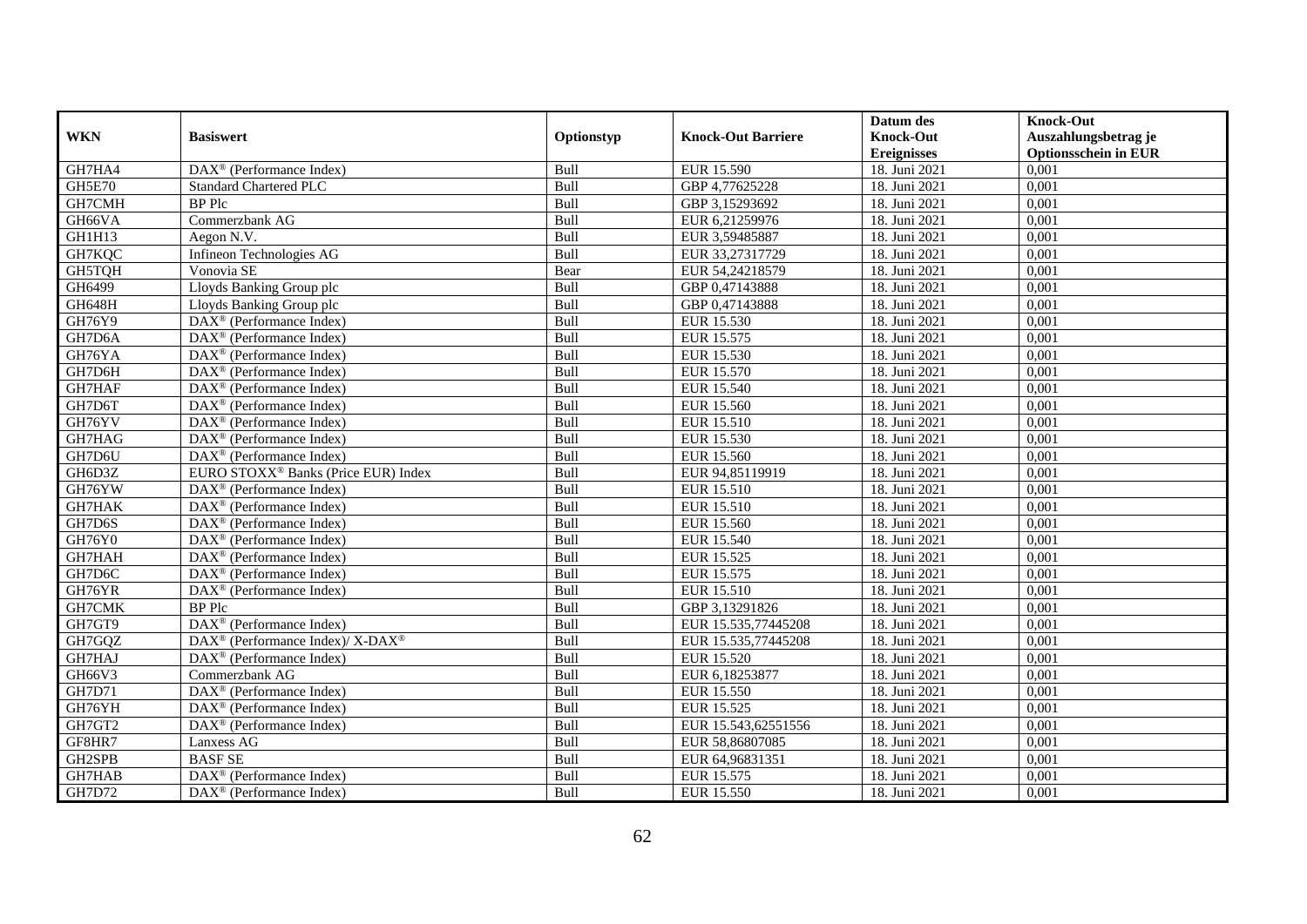|               |                                                                  |            |                           | Datum des          | <b>Knock-Out</b>            |
|---------------|------------------------------------------------------------------|------------|---------------------------|--------------------|-----------------------------|
| <b>WKN</b>    | <b>Basiswert</b>                                                 | Optionstyp | <b>Knock-Out Barriere</b> | <b>Knock-Out</b>   | Auszahlungsbetrag je        |
|               |                                                                  |            |                           | <b>Ereignisses</b> | <b>Optionsschein in EUR</b> |
| GH1H4F        | ACS, Actividades de Construcción y Servicios, S.A.               | Bull       | EUR 24,40792805           | 18. Juni 2021      | 0,001                       |
| GH7KQD        | Infineon Technologies AG                                         | Bull       | EUR 33,10316105           | 18. Juni 2021      | 0,001                       |
| GH76YJ        | DAX <sup>®</sup> (Performance Index)                             | Bull       | EUR 15.520                | 18. Juni 2021      | 0,001                       |
| GH7GSZ        | $\text{DAX}^{\circledast}$ (Performance Index)                   | Bull       | EUR 15.575,08977767       | 18. Juni 2021      | 0,001                       |
| GH7GQY        | $\text{DAX}^{\circledR}$ (Performance Index)/ X-DAX <sup>®</sup> | Bull       | EUR 15.543,62551556       | 18. Juni 2021      | 0,001                       |
| GH7D6V        | $\text{DAX}^{\textcircled{n}}$ (Performance Index)               | Bull       | EUR 15.560                | 18. Juni 2021      | 0,001                       |
| GH7HAC        | $\overline{\text{DAX}}^{\textcirc}$ (Performance Index)          | Bull       | EUR 15.570                | 18. Juni 2021      | 0,001                       |
| GH75EV        | Wacker Chemie AG                                                 | Bull       | EUR 125,00092819          | 18. Juni 2021      | 0,001                       |
| GH7HAD        | $\text{DAX}^{\textcircled{p}}$ (Performance Index)               | Bull       | EUR 15.560                | 18. Juni 2021      | 0,001                       |
| GH76YL        | $DAX^{\otimes}$ (Performance Index)                              | Bull       | EUR 15.520                | 18. Juni 2021      | 0,001                       |
| GH7GQV        | DAX <sup>®</sup> (Performance Index)/ X-DAX <sup>®</sup>         | Bull       | EUR 15.575,08977767       | 18. Juni 2021      | 0,001                       |
| GH75EU        | Wacker Chemie AG                                                 | Bull       | EUR 124,32010616          | 18. Juni 2021      | 0,001                       |
| GH7D6W        | DAX <sup>®</sup> (Performance Index)                             | Bull       | EUR 15.560                | 18. Juni 2021      | 0,001                       |
| GH7HAE        | $\text{DAX}^{\circledast}$ (Performance Index)                   | Bull       | EUR 15.550                | 18. Juni 2021      | 0,001                       |
| GH7GQW        | DAX <sup>®</sup> (Performance Index)/ X-DAX <sup>®</sup>         | Bull       | EUR 15.551,48658042       | 18. Juni 2021      | 0,001                       |
| GH76YT        | DAX <sup>®</sup> (Performance Index)                             | Bull       | EUR 15.510                | 18. Juni 2021      | 0,001                       |
| GH7GSW        | DAX <sup>®</sup> (Performance Index)                             | Bull       | EUR 15.559,35764662       | 18. Juni 2021      | 0,001                       |
| GH6R8U        | CRH plc                                                          | Bull       | GBP 35,79682515           | 18. Juni 2021      | 0,001                       |
| GH6TD7        | Volkswagen AG                                                    | Bull       | EUR 219,26466147          | 18. Juni 2021      | 0,001                       |
| GH7D73        | DAX <sup>®</sup> (Performance Index)                             | Bull       | <b>EUR 15.550</b>         | 18. Juni 2021      | 0,001                       |
| GH7GQR        | $\text{DAX}^{\circledR}$ (Performance Index)/ X-DAX <sup>®</sup> | Bull       | EUR 15.567,21871147       | 18. Juni 2021      | 0,001                       |
| GH76YU        | $\overline{\text{DAX}^{\otimes}}$ (Performance Index)            | Bull       | EUR 15.510                | 18. Juni 2021      | 0,001                       |
| GH7GSX        | $\overline{\text{DAX}^{\otimes}}$ (Performance Index)            | Bull       | EUR 15.567,21871147       | 18. Juni 2021      | 0,001                       |
| <b>GH7D74</b> | DAX <sup>®</sup> (Performance Index)                             | Bull       | <b>EUR 15.540</b>         | 18. Juni 2021      | 0,001                       |
| GH7GSY        | $\overline{\text{DAX}^{\otimes}}$ (Performance Index)            | Bull       | EUR 15.551,48658042       | 18. Juni 2021      | 0,001                       |
| GH76YB        | DAX <sup>®</sup> (Performance Index)                             | Bull       | EUR 15.525                | 18. Juni 2021      | 0,001                       |
| GH7GH3        | Partners Group Holding AG                                        | Bull       | CHF 1.377,69580143        | 18. Juni 2021      | 0,001                       |
| GH7D75        | $\text{DAX}^{\textcircled{p}}$ (Performance Index)               | Bull       | EUR 15.540                | 18. Juni 2021      | 0,001                       |
| GH76YX        | $\text{DAX}^{\textcircled{p}}$ (Performance Index)               | Bull       | EUR 15.510                | 18. Juni 2021      | 0,001                       |
| GH7D6M        | $\overline{\text{DAX}^{\otimes}}$ (Performance Index)            | Bull       | EUR 15.570                | 18. Juni 2021      | 0,001                       |
| GH7GQU        | $\text{DAX}^{\circledR}$ (Performance Index)/ X-DAX <sup>®</sup> | Bull       | EUR 15.559,35764662       | 18. Juni 2021      | 0,001                       |
| GH76YF        | $\text{DAX}^{\textcircled{n}}$ (Performance Index)               | Bull       | EUR 15.525                | 18. Juni 2021      | 0,001                       |
| GH7D6N        | $\overline{\text{DAX}^{\otimes}}$ (Performance Index)            | Bull       | EUR 15.570                | 18. Juni 2021      | 0,001                       |
| GH76YG        | DAX <sup>®</sup> (Performance Index)                             | Bull       | EUR 15.525                | 18. Juni 2021      | 0,001                       |
| GH7D6Z        | $\text{DAX}^{\textcircled{n}}$ (Performance Index)               | Bull       | EUR 15.550                | 18. Juni 2021      | 0,001                       |
| GH76YD        | $\text{DAX}^{\textcircled{n}}$ (Performance Index)               | Bull       | EUR 15.525                | 18. Juni 2021      | 0,001                       |
| GH7D70        | $\text{DAX}^{\otimes}$ (Performance Index)                       | Bull       | EUR 15.550                | 18. Juni 2021      | 0,001                       |
| GH76YE        | $\overline{\text{DAX}}^{\textcircled{}}$ (Performance Index)     | Bull       | EUR 15.525                | 18. Juni 2021      | 0,001                       |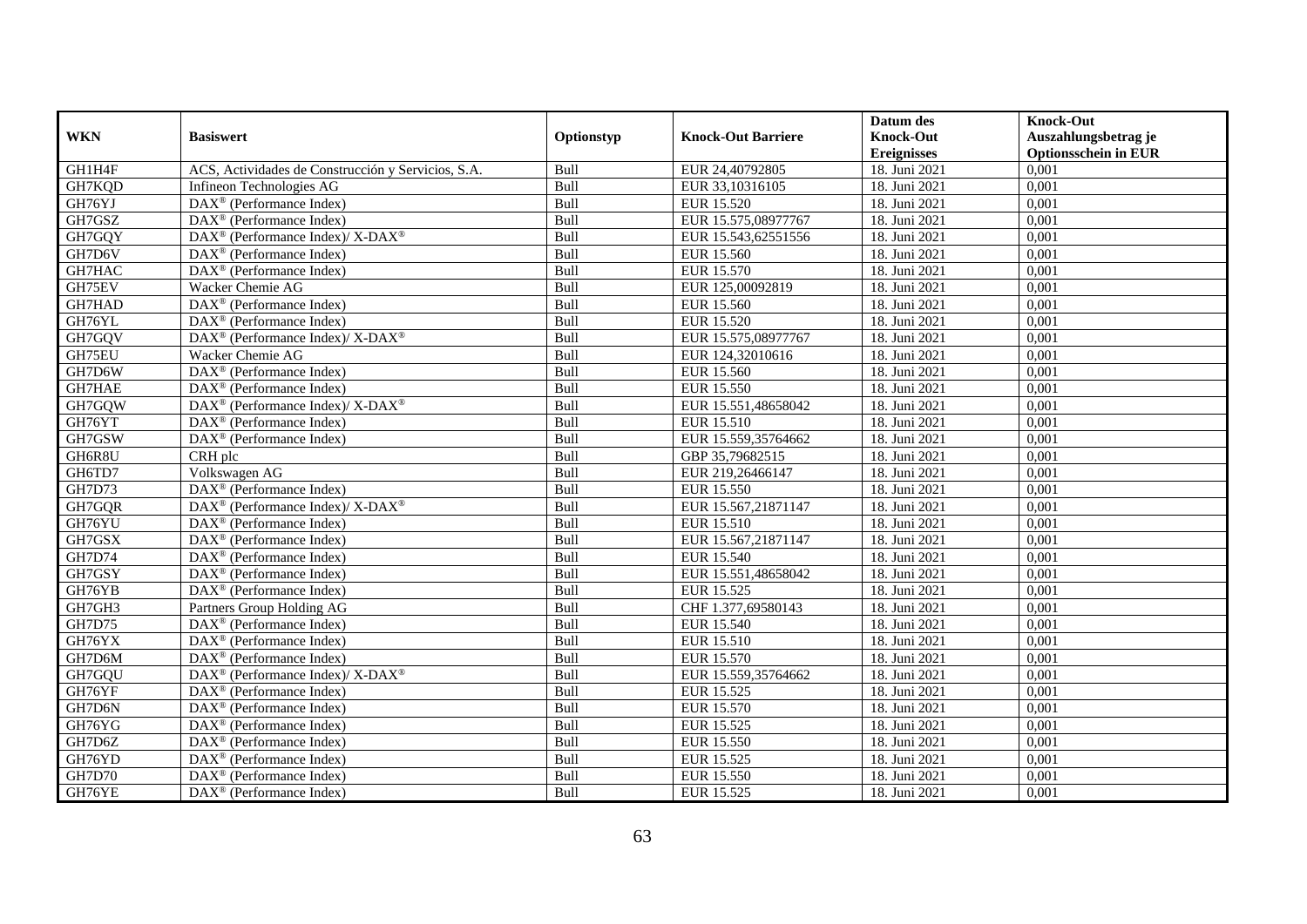|               |                                                                   |            |                           | Datum des          | <b>Knock-Out</b>            |
|---------------|-------------------------------------------------------------------|------------|---------------------------|--------------------|-----------------------------|
| <b>WKN</b>    | <b>Basiswert</b>                                                  | Optionstyp | <b>Knock-Out Barriere</b> | <b>Knock-Out</b>   | Auszahlungsbetrag je        |
|               |                                                                   |            |                           | <b>Ereignisses</b> | <b>Optionsschein in EUR</b> |
| GH7D6P        | DAX <sup>®</sup> (Performance Index)                              | Bull       | EUR 15.570                | 18. Juni 2021      | 0,001                       |
| GH76YP        | $\text{DAX}^{\textcircled{n}}$ (Performance Index)                | Bull       | EUR 15.520                | 18. Juni 2021      | 0,001                       |
| GH7D6Q        | $DAX^{\circledR}$ (Performance Index)                             | Bull       | EUR 15.560                | 18. Juni 2021      | 0,001                       |
| GH7D6K        | DAX <sup>®</sup> (Performance Index)                              | Bull       | EUR 15.570                | 18. Juni 2021      | 0,001                       |
| GH76YQ        | DAX <sup>®</sup> (Performance Index)                              | Bull       | <b>EUR 15.520</b>         | 18. Juni 2021      | 0,001                       |
| GH7D6L        | $\overline{\text{DAX}^{\otimes}}$ (Performance Index)             | Bull       | EUR 15.570                | 18. Juni 2021      | 0,001                       |
| GH76YM        | DAX <sup>®</sup> (Performance Index)                              | Bull       | EUR 15.520                | 18. Juni 2021      | 0,001                       |
| GH7D6D        | $\text{DAX}^{\textcircled{p}}$ (Performance Index)                | Bull       | EUR 15.575                | 18. Juni 2021      | 0,001                       |
| GH76YN        | $DAX^{\circledR}$ (Performance Index)                             | Bull       | EUR 15.520                | 18. Juni 2021      | 0,001                       |
| GH7D6E        | $\text{DAX}^{\textcircled{}}$ (Performance Index)                 | Bull       | EUR 15.575                | 18. Juni 2021      | 0,001                       |
| GH76Y7        | $\overline{\text{DAX}}^{\textcircled{}}$ (Performance Index)      | Bull       | EUR 15.530                | 18. Juni 2021      | 0,001                       |
| GH7D76        | DAX <sup>®</sup> (Performance Index)                              | Bull       | EUR 15.540                | 18. Juni 2021      | 0,001                       |
| <b>GH7D77</b> | $DAX^{\circledR}$ (Performance Index)                             | Bull       | EUR 15.540                | 18. Juni 2021      | 0,001                       |
| <b>GH7D78</b> | $\text{DAX}^{\textcircled{n}}$ (Performance Index)                | Bull       | EUR 15.540                | 18. Juni 2021      | 0,001                       |
| GH7D6F        | $\text{DAX}^{\textcircled{n}}$ (Performance Index)                | Bull       | EUR 15.575                | 18. Juni 2021      | 0,001                       |
| GH7D6G        | DAX <sup>®</sup> (Performance Index)                              | Bull       | EUR 15.575                | 18. Juni 2021      | 0,001                       |
| GH7D6X        | DAX <sup>®</sup> (Performance Index)                              | Bull       | EUR 15.550                | 18. Juni 2021      | 0,001                       |
| <b>GH718U</b> | $\overline{\text{DAX}}^{\textcirc}$ (Performance Index)           | Bull       | <b>EUR 15.500</b>         | 18. Juni 2021      | 0,001                       |
| <b>GH704A</b> | $\text{DAX}^{\textcircled{p}}$ (Performance Index)                | Bull       | <b>EUR 15.500</b>         | 18. Juni 2021      | 0,001                       |
| GH71AC        | DAX <sup>®</sup> (Performance Index)/ X-DAX <sup>®</sup>          | Bull       | <b>EUR 15.500</b>         | 18. Juni 2021      | 0,001                       |
| GH7HAL        | DAX <sup>®</sup> (Performance Index)                              | Bull       | <b>EUR 15.500</b>         | 18. Juni 2021      | 0,001                       |
| GH4SHK        | EUR/USD (WM-Fixing)                                               | Bull       | <b>USD 1,18709</b>        | 18. Juni 2021      | 0,001                       |
| GH7054        | DAX <sup>®</sup> (Performance Index)/ X-DAX <sup>®</sup>          | Bull       | <b>EUR 15.500</b>         | 18. Juni 2021      | 0,001                       |
| <b>GH704B</b> | $DAX^{\otimes}$ (Performance Index)                               | Bull       | <b>EUR 15.500</b>         | 18. Juni 2021      | 0,001                       |
| GH753D        | Anglo American PLC                                                | Bull       | GBP 27,98137973           | 18. Juni 2021      | 0,001                       |
| GH6XAY        | $K+SAG$                                                           | Bull       | EUR 11,12748922           | 18. Juni 2021      | 0,001                       |
| GH6TDE        | Volkswagen AG                                                     | Bull       | EUR 218,12291883          | 18. Juni 2021      | 0,001                       |
| GH7KQR        | Infineon Technologies AG                                          | Bull       | EUR 32.93314482           | 18. Juni 2021      | 0,001                       |
| GH7GR0        | $\text{DAX}^{\circledR}$ (Performance Index)/ X-DAX <sup>®</sup>  | Bull       | EUR 15.512,18125617       | 18. Juni 2021      | 0,001                       |
| GH7KE4        | TechnipFMC PLC                                                    | Bull       | <b>EUR 7,581</b>          | 18. Juni 2021      | 0,001                       |
| <b>GH720E</b> | ArcelorMittal S.A.                                                | Bull       | EUR 24,080446             | 18. Juni 2021      | 0,001                       |
| GH7GT4        | DAX <sup>®</sup> (Performance Index)                              | Bull       | EUR 15.527,90338587       | 18. Juni 2021      | 0,001                       |
| GH7055        | $\text{DAX}^{\circledast}$ (Performance Index)/X-DAX <sup>®</sup> | Bull       | <b>EUR 15.500</b>         | 18. Juni 2021      | 0,001                       |
| GH7CKF        | Porsche Automobil Holding SE                                      | Bull       | EUR 92,27276992           | 18. Juni 2021      | 0,001                       |
| GH7048        | DAX <sup>®</sup> (Performance Index)                              | Bull       | <b>EUR 15.500</b>         | 18. Juni 2021      | 0,001                       |
| GH6X5F        | Daimler AG                                                        | Bull       | EUR 77,22050191           | 18. Juni 2021      | 0,001                       |
| GH189Y        | ThyssenKrupp AG                                                   | Bull       | EUR 8,3970317             | 18. Juni 2021      | 0,001                       |
| GH7GQX        | $\text{DAX}^{\circledR}$ (Performance Index)/ X-DAX <sup>®</sup>  | Bull       | EUR 15.527,90338587       | 18. Juni 2021      | 0,001                       |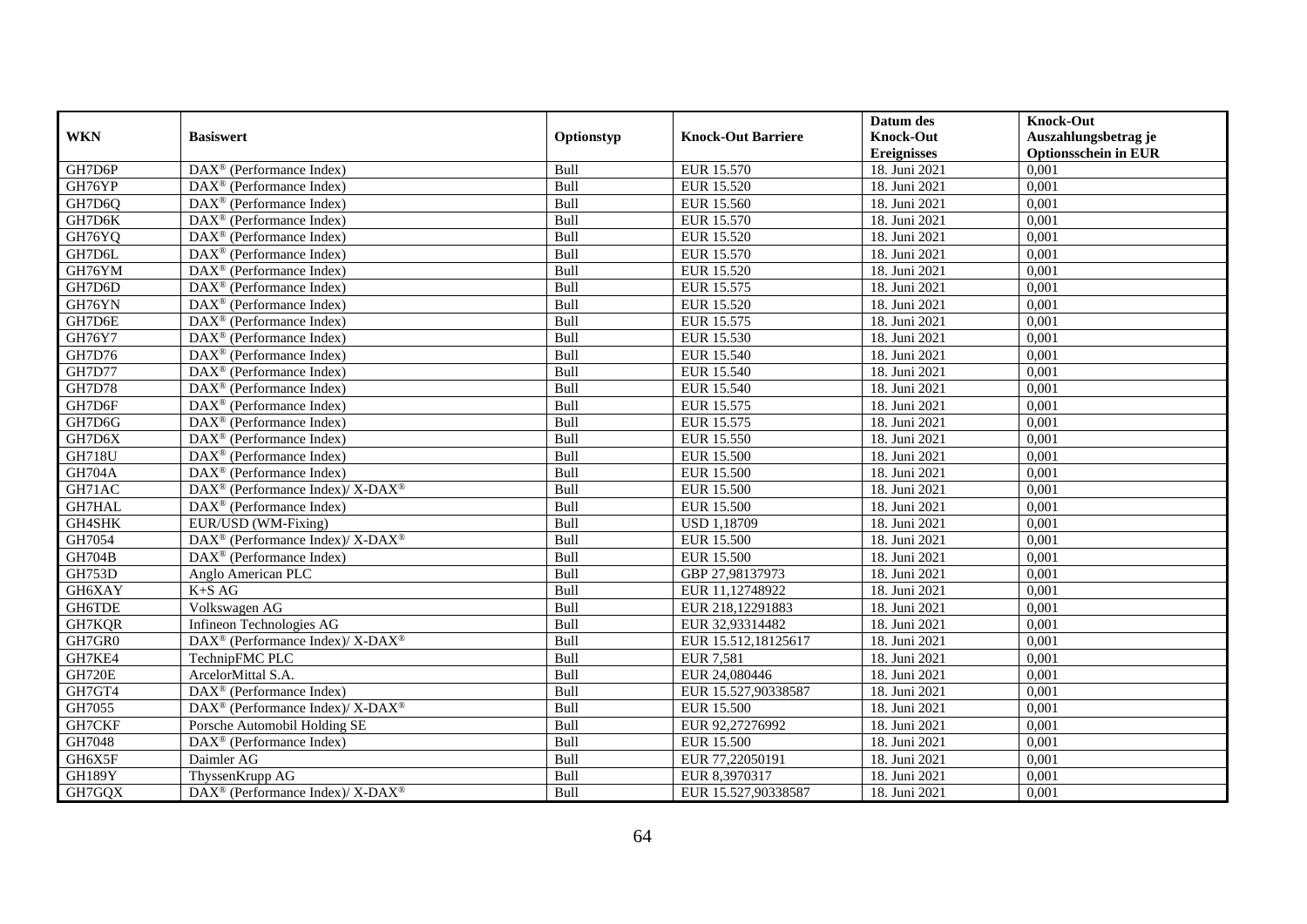|               |                                                              |             |                           | Datum des          | <b>Knock-Out</b>            |
|---------------|--------------------------------------------------------------|-------------|---------------------------|--------------------|-----------------------------|
| <b>WKN</b>    | <b>Basiswert</b>                                             | Optionstyp  | <b>Knock-Out Barriere</b> | <b>Knock-Out</b>   | Auszahlungsbetrag je        |
|               |                                                              |             |                           | <b>Ereignisses</b> | <b>Optionsschein in EUR</b> |
| GH7HBZ        | DAX <sup>®</sup> (Performance Index)/ X-DAX <sup>®</sup>     | Bull        | <b>EUR 15.500</b>         | 18. Juni 2021      | 0,001                       |
| GH7049        | $\text{DAX}^{\circledast}$ (Performance Index)               | Bull        | <b>EUR 15.500</b>         | 18. Juni 2021      | 0,001                       |
| GH6D48        | EURO STOXX <sup>®</sup> Banks (Price EUR) Index              | Bull        | EUR 94,56064924           | 18. Juni 2021      | 0,001                       |
| GH7GT1        | $DAX^{\circledast}$ (Performance Index)/ X-DAX <sup>®</sup>  | Bull        | EUR 15.520,04232103       | 18. Juni 2021      | 0,001                       |
| <b>GH704C</b> | $\overline{\text{DAX}}^{\textcircled{}}$ (Performance Index) | Bull        | <b>EUR 15.500</b>         | 18. Juni 2021      | 0,001                       |
| <b>GH5NPS</b> | Shop Apotheke Europe NV                                      | Bear        | EUR 167,864               | 18. Juni 2021      | 0,001                       |
| GH6D43        | EURO STOXX <sup>®</sup> Banks (Price EUR) Index              | Bull        | EUR 94,75100957           | 18. Juni 2021      | 0,001                       |
| GH7GS9        | $\text{DAX}^{\textcircled{n}}$ (Performance Index)           | Bull        | EUR 15.512,18125617       | 18. Juni 2021      | 0,001                       |
| GH7GR1        | DAX <sup>®</sup> (Performance Index)/ X-DAX <sup>®</sup>     | Bull        | EUR 15.504,32019133       | 18. Juni 2021      | 0,001                       |
| GH7GSA        | $\text{DAX}^{\otimes}$ (Performance Index)                   | Bull        | EUR 15.504,32019133       | 18. Juni 2021      | 0,001                       |
| GH6D44        | EURO STOXX <sup>®</sup> Banks (Price EUR) Index              | Bull        | EUR 94,65081992           | 18. Juni 2021      | 0,001                       |
| GH7GT5        | DAX <sup>®</sup> (Performance Index)                         | Bull        | EUR 15.520,04232103       | 18. Juni 2021      | 0,001                       |
| GH6D42        | EURO STOXX <sup>®</sup> Banks (Price EUR) Index              | Bull        | EUR 94,46045958           | 18. Juni 2021      | 0,001                       |
| GH6XB0        | $K+SAG$                                                      | Bull        | EUR 11,06734063           | 18. Juni 2021      | 0,001                       |
| GH50WX        | GBP/USD (WM-Fixing)                                          | Bull        | <b>USD 1,38448</b>        | 18. Juni 2021      | 0,001                       |
| GH704H        | $\overline{\text{DAX}^{\circledast}}$ (Performance Index)    | Bull        | <b>EUR 15.490</b>         | 18. Juni 2021      | 0,001                       |
| <b>GH718V</b> | DAX <sup>®</sup> (Performance Index)                         | Bull        | EUR 15.490                | 18. Juni 2021      | 0,001                       |
| GH7HAM        | $DAX^{\circledR}$ (Performance Index)                        | Bull        | EUR 15.490                | 18. Juni 2021      | 0,001                       |
| GH704J        | $\overline{\text{DAX}}^{\textcirc}$ (Performance Index)      | Bull        | <b>EUR 15.490</b>         | 18. Juni 2021      | 0,001                       |
| <b>GH704E</b> | DAX <sup>®</sup> (Performance Index)                         | Bull        | EUR 15.490                | 18. Juni 2021      | 0,001                       |
| <b>GH704F</b> | DAX <sup>®</sup> (Performance Index)                         | Bull        | <b>EUR 15.490</b>         | 18. Juni 2021      | 0,001                       |
| GH704G        | $\overline{\text{DAX}^{\otimes}}$ (Performance Index)        | Bull        | <b>EUR 15.490</b>         | 18. Juni 2021      | 0,001                       |
| <b>GH718W</b> | DAX <sup>®</sup> (Performance Index)                         | Bull        | <b>EUR 15.480</b>         | 18. Juni 2021      | 0,001                       |
| GH704L        | DAX <sup>®</sup> (Performance Index)                         | Bull        | <b>EUR 15.480</b>         | 18. Juni 2021      | 0,001                       |
| <b>GH6S05</b> | $\overline{\text{DAX}}^{\textcirc}$ (Performance Index)      | <b>Bull</b> | EUR 15.475                | 18. Juni 2021      | 0.001                       |
| GH7HAP        | DAX <sup>®</sup> (Performance Index)                         | Bull        | EUR 15.475                | 18. Juni 2021      | 0,001                       |
| <b>GH6UEX</b> | DAX <sup>®</sup> (Performance Index)                         | Bull        | EUR 15.475                | 18. Juni 2021      | 0,001                       |
| <b>GH718X</b> | $\text{DAX}^{\textcircled{p}}$ (Performance Index)           | Bull        | EUR 15.475                | 18. Juni 2021      | 0,001                       |
| GH6S06        | $\overline{\text{DAX}^{\otimes}}$ (Performance Index)        | Bull        | EUR 15.475                | 18. Juni 2021      | 0,001                       |
| <b>GH704M</b> | $\text{DAX}^{\circledast}$ (Performance Index)               | Bull        | <b>EUR 15.480</b>         | 18. Juni 2021      | 0,001                       |
| GH7HAN        | $\text{DAX}^{\textcircled{n}}$ (Performance Index)           | Bull        | <b>EUR 15.480</b>         | 18. Juni 2021      | 0,001                       |
| GH6S07        | $DAX^{\circledR}$ (Performance Index)                        | Bull        | EUR 15.475                | 18. Juni 2021      | 0,001                       |
| <b>GH6S08</b> | $\text{DAX}^{\textcircled{p}}$ (Performance Index)           | Bull        | EUR 15.475                | 18. Juni 2021      | 0,001                       |
| <b>GH6ULP</b> | DAX <sup>®</sup> (Performance Index)                         | Bull        | EUR 15.490,72145555       | 18. Juni 2021      | 0,001                       |
| GH7CPK        | Siemens AG                                                   | Bull        | EUR 134,30096519          | 18. Juni 2021      | 0,001                       |
| GH45EF        | <b>Standard Chartered PLC</b>                                | Bull        | GBP 4,73132211            | 18. Juni 2021      | 0,001                       |
| GH2SPC        | <b>BASF SE</b>                                               | Bull        | EUR 64,61532185           | 18. Juni 2021      | 0,001                       |
| GH6YKG        | DAX <sup>®</sup> (Performance Index)/ X-DAX <sup>®</sup>     | Bull        | EUR 15.490,72145555       | 18. Juni 2021      | 0,001                       |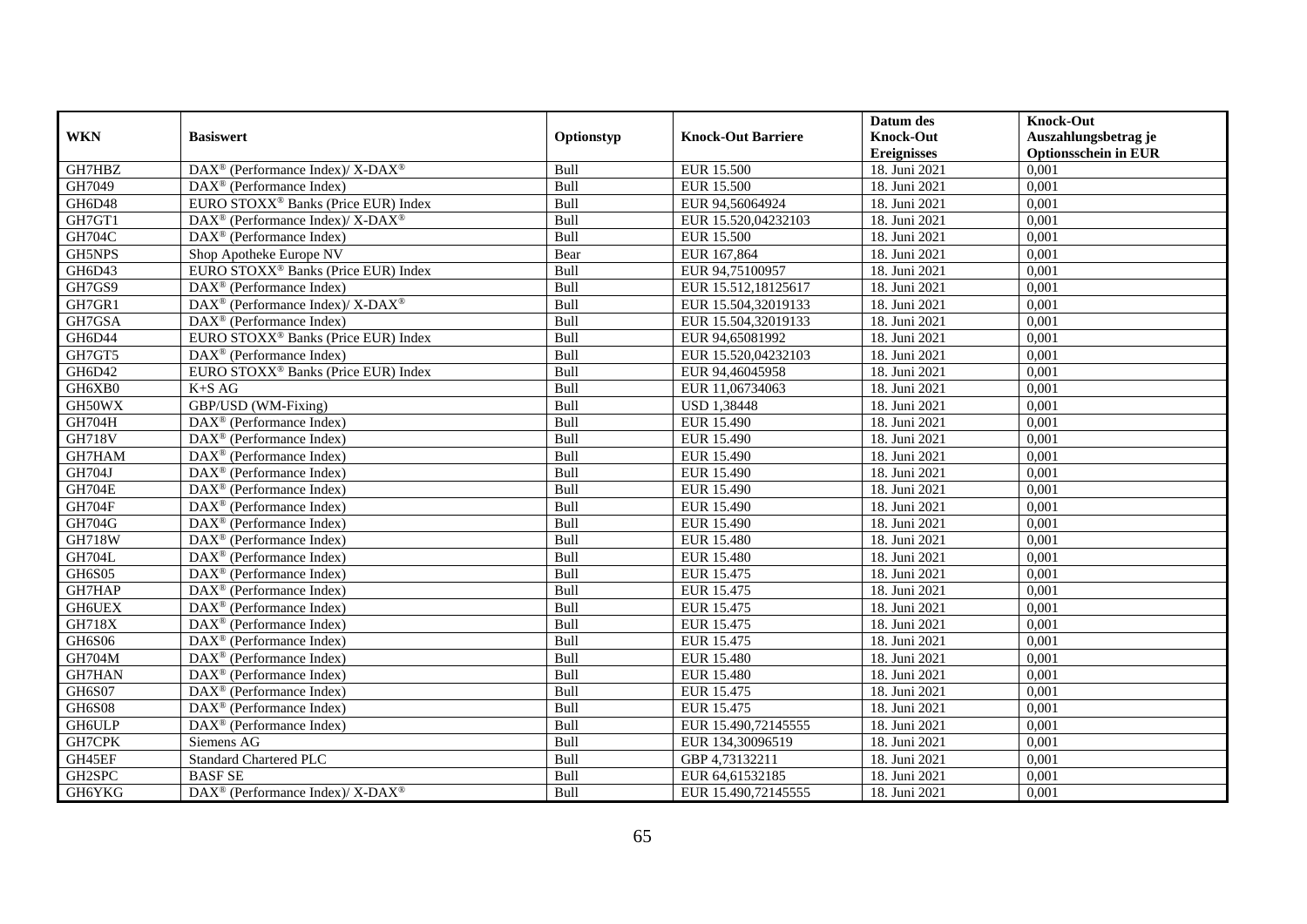|               |                                                          |             |                           | Datum des          | <b>Knock-Out</b>            |
|---------------|----------------------------------------------------------|-------------|---------------------------|--------------------|-----------------------------|
| <b>WKN</b>    | <b>Basiswert</b>                                         | Optionstyp  | <b>Knock-Out Barriere</b> | <b>Knock-Out</b>   | Auszahlungsbetrag je        |
|               |                                                          |             |                           | <b>Ereignisses</b> | <b>Optionsschein in EUR</b> |
| GH6UL8        | DAX <sup>®</sup> (Performance Index)                     | Bull        | EUR 15.485,71637592       | 18. Juni 2021      | 0,001                       |
| GH6X4P        | Daimler AG                                               | Bull        | EUR 76,82994301           | 18. Juni 2021      | 0,001                       |
| GF8HS9        | Lanxess AG                                               | Bull        | EUR 58,4986599            | 18. Juni 2021      | 0,001                       |
| GH6YKM        | DAX <sup>®</sup> (Performance Index)/ X-DAX <sup>®</sup> | Bull        | EUR 15.475,70621667       | 18. Juni 2021      | 0,001                       |
| GH5NNX        | Shop Apotheke Europe NV                                  | Bear        | EUR 168,66                | 18. Juni 2021      | 0,001                       |
| <b>GH6JRX</b> | <b>Barclays PLC</b>                                      | Bull        | GBP 1,73428682            | 18. Juni 2021      | 0,001                       |
| GH7057        | $S\&P 500$ <sup>®</sup> Index                            | Bull        | <b>USD 4.190</b>          | 18. Juni 2021      | 0,001                       |
| GH7LXV        | S&P 500 <sup>®</sup> Index                               | Bull        | <b>USD 4.205</b>          | 18. Juni 2021      | 0,001                       |
| GH7LXU        | S&P 500 <sup>®</sup> Index                               | Bull        | <b>USD 4.210</b>          | 18. Juni 2021      | 0,001                       |
| GH733E        | S&P 500 <sup>®</sup> Index                               | Bull        | <b>USD 4.195</b>          | 18. Juni 2021      | 0,001                       |
| GH7058        | S&P 500 <sup>®</sup> Index                               | Bull        | <b>USD 4.185</b>          | 18. Juni 2021      | 0,001                       |
| GH7LXS        | S&P 500 <sup>®</sup> Index                               | Bull        | <b>USD 4.220</b>          | 18. Juni 2021      | 0,001                       |
| GH6U93        | Dow Jones Industrial Average® Index                      | Bull        | <b>USD 33.600</b>         | 18. Juni 2021      | 0,001                       |
| GH4KGY        | Dow Jones Industrial Average <sup>®</sup> Index          | <b>Bull</b> | <b>USD 33.420</b>         | 18. Juni 2021      | 0,001                       |
| <b>GH7LVE</b> | Dow Jones Industrial Average <sup>®</sup> Index          | Bull        | <b>USD 33.520</b>         | 18. Juni 2021      | 0,001                       |
| GH6F0Q        | Dow Jones Industrial Average® Index                      | Bull        | <b>USD 33.600</b>         | 18. Juni 2021      | 0,001                       |
| GH7LV8        | Dow Jones Industrial Average <sup>®</sup> Index          | Bull        | <b>USD 33.960</b>         | 18. Juni 2021      | 0,001                       |
| GH7LVA        | Dow Jones Industrial Average® Index                      | Bull        | <b>USD 33.920</b>         | 18. Juni 2021      | 0,001                       |
| GH5UBV        | Dow Jones Industrial Average® Index                      | Bull        | <b>USD 33.400</b>         | 18. Juni 2021      | 0,001                       |
| GH7K5Z        | Dow Jones Industrial Average <sup>®</sup> Index          | Bull        | <b>USD 33.620</b>         | 18. Juni 2021      | 0,001                       |
| GH7LVD        | Dow Jones Industrial Average® Index                      | Bull        | <b>USD 33.540</b>         | 18. Juni 2021      | 0,001                       |
| GH7LV9        | Dow Jones Industrial Average <sup>®</sup> Index          | Bull        | <b>USD 33.940</b>         | 18. Juni 2021      | 0,001                       |
| GH62LJ        | Dow Jones Industrial Average <sup>®</sup> Index          | Bull        | <b>USD 33.420</b>         | 18. Juni 2021      | 0,001                       |
| GH7LVG        | Dow Jones Industrial Average® Index                      | Bull        | <b>USD 33.480</b>         | 18. Juni 2021      | 0,001                       |
| GH7LV7        | Dow Jones Industrial Average <sup>®</sup> Index          | Bull        | <b>USD 33.980</b>         | 18. Juni 2021      | 0,001                       |
| GH7LV5        | Dow Jones Industrial Average® Index                      | Bull        | <b>USD 34.020</b>         | 18. Juni 2021      | 0,001                       |
| GH7LVC        | Dow Jones Industrial Average <sup>®</sup> Index          | Bull        | <b>USD 33.560</b>         | 18. Juni 2021      | 0,001                       |
| GH7LV6        | Dow Jones Industrial Average <sup>®</sup> Index          | Bull        | <b>USD 34.000</b>         | 18. Juni 2021      | 0,001                       |
| GH4KH0        | Dow Jones Industrial Average® Index                      | Bull        | <b>USD 33.400</b>         | 18. Juni 2021      | 0,001                       |
| GH7LVB        | Dow Jones Industrial Average <sup>®</sup> Index          | Bull        | <b>USD 33.580</b>         | 18. Juni 2021      | 0,001                       |
| GH5UBU        | Dow Jones Industrial Average <sup>®</sup> Index          | Bull        | <b>USD 33.450</b>         | 18. Juni 2021      | 0,001                       |
| GH4N05        | Dow Jones Industrial Average <sup>®</sup> Index          | Bull        | <b>USD 33.450</b>         | 18. Juni 2021      | 0,001                       |
| GH4KGW        | Dow Jones Industrial Average® Index                      | Bull        | <b>USD 33.440</b>         | 18. Juni 2021      | 0,001                       |
| GH7LXT        | S&P 500 <sup>®</sup> Index                               | Bull        | <b>USD 4.215</b>          | 18. Juni 2021      | 0,001                       |
| GH7LVF        | Dow Jones Industrial Average® Index                      | Bull        | <b>USD 33.500</b>         | 18. Juni 2021      | 0,001                       |
| GH7LXA        | NASDAQ-100 Index®                                        | Bear        | <b>USD 14.000</b>         | 18. Juni 2021      | 0,001                       |
| GH7LX6        | NASDAQ-100 Index®                                        | Bear        | <b>USD 14.080</b>         | 18. Juni 2021      | 0,001                       |
| GH7LX8        | NASDAQ-100 Index®                                        | Bear        | <b>USD 14.040</b>         | 18. Juni 2021      | 0,001                       |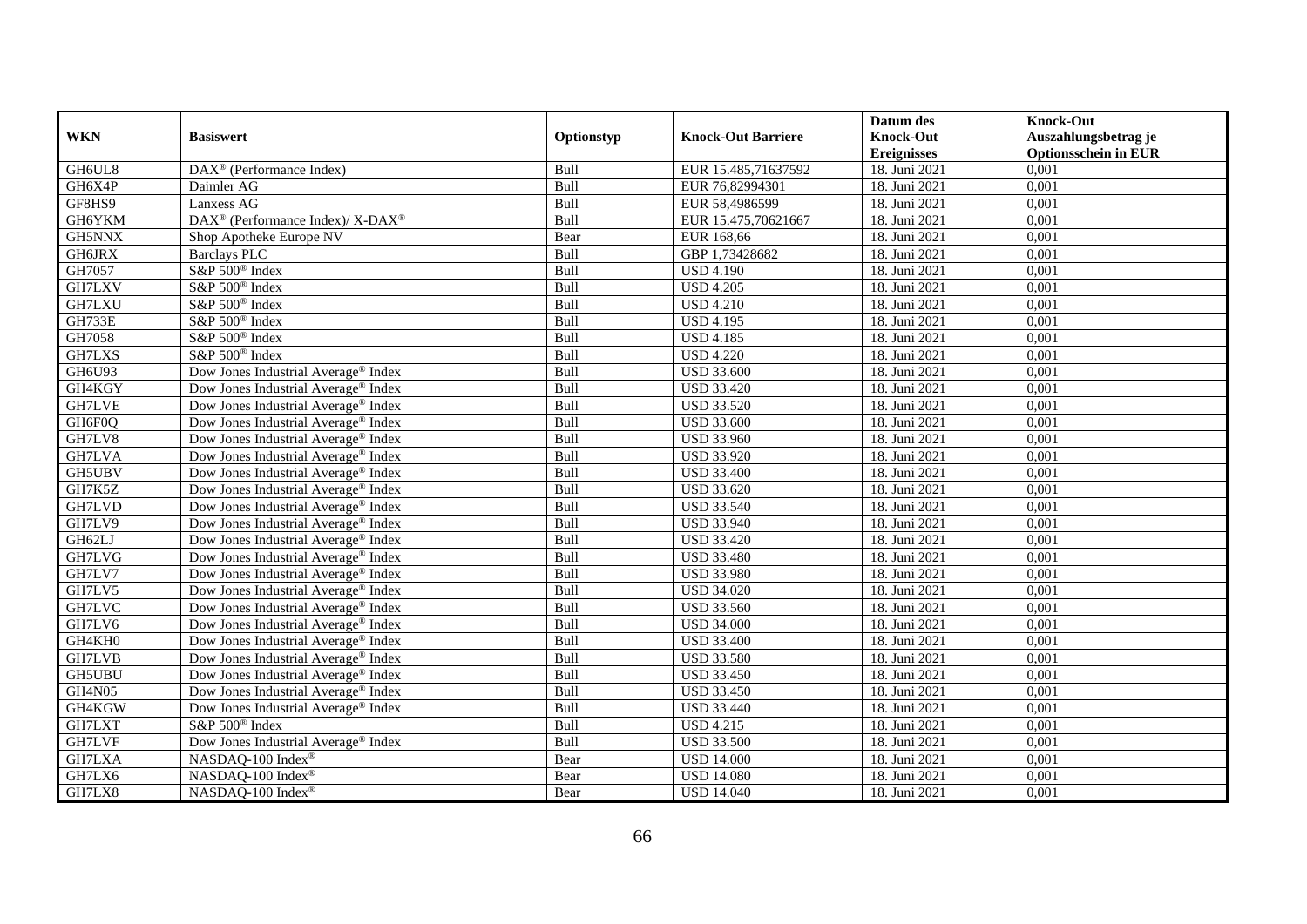|               |                                                                  |             |                           | Datum des          | <b>Knock-Out</b>            |
|---------------|------------------------------------------------------------------|-------------|---------------------------|--------------------|-----------------------------|
| <b>WKN</b>    | <b>Basiswert</b>                                                 | Optionstyp  | <b>Knock-Out Barriere</b> | <b>Knock-Out</b>   | Auszahlungsbetrag je        |
|               |                                                                  |             |                           | <b>Ereignisses</b> | <b>Optionsschein in EUR</b> |
| GH7LX9        | NASDAQ-100 Index®                                                | Bear        | <b>USD 14.020</b>         | 18. Juni 2021      | 0,001                       |
| GH7LX7        | NASDAQ-100 Index®                                                | Bear        | <b>USD 14.060</b>         | 18. Juni 2021      | 0,001                       |
| GH7LX5        | NASDAQ-100 Index <sup>®</sup>                                    | Bear        | <b>USD 14.100</b>         | 18. Juni 2021      | 0,001                       |
| GH5F6R        | Dow Jones Industrial Average <sup>®</sup> Index                  | Bull        | USD 33.395,17729685       | 18. Juni 2021      | 0,001                       |
| GH5F6V        | Dow Jones Industrial Average® Index                              | Bull        | USD 33.429,21008187       | 18. Juni 2021      | 0,001                       |
| GH5F6X        | Dow Jones Industrial Average <sup>®</sup> Index                  | Bull        | USD 33.463,18263188       | 18. Juni 2021      | 0,001                       |
| GH6FGR        | Dow Jones Industrial Average <sup>®</sup> Index                  | Bull        | USD 33.607,86888842       | 18. Juni 2021      | 0,001                       |
| GH6FH1        | Dow Jones Industrial Average <sup>®</sup> Index                  | Bull        | USD 33.486,91653109       | 18. Juni 2021      | 0,001                       |
| GH6FGZ        | Dow Jones Industrial Average <sup>®</sup> Index                  | Bull        | USD 33.521,61318561       | 18. Juni 2021      | 0,001                       |
| GH6FH0        | Dow Jones Industrial Average <sup>®</sup> Index                  | Bull        | USD 33.504,18971399       | 18. Juni 2021      | 0,001                       |
| GH6FGT        | Dow Jones Industrial Average® Index                              | Bull        | USD 33.573,38263808       | 18. Juni 2021      | 0,001                       |
| GH6FGW        | Dow Jones Industrial Average® Index                              | Bull        | USD 33.555,99924347       | 18. Juni 2021      | 0,001                       |
| GH6R9E        | Capital One Financial Corporation                                | Bull        | USD 149,69316561          | 18. Juni 2021      | 0,001                       |
| GH6R90        | Capital One Financial Corporation                                | <b>Bull</b> | USD 148,41073974          | 18. Juni 2021      | 0.001                       |
| GH6R8X        | Capital One Financial Corporation                                | Bull        | USD 150,97559153          | 18. Juni 2021      | 0,001                       |
| GH6S0B        | DAX <sup>®</sup> (Performance Index)                             | Bull        | EUR 15.470                | 18. Juni 2021      | 0,001                       |
| GH718Y        | DAX <sup>®</sup> (Performance Index)                             | Bull        | EUR 15.470                | 18. Juni 2021      | 0,001                       |
| GH7HAQ        | $\text{DAX}^{\textcircled{n}}$ (Performance Index)               | Bull        | EUR 15.470                | 18. Juni 2021      | 0,001                       |
| GH6D49        | EURO STOXX <sup>®</sup> Banks (Price EUR) Index                  | Bull        | EUR 94,36026994           | 18. Juni 2021      | 0,001                       |
| <b>GH6UEY</b> | $\text{DAX}^{\circledast}$ (Performance Index)                   | Bull        | EUR 15.470                | 18. Juni 2021      | 0,001                       |
| GH6YKS        | $\text{DAX}^{\circledR}$ (Performance Index)/ X-DAX <sup>®</sup> | Bull        | EUR 15.480,71129629       | 18. Juni 2021      | 0,001                       |
| GH6S0C        | $DAX^{\circledR}$ (Performance Index)                            | Bull        | EUR 15.470                | 18. Juni 2021      | 0,001                       |
| GH7GSB        | $\text{DAX}^{\textcircled{p}}$ (Performance Index)               | Bull        | EUR 15.472,87593194       | 18. Juni 2021      | 0,001                       |
| <b>GH6YKP</b> | $\text{DAX}^{\circledR}$ (Performance Index)/ X-DAX <sup>®</sup> | Bull        | EUR 15.465,6960574        | 18. Juni 2021      | 0,001                       |
| GH6S0D        | $DAX^{\circledR}$ (Performance Index)                            | Bull        | EUR 15.470                | 18. Juni 2021      | 0,001                       |
| GH6ULV        | $\overline{\text{DAX}^{\otimes}}$ (Performance Index)            | Bull        | EUR 15.470,70113702       | 18. Juni 2021      | 0,001                       |
| GH6YLQ        | $\text{DAX}^{\circledR}$ (Performance Index)/ X-DAX <sup>®</sup> | Bull        | EUR 15.470,70113702       | 18. Juni 2021      | 0,001                       |
| GH6S0E        | DAX <sup>®</sup> (Performance Index)                             | Bull        | EUR 15.470                | 18. Juni 2021      | 0,001                       |
| GH6ULL        | $\text{DAX}^{\otimes}$ (Performance Index)                       | Bull        | EUR 15.465,6960574        | 18. Juni 2021      | 0,001                       |
| GH6JV4        | WEC Energy Group Inc.                                            | Bull        | USD 91,20760447           | 18. Juni 2021      | 0,001                       |
| GH6RF6        | Valero Energy Corporation                                        | Bull        | USD 77,65860189           | 18. Juni 2021      | 0,001                       |
| GH5WGX        | <b>Barrick Gold Corporation</b>                                  | Bull        | USD 20,99329479           | 18. Juni 2021      | 0,001                       |
| GH7AJY        | The Boeing Company                                               | Bull        | USD 236,85904258          | 18. Juni 2021      | 0,001                       |
| GH3A1Y        | The Travelers Companies, Inc.                                    | Bull        | USD 145,72082155          | 18. Juni 2021      | 0,001                       |
| GH7KE2        | TechnipFMC PLC                                                   | Bull        | EUR 7,501                 | 18. Juni 2021      | 0,001                       |
| GH5LA8        | Altria Group, Inc.                                               | Bull        | USD 46,1835518            | 18. Juni 2021      | 0,001                       |
| <b>GH77D8</b> | ING Groep N.V.                                                   | Bull        | EUR 10,90516723           | 18. Juni 2021      | 0,001                       |
| GH3A1S        | The Travelers Companies, Inc.                                    | Bull        | USD 146,98920494          | 18. Juni 2021      | 0,001                       |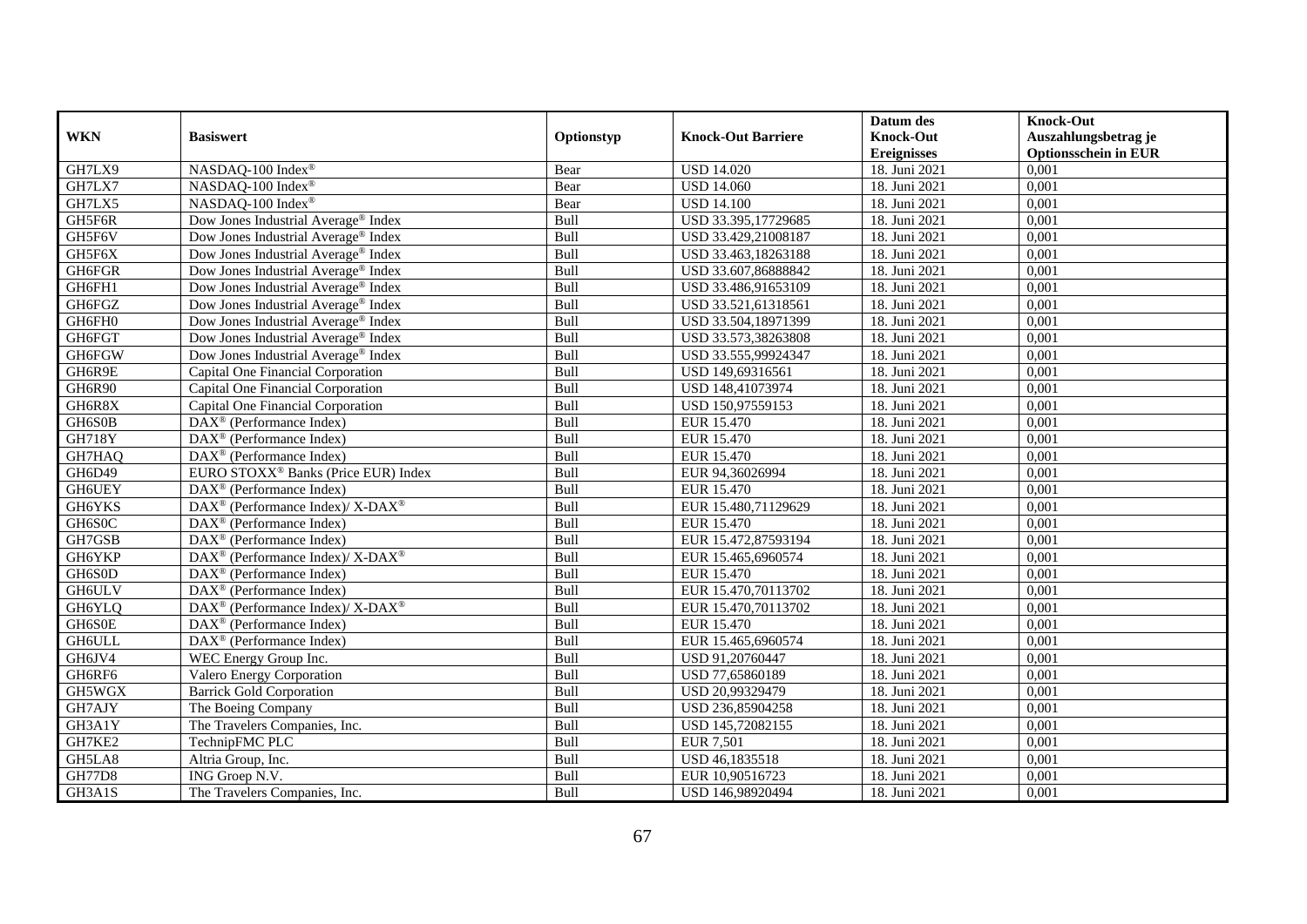|               |                                    |            |                           | Datum des                              | <b>Knock-Out</b>                                    |
|---------------|------------------------------------|------------|---------------------------|----------------------------------------|-----------------------------------------------------|
| <b>WKN</b>    | <b>Basiswert</b>                   | Optionstyp | <b>Knock-Out Barriere</b> | <b>Knock-Out</b><br><b>Ereignisses</b> | Auszahlungsbetrag je<br><b>Optionsschein in EUR</b> |
| <b>GF674R</b> | <b>Ball Corporation</b>            | Bull       | USD 79,08295957           | 18. Juni 2021                          | 0,001                                               |
| <b>GH758N</b> | Zoom Video Communications, Inc.    | Bear       | USD 375,88557129          | 18. Juni 2021                          | 0,001                                               |
| GH4XW0        | Conagra Brands Inc.                | Bull       | USD 36,15519066           | 18. Juni 2021                          | 0,001                                               |
| GH6RDR        | Marathon Petroleum Corporation     | Bull       | USD 60,05775665           | 18. Juni 2021                          | 0,001                                               |
| GH7AEH        | Nvidia Corporation                 | Bear       | USD 757,60044346          | 18. Juni 2021                          | 0,001                                               |
| GH7KDO        | Verizon Communications Inc.        | Bull       | USD 55,77388841           | 18. Juni 2021                          | 0,001                                               |
| GH71YH        | Ford Motor Company                 | Bull       | <b>USD 14,520191</b>      | 18. Juni 2021                          | 0,001                                               |
| GH6JQK        | Discovery Inc                      | Bull       | USD 28,98742952           | 18. Juni 2021                          | 0,001                                               |
| GH7GQ8        | Nordex SE                          | Bull       | EUR 17,40670787           | 18. Juni 2021                          | 0,001                                               |
| GH5LB5        | Altria Group, Inc.                 | Bull       | USD 46,535552             | 18. Juni 2021                          | 0,001                                               |
| <b>GH758Q</b> | Zoom Video Communications, Inc.    | Bear       | USD 377,84252859          | 18. Juni 2021                          | 0,001                                               |
| <b>GH7KRU</b> | Mercadolibre Inc.                  | Bear       | USD 1.469,1846779         | 18. Juni 2021                          | 0,001                                               |
| GH7KF4        | Verizon Communications Inc.        | Bull       | USD 56,05390794           | 18. Juni 2021                          | 0,001                                               |
| GH5A0G        | <b>DTE Energy Company</b>          | Bull       | USD 133,19510948          | 18. Juni 2021                          | 0,001                                               |
| GH5A0P        | <b>Brown-Forman Corporation</b>    | Bull       | USD 73,59533879           | 18. Juni 2021                          | 0,001                                               |
| GH7GQ6        | Nordex SE                          | Bull       | EUR 17,49674257           | 18. Juni 2021                          | 0,001                                               |
| GH6RDZ        | Marathon Petroleum Corporation     | Bull       | USD 59,49656288           | 18. Juni 2021                          | 0,001                                               |
| GH7795        | Advanced Micro Devices, Inc.       | Bear       | USD 85,58357753           | 18. Juni 2021                          | 0,001                                               |
| GH7KNL        | Adobe Inc.                         | Bear       | USD 558,33811066          | 18. Juni 2021                          | 0,001                                               |
| GH5A2H        | <b>Brown-Forman Corporation</b>    | Bull       | USD 74,01780951           | 18. Juni 2021                          | 0,001                                               |
| GH5CL7        | <b>HSBC</b> Holdings plc           | Bull       | GBP 4,29816614            | 18. Juni 2021                          | 0,001                                               |
| GH7KR0        | Mercadolibre Inc.                  | Bear       | USD 1.478,9527809         | 18. Juni 2021                          | 0,001                                               |
| GH71TK        | Hess Corp.                         | Bull       | USD 83,69991275           | 18. Juni 2021                          | 0,001                                               |
| GH7KG0        | Verizon Communications Inc.        | Bull       | USD 56,34392815           | 18. Juni 2021                          | 0,001                                               |
| GH5A0E        | DTE Energy Company                 | Bull       | USD 132,43229291          | 18. Juni 2021                          | 0,001                                               |
| GH79QE        | Adobe Inc.                         | Bear       | USD 569,38750157          | 18. Juni 2021                          | 0,001                                               |
| <b>GH396R</b> | Palo Alto Networks, Inc.           | Bear       | USD 374,84398463          | 18. Juni 2021                          | 0,001                                               |
| GH6RD7        | Eaton Corporation PLC              | Bull       | USD 140,85684573          | 18. Juni 2021                          | 0,001                                               |
| GH79QF        | Adobe Inc.                         | Bear       | USD 561,45102104          | 18. Juni 2021                          | 0,001                                               |
| GH75FZ        | Compagnie Financiere Richemont SA  | Bull       | CHF 113,74009778          | 18. Juni 2021                          | 0.001                                               |
| GH7594        | Nvidia Corporation                 | Bear       | USD 762,33925424          | 18. Juni 2021                          | 0,001                                               |
| GH6RET        | <b>Discover Financial Services</b> | Bull       | USD 115,50850055          | 18. Juni 2021                          | 0,001                                               |
| GH7KNF        | Adobe Inc.                         | Bear       | USD 555,27844981          | 18. Juni 2021                          | 0,001                                               |
| GH7AMY        | Applied Materials, Inc.            | Bull       | USD 134,69600741          | 18. Juni 2021                          | 0,001                                               |
| GH7AER        | Nvidia Corporation                 | Bear       | USD 766,99037171          | 18. Juni 2021                          | 0,001                                               |
| GH79JS        | Halliburton Company                | Bull       | USD 22,16356385           | 18. Juni 2021                          | 0,001                                               |
| GH6RF0        | <b>Discover Financial Services</b> | Bull       | USD 113,524748            | 18. Juni 2021                          | 0,001                                               |
| GC9TU0        | Adobe Inc.                         | Bear       | USD 565,05660762          | 18. Juni 2021                          | 0,001                                               |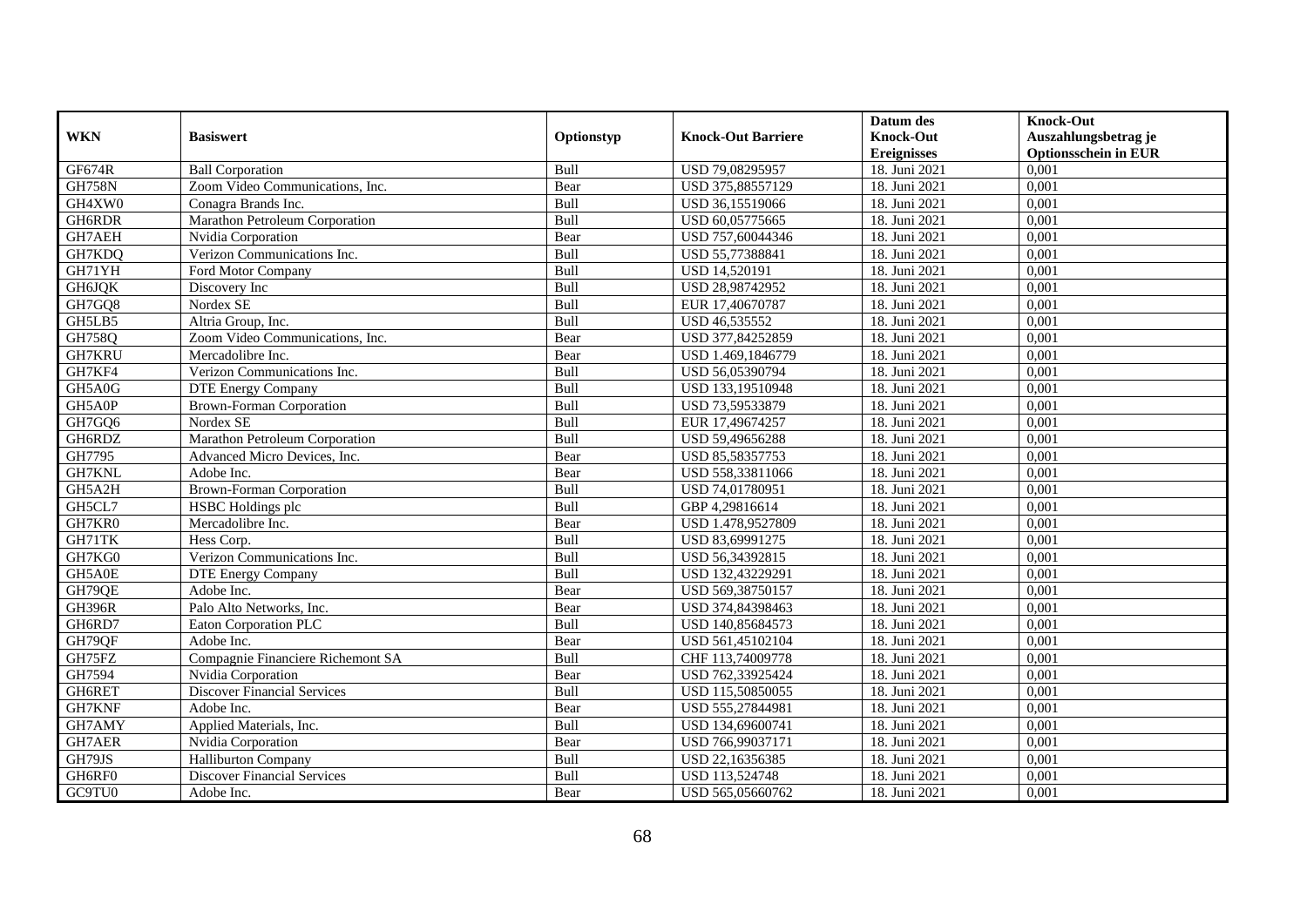|               |                                                              |            |                           | Datum des          | <b>Knock-Out</b>            |
|---------------|--------------------------------------------------------------|------------|---------------------------|--------------------|-----------------------------|
| <b>WKN</b>    | <b>Basiswert</b>                                             | Optionstyp | <b>Knock-Out Barriere</b> | <b>Knock-Out</b>   | Auszahlungsbetrag je        |
|               |                                                              |            |                           | <b>Ereignisses</b> | <b>Optionsschein in EUR</b> |
| GH5LBK        | Northern Trust Corporation                                   | Bull       | USD 111,57708128          | 18. Juni 2021      | 0,001                       |
| <b>GH5LBQ</b> | Northern Trust Corporation                                   | Bull       | USD 110,70320214          | 18. Juni 2021      | 0,001                       |
| GH6X8E        | <b>CSX</b> Corporation                                       | Bull       | USD 94,92871967           | 18. Juni 2021      | 0,001                       |
| GH5LBR        | Northern Trust Corporation                                   | Bull       | USD 109,82932298          | 18. Juni 2021      | 0,001                       |
| GH7GLY        | Republic Services, Inc.                                      | Bull       | USD 107,88803903          | 18. Juni 2021      | 0,001                       |
| GH75AB        | NIO Inc                                                      | Bear       | USD 48,0278824            | 18. Juni 2021      | 0,001                       |
| GH1GCN        | <b>Cognizant Technology Solutions Corporation</b>            | Bull       | USD 68,68311174           | 18. Juni 2021      | 0,001                       |
| GH6R28        | ServiceNow Inc                                               | Bear       | USD 533,9202436           | 18. Juni 2021      | 0,001                       |
| GH6X86        | CSX Corporation                                              | Bull       | USD 95,43946602           | 18. Juni 2021      | 0,001                       |
| GH5YQB        | Mettler-Toledo International                                 | Bear       | USD 1.372,70330828        | 18. Juni 2021      | 0,001                       |
| GH38Y3        | NIO Inc                                                      | Bear       | USD 48,35427966           | 18. Juni 2021      | 0,001                       |
| GH6JQZ        | <b>Imperial Brands PLC</b>                                   | Bull       | GBP 15,68788703           | 18. Juni 2021      | 0,001                       |
| GH0778        | Covestro AG                                                  | Bull       | EUR 52,00283839           | 18. Juni 2021      | 0,001                       |
| GH4KH2        | Dow Jones Industrial Average® Index                          | Bull       | <b>USD 33.380</b>         | 18. Juni 2021      | 0,001                       |
| GH62LK        | Dow Jones Industrial Average® Index                          | Bull       | <b>USD 33.380</b>         | 18. Juni 2021      | 0,001                       |
| GH7059        | S&P 500 <sup>®</sup> Index                                   | Bull       | <b>USD 4.180</b>          | 18. Juni 2021      | 0,001                       |
| GH6S0H        | DAX <sup>®</sup> (Performance Index)                         | Bull       | EUR 15.450                | 18. Juni 2021      | 0,001                       |
| <b>GH718Z</b> | $DAX^{\circledR}$ (Performance Index)                        | Bull       | EUR 15.460                | 18. Juni 2021      | 0,001                       |
| GH4CYU        | Dow Jones Industrial Average® Index                          | Bull       | <b>USD 33.340</b>         | 18. Juni 2021      | 0,001                       |
| GH5UBW        | Dow Jones Industrial Average <sup>®</sup> Index              | Bull       | <b>USD 33.350</b>         | 18. Juni 2021      | 0,001                       |
| GH7HAR        | DAX <sup>®</sup> (Performance Index)                         | Bull       | EUR 15.460                | 18. Juni 2021      | 0,001                       |
| GH6UFF        | DAX <sup>®</sup> (Performance Index)                         | Bull       | EUR 15.430                | 18. Juni 2021      | 0,001                       |
| GH6S0J        | $\overline{\text{DAX}^{\otimes}}$ (Performance Index)        | Bull       | EUR 15.440                | 18. Juni 2021      | 0,001                       |
| GH6D45        | EURO STOXX <sup>®</sup> Banks (Price EUR) Index              | Bull       | EUR 94,06971996           | 18. Juni 2021      | 0,001                       |
| <b>GH5E74</b> | <b>Standard Chartered PLC</b>                                | Bull       | GBP 4,7058654             | 18. Juni 2021      | 0,001                       |
| GH7192        | $\text{DAX}^{\otimes}$ (Performance Index)                   | Bull       | EUR 15.430                | 18. Juni 2021      | 0,001                       |
| GH7K7U        | DAX <sup>®</sup> (Performance Index)                         | Bull       | EUR 15.430                | 18. Juni 2021      | 0,001                       |
| GH6JX2        | Associated British Foods PLC                                 | Bull       | GBP 22,69343447           | 18. Juni 2021      | 0,001                       |
| GH4KH4        | Dow Jones Industrial Average® Index                          | Bull       | <b>USD 33.350</b>         | 18. Juni 2021      | 0,001                       |
| GH4VX4        | Walgreens Boots Alliance, Inc.                               | Bull       | USD 51,13134655           | 18. Juni 2021      | 0,001                       |
| GH7HAS        | DAX <sup>®</sup> (Performance Index)                         | Bull       | EUR 15.450                | 18. Juni 2021      | 0,001                       |
| GH6UF8        | DAX <sup>®</sup> (Performance Index)                         | Bull       | <b>EUR 15.450</b>         | 18. Juni 2021      | 0,001                       |
| GH6S0K        | $\text{DAX}^{\textcircled{p}}$ (Performance Index)           | Bull       | EUR 15.430                | 18. Juni 2021      | 0,001                       |
| GH6D4A        | EURO STOXX <sup>®</sup> Banks (Price EUR) Index              | Bull       | EUR 94,16990963           | 18. Juni 2021      | 0,001                       |
| GH7190        | $\text{DAX}^{\textcircled{n}}$ (Performance Index)           | Bull       | EUR 15.450                | 18. Juni 2021      | 0,001                       |
| <b>GH720K</b> | ArcelorMittal S.A.                                           | Bull       | EUR 23,92024869           | 18. Juni 2021      | 0,001                       |
| GH77DD        | ING Groep N.V.                                               | Bull       | EUR 10,83513403           | 18. Juni 2021      | 0,001                       |
| <b>GH6ULT</b> | $\overline{\text{DAX}}^{\textcircled{}}$ (Performance Index) | Bull       | EUR 15.455,68589813       | 18. Juni 2021      | 0,001                       |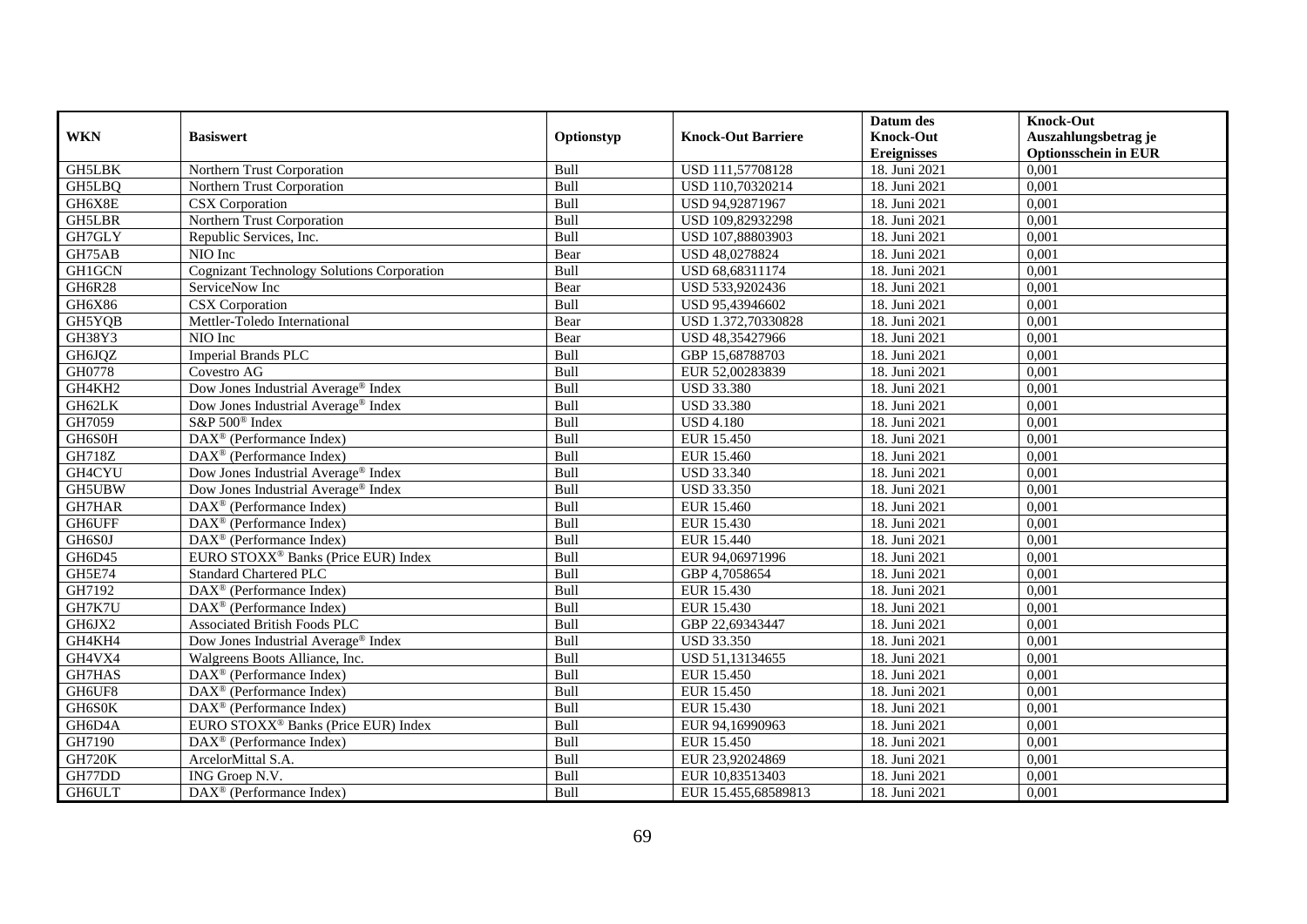|               |                                                            |            |                           | Datum des          | <b>Knock-Out</b>            |
|---------------|------------------------------------------------------------|------------|---------------------------|--------------------|-----------------------------|
| <b>WKN</b>    | <b>Basiswert</b>                                           | Optionstyp | <b>Knock-Out Barriere</b> | <b>Knock-Out</b>   | Auszahlungsbetrag je        |
|               |                                                            |            |                           | <b>Ereignisses</b> | <b>Optionsschein in EUR</b> |
| GH7HAT        | DAX <sup>®</sup> (Performance Index)                       | Bull       | EUR 15.440                | 18. Juni 2021      | 0,001                       |
| GH6UF6        | $\text{DAX}^{\textcircled{}}$ (Performance Index)          | Bull       | <b>EUR 15.450</b>         | 18. Juni 2021      | 0,001                       |
| GH6D5P        | EURO STOXX <sup>®</sup> Banks (Price EUR) Index            | Bull       | EUR 94,27009925           | 18. Juni 2021      | 0,001                       |
| GH6S0G        | $DAX^{\circledR}$ (Performance Index)                      | Bull       | EUR 15.460                | 18. Juni 2021      | 0,001                       |
| GH7191        | $\overline{\text{DAX}^{\otimes}}$ (Performance Index)      | Bull       | <b>EUR 15.440</b>         | 18. Juni 2021      | 0,001                       |
| <b>GH6YKX</b> | DAX <sup>®</sup> (Performance Index)/X-DAX <sup>®</sup>    | Bull       | EUR 15.440,67065925       | 18. Juni 2021      | 0,001                       |
| GH75FL        | Compagnie Financiere Richemont SA                          | Bull       | CHF 113,14973394          | 18. Juni 2021      | 0,001                       |
| GH7KE3        | TechnipFMC PLC                                             | Bull       | EUR 7,421                 | 18. Juni 2021      | 0,001                       |
| GH6UF7        | DAX <sup>®</sup> (Performance Index)                       | Bull       | <b>EUR 15.450</b>         | 18. Juni 2021      | 0,001                       |
| GH7GKA        | Aptiv PLC                                                  | Bull       | USD 147,22096796          | 18. Juni 2021      | 0,001                       |
| GH6YKN        | DAX <sup>®</sup> (Performance Index)/ X-DAX <sup>®</sup>   | Bull       | EUR 15.460,69097777       | 18. Juni 2021      | 0,001                       |
| GH1KR1        | ACS, Actividades de Construcción y Servicios, S.A.         | Bull       | EUR 24,17979736           | 18. Juni 2021      | 0,001                       |
| GH6ULA        | DAX <sup>®</sup> (Performance Index)                       | Bull       | EUR 15.435,66557961       | 18. Juni 2021      | 0,001                       |
| GH6UF0        | $DAX^{\circledR}$ (Performance Index)                      | Bull       | <b>EUR 15.460</b>         | 18. Juni 2021      | 0,001                       |
| GH6YLA        | DAX <sup>®</sup> (Performance Index)/ X-DAX <sup>®</sup>   | Bull       | EUR 15.430,66049999       | 18. Juni 2021      | 0,001                       |
| GH66V5        | Commerzbank AG                                             | Bull       | EUR 6,15247782            | 18. Juni 2021      | 0,001                       |
| GH7CPN        | Siemens AG                                                 | Bull       | EUR 133,62025071          | 18. Juni 2021      | 0,001                       |
| GH7GK0        | Expeditors International of Washington, Inc.               | Bull       | <b>USD 121.148</b>        | 18. Juni 2021      | 0,001                       |
| GH6ULD        | $\overline{\text{DAX}}^{\textcirc}$ (Performance Index)    | Bull       | EUR 15.445,67573888       | 18. Juni 2021      | 0,001                       |
| GH6UF5        | DAX <sup>®</sup> (Performance Index)                       | Bull       | <b>EUR 15.450</b>         | 18. Juni 2021      | 0,001                       |
| GH66T8        | adidas AG                                                  | Bull       | EUR 286,70785615          | 18. Juni 2021      | 0,001                       |
| GH5NNY        | Shop Apotheke Europe NV                                    | Bear       | EUR 169,455               | 18. Juni 2021      | 0,001                       |
| GH3X3X        | Tyson Foods, Inc.                                          | Bull       | USD 72,6811382            | 18. Juni 2021      | 0,001                       |
| GH7ANA        | Applied Materials, Inc.                                    | Bull       | USD 133,29355009          | 18. Juni 2021      | 0,001                       |
| GH66SG        | adidas AG                                                  | Bull       | EUR 288,19333708          | 18. Juni 2021      | 0.001                       |
| <b>GH6UFA</b> | DAX <sup>®</sup> (Performance Index)                       | Bull       | EUR 15.440                | 18. Juni 2021      | 0,001                       |
| GH7AN1        | Applied Materials, Inc.                                    | Bull       | USD 133,99477875          | 18. Juni 2021      | 0,001                       |
| GH6YKW        | DAX <sup>®</sup> (Performance Index)/X-DAX <sup>®</sup>    | Bull       | EUR 15.435,66557961       | 18. Juni 2021      | 0,001                       |
| GH6UFB        | DAX <sup>®</sup> (Performance Index)                       | Bull       | <b>EUR 15.440</b>         | 18. Juni 2021      | 0,001                       |
| GH5F4U        | Dow Jones Industrial Average® Index                        | Bull       | USD 33.361,15455101       | 18. Juni 2021      | 0,001                       |
| GH6UF1        | $DAX^{\circledast}$ (Performance Index)                    | Bull       | EUR 15.460                | 18. Juni 2021      | 0,001                       |
| GH6YKT        | $DAX^{\circledast}$ (Performance Index)/X-DAX <sup>®</sup> | Bull       | EUR 15.455,68589813       | 18. Juni 2021      | 0,001                       |
| GH6UF2        | $DAX^{\circledR}$ (Performance Index)                      | Bull       | EUR 15.460                | 18. Juni 2021      | 0,001                       |
| <b>GH6YKU</b> | DAX <sup>®</sup> (Performance Index)/ X-DAX <sup>®</sup>   | Bull       | EUR 15.450,6808185        | 18. Juni 2021      | 0,001                       |
| GH6UF3        | DAX <sup>®</sup> (Performance Index)                       | Bull       | EUR 15.460                | 18. Juni 2021      | 0,001                       |
| <b>GH6UFC</b> | $DAX^{\circledast}$ (Performance Index)                    | Bull       | EUR 15.440                | 18. Juni 2021      | 0,001                       |
| GH6UFD        | DAX <sup>®</sup> (Performance Index)                       | Bull       | EUR 15.440                | 18. Juni 2021      | 0,001                       |
| GH4CYW        | Dow Jones Industrial Average® Index                        | Bull       | <b>USD 33.320</b>         | 18. Juni 2021      | 0,001                       |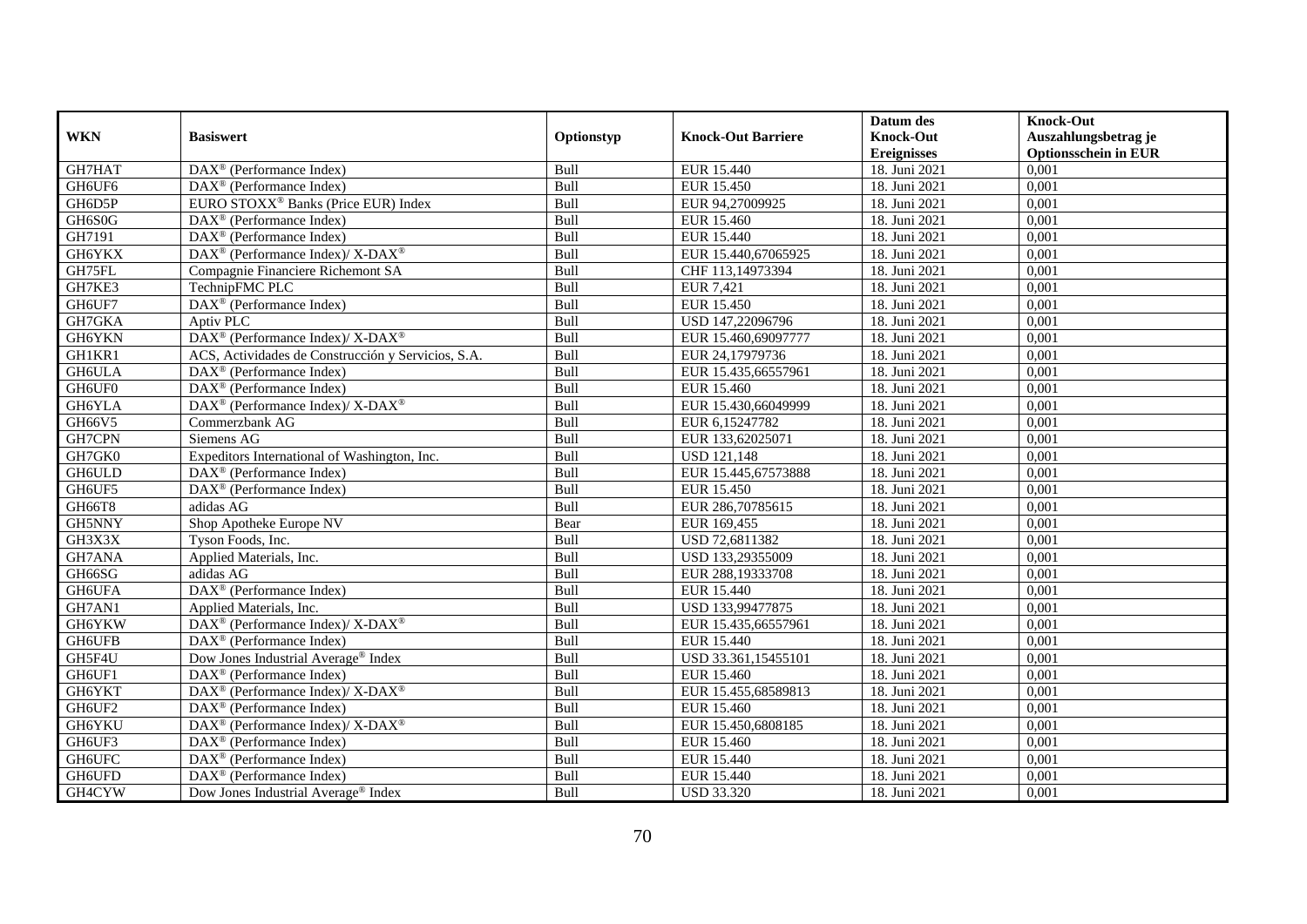|               |                                                                          |            |                           | Datum des          | <b>Knock-Out</b>            |
|---------------|--------------------------------------------------------------------------|------------|---------------------------|--------------------|-----------------------------|
| <b>WKN</b>    | <b>Basiswert</b>                                                         | Optionstyp | <b>Knock-Out Barriere</b> | <b>Knock-Out</b>   | Auszahlungsbetrag je        |
|               |                                                                          |            |                           | <b>Ereignisses</b> | <b>Optionsschein in EUR</b> |
| GH6FH3        | Dow Jones Industrial Average <sup>®</sup> Index                          | Bull       | USD 33.331,80855866       | 18. Juni 2021      | 0,001                       |
| GH7AMZ        | Applied Materials, Inc.                                                  | Bull       | USD 132,60233898          | 18. Juni 2021      | 0,001                       |
| GH5F4Z        | Dow Jones Industrial Average® Index                                      | Bull       | USD 33.310,1254518        | 18. Juni 2021      | 0,001                       |
| GH6R9C        | Fortinet, Inc.                                                           | Bear       | USD 238,816               | 18. Juni 2021      | 0,001                       |
| GH79LX        | Paychex Inc.                                                             | Bull       | <b>USD 102,658</b>        | 18. Juni 2021      | 0,001                       |
| <b>GH396S</b> | Palo Alto Networks, Inc.                                                 | Bear       | USD 377,66369481          | 18. Juni 2021      | 0,001                       |
| GH7KKB        | Nvidia Corporation                                                       | Bear       | USD 772,1222334           | 18. Juni 2021      | 0,001                       |
| GH5UBX        | Dow Jones Industrial Average® Index                                      | Bull       | <b>USD 33.300</b>         | 18. Juni 2021      | 0,001                       |
| <b>GH705A</b> | S&P 500 <sup>®</sup> Index                                               | Bull       | <b>USD 4.175</b>          | 18. Juni 2021      | 0,001                       |
| GH4CYY        | Dow Jones Industrial Average <sup>®</sup> Index                          | Bull       | <b>USD 33.300</b>         | 18. Juni 2021      | 0,001                       |
| GH50XX        | GBP/USD (WM-Fixing)                                                      | Bull       | <b>USD 1,38098</b>        | 18. Juni 2021      | 0,001                       |
| GH75FM        | Compagnie Financiere Richemont SA                                        | Bull       | CHF 112,55937009          | 18. Juni 2021      | 0,001                       |
| GH7AN0        | Applied Materials, Inc.                                                  | Bull       | USD 131,90111032          | 18. Juni 2021      | 0,001                       |
| GH6R7U        | <b>KLA</b> Corporation                                                   | Bull       | USD 306,13331867          | 18. Juni 2021      | 0,001                       |
| GH7GHU        | Partners Group Holding AG                                                | Bull       | CHF 1.366,05465394        | 18. Juni 2021      | 0,001                       |
| GH75EQ        | Wacker Chemie AG                                                         | Bull       | EUR 123,63928412          | 18. Juni 2021      | 0,001                       |
| GH7AN8        | Applied Materials, Inc.                                                  | Bull       | USD 131,19988168          | 18. Juni 2021      | 0,001                       |
| GH7AFA        | Tesla Inc                                                                | Bear       | USD 627,85315659          | 18. Juni 2021      | 0,001                       |
| GH6YJZ        | DAX <sup>®</sup> (Performance Index)/X-DAX <sup>®</sup>                  | Bull       | EUR 15.425,65542036       | 18. Juni 2021      | 0,001                       |
| GH7KH6        | Fortum OYJ                                                               | Bull       | EUR 23,36190644           | 18. Juni 2021      | 0,001                       |
| GH29SZ        | PayPal Holdings, Inc.                                                    | Bear       | USD 282,30395063          | 18. Juni 2021      | 0,001                       |
| GH29SX        | PayPal Holdings, Inc.                                                    | Bear       | USD 279,65818719          | 18. Juni 2021      | 0,001                       |
| GH29T3        | PayPal Holdings, Inc.                                                    | Bear       | USD 283,62187772          | 18. Juni 2021      | 0,001                       |
| GH29TM        | PayPal Holdings, Inc.                                                    | Bear       | USD 280,97611426          | 18. Juni 2021      | 0,001                       |
| GH29T2        | PayPal Holdings, Inc.                                                    | Bear       | USD 284,94971407          | 18. Juni 2021      | 0,001                       |
| GH4F6X        | 1 Feinunze Palladium, Feinheit mind. 0,9995                              | Bull       | USD 2.462,026             | 18. Juni 2021      | 0,001                       |
| GH6BDW        | 1 Feinunze Platin, Feinheit mind. 0,9995                                 | Bull       | USD 1.042,929             | 18. Juni 2021      | 0,001                       |
| GH6WZY        | 1 Feinunze Palladium, Feinheit mind. 0,9995                              | Bull       | USD 2.480,973             | 18. Juni 2021      | 0,001                       |
| GH7GLM        | ConocoPhillips                                                           | Bull       | USD 57,76965917           | 18. Juni 2021      | 0,001                       |
| GH79LS        | Paychex Inc.                                                             | Bull       | <b>USD 101,778</b>        | 18. Juni 2021      | 0,001                       |
| <b>GH29T8</b> | PayPal Holdings, Inc.                                                    | Bear       | USD 286,26764121          | 18. Juni 2021      | 0,001                       |
| GH6R7K        | <b>KLA</b> Corporation                                                   | Bull       | USD 303,48706623          | 18. Juni 2021      | 0,001                       |
| GH5WGW        | <b>Barrick Gold Corporation</b>                                          | Bull       | USD 20,85276146           | 18. Juni 2021      | 0,001                       |
| GH6JV1        | WEC Energy Group Inc.                                                    | Bull       | USD 90,23581872           | 18. Juni 2021      | 0,001                       |
| GH5A1H        | Brown-Forman Corporation                                                 | Bull       | USD 73,1628092            | 18. Juni 2021      | 0,001                       |
| GH459T        | <b>ECOLAB INC</b>                                                        | Bull       | USD 205,83860302          | 18. Juni 2021      | 0,001                       |
| GH7P8Y        | 1 Feinunze Palladium, Feinheit mind. 0,9995                              | Bull       | <b>USD 2.490,1</b>        | 21. Juni 2021      | 0,001                       |
| GH71AD        | $\overline{\text{DAX}^{\otimes}}$ (Performance Index)/X-DAX <sup>®</sup> | Bull       | <b>EUR 15.400</b>         | 21. Juni 2021      | 0,001                       |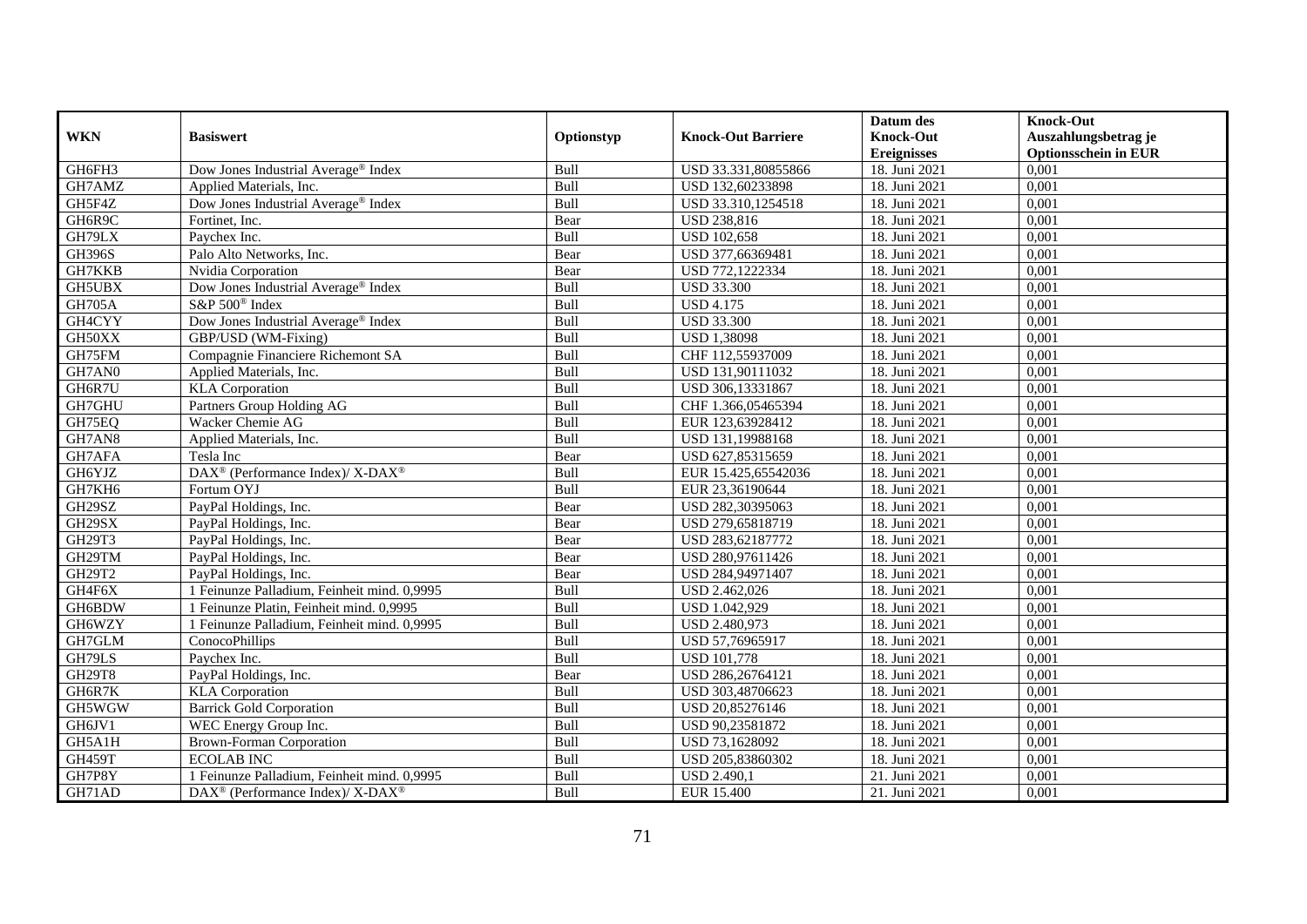| <b>WKN</b>    | <b>Basiswert</b>                                                    | Optionstyp  | <b>Knock-Out Barriere</b> | Datum des<br><b>Knock-Out</b><br><b>Ereignisses</b> | <b>Knock-Out</b><br>Auszahlungsbetrag je<br><b>Optionsschein in EUR</b> |
|---------------|---------------------------------------------------------------------|-------------|---------------------------|-----------------------------------------------------|-------------------------------------------------------------------------|
| GH7P8W        | 1 Feinunze Palladium, Feinheit mind. 0,9995                         | Bull        | USD 2.496,418             | 21. Juni 2021                                       | 0,001                                                                   |
| GH6HHN        | $DAX^{\circledcirc}$ (Performance Index)/X-DAX <sup>®</sup>         | <b>Bull</b> | <b>EUR 15.300</b>         | 21. Juni 2021                                       | 0,001                                                                   |
| <b>GH7K88</b> | DAX <sup>®</sup> (Performance Index)/ X-DAX <sup>®</sup>            | Bull        | <b>EUR 15.300</b>         | 21. Juni 2021                                       | 0,001                                                                   |
| GH6RD9        | Eaton Corporation PLC                                               | Bull        | USD 139,48522103          | 18. Juni 2021                                       | 0,001                                                                   |
| GH6MRZ        | DAX <sup>®</sup> (Performance Index)/ X-DAX <sup>®</sup>            | Bull        | <b>EUR 15.400</b>         | 21. Juni $2021$                                     | 0,001                                                                   |
| GH71AE        | $DAX^{\circledast}$ (Performance Index)/X-DAX <sup>®</sup>          | Bull        | <b>EUR 15.300</b>         | 21. Juni 2021                                       | 0,001                                                                   |
| <b>GH6JVP</b> | Hormel Foods Corporation                                            | Bull        | USD 47,4060172            | 18. Juni 2021                                       | 0,001                                                                   |
| GH6UJQ        | DAX <sup>®</sup> (Performance Index)/ X-DAX <sup>®</sup>            | Bull        | EUR 15.400                | 21. Juni 2021                                       | 0,001                                                                   |
| GH6UJR        | DAX <sup>®</sup> (Performance Index)/ X-DAX <sup>®</sup>            | Bull        | <b>EUR 15.300</b>         | 21. Juni 2021                                       | 0,001                                                                   |
| GH7BP4        | 1 Feinunze Platin, Feinheit mind. 0,9995                            | Bull        | USD 1.023,794             | 21. Juni 2021                                       | 0,001                                                                   |
| <b>GH754E</b> | Anglo American PLC                                                  | Bull        | GBP 27,55089696           | 18. Juni 2021                                       | 0,001                                                                   |
| GH7HC0        | DAX <sup>®</sup> (Performance Index)/ X-DAX <sup>®</sup>            | Bull        | <b>EUR 15.400</b>         | 21. Juni 2021                                       | 0,001                                                                   |
| GH6BE0        | 1 Feinunze Platin, Feinheit mind. 0,9995                            | Bull        | USD 1.037,103             | 21. Juni 2021                                       | 0,001                                                                   |
| GF3QCE        | SBM Offshore N.V.                                                   | Bull        | EUR 13,07225644           | 18. Juni 2021                                       | 0,001                                                                   |
| GH6BED        | 1 Feinunze Platin, Feinheit mind. 0,9995                            | Bull        | USD 1.040,232             | 21. Juni 2021                                       | 0,001                                                                   |
| <b>GH7LUA</b> | NYMEX Light, Sweet Crude Oil Future (Generic Front<br>Month Future) | Bear        | <b>USD 71,83</b>          | 21. Juni 2021                                       | 0,001                                                                   |
| GH6TFS        | Infineon Technologies AG                                            | Bull        | EUR 32,48958859           | 18. Juni 2021                                       | 0,001                                                                   |
| GH6TK2        | Infineon Technologies AG                                            | Bull        | EUR 32,64983318           | 18. Juni 2021                                       | 0,001                                                                   |
| GH6BE2        | 1 Feinunze Platin, Feinheit mind. 0.9995                            | Bull        | USD 1.034,09              | 21. Juni 2021                                       | 0.001                                                                   |
| GH7GKC        | IQVIA Holdings Inc.                                                 | Bull        | USD 241,2070285           | 18. Juni 2021                                       | 0,001                                                                   |
| GH6R8K        | PPG Industries, Inc.                                                | Bull        | USD 168,44864421          | 18. Juni 2021                                       | 0,001                                                                   |
| <b>GH705B</b> | S&P 500 <sup>®</sup> Index                                          | Bull        | <b>USD 4.170</b>          | 18. Juni 2021                                       | 0,001                                                                   |
| GH7P7V        | 1 Feinunze Platin, Feinheit mind. 0,9995                            | Bull        | USD 1.047,35              | 21. Juni 2021                                       | 0,001                                                                   |
| GH6JV3        | WEC Energy Group Inc.                                               | Bull        | USD 89,25401453           | 18. Juni 2021                                       | 0,001                                                                   |
| GH6UK6        | S&P 500 <sup>®</sup> Index                                          | Bull        | <b>USD 4.165</b>          | 18. Juni 2021                                       | 0,001                                                                   |
| GH7PL0        | NYMEX Light, Sweet Crude Oil Future (Generic Front<br>Month Future) | Bear        | <b>USD 71,05</b>          | 21. Juni 2021                                       | 0,001                                                                   |
| GH7BQ8        | 1 Feinunze Platin, Feinheit mind. 0,9995                            | Bull        | USD 1.026,75              | 21. Juni 2021                                       | 0,001                                                                   |
| GH5YSX        | Colgate-Palmolive Company                                           | Bull        | USD 81,08720246           | 18. Juni 2021                                       | 0,001                                                                   |
| GH47AF        | 1 Feinunze Platin, Feinheit mind. 0,9995                            | Bull        | USD 1.030,126             | 21. Juni 2021                                       | 0,001                                                                   |
| GH6RDW        | Valero Energy Corporation                                           | Bull        | USD 76,18616354           | 18. Juni 2021                                       | 0,001                                                                   |
| <b>GH7LUK</b> | 10-Year U.S. Treasury Note Future (Generic Front<br>Month Future)   | Bear        | <b>USD 132,47</b>         | 21. Juni 2021                                       | 0,001                                                                   |
| GH45AL        | <b>BHP Group PLC</b>                                                | Bull        | GBP 20,15098065           | 18. Juni 2021                                       | 0,001                                                                   |
| GH6JYK        | DAX <sup>®</sup> (Performance Index)/X-DAX <sup>®</sup>             | Bull        | EUR 15.293,68623006       | 21. Juni 2021                                       | 0,001                                                                   |
| GH5H5T        | 1 Feinunze Silber, Feinheit mind. 0,999                             | Bull        | USD 25,74714218           | 21. Juni 2021                                       | 0,001                                                                   |
| GH6RDQ        | Marathon Petroleum Corporation                                      | Bull        | USD 58,93536908           | 18. Juni 2021                                       | 0,001                                                                   |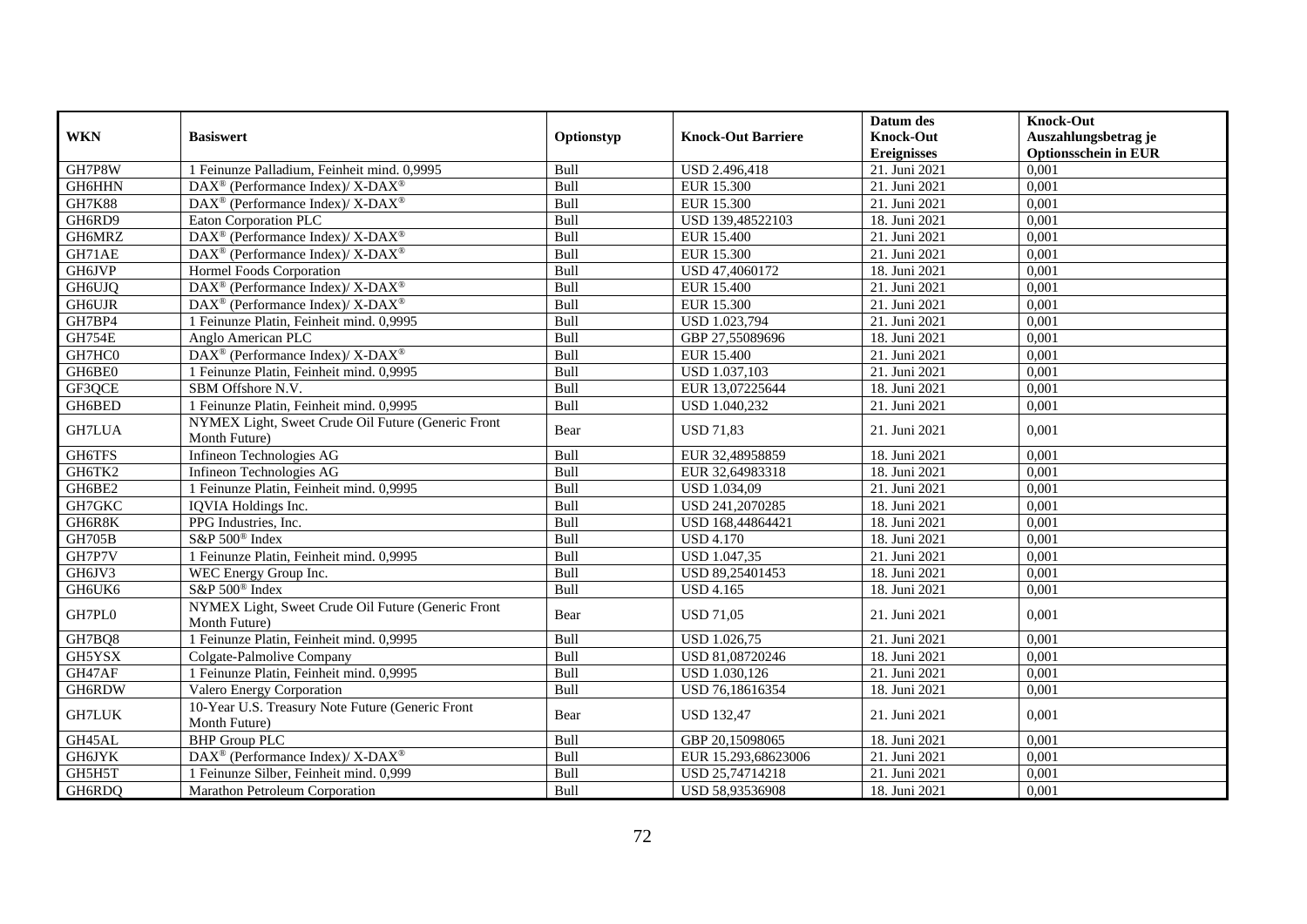| <b>WKN</b>    | <b>Basiswert</b>                                                  | Optionstyp | <b>Knock-Out Barriere</b> | Datum des<br><b>Knock-Out</b><br><b>Ereignisses</b> | <b>Knock-Out</b><br>Auszahlungsbetrag je<br><b>Optionsschein in EUR</b> |
|---------------|-------------------------------------------------------------------|------------|---------------------------|-----------------------------------------------------|-------------------------------------------------------------------------|
| GH6YKJ        | DAX <sup>®</sup> (Performance Index)/ X-DAX <sup>®</sup>          | Bull       | EUR 15.378,72715309       | 21. Juni 2021                                       | 0,001                                                                   |
| <b>GH7PHL</b> | DAX <sup>®</sup> (Performance Index)/X-DAX <sup>®</sup>           | Bull       | EUR 16.025                | 21. Juni 2021                                       | 0,001                                                                   |
| GH4Y3L        | 1 Feinunze Silber, Feinheit mind. 0,999                           | Bull       | USD 25,6229624            | 21. Juni 2021                                       | 0,001                                                                   |
| GH7PG0        | $DAX^{\circledast}$ (Performance Index)/ X-DAX <sup>®</sup>       | Bull       | EUR 15.985                | 21. Juni 2021                                       | 0,001                                                                   |
| GH4Y38        | 1 Feinunze Silber, Feinheit mind. 0,999                           | Bull       | USD 25,68797574           | 21. Juni 2021                                       | 0,001                                                                   |
| GH6YKK        | DAX <sup>®</sup> (Performance Index)/X-DAX <sup>®</sup>           | Bull       | EUR 15.373,72105701       | 21. Juni 2021                                       | 0,001                                                                   |
| GH7PGB        | DAX <sup>®</sup> (Performance Index)/ X-DAX <sup>®</sup>          | Bull       | EUR 15.995                | 21. Juni 2021                                       | 0,001                                                                   |
| <b>GH390R</b> | Illumina. Inc.                                                    | Bear       | USD 459,75407836          | 18. Juni 2021                                       | 0,001                                                                   |
| GH7PGX        | DAX <sup>®</sup> (Performance Index)/ X-DAX <sup>®</sup>          | Bull       | EUR 16.005                | 21. Juni 2021                                       | 0,001                                                                   |
| GH6JYA        | DAX <sup>®</sup> (Performance Index)/ X-DAX <sup>®</sup>          | Bull       | EUR 15.355,72109394       | 21. Juni 2021                                       | 0,001                                                                   |
| GH7PFY        | DAX <sup>®</sup> (Performance Index)/X-DAX <sup>®</sup>           | Bull       | EUR 16.020                | 21. Juni 2021                                       | 0,001                                                                   |
| GH7LUG        | ICE Brent Crude Oil Future (Generic Front Month<br>Future)        | Bear       | <b>USD 73,23</b>          | 21. Juni 2021                                       | 0,001                                                                   |
| GH61S7        | 1 Feinunze Gold, Feinheit mind. 0,995, LBMA                       | Bull       | USD 1.764,8618528         | 18. Juni 2021                                       | 0,001                                                                   |
| GH7PH1        | DAX <sup>®</sup> (Performance Index)/ X-DAX <sup>®</sup>          | Bull       | EUR 16.030                | 21. Juni 2021                                       | 0,001                                                                   |
| GH4Y3C        | 1 Feinunze Silber, Feinheit mind. 0,999                           | Bull       | USD 25,5578873            | 21. Juni $2021$                                     | 0,001                                                                   |
| GH6JYB        | $\text{DAX}^{\circledast}$ (Performance Index)/X-DAX <sup>®</sup> | Bull       | EUR 15.363,48421673       | 21. Juni 2021                                       | 0,001                                                                   |
| GH5BU0        | EUR/JPY (WM-Fixing)                                               | Bull       | JPY 130,27312863          | 21. Juni 2021                                       | 0,001                                                                   |
| GH7PH7        | DAX <sup>®</sup> (Performance Index)/X-DAX <sup>®</sup>           | Bull       | EUR 16.015                | 21. Juni 2021                                       | 0,001                                                                   |
| GH5BVE        | EUR/JPY (WM-Fixing)                                               | Bull       | JPY 130,60367167          | 21. Juni 2021                                       | 0,001                                                                   |
| GH7PFA        | DAX <sup>®</sup> (Performance Index)/ X-DAX <sup>®</sup>          | Bull       | EUR 16.010                | 21. Juni 2021                                       | 0,001                                                                   |
| GH6YKA        | DAX <sup>®</sup> (Performance Index)/X-DAX <sup>®</sup>           | Bull       | EUR 15.398,7515374        | 21. Juni 2021                                       | 0.001                                                                   |
| GH7PL5        | ICE Brent Crude Oil Future (Generic Front Month<br>Future)        | Bear       | <b>USD 72,26</b>          | 21. Juni 2021                                       | 0,001                                                                   |
| GH7PGC        | DAX <sup>®</sup> (Performance Index)/X-DAX <sup>®</sup>           | Bull       | <b>EUR 16.000</b>         | 21. Juni 2021                                       | 0,001                                                                   |
| GH7PHE        | $DAX^{\circledast}$ (Performance Index)/ X-DAX <sup>®</sup>       | Bull       | <b>EUR 15.980</b>         | 21. Juni 2021                                       | 0,001                                                                   |
| GH6YK1        | DAX <sup>®</sup> (Performance Index)/X-DAX <sup>®</sup>           | Bull       | EUR 15.413,76982565       | 21. Juni $2021$                                     | 0,001                                                                   |
| GH7PKW        | DAX <sup>®</sup> (Performance Index)/X-DAX <sup>®</sup>           | Bull       | EUR 15.990                | 21. Juni 2021                                       | 0,001                                                                   |
| GH6YK2        | $\text{DAX}^{\circledR}$ (Performance Index)/ X-DAX <sup>®</sup>  | Bull       | EUR 15.418,77592173       | 21. Juni 2021                                       | 0,001                                                                   |
| GH6JYG        | $\text{DAX}^{\circledast}$ (Performance Index)/X-DAX <sup>®</sup> | Bull       | EUR 15.309,19244183       | 21. Juni 2021                                       | 0,001                                                                   |
| GH6JYH        | $DAX^{\circledast}$ (Performance Index)/ X-DAX <sup>®</sup>       | Bull       | EUR 15.301,42931903       | 21. Juni 2021                                       | 0,001                                                                   |
| GH6JYJ        | DAX <sup>®</sup> (Performance Index)/ X-DAX <sup>®</sup>          | Bull       | EUR 15.324,70867048       | 21. Juni 2021                                       | 0,001                                                                   |
| GH6YKF        | $\text{DAX}^{\circledast}$ (Performance Index)/X-DAX <sup>®</sup> | Bull       | EUR 15.383,73324917       | 21. Juni 2021                                       | 0,001                                                                   |
| GH6JYE        | DAX <sup>®</sup> (Performance Index)/ X-DAX <sup>®</sup>          | Bull       | EUR 15.340,19484832       | 21. Juni 2021                                       | 0,001                                                                   |
| <b>GH6JYF</b> | DAX <sup>®</sup> (Performance Index)/ X-DAX <sup>®</sup>          | Bull       | EUR 15.332,44174249       | 21. Juni 2021                                       | 0,001                                                                   |
| GH6JYQ        | $\text{DAX}^{\circledast}$ (Performance Index)/X-DAX <sup>®</sup> | Bull       | EUR 15.316,93553072       | 21. Juni 2021                                       | 0,001                                                                   |
| GH6JYD        | DAX <sup>®</sup> (Performance Index)/X-DAX <sup>®</sup>           | Bull       | EUR 15.347,95797116       | 21. Juni 2021                                       | 0,001                                                                   |
| GH6FH4        | Dow Jones Industrial Average <sup>®</sup> Index                   | Bull       | USD 33.279,9589522        | 18. Juni 2021                                       | 0,001                                                                   |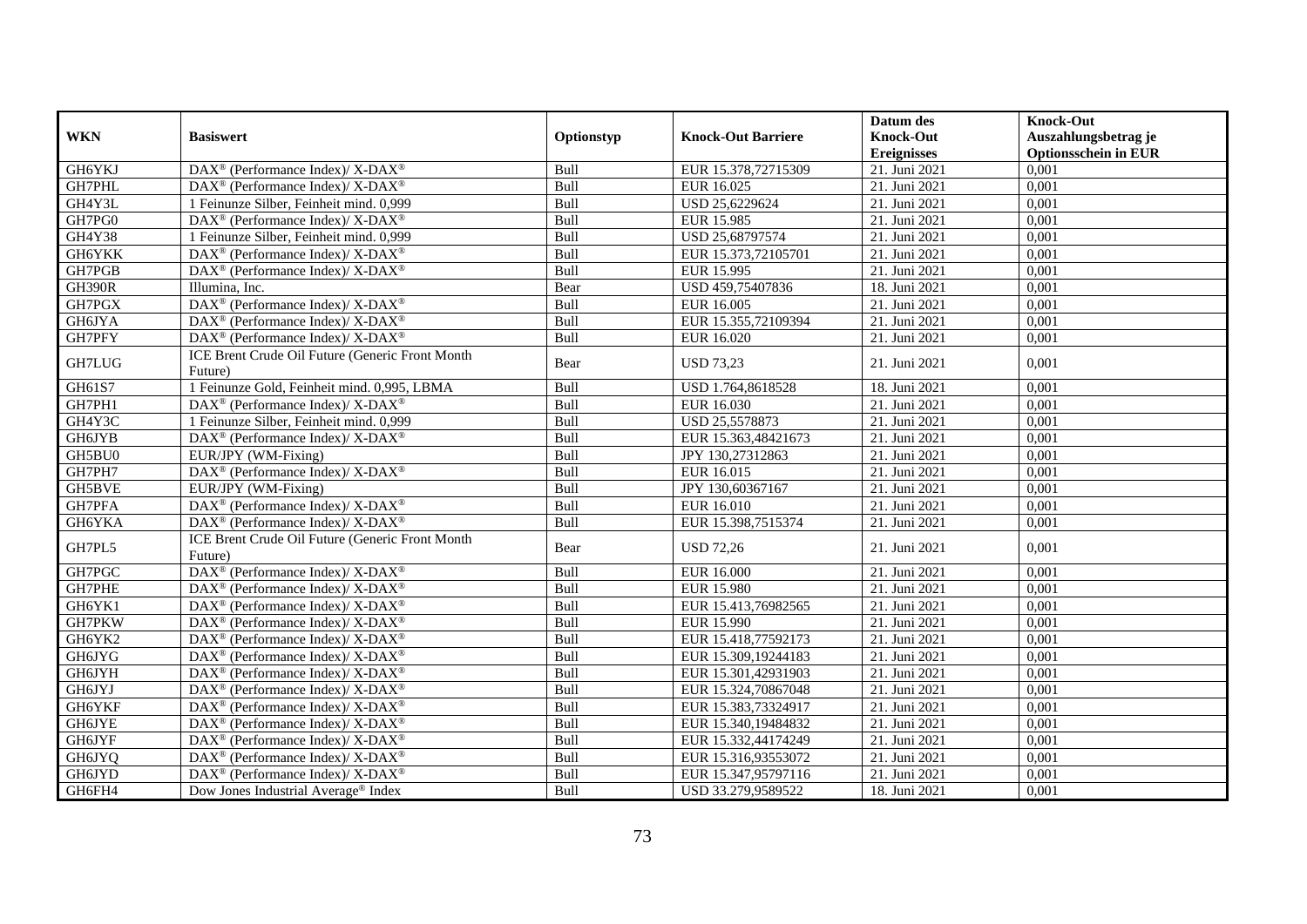|               |                                                                  |            |                           | Datum des          | <b>Knock-Out</b>            |
|---------------|------------------------------------------------------------------|------------|---------------------------|--------------------|-----------------------------|
| <b>WKN</b>    | <b>Basiswert</b>                                                 | Optionstyp | <b>Knock-Out Barriere</b> | <b>Knock-Out</b>   | Auszahlungsbetrag je        |
|               |                                                                  |            |                           | <b>Ereignisses</b> | <b>Optionsschein in EUR</b> |
| GH6YKB        | $\text{DAX}^{\circledR}$ (Performance Index)/ X-DAX <sup>®</sup> | Bull       | EUR 15.408,76372956       | 21. Juni 2021      | 0,001                       |
| <b>GH6YKC</b> | DAX <sup>®</sup> (Performance Index)/ X-DAX <sup>®</sup>         | Bull       | EUR 15.388,73934526       | 21. Juni 2021      | 0,001                       |
| GH7552        | Anglo American PLC                                               | Bull       | GBP 26,80131787           | 21. Juni 2021      | 0,001                       |
| GH6JS4        | <b>Barclays PLC</b>                                              | Bull       | GBP 1,68473132            | 21. Juni 2021      | 0,001                       |
| GH7KJ1        | Varta AG                                                         | Bull       | EUR 132,09716697          | 21. Juni 2021      | 0,001                       |
| GH7CSD        | <b>Bayer AG</b>                                                  | Bull       | EUR 51,55888088           | 21. Juni 2021      | 0,001                       |
| GH45BV        | <b>BHP Group PLC</b>                                             | Bull       | GBP 19,92393985           | 21. Juni 2021      | 0,001                       |
| GH6TEX        | Infineon Technologies AG                                         | Bull       | EUR 31,82767777           | 21. Juni 2021      | 0,001                       |
| <b>GH720L</b> | ArcelorMittal S.A.                                               | Bull       | EUR 23,54848391           | 21. Juni 2021      | 0,001                       |
| GH6X4V        | Daimler AG                                                       | Bull       | EUR 76,07060689           | 21. Juni 2021      | 0,001                       |
| <b>GH6R85</b> | CRH plc                                                          | Bull       | GBP 35,45951236           | 21. Juni 2021      | 0,001                       |
| GH7KJ2        | Varta AG                                                         | Bull       | EUR 130,7060954           | 21. Juni 2021      | 0,001                       |
| GH7CS5        | <b>Baver AG</b>                                                  | Bull       | EUR 51,81932988           | 21. Juni 2021      | 0,001                       |
| GH6TEZ        | Infineon Technologies AG                                         | Bull       | EUR 31,99798642           | 21. Juni 2021      | 0,001                       |
| GH7APW        | Bayerische Motoren Werke AG (BMW)                                | Bull       | EUR 89,46507732           | 21. Juni 2021      | 0,001                       |
| <b>GH720M</b> | ArcelorMittal S.A.                                               | Bull       | EUR 23,07773029           | 21. Juni 2021      | 0,001                       |
| GH7KHY        | Varta AG                                                         | Bull       | EUR 132,7876989           | 21. Juni 2021      | 0,001                       |
| GF8HRA        | Lanxess AG                                                       | Bull       | EUR 57,00330015           | 21. Juni 2021      | 0,001                       |
| GH6X4Q        | Daimler AG                                                       | Bull       | EUR 76,46127764           | 21. Juni 2021      | 0,001                       |
| GH3RUZ        | <b>RWE AG</b>                                                    | Bull       | EUR 30,17162824           | 21. Juni 2021      | 0,001                       |
| <b>GH6TFW</b> | Infineon Technologies AG                                         | Bull       | EUR 32,1582769            | 21. Juni 2021      | 0,001                       |
| <b>GH5E76</b> | <b>Standard Chartered PLC</b>                                    | Bull       | GBP 4,63704299            | 21. Juni 2021      | 0,001                       |
| GH7KJ3        | Varta AG                                                         | Bull       | EUR 128,62449188          | 21. Juni 2021      | 0,001                       |
| GH6X5J        | Daimler AG                                                       | Bull       | EUR 75,67993615           | 21. Juni 2021      | 0,001                       |
| <b>GH756Y</b> | <b>BAE</b> Systems plc                                           | Bull       | GBP 5,3089941             | 21. Juni 2021      | 0,001                       |
| GF8HRB        | Lanxess AG                                                       | Bull       | EUR 57,76295592           | 21. Juni 2021      | 0,001                       |
| GH7KJ4        | Varta AG                                                         | Bull       | EUR 131,40663503          | 21. Juni 2021      | 0,001                       |
| GH79J4        | AstraZeneca Plc                                                  | Bear       | GBP 84,3715857            | 21. Juni 2021      | 0.001                       |
| <b>GH5CLC</b> | <b>HSBC</b> Holdings plc                                         | Bull       | GBP 4,23898862            | 21. Juni 2021      | 0,001                       |
| GH7KDX        | Siemens Energy AG                                                | Bull       | EUR 25,294                | 21. Juni 2021      | 0,001                       |
| GH7CS7        | <b>Bayer AG</b>                                                  | Bull       | EUR 52,07977884           | 21. Juni 2021      | 0,001                       |
| GH7KE0        | TechnipFMC PLC                                                   | Bull       | EUR 7,344                 | 21. Juni 2021      | 0,001                       |
| GH7CPQ        | Siemens AG                                                       | Bull       | EUR 132,97761233          | 21. Juni 2021      | 0,001                       |
| GH7CML        | <b>BP</b> Plc                                                    | Bull       | GBP 3,11369082            | 21. Juni 2021      | 0,001                       |
| <b>GH723A</b> | Fresenius SE & Co KGaA                                           | Bull       | EUR 44,35501403           | 21. Juni 2021      | 0,001                       |
| GH7CMT        | <b>BP</b> Plc                                                    | Bull       | GBP 3,10367895            | 21. Juni 2021      | 0,001                       |
| GH7HAU        | DAX <sup>®</sup> (Performance Index)                             | Bull       | EUR 15.425                | 21. Juni 2021      | 0,001                       |
| GH7HAX        | $\text{DAX}^{\textcircled{}}$ (Performance Index)                | Bull       | EUR 15.350                | 21. Juni 2021      | 0,001                       |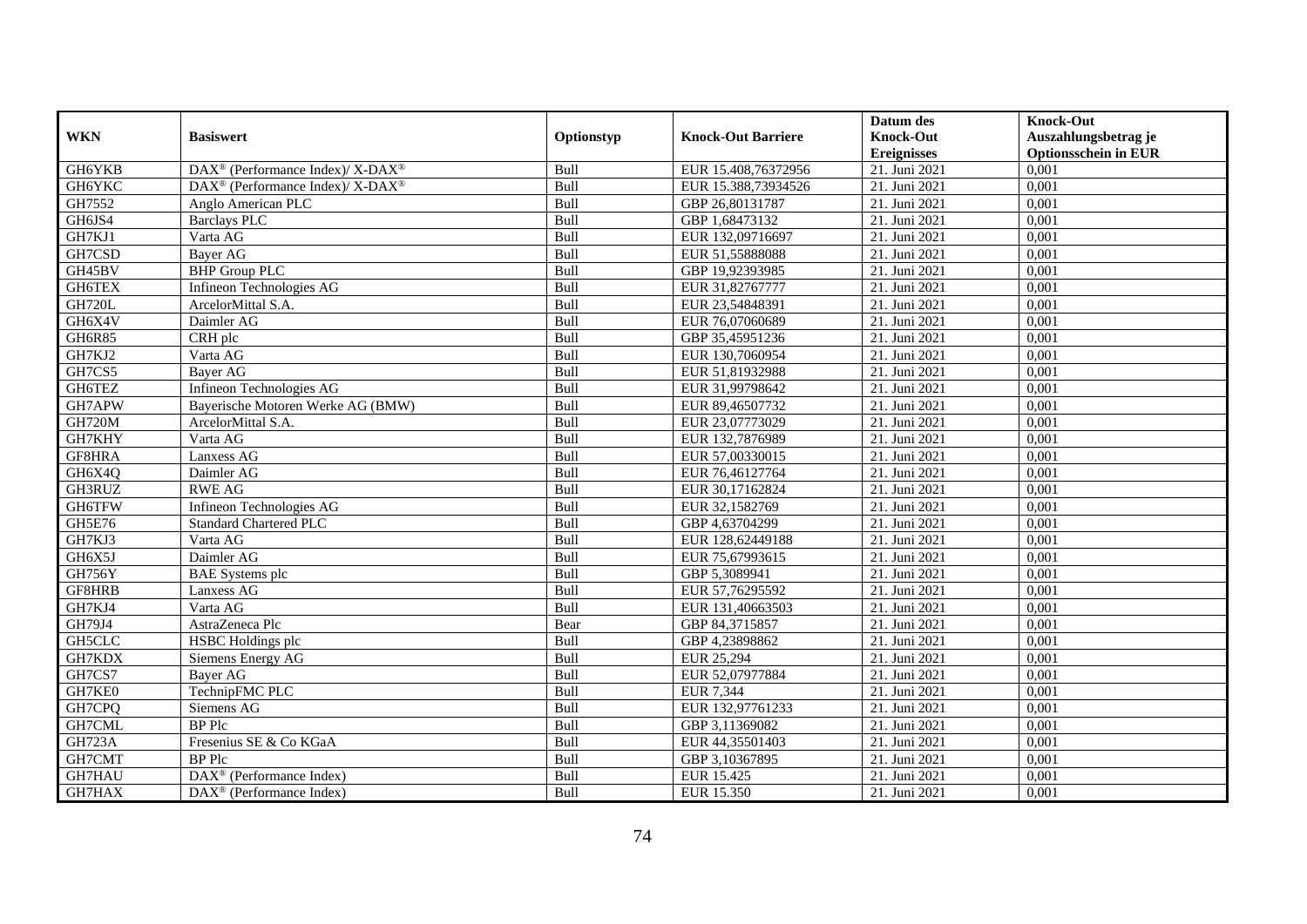|               |                                                          |            |                           | Datum des          | <b>Knock-Out</b>            |
|---------------|----------------------------------------------------------|------------|---------------------------|--------------------|-----------------------------|
| <b>WKN</b>    | <b>Basiswert</b>                                         | Optionstyp | <b>Knock-Out Barriere</b> | <b>Knock-Out</b>   | Auszahlungsbetrag je        |
|               |                                                          |            |                           | <b>Ereignisses</b> | <b>Optionsschein in EUR</b> |
| GH7HAY        | $\text{DAX}^{\textcircled{p}}$ (Performance Index)       | Bull       | EUR 15.325                | 21. Juni 2021      | 0,001                       |
| <b>GH719A</b> | $\overline{\text{DAX}}^{\textcirc}$ (Performance Index)  | Bull       | EUR 15.370                | 21. Juni 2021      | 0,001                       |
| GH6TDF        | Volkswagen AG                                            | Bull       | EUR 217,04332325          | 21. Juni 2021      | 0,001                       |
| GH7HAV        | DAX <sup>®</sup> (Performance Index)                     | Bull       | EUR 15.400                | 21. Juni 2021      | 0,001                       |
| GH7CKB        | Porsche Automobil Holding SE                             | Bull       | EUR 91,79478228           | 21. Juni 2021      | 0,001                       |
| <b>GH719B</b> | DAX <sup>®</sup> (Performance Index)                     | Bull       | EUR 15.360                | 21. Juni 2021      | 0,001                       |
| GH7KN0        | HelloFresh SE                                            | Bear       | EUR 84,0186977            | 21. Juni 2021      | 0,001                       |
| GH6X1Q        | Continental AG                                           | Bull       | EUR 123,76070731          | 21. Juni 2021      | 0,001                       |
| GH7P2A        | <b>TUI AG</b>                                            | Bull       | <b>EUR 4,57</b>           | 21. Juni 2021      | 0,001                       |
| GH7KK3        | Varta AG                                                 | Bull       | EUR 130,01556346          | 21. Juni 2021      | 0,001                       |
| GH74KN        | DAX <sup>®</sup> (Performance Index)                     | Bull       | EUR 15.310                | 21. Juni 2021      | 0,001                       |
| GH6UFL        | DAX <sup>®</sup> (Performance Index)                     | Bull       | EUR 15.425                | 21. Juni 2021      | 0,001                       |
| <b>GH648M</b> | CNH Industrial N.V.                                      | Bull       | EUR 13,01215774           | 21. Juni 2021      | 0,001                       |
| GH6S0Y        | DAX <sup>®</sup> (Performance Index)                     | Bull       | EUR 15.325                | 21. Juni 2021      | 0,001                       |
| GH7HAW        | $\text{DAX}^{\circledast}$ (Performance Index)           | Bull       | EUR 15.375                | 21. Juni 2021      | 0,001                       |
| GH6TD9        | Volkswagen AG                                            | Bull       | EUR 215,89123543          | 21. Juni 2021      | 0,001                       |
| GH7CKD        | Porsche Automobil Holding SE                             | Bull       | EUR 91,30422232           | 21. Juni 2021      | 0,001                       |
| GH5LJL        | Deutsche Lufthansa AG                                    | Bull       | EUR 10.11931443           | 21. Juni 2021      | 0,001                       |
| GH7196        | DAX <sup>®</sup> (Performance Index)                     | Bull       | <b>EUR 15.400</b>         | 21. Juni 2021      | 0,001                       |
| GH7P2Z        | <b>TUI AG</b>                                            | Bull       | <b>EUR 4,72</b>           | 21. Juni 2021      | 0,001                       |
| GH7PKG        | DAX <sup>®</sup> (Performance Index)/ X-DAX <sup>®</sup> | Bear       | <b>EUR 15.410</b>         | 21. Juni 2021      | 0,001                       |
| GH74KL        | DAX <sup>®</sup> (Performance Index)                     | Bull       | EUR 15.330                | 21. Juni 2021      | 0,001                       |
| GH7KK6        | Varta AG                                                 | Bull       | EUR 129,32503153          | 21. Juni 2021      | 0,001                       |
| GH6X17        | Continental AG                                           | Bull       | EUR 123,12993921          | 21. Juni 2021      | 0,001                       |
| GH6UFJ        | DAX <sup>®</sup> (Performance Index)                     | Bull       | EUR 15.425                | 21. Juni 2021      | 0,001                       |
| GH6S0Z        | $\text{DAX}^{\otimes}$ (Performance Index)               | Bull       | EUR 15.320                | 21. Juni 2021      | 0,001                       |
| GH1H14        | Aegon N.V.                                               | Bull       | EUR 3,55554287            | 21. Juni 2021      | 0,001                       |
| GH7197        | DAX <sup>®</sup> (Performance Index)                     | Bull       | EUR 15.390                | 21. Juni 2021      | 0,001                       |
| GH66V8        | Commerzbank AG                                           | Bull       | EUR 6,08357081            | 21. Juni 2021      | 0,001                       |
| <b>GH5LHL</b> | Deutsche Lufthansa AG                                    | Bull       | EUR 10,06911942           | 21. Juni 2021      | 0,001                       |
| GH74KM        | $\text{DAX}^{\textcircled{D}}$ (Performance Index)       | Bull       | EUR 15.320                | 21. Juni 2021      | 0,001                       |
| <b>GH6UFK</b> | DAX <sup>®</sup> (Performance Index)                     | Bull       | EUR 15.425                | 21. Juni 2021      | 0,001                       |
| GH66RY        | adidas AG                                                | Bull       | EUR 285,31779544          | 21. Juni 2021      | 0,001                       |
| <b>GH6S10</b> | DAX <sup>®</sup> (Performance Index)                     | Bull       | EUR 15.310                | 21. Juni 2021      | 0,001                       |
| GH6YLE        | DAX <sup>®</sup> (Performance Index)/ X-DAX <sup>®</sup> | Bull       | EUR 15.423,78201782       | 21. Juni 2021      | 0,001                       |
| GH7337        | DAX <sup>®</sup> (Performance Index)                     | Bull       | EUR 15.340                | 21. Juni 2021      | 0,001                       |
| GH7KTM        | Amadeus IT Group S.A.                                    | Bull       | EUR 61,52348956           | 21. Juni 2021      | 0,001                       |
| GH1H15        | Aegon N.V.                                               | Bull       | EUR 3,49458571            | 21. Juni 2021      | 0,001                       |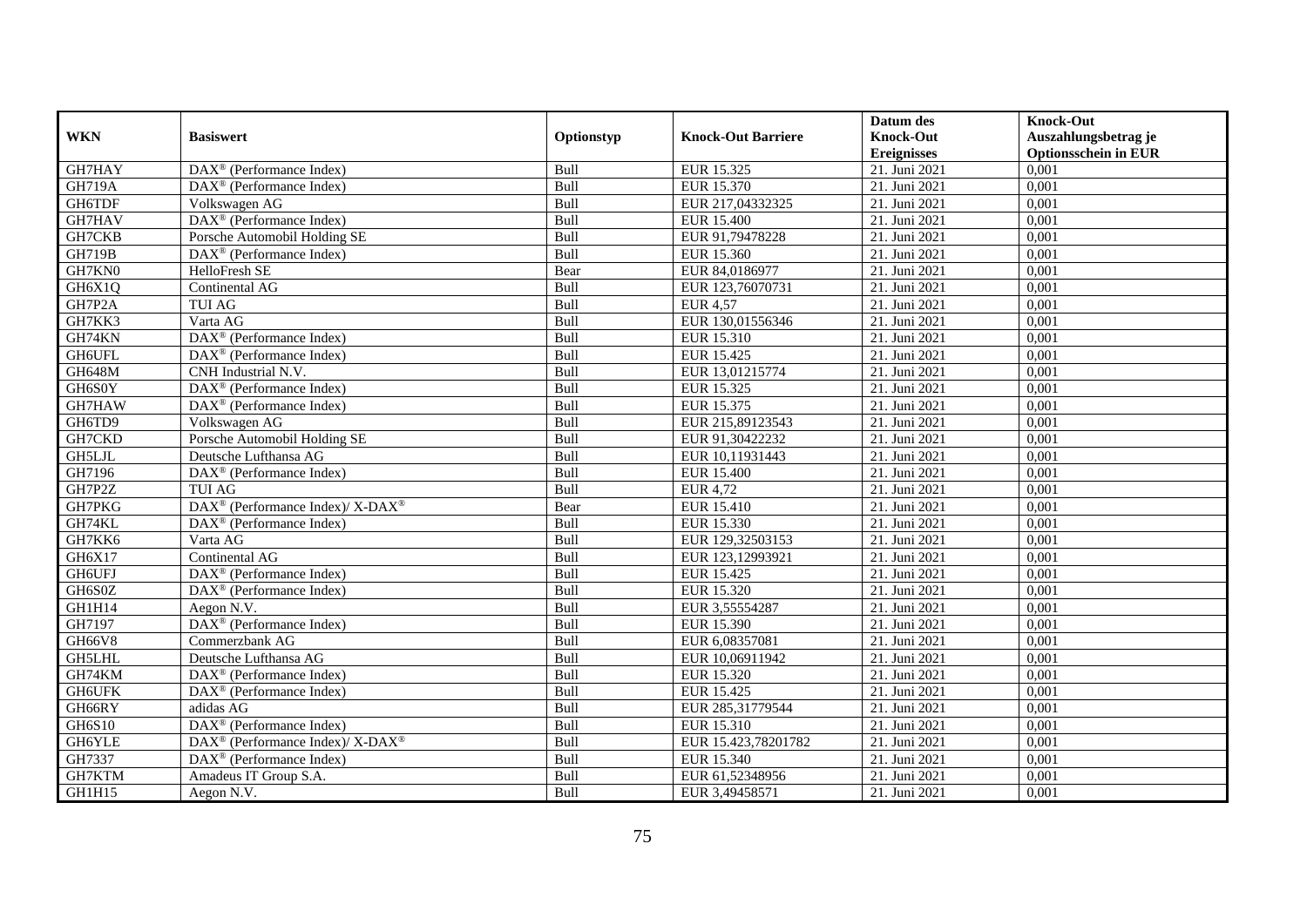|               |                                                       |            |                           | Datum des          | <b>Knock-Out</b>            |
|---------------|-------------------------------------------------------|------------|---------------------------|--------------------|-----------------------------|
| <b>WKN</b>    | <b>Basiswert</b>                                      | Optionstyp | <b>Knock-Out Barriere</b> | <b>Knock-Out</b>   | Auszahlungsbetrag je        |
|               |                                                       |            |                           | <b>Ereignisses</b> | <b>Optionsschein in EUR</b> |
| <b>GH077C</b> | Covestro AG                                           | Bull       | EUR 51,74843017           | 21. Juni 2021      | 0,001                       |
| GH4VU7        | AtoS                                                  | Bull       | EUR 51,78661313           | 21. Juni 2021      | 0,001                       |
| GH7K7Z        | $\overline{\text{DAX}^{\otimes}}$ (Performance Index) | Bull       | EUR 15.370                | 21. Juni 2021      | 0,001                       |
| <b>GH6UFS</b> | $\text{DAX}^{\otimes}$ (Performance Index)            | Bull       | <b>EUR 15.410</b>         | 21. Juni 2021      | 0,001                       |
| GH7193        | DAX <sup>®</sup> (Performance Index)                  | Bull       | EUR 15.425                | 21. Juni 2021      | 0,001                       |
| <b>GH7PER</b> | DAX <sup>®</sup> (Performance Index)                  | Bull       | EUR 15.675                | 21. Juni 2021      | 0,001                       |
| GH7KTN        | Amadeus IT Group S.A.                                 | Bull       | EUR 62,27377603           | 21. Juni 2021      | 0,001                       |
| <b>GH7K80</b> | DAX <sup>®</sup> (Performance Index)                  | Bull       | EUR 15.360                | 21. Juni 2021      | 0,001                       |
| GH2SPD        | <b>BASF SE</b>                                        | Bull       | EUR 64,26784352           | 21. Juni 2021      | 0,001                       |
| GH6UFT        | DAX <sup>®</sup> (Performance Index)                  | Bull       | <b>EUR 15.400</b>         | 21. Juni 2021      | 0,001                       |
| GH7198        | DAX <sup>®</sup> (Performance Index)                  | Bull       | <b>EUR 15.380</b>         | 21. Juni 2021      | 0,001                       |
| GH077G        | Covestro AG                                           | Bull       | EUR 51,47272983           | 21. Juni 2021      | 0,001                       |
| GH7PJB        | DAX <sup>®</sup> (Performance Index)                  | Bull       | <b>EUR 16.000</b>         | 21. Juni 2021      | 0,001                       |
| GH7K7X        | DAX <sup>®</sup> (Performance Index)                  | Bull       | EUR 15.390                | 21. Juni 2021      | 0,001                       |
| GH6UFY        | $\text{DAX}^{\otimes}$ (Performance Index)            | Bull       | EUR 15.350                | 21. Juni 2021      | 0,001                       |
| GH7PEU        | $\overline{\text{DAX}^{\otimes}}$ (Performance Index) | Bull       | EUR 15.675                | 21. Juni 2021      | 0,001                       |
| GH7199        | DAX <sup>®</sup> (Performance Index)                  | Bull       | EUR 15.375                | 21. Juni 2021      | 0,001                       |
| GH79X6        | Allianz SE                                            | Bull       | EUR 215,82222714          | 21. Juni 2021      | 0,001                       |
| GH79TT        | Royal Dutch Shell plc                                 | Bull       | EUR 16,35251135           | 21. Juni 2021      | 0,001                       |
| GH7K7Y        | DAX <sup>®</sup> (Performance Index)                  | Bull       | <b>EUR 15.380</b>         | 21. Juni 2021      | 0,001                       |
| GH6BGT        | Rio Tinto Plc                                         | Bull       | GBP 56,51673536           | 21. Juni 2021      | 0,001                       |
| GH6UFZ        | DAX <sup>®</sup> (Performance Index)                  | Bull       | EUR 15.340                | 21. Juni 2021      | 0,001                       |
| GH719C        | DAX <sup>®</sup> (Performance Index)                  | Bull       | EUR 15.350                | 21. Juni 2021      | 0,001                       |
| GH7KTP        | Amadeus IT Group S.A.                                 | Bull       | EUR 61,9036347            | 21. Juni 2021      | 0,001                       |
| GH79TN        | Royal Dutch Shell plc                                 | Bull       | EUR 16,26244244           | 21. Juni 2021      | 0,001                       |
| GH7PEV        | $\text{DAX}^{\otimes}$ (Performance Index)            | Bull       | EUR 15.675                | 21. Juni 2021      | 0,001                       |
| GH7K7V        | DAX <sup>®</sup> (Performance Index)                  | Bull       | EUR 15.420                | 21. Juni 2021      | 0,001                       |
| <b>GH719D</b> | $\text{DAX}^{\textcircled{p}}$ (Performance Index)    | Bull       | EUR 15.325                | 21. Juni 2021      | 0,001                       |
| GH6BK9        | Rio Tinto Plc                                         | Bull       | GBP 57,85138128           | 21. Juni 2021      | 0,001                       |
| <b>GH6UFW</b> | DAX <sup>®</sup> (Performance Index)                  | Bull       | EUR 15.370                | 21. Juni 2021      | 0,001                       |
| GH6MQF        | DAX <sup>®</sup> (Performance Index)                  | Bull       | <b>EUR 15.400</b>         | 21. Juni 2021      | 0,001                       |
| GH79X1        | Allianz SE                                            | Bull       | EUR 214,73171061          | 21. Juni 2021      | 0,001                       |
| GH7K7W        | DAX <sup>®</sup> (Performance Index)                  | Bull       | <b>EUR 15.410</b>         | 21. Juni 2021      | 0,001                       |
| GH7194        | DAX <sup>®</sup> (Performance Index)                  | Bull       | EUR 15.420                | 21. Juni 2021      | 0,001                       |
| GH6BGX        | Rio Tinto Plc                                         | Bull       | GBP 57,18907576           | 21. Juni 2021      | 0,001                       |
| GH6UFX        | DAX <sup>®</sup> (Performance Index)                  | Bull       | EUR 15.360                | 21. Juni 2021      | 0,001                       |
| GH6F74        | $\text{DAX}^{\otimes}$ (Performance Index)            | Bull       | EUR 15.320                | 21. Juni 2021      | 0,001                       |
| GH7PDY        | $\text{DAX}^{\textcircled{n}}$ (Performance Index)    | Bull       | EUR 15.710                | 21. Juni 2021      | 0,001                       |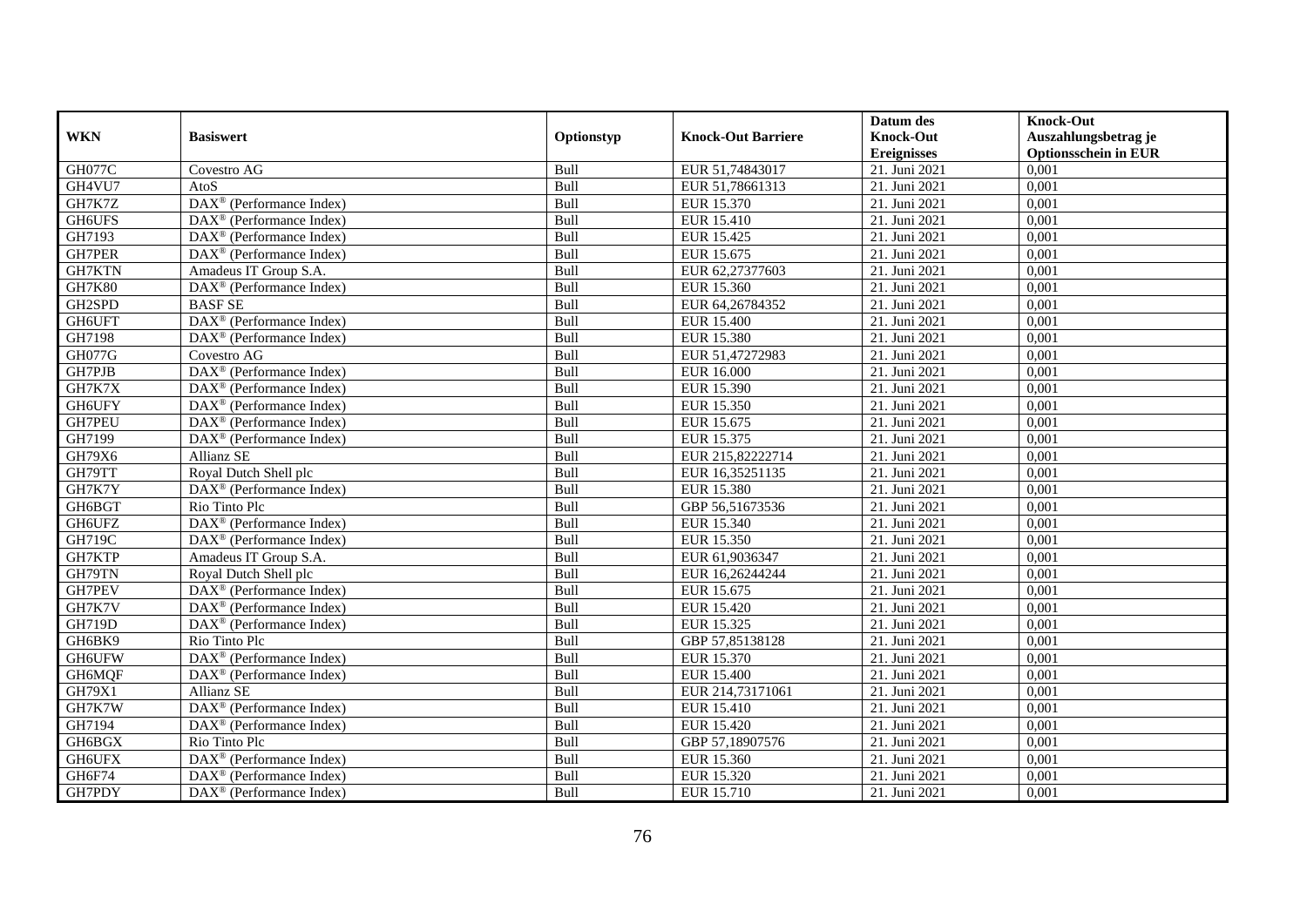|                  |                                                                           |              |                           | Datum des                           | <b>Knock-Out</b>                     |
|------------------|---------------------------------------------------------------------------|--------------|---------------------------|-------------------------------------|--------------------------------------|
| <b>WKN</b>       | <b>Basiswert</b>                                                          | Optionstyp   | <b>Knock-Out Barriere</b> | <b>Knock-Out</b>                    | Auszahlungsbetrag je                 |
| GH7195           | $\overline{\text{DAX}^{\otimes}}$ (Performance Index)                     | Bull         | <b>EUR 15.410</b>         | <b>Ereignisses</b><br>21. Juni 2021 | <b>Optionsschein in EUR</b><br>0,001 |
| GH6MQW           | $\text{DAX}^{\textcircled{p}}$ (Performance Index)                        | Bull         | EUR 15.375                | 21. Juni 2021                       | 0,001                                |
| GH6UFQ           | DAX <sup>®</sup> (Performance Index)                                      | Bull         | EUR 15.420                | 21. Juni 2021                       | 0,001                                |
|                  |                                                                           |              | CHF 111,40439422          |                                     |                                      |
| GH75FS           | Compagnie Financiere Richemont SA<br>DAX <sup>®</sup> (Performance Index) | Bull         | <b>EUR 15.680</b>         | 21. Juni 2021<br>21. Juni 2021      | 0,001<br>0,001                       |
| GH7PEM<br>GH6S0P | DAX <sup>®</sup> (Performance Index)                                      | Bull<br>Bull | <b>EUR 15.400</b>         | 21. Juni 2021                       | 0,001                                |
| GH6UFR           | $\text{DAX}^{\textcircled{p}}$ (Performance Index)                        | Bull         | EUR 15.420                | 21. Juni 2021                       | 0,001                                |
| GH6S0Q           | $\text{DAX}^{\textcircled{p}}$ (Performance Index)                        | Bull         | EUR 15.390                | 21. Juni 2021                       | 0,001                                |
|                  |                                                                           |              |                           |                                     |                                      |
| GH6UG0           | $\text{DAX}^{\textcircled{p}}$ (Performance Index)                        | Bull         | EUR 15.325                | 21. Juni 2021                       | 0,001                                |
| <b>GH648T</b>    | CNH Industrial N.V.                                                       | Bull         | EUR 13,19274283           | 21. Juni 2021                       | 0,001                                |
| <b>GH7PEK</b>    | $\overline{\text{DAX}^{\circledast}}$ (Performance Index)                 | Bull         | <b>EUR 15.680</b>         | 21. Juni 2021                       | 0,001                                |
| GH6MQL           | DAX <sup>®</sup> (Performance Index)                                      | Bull         | EUR 15.390                | 21. Juni 2021                       | 0,001                                |
| GH6UG1           | $\text{DAX}^{\circledast}$ (Performance Index)                            | Bull         | EUR 15.320                | 21. Juni 2021                       | 0,001                                |
| GH6D3D           | EURO STOXX <sup>®</sup> Banks (Price EUR) Index                           | Bull         | EUR 92,64580009           | 21. Juni 2021                       | 0,001                                |
| GH6MR8           | $\overline{\text{DAX}^{\otimes}}$ (Performance Index)                     | Bull         | EUR 15.360                | 21. Juni 2021                       | 0,001                                |
| GH66VH           | Commerzbank AG                                                            | Bull         | EUR 6,12366023            | 21. Juni 2021                       | 0,001                                |
| GH7PEC           | DAX <sup>®</sup> (Performance Index)                                      | Bull         | EUR 15.690                | 21. Juni 2021                       | 0,001                                |
| GH6UG2           | $\text{DAX}^{\textcircled{p}}$ (Performance Index)                        | Bull         | EUR 15.310                | 21. Juni 2021                       | 0,001                                |
| GH6D3E           | EURO STOXX <sup>®</sup> Banks (Price EUR) Index                           | Bull         | EUR 92,7460101            | 21. Juni 2021                       | 0,001                                |
| GH6MQM           | $\text{DAX}^{\textcircled{n}}$ (Performance Index)                        | Bull         | EUR 15.390                | 21. Juni 2021                       | 0,001                                |
| GH6FEZ           | DAX <sup>®</sup> (Performance Index)                                      | Bull         | EUR 15.326,83703709       | 21. Juni 2021                       | 0,001                                |
| GH66V6           | Commerzbank AG                                                            | Bull         | EUR 6,02343666            | 21. Juni 2021                       | 0,001                                |
| <b>GH6UFU</b>    | DAX <sup>®</sup> (Performance Index)                                      | Bull         | EUR 15.390                | 21. Juni 2021                       | 0,001                                |
| GH6D35           | EURO STOXX <sup>®</sup> Banks (Price EUR) Index                           | Bull         | EUR 93,31720705           | 21. Juni 2021                       | 0,001                                |
| <b>GH7PDR</b>    | $\text{DAX}^{\textcircled{p}}$ (Performance Index)                        | Bull         | EUR 15.720                | 21. Juni 2021                       | 0,001                                |
| GH6F6Z           | DAX <sup>®</sup> (Performance Index)                                      | Bull         | EUR 15.325                | 21. Juni 2021                       | 0,001                                |
| GH6ULR           | DAX <sup>®</sup> (Performance Index)                                      | Bull         | EUR 15.418,77592173       | 21. Juni 2021                       | 0,001                                |
| GH6UFV           | DAX <sup>®</sup> (Performance Index)                                      | Bull         | EUR 15.375                | 21. Juni 2021                       | 0,001                                |
| GH75FP           | Compagnie Financiere Richemont SA                                         | Bull         | CHF 110,81389388          | 21. Juni 2021                       | 0,001                                |
| GH6F70           | $\overline{\text{DAX}}^{\textcircled{}}$ (Performance Index)              | Bull         | EUR 15.325                | 21. Juni 2021                       | 0.001                                |
| GH6D37           | EURO STOXX <sup>®</sup> Banks (Price EUR) Index                           | Bull         | EUR 93,22701806           | 21. Juni 2021                       | 0,001                                |
| GH6FF3           | $\text{DAX}^{\textcircled{p}}$ (Performance Index)                        | Bull         | EUR 15.319,00326594       | 21. Juni 2021                       | 0,001                                |
| <b>GH7PES</b>    | $\overline{\text{DAX}^{\otimes}}$ (Performance Index)                     | Bull         | EUR 15.675                | 21. Juni 2021                       | 0,001                                |
| GH6UFP           | DAX <sup>®</sup> (Performance Index)                                      | Bull         | EUR 15.420                | 21. Juni 2021                       | 0,001                                |
| GH6S0L           | DAX <sup>®</sup> (Performance Index)                                      | Bull         | EUR 15.425                | 21. Juni 2021                       | 0,001                                |
| GH75FQ           | Compagnie Financiere Richemont SA                                         | Bull         | CHF 111,99489455          | 21. Juni 2021                       | 0,001                                |
| <b>GH6ULC</b>    | DAX <sup>®</sup> (Performance Index)                                      | Bull         | EUR 15.378,72715309       | 21. Juni 2021                       | 0,001                                |
| GH6D3J           | EURO STOXX <sup>®</sup> Banks (Price EUR) Index                           | Bull         | EUR 92,45540112           | 21. Juni 2021                       | 0,001                                |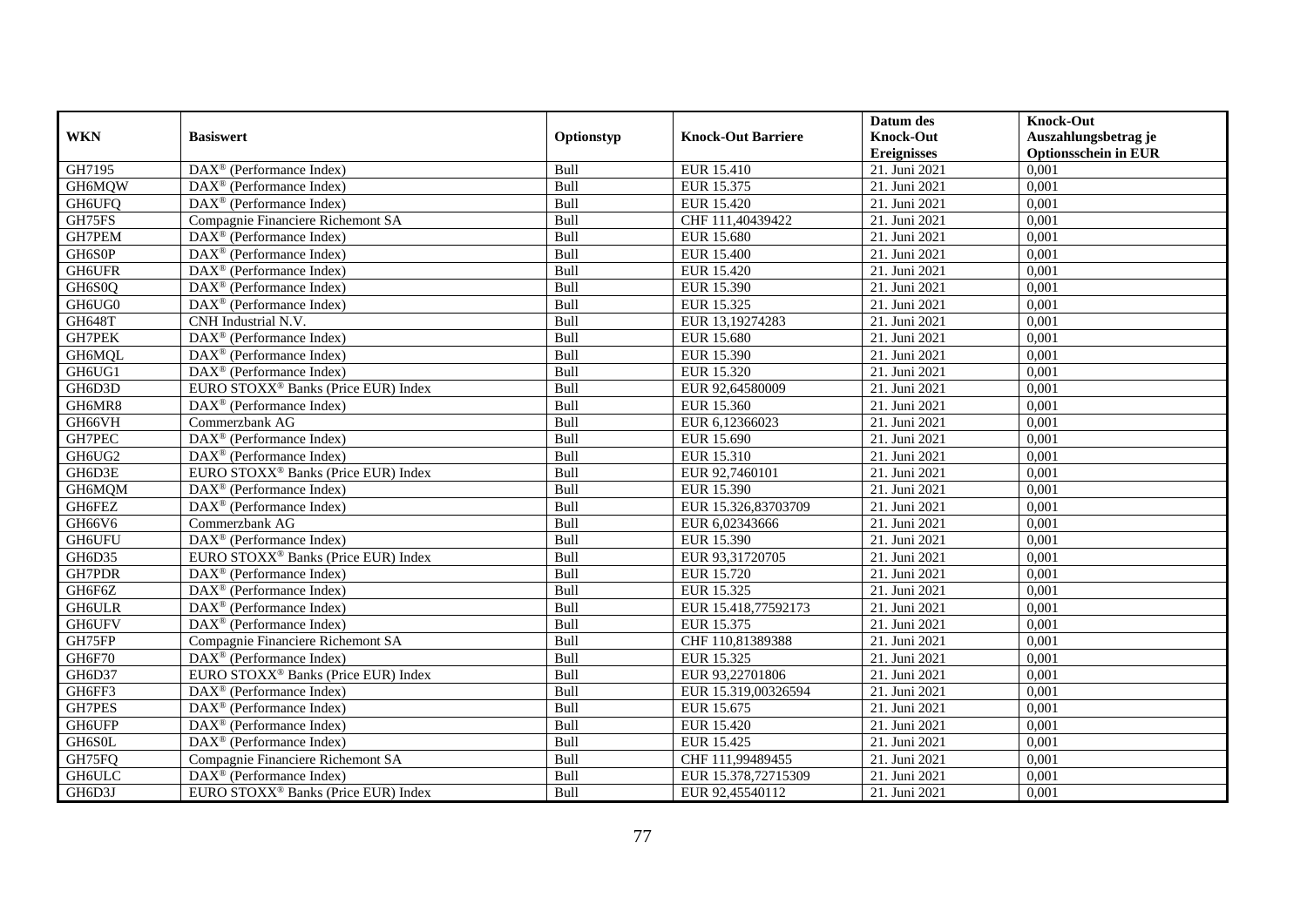|               |                                                         |            |                           | Datum des                           | <b>Knock-Out</b>                     |
|---------------|---------------------------------------------------------|------------|---------------------------|-------------------------------------|--------------------------------------|
| <b>WKN</b>    | <b>Basiswert</b>                                        | Optionstyp | <b>Knock-Out Barriere</b> | <b>Knock-Out</b>                    | Auszahlungsbetrag je                 |
| GH6S0T        | $\overline{\text{DAX}}^{\textcirc}$ (Performance Index) | Bull       | EUR 15.370                | <b>Ereignisses</b><br>21. Juni 2021 | <b>Optionsschein in EUR</b><br>0,001 |
|               |                                                         |            |                           |                                     |                                      |
| GH79QL        | $\text{DAX}^{\textcircled{p}}$ (Performance Index)      | Bull       | EUR 15.351,08124785       | 21. Juni 2021                       | 0,001                                |
| GH7PET        | DAX <sup>®</sup> (Performance Index)                    | Bull       | EUR 15.675                | 21. Juni 2021                       | 0,001                                |
| GH6D38        | EURO STOXX <sup>®</sup> Banks (Price EUR) Index         | Bull       | EUR 93,02659807           | 21. Juni 2021                       | 0,001                                |
| GH6S0U        | $\text{DAX}^{\textcircled{n}}$ (Performance Index)      | Bull       | EUR 15.360                | 21. Juni 2021                       | 0,001                                |
| GH6FF0        | $\text{DAX}^{\textcircled{p}}$ (Performance Index)      | Bull       | EUR 15.311,19954759       | 21. Juni 2021                       | 0,001                                |
| GH6F6L        | $\overline{\text{DAX}}^{\textcirc}$ (Performance Index) | Bull       | EUR 15.350                | 21. Juni 2021                       | 0,001                                |
| GH6D39        | EURO STOXX <sup>®</sup> Banks (Price EUR) Index         | Bull       | EUR 92,93640908           | 21. Juni 2021                       | 0,001                                |
| <b>GH7PEN</b> | $\text{DAX}^{\textcircled{n}}$ (Performance Index)      | Bull       | EUR 15.680                | 21. Juni 2021                       | 0,001                                |
| GH6ULF        | DAX <sup>®</sup> (Performance Index)                    | Bull       | EUR 15.408,76372956       | 21. Juni 2021                       | 0,001                                |
| GH6MR3        | DAX <sup>®</sup> (Performance Index)                    | Bull       | EUR 15.370                | 21. Juni 2021                       | 0,001                                |
| GH6D3A        | EURO STOXX <sup>®</sup> Banks (Price EUR) Index         | Bull       | EUR 93,12680807           | 21. Juni 2021                       | 0,001                                |
| GH7PF8        | $\text{DAX}^{\circledast}$ (Performance Index)          | Bull       | <b>EUR 15.980</b>         | 21. Juni 2021                       | 0,001                                |
| GH7PEP        | DAX <sup>®</sup> (Performance Index)                    | Bull       | EUR 15.675                | 21. Juni 2021                       | 0,001                                |
| GH6PTH        | DAX <sup>®</sup> (Performance Index)                    | Bull       | <b>EUR 15.410</b>         | 21. Juni 2021                       | 0,001                                |
| GH6D3T        | EURO STOXX <sup>®</sup> Banks (Price EUR) Index         | Bull       | EUR 93,41741703           | 21. Juni 2021                       | 0,001                                |
| GH6ULX        | DAX <sup>®</sup> (Performance Index)                    | Bull       | EUR 15.428,78811389       | 21. Juni 2021                       | 0,001                                |
| GH6PTJ        | $\overline{\text{DAX}^{\otimes}}$ (Performance Index)   | Bull       | EUR 15.410                | 21. Juni 2021                       | 0,001                                |
| GH6D3C        | EURO STOXX <sup>®</sup> Banks (Price EUR) Index         | Bull       | EUR 92,83619911           | 21. Juni 2021                       | 0,001                                |
| GH7PE5        | $\text{DAX}^{\textcircled{n}}$ (Performance Index)      | Bull       | <b>EUR 15.700</b>         | 21. Juni 2021                       | 0,001                                |
| GH6FFT        | DAX <sup>®</sup> (Performance Index)                    | Bull       | EUR 15.342,45449134       | 21. Juni $2021$                     | 0,001                                |
| GH6S0X        | $\text{DAX}^{\textcircled{n}}$ (Performance Index)      | Bull       | EUR 15.330                | 21. Juni 2021                       | 0,001                                |
| GH6D3F        | EURO STOXX <sup>®</sup> Banks (Price EUR) Index         | Bull       | EUR 92,54559012           | 21. Juni 2021                       | 0,001                                |
| <b>GH7PFH</b> | $\text{DAX}^{\textcircled{p}}$ (Performance Index)      | Bull       | <b>EUR 15.985</b>         | 21. Juni 2021                       | 0,001                                |
| GH6S0M        | $\text{DAX}^{\textcircled{p}}$ (Performance Index)      | Bull       | EUR 15.420                | 21. Juni 2021                       | 0,001                                |
| <b>GH6FFF</b> | DAX <sup>®</sup> (Performance Index)                    | Bull       | EUR 15.365,86564631       | 21. Juni 2021                       | 0,001                                |
| GH6D46        | EURO STOXX <sup>®</sup> Banks (Price EUR) Index         | Bull       | EUR 93,708026             | 21. Juni 2021                       | 0,001                                |
| GH6S0N        | $\text{DAX}^{\textcircled{p}}$ (Performance Index)      | Bull       | EUR 15.410                | 21. Juni 2021                       | 0,001                                |
| GH6UL6        | $\overline{\text{DAX}^{\otimes}}$ (Performance Index)   | Bull       | EUR 15.393,74544134       | 21. Juni 2021                       | 0,001                                |
| GH6F6R        | $DAX^{\circledR}$ (Performance Index)                   | Bull       | EUR 15.340                | 21. Juni 2021                       | 0.001                                |
| GH6D5T        | EURO STOXX <sup>®</sup> Banks (Price EUR) Index         | Bull       | EUR 93,898425             | 21. Juni 2021                       | 0,001                                |
| GH7940        | <b>Copper Futures</b>                                   | Bull       | USD 4,1083942             | 21. Juni 2021                       | 0,001                                |
| GH6F6S        | DAX <sup>®</sup> (Performance Index)                    | Bull       | EUR 15.340                | 21. Juni 2021                       | 0,001                                |
| GH7PH9        | DAX <sup>®</sup> (Performance Index)                    | Bull       | EUR 16.025                | 21. Juni 2021                       | 0,001                                |
| GH6D3V        | EURO STOXX <sup>®</sup> Banks (Price EUR) Index         | Bull       | EUR 93,51762701           | 21. Juni 2021                       | 0,001                                |
| GH6MR7        | $\text{DAX}^{\textcircled{n}}$ (Performance Index)      | Bull       | EUR 15.360                | 21. Juni 2021                       | 0,001                                |
| GH7PGS        | DAX <sup>®</sup> (Performance Index)                    | Bull       | EUR 15.990                | 21. Juni 2021                       | 0,001                                |
| GH6D47        | EURO STOXX <sup>®</sup> Banks (Price EUR) Index         | Bull       | EUR 93,798215             | 21. Juni 2021                       | 0,001                                |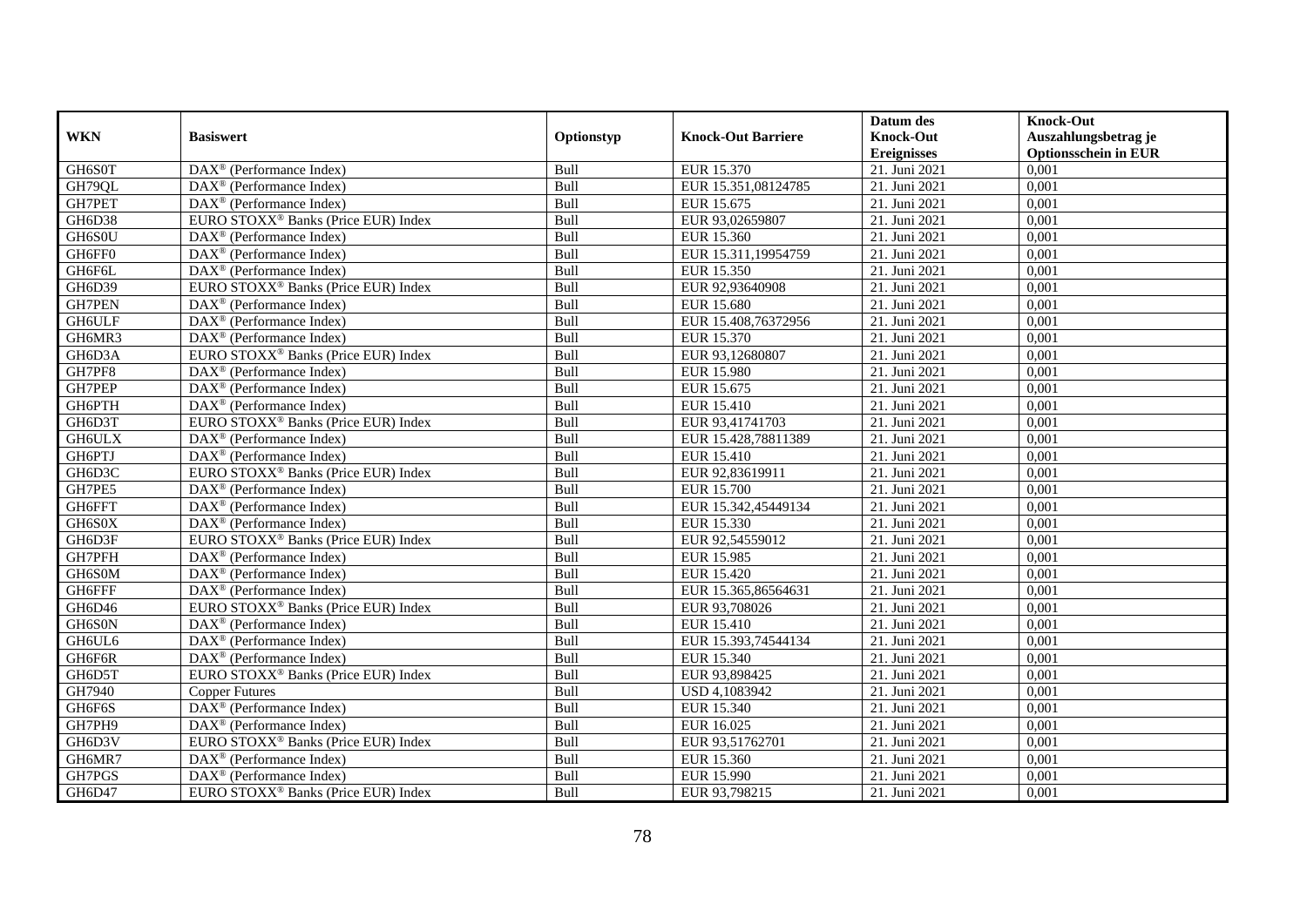|               |                                                         |             |                           | Datum des          | <b>Knock-Out</b>            |
|---------------|---------------------------------------------------------|-------------|---------------------------|--------------------|-----------------------------|
| <b>WKN</b>    | <b>Basiswert</b>                                        | Optionstyp  | <b>Knock-Out Barriere</b> | <b>Knock-Out</b>   | Auszahlungsbetrag je        |
|               |                                                         |             |                           | <b>Ereignisses</b> | <b>Optionsschein in EUR</b> |
| GH6F6M        | DAX <sup>®</sup> (Performance Index)                    | Bull        | EUR 15.350                | 21. Juni 2021      | 0,001                       |
| GH7PGT        | $\overline{\text{DAX}^{\otimes}}$ (Performance Index)   | Bull        | EUR 16.005                | 21. Juni 2021      | 0,001                       |
| GH6D4B        | EURO STOXX <sup>®</sup> Banks (Price EUR) Index         | Bull        | EUR 93,99863498           | 21. Juni 2021      | 0,001                       |
| GH7PFV        | $\text{DAX}^{\textcircled{n}}$ (Performance Index)      | Bull        | EUR 16.015                | 21. Juni 2021      | 0,001                       |
| GH6MQE        | $\overline{\text{DAX}^{\otimes}}$ (Performance Index)   | Bull        | <b>EUR 15.400</b>         | 21. Juni 2021      | 0,001                       |
| GH6D4C        | EURO STOXX <sup>®</sup> Banks (Price EUR) Index         | Bull        | EUR 93,60781602           | 21. Juni 2021      | 0,001                       |
| GH7PGW        | $\text{DAX}^{\textcircled{p}}$ (Performance Index)      | Bull        | EUR 16.010                | 21. Juni 2021      | 0,001                       |
| GH6F75        | $\overline{\text{DAX}}^{\textcirc}$ (Performance Index) | Bull        | EUR 15.320                | 21. Juni 2021      | 0,001                       |
| GH7PGN        | DAX <sup>®</sup> (Performance Index)                    | Bull        | EUR 16.030                | 21. Juni 2021      | 0,001                       |
| GH6MQX        | DAX <sup>®</sup> (Performance Index)                    | Bull        | EUR 15.375                | 21. Juni 2021      | 0,001                       |
| GH7PG1        | $\overline{\text{DAX}^{\otimes}}$ (Performance Index)   | Bull        | EUR 15.995                | 21. Juni 2021      | 0,001                       |
| GH6S0R        | DAX <sup>®</sup> (Performance Index)                    | Bull        | <b>EUR 15.380</b>         | 21. Juni 2021      | 0,001                       |
| GH7PGE        | $\text{DAX}^{\textcircled{n}}$ (Performance Index)      | Bull        | <b>EUR 16.020</b>         | 21. Juni 2021      | 0,001                       |
| GH6S0S        | DAX <sup>®</sup> (Performance Index)                    | <b>Bull</b> | EUR 15.375                | 21. Juni 2021      | 0.001                       |
| GH6F79        | $DAX^{\otimes}$ (Performance Index)                     | Bull        | EUR 15.310                | 21. Juni 2021      | 0,001                       |
| GH6F7A        | DAX <sup>®</sup> (Performance Index)                    | Bull        | EUR 15.310                | 21. Juni 2021      | 0,001                       |
| GH6MR2        | $\overline{\text{DAX}}^{\textcirc}$ (Performance Index) | Bull        | EUR 15.370                | 21. Juni 2021      | 0,001                       |
| GH6S0V        | DAX <sup>®</sup> (Performance Index)                    | Bull        | EUR 15.350                | 21. Juni 2021      | 0,001                       |
| GH6S0W        | $\text{DAX}^{\circledast}$ (Performance Index)          | Bull        | EUR 15.340                | 21. Juni 2021      | 0,001                       |
| GH7KJ7        | Varta AG                                                | Bull        | EUR 127,93395995          | 21. Juni 2021      | 0,001                       |
| GH7KPM        | Bechtle AG                                              | Bull        | EUR 149,75366759          | 21. Juni 2021      | 0,001                       |
| GH7KJ5        | Varta AG                                                | Bull        | EUR 127,23342031          | 21. Juni 2021      | 0,001                       |
| GH6JRZ        | <b>Barclays PLC</b>                                     | Bull        | GBP 1,70478768            | 21. Juni 2021      | 0,001                       |
| GH7P2W        | <b>TUI AG</b>                                           | Bull        | <b>EUR 4,67</b>           | 21. Juni 2021      | 0,001                       |
| <b>GH720F</b> | ArcelorMittal S.A.                                      | Bull        | EUR 23,74880457           | 21. Juni 2021      | 0,001                       |
| GH66VB        | Commerzbank AG                                          | Bull        | EUR 6,05350375            | 21. Juni 2021      | 0,001                       |
| <b>GH1KSW</b> | Aegon N.V.                                              | Bull        | EUR 3,53390494            | 21. Juni 2021      | 0,001                       |
| GH7KHW        | Varta AG                                                | Bull        | EUR 134,17877047          | 21. Juni 2021      | 0,001                       |
| GH77DC        | ING Groep N.V.                                          | Bull        | EUR 10,76728707           | 21. Juni 2021      | 0,001                       |
| GH7P2X        | <b>TUI AG</b>                                           | Bull        | <b>EUR 4,69</b>           | 21. Juni 2021      | 0,001                       |
| GH7KJZ        | ThyssenKrupp AG                                         | Bull        | EUR 8,21359195            | 21. Juni 2021      | 0,001                       |
| GH7KHZ        | Varta AG                                                | Bull        | EUR 133,48823854          | 21. Juni 2021      | 0,001                       |
| <b>GH6TEU</b> | Infineon Technologies AG                                | Bull        | EUR 32,32858552           | 21. Juni 2021      | 0,001                       |
| <b>GH7P28</b> | <b>TUI AG</b>                                           | Bull        | <b>EUR 4,62</b>           | 21. Juni 2021      | 0,001                       |
| GH45CV        | Barclays PLC                                            | Bull        | GBP 1,6953741             | 21. Juni 2021      | 0,001                       |
| GH7P29        | <b>TUI AG</b>                                           | Bull        | <b>EUR 4,6</b>            | 21. Juni 2021      | 0,001                       |
| GH7P32        | <b>TUI AG</b>                                           | Bull        | <b>EUR 4,64</b>           | 21. Juni 2021      | 0,001                       |
| <b>GH648B</b> | Lloyds Banking Group plc                                | Bull        | GBP 0,46154479            | 21. Juni 2021      | 0,001                       |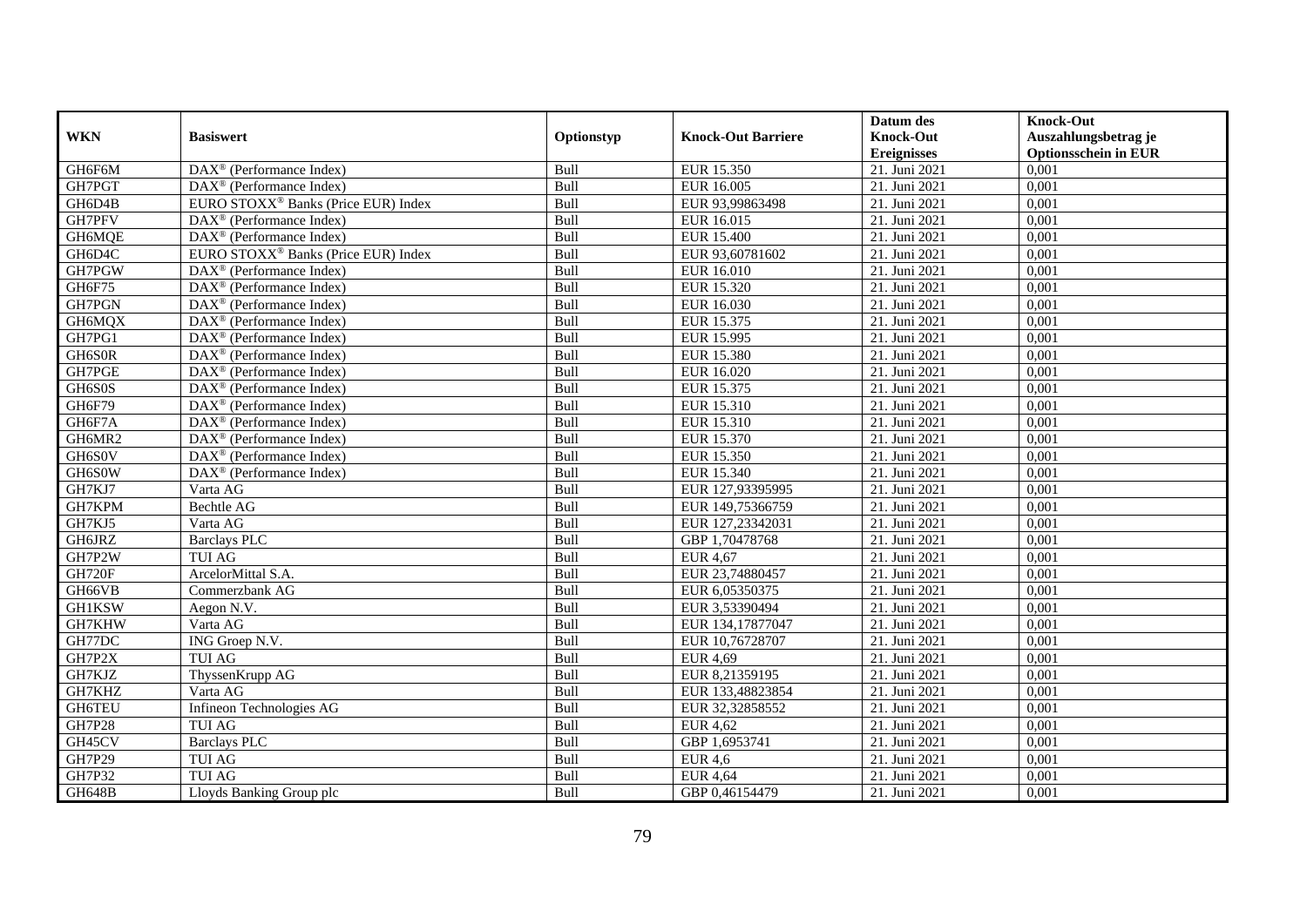|               |                                                                                        |            |                           | Datum des          | <b>Knock-Out</b>            |
|---------------|----------------------------------------------------------------------------------------|------------|---------------------------|--------------------|-----------------------------|
| <b>WKN</b>    | <b>Basiswert</b>                                                                       | Optionstyp | <b>Knock-Out Barriere</b> | <b>Knock-Out</b>   | Auszahlungsbetrag je        |
|               |                                                                                        |            |                           | <b>Ereignisses</b> | <b>Optionsschein in EUR</b> |
| GH648A        | Lloyds Banking Group plc                                                               | Bull       | GBP 0,46154479            | 21. Juni 2021      | 0,001                       |
| <b>GH648C</b> | Lloyds Banking Group plc                                                               | Bull       | GBP 0,46154479            | 21. Juni 2021      | 0,001                       |
| GH6THS        | Delivery Hero AG                                                                       | Bull       | EUR 105,9055587           | 21. Juni 2021      | 0,001                       |
| GH7PGD        | $\text{DAX}^{\textcircled{p}}$ (Performance Index)                                     | Bear       | EUR 15.420                | 21. Juni 2021      | 0,001                       |
| GH7PFC        | $\overline{\text{DAX}^{\otimes}(\text{Performance Index})}$                            | Bear       | EUR 15.415                | 21. Juni 2021      | 0,001                       |
| GH7PGP        | $\text{DAX}^{\textcircled{p}}$ (Performance Index)                                     | Bear       | <b>EUR 15.410</b>         | 21. Juni 2021      | 0,001                       |
| GH7PG4        | $\text{DAX}^{\textcircled{p}}$ (Performance Index)                                     | Bear       | EUR 15.430                | 21. Juni 2021      | 0,001                       |
| GH7PHJ        | DAX <sup>®</sup> (Performance Index)                                                   | Bear       | EUR 15.425                | 21. Juni 2021      | 0,001                       |
| GH7PKH        | DAX <sup>®</sup> (Performance Index)/ X-DAX <sup>®</sup>                               | Bear       | EUR 15.420                | 21. Juni 2021      | 0,001                       |
| GH7PKJ        | DAX <sup>®</sup> (Performance Index)/X-DAX <sup>®</sup>                                | Bear       | <b>EUR 15.425</b>         | 21. Juni 2021      | 0,001                       |
| <b>GH7PKK</b> | $\text{DAX}^{\circledast}$ (Performance Index)/ X-DAX <sup>®</sup>                     | Bear       | EUR 15.430                | 21. Juni 2021      | 0,001                       |
| <b>GH7PKE</b> | DAX <sup>®</sup> (Performance Index)/ X-DAX <sup>®</sup>                               | Bear       | EUR 15.415                | 21. Juni 2021      | 0,001                       |
| GH7PHM        | $\overline{\text{DAX}^{\otimes}}$ (Performance Index)                                  | Bear       | EUR 15.455                | 21. Juni 2021      | 0,001                       |
| GH7PK3        | DAX <sup>®</sup> (Performance Index)/ X-DAX <sup>®</sup>                               | Bear       | EUR 15.460                | 21. Juni 2021      | 0,001                       |
| GH7PG6        | $\text{DAX}^{\otimes}$ (Performance Index)                                             | Bear       | EUR 15.440                | 21. Juni 2021      | 0,001                       |
| GH7PJ5        | $\overline{\text{DAX}^{\otimes}}$ (Performance Index)                                  | Bear       | <b>EUR 15.450</b>         | 21. Juni 2021      | 0,001                       |
| GH7PK5        | DAX <sup>®</sup> (Performance Index)/X-DAX <sup>®</sup>                                | Bear       | EUR 15.465                | 21. Juni 2021      | 0,001                       |
| GH7PG5        | $DAX^{\circledR}$ (Performance Index)                                                  | Bear       | EUR 15.465                | 21. Juni 2021      | 0,001                       |
| <b>GH7PKM</b> | DAX <sup>®</sup> (Performance Index)/ X-DAX <sup>®</sup>                               | Bear       | <b>EUR 15.450</b>         | 21. Juni 2021      | 0,001                       |
| GH7PH3        | $\overline{\text{DAX}^{\otimes}}$ (Performance Index)                                  | Bear       | EUR 15.435                | 21. Juni 2021      | 0,001                       |
| <b>GH7PKN</b> | $\text{DAX}^{\circledR}$ (Performance Index)/ X-DAX <sup>®</sup>                       | Bear       | EUR 15.445                | 21. Juni 2021      | 0,001                       |
| <b>GH7PFE</b> | $\overline{\text{DAX}^{\otimes}}$ (Performance Index)                                  | Bear       | EUR 15.460                | 21. Juni 2021      | 0,001                       |
| GH7PKS        | DAX <sup>®</sup> (Performance Index)/ X-DAX <sup>®</sup>                               | Bear       | EUR 15.440                | 21. Juni 2021      | 0,001                       |
| GH7PFF        | DAX <sup>®</sup> (Performance Index)                                                   | Bear       | EUR 15.445                | 21. Juni 2021      | 0,001                       |
| GH7PKQ        | $DAX^{\circledcirc}$ (Performance Index)/ X-DAX <sup>®</sup>                           | Bear       | EUR 15.435                | 21. Juni 2021      | 0.001                       |
| GH7PKT        | DAX <sup>®</sup> (Performance Index)/ X-DAX <sup>®</sup>                               | Bear       | EUR 15.455                | 21. Juni 2021      | 0,001                       |
| GH51JD        | Deutsche Börse AG                                                                      | Bear       | EUR 146,28102915          | 21. Juni 2021      | 0,001                       |
| GH7PHA        | $\overline{\text{DAX}^{\otimes}}$ (Performance Index)                                  | Bear       | EUR 15.470                | 21. Juni 2021      | 0,001                       |
| GH7PK6        | DAX <sup>®</sup> (Performance Index)/ X-DAX <sup>®</sup>                               | Bear       | EUR 15.470                | 21. Juni 2021      | 0,001                       |
| GH7PKU        | DAX <sup>®</sup> (Performance Index)/X-DAX <sup>®</sup>                                | Bear       | EUR 15.475                | 21. Juni 2021      | 0,001                       |
| GH7PFB        | DAX <sup>®</sup> (Performance Index)                                                   | Bear       | EUR 15.475                | 21. Juni 2021      | 0,001                       |
| GH5TQA        | Vonovia SE                                                                             | Bear       | EUR 54,48250276           | 21. Juni 2021      | 0,001                       |
| <b>GH7PFU</b> | DAX <sup>®</sup> (Performance Index)                                                   | Bear       | <b>EUR 15.480</b>         | 21. Juni 2021      | 0,001                       |
| GH7PK8        | DAX <sup>®</sup> (Performance Index)/X-DAX <sup>®</sup>                                | Bear       | <b>EUR 15.480</b>         | 21. Juni 2021      | 0,001                       |
| GH7PHP        | DAX <sup>®</sup> (Performance Index)                                                   | Bear       | <b>EUR 15.490</b>         | 21. Juni 2021      | 0,001                       |
| GH7PKF        | $\text{DAX}^{\otimes}$ (Performance Index)/X-DAX <sup>®</sup>                          | Bear       | <b>EUR 15.490</b>         | 21. Juni 2021      | 0,001                       |
| GH7PGU        | $\text{DAX}^{\circledast}$ (Performance Index)                                         | Bear       | EUR 15.485                | 21. Juni 2021      | 0,001                       |
| GH7PKC        | $\overline{\text{DAX}^{\textcircled{\tiny 0}}}$ (Performance Index)/X-DAX <sup>®</sup> | Bear       | EUR 15.485                | 21. Juni 2021      | 0,001                       |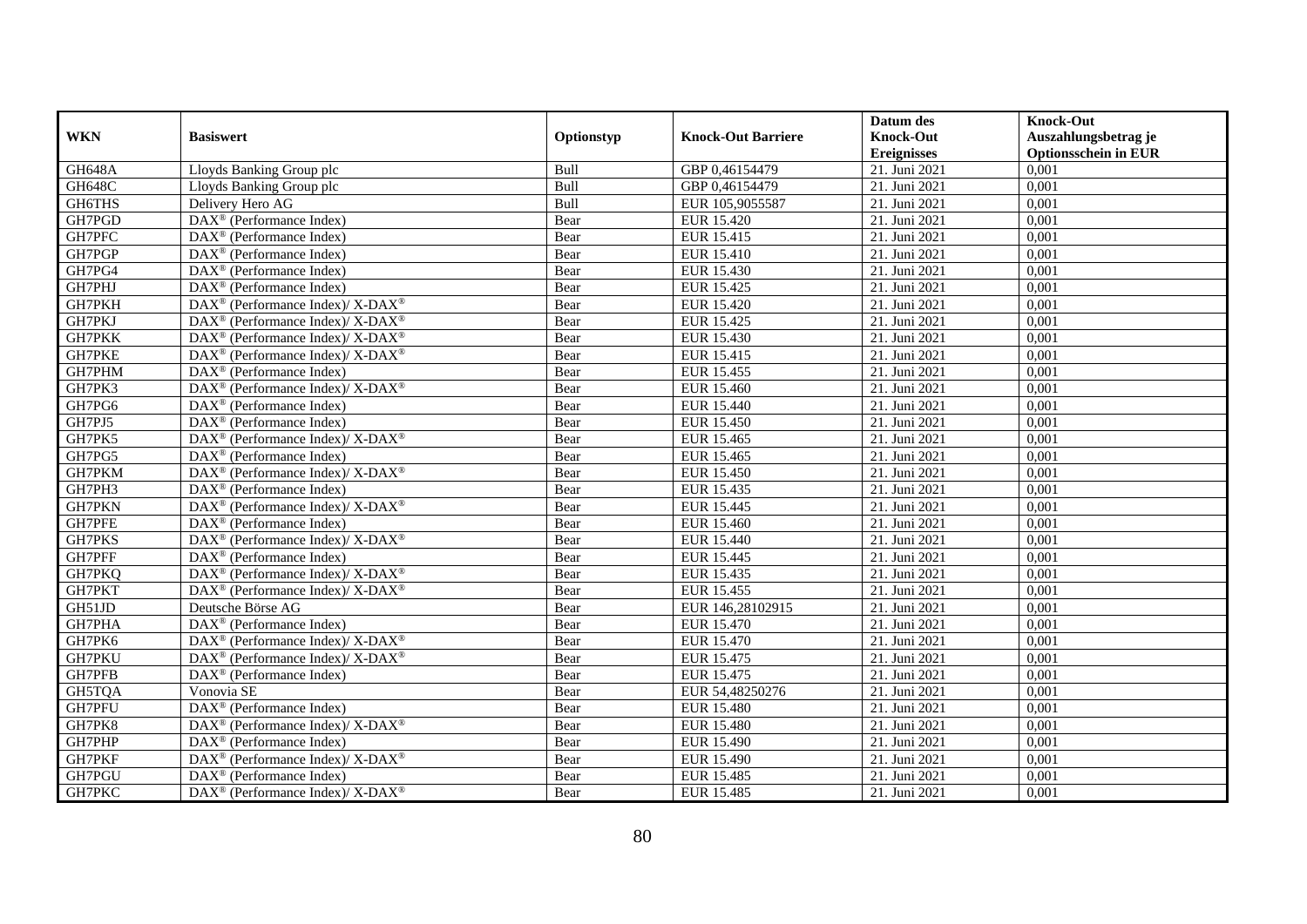|               |                                                                                         |            |                           | Datum des          | <b>Knock-Out</b>            |
|---------------|-----------------------------------------------------------------------------------------|------------|---------------------------|--------------------|-----------------------------|
| <b>WKN</b>    | <b>Basiswert</b>                                                                        | Optionstyp | <b>Knock-Out Barriere</b> | <b>Knock-Out</b>   | Auszahlungsbetrag je        |
|               |                                                                                         |            |                           | <b>Ereignisses</b> | <b>Optionsschein in EUR</b> |
| GH7PKB        | DAX <sup>®</sup> (Performance Index)/ X-DAX <sup>®</sup>                                | Bear       | EUR 15.495                | 21. Juni 2021      | 0,001                       |
| GH7PFS        | $\text{DAX}^{\textcircled{}}$ (Performance Index)                                       | Bear       | EUR 15.495                | 21. Juni 2021      | 0,001                       |
| GH7PH4        | DAX <sup>®</sup> (Performance Index)                                                    | Bear       | <b>EUR 15.500</b>         | 21. Juni 2021      | 0,001                       |
| GH7PJY        | $DAX^{\circledast}$ (Performance Index)/ $\overline{X-DAX^{\circledast}}$               | Bear       | EUR 15.515                | 21. Juni 2021      | 0,001                       |
| GH7PFR        | DAX <sup>®</sup> (Performance Index)                                                    | Bear       | EUR 15.510                | 21. Juni 2021      | 0,001                       |
| GH7PJW        | DAX <sup>®</sup> (Performance Index)/X-DAX <sup>®</sup>                                 | Bear       | EUR 15.510                | 21. Juni 2021      | 0,001                       |
| GH7PGQ        | $DAX^{\circledast}$ (Performance Index)                                                 | Bear       | EUR 15.515                | 21. Juni 2021      | 0,001                       |
| GH7PKA        | DAX <sup>®</sup> (Performance Index)/ X-DAX <sup>®</sup>                                | Bear       | <b>EUR 15.500</b>         | 21. Juni 2021      | 0,001                       |
| GH7PG8        | $DAX^{\circledR}$ (Performance Index)                                                   | Bear       | EUR 15.505                | 21. Juni 2021      | 0,001                       |
| GH7PKD        | DAX <sup>®</sup> (Performance Index)/X-DAX <sup>®</sup>                                 | Bear       | <b>EUR 15.505</b>         | 21. Juni 2021      | 0,001                       |
| GH7PHC        | $\overline{\text{DAX}}^{\textcirc}$ (Performance Index)                                 | Bear       | <b>EUR 15.520</b>         | 21. Juni 2021      | 0,001                       |
| GH7PJZ        | DAX <sup>®</sup> (Performance Index)/ X-DAX <sup>®</sup>                                | Bear       | <b>EUR 15.520</b>         | 21. Juni 2021      | 0,001                       |
| GH7PJG        | $DAX^{\circledast}$ (Performance Index)                                                 | Bear       | EUR 15.525                | 21. Juni 2021      | 0,001                       |
| GH7PKP        | $\text{DAX}^{\circledR}$ (Performance Index)/ X-DAX <sup>®</sup>                        | Bear       | EUR 15.525                | 21. Juni 2021      | 0,001                       |
| GH7PGA        | $DAX^{\circledcirc}$ (Performance Index)                                                | Bear       | EUR 15.530                | 21. Juni 2021      | 0,001                       |
| GH7PK0        | $DAX^{\circledast}$ (Performance Index)/ $\overline{X-DAX^{\circledast}}$               | Bear       | <b>EUR 15.530</b>         | 21. Juni 2021      | 0,001                       |
| GC9WXY        | Air Liquide SA                                                                          | Bear       | EUR 147,88997281          | 21. Juni 2021      | 0,001                       |
| GH7PH2        | DAX <sup>®</sup> (Performance Index)                                                    | Bear       | EUR 15.535                | 21. Juni 2021      | 0,001                       |
| GH7PK1        | DAX <sup>®</sup> (Performance Index)/ X-DAX <sup>®</sup>                                | Bear       | EUR 15.540                | 21. Juni 2021      | 0,001                       |
| GH7PJQ        | $\text{DAX}^{\textcircled{}}$ (Performance Index)                                       | Bear       | EUR 15.540                | 21. Juni 2021      | 0,001                       |
| GH7PK2        | $\text{DAX}^{\circledast}$ (Performance Index)/ $\overline{\text{X-DAX}^{\circledast}}$ | Bear       | EUR 15.535                | 21. Juni 2021      | 0,001                       |
| GH7PFX        | $\overline{\text{DAX}}^{\textcirc}$ (Performance Index)                                 | Bear       | EUR 15.545                | 21. Juni 2021      | 0,001                       |
| GH7PJL        | DAX <sup>®</sup> (Performance Index)/ X-DAX <sup>®</sup>                                | Bear       | <b>EUR 15.550</b>         | 21. Juni 2021      | 0,001                       |
| GH7PKR        | $DAX^{\circledast}$ (Performance Index)                                                 | Bear       | <b>EUR 15.550</b>         | 21. Juni 2021      | 0,001                       |
| GH7PK4        | DAX <sup>®</sup> (Performance Index)/X-DAX <sup>®</sup>                                 | Bear       | EUR 15.545                | 21. Juni 2021      | 0,001                       |
| GH5NP0        | Shop Apotheke Europe NV                                                                 | Bear       | EUR 170,147               | 21. Juni 2021      | 0,001                       |
| GH7PG2        | $DAX^{\circledcirc}$ (Performance Index)                                                | Bear       | EUR 15.555                | 21. Juni 2021      | 0,001                       |
| GH7PJN        | $DAX^{\circledast}$ (Performance Index)/ $\overline{X-DAX^{\circledast}}$               | Bear       | EUR 15.560                | 21. Juni 2021      | 0,001                       |
| GH7PKY        | $\overline{\text{DAX}^{\otimes}}$ (Performance Index)                                   | Bear       | EUR 15.560                | 21. Juni 2021      | 0,001                       |
| GH7PGM        | $DAX^{\circledast}$ (Performance Index)                                                 | Bear       | EUR 15.565                | 21. Juni 2021      | 0,001                       |
| GH7PJP        | DAX <sup>®</sup> (Performance Index)/ X-DAX <sup>®</sup>                                | Bear       | EUR 15.565                | 21. Juni 2021      | 0,001                       |
| GH7PKX        | DAX <sup>®</sup> (Performance Index)/ X-DAX <sup>®</sup>                                | Bear       | EUR 15.555                | 21. Juni 2021      | 0,001                       |
| GH7PGG        | $\text{DAX}^{\otimes}$ (Performance Index)                                              | Bear       | EUR 15.570                | 21. Juni 2021      | 0,001                       |
| GH7PJS        | DAX <sup>®</sup> (Performance Index)/X-DAX <sup>®</sup>                                 | Bear       | EUR 15.570                | 21. Juni 2021      | 0,001                       |
| GF3T02        | Deutsche Börse AG                                                                       | Bear       | EUR 147,33601929          | 21. Juni 2021      | 0,001                       |
| <b>GH7LUE</b> | EUREX Euro Bund Future (Generic Front Month<br>Future)                                  | Bull       | <b>EUR 172,2</b>          | 21. Juni 2021      | 0,001                       |
| GH5NP4        | Shop Apotheke Europe NV                                                                 | Bear       | EUR 170,952               | 21. Juni 2021      | 0,001                       |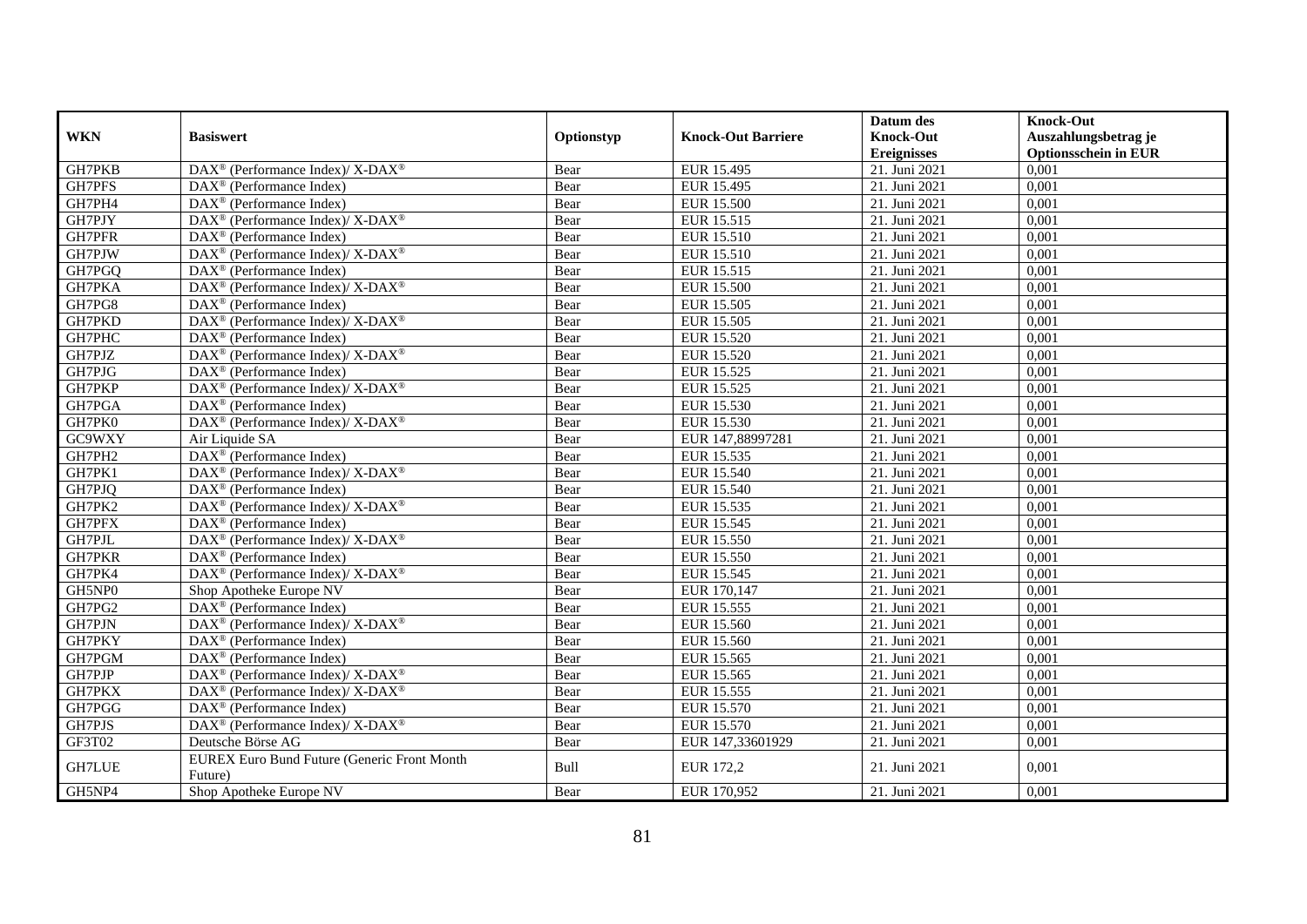|               |                                                 |             |                           | Datum des          | <b>Knock-Out</b>            |
|---------------|-------------------------------------------------|-------------|---------------------------|--------------------|-----------------------------|
| <b>WKN</b>    | <b>Basiswert</b>                                | Optionstyp  | <b>Knock-Out Barriere</b> | <b>Knock-Out</b>   | Auszahlungsbetrag je        |
|               |                                                 |             |                           | <b>Ereignisses</b> | <b>Optionsschein in EUR</b> |
| GH7NYT        | The Progressive Corporation                     | Bear        | <b>USD 92,74</b>          | 21. Juni 2021      | 0,001                       |
| GH7KSU        | Bechtle AG                                      | Bull        | EUR 148,97302292          | 21. Juni 2021      | 0,001                       |
| GH79NE        | Sempra Energy                                   | Bull        | USD 137,27743563          | 21. Juni 2021      | 0,001                       |
| GH7NWY        | The Sherwin-Williams Company                    | Bear        | <b>USD 271,71</b>         | 21. Juni 2021      | 0,001                       |
| GH3H1N        | Global Payments Inc.                            | Bull        | <b>USD 190,414</b>        | 21. Juni $2021$    | 0,001                       |
| GH7NZ2        | The Sherwin-Williams Company                    | Bear        | <b>USD 270,14</b>         | 21. Juni 2021      | 0,001                       |
| GH7NYV        | Martin Marietta Materials, Inc.                 | Bear        | <b>USD 339,34</b>         | 21. Juni 2021      | 0,001                       |
| GH7782        | Coinbase Global Inc                             | Bull        | USD 221,41203902          | 21. Juni 2021      | 0,001                       |
| <b>GH723F</b> | Fresenius SE & Co KGaA                          | Bull        | EUR 44,12472841           | 21. Juni 2021      | 0,001                       |
| GH7AN4        | Applied Materials, Inc.                         | Bull        | USD 130,54813375          | 21. Juni 2021      | 0,001                       |
| GH7P2P        | Nvidia Corporation                              | Bull        | <b>USD 743,26</b>         | 21. Juni 2021      | 0,001                       |
| GH7P1V        | Nvidia Corporation                              | Bull        | <b>USD 731,96</b>         | 21. Juni 2021      | 0,001                       |
| GH7P1W        | Nvidia Corporation                              | Bull        | <b>USD 728,2</b>          | 21. Juni 2021      | 0,001                       |
| GH7P0J        | Amazon.com. Inc.                                | Bear        | <b>USD 3.479,3</b>        | 21. Juni 2021      | 0,001                       |
| GH7P1Y        | Nvidia Corporation                              | Bull        | <b>USD 724,44</b>         | 21. Juni 2021      | 0,001                       |
| GH7P1T        | Nvidia Corporation                              | Bull        | <b>USD 735,73</b>         | 21. Juni 2021      | 0,001                       |
| <b>GH7P37</b> | Nvidia Corporation                              | Bull        | <b>USD 739,49</b>         | 21. Juni 2021      | 0,001                       |
| GH7KQQ        | Airbnb. Inc.                                    | Bull        | USD 148,46605965          | 21. Juni 2021      | 0,001                       |
| GH5A2D        | <b>DTE Energy Company</b>                       | Bull        | USD 131,69779071          | 21. Juni 2021      | 0,001                       |
| GH6TGY        | <b>Ballard Power Systems Inc</b>                | Bull        | USD 16,64647594           | 21. Juni 2021      | 0,001                       |
| GH6TGZ        | <b>Ballard Power Systems Inc</b>                | Bull        | USD 16,5559513            | 21. Juni 2021      | 0,001                       |
| GH7GMA        | <b>BioNTech SE - ADR</b>                        | Bear        | USD 221,94424771          | 21. Juni 2021      | 0,001                       |
| GH723G        | Fresenius SE & Co KGaA                          | Bull        | EUR 43,90445519           | 21. Juni 2021      | 0,001                       |
| GH7KRL        | Airbnb, Inc.                                    | Bull        | USD 147,70546507          | 21. Juni 2021      | 0,001                       |
| GH7PF0        | NASDAQ-100 Index®                               | <b>Bull</b> | <b>USD 14.140</b>         | 21. Juni 2021      | 0.001                       |
| GH7PF1        | NASDAQ-100 Index®                               | Bull        | <b>USD 14.120</b>         | 21. Juni 2021      | 0,001                       |
| GH7LXB        | NASDAQ-100 Index®                               | Bull        | <b>USD 13.980</b>         | 21. Juni 2021      | 0,001                       |
| GH7PEZ        | NASDAQ-100 Index®                               | Bull        | <b>USD 14.160</b>         | 21. Juni 2021      | 0,001                       |
| GH7PCW        | Dow Jones Industrial Average® Index             | Bull        | <b>USD 33.700</b>         | 21. Juni 2021      | 0,001                       |
| GH7PCX        | Dow Jones Industrial Average <sup>®</sup> Index | Bull        | <b>USD 33.680</b>         | 21. Juni 2021      | 0,001                       |
| GH7PCU        | Dow Jones Industrial Average <sup>®</sup> Index | Bull        | <b>USD 33.740</b>         | 21. Juni 2021      | 0,001                       |
| GH7PCV        | Dow Jones Industrial Average <sup>®</sup> Index | Bull        | <b>USD 33.720</b>         | 21. Juni 2021      | 0,001                       |
| GH7PCS        | Dow Jones Industrial Average® Index             | Bull        | <b>USD 33.780</b>         | 21. Juni 2021      | 0,001                       |
| GH7PCT        | Dow Jones Industrial Average® Index             | Bull        | <b>USD 33.760</b>         | 21. Juni 2021      | 0,001                       |
| GH7PD0        | Dow Jones Industrial Average <sup>®</sup> Index | Bull        | <b>USD 33.320</b>         | 21. Juni 2021      | 0,001                       |
| GH7PF4        | S&P 500 <sup>®</sup> Index                      | Bull        | <b>USD 4.200</b>          | 21. Juni 2021      | 0,001                       |
| GH7PCQ        | Dow Jones Industrial Average <sup>®</sup> Index | Bull        | <b>USD 33.820</b>         | 21. Juni 2021      | 0,001                       |
| GH7PCR        | Dow Jones Industrial Average <sup>®</sup> Index | Bull        | <b>USD 33.800</b>         | 21. Juni 2021      | 0,001                       |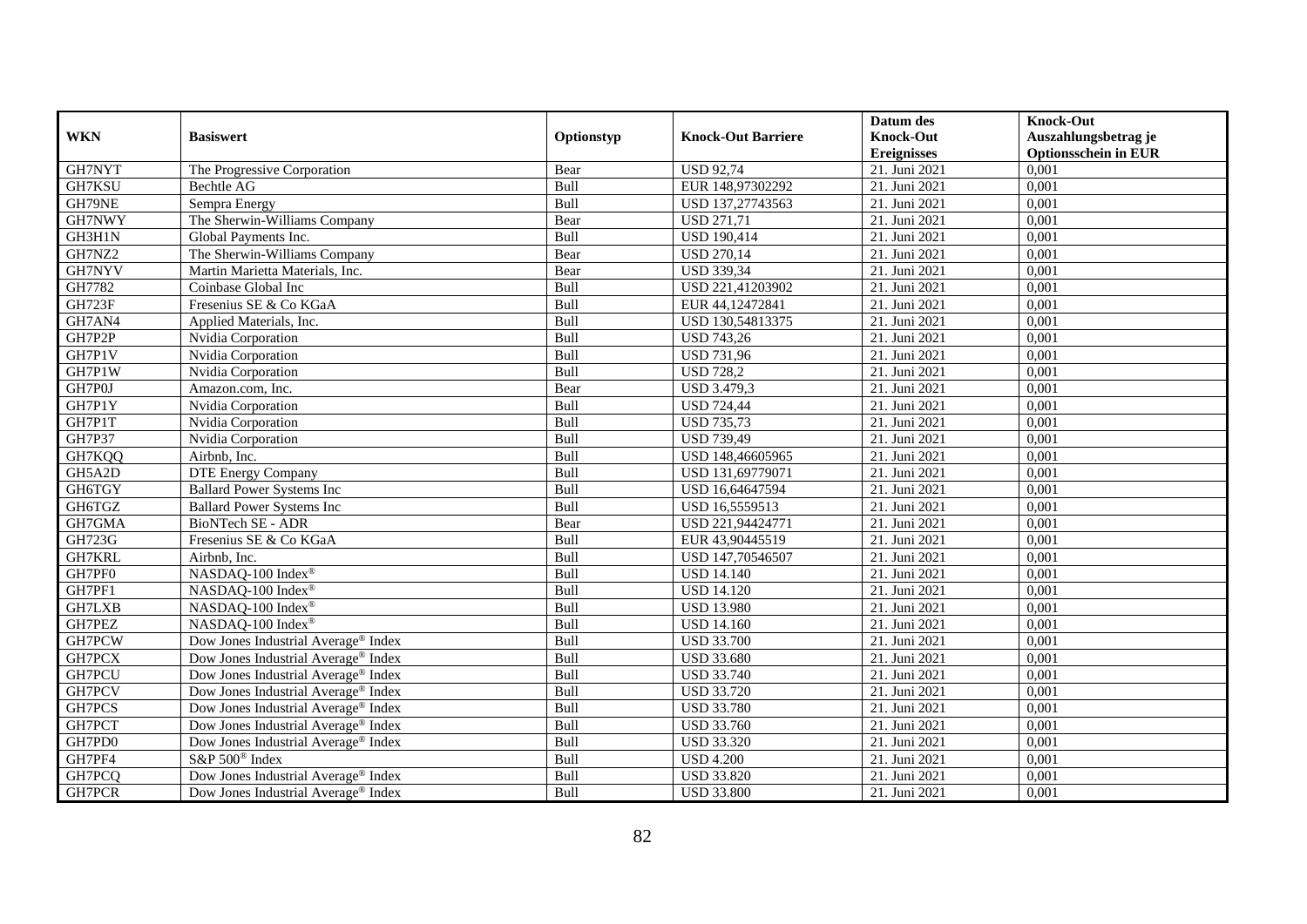|               |                                                                                                 |            |                           | Datum des          | <b>Knock-Out</b>            |
|---------------|-------------------------------------------------------------------------------------------------|------------|---------------------------|--------------------|-----------------------------|
| <b>WKN</b>    | <b>Basiswert</b>                                                                                | Optionstyp | <b>Knock-Out Barriere</b> | <b>Knock-Out</b>   | Auszahlungsbetrag je        |
|               |                                                                                                 |            |                           | <b>Ereignisses</b> | <b>Optionsschein in EUR</b> |
| GH7PCY        | Dow Jones Industrial Average® Index                                                             | Bull       | <b>USD 33.660</b>         | 21. Juni 2021      | 0,001                       |
| GH7PCZ        | Dow Jones Industrial Average® Index                                                             | Bull       | <b>USD 33.640</b>         | 21. Juni 2021      | 0,001                       |
| <b>GH723L</b> | Fresenius SE & Co KGaA                                                                          | Bull       | EUR 43,68418202           | 21. Juni 2021      | 0,001                       |
| GH7P20        | Nvidia Corporation                                                                              | Bull       | <b>USD 720,68</b>         | 21. Juni 2021      | 0,001                       |
| GH5NP1        | Shop Apotheke Europe NV                                                                         | Bear       | EUR 171,759               | 21. Juni 2021      | 0,001                       |
| GH7GM8        | <b>BioNTech SE - ADR</b>                                                                        | Bear       | USD 223,04303107          | 21. Juni 2021      | 0,001                       |
| GH7KQP        | Airbnb, Inc.                                                                                    | Bull       | USD 146,9448705           | 21. Juni 2021      | 0,001                       |
| GH6R6X        | Workday, Inc.                                                                                   | Bear       | USD 237,7207787           | 21. Juni 2021      | 0,001                       |
| GH5A2F        | Copart Inc.                                                                                     | Bear       | USD 130,72060027          | 21. Juni 2021      | 0,001                       |
| GH7PL7        | 10-Year U.S. Treasury Note Future (Generic Front<br>Month Future)                               | Bull       | <b>USD 132</b>            | 21. Juni 2021      | 0,001                       |
| GH7PF9        | $\overline{\text{DAX}^{\textcircled{a}}}$ (Performance Index)                                   | Bear       | EUR 15.595                | 21. Juni 2021      | 0,001                       |
| GH7PJD        | DAX <sup>®</sup> (Performance Index)/X-DAX <sup>®</sup>                                         | Bear       | EUR 15.595                | 21. Juni 2021      | 0,001                       |
| GH7PFW        | $DAX^{\circledR}$ (Performance Index)                                                           | Bear       | EUR 15.600                | 21. Juni 2021      | 0.001                       |
| GH7PJA        | DAX <sup>®</sup> (Performance Index)/ X-DAX <sup>®</sup>                                        | Bear       | EUR 15.600                | 21. Juni 2021      | 0,001                       |
| GH7PH0        | DAX <sup>®</sup> (Performance Index)                                                            | Bear       | <b>EUR 15.580</b>         | 21. Juni 2021      | 0,001                       |
| GH7PJX        | DAX <sup>®</sup> (Performance Index)/ X-DAX <sup>®</sup>                                        | Bear       | EUR 15.585                | 21. Juni 2021      | 0,001                       |
| GH7PH6        | $\text{DAX}^{\textcircled{p}}$ (Performance Index)                                              | Bear       | EUR 15.590                | 21. Juni 2021      | 0,001                       |
| <b>GH7PJR</b> | $\text{DAX}^{\textcircled{p}}$ (Performance Index)/ $\overline{\text{X-DAX}^{\textcircled{p}}}$ | Bear       | EUR 15.575                | 21. Juni 2021      | 0,001                       |
| GH7PG9        | $\overline{\text{DAX}^{\otimes}}$ (Performance Index)                                           | Bear       | EUR 15.585                | 21. Juni 2021      | 0,001                       |
| GH7PJT        | $\overline{\text{DAX}^{\otimes}}$ (Performance Index)/X-DAX <sup>®</sup>                        | Bear       | EUR 15.590                | 21. Juni 2021      | 0,001                       |
| GH7PHG        | $\text{DAX}^{\textcircled{p}}$ (Performance Index)                                              | Bear       | EUR 15.575                | 21. Juni 2021      | 0,001                       |
| GH7PJV        | DAX <sup>®</sup> (Performance Index)/X-DAX <sup>®</sup>                                         | Bear       | <b>EUR 15.580</b>         | 21. Juni 2021      | 0,001                       |
| GH7LU9        | NYMEX Light, Sweet Crude Oil Future (Generic Front<br>Month Future)                             | Bear       | <b>USD 72,33</b>          | 21. Juni 2021      | 0,001                       |
| GH7NYX        | The Progressive Corporation                                                                     | Bear       | <b>USD 93,93</b>          | 21. Juni 2021      | 0,001                       |
| GH7KQS        | Airbnb, Inc.                                                                                    | Bull       | USD 146,18427592          | 21. Juni 2021      | 0,001                       |
| GH6TH7        | <b>Ballard Power Systems Inc</b>                                                                | Bull       | USD 16,47548496           | 21. Juni 2021      | 0,001                       |
| GH7NVC        | The Sherwin-Williams Company                                                                    | Bear       | <b>USD 273,29</b>         | 21. Juni 2021      | 0,001                       |
| GH5A0K        | Copart Inc.                                                                                     | Bear       | USD 131,72377486          | 21. Juni 2021      | 0,001                       |
| GH7786        | Coinbase Global Inc                                                                             | Bull       | USD 219,15733393          | 21. Juni 2021      | 0,001                       |
| GH5NP5        | Shop Apotheke Europe NV                                                                         | Bear       | EUR 173,34                | 21. Juni 2021      | 0,001                       |
| GH7P1Z        | Nvidia Corporation                                                                              | Bull       | <b>USD 716,91</b>         | 21. Juni 2021      | 0,001                       |
| GH4T5J        | Dassault Systemes S.A.                                                                          | Bear       | EUR 198,11932968          | 21. Juni 2021      | 0,001                       |
| GH7783        | Coinbase Global Inc                                                                             | Bull       | USD 220,27967601          | 21. Juni 2021      | 0,001                       |
| GH5NP2        | Shop Apotheke Europe NV                                                                         | Bear       | EUR 172,555               | 21. Juni 2021      | 0,001                       |
| GH7P21        | Nvidia Corporation                                                                              | Bull       | <b>USD 713,16</b>         | 21. Juni 2021      | 0,001                       |
| <b>GH7P98</b> | 1 Feinunze Palladium, Feinheit mind. 0,9995                                                     | Bear       | USD 2.559,618             | 21. Juni 2021      | 0,001                       |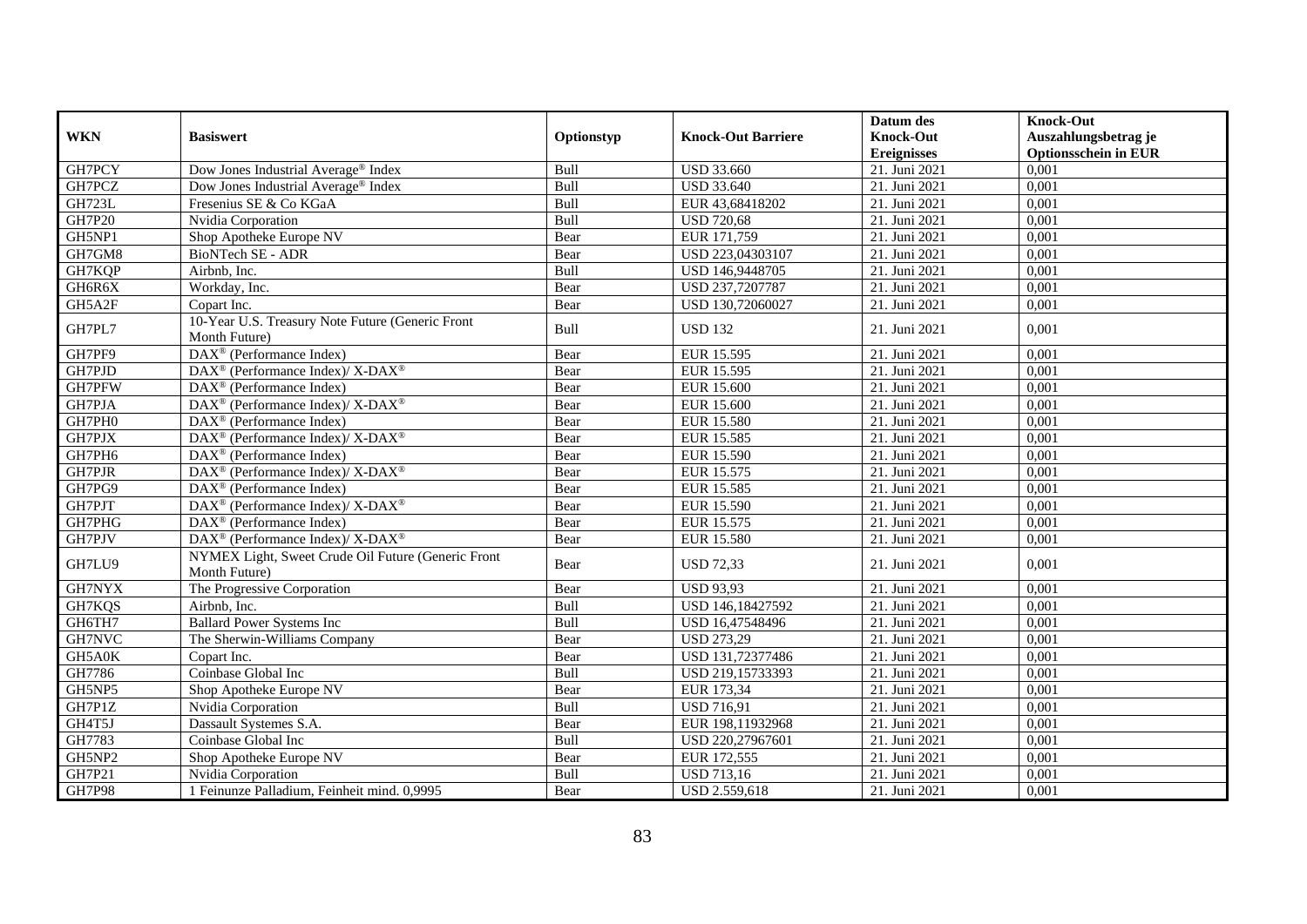| <b>WKN</b>    | <b>Basiswert</b>                                                    | Optionstyp | <b>Knock-Out Barriere</b> | Datum des<br><b>Knock-Out</b><br><b>Ereignisses</b> | <b>Knock-Out</b><br>Auszahlungsbetrag je<br><b>Optionsschein in EUR</b> |
|---------------|---------------------------------------------------------------------|------------|---------------------------|-----------------------------------------------------|-------------------------------------------------------------------------|
| <b>GH7P99</b> | 1 Feinunze Palladium, Feinheit mind. 0,9995                         | Bear       | USD 2.565,936             | 21. Juni 2021                                       | 0,001                                                                   |
| GH5A3L        | MSCI Inc.                                                           | Bear       | USD 507,27729226          | 21. Juni 2021                                       | 0,001                                                                   |
| GH7ABM        | Compagnie Generale des Etablissements Michelin SCA                  | Bear       | EUR 137,81008085          | 21. Juni 2021                                       | 0,001                                                                   |
| GH7GFR        | United Parcel Service, Inc.                                         | Bear       | USD 203,23213242          | 21. Juni 2021                                       | 0,001                                                                   |
| GH7GM9        | <b>BioNTech SE - ADR</b>                                            | Bear       | USD 224,14181441          | 21. Juni 2021                                       | 0,001                                                                   |
| GH7PFD        | DAX <sup>®</sup> (Performance Index)                                | Bear       | EUR 15.605                | 21. Juni 2021                                       | 0,001                                                                   |
| GH7PJE        | DAX <sup>®</sup> (Performance Index)/ X-DAX <sup>®</sup>            | Bear       | EUR 15.605                | 21. Juni 2021                                       | 0,001                                                                   |
| GH5NP3        | Shop Apotheke Europe NV                                             | Bear       | EUR 174,948               | 21. Juni 2021                                       | 0,001                                                                   |
| GH5A3G        | MSCI Inc.                                                           | Bear       | USD 511,77017839          | 21. Juni 2021                                       | 0.001                                                                   |
| GF4NKQ        | <b>Microsoft Corporation</b>                                        | Bear       | USD 263,30489857          | 21. Juni 2021                                       | 0,001                                                                   |
| GH7GM6        | <b>BioNTech SE - ADR</b>                                            | Bear       | USD 225,24059776          | 21. Juni 2021                                       | 0,001                                                                   |
| <b>GH5A08</b> | Lululemon Athletica Inc.                                            | Bear       | USD 352,75045102          | 21. Juni 2021                                       | 0,001                                                                   |
| GH5GWN        | <b>Edwards Lifesciences Corporation</b>                             | Bear       | USD 103,15647992          | 21. Juni 2021                                       | 0,001                                                                   |
| GH6474        | Cadence Design Systems Inc.                                         | Bear       | USD 132,3650745           | 21. Juni 2021                                       | 0,001                                                                   |
| GH4XW2        | Conagra Brands Inc.                                                 | Bull       | USD 35,66826298           | 21. Juni 2021                                       | 0,001                                                                   |
| <b>GH3A78</b> | MSCI Inc.                                                           | Bear       | USD 515,24305395          | 21. Juni 2021                                       | 0,001                                                                   |
| GH7P0F        | <b>BIOGEN INC.</b>                                                  | Bear       | <b>USD 390,59</b>         | 21. Juni 2021                                       | 0,001                                                                   |
| GH7PJJ        | DAX <sup>®</sup> (Performance Index)/ X-DAX <sup>®</sup>            | Bear       | EUR 15.620                | 21. Juni 2021                                       | 0,001                                                                   |
| GH7PJF        | DAX <sup>®</sup> (Performance Index)/ X-DAX <sup>®</sup>            | Bear       | EUR 15.610                | 21. Juni 2021                                       | 0,001                                                                   |
| GH7PJH        | $DAX^{\circledast}$ (Performance Index)/ X-DAX <sup>®</sup>         | Bear       | EUR 15.615                | 21. Juni 2021                                       | 0,001                                                                   |
| <b>GH7LUF</b> | ICE Brent Crude Oil Future (Generic Front Month<br>Future)          | Bear       | <b>USD 73,73</b>          | 21. Juni 2021                                       | 0,001                                                                   |
| GH7P9B        | 1 Feinunze Palladium, Feinheit mind. 0,9995                         | Bear       | USD 2.572,261             | 21. Juni 2021                                       | 0,001                                                                   |
| GH7P9C        | 1 Feinunze Palladium, Feinheit mind. 0,9995                         | Bear       | <b>USD 2.578,578</b>      | 21. Juni 2021                                       | 0,001                                                                   |
| GH7P9E        | 1 Feinunze Palladium, Feinheit mind. 0,9995                         | Bear       | <b>USD 2.584,904</b>      | 21. Juni 2021                                       | 0,001                                                                   |
| GH7PCL        | Dow Jones Industrial Average <sup>®</sup> Index                     | Bear       | <b>USD 33.900</b>         | 21. Juni 2021                                       | 0,001                                                                   |
| GH7PJM        | $DAX^{\circledast}$ (Performance Index)/X-DAX <sup>®</sup>          | Bear       | EUR 15.630                | 21. Juni 2021                                       | 0.001                                                                   |
| GH7GE6        | United Parcel Service, Inc.                                         | Bear       | USD 204,35159334          | 21. Juni 2021                                       | 0,001                                                                   |
| GH7PCM        | Dow Jones Industrial Average® Index                                 | Bear       | <b>USD 33.880</b>         | 21. Juni 2021                                       | 0,001                                                                   |
| GH7PJK        | $DAX^{\circledast}$ (Performance Index)/ X-DAX <sup>®</sup>         | Bear       | EUR 15.625                | 21. Juni 2021                                       | 0,001                                                                   |
| GH7PCN        | Dow Jones Industrial Average® Index                                 | Bear       | <b>USD 33.860</b>         | 21. Juni 2021                                       | 0,001                                                                   |
| GH7PCP        | Dow Jones Industrial Average® Index                                 | Bear       | <b>USD 33.840</b>         | 21. Juni 2021                                       | 0.001                                                                   |
| GH04T7        | NYMEX Light, Sweet Crude Oil Future (Generic Front<br>Month Future) | Bear       | <b>USD 73,03</b>          | 21. Juni 2021                                       | 0,001                                                                   |
| GH7LXR        | S&P 500 <sup>®</sup> Index                                          | Bear       | <b>USD 4.225</b>          | 21. Juni 2021                                       | 0,001                                                                   |
| GH7PJ7        | DAX <sup>®</sup> (Performance Index)/X-DAX <sup>®</sup>             | Bear       | EUR 15.635                | 21. Juni 2021                                       | 0,001                                                                   |
| GH7P9H        | 1 Feinunze Palladium, Feinheit mind. 0,9995                         | Bear       | USD 2.591,218             | 21. Juni 2021                                       | 0,001                                                                   |
| GH7AF8        | Tesla Inc                                                           | Bear       | USD 630,42892701          | 21. Juni 2021                                       | 0,001                                                                   |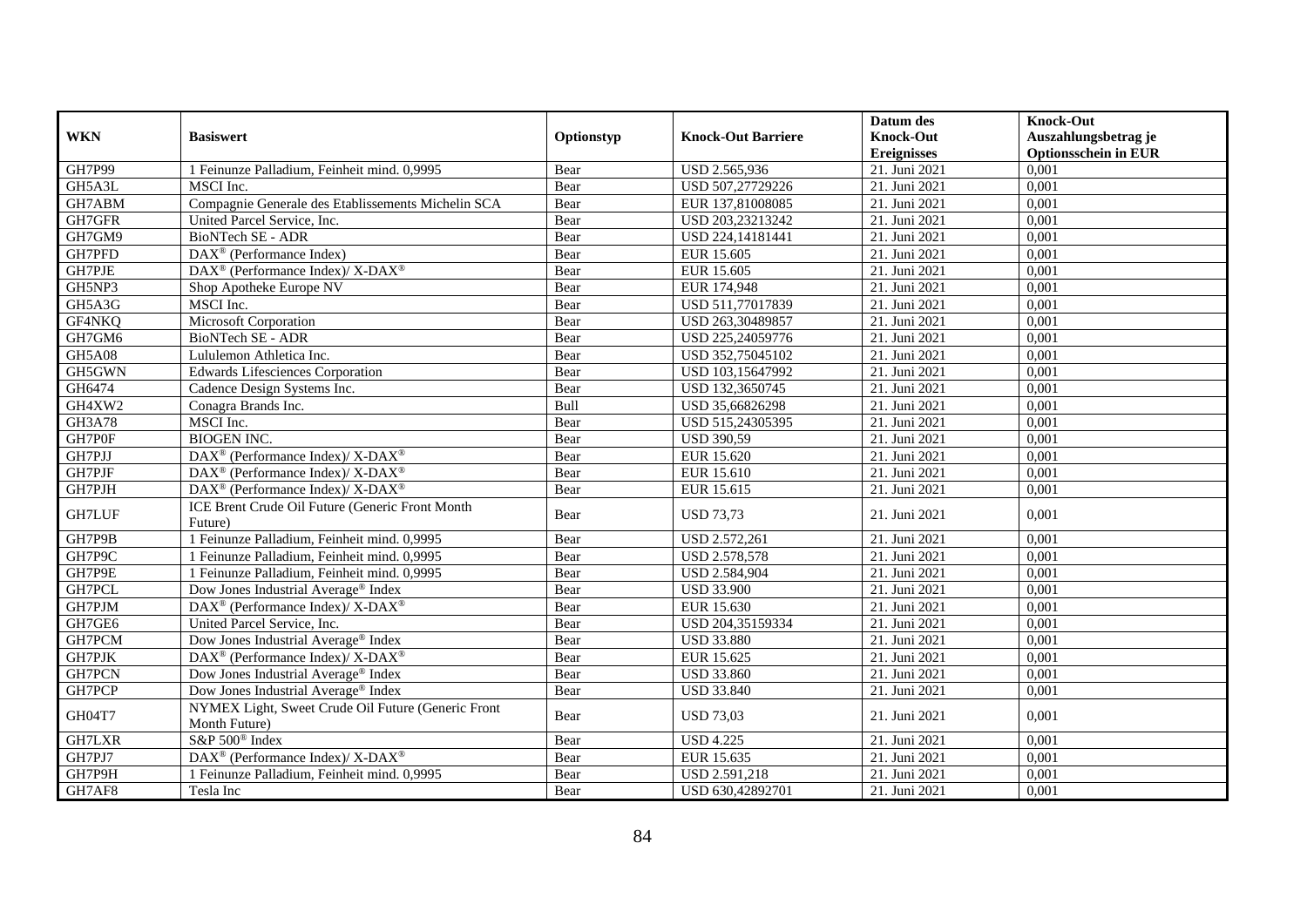|               |                                                                    |            |                           | Datum des          | <b>Knock-Out</b>            |
|---------------|--------------------------------------------------------------------|------------|---------------------------|--------------------|-----------------------------|
| <b>WKN</b>    | <b>Basiswert</b>                                                   | Optionstyp | <b>Knock-Out Barriere</b> | <b>Knock-Out</b>   | Auszahlungsbetrag je        |
|               |                                                                    |            |                           | <b>Ereignisses</b> | <b>Optionsschein in EUR</b> |
| GH7PJC        | DAX <sup>®</sup> (Performance Index)/X-DAX <sup>®</sup>            | Bear       | EUR 15.645                | 21. Juni 2021      | 0,001                       |
| GH7GMB        | <b>BioNTech SE - ADR</b>                                           | Bear       | USD 226,32939217          | 21. Juni 2021      | 0,001                       |
| GH7PJ6        | $\text{DAX}^{\circledast}$ (Performance Index)/ X-DAX <sup>®</sup> | Bear       | EUR 15.640                | 21. Juni 2021      | 0,001                       |
| GH7PHW        | DAX <sup>®</sup> (Performance Index)/X-DAX <sup>®</sup>            | Bear       | EUR 15.658,450095         | 22. Juni 2021      | 0,001                       |
| GH7PJ8        | DAX <sup>®</sup> (Performance Index)/ X-DAX <sup>®</sup>           | Bear       | EUR 15.653,45058986       | 22. Juni 2021      | 0,001                       |
| GH7PJ9        | DAX <sup>®</sup> (Performance Index)/ X-DAX <sup>®</sup>           | Bear       | EUR 15.648,45108472       | 22. Juni 2021      | 0,001                       |
| GH7P9G        | 1 Feinunze Palladium, Feinheit mind. 0,9995                        | Bear       | USD 2.597,296             | 22. Juni 2021      | 0,001                       |
| GH7P6W        | 1 Feinunze Platin, Feinheit mind. 0,9995                           | Bear       | USD 1.073,763             | 22. Juni 2021      | 0,001                       |
| GH7P9J        | 1 Feinunze Palladium, Feinheit mind. 0,9995                        | Bear       | USD 2.609,926             | 22. Juni 2021      | 0,001                       |
| GH7P9L        | 1 Feinunze Palladium, Feinheit mind. 0,9995                        | Bear       | USD 2.603,616             | 22. Juni 2021      | 0,001                       |
| GH6R7N        | Heineken N.V.                                                      | Bear       | EUR 100,45159434          | 22. Juni 2021      | 0,001                       |
| GH5NP6        | Shop Apotheke Europe NV                                            | Bear       | EUR 176,506               | 22. Juni 2021      | 0,001                       |
| GH4VMH        | Varta AG                                                           | Bear       | EUR 141,77427769          | 22. Juni 2021      | 0,001                       |
| GH7KPR        | Bechtle AG                                                         | Bull       | EUR 148,22299234          | 22. Juni 2021      | 0,001                       |
| GH7KEW        | Siemens Energy AG                                                  | Bull       | EUR 25,038                | 22. Juni 2021      | 0,001                       |
| GH7KF5        | Siemens Energy AG                                                  | Bull       | EUR 25,168                | 22. Juni 2021      | 0,001                       |
| GH6THZ        | Delivery Hero AG                                                   | Bull       | EUR 105,34851713          | 22. Juni 2021      | 0,001                       |
| GF7EWP        | Prosus NV                                                          | Bull       | EUR 81.38924653           | 22. Juni 2021      | 0,001                       |
| GH649G        | Schindler Holding AG                                               | Bear       | CHF 273,716647            | 22. Juni 2021      | 0,001                       |
| GC800K        | Koninklijke D <sup>SM</sup> N.V.                                   | Bear       | EUR 155,37604169          | 22. Juni 2021      | 0,001                       |
| GH7KJX        | $K+SAG$                                                            | Bear       | EUR 11,9782417            | 22. Juni 2021      | 0,001                       |
| GH7KJY        | $K+SAG$                                                            | Bear       | EUR 12,03818286           | 22. Juni 2021      | 0,001                       |
| GH5NQL        | Shop Apotheke Europe NV                                            | Bear       | EUR 178,374               | 22. Juni 2021      | 0,001                       |
| GH3USL        | Bayer AG                                                           | Bull       | EUR 51,27403665           | 22. Juni 2021      | 0,001                       |
| GH6R7Q        | Heineken N.V.                                                      | Bear       | EUR 101,14993693          | 22. Juni 2021      | 0.001                       |
| GH7GDT        | Varta AG                                                           | Bear       | EUR 143,30613968          | 22. Juni 2021      | 0,001                       |
| GH7GF1        | Varta AG                                                           | Bear       | EUR 144,63435329          | 22. Juni 2021      | 0,001                       |
| <b>GH1WJA</b> | ACS, Actividades de Construcción y Servicios, S.A.                 | Bull       | EUR 22,97325855           | 22. Juni 2021      | 0,001                       |
| GC9WXZ        | Air Liquide SA                                                     | Bear       | EUR 149,39498501          | 22. Juni 2021      | 0,001                       |
| GH7NXP        | Dassault Systemes S.A.                                             | Bear       | EUR 199,1975158           | 22. Juni 2021      | 0,001                       |
| GH7PHF        | DAX <sup>®</sup> (Performance Index)                               | Bear       | EUR 15.613,45454875       | 22. Juni 2021      | 0,001                       |
| GH7PHY        | $\text{DAX}^{\circledast}$ (Performance Index)                     | Bear       | EUR 15.608,45504361       | 22. Juni 2021      | 0,001                       |
| <b>GF6LHJ</b> | Symrise AG                                                         | Bear       | EUR 117,209291            | 22. Juni 2021      | 0,001                       |
| GH7PJ2        | DAX <sup>®</sup> (Performance Index)                               | Bear       | EUR 15.633,4525693        | 22. Juni 2021      | 0,001                       |
| <b>GH7PHB</b> | DAX <sup>®</sup> (Performance Index)                               | Bear       | EUR 15.628,45306416       | 22. Juni 2021      | 0,001                       |
| GH7PGF        | DAX <sup>®</sup> (Performance Index)                               | Bear       | EUR 15.623,45355902       | 22. Juni 2021      | 0,001                       |
| GH7PFN        | $\text{DAX}^{\circledast}$ (Performance Index)                     | Bear       | EUR 15.618,45405388       | 22. Juni 2021      | 0,001                       |
| <b>GH649L</b> | Schindler Holding AG                                               | Bear       | CHF 276,40688374          | 22. Juni 2021      | 0,001                       |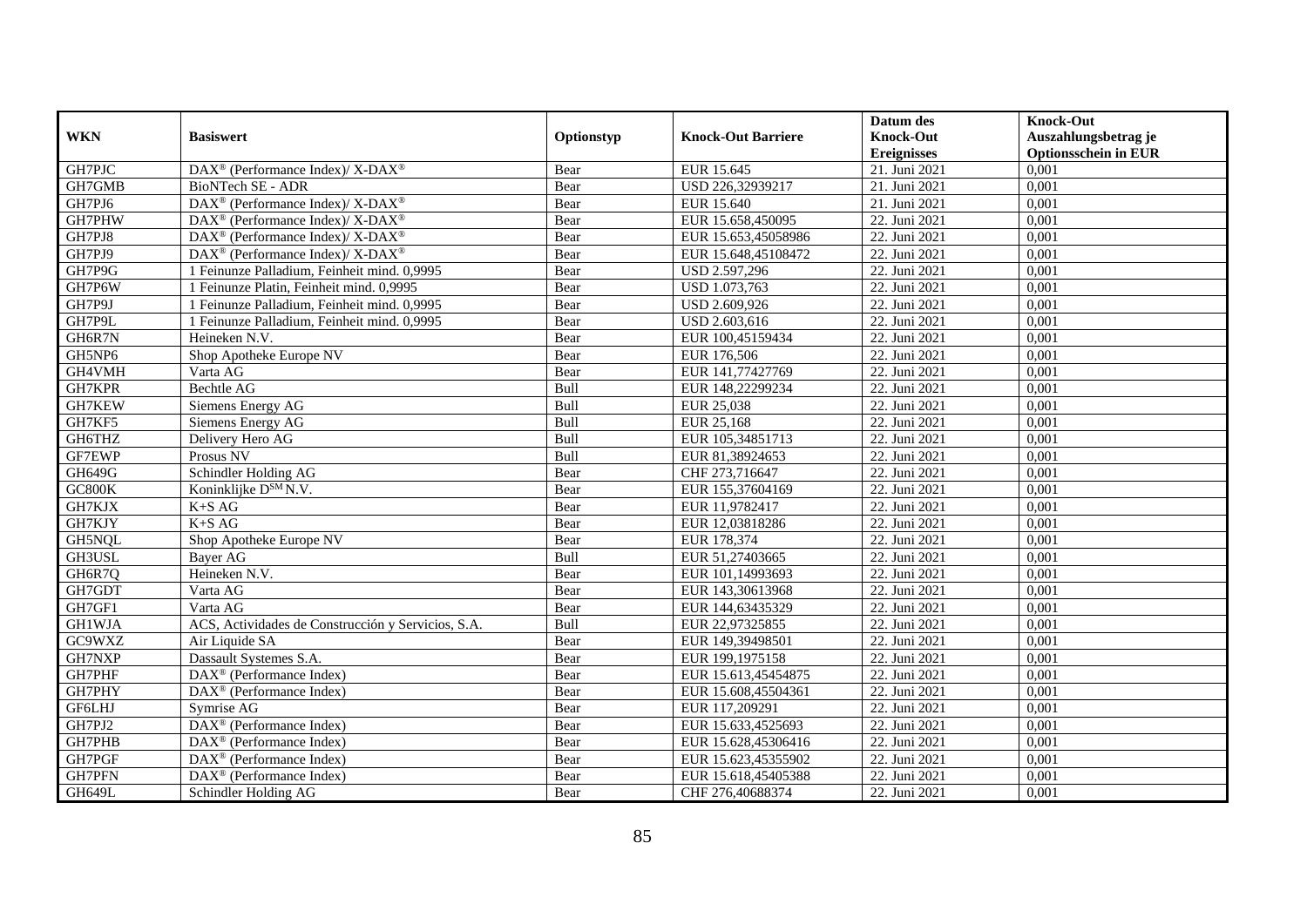|                |                                                 |             |                           | Datum des          | <b>Knock-Out</b>            |
|----------------|-------------------------------------------------|-------------|---------------------------|--------------------|-----------------------------|
| <b>WKN</b>     | <b>Basiswert</b>                                | Optionstyp  | <b>Knock-Out Barriere</b> | <b>Knock-Out</b>   | Auszahlungsbetrag je        |
|                |                                                 |             |                           | <b>Ereignisses</b> | <b>Optionsschein in EUR</b> |
| GH6BKA         | Coinbase Global Inc                             | Bull        | USD 217,77959923          | 22. Juni 2021      | 0,001                       |
| GH162T         | Merck KGaA                                      | Bear        | EUR 157,02290502          | 22. Juni 2021      | 0,001                       |
| GH6BH8         | Coinbase Global Inc                             | Bull        | USD 214,3870173           | 22. Juni 2021      | 0,001                       |
| GH6BJ7         | Coinbase Global Inc                             | Bull        | USD 216,64202727          | 22. Juni 2021      | 0,001                       |
| GH6BK6         | Coinbase Global Inc                             | Bull        | USD 215,51452227          | 22. Juni 2021      | 0,001                       |
| GH77AB         | <b>LINDE PLC</b>                                | Bear        | EUR 245,35520047          | 22. Juni 2021      | 0,001                       |
| GH7KPT         | Plug Power Inc                                  | Bear        | USD 31,03487465           | 22. Juni 2021      | 0,001                       |
| GH6JMB         | Danaher Corporation                             | Bear        | USD 262,88795358          | 22. Juni 2021      | 0,001                       |
| GH7KPF         | Plug Power Inc                                  | Bear        | USD 30,89507792           | 22. Juni 2021      | 0,001                       |
| GH7KPK         | Plug Power Inc                                  | Bear        | USD 31,18465686           | 22. Juni 2021      | 0,001                       |
| GH7KPH         | Plug Power Inc                                  | Bear        | USD 31,3244536            | 22. Juni 2021      | 0,001                       |
| GH7GMC         | <b>BioNTech SE - ADR</b>                        | Bear        | USD 228,4764925           | 22. Juni 2021      | 0,001                       |
| GH757Z         | <b>BIOGEN INC.</b>                              | Bull        | USD 378,63739775          | 22. Juni 2021      | 0,001                       |
| GH7GME         | BioNTech SE - ADR                               | Bear        | USD 227,37795179          | 22. Juni 2021      | 0,001                       |
| GH7CFU         | Medtronic, PLC                                  | Bear        | USD 125,90359595          | 22. Juni 2021      | 0,001                       |
| GH7GML         | BioNTech SE - ADR                               | Bear        | USD 229,57503321          | 22. Juni 2021      | 0,001                       |
| GH7KFX         | Givaudan SA                                     | Bear        | CHF 4.320,3935296         | 22. Juni 2021      | 0,001                       |
| GH6JMU         | Taiwan Semiconductor Manufacturing Company Ltd. | <b>Bull</b> | USD 112,65487645          | 22. Juni 2021      | 0,001                       |
| GH6JPL         | Cintas Corp                                     | Bear        | USD 364,70113042          | 22. Juni 2021      | 0,001                       |
| GH7KPN         | Plug Power Inc                                  | Bear        | USD 31,47423582           | 22. Juni 2021      | 0,001                       |
| GH7GMF         | <b>BioNTech SE - ADR</b>                        | Bear        | USD 231,76212788          | 22. Juni 2021      | 0,001                       |
| GH7KQZ         | Mercadolibre Inc.                               | Bear        | USD 1.487,56143664        | 22. Juni 2021      | 0,001                       |
| GH7KR4         | Plug Power Inc                                  | Bear        | USD 31,61403255           | 22. Juni 2021      | 0,001                       |
| GH7GMH         | <b>BioNTech SE - ADR</b>                        | Bear        | USD 232,86066857          | 22. Juni 2021      | 0,001                       |
| GH5NR0         | Twitter, Inc.                                   | Bear        | USD 62,41566869           | 22. Juni 2021      | 0,001                       |
| GH7GNC         | BioNTech SE - ADR                               | Bear        | USD 230,66358717          | 22. Juni 2021      | 0,001                       |
| ${\sf GF8F00}$ | Koninklijke Ahold Delhaize N.V.                 | Bear        | EUR 24,90910478           | 22. Juni 2021      | 0,001                       |
| GH6JMS         | Taiwan Semiconductor Manufacturing Company Ltd. | Bull        | USD 112,07277171          | 22. Juni 2021      | 0,001                       |
| GF2ASW         | Deutsche Börse AG                               | Bear        | EUR 148,48293542          | 22. Juni 2021      | 0,001                       |
| <b>GH7PEY</b>  | NASDAQ-100 Index®                               | Bear        | <b>USD 14.180</b>         | 22. Juni 2021      | 0,001                       |
| <b>GH544D</b>  | VeriSign, Inc.                                  | Bear        | <b>USD 225,726</b>        | 22. Juni 2021      | 0,001                       |
| GH7KT3         | ServiceNow Inc                                  | Bear        | USD 538,34910303          | 22. Juni 2021      | 0,001                       |
| GH7KPD         | Plug Power Inc                                  | Bear        | USD 30,74529571           | 22. Juni 2021      | 0,001                       |
| <b>GH778D</b>  | Covestro AG                                     | Bear        | EUR 55,76657995           | 22. Juni 2021      | 0,001                       |
| GH7KPG         | Plug Power Inc                                  | Bear        | USD 30,60549898           | 22. Juni 2021      | 0,001                       |
| GH7KT0         | ServiceNow Inc                                  | Bear        | USD 541,67681039          | 22. Juni 2021      | 0,001                       |
| GH6RF7         | <b>Dollar General Corporation</b>               | Bear        | USD 214,84458931          | 22. Juni 2021      | 0,001                       |
| GH6JKJ         | Danaher Corporation                             | Bear        | USD 265,42340089          | 22. Juni 2021      | 0,001                       |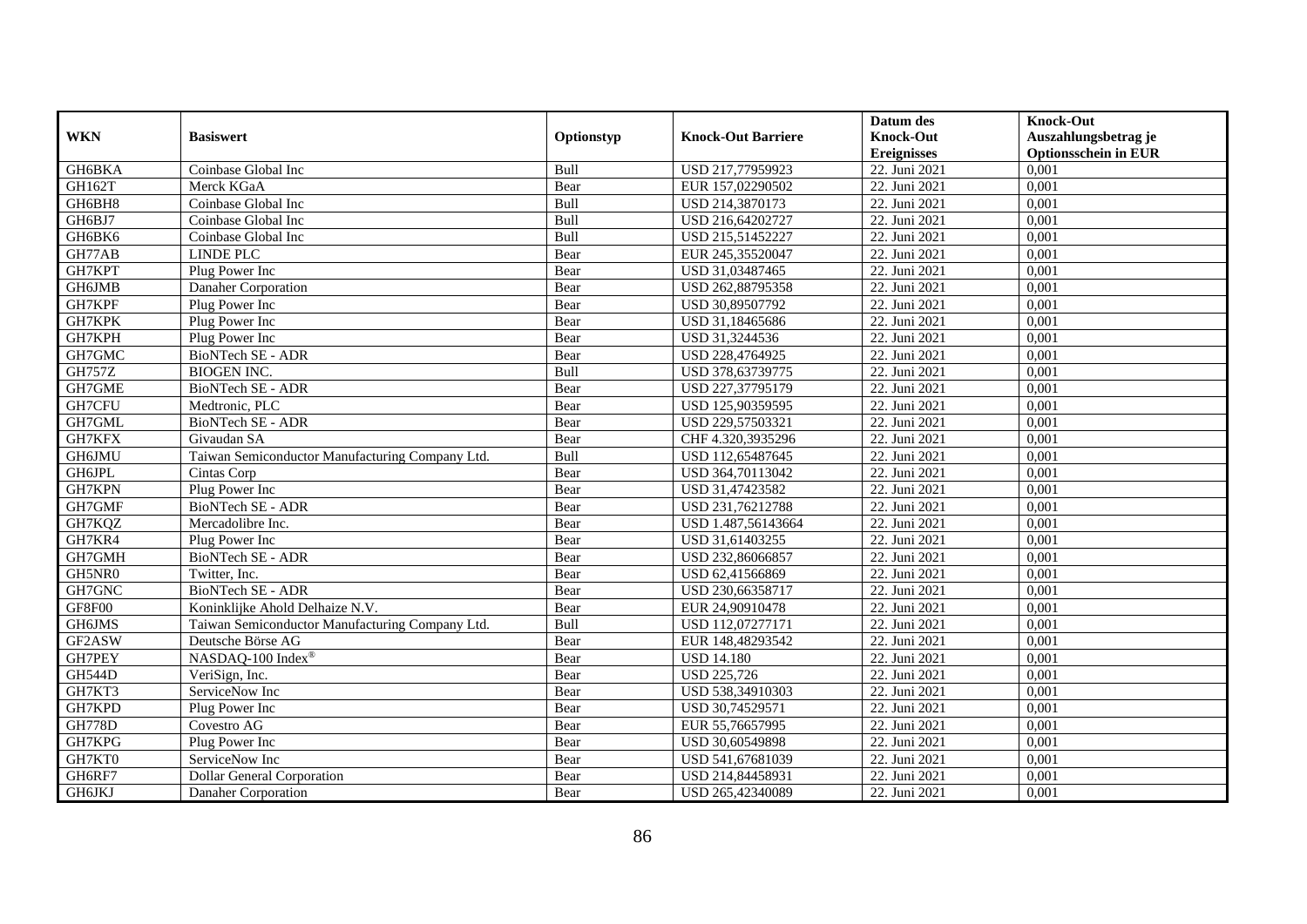|               |                                      |            |                           | Datum des          | <b>Knock-Out</b>            |
|---------------|--------------------------------------|------------|---------------------------|--------------------|-----------------------------|
| <b>WKN</b>    | <b>Basiswert</b>                     | Optionstyp | <b>Knock-Out Barriere</b> | <b>Knock-Out</b>   | Auszahlungsbetrag je        |
|               |                                      |            |                           | <b>Ereignisses</b> | <b>Optionsschein in EUR</b> |
| GH7KPL        | Plug Power Inc                       | Bear       | USD 31,9036115            | 22. Juni 2021      | 0,001                       |
| GH5YUT        | Wolters Kluwer N.V.                  | Bear       | EUR 83,71212866           | 22. Juni 2021      | 0,001                       |
| GH7KPC        | Plug Power Inc                       | Bear       | USD 30,45571676           | 22. Juni 2021      | 0,001                       |
| GH7P0L        | Amazon.com, Inc.                     | Bear       | USD 3.496,09635844        | 22. Juni 2021      | 0,001                       |
| GH6X59        | Coinbase Global Inc                  | Bull       | USD 212,70217076          | 22. Juni 2021      | 0,001                       |
| GH7NY2        | Corning Incorporated                 | Bear       | USD 39,97505802           | 22. Juni 2021      | 0,001                       |
| GH7KNQ        | Plug Power Inc                       | Bear       | USD 32,06337919           | 22. Juni 2021      | 0,001                       |
| GH79T1        | The Home Depot, Inc.                 | Bear       | USD 311,11917305          | 22. Juni 2021      | 0,001                       |
| GH5W71        | <b>STRYKER CORP</b>                  | Bear       | USD 260,49907851          | 22. Juni 2021      | 0,001                       |
| GH7KPP        | Plug Power Inc                       | Bear       | USD 31,75382928           | 22. Juni 2021      | 0,001                       |
| GH6BLA        | Coinbase Global Inc                  | Bull       | USD 210,98436836          | 22. Juni 2021      | 0,001                       |
| <b>GH79R2</b> | Plug Power Inc                       | Bear       | USD 32,29475422           | 22. Juni 2021      | 0,001                       |
| GH5A17        | Lululemon Athletica Inc.             | Bear       | USD 354,9481068           | 22. Juni 2021      | 0,001                       |
| GH7NYW        | The Progressive Corporation          | Bear       | USD 95,11352655           | 22. Juni 2021      | 0,001                       |
| <b>GH775N</b> | <b>Target Corporation</b>            | Bear       | USD 235,20809106          | 22. Juni 2021      | 0,001                       |
| GH7KQ7        | <b>Ballard Power Systems Inc</b>     | Bear       | USD 17,69304262           | 22. Juni 2021      | 0,001                       |
| GH7KQA        | <b>Ballard Power Systems Inc</b>     | Bear       | USD 17,7928905            | 22. Juni 2021      | 0,001                       |
| GH7LXQ        | S&P 500 <sup>®</sup> Index           | Bear       | <b>USD 4.230</b>          | 22. Juni 2021      | 0,001                       |
| GH79R6        | Plug Power Inc                       | Bear       | USD 32,45438229           | 22. Juni 2021      | 0,001                       |
| GH6BMJ        | <b>Target Corporation</b>            | Bear       | USD 236,54496638          | 22. Juni 2021      | 0,001                       |
| GH5A3W        | MSCI Inc.                            | Bear       | USD 520,72913156          | 22. Juni 2021      | 0,001                       |
| GH5A1W        | Lululemon Athletica Inc.             | Bear       | USD 357,22341522          | 22. Juni 2021      | 0,001                       |
| GH79T0        | The Home Depot, Inc.                 | Bear       | USD 312,65832795          | 22. Juni 2021      | 0,001                       |
| GH7582        | <b>BIOGEN INC.</b>                   | Bull       | USD 376,68478113          | 22. Juni 2021      | 0,001                       |
| GH7NVY        | The Sherwin-Williams Company         | Bear       | USD 274,84365829          | 22. Juni 2021      | 0,001                       |
| GH7GDP        | United Parcel Service, Inc.          | Bear       | USD 205,45136329          | 22. Juni 2021      | 0,001                       |
| GH6JPQ        | Cintas Corp                          | Bear       | USD 367,20482232          | 22. Juni 2021      | 0,001                       |
| GH4VLQ        | Carl-Zeiss Meditec AG                | Bear       | EUR 159,75212292          | 22. Juni 2021      | 0,001                       |
| GH7NX4        | PPG Industries, Inc.                 | Bear       | USD 172,51106962          | 22. Juni 2021      | 0,001                       |
| GH5NKV        | <b>Costco Wholesale Corporation</b>  | Bear       | USD 389,69892519          | 22. Juni 2021      | 0,001                       |
| GH7PH8        | $DAX^{\otimes}$ (Performance Index)  | Bear       | EUR 15.643,45157958       | 22. Juni 2021      | 0,001                       |
| GH7PGL        | DAX <sup>®</sup> (Performance Index) | Bear       | EUR 15.638,45207444       | 22. Juni 2021      | 0,001                       |
| GC974D        | NASDAQ-100 Index®                    | Bear       | USD 14.210,66             | 22. Juni 2021      | 0,001                       |
| GH7PFM        | DAX <sup>®</sup> (Performance Index) | Bear       | EUR 15.648,45108472       | 22. Juni 2021      | 0,001                       |
| GH7LXN        | S&P 500 <sup>®</sup> Index           | Bear       | <b>USD 4.240</b>          | 22. Juni 2021      | 0,001                       |
| GH7PEX        | NASDAQ-100 Index®                    | Bear       | <b>USD 14.200</b>         | 22. Juni 2021      | 0,001                       |
| GH7LXP        | S&P 500 <sup>®</sup> Index           | Bear       | <b>USD 4.235</b>          | 22. Juni 2021      | 0,001                       |
| GH7KQ8        | <b>Ballard Power Systems Inc</b>     | Bear       | USD 17,88275358           | 22. Juni 2021      | 0,001                       |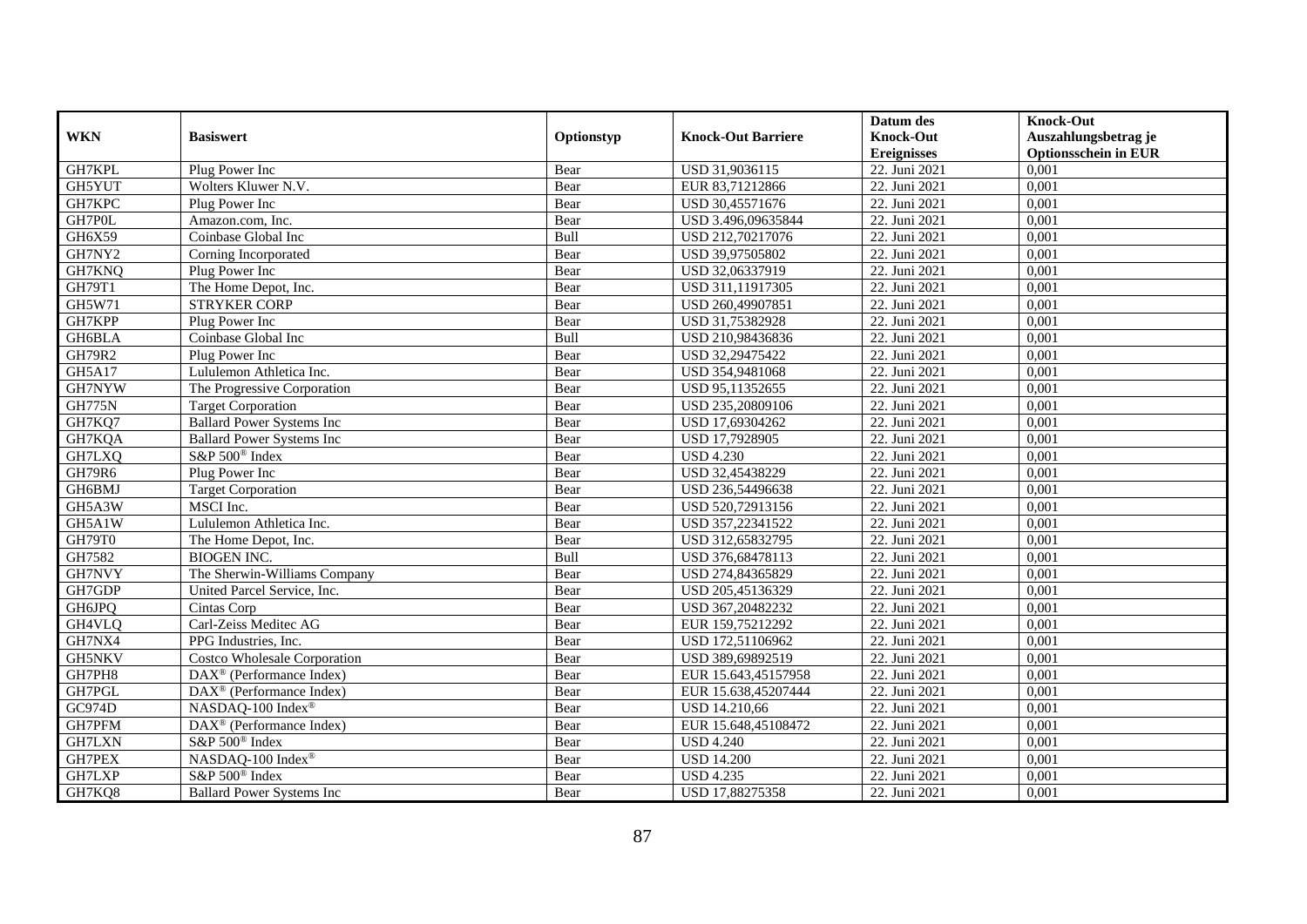|               |                                          |            |                           | Datum des          | <b>Knock-Out</b>            |
|---------------|------------------------------------------|------------|---------------------------|--------------------|-----------------------------|
| <b>WKN</b>    | <b>Basiswert</b>                         | Optionstyp | <b>Knock-Out Barriere</b> | <b>Knock-Out</b>   | Auszahlungsbetrag je        |
|               |                                          |            |                           | <b>Ereignisses</b> | <b>Optionsschein in EUR</b> |
| GH5M12        | NASDAQ-100 Index®                        | Bear       | <b>USD 14.220</b>         | 22. Juni 2021      | 0,001                       |
| GH7KR2        | Mercadolibre Inc.                        | Bear       | USD 1.497,3519686         | 22. Juni 2021      | 0,001                       |
| GH7KT1        | ServiceNow Inc                           | Bear       | USD 545,01451087          | 22. Juni 2021      | 0,001                       |
| GH7AQW        | Peloton Interactive Inc.                 | Bear       | USD 115,49807503          | 22. Juni 2021      | 0,001                       |
| GH7GMK        | <b>BioNTech SE - ADR</b>                 | Bear       | USD 233,95920928          | 22. Juni 2021      | 0,001                       |
| GH5A0M        | Lululemon Athletica Inc.                 | Bear       | USD 359,48883093          | 22. Juni 2021      | 0,001                       |
| GH5GU0        | Thermo Fisher Scientific, Inc.           | Bear       | USD 489,27797095          | 22. Juni 2021      | 0,001                       |
| GH7KQ9        | <b>Ballard Power Systems Inc</b>         | Bear       | USD 17,98260145           | 22. Juni 2021      | 0,001                       |
| GH7KR3        | Mercadolibre Inc.                        | Bear       | USD 1.507,08255851        | 22. Juni 2021      | 0,001                       |
| GH6JPP        | Cintas Corp                              | Bear       | USD 369,70851426          | 22. Juni 2021      | 0,001                       |
| GH7AQX        | Peloton Interactive Inc.                 | Bear       | USD 114,95026595          | 22. Juni 2021      | 0,001                       |
| GH7GH2        | S&P Global Inc                           | Bear       | USD 404,10035364          | 22. Juni 2021      | 0,001                       |
| <b>GH390S</b> | Illumina, Inc.                           | Bear       | USD 466,84544911          | 22. Juni 2021      | 0,001                       |
| GH6RA5        | Fortinet, Inc.                           | Bear       | <b>USD 240,92</b>         | 22. Juni 2021      | 0,001                       |
| GH79R5        | Plug Power Inc                           | Bear       | USD 32,77363844           | 22. Juni 2021      | 0,001                       |
| GH79S6        | Plug Power Inc                           | Bear       | USD 33,40217397           | 22. Juni 2021      | 0,001                       |
| <b>GH79R8</b> | Plug Power Inc                           | Bear       | USD 33,09289458           | 22. Juni 2021      | 0,001                       |
| GH79R9        | Plug Power Inc                           | Bear       | USD 33.24254589           | 22. Juni 2021      | 0,001                       |
| <b>GH79R7</b> | Plug Power Inc                           | Bear       | USD 32,61401036           | 22. Juni 2021      | 0,001                       |
| GH79RR        | Plug Power Inc                           | Bear       | USD 32,9332665            | 22. Juni 2021      | 0,001                       |
| <b>GH79U8</b> | Plug Power Inc                           | Bear       | USD 33,56180203           | 22. Juni 2021      | 0,001                       |
| GH7APR        | Peloton Interactive Inc.                 | Bear       | USD 116,04588413          | 22. Juni 2021      | 0,001                       |
| <b>GH7P70</b> | 1 Feinunze Platin, Feinheit mind. 0,9995 | Bear       | USD 1.076,412             | 22. Juni 2021      | 0,001                       |
| GH79Q9        | Plug Power Inc                           | Bear       | USD 33,72143011           | 22. Juni 2021      | 0,001                       |
| GF9ES3        | NASDAQ-100 Index®                        | Bear       | USD 14.226,91             | 22. Juni 2021      | 0,001                       |
| GF7Z4P        | NASDAQ-100 Index®                        | Bear       | USD 14.240,38             | 22. Juni 2021      | 0,001                       |
| GH5M11        | NASDAQ-100 Index®                        | Bear       | <b>USD 14.240</b>         | 22. Juni 2021      | 0,001                       |
| GH7585        | <b>BIOGEN INC.</b>                       | Bull       | USD 374,72215106          | 22. Juni 2021      | 0,001                       |
| GH5NJ1        | Intuitive Surgical, Inc.                 | Bear       | USD 901,86498577          | 22. Juni 2021      | 0,001                       |
| GH6477        | Cadence Design Systems Inc.              | Bear       | USD 133,56097451          | 22. Juni 2021      | 0,001                       |
| GH7P6X        | 1 Feinunze Platin, Feinheit mind. 0,9995 | Bear       | USD 1.079,066             | 22. Juni 2021      | 0,001                       |
| GH7P6Y        | 1 Feinunze Platin, Feinheit mind. 0,9995 | Bear       | USD 1.081,716             | 22. Juni 2021      | 0,001                       |
| GH5RU3        | Apple Inc.                               | Bear       | USD 133,07834181          | 22. Juni 2021      | 0,001                       |
| GH7583        | <b>BIOGEN INC.</b>                       | Bull       | USD 372,76953445          | 22. Juni 2021      | 0,001                       |
| <b>GH754B</b> | Moderna Inc                              | Bear       | USD 222,26939482          | 22. Juni 2021      | 0,001                       |
| GH5GWJ        | <b>Edwards Lifesciences Corporation</b>  | Bear       | USD 104,18389016          | 22. Juni 2021      | 0,001                       |
| GH6JPS        | Cintas Corp                              | Bear       | USD 372,22218102          | 22. Juni 2021      | 0,001                       |
| GH7GMG        | BioNTech SE - ADR                        | Bear       | USD 235,04776324          | 22. Juni 2021      | 0,001                       |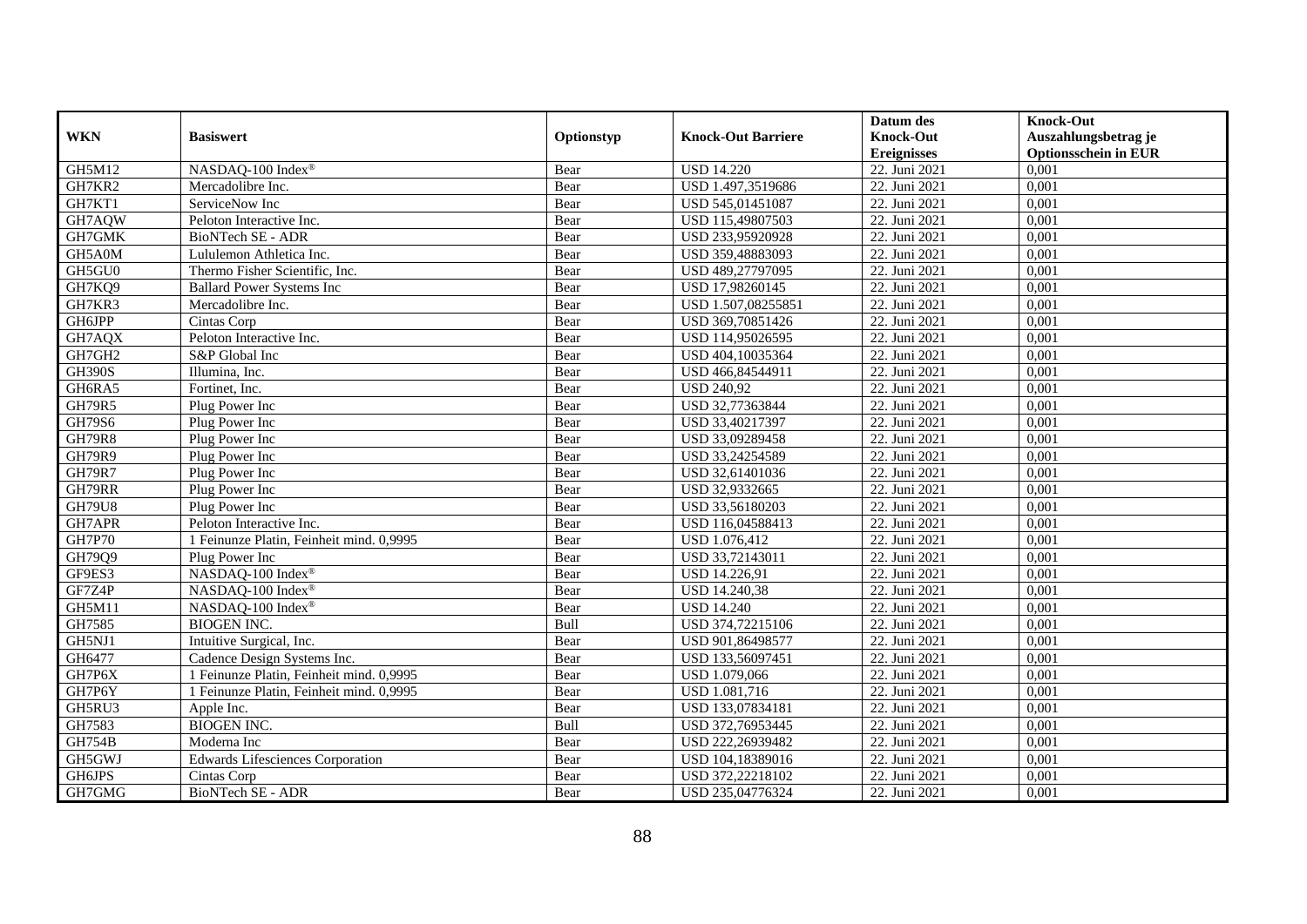|               |                                                                          |            |                           | Datum des          | <b>Knock-Out</b>            |
|---------------|--------------------------------------------------------------------------|------------|---------------------------|--------------------|-----------------------------|
| <b>WKN</b>    | <b>Basiswert</b>                                                         | Optionstyp | <b>Knock-Out Barriere</b> | <b>Knock-Out</b>   | Auszahlungsbetrag je        |
|               |                                                                          |            |                           | <b>Ereignisses</b> | <b>Optionsschein in EUR</b> |
| GH753M        | Moderna Inc                                                              | Bear       | USD 221,22288181          | 22. Juni 2021      | 0,001                       |
| GH7584        | <b>BIOGEN INC.</b>                                                       | Bull       | USD 370,81691783          | 22. Juni 2021      | 0,001                       |
| GH7GMJ        | BioNTech SE - ADR                                                        | Bear       | USD 236,14630394          | 22. Juni 2021      | 0,001                       |
| GH79T2        | The Home Depot, Inc.                                                     | Bear       | USD 314,18748833          | 22. Juni 2021      | 0,001                       |
| GH7LXM        | S&P 500 <sup>®</sup> Index                                               | Bear       | <b>USD 4.245</b>          | 22. Juni 2021      | 0,001                       |
| <b>GH5M10</b> | NASDAQ-100 Index®                                                        | Bear       | <b>USD 14.250</b>         | 22. Juni 2021      | 0,001                       |
| <b>GH7P87</b> | 1 Feinunze Platin, Feinheit mind. 0,9995                                 | Bear       | <b>USD 1.084,37</b>       | 22. Juni 2021      | 0,001                       |
| GH5W7K        | <b>STRYKER CORP</b>                                                      | Bear       | USD 262,79088849          | 22. Juni 2021      | 0,001                       |
| GH5RTZ        | Apple Inc.                                                               | Bear       | USD 133,7158906           | 22. Juni 2021      | 0,001                       |
| GH1GE9        | Microsoft Corporation                                                    | Bear       | USD 264,9416192           | 22. Juni 2021      | 0,001                       |
| <b>GH6TLU</b> | Amazon.com, Inc.                                                         | Bear       | USD 3.519,22525484        | 22. Juni 2021      | 0,001                       |
| GC6D48        | NASDAQ-100 Index®                                                        | Bear       | <b>USD 14.258,54</b>      | 22. Juni 2021      | 0,001                       |
| GF7VR6        | NASDAQ-100 Index®                                                        | Bear       | USD 14.283,34             | 22. Juni 2021      | 0,001                       |
| GF4H8F        | Adobe Inc.                                                               | Bear       | USD 574,23927117          | 22. Juni 2021      | 0,001                       |
| GH6JMW        | AutoZone Inc.                                                            | Bear       | USD 1.438,21553415        | 22. Juni 2021      | 0,001                       |
| GC4E1F        | International Flavors & Fragrances Inc.                                  | Bear       | USD 149,54088722          | 22. Juni 2021      | 0,001                       |
| GH7LXL        | S&P 500 <sup>®</sup> Index                                               | Bear       | <b>USD 4.250</b>          | 22. Juni 2021      | 0,001                       |
| GH5M0Z        | NASDAQ-100 Index®                                                        | Bear       | <b>USD 14.280</b>         | 22. Juni 2021      | 0,001                       |
| GH7SCF        | DAX <sup>®</sup> (Performance Index)/ X-DAX <sup>®</sup>                 | Bear       | EUR 15.625                | 23. Juni 2021      | 0,001                       |
| GH7SEJ        | $\text{DAX}^{\circledast}$ (Performance Index)/ X-DAX <sup>®</sup>       | Bear       | EUR 15.660                | 23. Juni 2021      | 0,001                       |
| GH7SF6        | $DAX^{\circledast}$ (Performance Index)/X-DAX <sup>®</sup>               | Bear       | EUR 15.430                | 23. Juni 2021      | 0,001                       |
| GH7SF7        | $\text{DAX}^{\circledast}$ (Performance Index)/ X-DAX <sup>®</sup>       | Bear       | <b>EUR 15.425</b>         | 23. Juni 2021      | 0,001                       |
| GH7SFH        | DAX <sup>®</sup> (Performance Index)/ X-DAX <sup>®</sup>                 | Bear       | EUR 15.395                | 23. Juni 2021      | 0,001                       |
| GH7RS5        | $DAX^{\circledcirc}$ (Performance Index)/X-DAX <sup>®</sup>              | Bear       | <b>EUR 15.600</b>         | 23. Juni 2021      | 0,001                       |
| GH7SFJ        | $\overline{\text{DAX}^{\otimes}}$ (Performance Index)/X-DAX <sup>®</sup> | Bear       | EUR 15.310                | 23. Juni 2021      | 0,001                       |
| GH7RS6        | DAX <sup>®</sup> (Performance Index)/ X-DAX <sup>®</sup>                 | Bear       | <b>EUR 15.600</b>         | 23. Juni 2021      | 0,001                       |
| GH7SG3        | $\text{DAX}^{\circledast}$ (Performance Index)/ X-DAX <sup>®</sup>       | Bear       | <b>EUR 15.410</b>         | 23. Juni 2021      | 0,001                       |
| GH7SG4        | $\text{DAX}^{\circledast}$ (Performance Index)/ X-DAX <sup>®</sup>       | Bear       | <b>EUR 15.485</b>         | 23. Juni 2021      | 0,001                       |
| GH7SC7        | $\text{DAX}^{\circledast}$ (Performance Index)/ X-DAX <sup>®</sup>       | Bull       | EUR 15.910                | 23. Juni 2021      | 0,001                       |
| GH7SFZ        | $DAX^{\circledcirc}$ (Performance Index)/ X-DAX <sup>®</sup>             | Bear       | EUR 15.325                | 23. Juni 2021      | 0.001                       |
| GH7SCS        | $\text{DAX}^{\circledR}$ (Performance Index)/ X-DAX <sup>®</sup>         | Bear       | EUR 15.575                | 23. Juni 2021      | 0,001                       |
| GH77EE        | Peloton Interactive Inc.                                                 | Bear       | USD 117,00445271          | 22. Juni 2021      | 0,001                       |
| GH7SCT        | $\text{DAX}^{\circledR}$ (Performance Index)/ X-DAX <sup>®</sup>         | Bear       | <b>EUR 15.580</b>         | 23. Juni 2021      | 0,001                       |
| GH7SEW        | $\text{DAX}^{\circledR}$ (Performance Index)/ X-DAX <sup>®</sup>         | Bear       | EUR 15.515                | 23. Juni 2021      | 0,001                       |
| GH7SEX        | $\text{DAX}^{\circledR}$ (Performance Index)/ X-DAX <sup>®</sup>         | Bear       | EUR 15.455                | 23. Juni 2021      | 0,001                       |
| GH7PHZ        | $\text{DAX}^{\otimes}$ (Performance Index)/X-DAX <sup>®</sup>            | Bear       | EUR 15.661,89891861       | 23. Juni 2021      | 0,001                       |
| GH7SFV        | DAX <sup>®</sup> (Performance Index)/ X-DAX <sup>®</sup>                 | Bear       | EUR 15.350                | 23. Juni 2021      | 0,001                       |
| GH7SD0        | DAX <sup>®</sup> (Performance Index)/X-DAX <sup>®</sup>                  | Bear       | EUR 15.555                | 23. Juni 2021      | 0,001                       |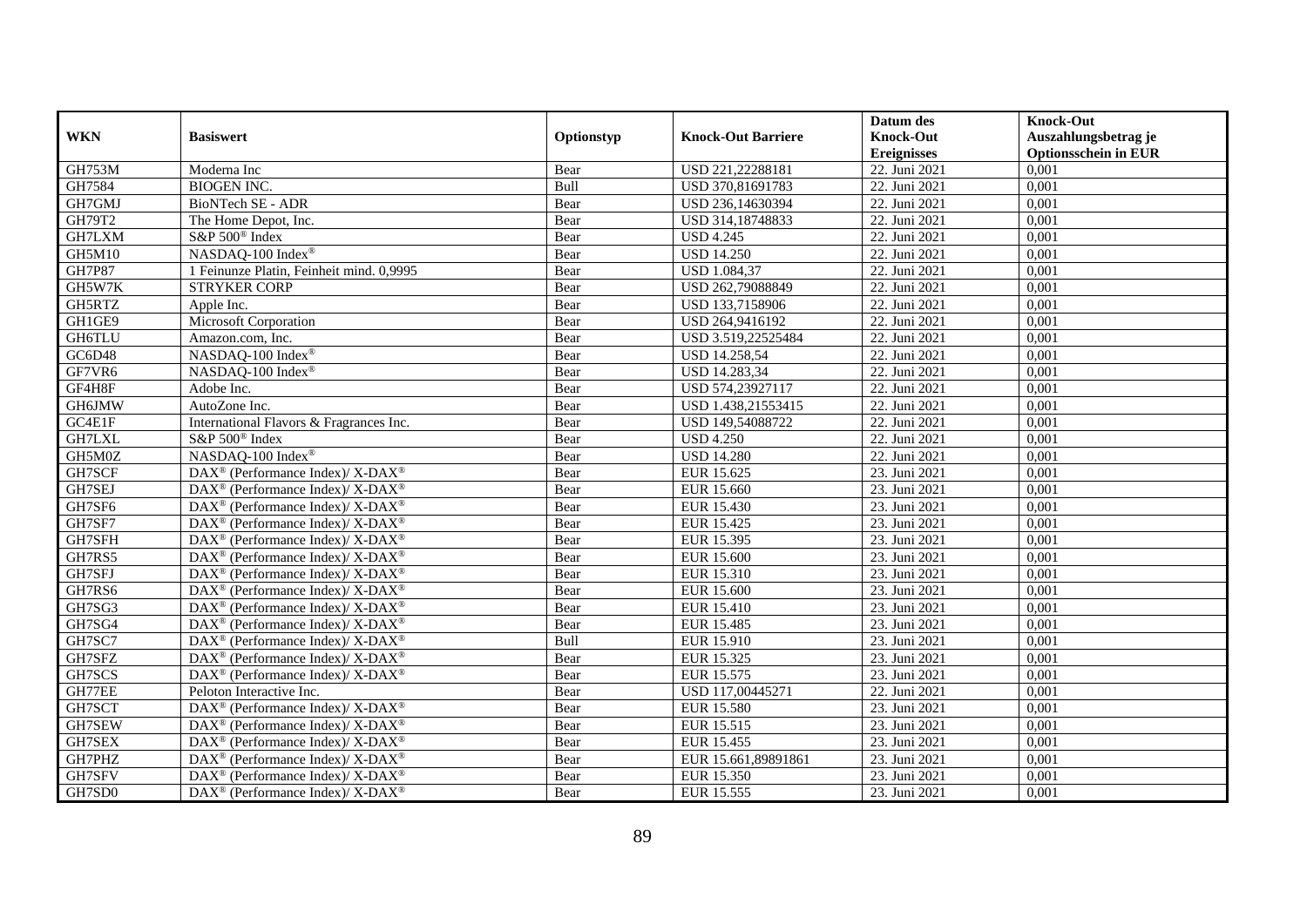|               |                                                                    |            |                           | Datum des          | <b>Knock-Out</b>            |
|---------------|--------------------------------------------------------------------|------------|---------------------------|--------------------|-----------------------------|
| <b>WKN</b>    | <b>Basiswert</b>                                                   | Optionstyp | <b>Knock-Out Barriere</b> | <b>Knock-Out</b>   | Auszahlungsbetrag je        |
|               |                                                                    |            |                           | <b>Ereignisses</b> | <b>Optionsschein in EUR</b> |
| GH7SFA        | $\text{DAX}^{\circledast}$ (Performance Index)/ X-DAX <sup>®</sup> | Bear       | EUR 15.360                | 23. Juni 2021      | 0,001                       |
| GH7LV4        | Dow Jones Industrial Average <sup>®</sup> Index                    | Bear       | <b>USD 34.040</b>         | 22. Juni 2021      | 0,001                       |
| GH7SFC        | DAX <sup>®</sup> (Performance Index)/X-DAX <sup>®</sup>            | Bear       | EUR 15.380                | 23. Juni 2021      | 0,001                       |
| GH7SF8        | DAX <sup>®</sup> (Performance Index)/ X-DAX <sup>®</sup>           | Bear       | EUR 15.435                | 23. Juni 2021      | 0,001                       |
| GH7SFK        | $\text{DAX}^{\circledast}$ (Performance Index)/ X-DAX <sup>®</sup> | Bear       | <b>EUR 15.400</b>         | 23. Juni 2021      | 0,001                       |
| GH7SFL        | $DAX^{\circledcirc}$ (Performance Index)/X-DAX <sup>®</sup>        | Bear       | EUR 15.650                | 23. Juni 2021      | 0,001                       |
| GH7SG6        | DAX <sup>®</sup> (Performance Index)/X-DAX <sup>®</sup>            | Bear       | EUR 15.330                | 23. Juni 2021      | 0,001                       |
| GH7P6K        | 1 Feinunze Platin, Feinheit mind. 0,9995                           | Bear       | USD 1.094,867             | 23. Juni 2021      | 0,001                       |
| GH7SEE        | $\text{DAX}^{\circledR}$ (Performance Index)/ X-DAX <sup>®</sup>   | Bull       | <b>EUR 15.900</b>         | 23. Juni 2021      | 0,001                       |
| GH7SF2        | $\text{DAX}^{\circledR}$ (Performance Index)/ X-DAX <sup>®</sup>   | Bear       | EUR 15.495                | 23. Juni 2021      | 0,001                       |
| GH7P71        | 1 Feinunze Platin, Feinheit mind. 0,9995                           | Bear       | USD 1.092,219             | 23. Juni 2021      | 0,001                       |
| GH7SF3        | DAX <sup>®</sup> (Performance Index)/ X-DAX <sup>®</sup>           | Bear       | EUR 15.475                | 23. Juni 2021      | 0,001                       |
| GH7P72        | 1 Feinunze Platin, Feinheit mind. 0,9995                           | Bear       | USD 1.089,568             | 23. Juni 2021      | 0,001                       |
| GH7SFD        | DAX <sup>®</sup> (Performance Index)/ X-DAX <sup>®</sup>           | Bear       | EUR 15.365                | 23. Juni 2021      | 0,001                       |
| <b>GH7P73</b> | 1 Feinunze Platin, Feinheit mind. 0,9995                           | Bear       | USD 1.086,913             | 23. Juni 2021      | 0,001                       |
| GH7SFE        | $DAX^{\circledcirc}$ (Performance Index)/ X-DAX <sup>®</sup>       | Bear       | EUR 15.370                | 23. Juni 2021      | 0,001                       |
| GH7SG2        | $\text{DAX}^{\circledR}$ (Performance Index)/ X-DAX <sup>®</sup>   | Bear       | EUR 15.405                | 23. Juni 2021      | 0,001                       |
| GH7SCQ        | $\text{DAX}^{\circledR}$ (Performance Index)/ X-DAX <sup>®</sup>   | Bear       | EUR 15.560                | 23. Juni 2021      | 0,001                       |
| GH7SCR        | $\text{DAX}^{\circledR}$ (Performance Index)/ X-DAX <sup>®</sup>   | Bear       | EUR 15.590                | 23. Juni 2021      | 0,001                       |
| GH7SDS        | DAX <sup>®</sup> (Performance Index)/ X-DAX <sup>®</sup>           | Bear       | EUR 15.635                | 23. Juni 2021      | 0,001                       |
| GH7SDT        | DAX <sup>®</sup> (Performance Index)/ X-DAX <sup>®</sup>           | Bear       | EUR 15.605                | 23. Juni 2021      | 0,001                       |
| GH6JPW        | Cintas Corp                                                        | Bear       | USD 374,72587297          | 22. Juni 2021      | 0,001                       |
| GH7SEU        | DAX <sup>®</sup> (Performance Index)/X-DAX <sup>®</sup>            | Bear       | EUR 15.510                | 23. Juni 2021      | 0,001                       |
| GH7P2L        | Martin Marietta Materials, Inc.                                    | Bear       | USD 345,90723673          | 22. Juni 2021      | 0,001                       |
| GH7SEV        | $DAX^{\circledcirc}$ (Performance Index)/X-DAX <sup>®</sup>        | Bear       | EUR 15.445                | 23. Juni 2021      | 0,001                       |
| GH7SFT        | $\text{DAX}^{\circledR}$ (Performance Index)/ X-DAX <sup>®</sup>   | Bear       | EUR 15.345                | 23. Juni 2021      | 0,001                       |
| GH5GZ9        | Thermo Fisher Scientific, Inc.                                     | Bear       | USD 491,59848013          | 22. Juni 2021      | 0,001                       |
| GH71SX        | <b>Costco Wholesale Corporation</b>                                | Bear       | USD 392,1990352           | 22. Juni 2021      | 0,001                       |
| GH7SFU        | DAX <sup>®</sup> (Performance Index)/ X-DAX <sup>®</sup>           | Bear       | EUR 15.355                | 23. Juni 2021      | 0,001                       |
| GH7SDF        | DAX <sup>®</sup> (Performance Index)/ X-DAX <sup>®</sup>           | Bear       | EUR 15.585                | 23. Juni 2021      | 0,001                       |
| GH7SF4        | $\text{DAX}^{\circledast}$ (Performance Index)/ X-DAX <sup>®</sup> | Bear       | <b>EUR 15.480</b>         | 23. Juni 2021      | 0,001                       |
| GH79QC        | Plug Power Inc                                                     | Bear       | USD 33,88105818           | 22. Juni 2021      | 0,001                       |
| GH7SF5        | DAX <sup>®</sup> (Performance Index)/ X-DAX <sup>®</sup>           | Bear       | EUR 15.415                | 23. Juni 2021      | 0.001                       |
| GB7PK3        | USD/JPY (WM-Fixing)                                                | Bear       | JPY 110,83788022          | 23. Juni 2021      | 0,001                       |
| GH7SFF        | $DAX^{\circledcirc}$ (Performance Index)/X-DAX <sup>®</sup>        | Bear       | <b>EUR 15.420</b>         | 23. Juni 2021      | 0,001                       |
| GH7SFG        | DAX <sup>®</sup> (Performance Index)/ X-DAX <sup>®</sup>           | Bear       | <b>EUR 15.390</b>         | 23. Juni 2021      | 0,001                       |
| GH7SCJ        | DAX <sup>®</sup> (Performance Index)/ X-DAX <sup>®</sup>           | Bull       | EUR 15.915                | 23. Juni 2021      | 0,001                       |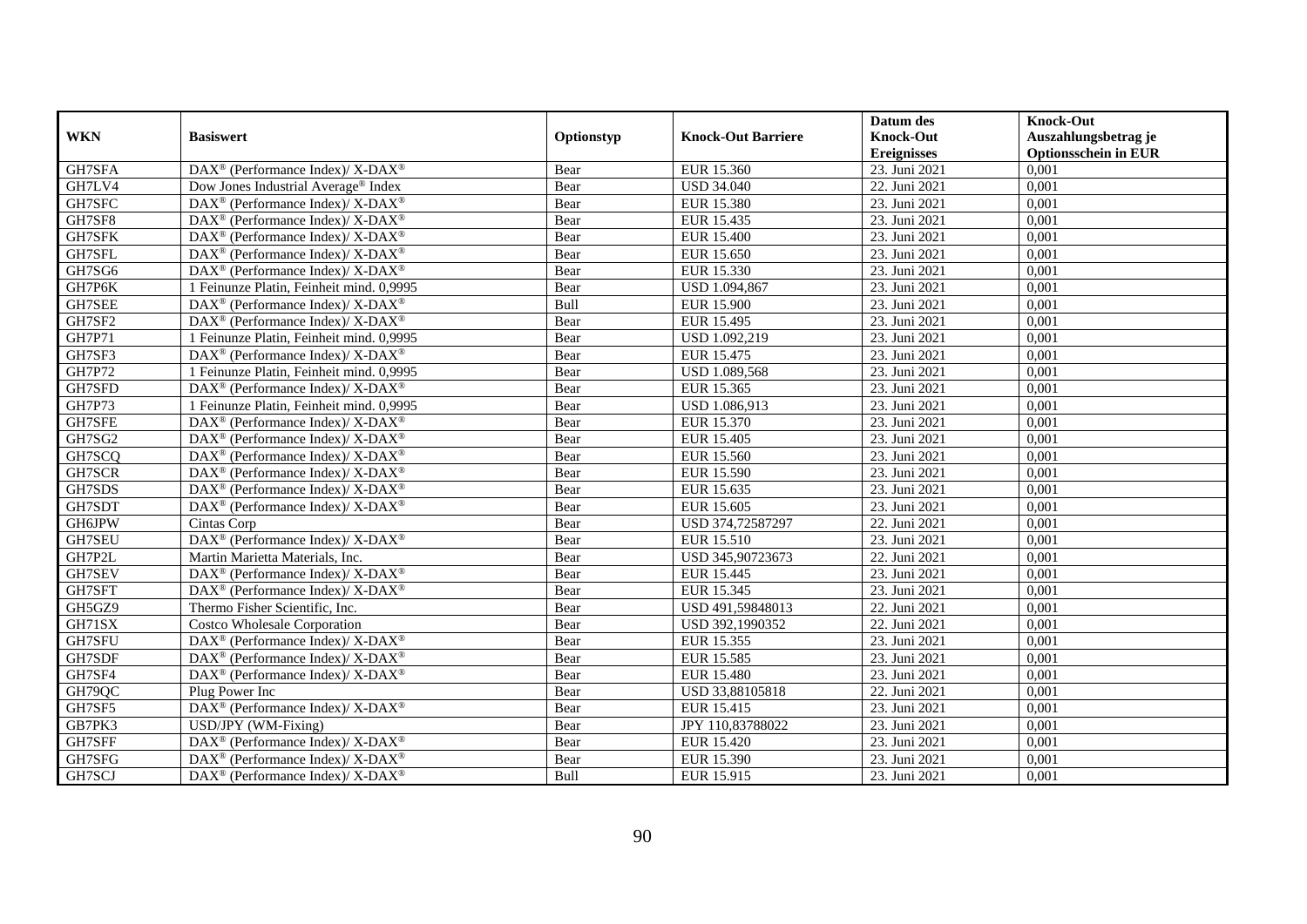| <b>WKN</b> | <b>Basiswert</b>                                                    | Optionstyp | <b>Knock-Out Barriere</b> | Datum des<br><b>Knock-Out</b><br><b>Ereignisses</b> | <b>Knock-Out</b><br>Auszahlungsbetrag je<br><b>Optionsschein in EUR</b> |
|------------|---------------------------------------------------------------------|------------|---------------------------|-----------------------------------------------------|-------------------------------------------------------------------------|
| GH7QKG     | ICE Brent Crude Oil Future (Generic Front Month<br>Future)          | Bear       | <b>USD 73,8</b>           | 23. Juni 2021                                       | 0,001                                                                   |
| GH7QK7     | NYMEX Light, Sweet Crude Oil Future (Generic Front<br>Month Future) | Bear       | <b>USD 72,91</b>          | 23. Juni 2021                                       | 0,001                                                                   |
| GH7SDL     | DAX <sup>®</sup> (Performance Index)/X-DAX <sup>®</sup>             | Bear       | <b>EUR 15.600</b>         | 23. Juni 2021                                       | 0,001                                                                   |
| GH7SFM     | DAX <sup>®</sup> (Performance Index)/ X-DAX <sup>®</sup>            | Bear       | EUR 15.315                | 23. Juni 2021                                       | 0,001                                                                   |
| GH7SCL     | $\text{DAX}^{\circledast}$ (Performance Index)/X-DAX <sup>®</sup>   | Bear       | EUR 15.655                | 23. Juni 2021                                       | 0,001                                                                   |
| GH7SCM     | $DAX^{\circledcirc}$ (Performance Index)/X-DAX <sup>®</sup>         | Bull       | EUR 15.925                | 23. Juni 2021                                       | 0.001                                                                   |
| GH23RM     | ICE Brent Crude Oil Future (Generic Front Month<br>Future)          | Bear       | <b>USD 74,63</b>          | 23. Juni 2021                                       | 0,001                                                                   |
| GH7SDP     | DAX <sup>®</sup> (Performance Index)/ X-DAX <sup>®</sup>            | Bull       | EUR 15.920                | 23. Juni 2021                                       | 0,001                                                                   |
| GH7SEQ     | DAX <sup>®</sup> (Performance Index)/X-DAX <sup>®</sup>             | Bear       | <b>EUR 15.520</b>         | 23. Juni 2021                                       | 0,001                                                                   |
| GH7SER     | $DAX^{\circledast}$ (Performance Index)/ X-DAX <sup>®</sup>         | Bear       | EUR 15.505                | 23. Juni 2021                                       | 0,001                                                                   |
| GH79QD     | Plug Power Inc                                                      | Bear       | USD 34,04068625           | 22. Juni 2021                                       | 0,001                                                                   |
| GH7SFP     | DAX <sup>®</sup> (Performance Index)/ X-DAX <sup>®</sup>            | Bear       | EUR 15.385                | 23. Juni 2021                                       | 0,001                                                                   |
| GH7SFQ     | DAX <sup>®</sup> (Performance Index)/X-DAX <sup>®</sup>             | Bear       | EUR 15.320                | 23. Juni 2021                                       | 0,001                                                                   |
| GH7SD2     | $DAX^{\circledast}$ (Performance Index)/ X-DAX <sup>®</sup>         | Bear       | EUR 15.615                | 23. Juni 2021                                       | 0,001                                                                   |
| GH7SD3     | $DAX^{\circledcirc}$ (Performance Index)/X-DAX <sup>®</sup>         | Bear       | EUR 15.645                | 23. Juni 2021                                       | 0,001                                                                   |
| GH7SF9     | DAX <sup>®</sup> (Performance Index)/ X-DAX <sup>®</sup>            | Bear       | EUR 15.440                | 23. Juni 2021                                       | 0,001                                                                   |
| GH7SDA     | DAX <sup>®</sup> (Performance Index)/ X-DAX <sup>®</sup>            | Bear       | EUR 15.640                | 23. Juni 2021                                       | 0,001                                                                   |
| GH7SED     | $DAX^{\circledast}$ (Performance Index)/ X-DAX <sup>®</sup>         | Bear       | EUR 15.630                | 23. Juni 2021                                       | 0,001                                                                   |
| GH7SG0     | DAX <sup>®</sup> (Performance Index)/ X-DAX <sup>®</sup>            | Bear       | EUR 15.490                | 23. Juni 2021                                       | 0,001                                                                   |
| GH7SG1     | DAX <sup>®</sup> (Performance Index)/ X-DAX <sup>®</sup>            | Bear       | EUR 15.610                | 23. Juni 2021                                       | 0,001                                                                   |
| GH7SCU     | $DAX^{\circledast}$ (Performance Index)/ X-DAX <sup>®</sup>         | Bear       | EUR 15.535                | 23. Juni 2021                                       | 0,001                                                                   |
| GH7SCV     | DAX <sup>®</sup> (Performance Index)/ X-DAX <sup>®</sup>            | Bear       | EUR 15.525                | 23. Juni 2021                                       | 0,001                                                                   |
| GH7SCW     | DAX <sup>®</sup> (Performance Index)/ X-DAX <sup>®</sup>            | Bear       | EUR 15.545                | 23. Juni 2021                                       | 0,001                                                                   |
| GH7SEY     | $DAX^{\circledast}$ (Performance Index)/ X-DAX <sup>®</sup>         | Bear       | EUR 15.450                | 23. Juni 2021                                       | 0,001                                                                   |
| GH7SEZ     | $\text{DAX}^{\circledR}$ (Performance Index)/ X-DAX <sup>®</sup>    | Bear       | EUR 15.465                | 23. Juni 2021                                       | 0,001                                                                   |
| GH7SF0     | DAX <sup>®</sup> (Performance Index)/ X-DAX <sup>®</sup>            | Bear       | EUR 15.460                | 23. Juni 2021                                       | 0,001                                                                   |
| GH7SCN     | $\text{DAX}^{\circledast}$ (Performance Index)/X-DAX <sup>®</sup>   | Bear       | EUR 15.570                | 23. Juni 2021                                       | 0,001                                                                   |
| GH7SCP     | DAX <sup>®</sup> (Performance Index)/X-DAX <sup>®</sup>             | Bear       | EUR 15.540                | 23. Juni 2021                                       | 0,001                                                                   |
| GH7SDR     | DAX <sup>®</sup> (Performance Index)/X-DAX <sup>®</sup>             | Bull       | <b>EUR 15.905</b>         | 23. Juni 2021                                       | 0,001                                                                   |
| GH7SET     | DAX <sup>®</sup> (Performance Index)/ X-DAX <sup>®</sup>            | Bear       | <b>EUR 15.500</b>         | 23. Juni 2021                                       | 0,001                                                                   |
| GH7SFR     | DAX <sup>®</sup> (Performance Index)/ X-DAX <sup>®</sup>            | Bear       | EUR 15.340                | 23. Juni 2021                                       | 0,001                                                                   |
| GH7SFS     | DAX <sup>®</sup> (Performance Index)/X-DAX <sup>®</sup>             | Bear       | EUR 15.335                | 23. Juni 2021                                       | 0,001                                                                   |
| GH7SCX     | DAX <sup>®</sup> (Performance Index)/X-DAX <sup>®</sup>             | Bear       | EUR 15.550                | 23. Juni 2021                                       | 0,001                                                                   |
| GH7SCY     | DAX <sup>®</sup> (Performance Index)/ X-DAX <sup>®</sup>            | Bear       | EUR 15.530                | 23. Juni 2021                                       | 0,001                                                                   |
| GH7SCZ     | $DAX^{\circledast}$ (Performance Index)/ X-DAX <sup>®</sup>         | Bear       | EUR 15.565                | 23. Juni 2021                                       | 0,001                                                                   |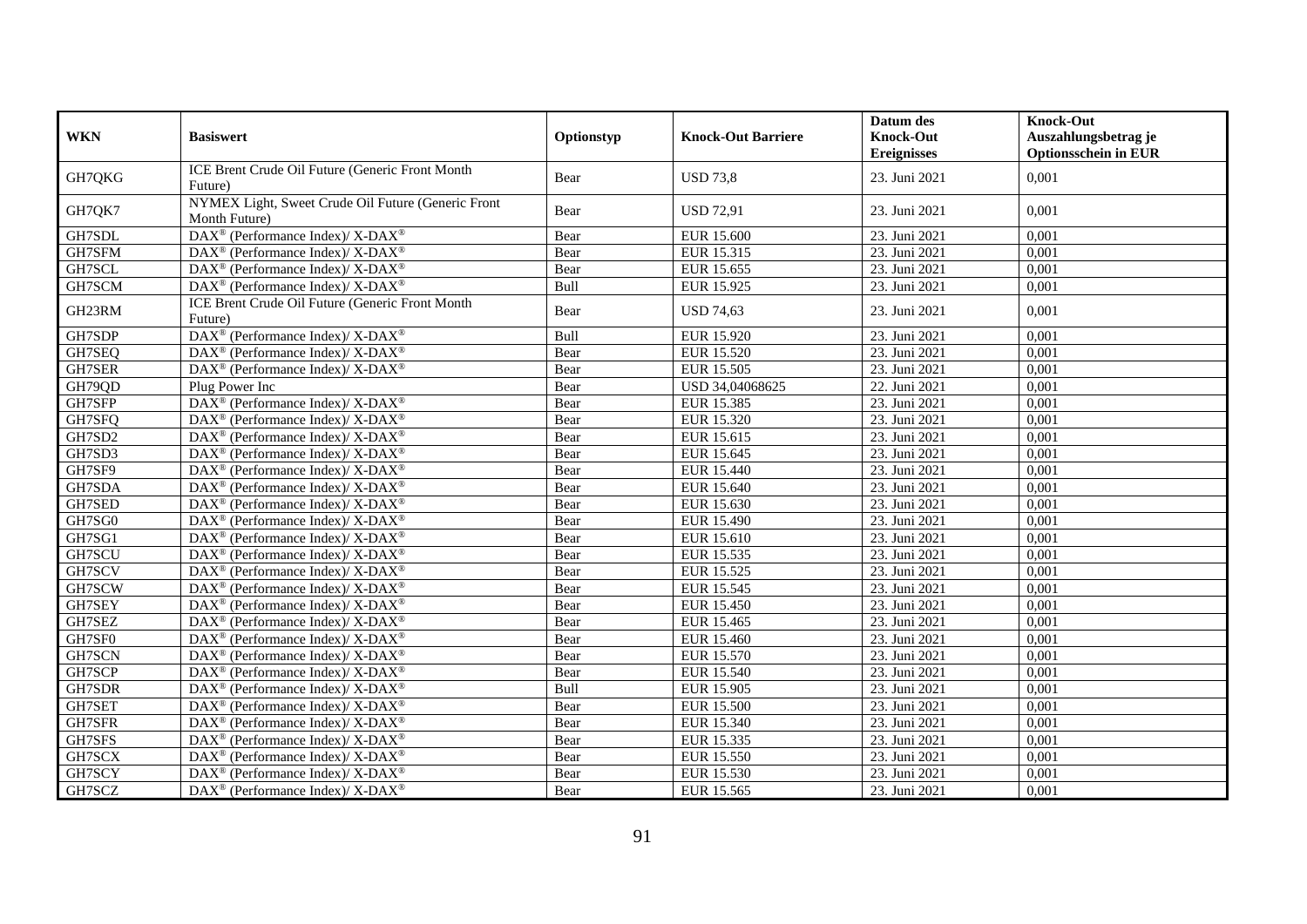|               |                                                             |            |                           | Datum des          | <b>Knock-Out</b>            |
|---------------|-------------------------------------------------------------|------------|---------------------------|--------------------|-----------------------------|
| <b>WKN</b>    | <b>Basiswert</b>                                            | Optionstyp | <b>Knock-Out Barriere</b> | <b>Knock-Out</b>   | Auszahlungsbetrag je        |
|               |                                                             |            |                           | <b>Ereignisses</b> | <b>Optionsschein in EUR</b> |
| GH7SF1        | DAX <sup>®</sup> (Performance Index)/ X-DAX <sup>®</sup>    | Bear       | EUR 15.470                | 23. Juni 2021      | 0,001                       |
| GH7SFB        | DAX <sup>®</sup> (Performance Index)/ X-DAX <sup>®</sup>    | Bear       | EUR 15.375                | 23. Juni 2021      | 0,001                       |
| GH7SFW        | DAX <sup>®</sup> (Performance Index)/ X-DAX <sup>®</sup>    | Bear       | EUR 15.595                | 23. Juni 2021      | 0,001                       |
| GH7SFX        | $DAX^{\circledcirc}$ (Performance Index)/X-DAX <sup>®</sup> | Bear       | EUR 15.620                | 23. Juni 2021      | 0,001                       |
| <b>GH7R15</b> | Siemens Gamesa Renewable Energy, S.A.                       | Bear       | EUR 27,01                 | 23. Juni 2021      | 0,001                       |
| GH3UQV        | <b>Baver AG</b>                                             | Bull       | EUR 49,91533394           | 23. Juni 2021      | 0,001                       |
| GH7PJ1        | DAX <sup>®</sup> (Performance Index)/ X-DAX <sup>®</sup>    | Bear       | EUR 15.666,8979288        | 23. Juni 2021      | 0,001                       |
| GC9BVV        | Deutsche Telekom AG                                         | Bear       | EUR 17,98338778           | 23. Juni 2021      | 0,001                       |
| GH7R1L        | Lanxess AG                                                  | Bear       | EUR 59,07                 | 23. Juni 2021      | 0,001                       |
| GH7NXN        | Dassault Systemes S.A.                                      | Bear       | EUR 201,92440784          | 23. Juni 2021      | 0,001                       |
| GH7GFV        | Varta AG                                                    | Bear       | EUR 146,01973028          | 23. Juni 2021      | 0,001                       |
| GH7R6D        | Prosus NV                                                   | Bull       | <b>EUR 83,54</b>          | 23. Juni 2021      | 0,001                       |
| GH66T4        | Pernod Ricard SA                                            | Bear       | EUR 182,48753341          | 23. Juni 2021      | 0,001                       |
| GH6TH0        | Deutsche Post AG                                            | Bear       | EUR 57,78596511           | 23. Juni 2021      | 0,001                       |
| GH5S1L        | Nestlé S.A.                                                 | Bear       | CHF 116,56469471          | 23. Juni 2021      | 0,001                       |
| <b>GH0KMQ</b> | Koninklijke Philips N.V.                                    | Bull       | EUR 42,30436428           | 23. Juni 2021      | 0,001                       |
| GH2STB        | ACS, Actividades de Construcción y Servicios, S.A.          | Bull       | EUR 22,84276111           | 23. Juni 2021      | 0,001                       |
| <b>GH778F</b> | Covestro AG                                                 | Bear       | EUR 56,03662101           | 23. Juni 2021      | 0,001                       |
| <b>GH1WCK</b> | Zalando SE                                                  | Bear       | EUR 100,52772149          | 23. Juni 2021      | 0,001                       |
| GH6JTF        | Sika AG                                                     | Bear       | CHF 301,77196624          | 23. Juni 2021      | 0,001                       |
| GH7PK7        | DAX <sup>®</sup> (Performance Index)/ X-DAX <sup>®</sup>    | Bear       | EUR 15.671,89693899       | 23. Juni 2021      | 0,001                       |
| GH3UQS        | Bayer AG                                                    | Bull       | EUR 50,18833252           | 23. Juni 2021      | 0,001                       |
| GH7R7V        | Rio Tinto Plc                                               | Bear       | GBP 59,49                 | 23. Juni 2021      | 0,001                       |
| GH7R7S        | Compagnie Generale des Etablissements Michelin SCA          | Bear       | EUR 134,66                | 23. Juni 2021      | 0,001                       |
| GH6R9R        | Pernod Ricard SA                                            | Bear       | EUR 186,89528335          | 23. Juni 2021      | 0.001                       |
| GH7SDH        | DAX <sup>®</sup> (Performance Index)                        | Bear       | EUR 15.440                | 23. Juni 2021      | 0,001                       |
| GH7R8A        | Prosus NV                                                   | Bull       | <b>EUR 82,37</b>          | 23. Juni 2021      | 0,001                       |
| <b>GH7RKS</b> | DAX <sup>®</sup> (Performance Index)                        | Bear       | EUR 15.625                | 23. Juni 2021      | 0,001                       |
| GH6R7T        | Heineken N.V.                                               | Bear       | EUR 101,84675718          | 23. Juni 2021      | 0,001                       |
| GH3UQX        | Bayer AG                                                    | Bull       | EUR 50,73432963           | 23. Juni 2021      | 0,001                       |
| GH6RAN        | Pernod Ricard SA                                            | Bear       | EUR 185,66833418          | 23. Juni 2021      | 0,001                       |
| <b>GH778K</b> | Covestro AG                                                 | Bear       | EUR 56,30607581           | 23. Juni 2021      | 0,001                       |
| GH6TEJ        | Deutsche Post AG                                            | Bear       | EUR 58,0652207            | 23. Juni 2021      | 0,001                       |
| GH7RKT        | DAX <sup>®</sup> (Performance Index)                        | Bear       | EUR 15.620                | 23. Juni 2021      | 0,001                       |
| GH7PGY        | DAX <sup>®</sup> (Performance Index)                        | Bear       | EUR 15.661,89891861       | 23. Juni 2021      | 0,001                       |
| GH6RA4        | Pernod Ricard SA                                            | Bear       | EUR 184,44138501          | 23. Juni 2021      | 0,001                       |
| GH7R6G        | Prosus NV                                                   | Bull       | <b>EUR 82,96</b>          | 23. Juni 2021      | 0,001                       |
| GH3UQQ        | Bayer AG                                                    | Bull       | EUR 50,46133105           | 23. Juni 2021      | 0,001                       |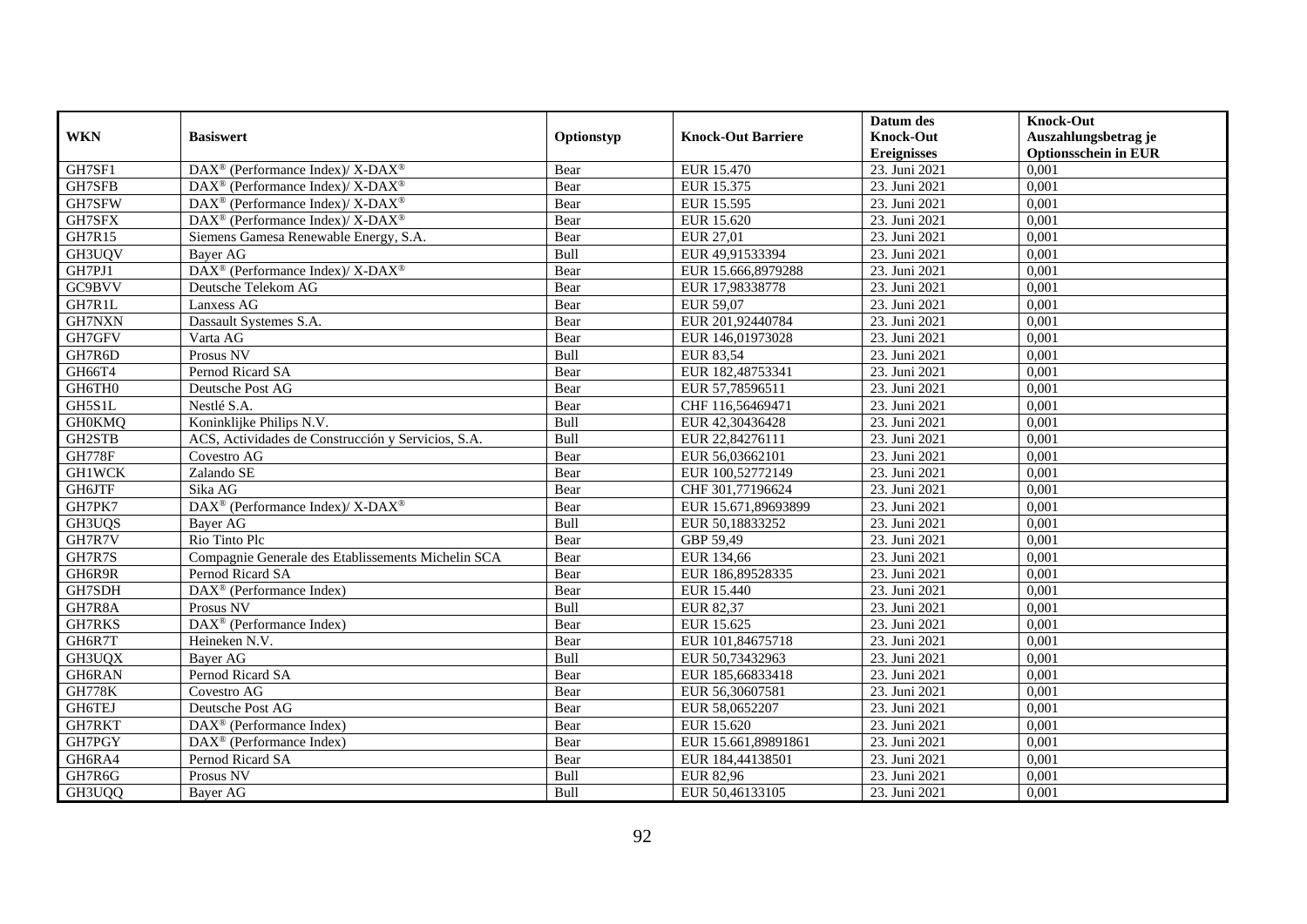|               |                                                              |            |                           | Datum des          | <b>Knock-Out</b>            |
|---------------|--------------------------------------------------------------|------------|---------------------------|--------------------|-----------------------------|
| <b>WKN</b>    | <b>Basiswert</b>                                             | Optionstyp | <b>Knock-Out Barriere</b> | <b>Knock-Out</b>   | Auszahlungsbetrag je        |
|               |                                                              |            |                           | <b>Ereignisses</b> | <b>Optionsschein in EUR</b> |
| <b>GH7R68</b> | Compagnie Generale des Etablissements Michelin SCA           | Bear       | EUR 132,99                | 23. Juni 2021      | 0,001                       |
| GH7RKA        | DAX <sup>®</sup> (Performance Index)                         | Bear       | EUR 15.650                | 23. Juni 2021      | 0,001                       |
| GH7PJ0        | DAX <sup>®</sup> (Performance Index)                         | Bear       | EUR 15.666,8979288        | 23. Juni 2021      | 0,001                       |
| GH3UQR        | Bayer AG                                                     | Bull       | EUR 51,00732821           | 23. Juni 2021      | 0,001                       |
| GH7RKB        | DAX <sup>®</sup> (Performance Index)                         | Bear       | EUR 15.650                | 23. Juni 2021      | 0,001                       |
| GH7SEB        | DAX <sup>®</sup> (Performance Index)                         | Bear       | EUR 15.420                | 23. Juni 2021      | 0,001                       |
| GH7RLC        | $\text{DAX}^{\otimes}$ (Performance Index)                   | Bear       | EUR 15.590                | 23. Juni 2021      | 0,001                       |
| GH7R60        | Compagnie Generale des Etablissements Michelin SCA           | Bear       | <b>EUR 135,5</b>          | 23. Juni 2021      | 0,001                       |
| GH7PGH        | $\text{DAX}^{\textcircled{D}}$ (Performance Index)           | Bear       | EUR 15.656,89990844       | 23. Juni 2021      | 0,001                       |
| GH7RM0        | $DAX^{\otimes}$ (Performance Index)                          | Bear       | EUR 15.560                | 23. Juni 2021      | 0,001                       |
| GH7SDU        | $\overline{\text{DAX}}^{\textcircled{}}$ (Performance Index) | Bear       | EUR 15.510                | 23. Juni 2021      | 0,001                       |
| GH7RJY        | $\overline{\text{DAX}^{\otimes}}$ (Performance Index)        | Bear       | EUR 15.675                | 23. Juni 2021      | 0,001                       |
| GH7R6A        | Compagnie Generale des Etablissements Michelin SCA           | Bear       | EUR 133,83                | 23. Juni 2021      | 0,001                       |
| GH7SD1        | DAX <sup>®</sup> (Performance Index)                         | Bear       | <b>EUR 15.480</b>         | 23. Juni 2021      | 0,001                       |
| GH7RJZ        | $\text{DAX}^{\circledast}$ (Performance Index)               | Bear       | EUR 15.670                | 23. Juni 2021      | 0,001                       |
| GH7SE2        | DAX <sup>®</sup> (Performance Index)                         | Bear       | EUR 15.545                | 23. Juni 2021      | 0,001                       |
| GH7RL0        | DAX <sup>®</sup> (Performance Index)                         | Bear       | EUR 15.610                | 23. Juni 2021      | 0,001                       |
| GH7PFT        | $DAX^{\circledR}$ (Performance Index)                        | Bear       | EUR 15.651.90089825       | 23. Juni 2021      | 0,001                       |
| GH7RL1        | $\overline{\text{DAX}}^{\textcircled{}}$ (Performance Index) | Bear       | EUR 15.610                | 23. Juni 2021      | 0,001                       |
| GH7SDJ        | DAX <sup>®</sup> (Performance Index)                         | Bear       | EUR 15.560                | 23. Juni 2021      | 0,001                       |
| <b>GH7RLN</b> | DAX <sup>®</sup> (Performance Index)                         | Bear       | EUR 15.575                | 23. Juni 2021      | 0,001                       |
| GH7SDD        | $\overline{\text{DAX}^{\otimes}}$ (Performance Index)        | Bear       | EUR 15.325                | 23. Juni 2021      | 0,001                       |
| GH7RMQ        | $\overline{\text{DAX}^{\otimes}}$ (Performance Index)        | Bear       | EUR 15.520                | 23. Juni 2021      | 0,001                       |
| GH7RKJ        | DAX <sup>®</sup> (Performance Index)                         | Bear       | EUR 15.640                | 23. Juni 2021      | 0,001                       |
| GH7SC8        | DAX <sup>®</sup> (Performance Index)                         | Bear       | EUR 15.390                | 23. Juni 2021      | 0,001                       |
| GH7RKK        | $\text{DAX}^{\otimes}$ (Performance Index)                   | Bear       | EUR 15.630                | 23. Juni 2021      | 0,001                       |
| GH7SE3        | DAX <sup>®</sup> (Performance Index)                         | Bear       | EUR 15.360                | 23. Juni 2021      | 0,001                       |
| GH7RM8        | $\text{DAX}^{\textcircled{D}}$ (Performance Index)           | Bear       | EUR 15.540                | 23. Juni 2021      | 0.001                       |
| GH7SCA        | $\text{DAX}^{\textcircled{D}}$ (Performance Index)           | Bear       | EUR 15.455                | 23. Juni 2021      | 0,001                       |
| GH7RJW        | $\text{DAX}^{\textcircled{D}}$ (Performance Index)           | Bear       | EUR 15.675                | 23. Juni 2021      | 0,001                       |
| GH7SCB        | DAX <sup>®</sup> (Performance Index)                         | Bear       | EUR 15.310                | 23. Juni 2021      | 0,001                       |
| GH7RJX        | DAX <sup>®</sup> (Performance Index)                         | Bear       | EUR 15.675                | 23. Juni 2021      | 0,001                       |
| GH7SDC        | $\overline{\text{DAX}^{\otimes}}$ (Performance Index)        | Bear       | EUR 15.555                | 23. Juni 2021      | 0,001                       |
| GH7RKY        | DAX <sup>®</sup> (Performance Index)                         | Bear       | EUR 15.610                | 23. Juni 2021      | 0,001                       |
| GH7SEF        | $\text{DAX}^{\textcircled{n}}$ (Performance Index)           | Bull       | EUR 15.925                | 23. Juni 2021      | 0,001                       |
| GH7RKZ        | $\text{DAX}^{\textcircled{n}}$ (Performance Index)           | Bear       | EUR 15.610                | 23. Juni 2021      | 0,001                       |
| GH7PGJ        | $\text{DAX}^{\otimes}$ (Performance Index)                   | Bear       | EUR 15.671,89693899       | 23. Juni 2021      | 0,001                       |
| GH7RLL        | $\overline{\text{DAX}}^{\textcirc}$ (Performance Index)      | Bear       | EUR 15.575                | 23. Juni 2021      | 0,001                       |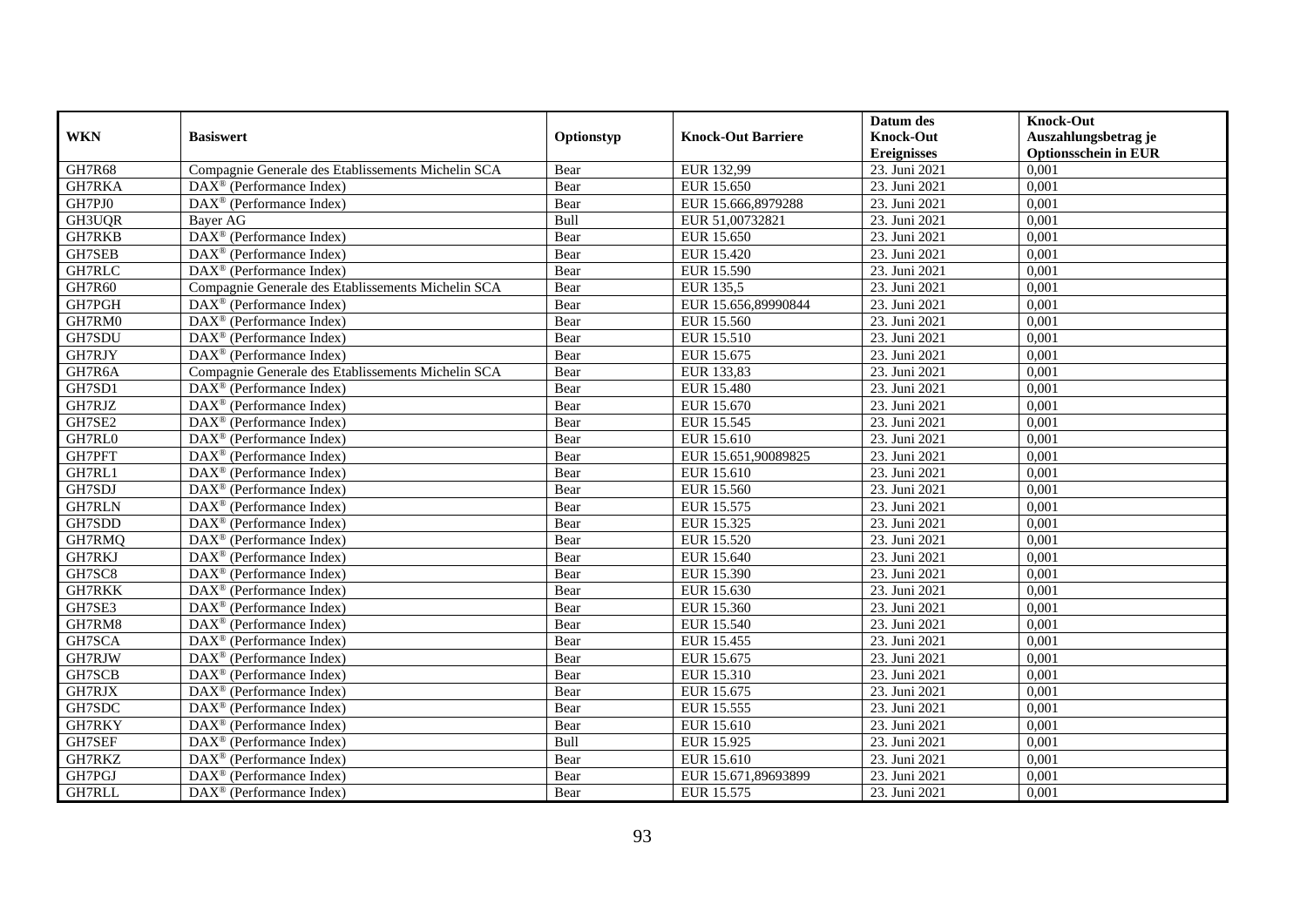|               |                                                              |            |                           | Datum des          | <b>Knock-Out</b>            |
|---------------|--------------------------------------------------------------|------------|---------------------------|--------------------|-----------------------------|
| <b>WKN</b>    | <b>Basiswert</b>                                             | Optionstyp | <b>Knock-Out Barriere</b> | <b>Knock-Out</b>   | Auszahlungsbetrag je        |
|               |                                                              |            |                           | <b>Ereignisses</b> | <b>Optionsschein in EUR</b> |
| GH7SDW        | DAX <sup>®</sup> (Performance Index)                         | Bear       | EUR 15.575                | 23. Juni 2021      | 0,001                       |
| <b>GH7RLM</b> | $\text{DAX}^{\circledast}$ (Performance Index)               | Bear       | EUR 15.575                | 23. Juni 2021      | 0,001                       |
| GH7RK0        | DAX <sup>®</sup> (Performance Index)                         | Bear       | EUR 15.670                | 23. Juni 2021      | 0,001                       |
| GH7SDX        | $\text{DAX}^{\otimes}$ (Performance Index)                   | Bear       | EUR 15.415                | 23. Juni 2021      | 0,001                       |
| GH7RK1        | DAX <sup>®</sup> (Performance Index)                         | Bear       | <b>EUR 15.670</b>         | 23. Juni 2021      | 0,001                       |
| GH7SDY        | $\text{DAX}^{\textcircled{p}}$ (Performance Index)           | Bear       | EUR 15.460                | 23. Juni 2021      | 0,001                       |
| GH7RL2        | $\overline{\text{DAX}^{\otimes}}$ (Performance Index)        | Bear       | EUR 15.610                | 23. Juni 2021      | 0,001                       |
| GH7SDQ        | $\text{DAX}^{\textcircled{n}}$ (Performance Index)           | Bear       | EUR 15.585                | 23. Juni 2021      | 0,001                       |
| GH7RL3        | $\text{DAX}^{\textcircled{n}}$ (Performance Index)           | Bear       | <b>EUR 15.600</b>         | 23. Juni 2021      | 0,001                       |
| GH7RLQ        | $\text{DAX}^{\otimes}$ (Performance Index)                   | Bear       | EUR 15.570                | 23. Juni 2021      | 0,001                       |
| GH7SES        | $\overline{\text{DAX}}^{\textcircled{}}$ (Performance Index) | Bear       | EUR 15.535                | 23. Juni 2021      | 0,001                       |
| <b>GH7RLR</b> | $\overline{\text{DAX}}^{\textcircled{}}$ (Performance Index) | Bear       | <b>EUR 15.570</b>         | 23. Juni 2021      | 0,001                       |
| GH7SDV        | $\text{DAX}^{\textcircled{n}}$ (Performance Index)           | Bear       | EUR 15.595                | 23. Juni 2021      | 0,001                       |
| GH7RK8        | $DAX^{\circledR}$ (Performance Index)                        | Bear       | EUR 15.660                | 23. Juni 2021      | 0,001                       |
| GH7SDZ        | $\text{DAX}^{\otimes}$ (Performance Index)                   | Bear       | EUR 15.605                | 23. Juni 2021      | 0,001                       |
| GH7RK9        | DAX <sup>®</sup> (Performance Index)                         | Bear       | EUR 15.650                | 23. Juni 2021      | 0,001                       |
| GH7SE0        | DAX <sup>®</sup> (Performance Index)                         | Bull       | <b>EUR 15.900</b>         | 23. Juni 2021      | 0,001                       |
| GH7RLA        | $\overline{\text{DAX}}^{\textcirc}$ (Performance Index)      | Bear       | EUR 15.590                | 23. Juni 2021      | 0,001                       |
| GH7SE1        | DAX <sup>®</sup> (Performance Index)                         | Bear       | EUR 15.365                | 23. Juni 2021      | 0,001                       |
| <b>GH7RLB</b> | DAX <sup>®</sup> (Performance Index)                         | Bear       | EUR 15.590                | 23. Juni 2021      | 0,001                       |
| GH7SC6        | DAX <sup>®</sup> (Performance Index)                         | Bear       | EUR 15.475                | 23. Juni 2021      | 0,001                       |
| <b>GH7RLY</b> | $\overline{\text{DAX}^{\otimes}}$ (Performance Index)        | Bear       | EUR 15.560                | 23. Juni 2021      | 0,001                       |
| GH7SD8        | DAX <sup>®</sup> (Performance Index)                         | Bull       | EUR 15.920                | 23. Juni 2021      | 0,001                       |
| GH7RLZ        | $\text{DAX}^{\circledast}$ (Performance Index)               | Bear       | EUR 15.560                | 23. Juni 2021      | 0,001                       |
| GH7SD9        | $DAX^{\circledR}$ (Performance Index)                        | Bear       | <b>EUR 15.500</b>         | 23. Juni 2021      | 0.001                       |
| GH7RJU        | DAX <sup>®</sup> (Performance Index)                         | Bear       | EUR 15.675                | 23. Juni 2021      | 0,001                       |
| GH7RJV        | DAX <sup>®</sup> (Performance Index)                         | Bear       | EUR 15.675                | 23. Juni 2021      | 0,001                       |
| GH7SEA        | $\text{DAX}^{\textcircled{p}}$ (Performance Index)           | Bear       | EUR 15.425                | 23. Juni 2021      | 0,001                       |
| GH7RKW        | DAX <sup>®</sup> (Performance Index)                         | Bear       | EUR 15.620                | 23. Juni 2021      | 0,001                       |
| GH7SCC        | $\text{DAX}^{\circledast}$ (Performance Index)               | Bear       | EUR 15.430                | 23. Juni 2021      | 0,001                       |
| GH7RKX        | $\text{DAX}^{\otimes}$ (Performance Index)                   | Bear       | EUR 15.620                | 23. Juni 2021      | 0,001                       |
| GH7SCD        | $DAX^{\circledR}$ (Performance Index)                        | Bear       | EUR 15.340                | 23. Juni 2021      | 0,001                       |
| GH7RLJ        | $\overline{\text{DAX}}^{\textcirc}$ (Performance Index)      | Bear       | EUR 15.575                | 23. Juni 2021      | 0,001                       |
| GH7SDE        | $\overline{\text{DAX}^{\otimes}(\text{Performance Index})}$  | Bear       | EUR 15.465                | 23. Juni 2021      | 0,001                       |
| <b>GH7RLK</b> | DAX <sup>®</sup> (Performance Index)                         | Bear       | EUR 15.575                | 23. Juni 2021      | 0,001                       |
| GH7SEG        | DAX <sup>®</sup> (Performance Index)                         | Bull       | EUR 15.915                | 23. Juni 2021      | 0,001                       |
| <b>GH7RKN</b> | $\text{DAX}^{\circledast}$ (Performance Index)               | Bear       | EUR 15.625                | 23. Juni 2021      | 0,001                       |
| GH7SEH        | $\text{DAX}^{\circledast}$ (Performance Index)               | Bear       | EUR 15.470                | 23. Juni 2021      | 0,001                       |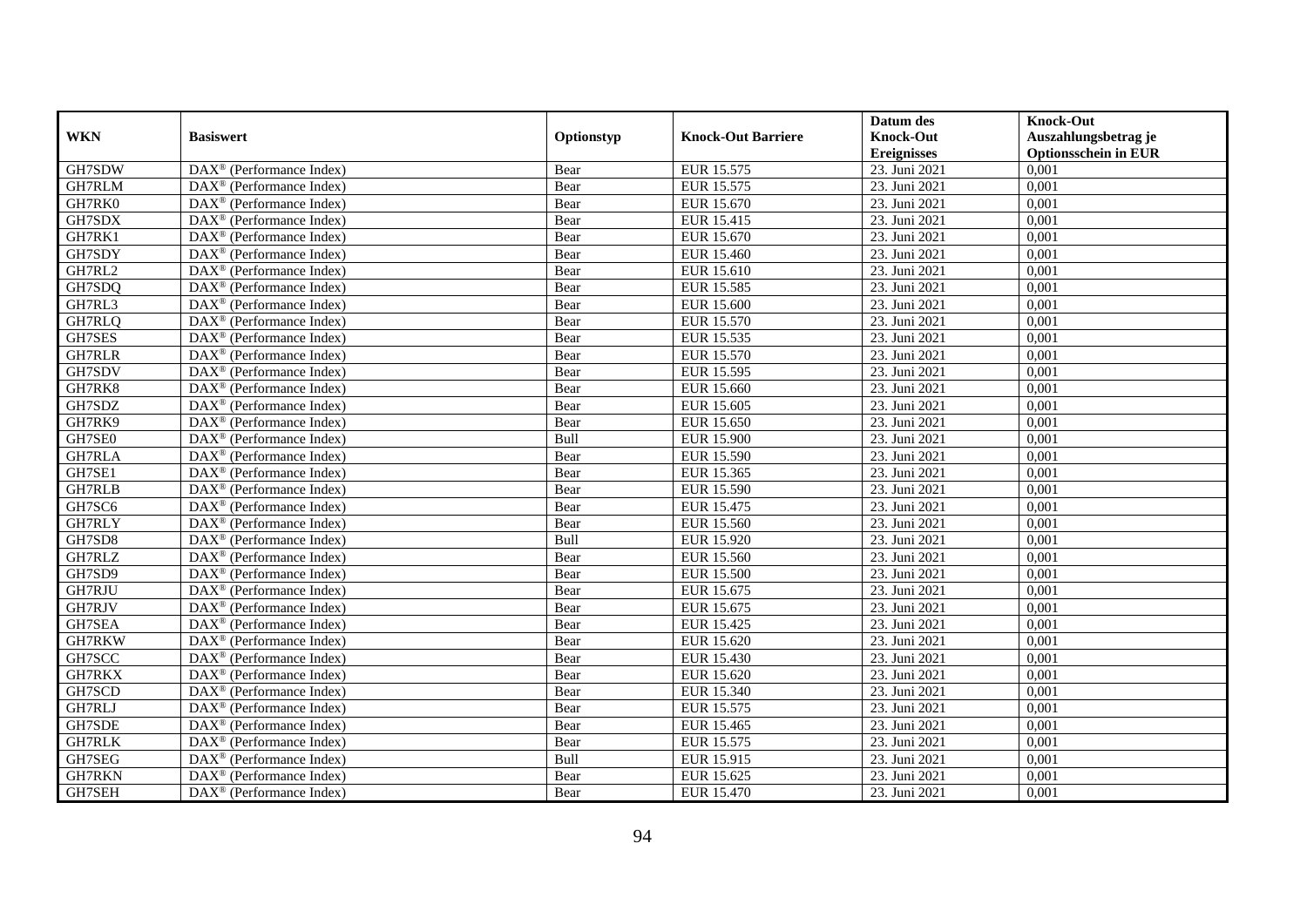|               |                                                              |            |                           | Datum des          | <b>Knock-Out</b>            |
|---------------|--------------------------------------------------------------|------------|---------------------------|--------------------|-----------------------------|
| <b>WKN</b>    | <b>Basiswert</b>                                             | Optionstyp | <b>Knock-Out Barriere</b> | <b>Knock-Out</b>   | Auszahlungsbetrag je        |
|               |                                                              |            |                           | <b>Ereignisses</b> | <b>Optionsschein in EUR</b> |
| GH7RKP        | DAX <sup>®</sup> (Performance Index)                         | Bear       | EUR 15.625                | 23. Juni 2021      | 0,001                       |
| GH7SCE        | $DAX^{\circledR}$ (Performance Index)                        | Bear       | <b>EUR 15.410</b>         | 23. Juni 2021      | 0,001                       |
| GH7RKC        | DAX <sup>®</sup> (Performance Index)                         | Bear       | EUR 15.650                | 23. Juni 2021      | 0,001                       |
| GH7SDG        | $\text{DAX}^{\circledast}$ (Performance Index)               | Bear       | EUR 15.565                | 23. Juni 2021      | 0,001                       |
| GH7RKD        | DAX <sup>®</sup> (Performance Index)                         | Bear       | EUR 15.650                | 23. Juni 2021      | 0,001                       |
| GH7SEK        | $\text{DAX}^{\circledast}$ (Performance Index)               | Bear       | EUR 15.445                | 23. Juni 2021      | 0,001                       |
| <b>GH7RKE</b> | $\text{DAX}^{\textcircled{n}}$ (Performance Index)           | Bear       | EUR 15.640                | 23. Juni 2021      | 0,001                       |
| GH7SC4        | $\text{DAX}^{\textcircled{}}$ (Performance Index)            | Bear       | EUR 15.405                | 23. Juni 2021      | 0,001                       |
| <b>GH7RLE</b> | $\text{DAX}^{\textcircled{D}}$ (Performance Index)           | Bear       | <b>EUR 15.580</b>         | 23. Juni 2021      | 0,001                       |
| GH7SC5        | $DAX^{\otimes}$ (Performance Index)                          | Bear       | <b>EUR 15.450</b>         | 23. Juni 2021      | 0,001                       |
| GH7RLF        | $\overline{\text{DAX}}^{\textcircled{}}$ (Performance Index) | Bear       | <b>EUR 15.580</b>         | 23. Juni 2021      | 0,001                       |
| GH7SD6        | $\overline{\text{DAX}^{\otimes}}$ (Performance Index)        | Bear       | EUR 15.395                | 23. Juni 2021      | 0,001                       |
| <b>GH7RLG</b> | $\text{DAX}^{\circledast}$ (Performance Index)               | Bear       | <b>EUR 15.580</b>         | 23. Juni 2021      | 0,001                       |
| GH7SD7        | DAX <sup>®</sup> (Performance Index)                         | Bear       | EUR 15.525                | 23. Juni 2021      | 0,001                       |
| GH7RM2        | DAX <sup>®</sup> (Performance Index)                         | Bear       | EUR 15.550                | 23. Juni 2021      | 0,001                       |
| GH7RM3        | DAX <sup>®</sup> (Performance Index)                         | Bear       | EUR 15.550                | 23. Juni 2021      | 0,001                       |
| GH7SE8        | DAX <sup>®</sup> (Performance Index)                         | Bear       | EUR 15.315                | 23. Juni 2021      | 0,001                       |
| GH7RM4        | $\overline{\text{DAX}}^{\textcirc}$ (Performance Index)      | Bear       | EUR 15.550                | 23. Juni 2021      | 0,001                       |
| GH7SE9        | DAX <sup>®</sup> (Performance Index)                         | Bear       | EUR 15.345                | 23. Juni 2021      | 0,001                       |
| GH7SCK        | DAX <sup>®</sup> (Performance Index)                         | Bear       | EUR 15.320                | 23. Juni 2021      | 0,001                       |
| GH7PEQ        | DAX <sup>®</sup> (Performance Index)                         | Bear       | EUR 15.675                | 23. Juni 2021      | 0,001                       |
| GH7SDM        | $\overline{\text{DAX}^{\otimes}}$ (Performance Index)        | Bear       | EUR 15.530                | 23. Juni 2021      | 0,001                       |
| GH7RKQ        | $\text{DAX}^{\circledast}$ (Performance Index)               | Bear       | EUR 15.625                | 23. Juni 2021      | 0,001                       |
| <b>GH7SEN</b> | DAX <sup>®</sup> (Performance Index)                         | Bear       | EUR 15.540                | 23. Juni 2021      | 0,001                       |
| <b>GH7RKR</b> | DAX <sup>®</sup> (Performance Index)                         | Bear       | EUR 15.625                | 23. Juni 2021      | 0,001                       |
| GH7RME        | $\text{DAX}^{\otimes}$ (Performance Index)                   | Bear       | EUR 15.530                | 23. Juni 2021      | 0,001                       |
| GH7SEP        | $\text{DAX}^{\circledast}$ (Performance Index)               | Bear       | EUR 15.370                | 23. Juni 2021      | 0,001                       |
| GH7RK4        | $DAX^{\circledR}$ (Performance Index)                        | Bear       | EUR 15.660                | 23. Juni 2021      | 0,001                       |
| <b>GH7SFN</b> | $\text{DAX}^{\textcircled{D}}$ (Performance Index)           | Bear       | EUR 15.570                | 23. Juni 2021      | 0,001                       |
| GH7RK5        | $DAX^{\circledcirc}$ (Performance Index)                     | Bear       | EUR 15.660                | 23. Juni 2021      | 0,001                       |
| GH7SG7        | DAX <sup>®</sup> (Performance Index)                         | Bear       | EUR 15.590                | 23. Juni 2021      | 0,001                       |
| GH7RL6        | $\text{DAX}^{\otimes}$ (Performance Index)                   | Bear       | <b>EUR 15.600</b>         | 23. Juni 2021      | 0,001                       |
| GH7RL7        | $\overline{\text{DAX}^{\otimes}}$ (Performance Index)        | Bear       | <b>EUR 15.600</b>         | 23. Juni 2021      | 0,001                       |
| GH7SG8        | $\text{DAX}^{\circledast}$ (Performance Index)               | Bear       | EUR 15.495                | 23. Juni 2021      | 0,001                       |
| <b>GH7RLU</b> | DAX <sup>®</sup> (Performance Index)                         | Bear       | EUR 15.570                | 23. Juni 2021      | 0,001                       |
| GH7SDN        | $\text{DAX}^{\circledast}$ (Performance Index)               | Bear       | <b>EUR 15.380</b>         | 23. Juni 2021      | 0,001                       |
| GH7RMW        | $\text{DAX}^{\otimes}$ (Performance Index)                   | Bear       | EUR 15.510                | 23. Juni 2021      | 0,001                       |
| GH7SG9        | DAX <sup>®</sup> (Performance Index)                         | Bear       | <b>EUR 15.600</b>         | 23. Juni 2021      | 0,001                       |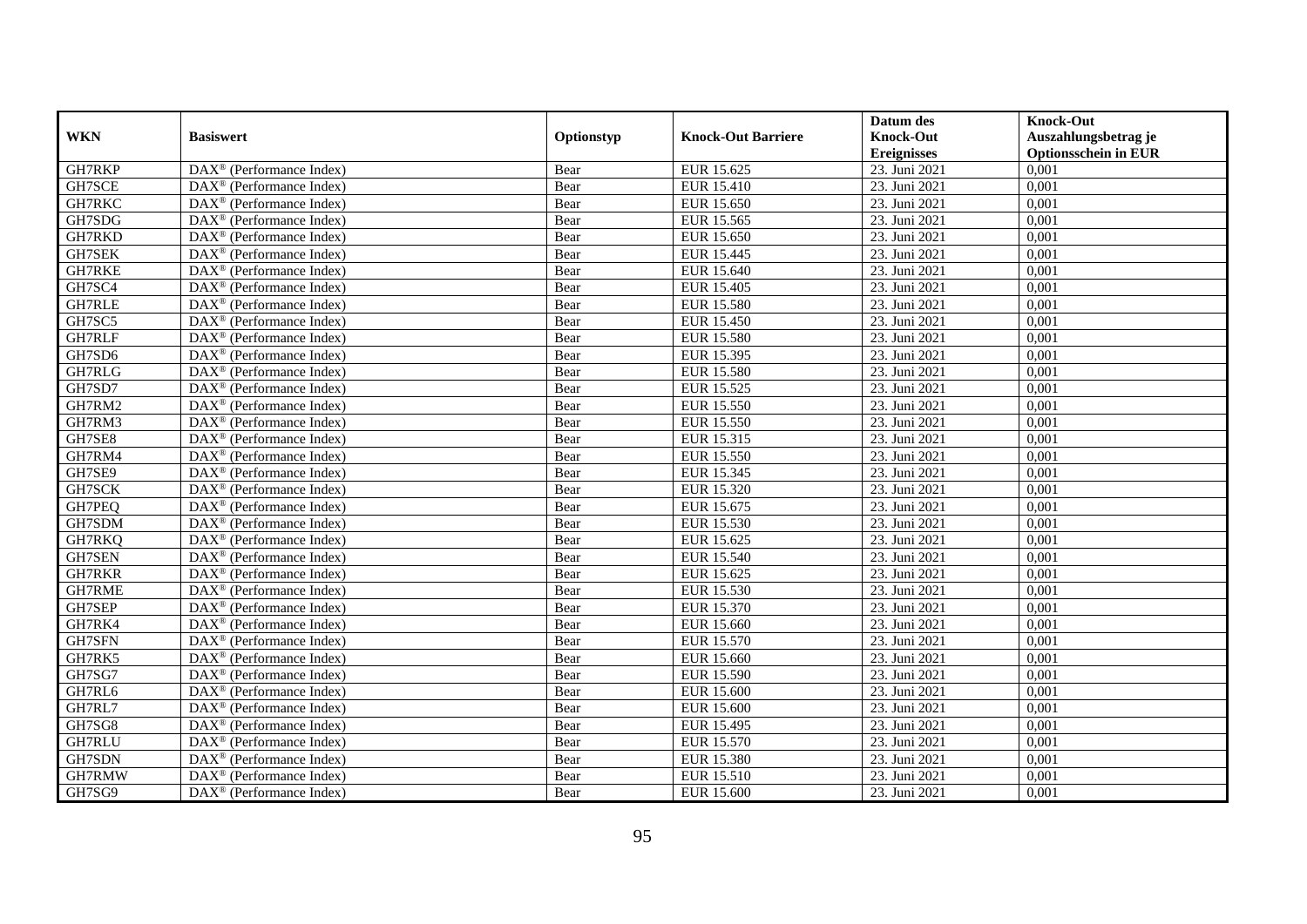|               |                                                              |            |                           | Datum des          | <b>Knock-Out</b>            |
|---------------|--------------------------------------------------------------|------------|---------------------------|--------------------|-----------------------------|
| <b>WKN</b>    | <b>Basiswert</b>                                             | Optionstyp | <b>Knock-Out Barriere</b> | <b>Knock-Out</b>   | Auszahlungsbetrag je        |
|               |                                                              |            |                           | <b>Ereignisses</b> | <b>Optionsschein in EUR</b> |
| <b>GH7RKL</b> | DAX <sup>®</sup> (Performance Index)                         | Bear       | EUR 15.630                | 23. Juni 2021      | 0,001                       |
| GH7RKM        | $DAX^{\circledR}$ (Performance Index)                        | Bear       | EUR 15.630                | 23. Juni 2021      | 0,001                       |
| GH7SGA        | DAX <sup>®</sup> (Performance Index)                         | Bear       | EUR 15.385                | 23. Juni 2021      | 0,001                       |
| GH7RKU        | $\text{DAX}^{\circledast}$ (Performance Index)               | Bear       | EUR 15.620                | 23. Juni 2021      | 0,001                       |
| GH7SC9        | DAX <sup>®</sup> (Performance Index)                         | Bear       | EUR 15.435                | 23. Juni 2021      | 0,001                       |
| GH7RKV        | $\text{DAX}^{\circledast}$ (Performance Index)               | Bear       | EUR 15.620                | 23. Juni 2021      | 0,001                       |
| GH7SDB        | $\text{DAX}^{\textcircled{n}}$ (Performance Index)           | Bear       | EUR 15.485                | 23. Juni 2021      | 0,001                       |
| GH7RMJ        | $\text{DAX}^{\textcircled{}}$ (Performance Index)            | Bear       | EUR 15.525                | 23. Juni 2021      | 0,001                       |
| GH7SEC        | $\text{DAX}^{\textcircled{D}}$ (Performance Index)           | Bear       | EUR 15.490                | 23. Juni 2021      | 0,001                       |
| GH7RK2        | $DAX^{\otimes}$ (Performance Index)                          | Bear       | EUR 15.670                | 23. Juni 2021      | 0,001                       |
| GH7SE4        | $\overline{\text{DAX}}^{\textcircled{}}$ (Performance Index) | Bear       | <b>EUR 15.400</b>         | 23. Juni 2021      | 0,001                       |
| GH7RK3        | $\overline{\text{DAX}^{\otimes}}$ (Performance Index)        | Bear       | EUR 15.670                | 23. Juni 2021      | 0,001                       |
| GH7SE5        | $\text{DAX}^{\circledast}$ (Performance Index)               | Bull       | <b>EUR 15.905</b>         | 23. Juni 2021      | 0,001                       |
| GH7RL4        | DAX <sup>®</sup> (Performance Index)                         | Bear       | <b>EUR 15.600</b>         | 23. Juni 2021      | 0,001                       |
| GH7SCG        | DAX <sup>®</sup> (Performance Index)                         | Bear       | EUR 15.355                | 23. Juni 2021      | 0,001                       |
| GH7RL5        | DAX <sup>®</sup> (Performance Index)                         | Bear       | <b>EUR 15.600</b>         | 23. Juni 2021      | 0,001                       |
| GH7SCH        | DAX <sup>®</sup> (Performance Index)                         | Bear       | EUR 15.375                | 23. Juni 2021      | 0,001                       |
| GH7RLS        | $\overline{\text{DAX}}^{\textcirc}$ (Performance Index)      | Bear       | EUR 15.570                | 23. Juni 2021      | 0,001                       |
| GH7RLT        | DAX <sup>®</sup> (Performance Index)                         | Bear       | EUR 15.570                | 23. Juni 2021      | 0,001                       |
| GH7SDK        | DAX <sup>®</sup> (Performance Index)                         | Bear       | EUR 15.505                | 23. Juni 2021      | 0,001                       |
| GH7RKF        | DAX <sup>®</sup> (Performance Index)                         | Bear       | EUR 15.640                | 23. Juni 2021      | 0,001                       |
| <b>GH7SEL</b> | $\overline{\text{DAX}^{\otimes}}$ (Performance Index)        | Bear       | EUR 15.520                | 23. Juni 2021      | 0,001                       |
| GH7RKG        | $\text{DAX}^{\circledast}$ (Performance Index)               | Bear       | EUR 15.640                | 23. Juni 2021      | 0,001                       |
| GH7SEM        | DAX <sup>®</sup> (Performance Index)                         | Bear       | EUR 15.350                | 23. Juni 2021      | 0,001                       |
| GH7RKH        | DAX <sup>®</sup> (Performance Index)                         | Bear       | EUR 15.640                | 23. Juni 2021      | 0,001                       |
| GH7SG5        | $\text{DAX}^{\otimes}$ (Performance Index)                   | Bear       | EUR 15.330                | 23. Juni 2021      | 0,001                       |
| GH7RM5        | $\text{DAX}^{\circledast}$ (Performance Index)               | Bear       | EUR 15.550                | 23. Juni 2021      | 0,001                       |
| GH7SD4        | $DAX^{\circledR}$ (Performance Index)                        | Bear       | <b>EUR 15.580</b>         | 23. Juni 2021      | 0,001                       |
| GH7RM6        | $\text{DAX}^{\textcircled{D}}$ (Performance Index)           | Bear       | EUR 15.550                | 23. Juni 2021      | 0,001                       |
| GH7SD5        | $DAX^{\circledcirc}$ (Performance Index)                     | Bull       | <b>EUR 15.910</b>         | 23. Juni 2021      | 0,001                       |
| GH7RK6        | DAX <sup>®</sup> (Performance Index)                         | Bear       | EUR 15.660                | 23. Juni 2021      | 0,001                       |
| GH7RK7        | $\text{DAX}^{\otimes}$ (Performance Index)                   | Bear       | EUR 15.660                | 23. Juni 2021      | 0,001                       |
| GH7SE6        | $\overline{\text{DAX}^{\otimes}}$ (Performance Index)        | Bear       | EUR 15.335                | 23. Juni 2021      | 0,001                       |
| GH7RL8        | $\text{DAX}^{\circledast}$ (Performance Index)               | Bear       | EUR 15.590                | 23. Juni 2021      | 0,001                       |
| GH7SE7        | DAX <sup>®</sup> (Performance Index)                         | Bear       | EUR 15.515                | 23. Juni 2021      | 0,001                       |
| GH7RL9        | $\text{DAX}^{\textcircled{n}}$ (Performance Index)           | Bear       | EUR 15.590                | 23. Juni 2021      | 0,001                       |
| GH7SFY        | $\text{DAX}^{\otimes}$ (Performance Index)                   | Bear       | EUR 15.550                | 23. Juni 2021      | 0,001                       |
| GH7RLW        | DAX <sup>®</sup> (Performance Index)                         | Bear       | EUR 15.560                | 23. Juni 2021      | 0,001                       |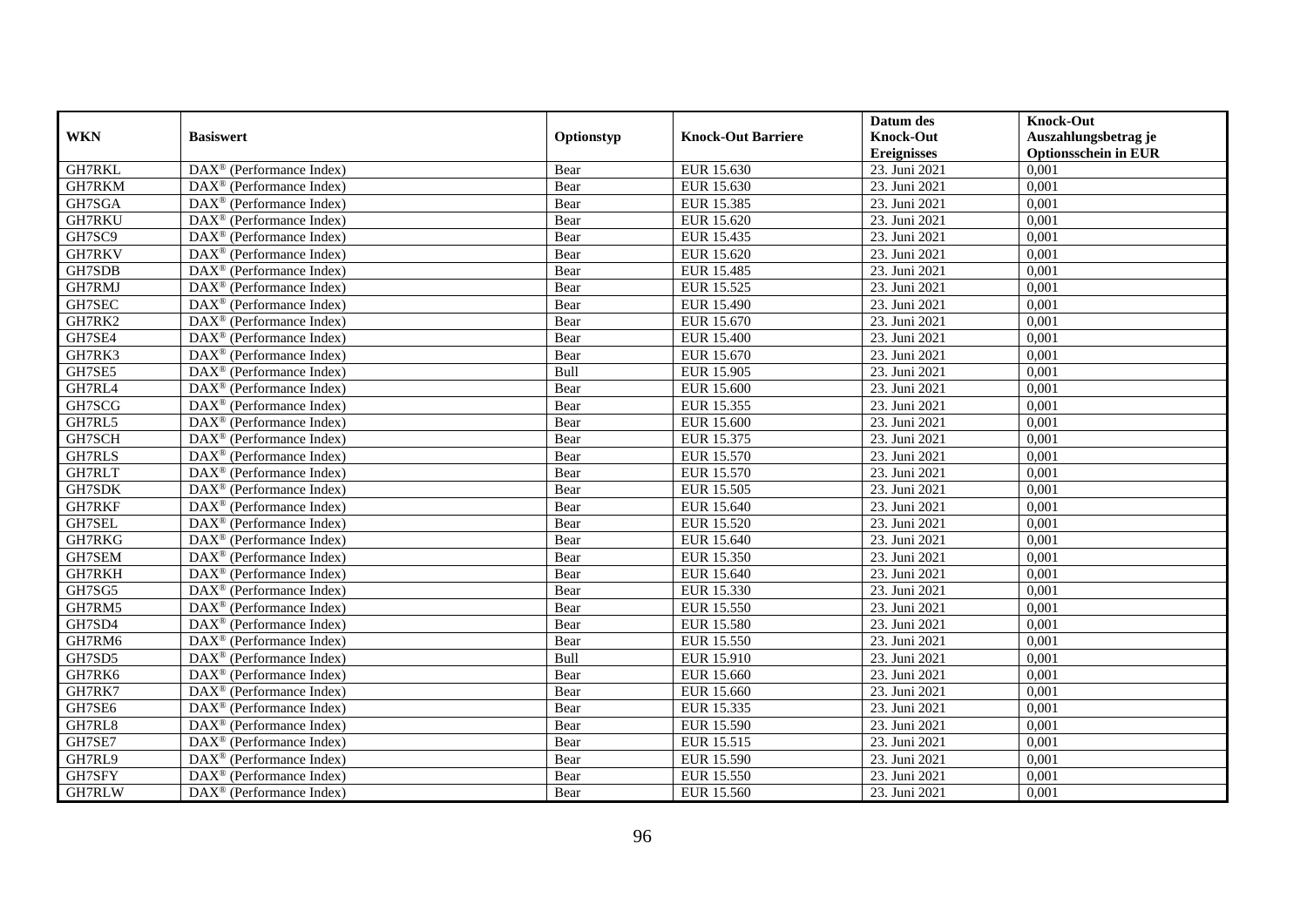| <b>WKN</b>    | <b>Basiswert</b>                                                    | Optionstyp | <b>Knock-Out Barriere</b> | Datum des<br><b>Knock-Out</b><br><b>Ereignisses</b> | <b>Knock-Out</b><br>Auszahlungsbetrag je<br><b>Optionsschein in EUR</b> |
|---------------|---------------------------------------------------------------------|------------|---------------------------|-----------------------------------------------------|-------------------------------------------------------------------------|
| GH7RLX        | DAX <sup>®</sup> (Performance Index)                                | Bear       | EUR 15.560                | 23. Juni 2021                                       | 0,001                                                                   |
| GH4SJG        | EUR/GBP (WM-Fixing)                                                 | Bull       | GBP 0,85342               | 23. Juni 2021                                       | 0,001                                                                   |
| <b>GH7RLD</b> | $\text{DAX}^{\textcircled{n}}$ (Performance Index)                  | Bull       | <b>EUR 15.580</b>         | 23. Juni 2021                                       | 0,001                                                                   |
| GH7RLP        | $\text{DAX}^{\textcircled{n}}$ (Performance Index)                  | Bull       | EUR 15.570                | 23. Juni 2021                                       | 0,001                                                                   |
| GH7RLH        | DAX <sup>®</sup> (Performance Index)                                | Bull       | EUR 15.575                | 23. Juni 2021                                       | 0,001                                                                   |
| GH7QK6        | NYMEX Light, Sweet Crude Oil Future (Generic Front<br>Month Future) | Bear       | <b>USD 73,41</b>          | 23. Juni 2021                                       | 0,001                                                                   |
| GH7KSW        | LVMH Moët Hennessy Louis Vuitton SE                                 | Bull       | EUR 673,65964883          | 23. Juni 2021                                       | 0,001                                                                   |
| <b>GH720W</b> | HelloFresh SE                                                       | Bull       | EUR 78,12676758           | 23. Juni 2021                                       | 0,001                                                                   |
| <b>GH7RLV</b> | DAX <sup>®</sup> (Performance Index)                                | Bull       | EUR 15.560                | 23. Juni 2021                                       | 0,001                                                                   |
| <b>GH0KRS</b> | Ceconomy AG                                                         | Bull       | EUR 4,05804563            | 23. Juni 2021                                       | 0,001                                                                   |
| GH7KDW        | Geberit AG                                                          | Bear       | CHF 691,51505081          | 23. Juni 2021                                       | 0,001                                                                   |
| GH7RM1        | DAX <sup>®</sup> (Performance Index)                                | Bull       | EUR 15.550                | 23. Juni 2021                                       | 0,001                                                                   |
| GH7RM9        | $DAX^{\circledR}$ (Performance Index)                               | Bull       | EUR 15.540                | 23. Juni 2021                                       | 0,001                                                                   |
| GH7KSK        | LVMH Moët Hennessy Louis Vuitton SE                                 | Bull       | EUR 670,24797937          | 23. Juni 2021                                       | 0,001                                                                   |
| GH7RMC        | DAX <sup>®</sup> (Performance Index)                                | Bull       | <b>EUR 15.540</b>         | 23. Juni 2021                                       | 0,001                                                                   |
| GH7RMA        | DAX <sup>®</sup> (Performance Index)                                | Bull       | <b>EUR 15.540</b>         | 23. Juni 2021                                       | 0,001                                                                   |
| GH7RMB        | DAX <sup>®</sup> (Performance Index)                                | Bull       | EUR 15.540                | 23. Juni 2021                                       | 0,001                                                                   |
| GH7RM7        | $\text{DAX}^{\textcircled{n}}$ (Performance Index)                  | Bull       | EUR 15.540                | 23. Juni 2021                                       | 0,001                                                                   |
| GH7RMG        | DAX <sup>®</sup> (Performance Index)                                | Bull       | EUR 15.530                | 23. Juni 2021                                       | 0,001                                                                   |
| GH7RMH        | DAX <sup>®</sup> (Performance Index)                                | Bull       | EUR 15.525                | 23. Juni 2021                                       | 0,001                                                                   |
| <b>GH720R</b> | HelloFresh SE                                                       | Bull       | EUR 77,72586049           | 23. Juni 2021                                       | 0,001                                                                   |
| GH7RMR        | $\overline{\text{DAX}^{\otimes}}$ (Performance Index)               | Bull       | EUR 15.520                | 23. Juni 2021                                       | 0,001                                                                   |
| GH6X2Q        | Galapagos N.V                                                       | Bull       | EUR 58,86860636           | 23. Juni 2021                                       | 0,001                                                                   |
| <b>GH7RMN</b> | DAX <sup>®</sup> (Performance Index)                                | Bull       | EUR 15.525                | 23. Juni 2021                                       | 0,001                                                                   |
| <b>GH0KMU</b> | Koninklijke Philips N.V.                                            | Bull       | EUR 42,07160856           | 23. Juni 2021                                       | 0,001                                                                   |
| <b>GH720T</b> | HelloFresh SE                                                       | Bull       | EUR 77,31493073           | 23. Juni 2021                                       | 0,001                                                                   |
| GH5TQS        | Vonovia SE                                                          | Bear       | EUR 54,73877512           | 23. Juni 2021                                       | 0,001                                                                   |
| GH7RMP        | DAX <sup>®</sup> (Performance Index)                                | Bull       | EUR 15.520                | 23. Juni 2021                                       | 0,001                                                                   |
| GH7RMS        | $\text{DAX}^{\textcircled{n}}$ (Performance Index)                  | Bull       | EUR 15.520                | 23. Juni 2021                                       | 0,001                                                                   |
| GH15Y7        | Deutsche Lufthansa AG                                               | Bull       | EUR 10,01899585           | 23. Juni 2021                                       | 0,001                                                                   |
| GH7RMT        | DAX <sup>®</sup> (Performance Index)                                | Bull       | <b>EUR 15.520</b>         | 23. Juni 2021                                       | 0,001                                                                   |
| GH7RN0        | DAX <sup>®</sup> (Performance Index)                                | Bull       | <b>EUR 15.510</b>         | 23. Juni 2021                                       | 0,001                                                                   |
| GH7RML        | DAX <sup>®</sup> (Performance Index)                                | Bull       | EUR 15.525                | 23. Juni 2021                                       | 0,001                                                                   |
| GH7QKD        | <b>EUREX Euro Bund Future (Generic Front Month</b><br>Future)       | Bear       | EUR 172,22                | 23. Juni 2021                                       | 0,001                                                                   |
| GH7RMM        | DAX <sup>®</sup> (Performance Index)                                | Bull       | EUR 15.525                | 23. Juni 2021                                       | 0,001                                                                   |
| GH7RMZ        | $\text{DAX}^{\circledast}$ (Performance Index)                      | Bull       | EUR 15.510                | 23. Juni 2021                                       | 0,001                                                                   |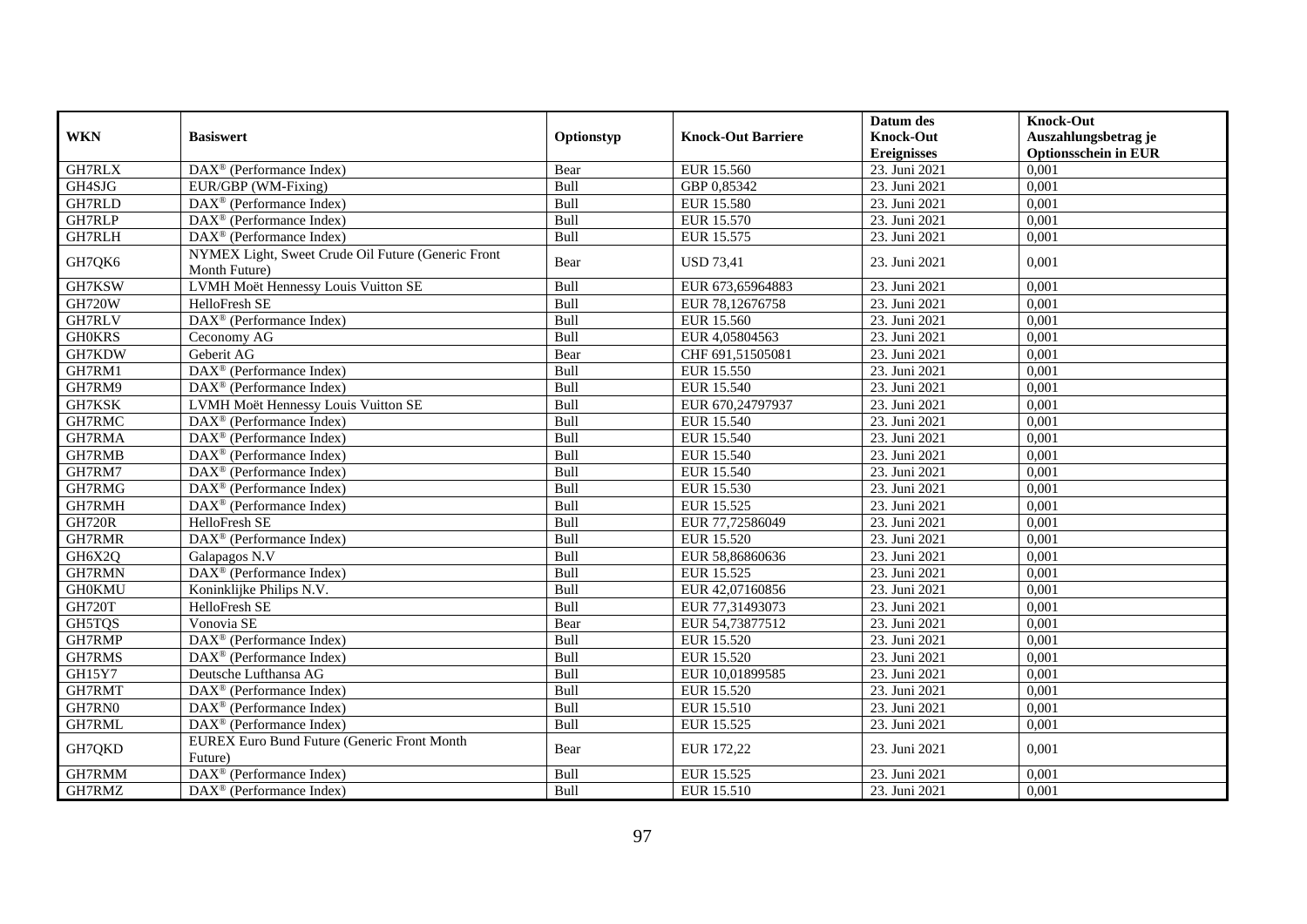|               |                                                              |            |                           | Datum des          | <b>Knock-Out</b>            |
|---------------|--------------------------------------------------------------|------------|---------------------------|--------------------|-----------------------------|
| <b>WKN</b>    | <b>Basiswert</b>                                             | Optionstyp | <b>Knock-Out Barriere</b> | <b>Knock-Out</b>   | Auszahlungsbetrag je        |
|               |                                                              |            |                           | <b>Ereignisses</b> | <b>Optionsschein in EUR</b> |
| GH64A9        | Schindler Holding AG                                         | Bear       | CHF 279,09811986          | 23. Juni 2021      | 0,001                       |
| GH7RMD        | $\text{DAX}^{\textcircled{D}}$ (Performance Index)           | Bull       | EUR 15.530                | 23. Juni 2021      | 0,001                       |
| GH7RMY        | DAX <sup>®</sup> (Performance Index)                         | Bull       | EUR 15.510                | 23. Juni 2021      | 0,001                       |
| GH7RMF        | $\text{DAX}^{\circledast}$ (Performance Index)               | Bull       | EUR 15.530                | 23. Juni 2021      | 0,001                       |
| GH7RMX        | DAX <sup>®</sup> (Performance Index)                         | Bull       | <b>EUR 15.510</b>         | 23. Juni 2021      | 0,001                       |
| GH7RMK        | $\overline{\text{DAX}}^{\textcircled{}}$ (Performance Index) | Bull       | EUR 15.525                | 23. Juni 2021      | 0,001                       |
| GH7RMU        | $\overline{\text{DAX}}^{\textcirc}$ (Performance Index)      | Bull       | EUR 15.520                | 23. Juni 2021      | 0,001                       |
| GH7RMV        | $\overline{\text{DAX}}^{\textcirc}$ (Performance Index)      | Bull       | EUR 15.510                | 23. Juni 2021      | 0,001                       |
| GH3X81        | Bouygues S.A.                                                | Bull       | EUR 32,07024796           | 23. Juni 2021      | 0,001                       |
| GH7KFL        | Siemens Energy AG                                            | Bull       | EUR 24,912                | 23. Juni 2021      | 0,001                       |
| GH3RV2        | <b>RWE AG</b>                                                | Bull       | EUR 30,01406848           | 23. Juni 2021      | 0,001                       |
| GH7KES        | <b>Siemens Energy AG</b>                                     | Bull       | EUR 24,782                | 23. Juni 2021      | 0,001                       |
| <b>GH758W</b> | Zoom Video Communications, Inc.                              | Bear       | USD 379,66239432          | 23. Juni 2021      | 0,001                       |
| GH77D4        | Peloton Interactive Inc.                                     | Bear       | USD 117,75654347          | 23. Juni 2021      | 0,001                       |
| <b>GH720S</b> | HelloFresh SE                                                | Bull       | EUR 76,91402365           | 23. Juni 2021      | 0,001                       |
| <b>GH755N</b> | EssilorLuxottica SA                                          | Bear       | EUR 152,86553601          | 23. Juni 2021      | 0,001                       |
| GH6R6V        | Workday, Inc.                                                | Bear       | USD 239,35024256          | 23. Juni 2021      | 0,001                       |
| GH5TQG        | Vonovia SE                                                   | Bear       | EUR 54,99739917           | 23. Juni 2021      | 0,001                       |
| <b>GH7KER</b> | Givaudan SA                                                  | Bear       | CHF 4.343,56165875        | 23. Juni 2021      | 0,001                       |
| GH77D2        | Peloton Interactive Inc.                                     | Bear       | USD 118,52449924          | 23. Juni 2021      | 0,001                       |
| GH7R4K        | Danaher Corporation                                          | Bear       | <b>USD 267,27</b>         | 23. Juni 2021      | 0,001                       |
| GH1H4G        | ACS, Actividades de Construcción y Servicios, S.A.           | Bull       | EUR 22,66107682           | 23. Juni 2021      | 0,001                       |
| GH7NWR        | Wells Fargo & Company                                        | Bear       | USD 43,93279901           | 23. Juni 2021      | 0,001                       |
| GH1619        | Deutsche Lufthansa AG                                        | Bull       | EUR 9,94822592            | 23. Juni 2021      | 0,001                       |
| <b>GH1GEY</b> | Microsoft Corporation                                        | Bear       | USD 266,40073521          | 23. Juni 2021      | 0,001                       |
| GH4BR8        | Consolidated Edison                                          | Bull       | USD 74,33520304           | 23. Juni 2021      | 0,001                       |
| GH160T        | Deutsche Lufthansa AG                                        | Bull       | EUR 9,86734607            | 23. Juni 2021      | 0,001                       |
| GH7KRA        | Mercadolibre Inc.                                            | Bear       | USD 1.526,31894947        | 23. Juni 2021      | 0,001                       |
| GH7KR5        | Mercadolibre Inc.                                            | Bear       | USD 1.516,5902381         | 23. Juni 2021      | 0,001                       |
| GH64BA        | Tesla Inc                                                    | Bear       | USD 636,96145978          | 23. Juni 2021      | 0,001                       |
| GH64BB        | Tesla Inc                                                    | Bear       | USD 639,90636169          | 23. Juni 2021      | 0,001                       |
| GH64D1        | Tesla Inc                                                    | Bear       | USD 645,72675702          | 23. Juni 2021      | 0,001                       |
| GH7R8T        | <b>Halliburton Company</b>                                   | Bear       | <b>USD 24,14</b>          | 23. Juni 2021      | 0,001                       |
| GH64B8        | Tesla Inc                                                    | Bear       | USD 634,04630438          | 23. Juni 2021      | 0,001                       |
| GH7R8W        | <b>Halliburton Company</b>                                   | Bear       | <b>USD 23,49</b>          | 23. Juni 2021      | 0,001                       |
| GH64B9        | Tesla Inc                                                    | Bear       | USD 642,81160162          | 23. Juni 2021      | 0,001                       |
| GH7R8U        | Halliburton Company                                          | Bear       | <b>USD 23,82</b>          | 23. Juni 2021      | 0,001                       |
| GH7GLU        | BioNTech SE - ADR                                            | Bear       | USD 237,19245307          | 23. Juni 2021      | 0,001                       |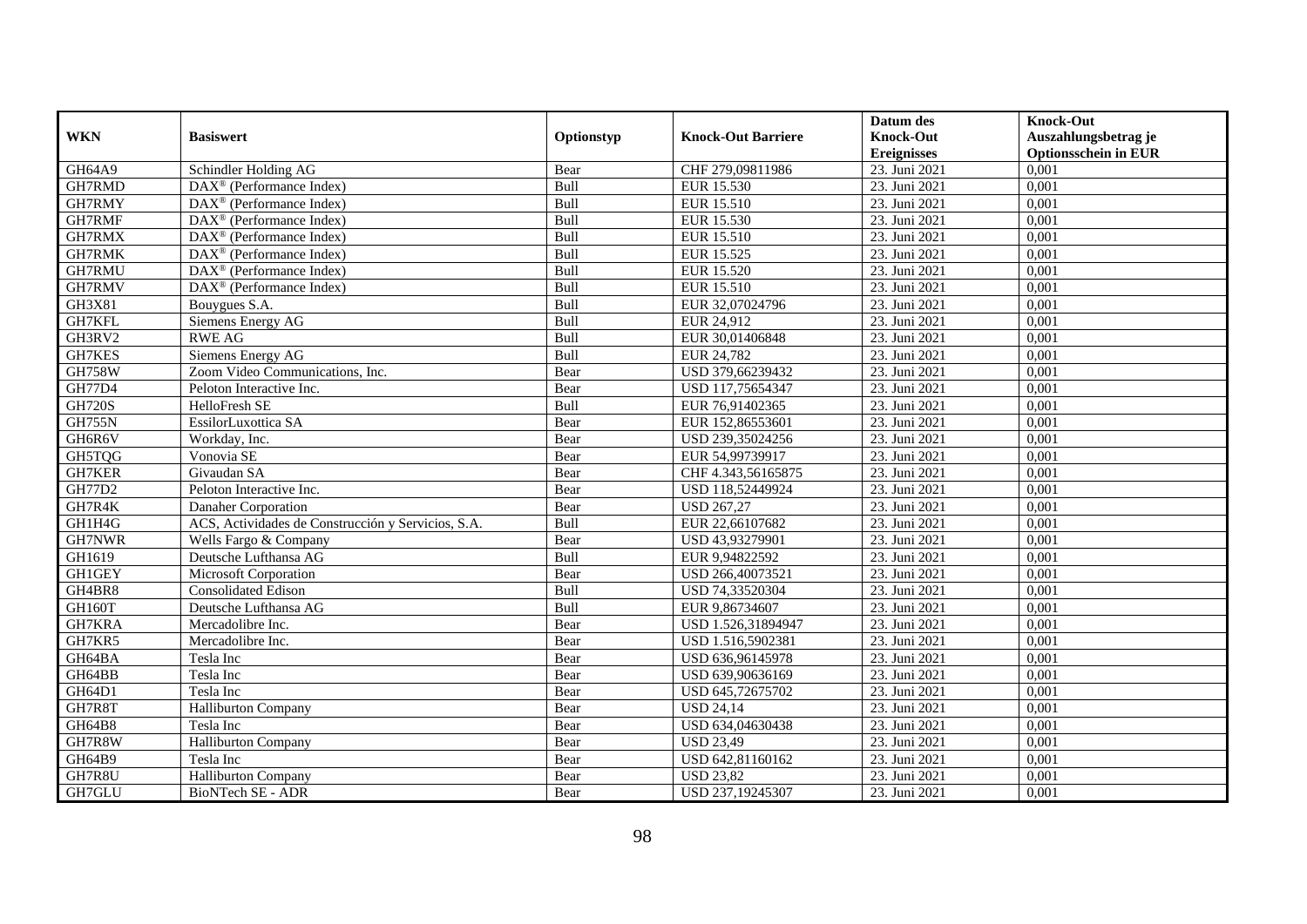|               |                                                                     |            |                           | Datum des                              | <b>Knock-Out</b>                                    |
|---------------|---------------------------------------------------------------------|------------|---------------------------|----------------------------------------|-----------------------------------------------------|
| <b>WKN</b>    | <b>Basiswert</b>                                                    | Optionstyp | <b>Knock-Out Barriere</b> | <b>Knock-Out</b><br><b>Ereignisses</b> | Auszahlungsbetrag je<br><b>Optionsschein in EUR</b> |
| <b>GH5TNA</b> | Square Inc                                                          | Bear       | USD 241,94974994          | 23. Juni 2021                          | 0,001                                               |
| GH5CTR        | Netflix, Inc.                                                       | Bear       | USD 516,47299861          | 23. Juni 2021                          | 0,001                                               |
| <b>GH5TNB</b> | Square Inc                                                          | Bear       | USD 240,7674718           | 23. Juni 2021                          | 0,001                                               |
| GH7KT4        | ServiceNow Inc                                                      | Bear       | USD 548,28680466          | 23. Juni 2021                          | 0,001                                               |
| <b>GH754W</b> | Moderna Inc                                                         | Bear       | USD 223,25418579          | 23. Juni 2021                          | 0,001                                               |
| GH18MD        | Alphabet Inc. - Class C                                             | Bear       | USD 2.550,00479697        | 23. Juni 2021                          | 0,001                                               |
| GH7R5F        | Chevron Corporation                                                 | Bear       | <b>USD 107,23</b>         | 23. Juni 2021                          | 0,001                                               |
| GH29T1        | PayPal Holdings, Inc.                                               | Bear       | USD 287,46904247          | 23. Juni 2021                          | 0,001                                               |
| GH753Q        | Moderna Inc                                                         | Bear       | USD 224,30040953          | 23. Juni 2021                          | 0,001                                               |
| GH5RR8        | Intercontinental Exchange, Inc.                                     | Bear       | USD 115,99353683          | 23. Juni 2021                          | 0,001                                               |
| GH7KS6        | GlaxoSmithKline plc                                                 | Bear       | GBP 14,38412487           | 23. Juni 2021                          | 0,001                                               |
| GF3SNL        | Facebook, Inc.                                                      | Bear       | USD 341,27748828          | 23. Juni 2021                          | 0,001                                               |
| GH7R2L        | General Motors Company                                              | Bear       | <b>USD 59,49</b>          | 23. Juni 2021                          | 0.001                                               |
| GH7588        | <b>BIOGEN INC.</b>                                                  | Bull       | USD 368,89578388          | 23. Juni 2021                          | 0,001                                               |
| GH7R5J        | Chevron Corporation                                                 | Bear       | <b>USD 107,96</b>         | 23. Juni 2021                          | 0,001                                               |
| GH7P6M        | 1 Feinunze Platin, Feinheit mind. 0,9995                            | Bear       | USD 1.097,519             | 23. Juni 2021                          | 0,001                                               |
| GH67LF        | ICE Brent Crude Oil Future (Generic Front Month<br>Future)          | Bear       | <b>USD 75,16</b>          | 23. Juni 2021                          | 0,001                                               |
| GH7P49        | 1 Feinunze Silber, Feinheit mind. 0,999                             | Bear       | USD 26,24301936           | 23. Juni 2021                          | 0,001                                               |
| GH7P6N        | 1 Feinunze Platin, Feinheit mind. 0,9995                            | Bear       | <b>USD 1.102,82</b>       | 23. Juni 2021                          | 0,001                                               |
| GH5LFA        | Twitter, Inc.                                                       | Bear       | USD 65,1772639            | 23. Juni 2021                          | 0,001                                               |
| GH7P6L        | 1 Feinunze Platin, Feinheit mind. 0,9995                            | Bear       | <b>USD 1.100,164</b>      | 23. Juni 2021                          | 0,001                                               |
| GH79QG        | Adobe Inc.                                                          | Bear       | USD 579,61471643          | 23. Juni 2021                          | 0,001                                               |
| GC6D47        | NASDAQ-100 Index®                                                   | Bear       | USD 14.305,72             | 23. Juni 2021                          | 0,001                                               |
| GH6UKM        | NYMEX Light, Sweet Crude Oil Future (Generic Front<br>Month Future) | Bear       | <b>USD 74,01</b>          | 23. Juni 2021                          | 0,001                                               |
| <b>GH7R29</b> | General Motors Company                                              | Bear       | <b>USD 59,91</b>          | 23. Juni 2021                          | 0,001                                               |
| GH7P9K        | 1 Feinunze Palladium, Feinheit mind. 0,9995                         | Bear       | <b>USD 2.616,001</b>      | 23. Juni 2021                          | 0,001                                               |
| <b>GH7RHL</b> | Dow Jones Industrial Average® Index                                 | Bear       | <b>USD 33.980</b>         | 23. Juni 2021                          | 0,001                                               |
| GH7P8Z        | 1 Feinunze Palladium, Feinheit mind. 0,9995                         | Bear       | USD 2.622,303             | 23. Juni 2021                          | 0,001                                               |
| GH7RHM        | Dow Jones Industrial Average® Index                                 | Bear       | <b>USD 33.960</b>         | 23. Juni 2021                          | 0,001                                               |
| <b>GH7RHN</b> | Dow Jones Industrial Average <sup>®</sup> Index                     | Bear       | <b>USD 33.940</b>         | 23. Juni 2021                          | 0,001                                               |
| GH7RHP        | Dow Jones Industrial Average® Index                                 | Bear       | <b>USD 33.920</b>         | 23. Juni 2021                          | 0,001                                               |
| GH5M0X        | NASDAQ-100 Index®                                                   | Bear       | <b>USD 14.320</b>         | 23. Juni 2021                          | 0,001                                               |
| GH7RHQ        | Dow Jones Industrial Average <sup>®</sup> Index                     | Bear       | <b>USD 33.900</b>         | 23. Juni 2021                          | 0,001                                               |
| GH5M0Y        | NASDAQ-100 Index®                                                   | Bear       | <b>USD 14.300</b>         | 23. Juni 2021                          | 0,001                                               |
| GH7RHR        | Dow Jones Industrial Average® Index                                 | Bear       | <b>USD 33.880</b>         | 23. Juni 2021                          | 0,001                                               |
| GH7RRS        | NASDAQ-100 Index®                                                   | Bear       | <b>USD 14.140</b>         | 23. Juni 2021                          | 0,001                                               |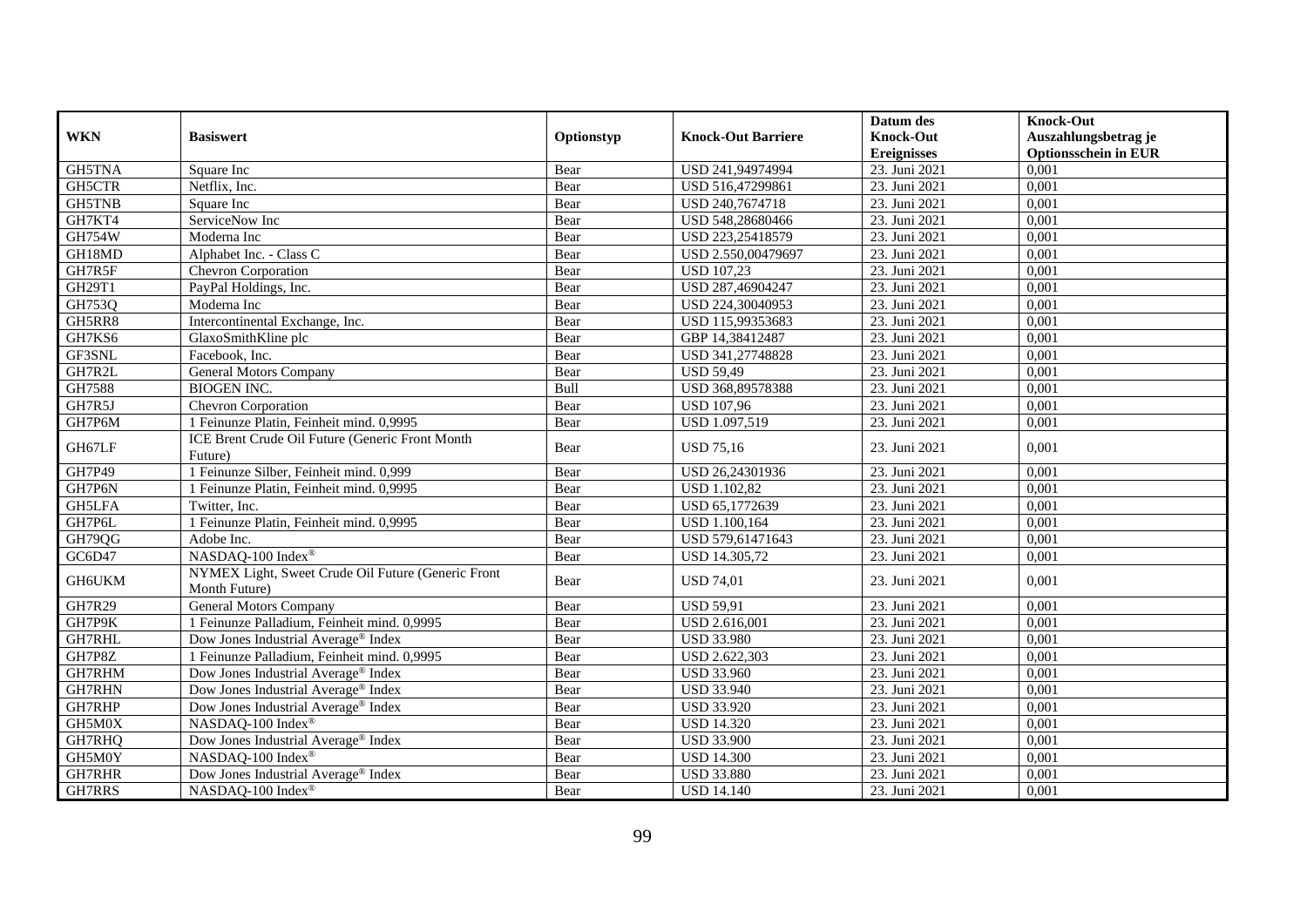|               |                                                                                         |             |                           | Datum des          | <b>Knock-Out</b>            |
|---------------|-----------------------------------------------------------------------------------------|-------------|---------------------------|--------------------|-----------------------------|
| <b>WKN</b>    | <b>Basiswert</b>                                                                        | Optionstyp  | <b>Knock-Out Barriere</b> | <b>Knock-Out</b>   | Auszahlungsbetrag je        |
|               |                                                                                         |             |                           | <b>Ereignisses</b> | <b>Optionsschein in EUR</b> |
| GH7RHK        | Dow Jones Industrial Average® Index                                                     | Bear        | <b>USD 34.000</b>         | 23. Juni 2021      | 0,001                       |
| <b>GH7RRR</b> | NASDAQ-100 Index®                                                                       | Bear        | <b>USD 14.160</b>         | 23. Juni 2021      | 0,001                       |
| GH7RSE        | S&P 500 <sup>®</sup> Index                                                              | Bear        | <b>USD 4.225</b>          | 23. Juni 2021      | 0,001                       |
| GH7KDJ        | Rockwell Automation, Inc.                                                               | Bear        | USD 286,89072831          | 23. Juni 2021      | 0,001                       |
| GH7587        | <b>BIOGEN INC.</b>                                                                      | Bull        | USD 366,94294758          | 23. Juni 2021      | 0,001                       |
| GH7KQB        | <b>Ballard Power Systems Inc</b>                                                        | Bear        | USD 18,26660248           | 23. Juni 2021      | 0,001                       |
| GH77D5        | Peloton Interactive Inc.                                                                | Bear        | USD 119,29245503          | 23. Juni 2021      | 0,001                       |
| <b>GH755L</b> | EssilorLuxottica SA                                                                     | Bear        | EUR 153,93396714          | 23. Juni 2021      | 0,001                       |
| GH7210        | HelloFresh SE                                                                           | Bull        | EUR 76,51311657           | 23. Juni 2021      | 0,001                       |
| GH79UT        | Baidu, Inc.                                                                             | Bear        | USD 192,17303491          | 23. Juni 2021      | 0,001                       |
| GH7R6B        | NextEra Energy, Inc.                                                                    | Bull        | <b>USD 73,41</b>          | 23. Juni 2021      | 0,001                       |
| GH5YSY        | Colgate-Palmolive Company                                                               | Bull        | USD 80,56957211           | 23. Juni 2021      | 0,001                       |
| GH4BR9        | Consolidated Edison                                                                     | Bull        | USD 73,49974303           | 23. Juni 2021      | 0,001                       |
| GH64BD        | Tesla Inc                                                                               | Bear        | USD 648,9691238           | 23. Juni 2021      | 0.001                       |
| GH5NHM        | Intuitive Surgical, Inc.                                                                | Bear        | USD 907,43292098          | 23. Juni 2021      | 0,001                       |
| <b>GH5LLL</b> | Facebook, Inc.                                                                          | Bear        | USD 343,03863612          | 23. Juni 2021      | 0,001                       |
| <b>GH5A06</b> | Lululemon Athletica Inc.                                                                | Bear        | USD 361,68476354          | 23. Juni 2021      | 0,001                       |
| GH7NY3        | Corning Incorporated                                                                    | Bear        | USD 40,53997574           | 23. Juni 2021      | 0,001                       |
| GH7AFC        | Tesla Inc                                                                               | Bear        | USD 654,32447925          | 23. Juni 2021      | 0,001                       |
| GH7P9F        | 1 Feinunze Palladium, Feinheit mind. 0,9995                                             | Bear        | USD 2.628,635             | 23. Juni 2021      | 0,001                       |
| GH7RN4        | DAX <sup>®</sup> (Performance Index)                                                    | Bull        | <b>EUR 15.500</b>         | 23. Juni 2021      | 0,001                       |
| GH7RS7        | $\text{DAX}^{\circledast}$ (Performance Index)/ $\overline{\text{X-DAX}^{\circledast}}$ | <b>Bull</b> | EUR 15.500                | 23. Juni 2021      | 0,001                       |
| GH7RN5        | $\overline{\text{DAX}}^{\textcirc}$ (Performance Index)                                 | Bull        | <b>EUR 15.500</b>         | 23. Juni 2021      | 0,001                       |
| <b>GH720V</b> | HelloFresh SE                                                                           | Bull        | EUR 76,11220949           | 23. Juni 2021      | 0,001                       |
| GH75DK        | Telefonica S.A.                                                                         | Bull        | EUR 3,91485567            | 23. Juni 2021      | 0,001                       |
| GH7RS8        | DAX <sup>®</sup> (Performance Index)/ X-DAX <sup>®</sup>                                | Bull        | <b>EUR 15.500</b>         | 23. Juni 2021      | 0,001                       |
| GH7RNC        | DAX <sup>®</sup> (Performance Index)                                                    | Bull        | <b>EUR 15.480</b>         | 23. Juni 2021      | 0,001                       |
| GH15ZZ        | Deutsche Lufthansa AG                                                                   | Bull        | EUR 9,78646614            | 23. Juni 2021      | 0,001                       |
| GH5A0L        | <b>DTE Energy Company</b>                                                               | Bull        | USD 130,95361493          | 23. Juni 2021      | 0,001                       |
| GH7RND        | $\overline{\text{DAX}}^{\textcirc}$ (Performance Index)                                 | Bull        | <b>EUR 15.480</b>         | 23. Juni 2021      | 0,001                       |
| <b>GH7RNA</b> | $DAX^{\circledR}$ (Performance Index)                                                   | Bull        | <b>EUR 15.490</b>         | 23. Juni 2021      | 0,001                       |
| <b>GH7RNB</b> | DAX <sup>®</sup> (Performance Index)                                                    | Bull        | <b>EUR 15.480</b>         | 23. Juni 2021      | 0,001                       |
| GH7RN8        | $DAX^{\circledR}$ (Performance Index)                                                   | Bull        | <b>EUR 15.490</b>         | 23. Juni 2021      | 0,001                       |
| GH7RN9        | $\overline{\text{DAX}}^{\textcirc}$ (Performance Index)                                 | Bull        | <b>EUR 15.490</b>         | 23. Juni 2021      | 0,001                       |
| GH7RN1        | $\text{DAX}^{\circledast}$ (Performance Index)                                          | Bull        | <b>EUR 15.500</b>         | 23. Juni 2021      | 0,001                       |
| GH7RN2        | DAX <sup>®</sup> (Performance Index)                                                    | Bull        | <b>EUR 15.500</b>         | 23. Juni 2021      | 0,001                       |
| GH7RN3        | $DAX^{\circledast}$ (Performance Index)                                                 | Bull        | <b>EUR 15.500</b>         | 23. Juni 2021      | 0,001                       |
| GH7RN6        | $\text{DAX}^{\circledast}$ (Performance Index)                                          | Bull        | EUR 15.490                | 23. Juni 2021      | 0,001                       |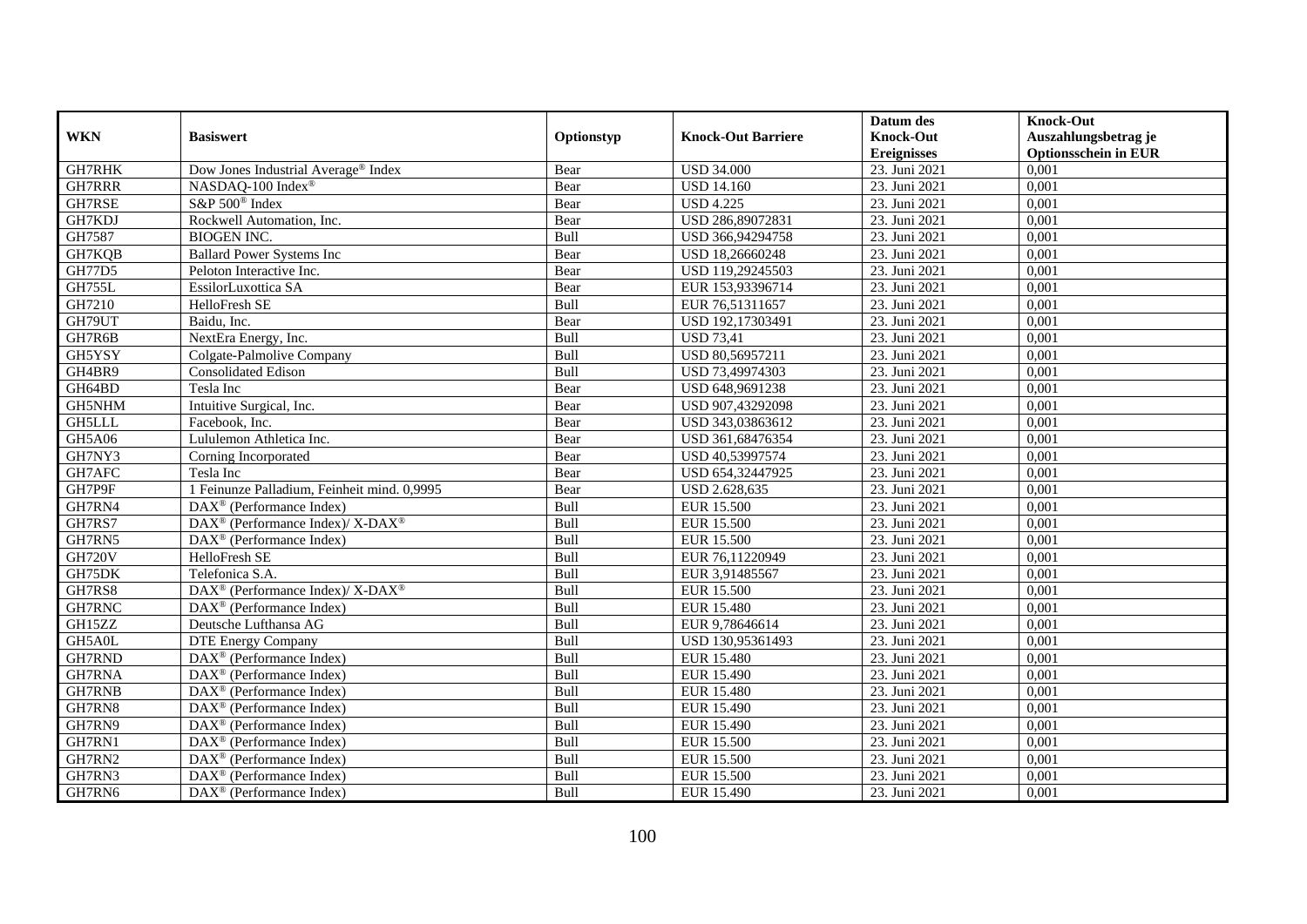|               |                                                           |             |                           | Datum des          | <b>Knock-Out</b>            |
|---------------|-----------------------------------------------------------|-------------|---------------------------|--------------------|-----------------------------|
| <b>WKN</b>    | <b>Basiswert</b>                                          | Optionstyp  | <b>Knock-Out Barriere</b> | <b>Knock-Out</b>   | Auszahlungsbetrag je        |
|               |                                                           |             |                           | <b>Ereignisses</b> | <b>Optionsschein in EUR</b> |
| GH7RN7        | DAX <sup>®</sup> (Performance Index)                      | Bull        | EUR 15.490                | 23. Juni 2021      | 0,001                       |
| <b>GH722C</b> | HelloFresh SE                                             | Bull        | EUR 75,71130242           | 23. Juni 2021      | 0,001                       |
| GH79WL        | Allianz SE                                                | Bull        | EUR 213,66010768          | 23. Juni 2021      | 0,001                       |
| GH79MU        | Sempra Energy                                             | Bull        | USD 135,03545289          | 23. Juni 2021      | 0,001                       |
| GH7RNQ        | $\overline{\text{DAX}^{\circledast}}$ (Performance Index) | Bull        | EUR 15.460                | 23. Juni 2021      | 0,001                       |
| <b>GH7RNR</b> | DAX <sup>®</sup> (Performance Index)                      | Bull        | <b>EUR 15.460</b>         | 23. Juni 2021      | 0,001                       |
| <b>GH7RNE</b> | $DAX^{\otimes}$ (Performance Index)                       | Bull        | EUR 15.475                | 23. Juni 2021      | 0,001                       |
| GH7RNF        | $\overline{\text{DAX}}^{\textcirc}$ (Performance Index)   | Bull        | EUR 15.475                | 23. Juni 2021      | 0,001                       |
| GH7RNN        | DAX <sup>®</sup> (Performance Index)                      | Bull        | EUR 15.470                | 23. Juni 2021      | 0,001                       |
| GH7RNP        | $\text{DAX}^{\textcircled{}}$ (Performance Index)         | Bull        | EUR 15.470                | 23. Juni 2021      | 0,001                       |
| GH7RNS        | $\overline{\text{DAX}^{\otimes}}$ (Performance Index)     | Bull        | EUR 15.460                | 23. Juni 2021      | 0,001                       |
| GH7RNT        | DAX <sup>®</sup> (Performance Index)                      | Bull        | EUR 15.460                | 23. Juni 2021      | 0,001                       |
| GH7RNU        | $\text{DAX}^{\textcircled{n}}$ (Performance Index)        | Bull        | EUR 15.460                | 23. Juni 2021      | 0,001                       |
| <b>GH7RNJ</b> | DAX <sup>®</sup> (Performance Index)                      | <b>Bull</b> | EUR 15.475                | 23. Juni 2021      | 0.001                       |
| <b>GH7RNK</b> | $DAX^{\otimes}$ (Performance Index)                       | Bull        | EUR 15.470                | 23. Juni 2021      | 0,001                       |
| GH7RNG        | DAX <sup>®</sup> (Performance Index)                      | Bull        | EUR 15.475                | 23. Juni 2021      | 0,001                       |
| GH7RNH        | $\overline{\text{DAX}}^{\textcirc}$ (Performance Index)   | Bull        | EUR 15.475                | 23. Juni 2021      | 0,001                       |
| <b>GH7RNL</b> | DAX <sup>®</sup> (Performance Index)                      | Bull        | EUR 15.470                | 23. Juni 2021      | 0,001                       |
| GH7RNM        | DAX <sup>®</sup> (Performance Index)                      | Bull        | EUR 15.470                | 23. Juni 2021      | 0,001                       |
| GH75DN        | Telefonica S.A.                                           | Bull        | EUR 3,89483084            | 23. Juni 2021      | 0,001                       |
| <b>GH758D</b> | <b>BIOGEN INC.</b>                                        | Bull        | USD 364,98009675          | 23. Juni 2021      | 0,001                       |
| GH6JPR        | Cintas Corp                                               | Bear        | USD 377,19341368          | 23. Juni 2021      | 0,001                       |
| GH5LF8        | Twitter, Inc.                                             | Bear        | USD 65,50364471           | 23. Juni 2021      | 0,001                       |
| GH7R7G        | NextEra Energy, Inc.                                      | Bull        | $USD$ 73,04               | 23. Juni 2021      | 0,001                       |
| <b>GH55U9</b> | International Flavors & Fragrances Inc.                   | Bear        | USD 149,95836724          | 23. Juni 2021      | 0,001                       |
| <b>GH7P90</b> | 1 Feinunze Palladium, Feinheit mind. 0,9995               | Bear        | USD 2.634,95              | 23. Juni 2021      | 0,001                       |
| <b>GH5LFB</b> | Twitter, Inc.                                             | Bear        | USD 65,82013522           | 23. Juni 2021      | 0,001                       |
| GH79RP        | Ford Motor Company                                        | Bear        | USD 15,46078439           | 23. Juni 2021      | 0,001                       |
| GH6X24        | Galapagos N.V                                             | Bull        | EUR 57,82262872           | 24. Juni 2021      | 0,001                       |
| GH7R2Q        | General Motors Company                                    | Bear        | <b>USD 60,32</b>          | 23. Juni 2021      | 0,001                       |
| GH6JMV        | AutoZone Inc.                                             | Bear        | USD 1.448,10766336        | 23. Juni 2021      | 0,001                       |
| GH79NS        | <b>Ballard Power Systems Inc</b>                          | Bear        | USD 18,41941281           | 23. Juni 2021      | 0,001                       |
| <b>GH7UKA</b> | ThyssenKrupp AG                                           | Bear        | <b>EUR 8,52</b>           | 24. Juni 2021      | 0,001                       |
| <b>GH7UEK</b> | Varta AG                                                  | Bull        | EUR 143,24                | 24. Juni 2021      | 0,001                       |
| GH7UEM        | Varta AG                                                  | Bull        | EUR 142,51                | 24. Juni 2021      | 0,001                       |
| GH7UKC        | ThyssenKrupp AG                                           | Bear        | <b>EUR 8,56</b>           | 24. Juni 2021      | 0,001                       |
| GH5A3H        | MSCI Inc.                                                 | Bear        | USD 525,13460318          | 23. Juni 2021      | 0,001                       |
| GH6ZKP        | <b>ICE EUA Futures</b>                                    | Bear        | EUR 54,90840235           | 24. Juni 2021      | 0,001                       |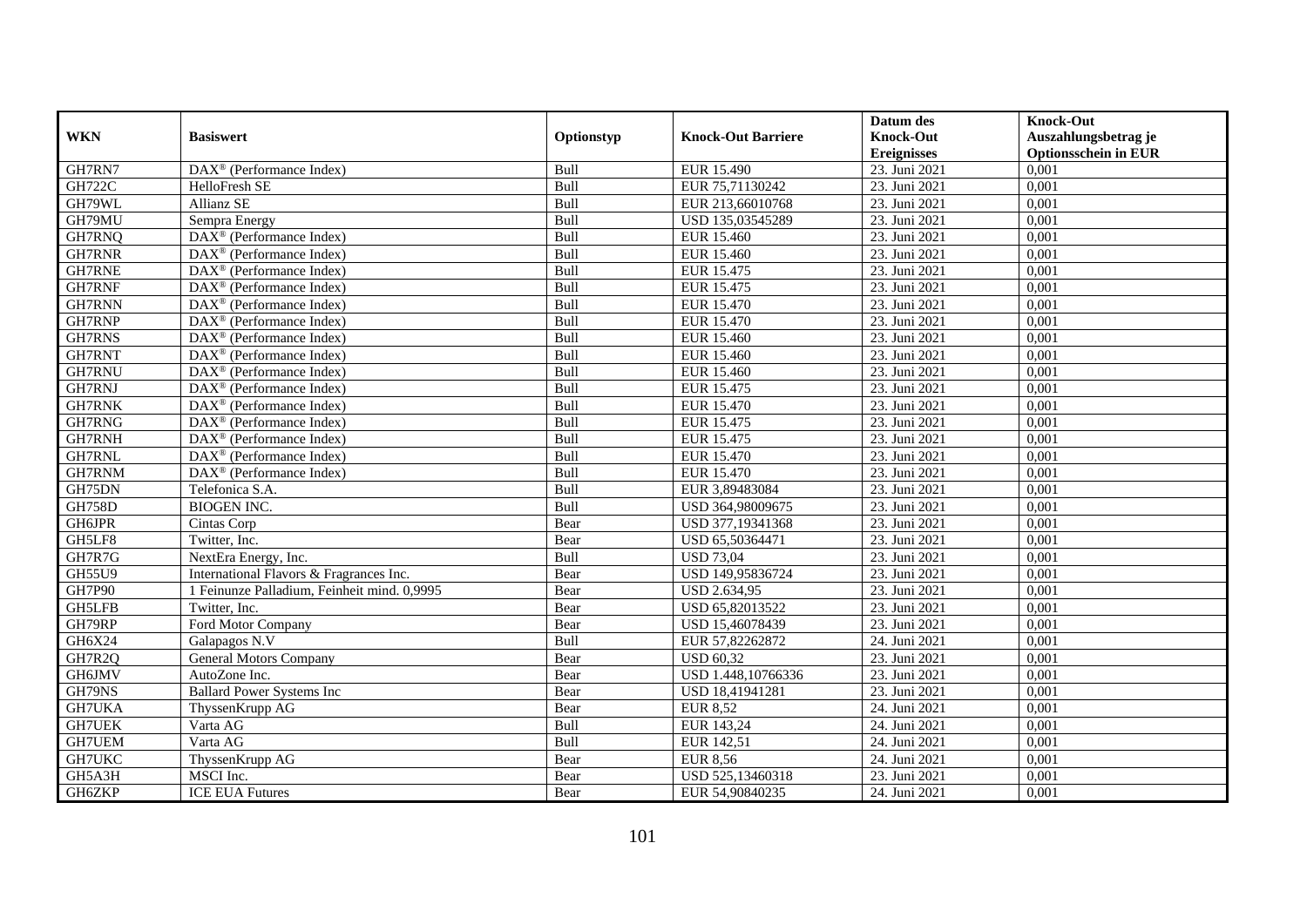|               |                                                                          |            |                           | Datum des          | <b>Knock-Out</b>            |
|---------------|--------------------------------------------------------------------------|------------|---------------------------|--------------------|-----------------------------|
| <b>WKN</b>    | <b>Basiswert</b>                                                         | Optionstyp | <b>Knock-Out Barriere</b> | <b>Knock-Out</b>   | Auszahlungsbetrag je        |
|               |                                                                          |            |                           | <b>Ereignisses</b> | <b>Optionsschein in EUR</b> |
| GH7NWV        | Thermo Fisher Scientific, Inc.                                           | Bear       | USD 493,51910775          | 23. Juni 2021      | 0,001                       |
| GH39TF        | Snap Inc.                                                                | Bear       | USD 66,5125036            | 23. Juni 2021      | 0,001                       |
| GH7UP3        | DAX <sup>®</sup> (Performance Index)                                     | Bear       | EUR 15.375                | 24. Juni 2021      | 0,001                       |
| GH7UR3        | $\text{DAX}^{\otimes}$ (Performance Index)                               | Bull       | <b>EUR 15.600</b>         | 24. Juni 2021      | 0,001                       |
| GH7UNT        | DAX <sup>®</sup> (Performance Index)                                     | Bear       | EUR 15.345                | 24. Juni 2021      | 0,001                       |
| GH7US3        | $\text{DAX}^{\circledR}$ (Performance Index)                             | Bull       | <b>EUR 15.550</b>         | 24. Juni 2021      | 0,001                       |
| GH39TG        | Snap Inc.                                                                | Bear       | USD 65,65364807           | 23. Juni 2021      | 0,001                       |
| GH7UPA        | DAX <sup>®</sup> (Performance Index)                                     | Bear       | EUR 15.355                | 24. Juni 2021      | 0,001                       |
| GH7US1        | $\text{DAX}^{\textcircled{p}}$ (Performance Index)                       | Bull       | <b>EUR 15.560</b>         | 24. Juni 2021      | 0,001                       |
| GH7UQX        | $DAX^{\otimes}$ (Performance Index)                                      | Bull       | EUR 15.610                | 24. Juni 2021      | 0,001                       |
| <b>GH7UPN</b> | DAX <sup>®</sup> (Performance Index)                                     | Bear       | EUR 15.385                | 24. Juni 2021      | 0,001                       |
| GH7US2        | DAX <sup>®</sup> (Performance Index)                                     | Bull       | EUR 15.560                | 24. Juni 2021      | 0,001                       |
| GH7UPL        | $\overline{\text{DAX}}^{\textcirc}$ (Performance Index)                  | Bear       | EUR 15.370                | 24. Juni 2021      | 0.001                       |
| GH7US7        | $\text{DAX}^{\textcircled{n}}$ (Performance Index)                       | Bull       | <b>EUR 15.540</b>         | 24. Juni 2021      | 0,001                       |
| GH7UR9        | DAX <sup>®</sup> (Performance Index)                                     | Bull       | EUR 15.590                | 24. Juni 2021      | 0,001                       |
| GH7US8        | DAX <sup>®</sup> (Performance Index)                                     | Bull       | EUR 15.540                | 24. Juni 2021      | 0,001                       |
| GH7UPF        | DAX <sup>®</sup> (Performance Index)                                     | Bear       | EUR 15.325                | 24. Juni 2021      | 0,001                       |
| GH7US5        | $\text{DAX}^{\circledR}$ (Performance Index)                             | Bull       | EUR 15.550                | 24. Juni 2021      | 0.001                       |
| GH7UP2        | $DAX^{\otimes}$ (Performance Index)                                      | Bear       | EUR 15.330                | 24. Juni 2021      | 0,001                       |
| GH7UD0        | $\text{DAX}^{\circledR}$ (Performance Index)/ X-DAX <sup>®</sup>         | Bull       | EUR 15.503,27             | 24. Juni 2021      | 0,001                       |
| GH7US6        | DAX <sup>®</sup> (Performance Index)                                     | Bull       | <b>EUR 15.550</b>         | 24. Juni 2021      | 0,001                       |
| GH7UP0        | $\text{DAX}^{\otimes}$ (Performance Index)                               | Bear       | <b>EUR 15.350</b>         | 24. Juni 2021      | 0,001                       |
| GH7UD1        | $\text{DAX}^{\circledR}$ (Performance Index)/ X-DAX <sup>®</sup>         | Bull       | EUR 15.511,09             | 24. Juni 2021      | 0,001                       |
| GH7US4        | DAX <sup>®</sup> (Performance Index)                                     | Bull       | <b>EUR 15.550</b>         | 24. Juni 2021      | 0,001                       |
| GH7UP1        | $\text{DAX}^{\textcircled{n}}$ (Performance Index)                       | Bear       | EUR 15.360                | 24. Juni 2021      | 0,001                       |
| GH7UNY        | $\overline{\text{DAX}^{\otimes}}$ (Performance Index)/X-DAX <sup>®</sup> | Bear       | EUR 15.385                | 24. Juni 2021      | 0,001                       |
| <b>GH7REN</b> | Centene Corp                                                             | Bear       | <b>USD 72,9</b>           | 23. Juni 2021      | 0,001                       |
| <b>GH7URF</b> | DAX <sup>®</sup> (Performance Index)                                     | Bull       | <b>EUR 15.580</b>         | 24. Juni 2021      | 0,001                       |
| <b>GH7UNX</b> | $DAX^{\otimes}$ (Performance Index)                                      | Bear       | EUR 15.320                | 24. Juni 2021      | 0,001                       |
| GH74LF        | Cotton No. 2 Future (Generic Front Month Future)                         | Bear       | <b>USD 0.87</b>           | 23. Juni 2021      | 0,001                       |
| GH7UNZ        | DAX <sup>®</sup> (Performance Index)/ X-DAX <sup>®</sup>                 | Bear       | EUR 15.355                | 24. Juni 2021      | 0,001                       |
| GH7URT        | DAX <sup>®</sup> (Performance Index)                                     | Bull       | <b>EUR 15.570</b>         | 24. Juni 2021      | 0.001                       |
| <b>GH7UPK</b> | $\overline{\text{DAX}^{\otimes}}$ (Performance Index)                    | Bear       | EUR 15.365                | 24. Juni 2021      | 0,001                       |
| GH7UPC        | DAX <sup>®</sup> (Performance Index)/ X-DAX <sup>®</sup>                 | Bear       | EUR 15.335                | 24. Juni 2021      | 0,001                       |
| GH7URU        | $\text{DAX}^{\circledast}$ (Performance Index)                           | Bull       | EUR 15.570                | 24. Juni 2021      | 0,001                       |
| GH7UPD        | DAX <sup>®</sup> (Performance Index)                                     | Bear       | EUR 15.315                | 24. Juni 2021      | 0,001                       |
| GH7UPM        | $DAX^{\circledast}$ (Performance Index)/X-DAX <sup>®</sup>               | Bear       | EUR 15.330                | 24. Juni 2021      | 0,001                       |
| GH7URP        | $\text{DAX}^{\textcircled{n}}$ (Performance Index)                       | Bull       | EUR 15.575                | 24. Juni 2021      | 0,001                       |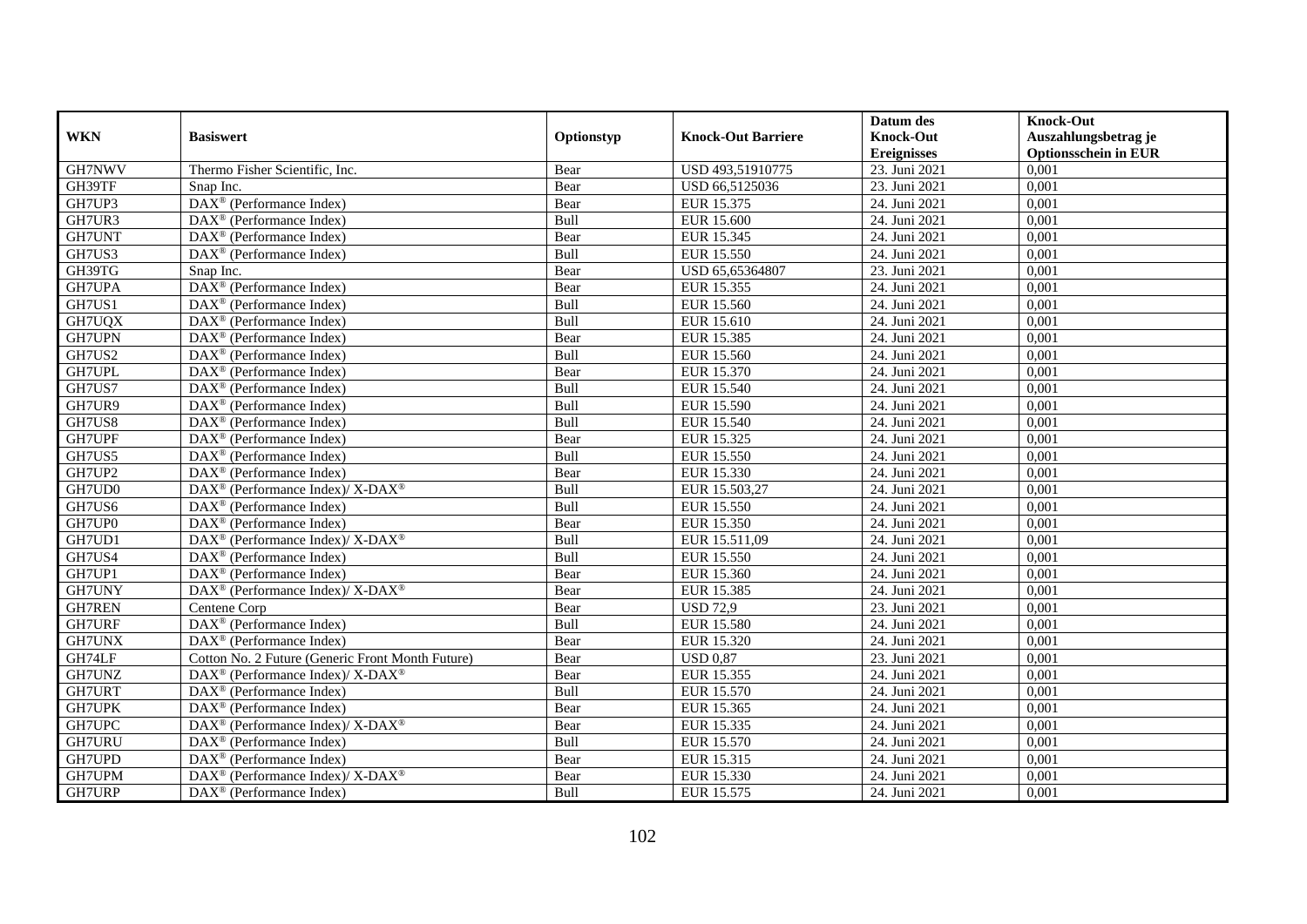|               |                                                                     |             |                           | Datum des          | <b>Knock-Out</b>            |
|---------------|---------------------------------------------------------------------|-------------|---------------------------|--------------------|-----------------------------|
| <b>WKN</b>    | <b>Basiswert</b>                                                    | Optionstyp  | <b>Knock-Out Barriere</b> | <b>Knock-Out</b>   | Auszahlungsbetrag je        |
|               |                                                                     |             |                           | <b>Ereignisses</b> | <b>Optionsschein in EUR</b> |
| GH7UPB        | $\overline{\text{DAX}^{\otimes}}$ (Performance Index)               | Bear        | EUR 15.335                | 24. Juni 2021      | 0,001                       |
| GH7UP8        | DAX <sup>®</sup> (Performance Index)/ X-DAX <sup>®</sup>            | Bear        | EUR 15.325                | 24. Juni 2021      | 0,001                       |
| GH7URQ        | $DAX^{\circledcirc}$ (Performance Index)                            | Bull        | EUR 15.575                | 24. Juni 2021      | 0,001                       |
| GH7UP4        | $DAX^{\circledast}$ (Performance Index)                             | Bear        | EUR 15.340                | 24. Juni 2021      | 0,001                       |
| GH7UP9        | DAX <sup>®</sup> (Performance Index)/X-DAX <sup>®</sup>             | Bear        | EUR 15.345                | 24. Juni 2021      | 0,001                       |
| GH7URX        | DAX <sup>®</sup> (Performance Index)                                | Bull        | EUR 15.560                | 24. Juni 2021      | 0,001                       |
| GH7UP5        | $\overline{\text{DAX}^{\textcircled{\tiny 0}}}$ (Performance Index) | Bear        | <b>EUR 15.380</b>         | 24. Juni 2021      | 0,001                       |
| GH7UPH        | DAX <sup>®</sup> (Performance Index)/X-DAX <sup>®</sup>             | Bear        | EUR 15.350                | 24. Juni 2021      | 0,001                       |
| GH7URY        | $DAX^{\circledR}$ (Performance Index)                               | Bear        | EUR 15.560                | 24. Juni 2021      | 0,001                       |
| GH7U5Q        | 1 Feinunze Palladium, Feinheit mind. 0,9995                         | Bear        | <b>USD 2.608,584</b>      | 24. Juni 2021      | 0,001                       |
| GH7UPJ        | DAX <sup>®</sup> (Performance Index)/X-DAX <sup>®</sup>             | Bear        | <b>EUR 15.380</b>         | 24. Juni 2021      | 0,001                       |
| GH7URV        | DAX <sup>®</sup> (Performance Index)                                | Bull        | <b>EUR 15.570</b>         | 24. Juni 2021      | 0,001                       |
| <b>GH7UPE</b> | DAX <sup>®</sup> (Performance Index)/ X-DAX <sup>®</sup>            | Bear        | EUR 15.340                | 24. Juni 2021      | 0,001                       |
| GH7URW        | $DAX^{\circledcirc}$ (Performance Index)                            | Bull        | EUR 15.570                | 24. Juni 2021      | 0,001                       |
| GH7UPG        | DAX <sup>®</sup> (Performance Index)/ X-DAX <sup>®</sup>            | Bear        | EUR 15.315                | 24. Juni 2021      | 0,001                       |
| <b>GH7U53</b> | 1 Feinunze Palladium, Feinheit mind. 0,9995                         | Bear        | USD 2.602,171             | 24. Juni 2021      | 0,001                       |
| GH7URM        | DAX <sup>®</sup> (Performance Index)                                | Bull        | EUR 15.575                | 24. Juni 2021      | 0,001                       |
| <b>GH7UNU</b> | DAX <sup>®</sup> (Performance Index)/ X-DAX <sup>®</sup>            | Bear        | EUR 15.360                | 24. Juni 2021      | 0,001                       |
| <b>GH7URN</b> | $\overline{\text{DAX}}^{\textcirc}$ (Performance Index)             | Bull        | EUR 15.575                | 24. Juni 2021      | 0,001                       |
| GH7UNV        | DAX <sup>®</sup> (Performance Index)/ X-DAX <sup>®</sup>            | Bear        | EUR 15.365                | 24. Juni 2021      | 0,001                       |
| <b>GH7URK</b> | $DAX^{\circledR}$ (Performance Index)                               | Bull        | EUR 15.575                | 24. Juni 2021      | 0,001                       |
| GH7UP6        | DAX <sup>®</sup> (Performance Index)/X-DAX <sup>®</sup>             | Bear        | EUR 15.370                | 24. Juni 2021      | 0,001                       |
| GH7URZ        | $\overline{\text{DAX}^{\otimes}}$ (Performance Index)               | Bull        | EUR 15.560                | 24. Juni 2021      | 0,001                       |
| GH7U5J        | 1 Feinunze Palladium, Feinheit mind. 0,9995                         | Bear        | USD 2.595,763             | 24. Juni 2021      | 0,001                       |
| GH7UP7        | DAX <sup>®</sup> (Performance Index)/ X-DAX <sup>®</sup>            | Bear        | EUR 15.320                | 24. Juni 2021      | 0,001                       |
| GH7US0        | $DAX^{\circledast}$ (Performance Index)                             | Bull        | EUR 15.560                | 24. Juni 2021      | 0,001                       |
| GH7UNW        | $DAX^{\circledast}$ (Performance Index)/ X-DAX <sup>®</sup>         | Bear        | EUR 15.375                | 24. Juni 2021      | 0,001                       |
| GH5LF9        | Twitter, Inc.                                                       | Bear        | USD 66,4728969            | 23. Juni 2021      | 0,001                       |
| <b>GH7URR</b> | $\overline{\text{DAX}}^{\textcirc}$ (Performance Index)             | <b>Bull</b> | EUR 15.570                | 24. Juni 2021      | 0,001                       |
| <b>GH5LFC</b> | Twitter, Inc.                                                       | Bear        | USD 66,14651607           | 23. Juni 2021      | 0,001                       |
| GH673F        | Sartorius AG                                                        | Bear        | EUR 422,999               | 24. Juni 2021      | 0,001                       |
| GH7UA8        | SBM Offshore N.V.                                                   | Bear        | EUR 13,22                 | 24. Juni 2021      | 0,001                       |
| GH671U        | Sartorius AG                                                        | Bear        | EUR 420,963               | 24. Juni 2021      | 0,001                       |
| GH7U7N        | Sika AG                                                             | Bear        | <b>CHF 303</b>            | 24. Juni 2021      | 0,001                       |
| GH671S        | Sartorius AG                                                        | Bear        | EUR 425,049               | 24. Juni 2021      | 0,001                       |
| GH7UD3        | $\text{DAX}^{\circledR}$ (Performance Index)/ X-DAX <sup>®</sup>    | Bull        | EUR 15.495,44             | 24. Juni 2021      | 0,001                       |
| GH7UDS        | DAX <sup>®</sup> (Performance Index)                                | Bull        | EUR 15.495,44             | 24. Juni 2021      | 0,001                       |
| GH7UDN        | $\text{DAX}^{\textcircled{}}$ (Performance Index)                   | Bull        | EUR 15.511,09             | 24. Juni 2021      | 0,001                       |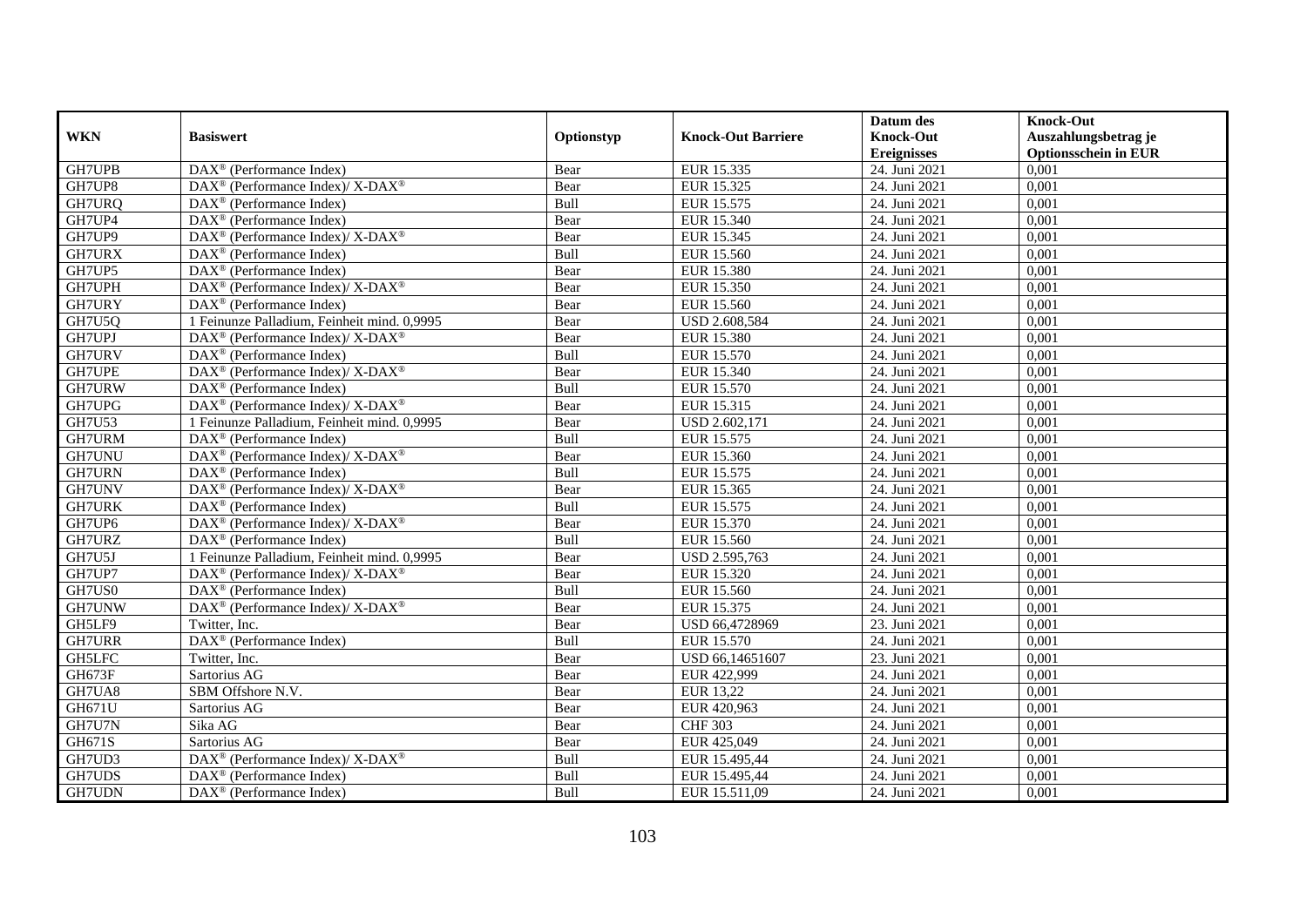|               |                                                          |            |                           | Datum des          | <b>Knock-Out</b>            |
|---------------|----------------------------------------------------------|------------|---------------------------|--------------------|-----------------------------|
| <b>WKN</b>    | <b>Basiswert</b>                                         | Optionstyp | <b>Knock-Out Barriere</b> | <b>Knock-Out</b>   | Auszahlungsbetrag je        |
|               |                                                          |            |                           | <b>Ereignisses</b> | <b>Optionsschein in EUR</b> |
| GH7UDQ        | DAX <sup>®</sup> (Performance Index)                     | Bull       | EUR 15.503,27             | 24. Juni 2021      | 0,001                       |
| GH6R7P        | Heineken N.V.                                            | Bear       | EUR 102,53344473          | 24. Juni 2021      | 0,001                       |
| GH7UD4        | DAX <sup>®</sup> (Performance Index)/ X-DAX <sup>®</sup> | Bull       | EUR 15.487,61             | 24. Juni 2021      | 0,001                       |
| GH7UDT        | $DAX^{\otimes}$ (Performance Index)                      | Bull       | EUR 15.487,61             | 24. Juni 2021      | 0,001                       |
| GH7UD5        | DAX <sup>®</sup> (Performance Index)/ X-DAX <sup>®</sup> | Bull       | EUR 15.479,78             | 24. Juni 2021      | 0,001                       |
| GH7UDV        | $\text{DAX}^{\textcircled{p}}$ (Performance Index)       | Bull       | EUR 15.479,78             | 24. Juni 2021      | 0,001                       |
| GH6X8X        | Puma SE                                                  | Bear       | EUR 97,39339139           | 24. Juni 2021      | 0,001                       |
| GH7KEH        | Givaudan SA                                              | Bear       | CHF 4.366,71508086        | 24. Juni 2021      | 0,001                       |
| GH7R6J        | Prosus NV                                                | Bull       | EUR 81,78894128           | 24. Juni 2021      | 0,001                       |
| GH5GYJ        | Proximus S.A.                                            | Bull       | EUR 16,39075524           | 24. Juni 2021      | 0,001                       |
| <b>GH7URA</b> | $\overline{\text{DAX}^{\otimes}}$ (Performance Index)    | Bear       | EUR 15.590                | 24. Juni 2021      | 0,001                       |
| <b>GH7UKB</b> | ThyssenKrupp AG                                          | Bear       | <b>EUR 8,6</b>            | 24. Juni 2021      | 0,001                       |
| GH4VP0        | Carl-Zeiss Meditec AG                                    | Bear       | EUR 161,7029562           | 24. Juni 2021      | 0,001                       |
| GH671Y        | Sartorius AG                                             | Bear       | EUR 427,078               | 24. Juni 2021      | 0,001                       |
| GH7URG        | DAX <sup>®</sup> (Performance Index)                     | Bear       | <b>EUR 15.580</b>         | 24. Juni 2021      | 0,001                       |
| GH7KP0        | Amadeus IT Group S.A.                                    | Bear       | EUR 64,54270052           | 24. Juni 2021      | 0,001                       |
| GH7URB        | DAX <sup>®</sup> (Performance Index)                     | Bear       | EUR 15.590                | 24. Juni 2021      | 0,001                       |
| <b>GH7URL</b> | $\text{DAX}^{\textcircled{p}}$ (Performance Index)       | Bear       | EUR 15.575                | 24. Juni 2021      | 0,001                       |
| GH7KP5        | Amadeus IT Group S.A.                                    | Bear       | EUR 64,91237232           | 24. Juni 2021      | 0,001                       |
| GH7URC        | DAX <sup>®</sup> (Performance Index)                     | Bear       | EUR 15.590                | 24. Juni 2021      | 0,001                       |
| <b>GH7URH</b> | $\text{DAX}^{\textcircled{p}}$ (Performance Index)       | Bear       | <b>EUR 15.580</b>         | 24. Juni 2021      | 0,001                       |
| GH7URJ        | $\overline{\text{DAX}^{\otimes}}$ (Performance Index)    | Bear       | <b>EUR 15.580</b>         | 24. Juni 2021      | 0,001                       |
| GH7URD        | DAX <sup>®</sup> (Performance Index)                     | Bear       | EUR 15.590                | 24. Juni 2021      | 0,001                       |
| <b>GH7URE</b> | DAX <sup>®</sup> (Performance Index)                     | Bear       | EUR 15.590                | 24. Juni 2021      | 0,001                       |
| <b>GH7URS</b> | $DAX^{\circledR}$ (Performance Index)                    | Bear       | EUR 15.570                | 24. Juni 2021      | 0.001                       |
| GH7UKF        | ThyssenKrupp AG                                          | Bear       | <b>EUR 8,64</b>           | 24. Juni 2021      | 0,001                       |
| GH5E4P        | <b>Barry Callebaut AG</b>                                | Bear       | CHF 2.177,27347917        | 24. Juni 2021      | 0,001                       |
| <b>GH7UEL</b> | Varta AG                                                 | Bull       | EUR 141,79                | 24. Juni 2021      | 0,001                       |
| GH6729        | Sartorius AG                                             | Bear       | EUR 429,113               | 24. Juni 2021      | 0,001                       |
| <b>GH0DRU</b> | Zalando SE                                               | Bear       | EUR 100,9929041           | 24. Juni 2021      | 0,001                       |
| GC6AA1        | Puma SE                                                  | Bear       | EUR 97,89483678           | 24. Juni 2021      | 0,001                       |
| GH6721        | Sartorius AG                                             | Bear       | EUR 431,167               | 24. Juni 2021      | 0,001                       |
| GH7KEQ        | Geberit AG                                               | Bear       | CHF 696,80933304          | 24. Juni 2021      | 0,001                       |
| GH7R7B        | Rio Tinto Plc                                            | Bear       | GBP 60,0034159            | 24. Juni 2021      | 0,001                       |
| GH546U        | Evotec AG                                                | Bear       | EUR 37,47950254           | 24. Juni 2021      | 0,001                       |
| GH7NXQ        | Dassault Systemes S.A.                                   | Bear       | EUR 204,64068505          | 24. Juni 2021      | 0,001                       |
| GH6723        | Sartorius AG                                             | Bear       | EUR 433,196               | 24. Juni 2021      | 0,001                       |
| <b>GH7R18</b> | Siemens Gamesa Renewable Energy, S.A.                    | Bear       | EUR 27,26616402           | 24. Juni 2021      | 0,001                       |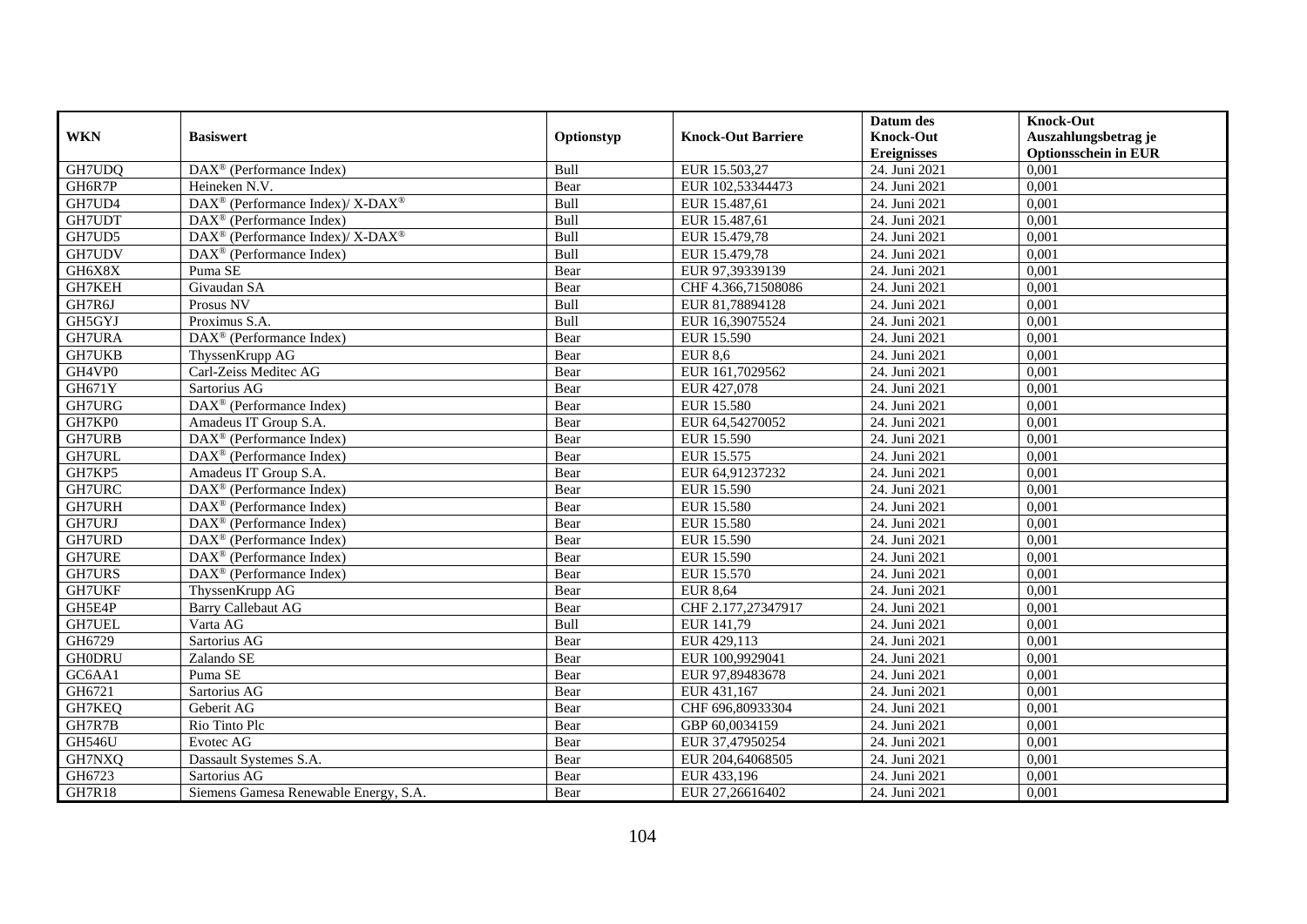|               |                                                                     |            |                           | Datum des          | <b>Knock-Out</b>            |
|---------------|---------------------------------------------------------------------|------------|---------------------------|--------------------|-----------------------------|
| <b>WKN</b>    | <b>Basiswert</b>                                                    | Optionstyp | <b>Knock-Out Barriere</b> | <b>Knock-Out</b>   | Auszahlungsbetrag je        |
|               |                                                                     |            |                           | <b>Ereignisses</b> | <b>Optionsschein in EUR</b> |
| GH643W        | Scout24 AG                                                          | Bear       | EUR 68,88491382           | 24. Juni 2021      | 0,001                       |
| GH7QK8        | NYMEX Light, Sweet Crude Oil Future (Generic Front<br>Month Future) | Bull       | <b>USD 72,42</b>          | 24. Juni 2021      | 0,001                       |
| GH6CW8        | TecDAX <sup>®</sup> (Performance Index)                             | Bear       | EUR 3.531,29              | 24. Juni 2021      | 0.001                       |
| GH6CWA        | TecDAX <sup>®</sup> (Performance Index)                             | Bear       | EUR 3.534,44              | 24. Juni 2021      | 0,001                       |
| GH29WF        | TecDAX <sup>®</sup> (Performance Index)                             | Bear       | <b>EUR 3.538</b>          | 24. Juni 2021      | 0,001                       |
| GH7P92        | 1 Feinunze Palladium, Feinheit mind. 0,9995                         | Bear       | <b>USD 2.641,028</b>      | 24. Juni 2021      | 0,001                       |
| GH7R6H        | Prosus NV                                                           | Bull       | EUR 81,20887787           | 24. Juni 2021      | 0,001                       |
| <b>GH0DSG</b> | Zalando SE                                                          | Bear       | EUR 101,9147264           | 24. Juni 2021      | 0,001                       |
| <b>GH79K5</b> | Kion Group AG                                                       | Bear       | EUR 91,18164828           | 24. Juni 2021      | 0,001                       |
| GH2K2W        | TecDAX <sup>®</sup> (Performance Index)                             | Bear       | EUR 3.542,1               | 24. Juni 2021      | 0,001                       |
| GH09RA        | $\overline{\text{MDAX}}$ <sup>®</sup> (Performance Index)           | Bear       | EUR 34.388,34223959       | 24. Juni 2021      | 0,001                       |
| GH4XW3        | Conagra Brands Inc.                                                 | Bull       | USD 35,18084917           | 24. Juni 2021      | 0,001                       |
| GH79QU        | <b>Ballard Power Systems Inc</b>                                    | Bear       | USD 18,51350602           | 24. Juni 2021      | 0,001                       |
| GH7NY6        | Corning Incorporated                                                | Bear       | USD 41,09475691           | 24. Juni 2021      | 0,001                       |
| GH759J        | <b>Ballard Power Systems Inc</b>                                    | Bear       | USD 18,6004356            | 24. Juni 2021      | 0,001                       |
| GH5LFD        | Twitter, Inc.                                                       | Bear       | USD 66,7747035            | 24. Juni 2021      | 0,001                       |
| GH7749        | <b>Target Corporation</b>                                           | Bear       | USD 238,38471788          | 24. Juni 2021      | 0,001                       |
| GH7U9B        | Danaher Corporation                                                 | Bear       | <b>USD 269,37</b>         | 24. Juni 2021      | 0,001                       |
| GH5LFF        | Twitter, Inc.                                                       | Bear       | USD 67,41743349           | 24. Juni 2021      | 0,001                       |
| GH7RDS        | Cummins Inc.                                                        | Bear       | USD 239,22707187          | 24. Juni 2021      | 0,001                       |
| <b>GH5TML</b> | Square Inc                                                          | Bear       | USD 245,46282865          | 24. Juni 2021      | 0,001                       |
| GH7R5K        | BlackRock, Inc.                                                     | Bear       | USD 871,63067665          | 24. Juni 2021      | 0,001                       |
| GH5LFG        | Twitter, Inc.                                                       | Bear       | USD 67,10101256           | 24. Juni 2021      | 0,001                       |
| <b>GH5TNC</b> | Square Inc                                                          | Bear       | USD 243,09859745          | 24. Juni 2021      | 0,001                       |
| GH5A1T        | Lululemon Athletica Inc.                                            | Bear       | USD 363,86994915          | 24. Juni 2021      | 0,001                       |
| GH7UF1        | NIO Inc                                                             | Bear       | <b>USD 45,46</b>          | 24. Juni 2021      | 0,001                       |
| GH5WEA        | Tesla Inc                                                           | Bear       | USD 663,12792781          | 24. Juni 2021      | 0,001                       |
| GH6R38        | ServiceNow Inc                                                      | Bear       | USD 551,34295359          | 24. Juni 2021      | 0,001                       |
| GH5WEC        | Tesla Inc                                                           | Bear       | USD 666,3535277           | 24. Juni 2021      | 0,001                       |
| GH39TM        | Snap Inc.                                                           | Bear       | USD 67,36443311           | 24. Juni 2021      | 0,001                       |
| GH29T0        | PayPal Holdings, Inc.                                               | Bear       | USD 288,77295831          | 24. Juni 2021      | 0,001                       |
| GH5M0V        | NASDAQ-100 Index®                                                   | Bear       | <b>USD 14.350</b>         | 24. Juni 2021      | 0,001                       |
| GH7KRB        | Mercadolibre Inc.                                                   | Bear       | USD 1.545,47795152        | 24. Juni 2021      | 0,001                       |
| GH5CT4        | Netflix, Inc.                                                       | Bear       | USD 518,8849733           | 24. Juni 2021      | 0,001                       |
| GH5M0W        | NASDAQ-100 Index®                                                   | Bear       | <b>USD 14.340</b>         | 24. Juni 2021      | 0,001                       |
| GH5WED        | Tesla Inc                                                           | Bear       | USD 669,57912758          | 24. Juni 2021      | 0,001                       |
| GH29T4        | PayPal Holdings, Inc.                                               | Bear       | USD 291,39762678          | 24. Juni 2021      | 0,001                       |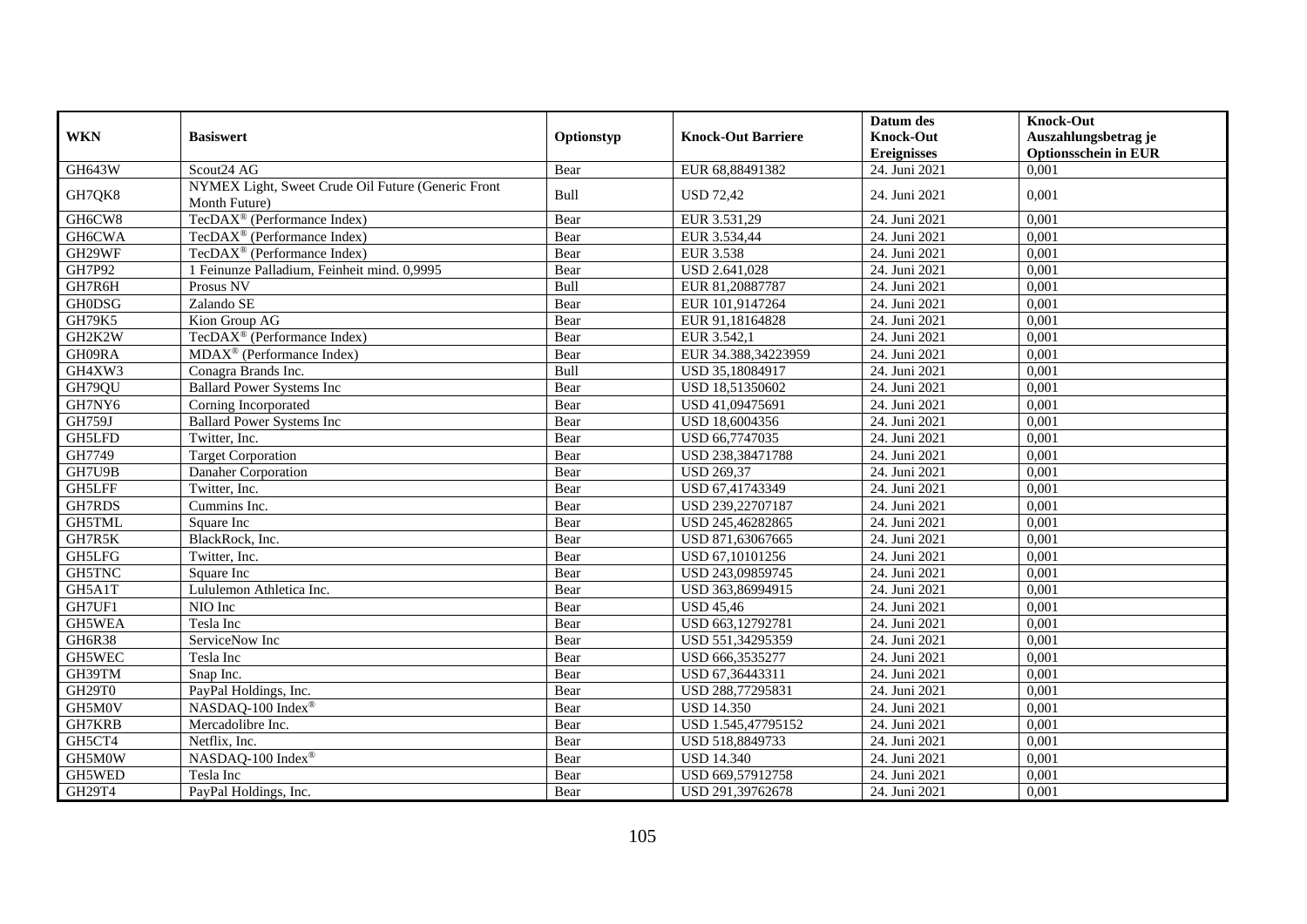|               |                                                 |             |                           | Datum des          | <b>Knock-Out</b>            |
|---------------|-------------------------------------------------|-------------|---------------------------|--------------------|-----------------------------|
| <b>WKN</b>    | <b>Basiswert</b>                                | Optionstyp  | <b>Knock-Out Barriere</b> | <b>Knock-Out</b>   | Auszahlungsbetrag je        |
|               |                                                 |             |                           | <b>Ereignisses</b> | <b>Optionsschein in EUR</b> |
| GH7KRC        | Mercadolibre Inc.                               | Bear        | USD 1.555,25471713        | 24. Juni 2021      | 0,001                       |
| GH7US9        | NASDAQ-100 Index®                               | Bear        | <b>USD 14.280</b>         | 24. Juni 2021      | 0,001                       |
| GH7UF6        | NIO Inc                                         | Bear        | <b>USD 45,69</b>          | 24. Juni 2021      | 0,001                       |
| GH2K1V        | TecDAX <sup>®</sup> (Performance Index)         | Bear        | EUR 3.545,47              | 24. Juni 2021      | 0,001                       |
| GH5TMR        | Square Inc                                      | Bear        | USD 244,28071308          | 24. Juni 2021      | 0,001                       |
| GH5M6T        | S&P 500 <sup>®</sup> Index                      | Bear        | <b>USD 4.262,5</b>        | 24. Juni 2021      | 0,001                       |
| GH29SY        | PayPal Holdings, Inc.                           | Bear        | USD 290,08034034          | 24. Juni 2021      | 0,001                       |
| GH5M6U        | S&P 500 <sup>®</sup> Index                      | Bear        | <b>USD 4.260</b>          | 24. Juni 2021      | 0,001                       |
| GH7KR9        | Mercadolibre Inc.                               | Bear        | USD 1.535,8110372         | 24. Juni 2021      | 0,001                       |
| GH5M6V        | S&P 500 <sup>®</sup> Index                      | Bear        | <b>USD 4.257,5</b>        | 24. Juni 2021      | 0,001                       |
| GH7UJL        | Nvidia Corporation                              | Bear        | <b>USD 767,29</b>         | 24. Juni 2021      | 0,001                       |
| GH5M6S        | S&P 500 <sup>®</sup> Index                      | Bear        | <b>USD 4.265</b>          | 24. Juni 2021      | 0,001                       |
| GH5WE9        | Tesla Inc                                       | Bear        | USD 659,90232794          | 24. Juni 2021      | 0,001                       |
| GH1W6H        | NASDAQ-100 Index®                               | Bear        | USD 14.346,39             | 24. Juni 2021      | 0,001                       |
| GH7UJM        | Nvidia Corporation                              | Bear        | <b>USD 771,04</b>         | 24. Juni 2021      | 0,001                       |
| GH5RT9        | Apple Inc.                                      | Bear        | USD 134,32172479          | 24. Juni 2021      | 0,001                       |
| GH7UJJ        | Nvidia Corporation                              | Bear        | <b>USD 759,79</b>         | 24. Juni 2021      | 0,001                       |
| GH3GYS        | McCormick & Company, Incorporated               | <b>Bull</b> | USD 86.03026882           | 24. Juni 2021      | 0,001                       |
| GB4UVD        | $S\&P 500^{\circ}$ Index                        | Bear        | USD 4.260,95079492        | 24. Juni 2021      | 0,001                       |
| <b>GH7UJK</b> | Nvidia Corporation                              | Bear        | <b>USD 763,54</b>         | 24. Juni 2021      | 0,001                       |
| GH6T9R        | Accenture plc                                   | Bear        | USD 293,07591276          | 24. Juni 2021      | 0,001                       |
| <b>GH757H</b> | <b>BIOGEN INC.</b>                              | Bull        | USD 363,05808535          | 24. Juni 2021      | 0,001                       |
| <b>GH6TCW</b> | Accenture plc                                   | Bear        | USD 289,05324347          | 24. Juni 2021      | 0,001                       |
| <b>GH757J</b> | <b>BIOGEN INC.</b>                              | Bull        | USD 359,15197337          | 24. Juni 2021      | 0,001                       |
| <b>GH757K</b> | <b>BIOGEN INC.</b>                              | Bull        | USD 361,10502936          | 24. Juni 2021      | 0,001                       |
| <b>GH757M</b> | <b>BIOGEN INC.</b>                              | Bull        | USD 353,29280538          | 24. Juni 2021      | 0,001                       |
| <b>GH757N</b> | <b>BIOGEN INC.</b>                              | Bull        | USD 355,23584571          | 24. Juni 2021      | 0,001                       |
| GH6T9C        | Accenture plc                                   | Bear        | USD 291,06956902          | 24. Juni 2021      | 0,001                       |
| GH7KTB        | Visa Inc. - Class A                             | Bear        | USD 237,56652769          | 24. Juni 2021      | 0,001                       |
| <b>GH757P</b> | <b>BIOGEN INC.</b>                              | Bull        | USD 351,3397494           | 24. Juni 2021      | 0,001                       |
| GH390T        | Illumina, Inc.                                  | Bear        | USD 476,47702881          | 24. Juni 2021      | 0,001                       |
| GH7P0H        | Martin Marietta Materials, Inc.                 | Bear        | USD 352,43927144          | 24. Juni 2021      | 0,001                       |
| GH757Q        | <b>BIOGEN INC.</b>                              | Bull        | USD 349,1763643           | 24. Juni 2021      | 0,001                       |
| GH7586        | <b>BIOGEN INC.</b>                              | Bull        | USD 357,19891736          | 24. Juni 2021      | 0,001                       |
| GH7LV2        | Dow Jones Industrial Average® Index             | Bear        | <b>USD 34.080</b>         | 24. Juni 2021      | 0,001                       |
| GC97FM        | NASDAQ-100 Index®                               | Bear        | USD 14.357,7              | 24. Juni 2021      | 0,001                       |
| GH7LV3        | Dow Jones Industrial Average <sup>®</sup> Index | Bear        | <b>USD 34.060</b>         | 24. Juni 2021      | 0,001                       |
| GH51MD        | S&P 500 <sup>®</sup> Index                      | Bear        | USD 4.261,93464528        | 24. Juni 2021      | 0,001                       |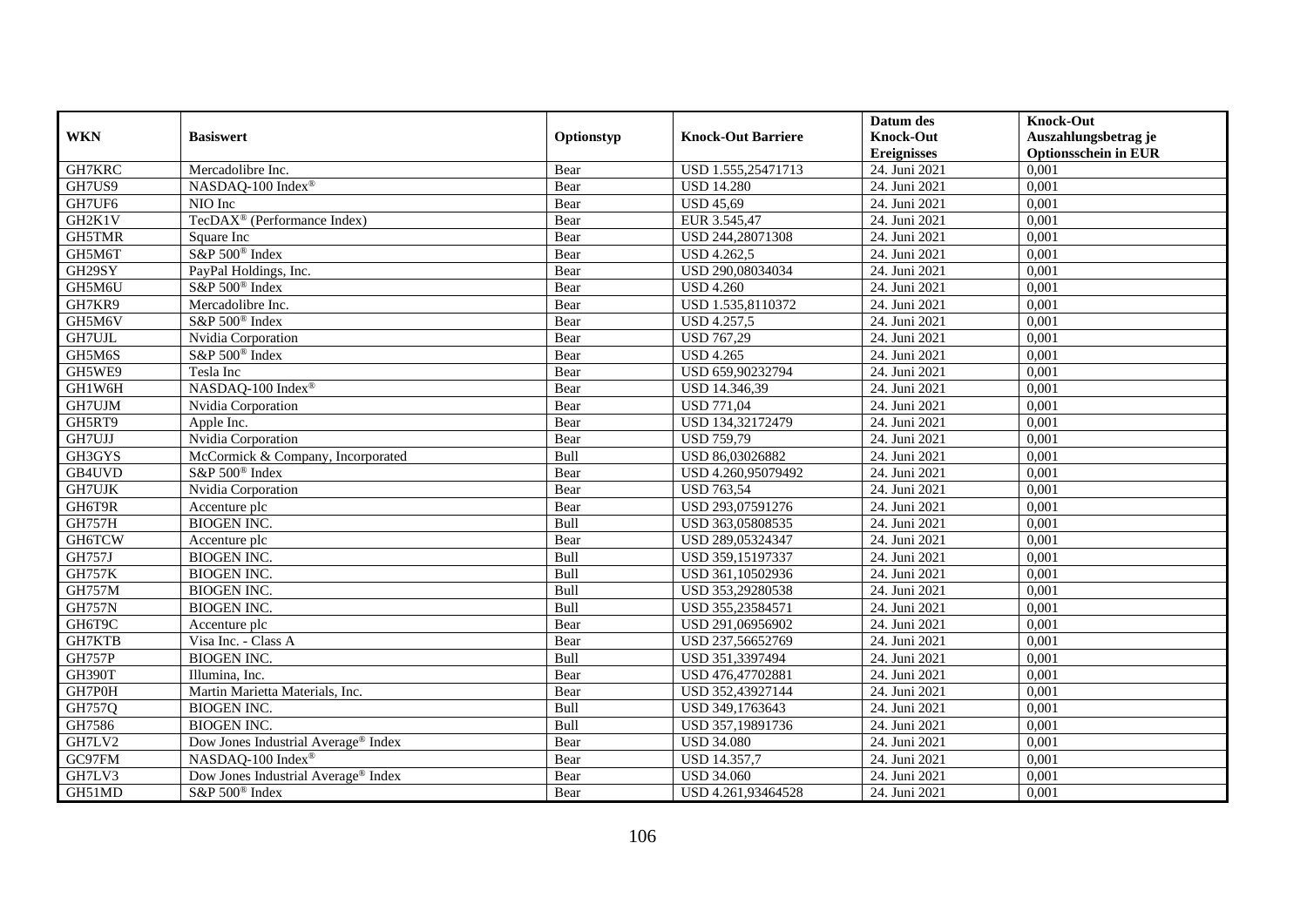|               |                                                                                         |            |                           | Datum des          | <b>Knock-Out</b>            |
|---------------|-----------------------------------------------------------------------------------------|------------|---------------------------|--------------------|-----------------------------|
| <b>WKN</b>    | <b>Basiswert</b>                                                                        | Optionstyp | <b>Knock-Out Barriere</b> | <b>Knock-Out</b>   | Auszahlungsbetrag je        |
|               |                                                                                         |            |                           | <b>Ereignisses</b> | <b>Optionsschein in EUR</b> |
| GH5NHY        | Intuitive Surgical, Inc.                                                                | Bear       | USD 912,9798838           | 24. Juni 2021      | 0,001                       |
| GH7UPP        | Dow Jones Industrial Average® Index                                                     | Bear       | <b>USD 34.040</b>         | 24. Juni 2021      | 0,001                       |
| GH7USJ        | S&P 500 <sup>®</sup> Index                                                              | Bear       | <b>USD 4.250</b>          | 24. Juni 2021      | 0,001                       |
| GH7UPQ        | Dow Jones Industrial Average® Index                                                     | Bear       | <b>USD 34.020</b>         | 24. Juni 2021      | 0,001                       |
| GH01YG        | S&P 500 <sup>®</sup> Index                                                              | Bear       | USD 4.256,83943716        | 24. Juni 2021      | 0,001                       |
| GH7GED        | United Parcel Service, Inc.                                                             | Bear       | USD 206,53112608          | 24. Juni 2021      | 0,001                       |
| <b>GH38W1</b> | Visa Inc. - Class A                                                                     | Bear       | USD 236,36660342          | 24. Juni 2021      | 0,001                       |
| GH7NZ4        | Wells Fargo & Company                                                                   | Bear       | USD 44,4190785            | 24. Juni 2021      | 0,001                       |
| <b>GF7Z24</b> | NASDAQ-100 Index®                                                                       | Bear       | USD 14.326,55             | 24. Juni 2021      | 0,001                       |
| GH7UG0        | BioNTech SE - ADR                                                                       | Bull       | <b>USD 233,58</b>         | 24. Juni 2021      | 0,001                       |
| GH7UG1        | BioNTech SE - ADR                                                                       | Bull       | <b>USD 231,22</b>         | 24. Juni 2021      | 0,001                       |
| GH7UFY        | <b>BioNTech SE - ADR</b>                                                                | Bull       | <b>USD 232,4</b>          | 24. Juni 2021      | 0,001                       |
| GH7UG7        | BioNTech SE - ADR                                                                       | Bull       | <b>USD 230,03</b>         | 24. Juni 2021      | 0,001                       |
| GH5X9K        | S&P 500 <sup>®</sup> Index                                                              | Bear       | USD 4.267,5               | 24. Juni 2021      | 0,001                       |
| <b>GH7LUY</b> | Dow Jones Industrial Average <sup>®</sup> Index                                         | Bear       | <b>USD 34.160</b>         | 24. Juni 2021      | 0,001                       |
| GH5M0U        | NASDAQ-100 Index®                                                                       | Bear       | <b>USD 14.380</b>         | 24. Juni 2021      | 0,001                       |
| GH7LUZ        | Dow Jones Industrial Average <sup>®</sup> Index                                         | Bear       | <b>USD 34.140</b>         | 24. Juni 2021      | 0,001                       |
| GH7UR4        | $DAX^{\circledR}$ (Performance Index)                                                   | Bear       | EUR 15.600                | 24. Juni 2021      | 0,001                       |
| GH7USF        | $\text{DAX}^{\circledast}$ (Performance Index)/ $\overline{\text{X-DAX}^{\circledast}}$ | Bear       | <b>EUR 15.600</b>         | 24. Juni 2021      | 0,001                       |
| GF9QQB        | S&P 500 <sup>®</sup> Index                                                              | Bear       | USD 4.267,18035684        | 24. Juni 2021      | 0,001                       |
| GH7LV0        | Dow Jones Industrial Average <sup>®</sup> Index                                         | Bear       | <b>USD 34.120</b>         | 24. Juni 2021      | 0,001                       |
| GH7GH5        | S&P Global Inc                                                                          | Bear       | USD 407,18205732          | 24. Juni 2021      | 0,001                       |
| GH7USG        | DAX <sup>®</sup> (Performance Index)/ X-DAX <sup>®</sup>                                | Bear       | <b>EUR 15.600</b>         | 24. Juni 2021      | 0,001                       |
| GH6R7S        | Heineken N.V.                                                                           | Bear       | EUR 103,23162968          | 24. Juni 2021      | 0,001                       |
| GH5TMN        | Square Inc                                                                              | Bear       | USD 246,64494427          | 24. Juni 2021      | 0.001                       |
| GH7RET        | Centene Corp                                                                            | Bear       | USD 73,69986487           | 24. Juni 2021      | 0,001                       |
| GH7RDG        | Gilead Sciences, Inc.                                                                   | Bear       | USD 67,91537766           | 24. Juni 2021      | 0,001                       |
| GH6X8D        | <b>CSX</b> Corporation                                                                  | Bull       | USD 94,4838689            | 24. Juni 2021      | 0,001                       |
| GH7LV1        | Dow Jones Industrial Average® Index                                                     | Bear       | <b>USD 34.100</b>         | 24. Juni 2021      | 0,001                       |
| GH7UR7        | $\text{DAX}^{\circledast}$ (Performance Index)                                          | Bear       | EUR 15.600                | 24. Juni 2021      | 0,001                       |
| GH7UEC        | NIO Inc                                                                                 | Bear       | <b>USD 46,58</b>          | 24. Juni 2021      | 0,001                       |
| GH2K6G        | TecDAX <sup>®</sup> (Performance Index)                                                 | Bear       | EUR 3.548,85              | 24. Juni 2021      | 0,001                       |
| <b>GH778X</b> | Advanced Micro Devices, Inc.                                                            | Bear       | USD 85,88347556           | 24. Juni 2021      | 0,001                       |
| GH7RC4        | Aon PLC                                                                                 | Bear       | USD 236,84059063          | 24. Juni 2021      | 0,001                       |
| GH5RRE        | Intercontinental Exchange, Inc.                                                         | Bear       | USD 117,22915633          | 24. Juni 2021      | 0,001                       |
| GH5TMH        | Square Inc                                                                              | Bear       | USD 247,82705988          | 24. Juni 2021      | 0,001                       |
| GH7AGD        | Tesla Inc                                                                               | Bear       | USD 677,47086836          | 24. Juni 2021      | 0,001                       |
| GH7UG9        | BioNTech SE - ADR                                                                       | Bull       | <b>USD 228,85</b>         | 24. Juni 2021      | 0,001                       |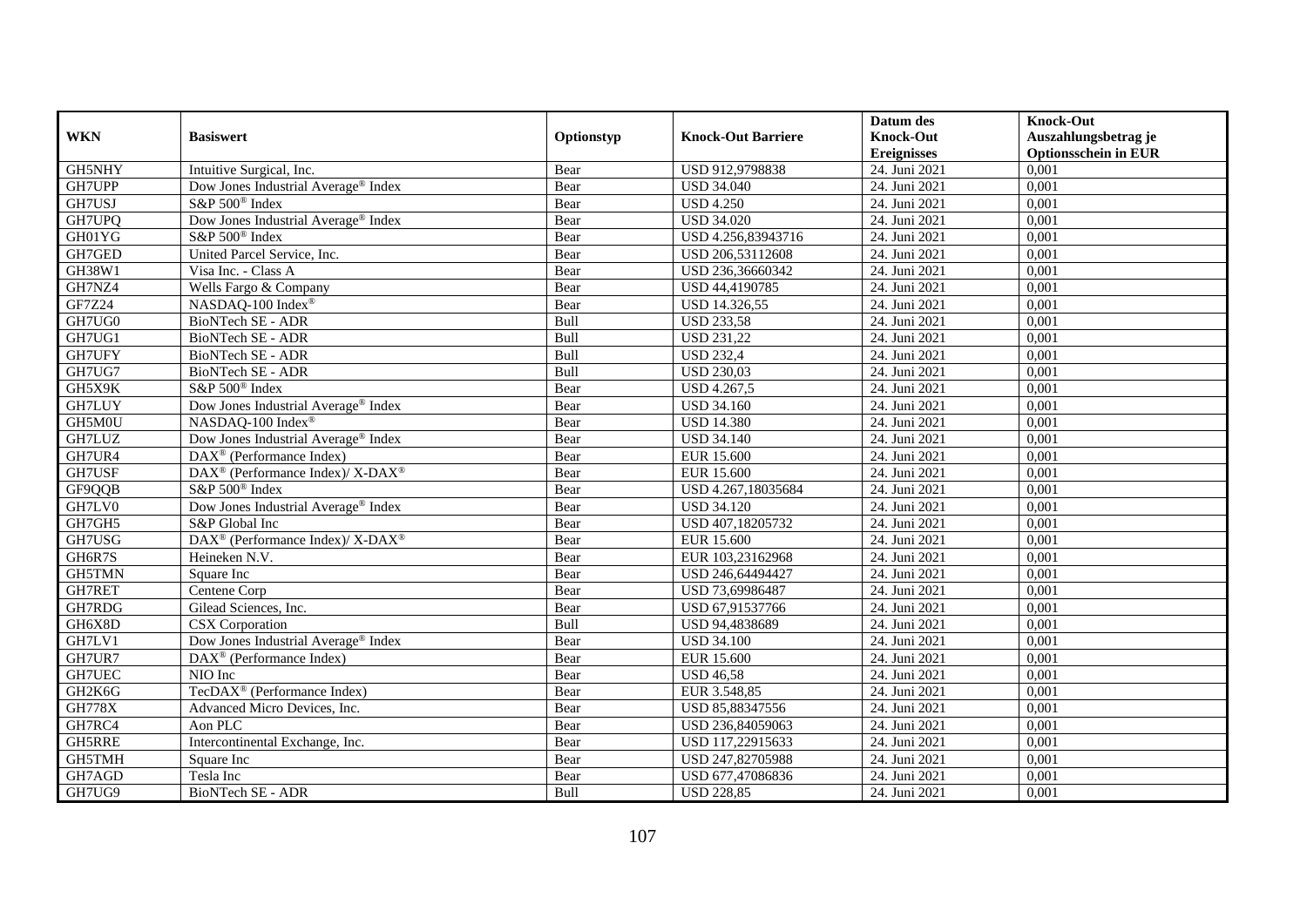|               |                                                    |            |                           | Datum des          | <b>Knock-Out</b>            |
|---------------|----------------------------------------------------|------------|---------------------------|--------------------|-----------------------------|
| <b>WKN</b>    | <b>Basiswert</b>                                   | Optionstyp | <b>Knock-Out Barriere</b> | <b>Knock-Out</b>   | Auszahlungsbetrag je        |
|               |                                                    |            |                           | <b>Ereignisses</b> | <b>Optionsschein in EUR</b> |
| GH7U7P        | Microchip Technology Incorporated                  | Bear       | <b>USD 148,58</b>         | 24. Juni 2021      | 0,001                       |
| GH5W5L        | Capgemini SE                                       | Bear       | EUR 161,5576853           | 24. Juni 2021      | 0,001                       |
| GH6R6M        | Workday, Inc.                                      | Bear       | USD 241,02189969          | 24. Juni 2021      | 0,001                       |
| <b>GH778Y</b> | Advanced Micro Devices, Inc.                       | Bear       | USD 86,28246964           | 24. Juni 2021      | 0,001                       |
| GH29T7        | PayPal Holdings, Inc.                              | Bear       | USD 292,86347937          | 24. Juni 2021      | 0,001                       |
| GH7RD5        | Gilead Sciences, Inc.                              | Bear       | USD 67,43541033           | 24. Juni 2021      | 0,001                       |
| GH7UR8        | DAX <sup>®</sup> (Performance Index)               | Bear       | EUR 15.600                | 24. Juni 2021      | 0,001                       |
| GF7Z4R        | NASDAQ-100 Index®                                  | Bear       | USD 14.383,51             | 24. Juni 2021      | 0,001                       |
| GH7UF4        | NIO Inc                                            | Bear       | <b>USD 45,91</b>          | 24. Juni 2021      | 0,001                       |
| GH7UG3        | <b>BioNTech SE - ADR</b>                           | Bull       | <b>USD 227,67</b>         | 24. Juni 2021      | 0,001                       |
| GC8AXK        | Visa Inc. - Class A                                | Bear       | USD 238,12294408          | 24. Juni 2021      | 0,001                       |
| GH39VC        | Snap Inc.                                          | Bear       | USD 68,223076             | 24. Juni 2021      | 0,001                       |
| GH7UF5        | NIO Inc                                            | Bear       | <b>USD 46,36</b>          | 24. Juni 2021      | 0,001                       |
| GH7UR5        | $\text{DAX}^{\textcircled{p}}$ (Performance Index) | Bear       | EUR 15.600                | 24. Juni 2021      | 0,001                       |
| GF2RPK        | Merck KGaA                                         | Bear       | EUR 158,78734783          | 24. Juni 2021      | 0,001                       |
| GH7UF3        | NIO Inc                                            | Bear       | <b>USD 46,13</b>          | 24. Juni 2021      | 0,001                       |
| GH6X2C        | Xilinx Inc.                                        | Bear       | USD 134,26087524          | 24. Juni 2021      | 0,001                       |
| GH7UR6        | $\text{DAX}^{\textcircled{p}}$ (Performance Index) | Bear       | EUR 15.600                | 24. Juni 2021      | 0,001                       |
| <b>GH3A50</b> | The Clorox Company                                 | Bull       | USD 170,93452426          | 24. Juni 2021      | 0,001                       |
| GH5W6M        | ANSYS Inc.                                         | Bear       | USD 342,67873283          | 24. Juni 2021      | 0,001                       |
| GH7GJC        | Darden Restaurants                                 | Bear       | USD 140,40637609          | 24. Juni 2021      | 0,001                       |
| GH79HK        | AstraZeneca Plc                                    | Bear       | GBP 84,76051064           | 24. Juni 2021      | 0,001                       |
| GH5A11        | <b>DTE Energy Company</b>                          | Bull       | USD 130,19987402          | 24. Juni 2021      | 0,001                       |
| GH7P93        | 1 Feinunze Palladium, Feinheit mind. 0,9995        | Bear       | USD 2.647,352             | 24. Juni 2021      | 0,001                       |
| GH7P94        | 1 Feinunze Palladium, Feinheit mind. 0,9995        | Bear       | USD 2.653,654             | 24. Juni 2021      | 0,001                       |
| GH6TAB        | American Express Company                           | Bear       | USD 167,33256679          | 24. Juni 2021      | 0,001                       |
| <b>GH5LJR</b> | Twitter, Inc.                                      | Bear       | USD 68,0601635            | 24. Juni 2021      | 0,001                       |
| GH7AQN        | Salesforce.com. Inc.                               | Bear       | USD 247,23295345          | 24. Juni 2021      | 0,001                       |
| GH77DE        | Peloton Interactive Inc.                           | Bear       | USD 123,30446718          | 24. Juni 2021      | 0,001                       |
| GH64BE        | Tesla Inc                                          | Bear       | USD 683,17583398          | 24. Juni 2021      | 0,001                       |
| GH5WB8        | Deutsche Post AG                                   | Bear       | EUR 58,40581923           | 24. Juni 2021      | 0,001                       |
| GH7NZY        | Legrand SA                                         | Bear       | EUR 89,88831138           | 24. Juni 2021      | 0,001                       |
| GH5RWE        | Align Technology, Inc.                             | Bear       | USD 622,47778001          | 24. Juni 2021      | 0,001                       |
| GH5LFE        | Twitter, Inc.                                      | Bear       | USD 67,74374256           | 24. Juni 2021      | 0,001                       |
| GH5YWA        | Peloton Interactive Inc.                           | Bear       | USD 120,98329899          | 24. Juni 2021      | 0,001                       |
| <b>GH544C</b> | VeriSign, Inc.                                     | Bear       | <b>USD 228,605</b>        | 24. Juni 2021      | 0,001                       |
| GH29T6        | PayPal Holdings, Inc.                              | Bear       | USD 294,48780248          | 24. Juni 2021      | 0,001                       |
| <b>GH77D7</b> | Peloton Interactive Inc.                           | Bear       | USD 120,03389745          | 24. Juni 2021      | 0,001                       |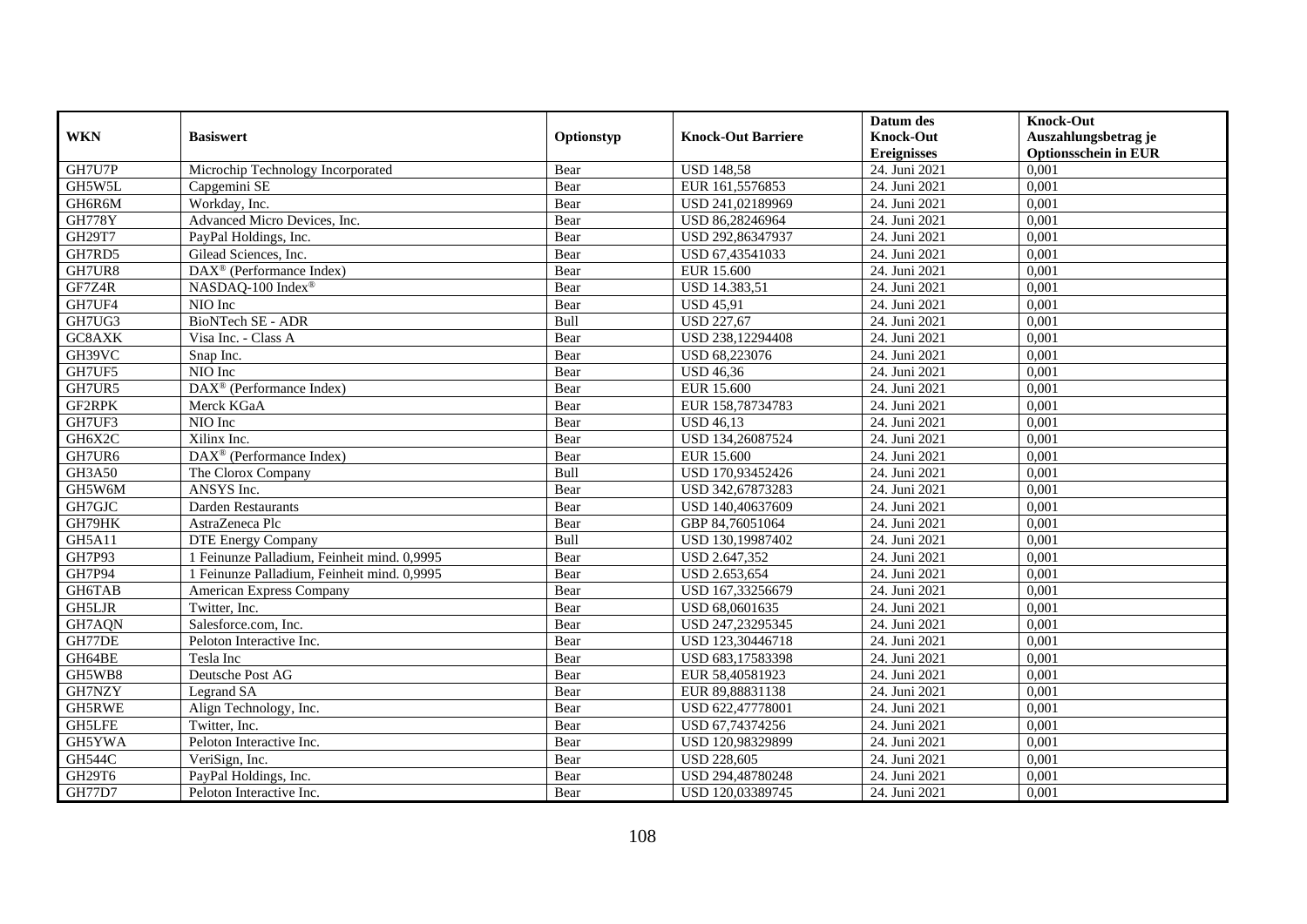|               |                                                 |            |                           | Datum des          | <b>Knock-Out</b>            |
|---------------|-------------------------------------------------|------------|---------------------------|--------------------|-----------------------------|
| <b>WKN</b>    | <b>Basiswert</b>                                | Optionstyp | <b>Knock-Out Barriere</b> | <b>Knock-Out</b>   | Auszahlungsbetrag je        |
|               |                                                 |            |                           | <b>Ereignisses</b> | <b>Optionsschein in EUR</b> |
| GH5M6R        | S&P 500 <sup>®</sup> Index                      | Bear       | <b>USD 4.270</b>          | 24. Juni 2021      | 0,001                       |
| GH5M0T        | NASDAQ-100 Index®                               | Bear       | <b>USD 14.400</b>         | 24. Juni 2021      | 0,001                       |
| GC6FNB        | NASDAQ-100 Index®                               | Bear       | USD 14.404,07             | 24. Juni 2021      | 0,001                       |
| GH7792        | Advanced Micro Devices, Inc.                    | Bear       | USD 87,0804578            | 24. Juni 2021      | 0,001                       |
| GH7P1U        | Xilinx Inc.                                     | Bear       | USD 135,50279097          | 24. Juni 2021      | 0,001                       |
| GH610M        | <b>QUALCOMM</b> Incorporated                    | Bear       | USD 137,8975104           | 24. Juni 2021      | 0,001                       |
| <b>GH778Z</b> | Advanced Micro Devices, Inc.                    | Bear       | USD 86,68146371           | 24. Juni 2021      | 0,001                       |
| GH39UY        | Snap Inc.                                       | Bear       | USD 69,09147607           | 24. Juni 2021      | 0,001                       |
| GH7NWH        | Wells Fargo & Company                           | Bear       | USD 44,91895559           | 24. Juni 2021      | 0,001                       |
| GH5M0S        | NASDAQ-100 Index®                               | Bear       | <b>USD 14.420</b>         | 24. Juni 2021      | 0,001                       |
| GH5LFJ        | Twitter, Inc.                                   | Bear       | USD 68,38647258           | 24. Juni 2021      | 0,001                       |
| GF8QVL        | NASDAQ-100 Index®                               | Bear       | <b>USD 14.427,73</b>      | 24. Juni 2021      | 0,001                       |
| <b>GH755G</b> | <b>Ball Corporation</b>                         | Bear       | USD 82,1529625            | 24. Juni 2021      | 0,001                       |
| GH5LHP        | Twitter, Inc.                                   | Bear       | USD 68,71278167           | 24. Juni 2021      | 0,001                       |
| GH5TQF        | Vonovia SE                                      | Bear       | EUR 55,2497854            | 24. Juni 2021      | 0,001                       |
| GH6R6P        | Workday, Inc.                                   | Bear       | USD 242,71649927          | 24. Juni 2021      | 0,001                       |
| GH7R5M        | NextEra Energy, Inc.                            | Bull       | USD 72,67514746           | 24. Juni 2021      | 0,001                       |
| GH79US        | Baidu. Inc.                                     | Bear       | USD 193,0896997           | 24. Juni 2021      | 0,001                       |
| GH5A27        | <b>DTE Energy Company</b>                       | Bull       | USD 129,43672902          | 24. Juni 2021      | 0,001                       |
| GH7AF7        | Tesla Inc                                       | Bear       | USD 690,6386877           | 24. Juni 2021      | 0,001                       |
| GH7KT7        | ServiceNow Inc                                  | Bear       | USD 558,25173437          | 24. Juni 2021      | 0,001                       |
| GH79UU        | Baidu, Inc.                                     | Bear       | USD 194,03812643          | 24. Juni 2021      | 0,001                       |
| GH79UZ        | Baidu, Inc.                                     | Bear       | USD 194,98655317          | 24. Juni 2021      | 0,001                       |
| GH7REW        | Société Générale S.A.                           | Bear       | EUR 25,28644254           | 24. Juni 2021      | 0,001                       |
| GH7NZ6        | Martin Marietta Materials, Inc.                 | Bear       | USD 359,05681683          | 24. Juni 2021      | 0.001                       |
| <b>GH7R84</b> | MSCI Inc.                                       | Bear       | USD 530,48178797          | 24. Juni 2021      | 0,001                       |
| GH7UG2        | BioNTech SE - ADR                               | Bull       | <b>USD 226,49</b>         | 24. Juni 2021      | 0,001                       |
| GH7U8Y        | Northern Trust Corporation                      | Bear       | <b>USD 113,81</b>         | 24. Juni 2021      | 0,001                       |
| <b>GH7PCK</b> | Dow Jones Industrial Average <sup>®</sup> Index | Bear       | <b>USD 34.200</b>         | 24. Juni 2021      | 0,001                       |
| GH7GF2        | Caterpillar Inc.                                | Bear       | USD 220,7964697           | 24. Juni 2021      | 0,001                       |
| GH7LUX        | Dow Jones Industrial Average® Index             | Bear       | <b>USD 34.180</b>         | 24. Juni 2021      | 0,001                       |
| GH7GEK        | Caterpillar Inc.                                | Bear       | USD 219,71765959          | 24. Juni 2021      | 0,001                       |
| <b>GH7P39</b> | Dow Jones Industrial Average <sup>®</sup> Index | Bear       | USD 34.206,38955089       | 24. Juni 2021      | 0,001                       |
| GH7GH0        | S&P Global Inc                                  | Bear       | USD 410,33997929          | 24. Juni 2021      | 0,001                       |
| GH7P2Y        | Dow Jones Industrial Average® Index             | Bear       | USD 34.223,29539418       | 24. Juni 2021      | 0,001                       |
| GH7LUW        | Dow Jones Industrial Average <sup>®</sup> Index | Bear       | <b>USD 34.220</b>         | 24. Juni 2021      | 0,001                       |
| GH7UJY        | Amazon.com, Inc.                                | Bull       | USD 3.457,72              | 24. Juni 2021      | 0,001                       |
| GCSR03        | MSCI Inc.                                       | Bear       | USD 531,40711386          | 24. Juni 2021      | 0,001                       |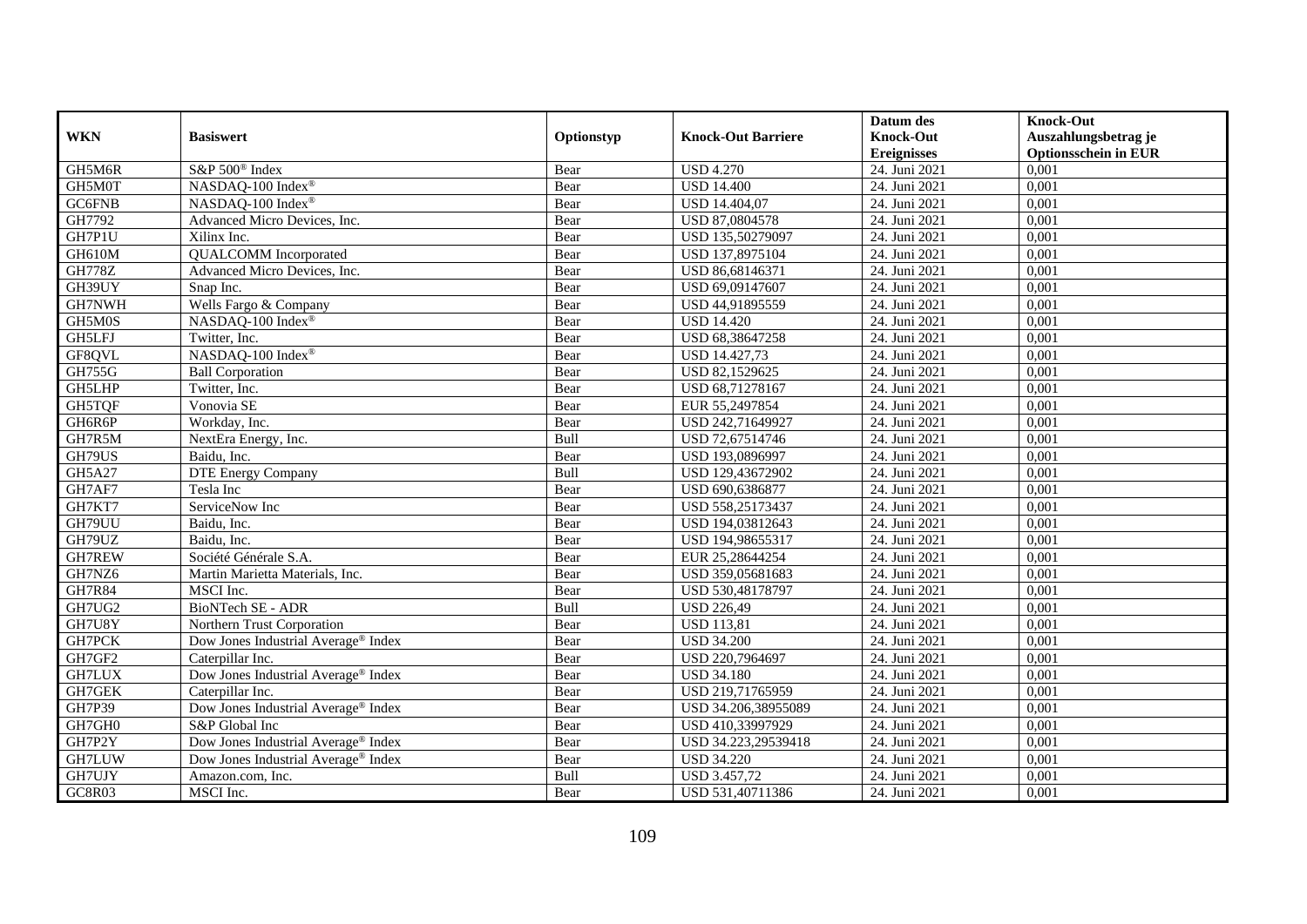|               |                                                                          |            |                           | Datum des          | <b>Knock-Out</b>            |
|---------------|--------------------------------------------------------------------------|------------|---------------------------|--------------------|-----------------------------|
| <b>WKN</b>    | <b>Basiswert</b>                                                         | Optionstyp | <b>Knock-Out Barriere</b> | <b>Knock-Out</b>   | Auszahlungsbetrag je        |
|               |                                                                          |            |                           | <b>Ereignisses</b> | <b>Optionsschein in EUR</b> |
| GH7NVW        | The Bank of New York Mellon Corporation                                  | Bear       | USD 50,25345459           | 24. Juni 2021      | 0,001                       |
| GH7UJW        | Amazon.com. Inc.                                                         | Bull       | <b>USD 3.440,21</b>       | 24. Juni 2021      | 0,001                       |
| GH6JMY        | AutoZone Inc.                                                            | Bear       | USD 1.458,00757352        | 24. Juni 2021      | 0,001                       |
| GH7GFM        | Caterpillar Inc.                                                         | Bear       | USD 221,88526879          | 24. Juni 2021      | 0,001                       |
| GH7580        | <b>BIOGEN INC.</b>                                                       | Bull       | USD 346,76258742          | 24. Juni 2021      | 0,001                       |
| GH7NVM        | Capital One Financial Corporation                                        | Bear       | USD 158,03796774          | 24. Juni 2021      | 0,001                       |
| <b>GH7NVF</b> | Wells Fargo & Company                                                    | Bear       | USD 45,41883269           | 24. Juni 2021      | 0,001                       |
| GH77BA        | Regeneron Pharmaceuticals, Inc.                                          | Bear       | USD 544,2556236           | 24. Juni 2021      | 0,001                       |
| GH5NLG        | Charter Communications, Inc.                                             | Bear       | USD 712,18103778          | 24. Juni 2021      | 0,001                       |
| GH7P97        | 1 Feinunze Palladium, Feinheit mind. 0,9995                              | Bear       | USD 2.659,702             | 25. Juni 2021      | 0,001                       |
| GH5NJD        | Ulta Beauty, Inc.                                                        | Bear       | USD 351,85577151          | 24. Juni 2021      | 0,001                       |
| GH7P6Q        | 1 Feinunze Platin, Feinheit mind. 0,9995                                 | Bear       | USD 1.105,259             | 25. Juni 2021      | 0,001                       |
| GH7XC3        | $\overline{\text{DAX}^{\otimes}}$ (Performance Index)/X-DAX <sup>®</sup> | Bear       | EUR 15.255                | 25. Juni 2021      | 0,001                       |
| GH7XC4        | $\text{DAX}^{\otimes}$ (Performance Index)/X-DAX <sup>®</sup>            | Bear       | EUR 15.325                | 25. Juni 2021      | 0,001                       |
| GH7XD5        | DAX <sup>®</sup> (Performance Index)/ X-DAX <sup>®</sup>                 | Bear       | EUR 15.360                | 25. Juni 2021      | 0,001                       |
| GH7XE8        | DAX <sup>®</sup> (Performance Index)/ X-DAX <sup>®</sup>                 | Bear       | EUR 15.235                | 25. Juni 2021      | 0,001                       |
| GH7XDN        | DAX <sup>®</sup> (Performance Index)/ X-DAX <sup>®</sup>                 | Bear       | <b>EUR 15.280</b>         | 25. Juni 2021      | 0,001                       |
| GH7XCW        | DAX <sup>®</sup> (Performance Index)/ X-DAX <sup>®</sup>                 | Bear       | <b>EUR 15.305</b>         | 25. Juni 2021      | 0,001                       |
| GH7XDX        | $\text{DAX}^{\otimes}$ (Performance Index)/X-DAX <sup>®</sup>            | Bear       | EUR 15.365                | 25. Juni 2021      | 0,001                       |
| GH7XDF        | $\text{DAX}^{\otimes}$ (Performance Index)/X-DAX <sup>®</sup>            | Bear       | EUR 15.185                | 25. Juni 2021      | 0,001                       |
| GH7XCH        | $DAX^{\circledast}$ (Performance Index)/X-DAX <sup>®</sup>               | Bear       | EUR 15.215                | 25. Juni 2021      | 0,001                       |
| GH7XDL        | $\text{DAX}^{\otimes}$ (Performance Index)/X-DAX <sup>®</sup>            | Bear       | <b>EUR 15.250</b>         | 25. Juni 2021      | 0,001                       |
| GH7XC8        | $\text{DAX}^{\circledR}$ (Performance Index)/ X-DAX <sup>®</sup>         | Bear       | EUR 15.335                | 25. Juni 2021      | 0,001                       |
| GH7XDA        | $DAX^{\circledcirc}$ (Performance Index)/X-DAX <sup>®</sup>              | Bear       | EUR 15.385                | 25. Juni 2021      | 0,001                       |
| GH7XEC        | $\overline{\text{DAX}^{\otimes}}$ (Performance Index)/X-DAX <sup>®</sup> | Bear       | EUR 15.355                | 25. Juni 2021      | 0,001                       |
| GH7XBY        | $DAX^{\circledast}$ (Performance Index)/X-DAX <sup>®</sup>               | Bear       | <b>EUR 15.180</b>         | 25. Juni 2021      | 0,001                       |
| GH7XE2        | DAX <sup>®</sup> (Performance Index)/ X-DAX <sup>®</sup>                 | Bear       | <b>EUR 15.270</b>         | 25. Juni 2021      | 0,001                       |
| GH7XCR        | $\text{DAX}^{\circledast}$ (Performance Index)/X-DAX <sup>®</sup>        | Bear       | EUR 15.315                | 25. Juni 2021      | 0,001                       |
| GH7XDR        | $\text{DAX}^{\circledR}$ (Performance Index)/ X-DAX <sup>®</sup>         | Bear       | EUR 15.175                | 25. Juni 2021      | 0,001                       |
| GH7XDS        | $DAX^{\circledcirc}$ (Performance Index)/ X-DAX <sup>®</sup>             | Bear       | EUR 15.370                | 25. Juni 2021      | 0.001                       |
| GH7XCS        | $DAX^{\circledast}$ (Performance Index)/X-DAX <sup>®</sup>               | Bear       | <b>EUR 15.195</b>         | 25. Juni 2021      | 0,001                       |
| GH7XCT        | $\overline{\text{DAX}^{\otimes}}$ (Performance Index)/X-DAX <sup>®</sup> | Bear       | <b>EUR 15.380</b>         | 25. Juni 2021      | 0,001                       |
| GH7XCU        | $\text{DAX}^{\circledast}$ (Performance Index)/X-DAX <sup>®</sup>        | Bear       | EUR 15.340                | 25. Juni 2021      | 0,001                       |
| GH7XDV        | DAX <sup>®</sup> (Performance Index)/ X-DAX <sup>®</sup>                 | Bear       | <b>EUR 15.200</b>         | 25. Juni 2021      | 0,001                       |
| GH7XD7        | $\text{DAX}^{\circledR}$ (Performance Index)/ X-DAX <sup>®</sup>         | Bear       | EUR 15.260                | 25. Juni 2021      | 0,001                       |
| GH7XD8        | $\text{DAX}^{\otimes}$ (Performance Index)/X-DAX <sup>®</sup>            | Bear       | EUR 15.330                | 25. Juni 2021      | 0,001                       |
| GH7XEA        | DAX <sup>®</sup> (Performance Index)/ X-DAX <sup>®</sup>                 | Bear       | EUR 15.225                | 25. Juni 2021      | 0,001                       |
| GH7XC9        | DAX <sup>®</sup> (Performance Index)/X-DAX <sup>®</sup>                  | Bear       | <b>EUR 15.190</b>         | 25. Juni 2021      | 0,001                       |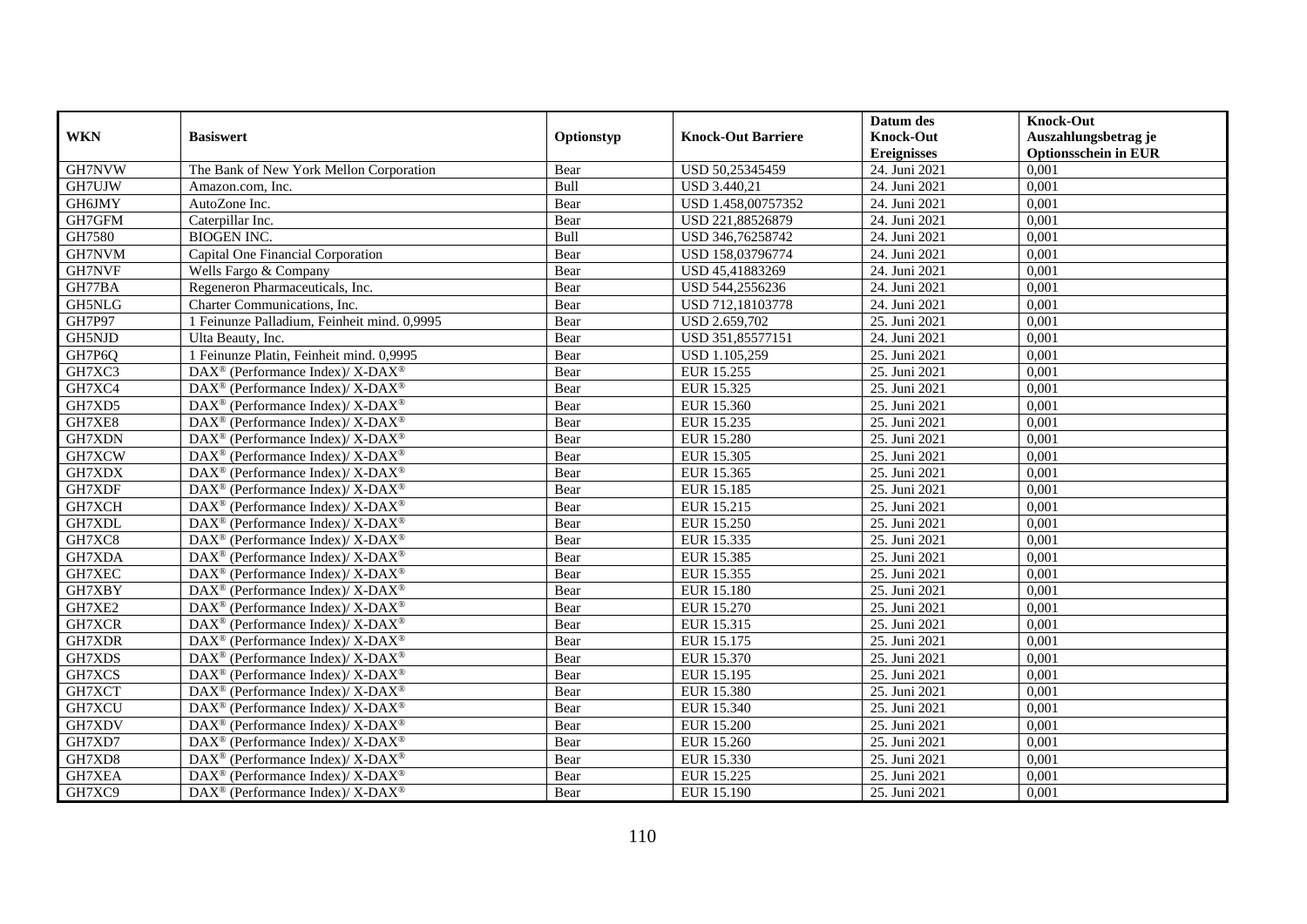|            |                                                                          |            |                           | Datum des          | <b>Knock-Out</b>            |
|------------|--------------------------------------------------------------------------|------------|---------------------------|--------------------|-----------------------------|
| <b>WKN</b> | <b>Basiswert</b>                                                         | Optionstyp | <b>Knock-Out Barriere</b> | <b>Knock-Out</b>   | Auszahlungsbetrag je        |
|            |                                                                          |            |                           | <b>Ereignisses</b> | <b>Optionsschein in EUR</b> |
| GH7XCA     | $\text{DAX}^{\circledR}$ (Performance Index)/ X-DAX <sup>®</sup>         | Bear       | <b>EUR 15.285</b>         | 25. Juni 2021      | 0,001                       |
| GH7XDC     | DAX <sup>®</sup> (Performance Index)/ X-DAX <sup>®</sup>                 | Bear       | EUR 15.320                | 25. Juni 2021      | 0,001                       |
| GH7XED     | DAX <sup>®</sup> (Performance Index)/X-DAX <sup>®</sup>                  | Bear       | EUR 15.295                | 25. Juni 2021      | 0,001                       |
| GH7XCG     | DAX <sup>®</sup> (Performance Index)/ X-DAX <sup>®</sup>                 | Bear       | EUR 15.375                | 25. Juni 2021      | 0,001                       |
| GH7XDJ     | DAX <sup>®</sup> (Performance Index)/ X-DAX <sup>®</sup>                 | Bear       | <b>EUR 15.210</b>         | 25. Juni 2021      | 0,001                       |
| GH7XCB     | DAX <sup>®</sup> (Performance Index)/X-DAX <sup>®</sup>                  | Bear       | <b>EUR 15.300</b>         | 25. Juni 2021      | 0,001                       |
| GH7XDD     | DAX <sup>®</sup> (Performance Index)/X-DAX <sup>®</sup>                  | Bear       | EUR 15.240                | 25. Juni 2021      | 0,001                       |
| GH7XDE     | DAX <sup>®</sup> (Performance Index)/X-DAX <sup>®</sup>                  | Bear       | EUR 15.350                | 25. Juni 2021      | 0,001                       |
| GH7XEF     | DAX <sup>®</sup> (Performance Index)/X-DAX <sup>®</sup>                  | Bear       | EUR 15.345                | 25. Juni 2021      | 0,001                       |
| GH7XC1     | $\overline{\text{DAX}^{\otimes}}$ (Performance Index)/X-DAX <sup>®</sup> | Bear       | EUR 15.205                | 25. Juni 2021      | 0,001                       |
| GH7XC2     | $\text{DAX}^{\circledast}$ (Performance Index)/ X-DAX <sup>®</sup>       | Bear       | EUR 15.275                | 25. Juni 2021      | 0,001                       |
| GH7XD4     | DAX <sup>®</sup> (Performance Index)/ X-DAX <sup>®</sup>                 | Bear       | <b>EUR 15.290</b>         | 25. Juni 2021      | 0,001                       |
| GH7XE5     | DAX <sup>®</sup> (Performance Index)/ X-DAX <sup>®</sup>                 | Bear       | EUR 15.310                | 25. Juni 2021      | 0,001                       |
| GH7XE6     | DAX <sup>®</sup> (Performance Index)/X-DAX <sup>®</sup>                  | Bear       | EUR 15.220                | 25. Juni 2021      | 0,001                       |
| GH7XCN     | DAX <sup>®</sup> (Performance Index)/ X-DAX <sup>®</sup>                 | Bear       | EUR 15.265                | 25. Juni 2021      | 0,001                       |
| GH7XDP     | DAX <sup>®</sup> (Performance Index)/ X-DAX <sup>®</sup>                 | Bear       | EUR 15.230                | 25. Juni 2021      | 0,001                       |
| GH7XC0     | DAX <sup>®</sup> (Performance Index)/X-DAX <sup>®</sup>                  | Bear       | EUR 15.245                | 25. Juni 2021      | 0,001                       |
| GH7P6P     | 1 Feinunze Platin, Feinheit mind. 0.9995                                 | Bear       | USD 1.107,912             | 25. Juni 2021      | 0,001                       |
| GH7KGY     | Edenred S.A.                                                             | Bear       | EUR 50,48316044           | 25. Juni 2021      | 0,001                       |
| GH7REZ     | Société Générale S.A.                                                    | Bear       | EUR 25,58280189           | 25. Juni 2021      | 0,001                       |
| GH7WFG     | EssilorLuxottica SA                                                      | Bear       | EUR 154,84                | 25. Juni 2021      | 0,001                       |
| GH7KQF     | Porsche Automobil Holding SE                                             | Bear       | EUR 96,89246599           | 25. Juni 2021      | 0,001                       |
| GH7WNA     | ASML Holding N.V.                                                        | Bear       | EUR 580,58                | 25. Juni 2021      | 0,001                       |
| GH7WJP     | Infineon Technologies AG                                                 | Bear       | EUR 33,06                 | 25. Juni 2021      | 0,001                       |
| GH7WLK     | <b>SAP SE</b>                                                            | Bear       | EUR 118,34                | 25. Juni 2021      | 0,001                       |
| GH7WLA     | Bayer AG                                                                 | Bear       | EUR 51,25                 | 25. Juni 2021      | 0,001                       |
| GH7WPG     | Wacker Chemie AG                                                         | Bear       | EUR 134,16                | 25. Juni 2021      | 0,001                       |
| GH7WN9     | ASML Holding N.V.                                                        | Bear       | EUR 583,43                | 25. Juni 2021      | 0,001                       |
| GH6X8W     | Puma SE                                                                  | Bear       | EUR 99,22206191           | 25. Juni 2021      | 0,001                       |
| GH7WK4     | <b>Infineon Technologies AG</b>                                          | Bear       | <b>EUR 32,9</b>           | 25. Juni 2021      | 0,001                       |
| GH7WT7     | Deutsche Post AG                                                         | Bear       | <b>EUR 57,83</b>          | 25. Juni 2021      | 0,001                       |
| GH7CN7     | Nordex SE                                                                | Bear       | EUR 19,17253534           | 25. Juni 2021      | 0,001                       |
| GH4MQT     | Schneider Electric SE                                                    | Bear       | EUR 137,20576596          | 25. Juni 2021      | 0,001                       |
| GH7WGA     | Banco Santander S.A.                                                     | Bear       | <b>EUR 3,33</b>           | 25. Juni 2021      | 0,001                       |
| GH7WQJ     | ASML Holding N.V.                                                        | Bear       | EUR 577,72                | 25. Juni 2021      | 0,001                       |
| GF1U9T     | Grupo Ferrovial SA                                                       | Bear       | EUR 25,707                | 25. Juni 2021      | 0,001                       |
| GH7WJT     | Infineon Technologies AG                                                 | Bear       | EUR 33,22                 | 25. Juni 2021      | 0,001                       |
| GH7UKH     | ThyssenKrupp AG                                                          | Bear       | EUR 8,68877784            | 25. Juni 2021      | 0,001                       |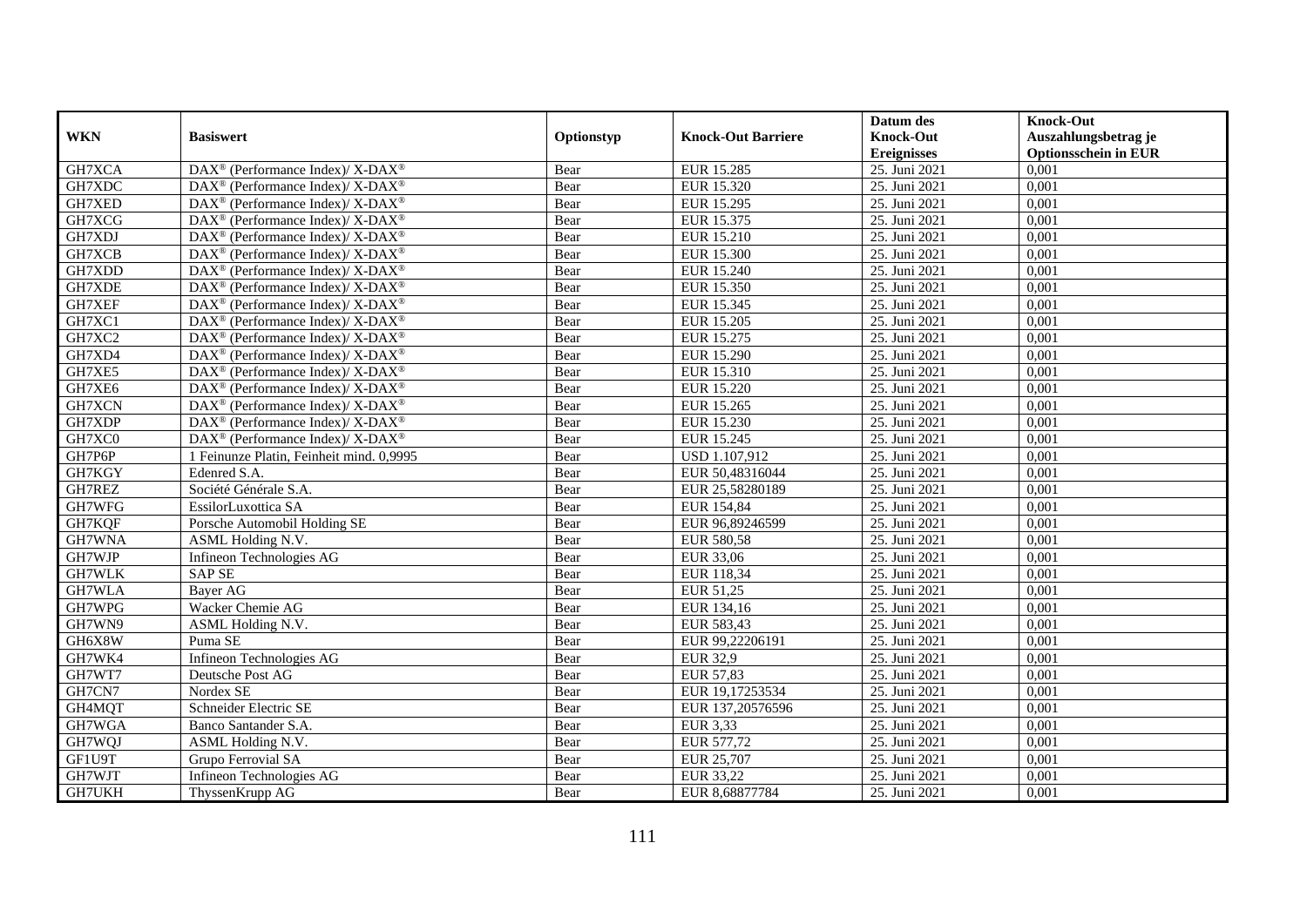|            |                                                         |            |                           | Datum des          | <b>Knock-Out</b>            |
|------------|---------------------------------------------------------|------------|---------------------------|--------------------|-----------------------------|
| <b>WKN</b> | <b>Basiswert</b>                                        | Optionstyp | <b>Knock-Out Barriere</b> | <b>Knock-Out</b>   | Auszahlungsbetrag je        |
|            |                                                         |            |                           | <b>Ereignisses</b> | <b>Optionsschein in EUR</b> |
| GH7WU0     | Deutsche Post AG                                        | Bear       | <b>EUR 58,11</b>          | 25. Juni 2021      | 0,001                       |
| GH7WFY     | EssilorLuxottica SA                                     | Bear       | EUR 155,94                | 25. Juni 2021      | 0,001                       |
| GH07CF     | Puma SE                                                 | Bear       | EUR 100,1874607           | 25. Juni 2021      | 0,001                       |
| GH6X8Y     | Puma SE                                                 | Bear       | EUR 98,7636233            | 25. Juni 2021      | 0,001                       |
| GH6XD3     | adidas AG                                               | Bear       | EUR 301,5031178           | 25. Juni 2021      | 0,001                       |
| GH7WZK     | DAX <sup>®</sup> (Performance Index)                    | Bear       | EUR 15.575                | 25. Juni 2021      | 0,001                       |
| GH7CP3     | Nordex SE                                               | Bear       | EUR 18,99325968           | 25. Juni 2021      | 0,001                       |
| GH7WH3     | Ørsted A/S                                              | Bear       | DKK 870,34                | 25. Juni 2021      | 0,001                       |
| GH7WZL     | DAX <sup>®</sup> (Performance Index)                    | Bear       | EUR 15.575                | 25. Juni 2021      | 0,001                       |
| GH7CNZ     | Nordex SE                                               | Bear       | EUR 19,08289752           | 25. Juni 2021      | 0,001                       |
| GH7WZC     | $\overline{\text{DAX}^{\otimes}}$ (Performance Index)   | Bear       | EUR 15.590                | 25. Juni 2021      | 0,001                       |
| GH7WZM     | DAX <sup>®</sup> (Performance Index)                    | Bear       | <b>EUR 15.570</b>         | 25. Juni 2021      | 0,001                       |
| GH6X1N     | Scout24 AG                                              | Bear       | EUR 69,48334829           | 25. Juni 2021      | 0,001                       |
| GH7CN8     | Nordex SE                                               | Bear       | EUR 19,2621732            | 25. Juni 2021      | 0,001                       |
| GH7WZG     | DAX <sup>®</sup> (Performance Index)                    | Bear       | <b>EUR 15.580</b>         | 25. Juni 2021      | 0,001                       |
| GH7WZH     | $\overline{\text{DAX}}^{\textcirc}$ (Performance Index) | Bear       | EUR 15.575                | 25. Juni 2021      | 0,001                       |
| GF8QTC     | adidas AG                                               | Bear       | EUR 303,31738419          | 25. Juni 2021      | 0,001                       |
| GH7WZD     | DAX <sup>®</sup> (Performance Index)                    | Bear       | <b>EUR 15.590</b>         | 25. Juni 2021      | 0,001                       |
| GH7WKB     | <b>HelloFresh SE</b>                                    | Bear       | EUR 80,14                 | 25. Juni 2021      | 0,001                       |
| GH7WZJ     | $\overline{\text{DAX}^{\otimes}}$ (Performance Index)   | Bear       | EUR 15.575                | 25. Juni 2021      | 0,001                       |
| GH7WZE     | DAX <sup>®</sup> (Performance Index)                    | Bear       | <b>EUR 15.590</b>         | 25. Juni 2021      | 0,001                       |
| GB5U8J     | Geberit AG                                              | Bear       | CHF 699,97728305          | 25. Juni 2021      | 0,001                       |
| GH6XD4     | adidas AG                                               | Bear       | EUR 302,98806028          | 25. Juni 2021      | 0,001                       |
| GH7WLG     | <b>HelloFresh SE</b>                                    | Bear       | <b>EUR 79,38</b>          | 25. Juni 2021      | 0,001                       |
| GH7WZF     | $DAX^{\circledcirc}$ (Performance Index)                | Bear       | <b>EUR 15.580</b>         | 25. Juni 2021      | 0,001                       |
| GH7KHP     | ArcelorMittal S.A.                                      | Bear       | EUR 26,25751465           | 25. Juni 2021      | 0,001                       |
| GH7WZW     | DAX <sup>®</sup> (Performance Index)                    | Bear       | EUR 15.560                | 25. Juni 2021      | 0,001                       |
| GH7WKM     | HelloFresh SE                                           | Bear       | <b>EUR 77,85</b>          | 25. Juni 2021      | 0,001                       |
| GH6XD5     | adidas AG                                               | Bear       | EUR 300,01817531          | 25. Juni 2021      | 0,001                       |
| GH7WZY     | DAX <sup>®</sup> (Performance Index)                    | Bear       | EUR 15.550                | 25. Juni 2021      | 0,001                       |
| GH7KHM     | ArcelorMittal S.A.                                      | Bear       | EUR 26,11768763           | 25. Juni 2021      | 0,001                       |
| GH7WZN     | DAX <sup>®</sup> (Performance Index)                    | Bear       | EUR 15.570                | 25. Juni 2021      | 0,001                       |
| GH6JT2     | Sika AG                                                 | Bear       | CHF 304,99987836          | 25. Juni 2021      | 0,001                       |
| GH09RB     | MDAX <sup>®</sup> (Performance Index)                   | Bear       | EUR 34.415,38602565       | 25. Juni 2021      | 0,001                       |
| GH7WK8     | HelloFresh SE                                           | Bear       | <b>EUR 79</b>             | 25. Juni 2021      | 0,001                       |
| GH7WG2     | HSBC Holdings plc                                       | Bear       | GBP 4,27                  | 25. Juni 2021      | 0,001                       |
| GH7WZP     | DAX <sup>®</sup> (Performance Index)                    | Bear       | EUR 15.570                | 25. Juni 2021      | 0,001                       |
| GH7WZS     | $\text{DAX}^{\textcircled{}}$ (Performance Index)       | Bear       | EUR 15.560                | 25. Juni 2021      | 0,001                       |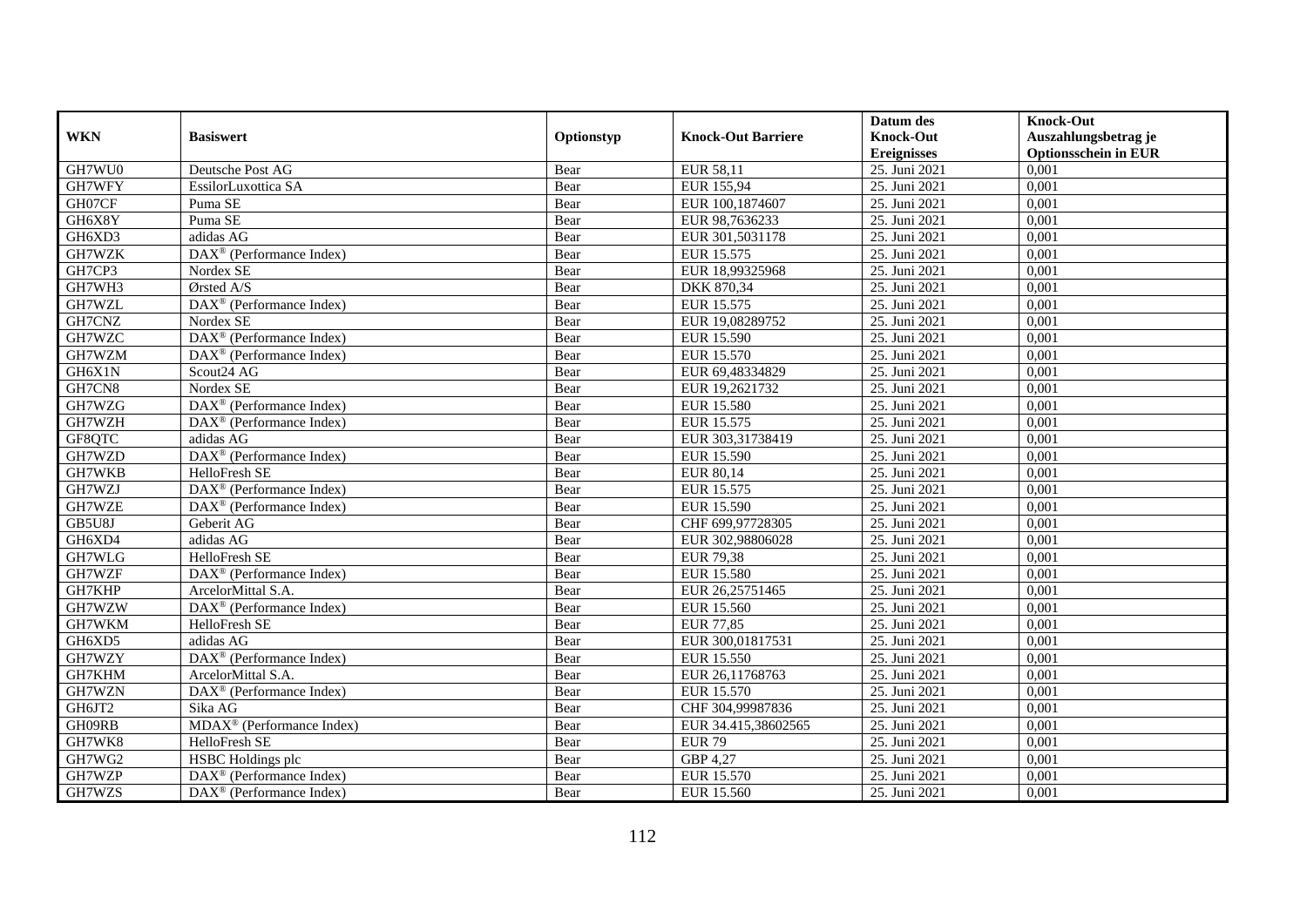|               |                                                         |            |                           | Datum des          | <b>Knock-Out</b>            |
|---------------|---------------------------------------------------------|------------|---------------------------|--------------------|-----------------------------|
| <b>WKN</b>    | <b>Basiswert</b>                                        | Optionstyp | <b>Knock-Out Barriere</b> | <b>Knock-Out</b>   | Auszahlungsbetrag je        |
|               |                                                         |            |                           | <b>Ereignisses</b> | <b>Optionsschein in EUR</b> |
| GH75C2        | Credit Suisse Group AG                                  | Bear       | CHF 9,88258249            | 25. Juni 2021      | 0,001                       |
| GH7WK9        | HelloFresh SE                                           | Bear       | <b>EUR 79,76</b>          | 25. Juni 2021      | 0,001                       |
| GH7WZT        | $\text{DAX}^{\textcircled{n}}$ (Performance Index)      | Bear       | EUR 15.560                | 25. Juni 2021      | 0,001                       |
| GH7WZQ        | $\overline{\text{DAX}^{\otimes}}$ (Performance Index)   | Bear       | EUR 15.570                | 25. Juni 2021      | 0,001                       |
| GH7WKH        | HelloFresh SE                                           | Bear       | <b>EUR 77,47</b>          | 25. Juni 2021      | 0,001                       |
| GH7XA4        | $\overline{\text{DAX}^{\otimes}}$ (Performance Index)   | Bear       | EUR 15.540                | 25. Juni 2021      | 0,001                       |
| GH7WZU        | $\overline{\text{DAX}}^{\textcirc}$ (Performance Index) | Bear       | EUR 15.560                | 25. Juni 2021      | 0,001                       |
| GH7WKC        | HelloFresh SE                                           | Bear       | <b>EUR 78,23</b>          | 25. Juni 2021      | 0,001                       |
| GH7WZV        | DAX <sup>®</sup> (Performance Index)                    | Bear       | EUR 15.560                | 25. Juni 2021      | 0,001                       |
| GH7XCD        | DAX <sup>®</sup> (Performance Index)                    | Bear       | EUR 15.240                | 25. Juni 2021      | 0,001                       |
| GH7XAE        | $DAX^{\otimes}$ (Performance Index)                     | Bear       | EUR 15.525                | 25. Juni 2021      | 0,001                       |
| GH7XCE        | DAX <sup>®</sup> (Performance Index)                    | Bear       | <b>EUR 15.210</b>         | 25. Juni 2021      | 0,001                       |
| GH7WK6        | HelloFresh SE                                           | Bear       | <b>EUR 78,61</b>          | 25. Juni 2021      | 0,001                       |
| GH7XAL        | DAX <sup>®</sup> (Performance Index)                    | Bear       | EUR 15.520                | 25. Juni 2021      | 0,001                       |
| GH7XDG        | $\text{DAX}^{\otimes}$ (Performance Index)              | Bear       | <b>EUR 15.205</b>         | 25. Juni 2021      | 0,001                       |
| GH7XAA        | DAX <sup>®</sup> (Performance Index)                    | Bear       | EUR 15.530                | 25. Juni 2021      | 0,001                       |
| GH7XC7        | DAX <sup>®</sup> (Performance Index)                    | Bear       | EUR 15.175                | 25. Juni 2021      | 0,001                       |
| GH7XD9        | $DAX^{\circledR}$ (Performance Index)                   | Bear       | EUR 15.330                | 25. Juni 2021      | 0,001                       |
| <b>GH7XEB</b> | $\overline{\text{DAX}}^{\textcirc}$ (Performance Index) | Bear       | EUR 15.260                | 25. Juni 2021      | 0,001                       |
| GH7XCV        | DAX <sup>®</sup> (Performance Index)                    | Bear       | EUR 15.245                | 25. Juni 2021      | 0,001                       |
| GH7XDY        | DAX <sup>®</sup> (Performance Index)                    | Bear       | EUR 15.235                | 25. Juni 2021      | 0,001                       |
| GH7XCZ        | $\overline{\text{DAX}^{\otimes}}$ (Performance Index)   | Bear       | EUR 15.375                | 25. Juni 2021      | 0,001                       |
| GH7XD0        | DAX <sup>®</sup> (Performance Index)                    | Bear       | EUR 15.310                | 25. Juni 2021      | 0,001                       |
| GH7XE1        | DAX <sup>®</sup> (Performance Index)                    | Bear       | <b>EUR 15.180</b>         | 25. Juni 2021      | 0,001                       |
| GH7XBZ        | $DAX^{\circledR}$ (Performance Index)                   | Bear       | EUR 15.270                | 25. Juni 2021      | 0.001                       |
| GH7XD1        | DAX <sup>®</sup> (Performance Index)                    | Bear       | EUR 15.275                | 25. Juni 2021      | 0,001                       |
| GH7XD2        | DAX <sup>®</sup> (Performance Index)                    | Bear       | <b>EUR 15.220</b>         | 25. Juni 2021      | 0,001                       |
| GH7XE3        | $\text{DAX}^{\textcircled{p}}$ (Performance Index)      | Bear       | EUR 15.360                | 25. Juni 2021      | 0,001                       |
| GH7XE4        | $\overline{\text{DAX}^{\otimes}}$ (Performance Index)   | Bear       | EUR 15.255                | 25. Juni 2021      | 0,001                       |
| GH7XCX        | $\text{DAX}^{\circledast}$ (Performance Index)          | Bear       | EUR 15.365                | 25. Juni 2021      | 0,001                       |
| GH7XCY        | $\text{DAX}^{\textcircled{n}}$ (Performance Index)      | Bear       | EUR 15.230                | 25. Juni 2021      | 0,001                       |
| GH7XDZ        | $DAX^{\circledR}$ (Performance Index)                   | Bear       | EUR 15.285                | 25. Juni 2021      | 0,001                       |
| GH7XE0        | $\overline{\text{DAX}^{\otimes}}$ (Performance Index)   | Bear       | EUR 15.345                | 25. Juni 2021      | 0,001                       |
| GH7XC5        | DAX <sup>®</sup> (Performance Index)                    | Bear       | EUR 15.195                | 25. Juni 2021      | 0,001                       |
| GH7XC6        | DAX <sup>®</sup> (Performance Index)                    | Bear       | <b>EUR 15.300</b>         | 25. Juni 2021      | 0,001                       |
| GH7XE9        | DAX <sup>®</sup> (Performance Index)                    | Bear       | EUR 15.350                | 25. Juni 2021      | 0,001                       |
| GH7XDB        | $\text{DAX}^{\circledast}$ (Performance Index)          | Bear       | EUR 15.315                | 25. Juni 2021      | 0,001                       |
| GH7XEE        | DAX <sup>®</sup> (Performance Index)                    | Bear       | EUR 15.290                | 25. Juni 2021      | 0,001                       |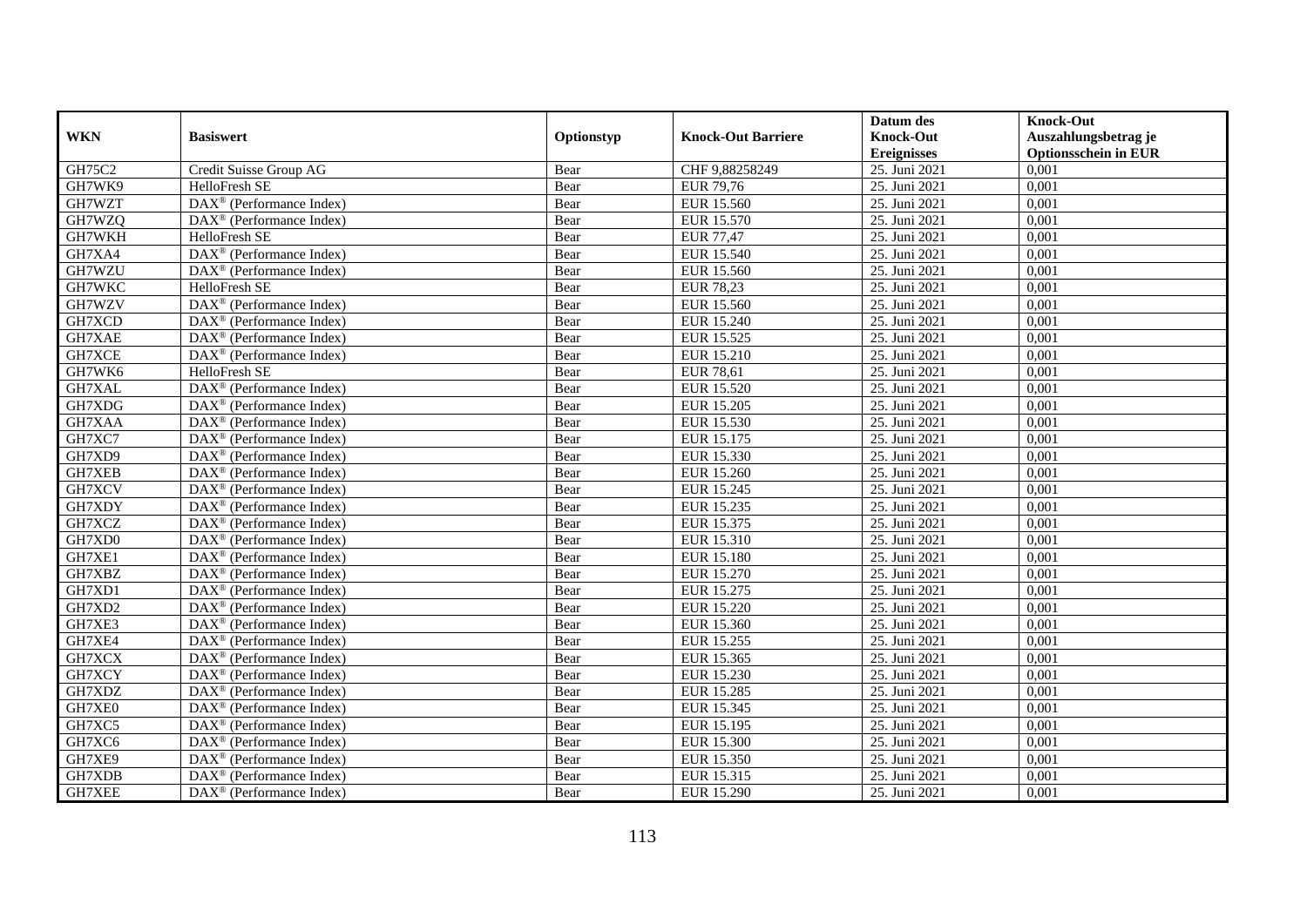|               |                                                              |            |                           | Datum des          | <b>Knock-Out</b>            |
|---------------|--------------------------------------------------------------|------------|---------------------------|--------------------|-----------------------------|
| <b>WKN</b>    | <b>Basiswert</b>                                             | Optionstyp | <b>Knock-Out Barriere</b> | <b>Knock-Out</b>   | Auszahlungsbetrag je        |
|               |                                                              |            |                           | <b>Ereignisses</b> | <b>Optionsschein in EUR</b> |
| GH7XCP        | $\overline{\text{DAX}^{\otimes}}$ (Performance Index)        | Bear       | <b>EUR 15.200</b>         | 25. Juni 2021      | 0,001                       |
| GH7XCQ        | $\text{DAX}^{\textcircled{D}}$ (Performance Index)           | Bear       | EUR 15.370                | 25. Juni 2021      | 0,001                       |
| GH7XDT        | DAX <sup>®</sup> (Performance Index)                         | Bear       | <b>EUR 15.380</b>         | 25. Juni 2021      | 0,001                       |
| GH7XDU        | $\text{DAX}^{\otimes}$ (Performance Index)                   | Bear       | EUR 15.250                | 25. Juni 2021      | 0,001                       |
| GH7XDW        | DAX <sup>®</sup> (Performance Index)                         | Bear       | EUR 15.320                | 25. Juni 2021      | 0,001                       |
| GH7XCK        | $\overline{\text{DAX}}^{\textcircled{}}$ (Performance Index) | Bear       | EUR 15.385                | 25. Juni 2021      | 0,001                       |
| GH7XCL        | $\text{DAX}^{\textcircled{n}}$ (Performance Index)           | Bear       | EUR 15.215                | 25. Juni 2021      | 0,001                       |
| GH7XDM        | $\text{DAX}^{\textcircled{}}$ (Performance Index)            | Bear       | <b>EUR 15.280</b>         | 25. Juni 2021      | 0,001                       |
| GH7XCF        | $\text{DAX}^{\textcircled{D}}$ (Performance Index)           | Bear       | EUR 15.325                | 25. Juni 2021      | 0,001                       |
| GH7XDH        | $DAX^{\otimes}$ (Performance Index)                          | Bear       | EUR 15.355                | 25. Juni 2021      | 0,001                       |
| GH7XCM        | DAX <sup>®</sup> (Performance Index)                         | Bear       | EUR 15.305                | 25. Juni 2021      | 0,001                       |
| GH7XDQ        | DAX <sup>®</sup> (Performance Index)                         | Bear       | EUR 15.340                | 25. Juni 2021      | 0,001                       |
| GH7XCC        | $\text{DAX}^{\textcircled{n}}$ (Performance Index)           | Bear       | EUR 15.295                | 25. Juni 2021      | 0,001                       |
| GH7XD3        | DAX <sup>®</sup> (Performance Index)                         | Bear       | EUR 15.335                | 25. Juni 2021      | 0,001                       |
| GH7XCJ        | DAX <sup>®</sup> (Performance Index)                         | Bear       | EUR 15.265                | 25. Juni 2021      | 0,001                       |
| GH7XDK        | $\overline{\text{DAX}}^{\textcircled{}}$ (Performance Index) | Bear       | EUR 15.190                | 25. Juni 2021      | 0,001                       |
| GH7XD6        | DAX <sup>®</sup> (Performance Index)                         | Bear       | <b>EUR 15.185</b>         | 25. Juni 2021      | 0,001                       |
| GH7XE7        | DAX <sup>®</sup> (Performance Index)                         | Bear       | EUR 15.225                | 25. Juni 2021      | 0,001                       |
| <b>GH75C8</b> | Credit Suisse Group AG                                       | Bear       | CHF 9,93249453            | 25. Juni 2021      | 0,001                       |
| GH7WZR        | DAX <sup>®</sup> (Performance Index)                         | Bull       | EUR 15.560                | 25. Juni 2021      | 0,001                       |
| GH776T        | Zalando SE                                                   | Bear       | EUR 102,42822564          | 25. Juni 2021      | 0,001                       |
| GA5MRC        | adidas AG                                                    | Bear       | EUR 304,019               | 25. Juni 2021      | 0,001                       |
| GH66YW        | adidas AG                                                    | Bear       | EUR 304,67258208          | 25. Juni 2021      | 0,001                       |
| GH09RF        | MDAX <sup>®</sup> (Performance Index)                        | Bear       | EUR 34.446,36125151       | 25. Juni 2021      | 0,001                       |
| GH7WL0        | Bayer AG                                                     | Bear       | EUR 51,51                 | 25. Juni 2021      | 0,001                       |
| GF8HF9        | adidas AG                                                    | Bear       | EUR 306,87381123          | 25. Juni 2021      | 0,001                       |
| GH7WRS        | Shop Apotheke Europe NV                                      | Bear       | EUR 158,76                | 25. Juni 2021      | 0,001                       |
| GH7WK3        | HelloFresh SE                                                | Bear       | <b>EUR 80,53</b>          | 25. Juni 2021      | 0,001                       |
| <b>GH0DRV</b> | Zalando SE                                                   | Bear       | EUR 102,98125013          | 25. Juni 2021      | 0,001                       |
| GH7P6R        | 1 Feinunze Platin, Feinheit mind. 0,9995                     | Bear       | <b>USD 1.110,565</b>      | 25. Juni 2021      | 0,001                       |
| GH7UL3        | ThyssenKrupp AG                                              | Bear       | EUR 8,72877222            | 25. Juni 2021      | 0,001                       |
| GH6X2F        | Scout24 AG                                                   | Bear       | EUR 69,91188874           | 25. Juni 2021      | 0,001                       |
| GH7UKJ        | ThyssenKrupp AG                                              | Bear       | EUR 8,76876659            | 25. Juni 2021      | 0,001                       |
| GH7WZX        | DAX <sup>®</sup> (Performance Index)                         | Bull       | EUR 15.550                | 25. Juni 2021      | 0,001                       |
| GH7WZZ        | $\text{DAX}^{\textcircled{n}}$ (Performance Index)           | Bull       | EUR 15.550                | 25. Juni 2021      | 0,001                       |
| GH7XA2        | DAX <sup>®</sup> (Performance Index)                         | Bull       | EUR 15.550                | 25. Juni 2021      | 0,001                       |
| GH7XA0        | $\text{DAX}^{\otimes}$ (Performance Index)                   | Bull       | EUR 15.550                | 25. Juni 2021      | 0,001                       |
| GH7XA1        | $\overline{\text{DAX}}^{\textcircled{}}$ (Performance Index) | Bull       | EUR 15.550                | 25. Juni 2021      | 0,001                       |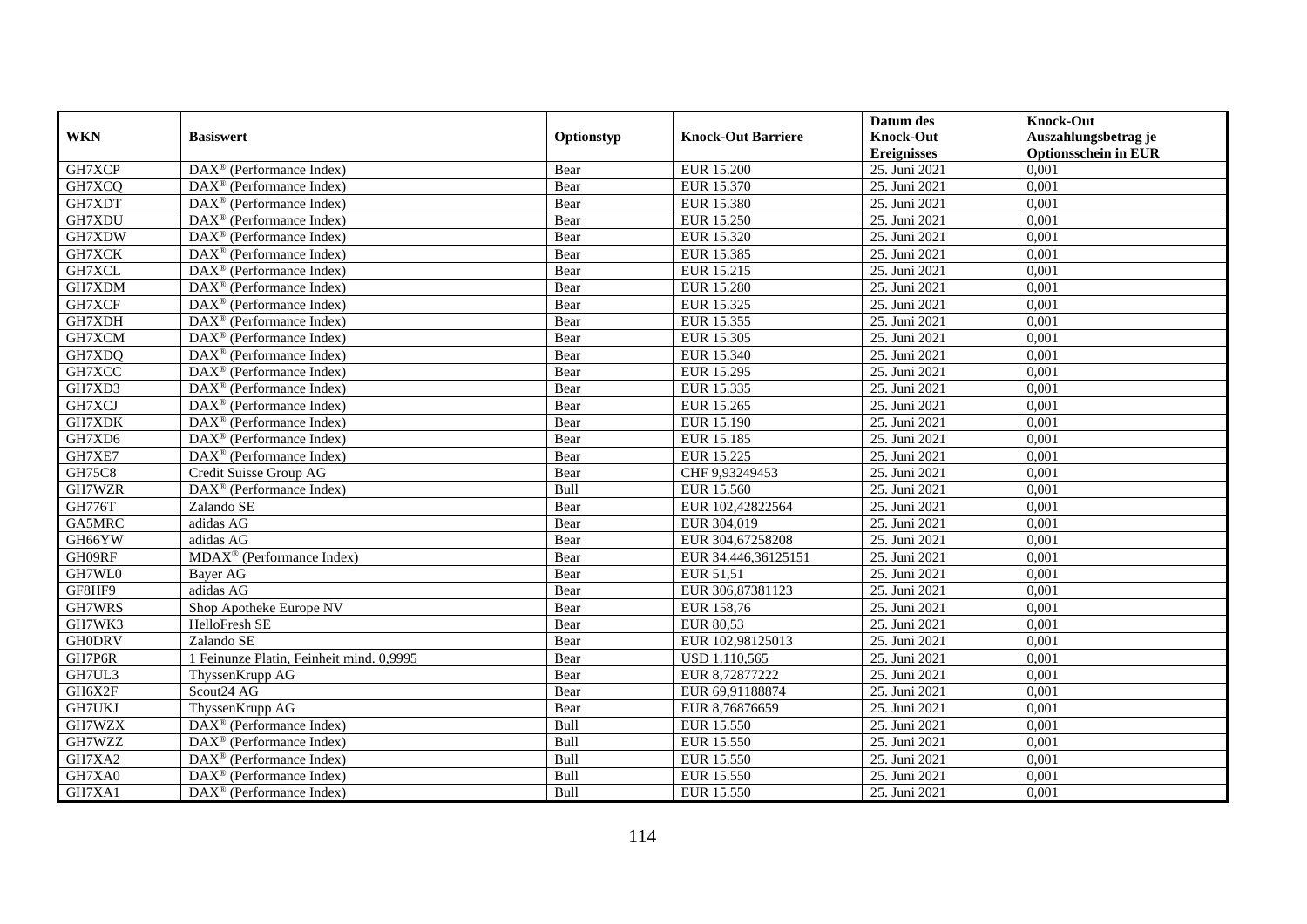|               |                                                             |            |                           | Datum des          | <b>Knock-Out</b>            |
|---------------|-------------------------------------------------------------|------------|---------------------------|--------------------|-----------------------------|
| <b>WKN</b>    | <b>Basiswert</b>                                            | Optionstyp | <b>Knock-Out Barriere</b> | <b>Knock-Out</b>   | Auszahlungsbetrag je        |
|               |                                                             |            |                           | <b>Ereignisses</b> | <b>Optionsschein in EUR</b> |
| <b>GH1DVG</b> | adidas AG                                                   | Bear       | EUR 309,01769529          | 25. Juni 2021      | 0,001                       |
| <b>GH7UKL</b> | ThyssenKrupp AG                                             | Bear       | EUR 8,80876097            | 25. Juni 2021      | 0,001                       |
| <b>GH7U85</b> | Tenaris SA                                                  | Bear       | EUR 9,49879587            | 25. Juni 2021      | 0,001                       |
| GH79KR        | Kion Group AG                                               | Bear       | EUR 92,30706203           | 25. Juni 2021      | 0,001                       |
| GH7WRU        | Shop Apotheke Europe NV                                     | Bear       | EUR 159,54                | 25. Juni 2021      | 0,001                       |
| <b>GH649N</b> | Partners Group Holding AG                                   | Bear       | CHF 1.411,85418087        | 25. Juni 2021      | 0,001                       |
| <b>GH7UKK</b> | ThyssenKrupp AG                                             | Bear       | EUR 8,84875534            | 25. Juni 2021      | 0,001                       |
| GH7XA6        | DAX <sup>®</sup> (Performance Index)                        | Bull       | EUR 15.540                | 25. Juni 2021      | 0,001                       |
| GH7XA7        | DAX <sup>®</sup> (Performance Index)                        | Bull       | EUR 15.540                | 25. Juni 2021      | 0,001                       |
| GH7XA8        | $\text{DAX}^{\textcircled{}}$ (Performance Index)           | Bull       | EUR 15.540                | 25. Juni 2021      | 0,001                       |
| GH7XA3        | $\text{DAX}^{\textcircled{p}}$ (Performance Index)          | Bull       | EUR 15.540                | 25. Juni 2021      | 0,001                       |
| GH7XA5        | $\overline{\text{DAX}^{\otimes}(\text{Performance Index})}$ | Bull       | EUR 15.540                | 25. Juni 2021      | 0,001                       |
| <b>GH7ULA</b> | ThyssenKrupp AG                                             | Bear       | EUR 8,89874831            | 25. Juni 2021      | 0,001                       |
| GH7WMF        | <b>Baver AG</b>                                             | Bear       | EUR 51.76                 | 25. Juni 2021      | 0.001                       |
| GH7UKM        | ThyssenKrupp AG                                             | Bear       | EUR 8,93874268            | 25. Juni 2021      | 0,001                       |
| GH7R7A        | Rio Tinto Plc                                               | Bear       | GBP 60,52671589           | 25. Juni 2021      | 0,001                       |
| GH7KDT        | Geberit AG                                                  | Bear       | CHF 702,10220107          | 25. Juni 2021      | 0,001                       |
| GH7KHV        | ArcelorMittal S.A.                                          | Bear       | EUR 26,39734166           | 25. Juni 2021      | 0,001                       |
| GH7WK2        | HelloFresh SE                                               | Bear       | EUR 80,91                 | 25. Juni 2021      | 0,001                       |
| GH7UKP        | ThyssenKrupp AG                                             | Bear       | EUR 8,97873706            | 25. Juni 2021      | 0,001                       |
| GH7NZV        | ABN AMRO Bank N.V.                                          | Bear       | EUR 10,74574421           | 25. Juni 2021      | 0,001                       |
| GH7WH7        | Banco Santander S.A.                                        | Bear       | <b>EUR 3,35</b>           | 25. Juni 2021      | 0,001                       |
| <b>GH7KHR</b> | ArcelorMittal S.A.                                          | Bear       | EUR 26,52718102           | 25. Juni 2021      | 0,001                       |
| GH6725        | Sartorius AG                                                | Bear       | EUR 435,17                | 25. Juni 2021      | 0,001                       |
| GH4VYT        | Royal Dutch Shell PLC - B SHS                               | Bear       | GBP 14,56379941           | 25. Juni 2021      | 0,001                       |
| GH55VA        | T. Rowe Price Group Inc.                                    | Bear       | USD 195,66674911          | 25. Juni 2021      | 0,001                       |
| GH6X3Q        | Evotec AG                                                   | Bear       | EUR 37,78012597           | 25. Juni 2021      | 0,001                       |
| GH6726        | Sartorius AG                                                | Bear       | EUR 437,215               | 25. Juni 2021      | 0,001                       |
| GH7P6V        | 1 Feinunze Platin, Feinheit mind. 0,9995                    | Bear       | <b>USD 1.113,21</b>       | 25. Juni 2021      | 0,001                       |
| GH7P4C        | 1 Feinunze Silber, Feinheit mind. 0,999                     | Bear       | USD 26,3027554            | 25. Juni 2021      | 0,001                       |
| GH7P6U        | 1 Feinunze Platin, Feinheit mind. 0.9995                    | Bear       | USD 1.115,855             | 25. Juni 2021      | 0,001                       |
| GH71TE        | American Express Company                                    | Bear       | USD 168,84285779          | 25. Juni 2021      | 0,001                       |
| GH7WJD        | <b>BioNTech SE - ADR</b>                                    | Bear       | <b>USD 226,39</b>         | 25. Juni 2021      | 0,001                       |
| GH7WJE        | BioNTech SE - ADR                                           | Bear       | <b>USD 228,63</b>         | 25. Juni 2021      | 0,001                       |
| GH6BN9        | <b>Target Corporation</b>                                   | Bear       | USD 240,25069043          | 25. Juni 2021      | 0,001                       |
| GH7WJF        | <b>BioNTech SE - ADR</b>                                    | Bear       | <b>USD 227,51</b>         | 25. Juni 2021      | 0,001                       |
| GH7WQN        | Activision Blizzard, Inc.                                   | Bear       | <b>USD 91,9</b>           | 25. Juni 2021      | 0,001                       |
| GH7WJN        | Nvidia Corporation                                          | Bear       | <b>USD 773,59</b>         | 25. Juni 2021      | 0,001                       |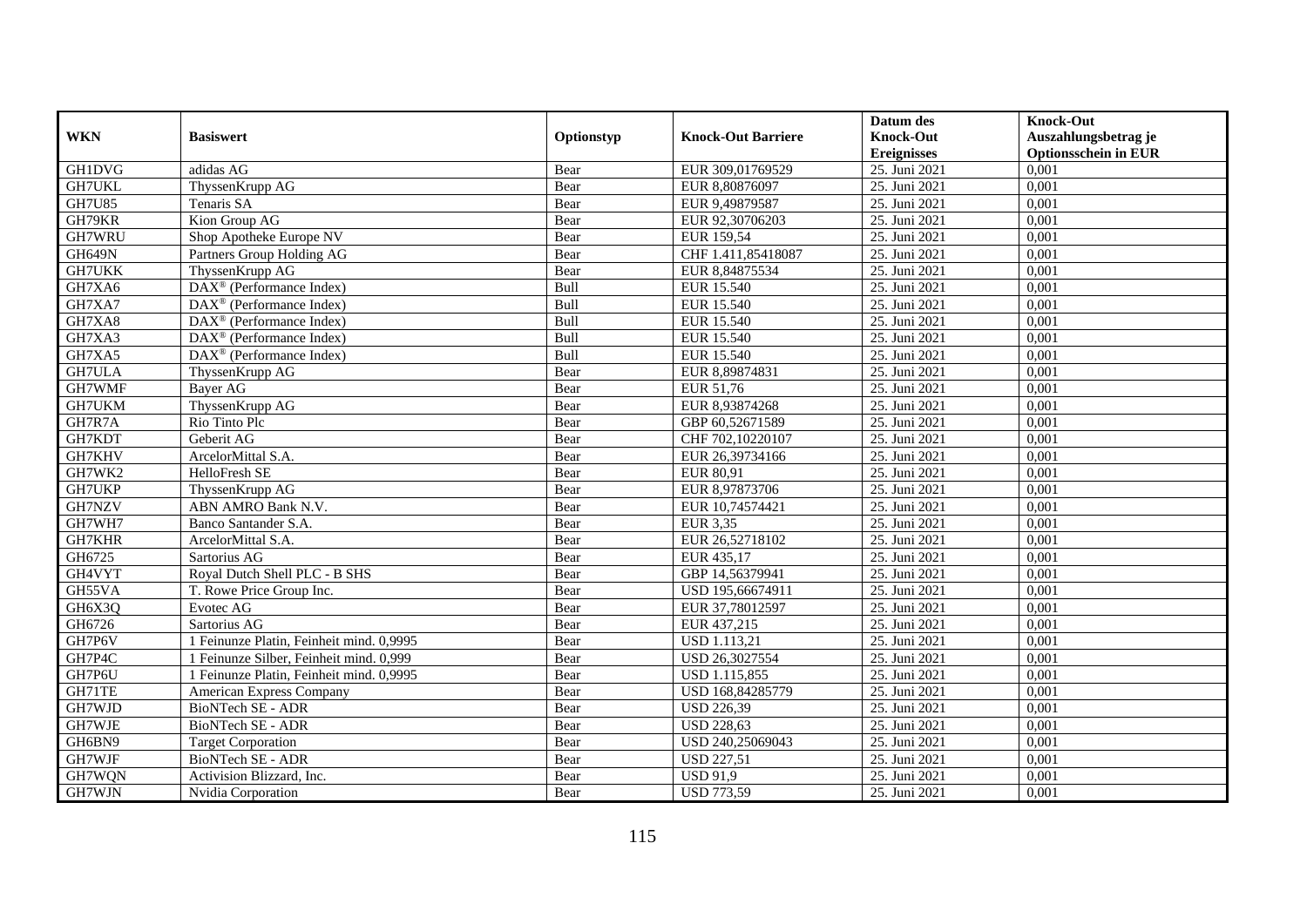| <b>WKN</b>    | <b>Basiswert</b>                                | Optionstyp | <b>Knock-Out Barriere</b> | Datum des<br><b>Knock-Out</b> | <b>Knock-Out</b><br>Auszahlungsbetrag je |
|---------------|-------------------------------------------------|------------|---------------------------|-------------------------------|------------------------------------------|
|               |                                                 |            |                           | <b>Ereignisses</b>            | <b>Optionsschein in EUR</b>              |
| GH4K3Q        | NIKE, Inc.                                      | Bear       | USD 150,28352147          | 25. Juni 2021                 | 0,001                                    |
| <b>GH7WLY</b> | Moderna Inc                                     | Bear       | <b>USD 219,73</b>         | 25. Juni 2021                 | 0,001                                    |
| GH60ZC        | <b>QUALCOMM</b> Incorporated                    | Bear       | USD 138,64625614          | 25. Juni 2021                 | 0,001                                    |
| GH6TBM        | The Estee Lauder Companies Inc.                 | Bear       | USD 309,54225453          | 25. Juni 2021                 | 0,001                                    |
| GH7WLX        | Moderna Inc                                     | Bear       | <b>USD 220,79</b>         | 25. Juni 2021                 | 0,001                                    |
| GH4K48        | NIKE, Inc.                                      | Bear       | USD 138,66173382          | 25. Juni 2021                 | 0,001                                    |
| GH7NVS        | Capital One Financial Corporation               | Bear       | USD 160,20966646          | 25. Juni 2021                 | 0,001                                    |
| GH7WQ8        | Peloton Interactive Inc.                        | Bear       | <b>USD 121,65</b>         | 25. Juni 2021                 | 0,001                                    |
| GH4K3T        | NIKE, Inc.                                      | Bear       | USD 151,11648234          | 25. Juni 2021                 | 0,001                                    |
| GH5RRA        | Intercontinental Exchange, Inc.                 | Bear       | USD 118,47453347          | 25. Juni 2021                 | 0,001                                    |
| GH7WRR        | Peloton Interactive Inc.                        | Bear       | <b>USD 122,24</b>         | 25. Juni 2021                 | 0,001                                    |
| GH79W9        | Baidu, Inc.                                     | Bear       | USD 197,79913616          | 25. Juni 2021                 | 0,001                                    |
| <b>GH5CRU</b> | Netflix, Inc.                                   | Bear       | USD 528,80521152          | 25. Juni 2021                 | 0,001                                    |
| GH7WQ3        | Peloton Interactive Inc.                        | Bear       | <b>USD 119,29</b>         | 25. Juni 2021                 | 0,001                                    |
| GH5CT5        | Netflix, Inc.                                   | Bear       | USD 521,30604431          | 25. Juni 2021                 | 0,001                                    |
| GH7WQP        | Activision Blizzard, Inc.                       | Bear       | <b>USD 92,35</b>          | 25. Juni 2021                 | 0,001                                    |
| GH7WQV        | Activision Blizzard, Inc.                       | Bear       | <b>USD 92,81</b>          | 25. Juni 2021                 | 0,001                                    |
| GF71D4        | NIKE, Inc.                                      | Bear       | USD 152,6740677           | 25. Juni 2021                 | 0,001                                    |
| GH5CTP        | Netflix, Inc.                                   | Bear       | USD 526,2988848           | 25. Juni 2021                 | 0,001                                    |
| GH5CTQ        | Netflix, Inc.                                   | Bear       | USD 523,80246453          | 25. Juni 2021                 | 0,001                                    |
| <b>GF6LHR</b> | NIKE, Inc.                                      | Bear       | USD 149,4510769           | 25. Juni 2021                 | 0,001                                    |
| GH7XBQ        | NASDAQ-100 Index®                               | Bear       | <b>USD 14.320</b>         | 25. Juni 2021                 | 0,001                                    |
| GH7XBR        | NASDAQ-100 Index®                               | Bear       | <b>USD 14.300</b>         | 25. Juni 2021                 | 0,001                                    |
| <b>GH7LUS</b> | Dow Jones Industrial Average® Index             | Bear       | <b>USD 34.300</b>         | 25. Juni 2021                 | 0,001                                    |
| <b>GH7LUT</b> | Dow Jones Industrial Average <sup>®</sup> Index | Bear       | <b>USD 34.280</b>         | 25. Juni 2021                 | 0,001                                    |
| GH2K3F        | TecDAX <sup>®</sup> (Performance Index)         | Bear       | EUR 3.555,19              | 25. Juni 2021                 | 0,001                                    |
| GH7LUQ        | Dow Jones Industrial Average® Index             | Bear       | <b>USD 34.340</b>         | 25. Juni 2021                 | 0,001                                    |
| GH2K1X        | TecDAX <sup>®</sup> (Performance Index)         | Bear       | EUR 3.551,85              | 25. Juni 2021                 | 0,001                                    |
| <b>GH7LUR</b> | Dow Jones Industrial Average® Index             | Bear       | <b>USD 34.320</b>         | 25. Juni 2021                 | 0,001                                    |
| <b>GH7LUU</b> | Dow Jones Industrial Average <sup>®</sup> Index | Bear       | <b>USD 34.260</b>         | 25. Juni 2021                 | 0.001                                    |
| <b>GH7LUV</b> | Dow Jones Industrial Average® Index             | Bear       | <b>USD 34.240</b>         | 25. Juni 2021                 | 0,001                                    |
| <b>GH7LUN</b> | Dow Jones Industrial Average® Index             | Bear       | <b>USD 34.380</b>         | 25. Juni 2021                 | 0,001                                    |
| GH5X9J        | S&P 500 <sup>®</sup> Index                      | Bear       | <b>USD 4.272,5</b>        | 25. Juni 2021                 | 0,001                                    |
| <b>GH7LUP</b> | Dow Jones Industrial Average® Index             | Bear       | <b>USD 34.360</b>         | 25. Juni 2021                 | 0,001                                    |
| GH5M6Q        | S&P 500 <sup>®</sup> Index                      | Bear       | <b>USD 4.275</b>          | 25. Juni 2021                 | 0,001                                    |
| GH7WZ5        | Dow Jones Industrial Average® Index             | Bear       | <b>USD 34.000</b>         | 25. Juni 2021                 | 0,001                                    |
| GH7WZA        | Dow Jones Industrial Average® Index             | Bear       | <b>USD 33.900</b>         | 25. Juni 2021                 | 0,001                                    |
| GH7WZB        | Dow Jones Industrial Average® Index             | Bear       | <b>USD 33.880</b>         | 25. Juni 2021                 | 0,001                                    |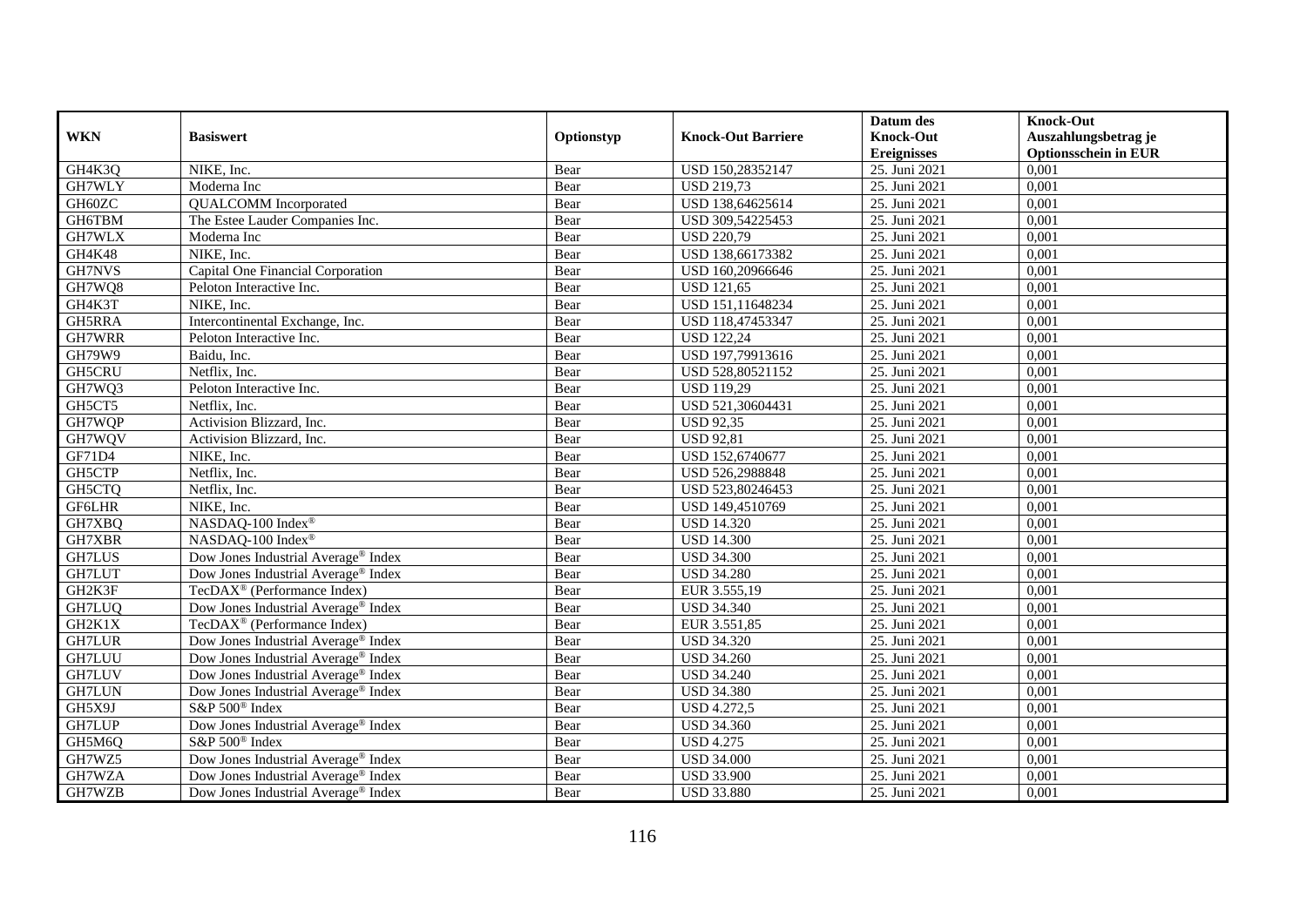|               |                                                 |            |                           | Datum des          | <b>Knock-Out</b>            |
|---------------|-------------------------------------------------|------------|---------------------------|--------------------|-----------------------------|
| <b>WKN</b>    | <b>Basiswert</b>                                | Optionstyp | <b>Knock-Out Barriere</b> | <b>Knock-Out</b>   | Auszahlungsbetrag je        |
|               |                                                 |            |                           | <b>Ereignisses</b> | <b>Optionsschein in EUR</b> |
| GH7WZ6        | Dow Jones Industrial Average® Index             | Bear       | <b>USD 33.980</b>         | 25. Juni 2021      | 0,001                       |
| GH7WZ7        | Dow Jones Industrial Average® Index             | Bear       | <b>USD 33.960</b>         | 25. Juni 2021      | 0,001                       |
| GH7WZ8        | Dow Jones Industrial Average <sup>®</sup> Index | Bear       | <b>USD 33.940</b>         | 25. Juni 2021      | 0,001                       |
| GH7WZ9        | Dow Jones Industrial Average® Index             | Bear       | <b>USD 33.920</b>         | 25. Juni 2021      | 0,001                       |
| GF7VU3        | S&P 500 <sup>®</sup> Index                      | Bear       | USD 4.273,13625259        | 25. Juni 2021      | 0,001                       |
| GH7P1M        | Dow Jones Industrial Average <sup>®</sup> Index | Bear       | USD 34.321,81776577       | 25. Juni 2021      | 0,001                       |
| <b>GH7P30</b> | Dow Jones Industrial Average® Index             | Bear       | USD 34.355,63667842       | 25. Juni 2021      | 0,001                       |
| GH7P1F        | Dow Jones Industrial Average® Index             | Bear       | USD 34.304,89331438       | 25. Juni 2021      | 0,001                       |
| GH7P1K        | Dow Jones Industrial Average® Index             | Bear       | USD 34.372,52114293       | 25. Juni 2021      | 0,001                       |
| GH7P31        | Dow Jones Industrial Average <sup>®</sup> Index | Bear       | USD 34.338,67224012       | 25. Juni 2021      | 0,001                       |
| GH7P1C        | Dow Jones Industrial Average® Index             | Bear       | USD 34.271,11438862       | 25. Juni 2021      | 0,001                       |
| GH7P1H        | Dow Jones Industrial Average® Index             | Bear       | USD 34.288,00884985       | 25. Juni 2021      | 0,001                       |
| GH7P1D        | Dow Jones Industrial Average® Index             | Bear       | USD 34.254,24991754       | 25. Juni 2021      | 0,001                       |
| GH7P1E        | Dow Jones Industrial Average <sup>®</sup> Index | Bear       | USD 34.237,39544321       | 25. Juni 2021      | 0.001                       |
| GH7P1Q        | Dow Jones Industrial Average <sup>®</sup> Index | Bear       | USD 34.389,33563038       | 25. Juni 2021      | 0,001                       |
| GH4T4C        | eBay Inc.                                       | Bear       | USD 67,34191027           | 25. Juni 2021      | 0,001                       |
| <b>GH79V0</b> | Baidu, Inc.                                     | Bear       | USD 198,74740615          | 25. Juni 2021      | 0,001                       |
| GH79UY        | Baidu. Inc.                                     | Bear       | USD 195,90259621          | 25. Juni 2021      | 0,001                       |
| GH7WQQ        | Activision Blizzard, Inc.                       | Bear       | <b>USD 93,71</b>          | 25. Juni 2021      | 0,001                       |
| GH7WQR        | Activision Blizzard, Inc.                       | Bear       | <b>USD 93,26</b>          | 25. Juni 2021      | 0,001                       |
| GH79UW        | Baidu, Inc.                                     | Bear       | USD 196,85086617          | 25. Juni 2021      | 0,001                       |
| GH7WKG        | <b>BioNTech SE - ADR</b>                        | Bear       | <b>USD 229,74</b>         | 25. Juni 2021      | 0,001                       |
| GH7WLZ        | Moderna Inc                                     | Bear       | <b>USD 222,93</b>         | 25. Juni 2021      | 0,001                       |
| GH7WJB        | <b>BioNTech SE - ADR</b>                        | Bear       | <b>USD 230,86</b>         | 25. Juni 2021      | 0,001                       |
| GH7WM0        | Moderna Inc                                     | Bear       | <b>USD 221,86</b>         | 25. Juni 2021      | 0,001                       |
| GH7WLU        | Moderna Inc                                     | Bear       | <b>USD 218,66</b>         | 25. Juni 2021      | 0,001                       |
| GH7WLV        | Moderna Inc                                     | Bear       | <b>USD 217,59</b>         | 25. Juni 2021      | 0,001                       |
| GH5CRV        | Netflix, Inc.                                   | Bear       | USD 531,30163174          | 25. Juni 2021      | 0,001                       |
| GH7WLT        | Moderna Inc                                     | Bear       | <b>USD 216,52</b>         | 25. Juni 2021      | 0,001                       |
| <b>GH755J</b> | <b>Ball Corporation</b>                         | Bear       | USD 82,79287372           | 25. Juni 2021      | 0,001                       |
| GH7RD1        | Aon PLC                                         | Bear       | USD 239,11080757          | 25. Juni 2021      | 0,001                       |
| GH79TY        | Baidu, Inc.                                     | Bear       | USD 200,6439461           | 25. Juni 2021      | 0,001                       |
| GH7WM3        | Moderna Inc                                     | Bear       | <b>USD 224</b>            | 25. Juni 2021      | 0,001                       |
| GH79V1        | Baidu, Inc.                                     | Bear       | USD 199,69567612          | 25. Juni 2021      | 0,001                       |
| GH4K3L        | NIKE, Inc.                                      | Bear       | USD 144,09581203          | 25. Juni 2021      | 0,001                       |
| GH4K3M        | NIKE, Inc.                                      | Bear       | USD 146,13854946          | 25. Juni 2021      | 0,001                       |
| GH4K4B        | NIKE, Inc.                                      | Bear       | USD 139,34595171          | 25. Juni 2021      | 0,001                       |
| GF8C37        | NIKE, Inc.                                      | Bear       | USD 145,37989708          | 25. Juni 2021      | 0,001                       |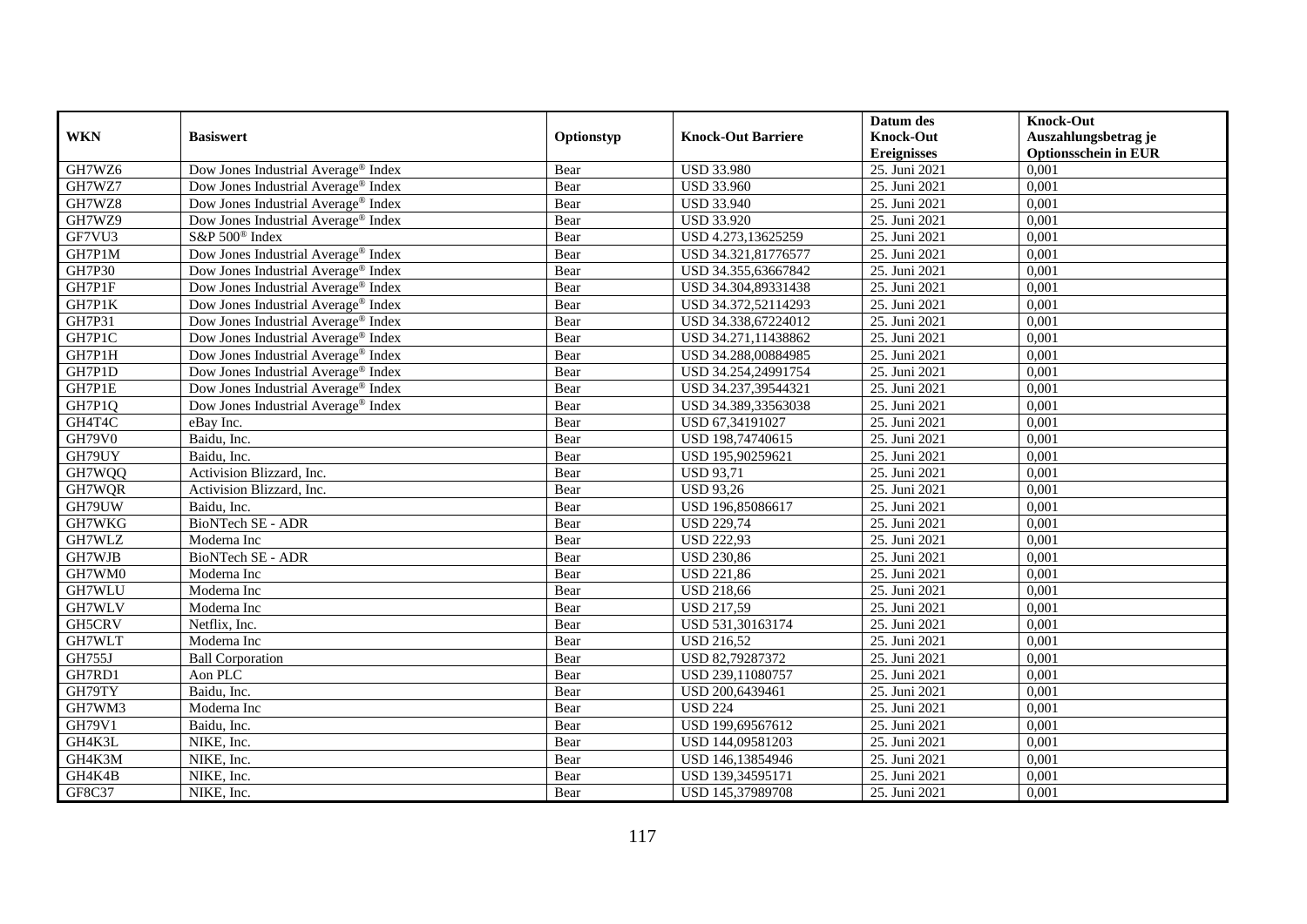|               |                                                 |            |                           | Datum des          | <b>Knock-Out</b>            |
|---------------|-------------------------------------------------|------------|---------------------------|--------------------|-----------------------------|
| <b>WKN</b>    | <b>Basiswert</b>                                | Optionstyp | <b>Knock-Out Barriere</b> | <b>Knock-Out</b>   | Auszahlungsbetrag je        |
|               |                                                 |            |                           | <b>Ereignisses</b> | <b>Optionsschein in EUR</b> |
| GH4K3N        | NIKE, Inc.                                      | Bear       | USD 143,42151034          | 25. Juni 2021      | 0,001                       |
| GH4K3H        | NIKE, Inc.                                      | Bear       | USD 142,06299082          | 25. Juni 2021      | 0,001                       |
| GH4K3J        | NIKE, Inc.                                      | Bear       | USD 141,37877292          | 25. Juni 2021      | 0,001                       |
| GH4K3K        | NIKE, Inc.                                      | Bear       | USD 142,73729252          | 25. Juni 2021      | 0,001                       |
| GF8C3P        | NIKE, Inc.                                      | Bear       | USD 147,9830885           | 25. Juni 2021      | 0,001                       |
| GH59ZV        | Lululemon Athletica Inc.                        | Bear       | USD 368,33816386          | 25. Juni 2021      | 0,001                       |
| GH4K55        | NIKE, Inc.                                      | Bear       | USD 146,82276733          | 25. Juni 2021      | 0,001                       |
| GH4K3C        | NIKE, Inc.                                      | Bear       | USD 140,70447124          | 25. Juni 2021      | 0,001                       |
| GH4K4F        | NIKE, Inc.                                      | Bear       | USD 140,0202534           | 25. Juni 2021      | 0,001                       |
| GH79TX        | Baidu, Inc.                                     | Bear       | USD 201,59221612          | 25. Juni 2021      | 0,001                       |
| GH60ZD        | <b>QUALCOMM</b> Incorporated                    | Bear       | USD 139,41204756          | 25. Juni 2021      | 0,001                       |
| GH7KRD        | Mercadolibre Inc.                               | Bear       | USD 1.564,73932924        | 25. Juni 2021      | 0,001                       |
| GH2K1W        | TecDAX <sup>®</sup> (Performance Index)         | Bear       | EUR 3.558,63              | 25. Juni 2021      | 0,001                       |
| GH7RB9        | Trip.com Group Limited                          | Bull       | USD 36,36818147           | 25. Juni 2021      | 0.001                       |
| GH7GJ6        | Darden Restaurants                              | Bear       | USD 142,20916983          | 25. Juni 2021      | 0,001                       |
| GH7P0C        | <b>Truist Financial Corp</b>                    | Bear       | USD 55,85858239           | 25. Juni 2021      | 0,001                       |
| GH7558        | Moderna Inc                                     | Bear       | USD 225,22208388          | 25. Juni 2021      | 0,001                       |
| <b>GH79V8</b> | Baidu, Inc.                                     | Bear       | USD 202,54048608          | 25. Juni 2021      | 0,001                       |
| GH6T9U        | The Estee Lauder Companies Inc.                 | Bear       | USD 312,03590852          | 25. Juni 2021      | 0,001                       |
| GH7NWB        | Wells Fargo & Company                           | Bear       | USD 45,90495027           | 25. Juni 2021      | 0,001                       |
| GH7RDV        | Cummins Inc.                                    | Bear       | USD 241,27374921          | 25. Juni 2021      | 0.001                       |
| GH7U9G        | Northern Trust Corporation                      | Bear       | USD 115,36894275          | 25. Juni 2021      | 0,001                       |
| <b>GH6JUE</b> | VF Corporation                                  | Bear       | USD 83,22824305           | 25. Juni 2021      | 0,001                       |
| GH4T4D        | eBay Inc.                                       | Bear       | USD 67,75870876           | 25. Juni 2021      | 0,001                       |
| GH7UAV        | Microchip Technology Incorporated               | Bear       | USD 151,00133225          | 25. Juni 2021      | 0,001                       |
| GH7NVV        | The Bank of New York Mellon Corporation         | Bear       | USD 50,72773002           | 25. Juni 2021      | 0,001                       |
| GH7UJZ        | Amazon.com, Inc.                                | Bull       | USD 3.423,07505263        | 25. Juni 2021      | 0,001                       |
| <b>GH6JNS</b> | AutoZone Inc.                                   | Bear       | USD 1.467,90529377        | 25. Juni 2021      | 0,001                       |
| GH7RB6        | Trip.com Group Limited                          | Bull       | USD 35,98809596           | 25. Juni 2021      | $\overline{0,001}$          |
| GH77B6        | Regeneron Pharmaceuticals, Inc.                 | Bear       | USD 546.92788484          | 25. Juni 2021      | 0.001                       |
| GH77BB        | Regeneron Pharmaceuticals, Inc.                 | Bear       | USD 549,64474482          | 25. Juni 2021      | 0,001                       |
| GH7UK0        | Amazon.com, Inc.                                | Bull       | USD 3.405,56308275        | 25. Juni 2021      | 0,001                       |
| <b>GH7UAK</b> | Aflac, Inc.                                     | Bear       | USD 53,73634269           | 25. Juni 2021      | 0,001                       |
| GH7H2F        | Dow Jones Industrial Average® Index             | Bear       | <b>USD 34.420</b>         | 25. Juni 2021      | 0,001                       |
| GH7UR1        | DAX <sup>®</sup> (Performance Index)            | Bear       | EUR 15.610                | 25. Juni 2021      | 0,001                       |
| GH7P1N        | Dow Jones Industrial Average <sup>®</sup> Index | Bear       | USD 34.406,32006212       | 25. Juni 2021      | 0,001                       |
| GH5X9H        | S&P 500 <sup>®</sup> Index                      | Bear       | <b>USD 4.277,5</b>        | 25. Juni 2021      | 0,001                       |
| GH7H2G        | Dow Jones Industrial Average <sup>®</sup> Index | Bear       | <b>USD 34.400</b>         | 25. Juni 2021      | 0,001                       |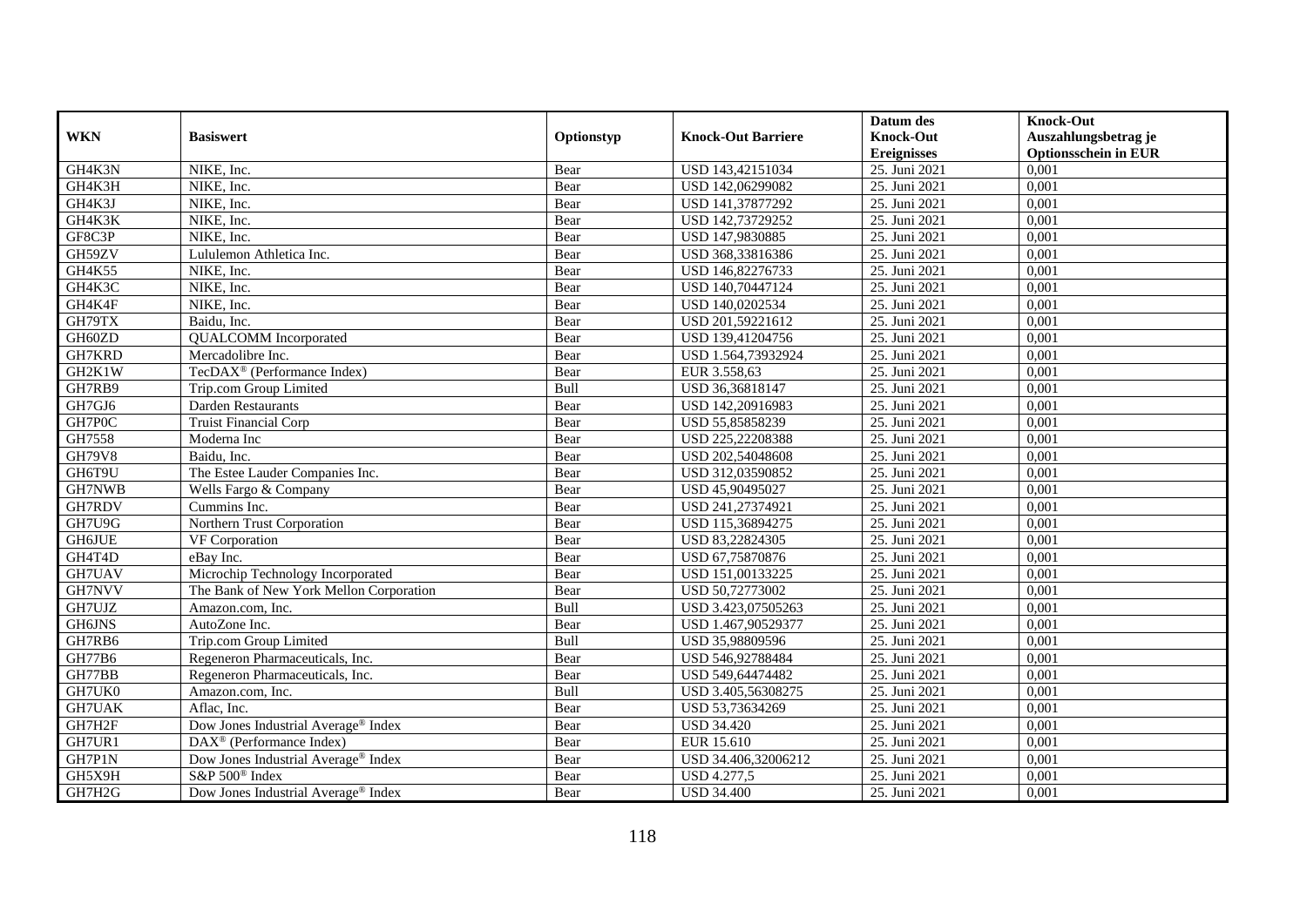|               |                                                       |            |                           | Datum des          | <b>Knock-Out</b>            |
|---------------|-------------------------------------------------------|------------|---------------------------|--------------------|-----------------------------|
| <b>WKN</b>    | <b>Basiswert</b>                                      | Optionstyp | <b>Knock-Out Barriere</b> | <b>Knock-Out</b>   | Auszahlungsbetrag je        |
|               |                                                       |            |                           | <b>Ereignisses</b> | <b>Optionsschein in EUR</b> |
| GH7UR2        | $\overline{\text{DAX}^{\otimes}}$ (Performance Index) | Bear       | EUR 15.610                | 25. Juni 2021      | 0,001                       |
| GH5M6P        | S&P 500 <sup>®</sup> Index                            | Bear       | <b>USD 4.280</b>          | 25. Juni 2021      | 0,001                       |
| GH7H2E        | Dow Jones Industrial Average® Index                   | Bear       | <b>USD 34.440</b>         | 25. Juni 2021      | 0,001                       |
| GH60WN        | Alibaba Group Holding Limited                         | Bear       | <b>USD 224,15</b>         | 25. Juni 2021      | 0,001                       |
| GH7KRE        | Mercadolibre Inc.                                     | Bear       | USD 1.574,40437729        | 25. Juni 2021      | 0,001                       |
| <b>GH773Y</b> | <b>Target Corporation</b>                             | Bear       | USD 241,58962291          | 25. Juni 2021      | 0,001                       |
| <b>GH755U</b> | <b>Ball Corporation</b>                               | Bear       | USD 83,45178239           | 25. Juni 2021      | 0,001                       |
| GH7UQZ        | DAX <sup>®</sup> (Performance Index)                  | Bear       | EUR 15.610                | 25. Juni 2021      | 0,001                       |
| <b>GH0YDY</b> | TecDAX <sup>®</sup> (Performance Index)               | Bear       | EUR 3.562,53              | 25. Juni 2021      | 0,001                       |
| GH7P1R        | Dow Jones Industrial Average® Index                   | Bear       | USD 34.440,07899443       | 25. Juni 2021      | 0,001                       |
| <b>GH5TUF</b> | Carl-Zeiss Meditec AG                                 | Bear       | EUR 163,81500771          | 25. Juni 2021      | 0,001                       |
| GH09RC        | $MDAX^{\circledcirc}$ (Performance Index)             | Bear       | EUR 34.477,86815638       | 25. Juni 2021      | 0,001                       |
| GH5YV3        | Groupe Bruxelles Lambert S.A.                         | Bear       | EUR 95,67281504           | 25. Juni 2021      | 0,001                       |
| GH4XW4        | Moody's Corporation                                   | Bear       | USD 365,2575335           | 25. Juni 2021      | 0.001                       |
| GH7U8R        | The Allstate Corporation                              | Bear       | USD 130,29932181          | 25. Juni 2021      | 0,001                       |
| GH6727        | Sartorius AG                                          | Bear       | EUR 439,245               | 25. Juni 2021      | 0,001                       |
| GH7NWT        | Wells Fargo & Company                                 | Bear       | USD 46,40478641           | 25. Juni 2021      | 0,001                       |
| GH7NZ7        | Banco Bilbao Vizcaya Argentaria S.A.                  | Bear       | EUR 5,42754876            | 25. Juni 2021      | 0,001                       |
| GH7R7E        | Booking Holdings Inc.                                 | Bear       | USD 2.276,55708012        | 25. Juni 2021      | 0,001                       |
| GH7GJ9        | Darden Restaurants                                    | Bear       | USD 145,8355786           | 25. Juni 2021      | 0,001                       |
| GH7UR0        | DAX <sup>®</sup> (Performance Index)                  | Bear       | EUR 15.610                | 25. Juni 2021      | 0,001                       |
| GH7RC3        | Aon PLC                                               | Bear       | USD 241,39043392          | 25. Juni 2021      | 0,001                       |
| GH7GL9        | Stanley Black & Decker Inc.                           | Bear       | USD 205,76472139          | 25. Juni 2021      | 0,001                       |
| GH7UEY        | Varta AG                                              | Bull       | EUR 141,08718148          | 25. Juni 2021      | 0,001                       |
| GH71S1        | <b>American Express Company</b>                       | Bear       | USD 169,96075801          | 25. Juni 2021      | 0,001                       |
| GH7GJ7        | Darden Restaurants                                    | Bear       | USD 144,01737915          | 25. Juni 2021      | 0,001                       |
| GH7UQY        | DAX <sup>®</sup> (Performance Index)                  | Bear       | EUR 15.610                | 25. Juni 2021      | 0,001                       |
| GH7NX8        | Morgan Stanley                                        | Bear       | USD 88,44117348           | 25. Juni 2021      | 0,001                       |
| <b>GH7UEN</b> | Varta AG                                              | Bull       | EUR 140,36704274          | 25. Juni 2021      | 0,001                       |
| GH7RBE        | Trip.com Group Limited                                | Bull       | USD 35,59800821           | 25. Juni 2021      | 0,001                       |
| GH7P1P        | Dow Jones Industrial Average® Index                   | Bear       | USD 34.423,18453319       | 25. Juni 2021      | 0,001                       |
| GH5A1L        | Copart Inc.                                           | Bear       | USD 132,67178042          | 25. Juni 2021      | 0,001                       |
| <b>GH0DPU</b> | adidas AG                                             | Bear       | EUR 311,28265575          | 25. Juni 2021      | 0,001                       |
| GH3A4C        | Paychex Inc.                                          | Bear       | <b>USD 105,402</b>        | 25. Juni 2021      | 0,001                       |
| GH7549        | Moderna Inc                                           | Bear       | USD 226,26772939          | 25. Juni 2021      | 0,001                       |
| GH7R51        | Walmart Inc.                                          | Bear       | USD 138,00737933          | 25. Juni 2021      | 0,001                       |
| GH7R5D        | Walmart Inc.                                          | Bear       | USD 138,69726625          | 25. Juni 2021      | 0,001                       |
| GH7WMJ        | Plug Power Inc                                        | Bull       | <b>USD 32,15</b>          | 25. Juni 2021      | 0,001                       |